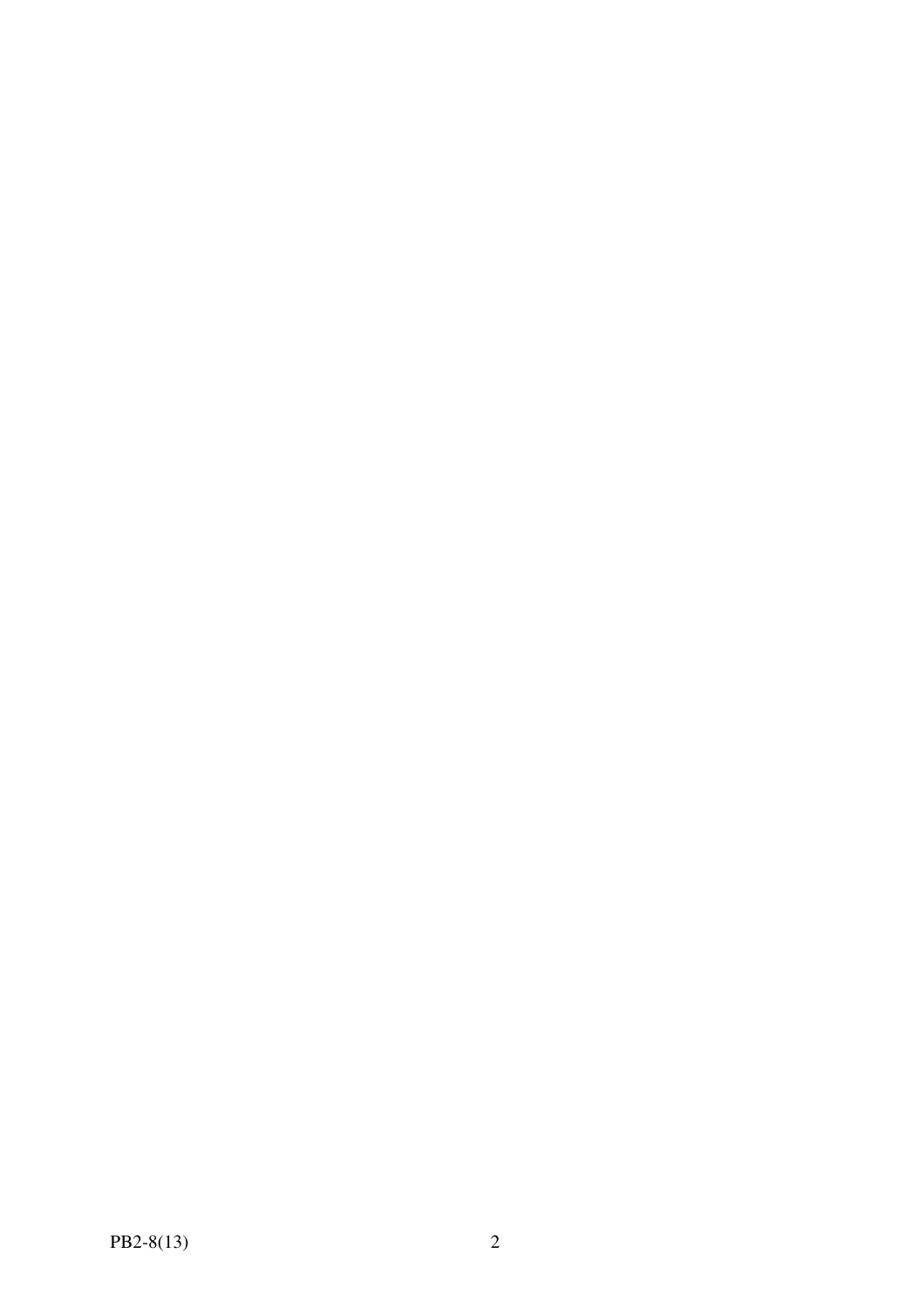# **PB2-8(13)**

# **FLDWARN for the Fitzroy River basin**

# **1 December 2010 to 31 January 2011**

TO::BOM609 IDQ20765 Australian Government Bureau of Meteorology Queensland FLOOD WARNING FOR THE FITZROY RIVER BASIN Issued at 5:29 PM on Wednesday the 1st of December 2010 by the Bureau of Meteorology, Brisbane. CONNORS/ISAAC RIVERS River level rises are occurring throughout the Connors/Isaac catchment. Moderate flood levels of at least 10 metres are expected at Pink Lagoon on Friday. A moderate flood peak is expected at Yatton during Saturday. Minor flood levels are likely to be reached during Thursday at both locations. COMET RIVER River level rises are occurring along the Comet and Mackenzie Rivers. Some minor to moderate flooding is likely between The Lake and Comet Weir. DAWSON RIVER Fast river level rises have been observed at Utopia Downs and Tarana Crossing causing minor flood levels. Further rises are forecast to reach moderate flood levels overnight. Major flood levels are not expected. Moderate flood levels are expected at Taroom this week. Further forecasts will be made once upstream peaks have been observed. Next Issue: The next warning will be issued by 10am Thursday Latest River Heights: Dawson R at Utopia Downs \* 5.81m rising 03:20 PM WED 01/12/10 Juandah Ck at Windamere \* 1.26m rising 03:30 PM WED 01/12/10 Dawson R at Taroom \* 3.95m rising 03:00 PM WED 01/12/10<br>Mimosa Ck at Redcliff \* 2.5m rising 03:00 PM WED 01/12/10 Mimosa Ck at Redcliff \* 2.5m rising 03:00 PM WED 01/12/10 Dawson R at Beckers \* 2.97m steady 02:00 PM WED 01/12/10 Dawson R at Knebworth \*  $\begin{array}{l} 3.32 \text{m} \text{ falling } 03:35 \text{ PM WED } 01/12/10 \\ \text{Comet R at The Lake * } 9.11 \text{m} \text{ rising } 03:00 \text{ PM WED } 01/12/10 \end{array}$ 9.11m rising 03:00 PM WED 01/12/10<br>4.96m rising 03:00 PM WED 01/12/10 Comet R at Comet Weir \* 4.96m rising 03:00 PM WED 01/12/10 Nogoa R at Craigmore # 2.31m falling 08:50 AM WED 01/12/10 Nogoa R at Fairbairn Dam HW \* 0.26m steady 12:00 PM WED 01/12/10 Nogoa R at Emerald # 4.3m steady 08:51 AM WED 01/12/10 Policeman's Ck at Rubyvale # 0.95m steady 07:57 AM WED 01/12/10 Theresa Ck at Gregory Highway # 2.12m steady 01:32 PM WED 01/12/10 Mackenzie R at Bedford Weir TW # 5.46m rising 08:57 AM WED 01/12/10 Connors R at Pink Lagoon \* 3.5m rising 03:30 PM WED 01/12/10 Isaac R at Yatton \* 5.72m rising 02:40 PM WED 01/12/10 Mackenzie R at Tartrus \* 6.84m rising 07:25 AM WED 01/12/10 \*automatic station

PB2-8(13) 3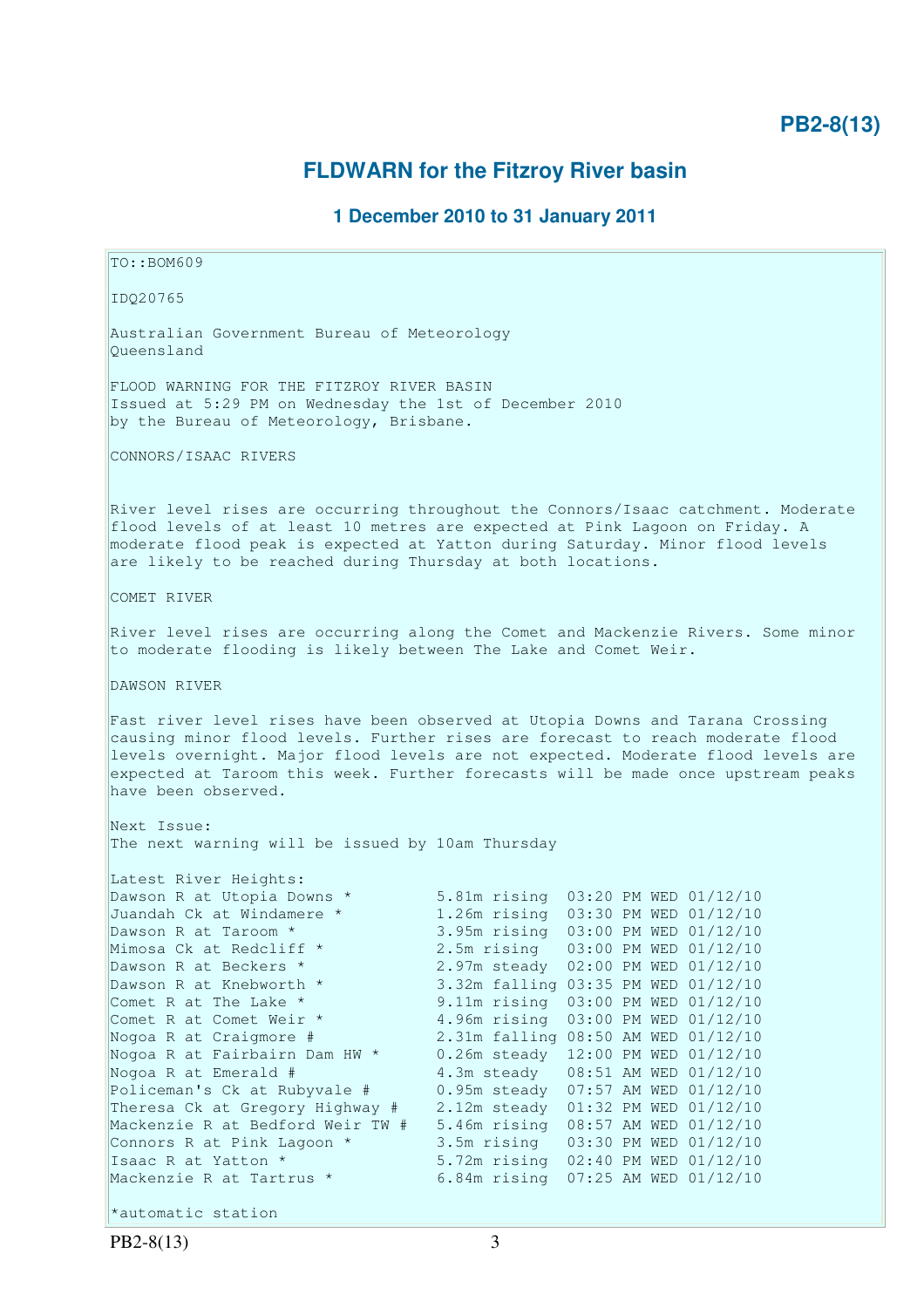Warnings and River Height Bulletins are available at http://www.bom.gov.au/qld/flood/ . Flood Warnings are also available on telephone 1300 659 219 at a low call cost of 27.5 cents, more from mobile, public and satellite phones.

TO::BOM609

IDQ20765

Australian Government Bureau of Meteorology Queensland

FLOOD WARNING FOR THE FITZROY RIVER BASIN Issued at 10:13 AM on Thursday the 2nd of December 2010 by the Bureau of Meteorology, Brisbane.

Minor to moderate flooding is rising along the Connors/Isaac Rivers at Pink Lagoon and at Yatton. Moderate flooding is rising in the upper Dawson River, with minor flooding also on the rise at Taroom.

CONNORS/ISAAC RIVERS

Minor flooding continues to rise on the Connors River at Pink Lagoon, where moderate flood levels are expected to exceed 10 metres during Friday. Moderate flooding continues to rise downstream on the Isaac River at Yatton, with a moderate flood peak is expected during Saturday.

Stream levels are generally easing elsewhere across the Connors/Isaac catchment.

COMET RIVER

River levels along the Comet River have already peaked or are nearing a peak below minor flood level at The Lake and further downstream at Comet Weir.

DAWSON RIVER

Fast river rises and moderate flooding are occurring at Utopia Downs and Tarana Crossing, with minor flood levels rising downstream at Taroom. Further rises and moderate flooding is expected at Taroom within the next 24 to 36 hours, however river levels are not expected to reach the major flood level of 7 metres.

River rises are occurring downstream from Taroom along the lower Dawson River, however forecasts will be made once upstream peaks have been observed.

Next Issue: The next warning will be issued by 10am Friday.

| Latest River Heights:      |  |  |                                     |
|----------------------------|--|--|-------------------------------------|
| Dawson R at Utopia Downs * |  |  | 9.82m rising 08:00 AM THU 02/12/10  |
| Juandah Ck at Windamere *  |  |  | 1.12m falling 08:00 AM THU 02/12/10 |
| Dawson R at Taroom *       |  |  | 5.05m rising 08:00 AM THU 02/12/10  |
| Mimosa Ck at Redcliff *    |  |  | 2.43m falling 08:00 AM THU 02/12/10 |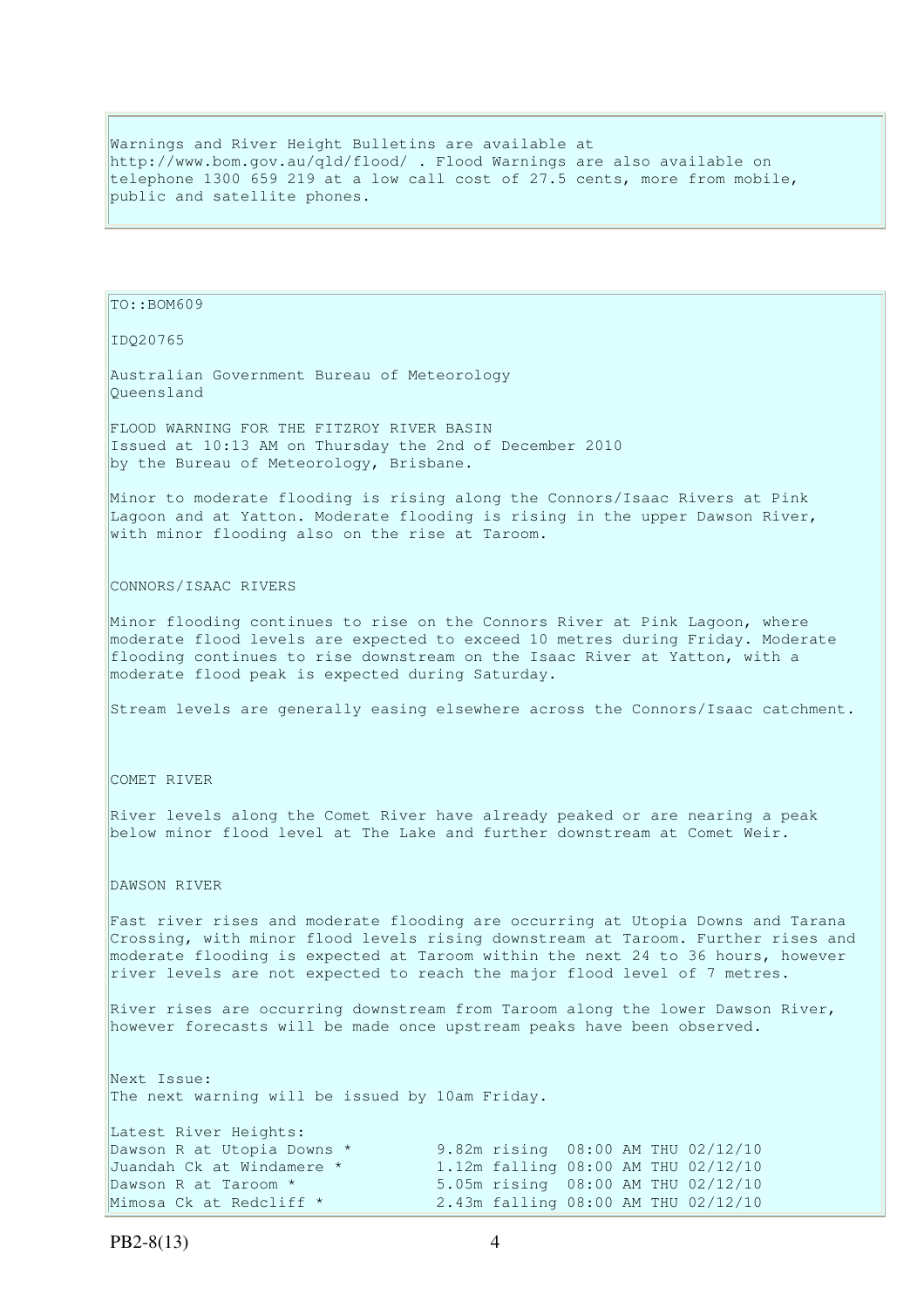Dawson R at Baralaba MA<br>Dawson R at Beckers \* 3. Dawson R at Beckers \* 3.56m rising 08:00 AM THU 02/12/10<br>Dawson R at Knebworth \* 3.21m rising 09:05 AM THU 02/12/10 3.21m rising 09:05 AM THU 02/12/10 Comet R at The Lake \* 8.64m falling 08:00 AM THU 02/12/10<br>Comet R at Comet Weir \* 5.34m steady 08:00 AM THU 02/12/10 5.34m steady 08:00 AM THU 02/12/10 Nogoa R at Craigmore # 2.81m rising 08:49 AM THU 02/12/10 Nogoa R at Fairbairn Dam HW \* 0.25m steady 06:00 AM THU 02/12/10 Nogoa R at Emerald # 4.25m steady 08:51 AM THU 02/12/10 Policeman's Ck at Rubyvale # 0.9m steady 07:57 AM THU 02/12/10 Theresa Ck at Gregory Highway # 1.97m steady 07:32 AM THU 02/12/10 Mackenzie R at Bedford Weir TW # 6.69m rising 09:25 AM THU 02/12/10 Mackenzie R at Bingegand Weir AL # NA Connors R at Pink Lagoon \* 8.64m rising 08:00 AM THU 02/12/10 Isaac R at Yatton \* 9.97m rising 08:30 AM THU 02/12/10 18aac K at Tartrus \* 1.52m rising 06:35 AM THU 02/12/10<br>Mackenzie R at Tartrus \* 7.52m rising 06:35 AM THU 02/12/10 Fitzroy R at Riverslea  $*$ \* denotes automatic station. Warnings and River Height Bulletins are available at http://www.bom.gov.au/qld/flood/ . Flood Warnings are also available on telephone 1300 659 219 at a low call cost of 27.5 cents, more from mobile,

# TO::BOM609

public and satellite phones.

IDQ20765

Australian Government Bureau of Meteorology Queensland

FLOOD WARNING FOR THE FITZROY RIVER BASIN Issued at 9:59 AM on Friday the 3rd of December 2010 by the Bureau of Meteorology, Brisbane.

Renewed rises are occurring in the Fitzroy basin following heavy rainfall  $\alpha$  overnight. Moderate flood levels should be expected through the Connors/Isaac catchment over the weekend. On the Comet River, major flood levels are likely at Comet Weir later today. Areas along the Mackenzie and Dawson Rivers should expected minor to moderate flood levels during the next 7 days.

CONNORS/ISAAC RIVERS

Fast river level rises are occurring across the Connors Isaac catchment with minor to moderate flood levels expected. Moderate flood levels at Pink Lagoon are expected to rise further today with at least 12.5 metres over the weekend. Moderate flooding continues to rise downstream on the Isaac River at Yatton. At least 14 to 15 metres should be expected over the weekend. Further rises are possible as rainfall continues.

THERESA CREEK

Fast river level rises are occurring with minor flood levels possible along Retreat Creek at Gregory Highway.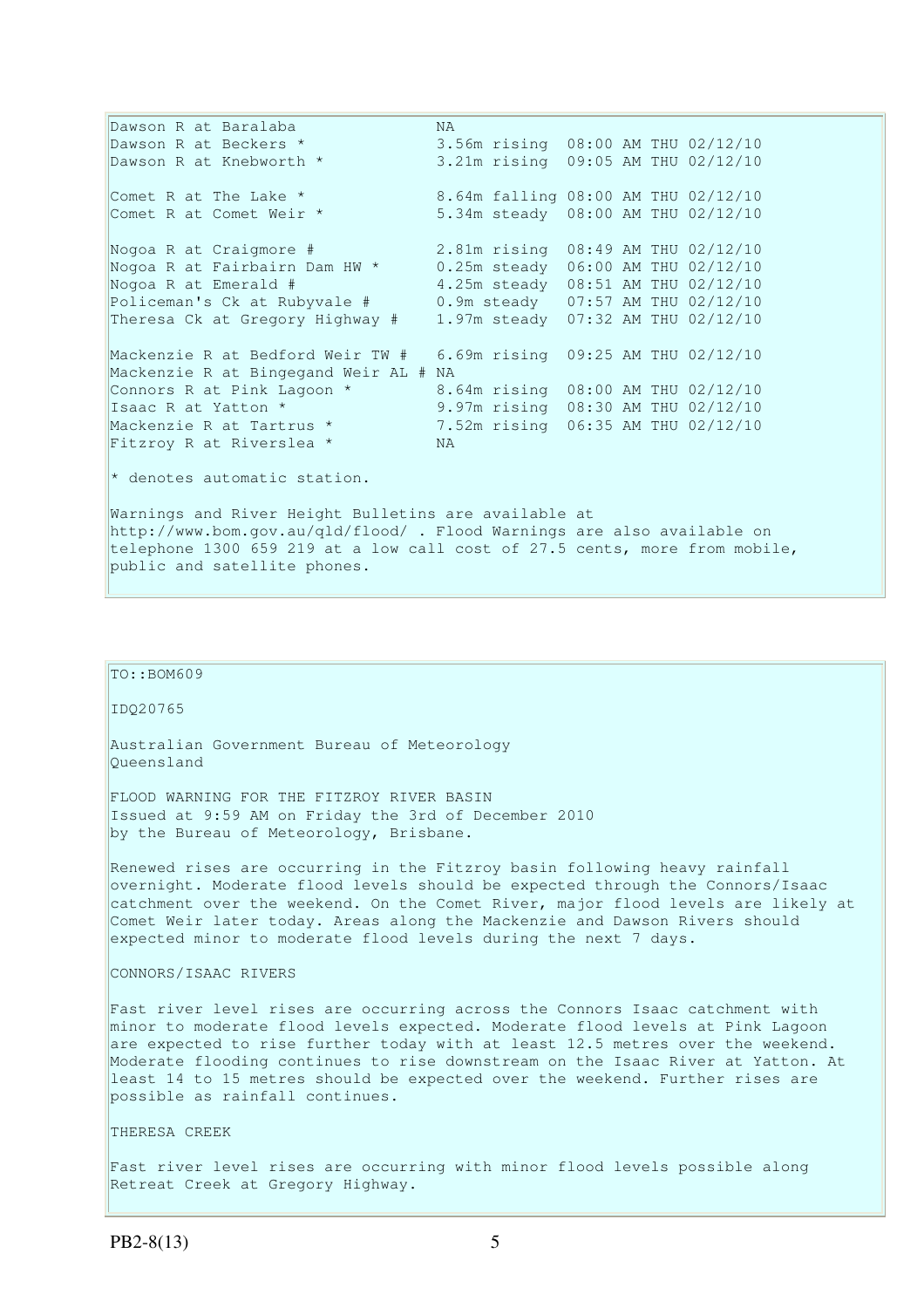COMET RIVER Renewed rises are occurring along the Comet River from The Lake to Comet Weir. Moderate flood levels are likely at The Lake with major flood levels of at least 8 metres likely at Comet Weir during Friday. MACKENZIE RIVER Moderate to major flood levels should be expected along the Mackenzie River into next week. Forecasts will be made once upstream peaks have been observed. Moderate flood levels of 12 metres will be reached at Bedford Weir later today. DAWSON RIVER Moderate flood levels at Utopia Downs and Tarana Crossing are continuing and will extend to Taroom this morning. Further rises to the major flood level of 7 metres are possible over the weekend. River rises are occurring downstream from Taroom along the lower Dawson River. Minor to moderate flood levels should be expected at Theodore, Moura and Baralaba during the next week. Next Issue: The next warning will be issued by 4pm Friday. Latest River Heights: Dawson R at Utopia Downs \* 10.47m falling 08:00 AM FRI 03/12/10 Juandah Ck at Windamere \* 0.93m steady 08:00 AM FRI 03/12/10 Dawson R at Taroom \* 5.93m rising 08:00 AM FRI 03/12/10 Mimosa Ck at Redcliff \* 2.8m rising 08:30 AM FRI 03/12/10 Dawson R at Baralaba 4.2m rising 09:00 AM FRI 03/12/10 Dawson R at Beckers \* 4.76m steady 08:33 AM FRI 03/12/10 Dawson R at Knebworth \* 4.15m rising 08:10 AM FRI 03/12/10 Comet R at The Lake \* 9.71m rising 08:10 AM FRI 03/12/10 Comet R at Comet Weir \* 7.33m rising 08:28 AM FRI 03/12/10 Nogoa R at Craigmore # 5.26m rising 09:03 AM FRI 03/12/10 Nogoa R at Fairbairn Dam HW \* 0.87m rising 08:25 AM FRI 03/12/10 Nogoa R at Emerald # 9m rising 09:14 AM FRI 03/12/10 Policeman's Ck at Rubyvale # 1.55m falling 09:17 AM FRI 03/12/10 Theresa Ck at Gregory Highway # 7.57m rising 09:12 AM FRI 03/12/10 Mackenzie R at Bedford Weir TW # 11.05m rising 09:15 AM FRI 03/12/10 Connors R at Pink Lagoon  $*$  10.67m steady  $08:33$  AM FRI 03/12/10 Isaac R at Yatton \* 11.78m rising 08:35 AM FRI 03/12/10 Mackenzie R at Tartrus \* 8.97m rising 08:05 AM FRI 03/12/10 \*automatic station Warnings and River Height Bulletins are available at http://www.bom.gov.au/qld/flood/ . Flood Warnings are also available on telephone 1300 659 219 at a low call cost of 27.5 cents, more from mobile, public and satellite phones.

# TO::BOM609

### IDQ20765

Australian Government Bureau of Meteorology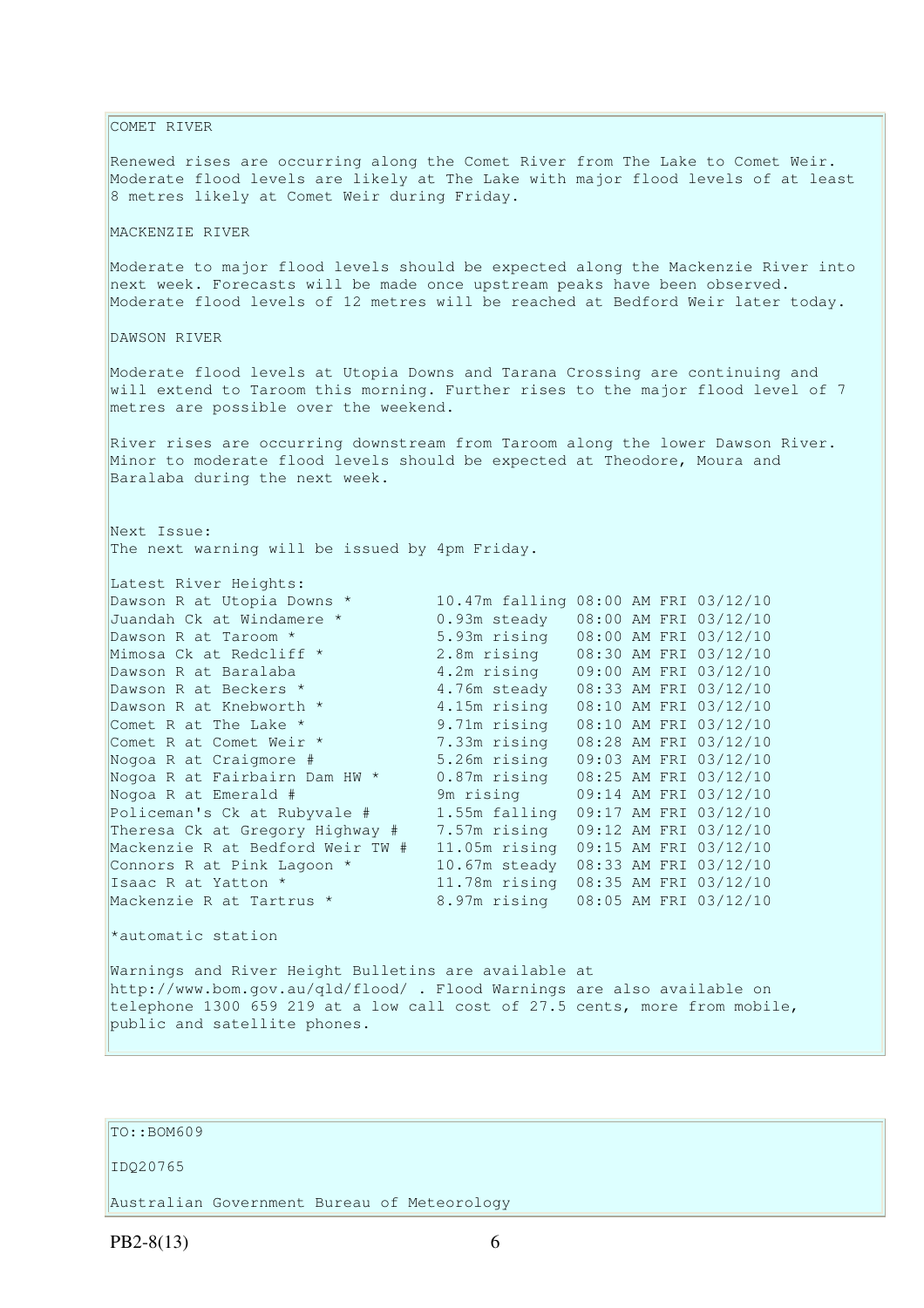Queensland

FLOOD WARNING FOR THE FITZROY RIVER BASIN Issued at 11:54 AM on Friday the 3rd of December 2010 by the Bureau of Meteorology, Brisbane.

Renewed rises are occurring in the Fitzroy basin following heavy rainfall overnight. Moderate flood levels should be expected through the Connors/Isaac catchment over the weekend. On the Comet River, major flood levels are likely at Comet Weir later today. Areas along the Mackenzie and Dawson Rivers should expected minor to moderate flood levels during the next 7 days.

### CONNORS/ISAAC RIVERS

Fast river level rises are occurring across the Connors Isaac catchment with minor to moderate flood levels expected. Moderate flood levels at Pink Lagoon are expected to rise further today with at least 12.5 metres over the weekend. Moderate flooding continues to rise downstream on the Isaac River at Yatton. At least 14 to 15 metres should be expected over the weekend. Further rises are possible as rainfall continues.

### THERESA CREEK

Fast river level rises are occurring with minor flood levels possible along Retreat Creek at Gregory Highway during the next few hours. Moderate flood levels are possible during the weekend.

### COMET RIVER

Renewed rises are occurring along the Comet River from The Lake to Comet Weir. Moderate flood levels are likely at The Lake with major flood levels of at least 8 metres likely at Comet Weir during Friday.

### MACKENZIE RIVER

Moderate to major flood levels should be expected along the Mackenzie River into next week. Forecasts will be made once upstream peaks have been observed. Moderate flood levels of 12 metres will be reached at Bedford Weir later today.

DAWSON RIVER

Moderate flood levels at Utopia Downs and Tarana Crossing are continuing and will extend to Taroom this morning. Further rises to the major flood level of 7 metres are possible over the weekend.

River rises are occurring downstream from Taroom along the lower Dawson River. Minor to moderate flood levels should be expected at Theodore, Moura and Baralaba during the next week.

Next Issue: The next warning will be issued by 4pm Friday.

| Latest River Heights:      |  |  |                                      |
|----------------------------|--|--|--------------------------------------|
| Dawson R at Utopia Downs * |  |  | 10.27m falling 10:23 AM FRI 03/12/10 |
| Juandah Ck at Windamere *  |  |  | 0.93m steady 10:13 AM FRI 03/12/10   |
| Dawson R at Taroom *       |  |  | 6.00m steady 10:00 AM FRI 03/12/10   |
| Mimosa Ck at Redcliff *    |  |  | 3.08m rising 10:00 AM FRI 03/12/10   |
| Dawson R at Baralaba       |  |  | 4.20m rising 09:00 AM FRI 03/12/10   |
| Dawson R at Beckers *      |  |  | 4.76m steady 08:33 AM FRI 03/12/10   |
| Dawson R at Knebworth *    |  |  | 4.34m steady 11:00 AM FRI 03/12/10   |
| Comet R at The Lake *      |  |  | 10.40m rising 10:20 AM FRI 03/12/10  |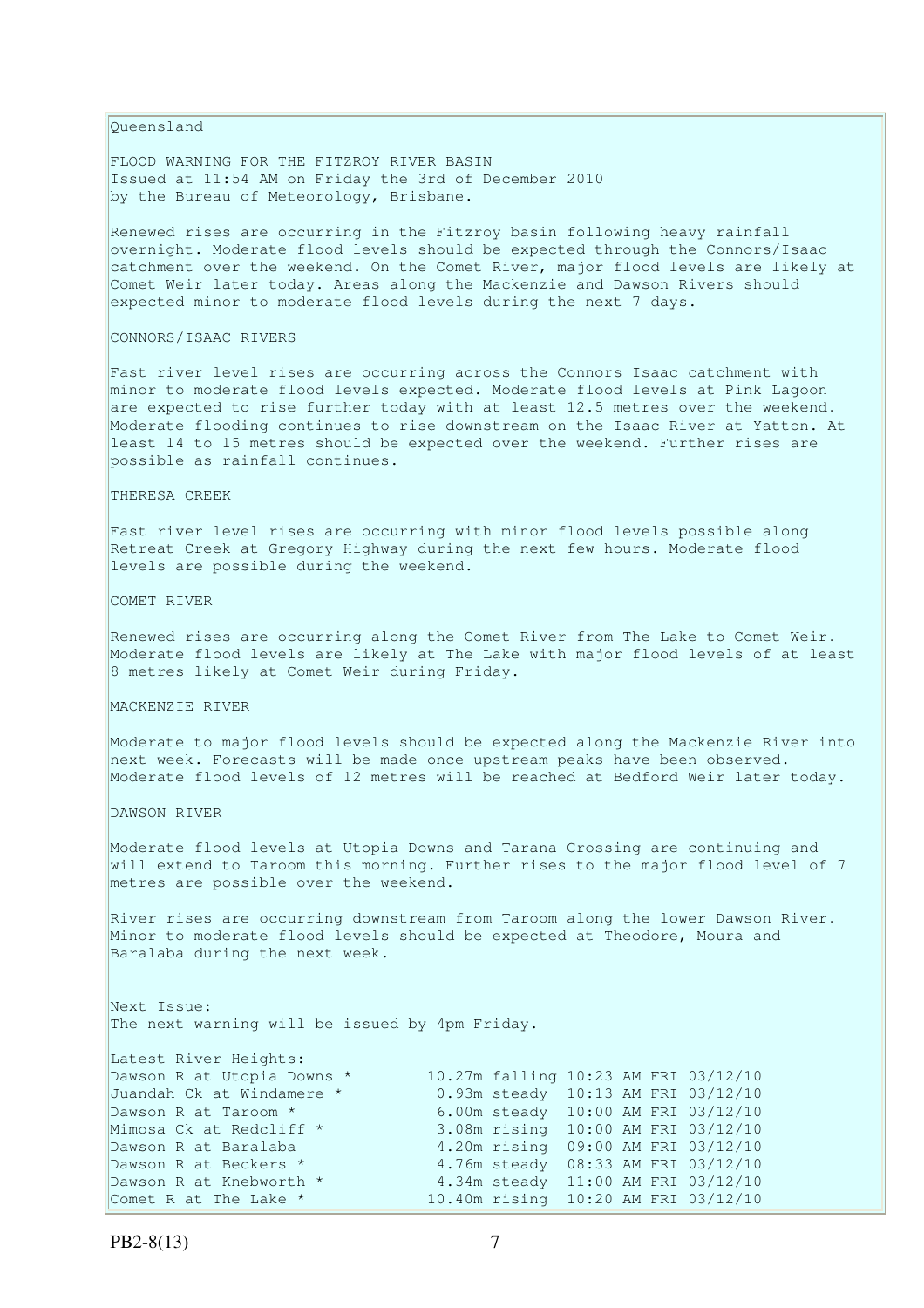Comet R at Comet Weir \* 7.77m rising 10:07 AM FRI 03/12/10<br>Nogoa R at Craigmore # 6.06m rising 11:35 AM FRI 03/12/10 6.06m rising 11:35 AM FRI 03/12/10 Nogoa R at Fairbairn Dam HW \* 0.97m rising 11:00 AM FRI 03/12/10<br>Nogoa R at Emerald # 9.90m rising 11:32 AM FRI 03/12/10 9.90m rising 11:32 AM FRI 03/12/10 Policeman's Ck at Rubyvale # 1.40m falling 11:10 AM FRI 03/12/10 Theresa Ck at Gregory Highway # 8.17m rising 11:32 AM FRI 03/12/10 Mackenzie R at Bedford Weir TW # 11.82m rising 11:34 AM FRI 03/12/10 Connors R at Pink Lagoon \* 10.85m steady 10:11 AM FRI 03/12/10 Isaac R at Yatton \* 11.78m rising 08:35 AM FRI 03/12/10 Mackenzie R at Tartrus \* 8.97m rising 08:05 AM FRI 03/12/10 \* from automatic station Warnings and River Height Bulletins are available at http://www.bom.gov.au/qld/flood/ . Flood Warnings are also available on telephone 1300 659 219 at a low call cost of 27.5 cents, more from mobile,

# TO::BOM609

public and satellite phones.

IDQ20765

Australian Government Bureau of Meteorology Queensland

FLOOD WARNING FOR THE FITZROY RIVER BASIN Issued at 4:31 PM on Friday the 3rd of December 2010 by the Bureau of Meteorology, Brisbane.

Moderate flood levels should be expected through the Connors/Isaac catchment over the weekend. On the Comet River, major flood levels will continue at Comet Weir over the weekend. Areas along the Mackenzie and Dawson Rivers should expect minor to moderate flood levels during the next 7 days.

CONNORS/ISAAC RIVERS

Fast river level rises are occurring across the Connors/Isaac catchments with moderate flood levels expected. Moderate flood levels at Pink Lagoon are expected to rise further today with at least 12.5 metres over the weekend. Moderate flooding continues to rise downstream on the Isaac River at Yatton. At least 14 to 15 metres should be expected over the weekend. Further rises are possible as rainfall continues.

THERESA CREEK

Fast river level rises are occurring with minor flood levels likely along Retreat Creek at Gregory Highway this evening. Moderate flood levels are possible during the weekend.

NOGOA RIVER

Rises are expected to continue at Fairbairn Dam and Emerald over the weekend. At this stage, Nogoa River levels are expected to remain below the minor flood level of 14 metres.

COMET RIVER

Major flood levels of 12 metres will be reached at The Lake this evening and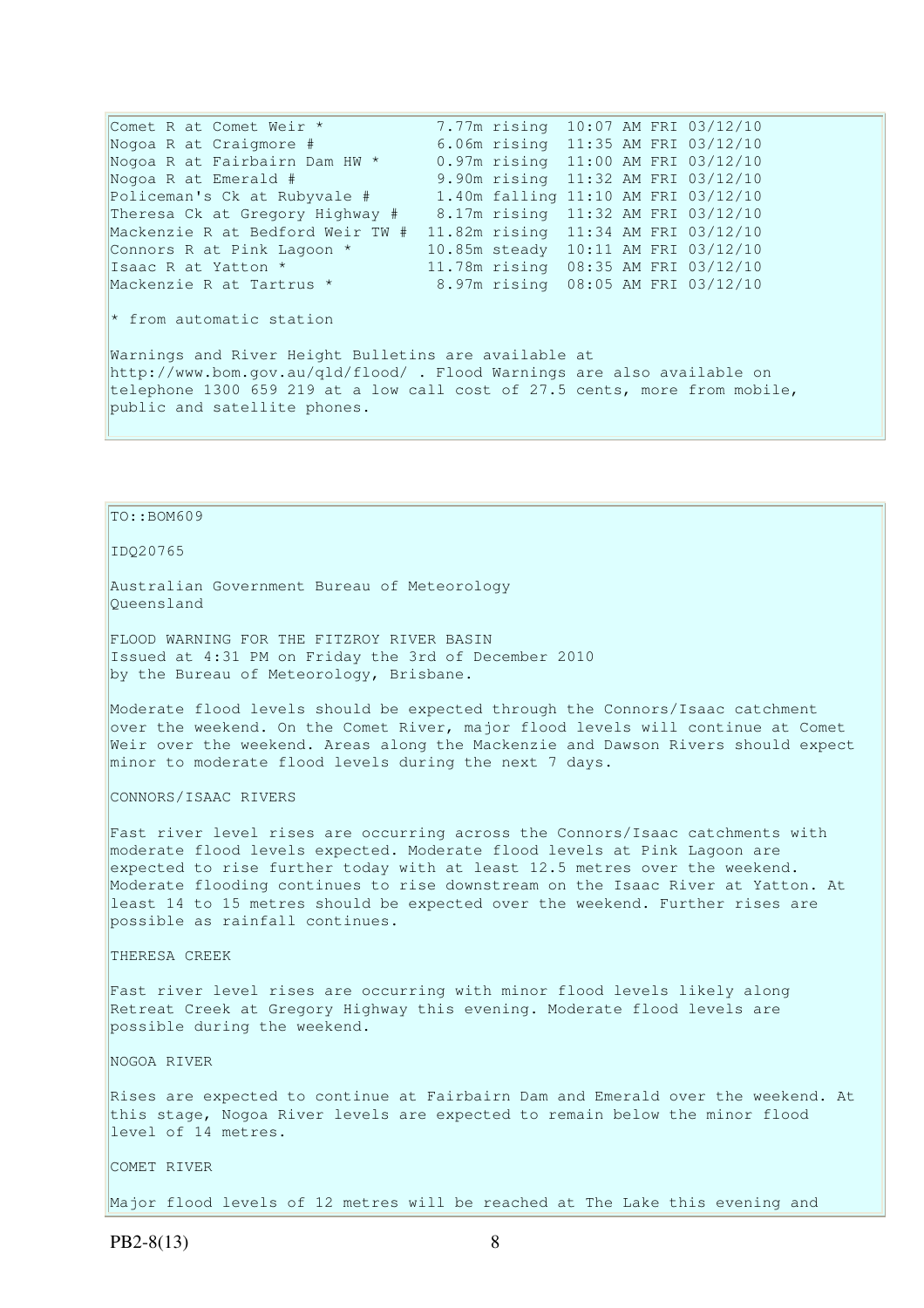major flood levels of around 9 metres are likely at Comet Weir over the weekend. MACKENZIE RIVER Moderate to major flood levels should be expected along the Mackenzie River into next week. Forecasts will be made once upstream peaks have been observed. Moderate flood levels of 12 metres are occurring at Bedford Weir with further rises expected. DAWSON RIVER Moderate flood levels are continuing at Utopia Downs, Tarana Crossing and Taroom. Further rises to the major flood level of 7 metres at Taroom are possible over the weekend. River rises are occurring downstream from Taroom along the lower Dawson River. Minor to moderate flood levels should be expected at Theodore and Moura during the next week with major flood levels possible at Baralaba. Next Issue: The next warning will be issued by 11am Saturday. Latest River Heights: Dawson R at Utopia Downs \* 9.89m falling 02:00 PM FRI 03/12/10 Juandah Ck at Windamere \* 1.05m rising 02:31 PM FRI 03/12/10 Dawson R at Taroom \* 6.18m steady 02:04 PM FRI 03/12/10 Mimosa Ck at Redcliff \* 3.94m rising 02:00 PM FRI 03/12/10 Dawson R at Baralaba 4.8m rising 03:00 PM FRI 03/12/10 Dawson R at Beckers \* 5.39m rising 02:30 PM FRI 03/12/10 Dawson R at Knebworth \* 4.66m rising 03:05 PM FRI 03/12/10 Comet R at The Lake \* 11.48m rising 02:20 PM FRI 03/12/10 Comet R at Comet Weir \* 8.31m rising 02:00 PM FRI 03/12/10 Nogoa R at Craigmore # 8.96m rising 03:55 PM FRI 03/12/10 Nogoa R at Fairbairn Dam HW \* 1.11m rising 02:50 PM FRI 03/12/10 Nogoa R at Emerald # 10.55m rising 03:08 PM FRI 03/12/10 Policeman's Ck at Rubyvale # 1.25m falling 03:54 PM FRI 03/12/10 Theresa Ck at Gregory Highway # 8.67m rising 03:27 PM FRI 03/12/10 Mackenzie R at Bedford Weir TW # 12.72m rising 03:50 PM FRI 03/12/10 Connors R at Pink Lagoon \* 11.33m rising 02:00 PM FRI 03/12/10 Isaac R at Yatton \* 12.66m rising 02:40 PM FRI 03/12/10 Mackenzie R at Tartrus \* 8.97m rising 08:05 AM FRI 03/12/10 \*automatic station

Warnings and River Height Bulletins are available at http://www.bom.gov.au/qld/flood/ . Flood Warnings are also available on telephone 1300 659 219 at a low call cost of 27.5 cents, more from mobile, public and satellite phones.

# TO::BOM609

IDQ20765

Australian Government Bureau of Meteorology Queensland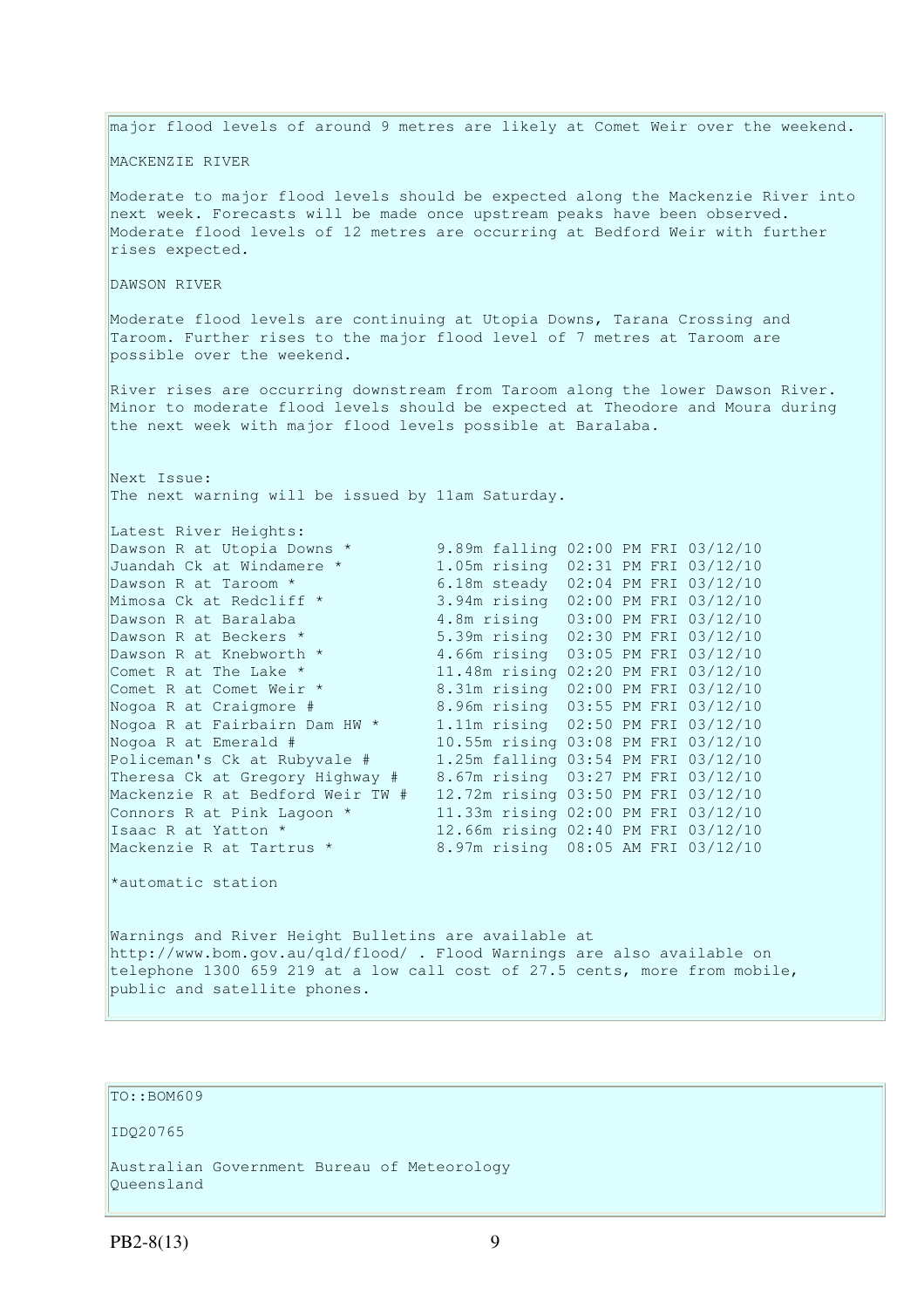FLOOD WARNING FOR THE FITZROY RIVER BASIN Issued at 11:06 AM on Saturday the 4th of December 2010 by the Bureau of Meteorology, Brisbane. Moderate flood levels are expected to peak in the lower Connors/Isaac Rivers during the weekend. Major flooding is expected to continue in lower Retreat Creek around Gregory Highway and downstream in the Nogoa River and lower Comet River. River levels will continue rising along the upper Mackenzie River during the weekend and into next week. River rises will continue for the next few days along the Dawson River causing moderate flooding. CONNORS/ISAAC RIVERS: River levels are expected to peak in the Pink Lagoon to Yatton area during the weekend causing moderate flooding. Pink Lagoon is expected to peak at 13 to 13.5 metres on Sunday and Yatton between between 14 and 15 metres late Sunday. RETREAT-THERESA CREEK: Theresa Creek at Gregory Highway has peaked early Saturday morning at 10.4 metres which is about 0.4 metres less than the 2008 flood. Flood levels are expected to remain high until at least Monday. NOGOA RIVER: Rises are expected to continue at Fairbairn Dam and Emerald during the weekend and into Monday. The Nogoa River at Emerald is expected to peak below the minor flood level of 14 metres during late Monday or Tuesday. Current indications are that the level may reach near 12 metres (which is 2 metres lower than the minor flood level at Emerald). COMET RIVER: Very high flood levels are continuing in the lower Comet River. Major flooding has peaked at Springsure Junction, but river rises will continue in the Comet Weir area until Sunday with major flooding. MACKENZIE RIVER: Moderate to major flood levels are expected along the Mackenzie River into next week. The main flood peak will be in the Duckponds area during early Sunday and extend downstream to the Bedford Weir area on Monday and to the Bingegang area on Tuesday. The flood peak along the Mackenzie through this area downstream of the Comet River junction is likely to be similar to 2008 flood levels. DAWSON RIVER: A flood peak of about 7 metres is expected at Taroom during Sunday causing moderate to major flooding in the area. River rises will continue along the Dawson area to the Theodore and Moura areas during the weekend and next week causing moderate to major flooding. Major flood levels are likely in the Baralaba area through most of the week and into next weekend. FITZROY RIVER: River rises to minor to moderate flood levels are expected during next week from Riverslea to Yaamba. Slow river rises will also continue at Rockhampton during next week and possibly reach near the minor flood level of 7 metres by the end of next week. Predicted River Heights/Flows: Connors River at Pink Lagoon peak between 13 and 13.5 metres on Sunday Isaac River at Yatton peak between 14 and 15 metres late Sunday Nogoa River at Emerald reach near 12 metres on Monday/Tuesday Dawson River at Taroom peak about 7 metres during Sunday Next Issue: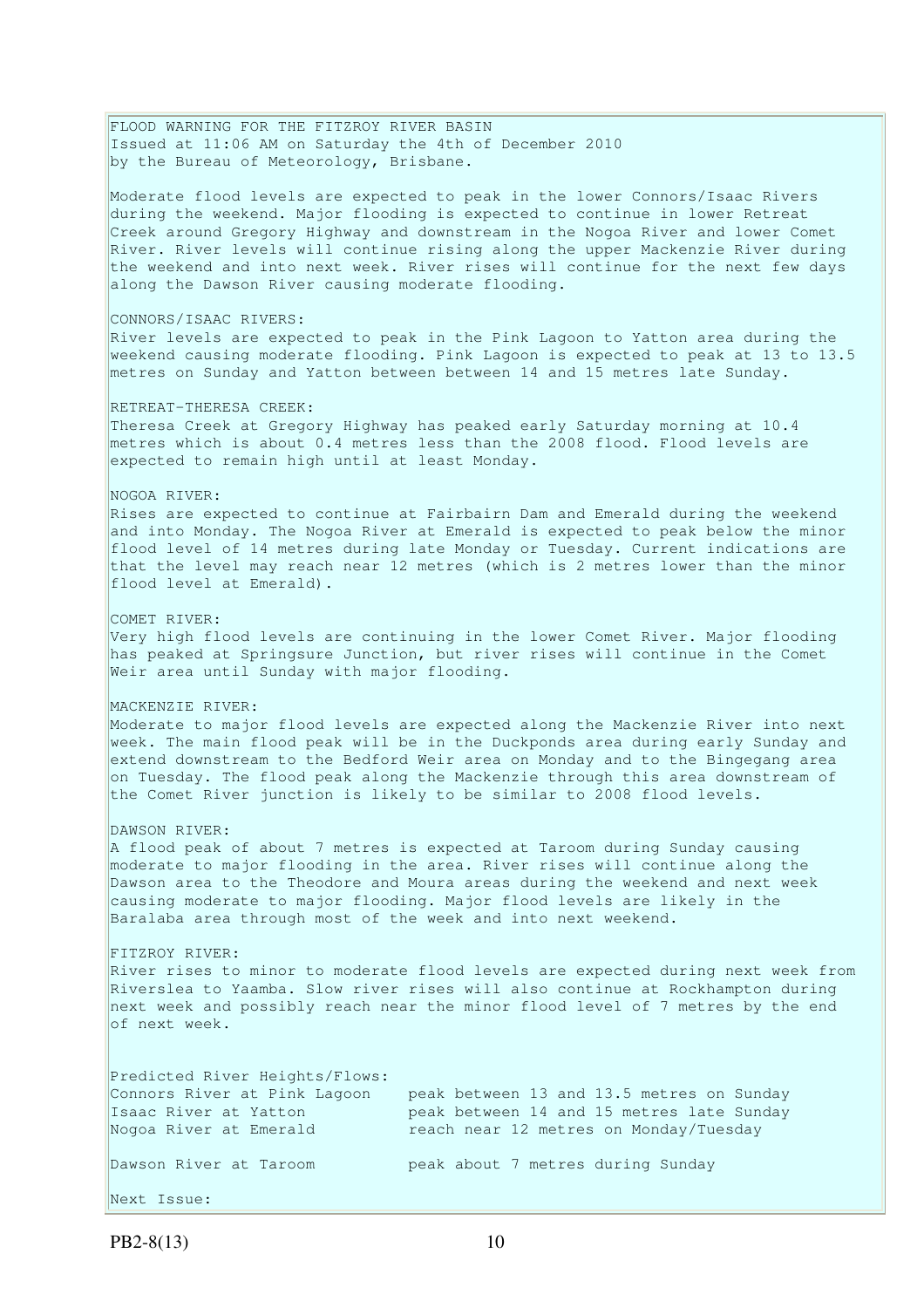The next warning will be issued by 11am Sunday. (River heights are constantly updated on the Bureau website.) Latest River Heights: Dawson R at Utopia Downs \* 10.34m steady 08:25 AM SAT 04/12/10 Juandah Ck at Windamere \* 4.01m rising 08:40 AM SAT 04/12/10 Dawson R at Taroom \* 6.8m rising 08:37 AM SAT 04/12/10 Dawson R at Baralaba 6.2m rising 09:00 AM SAT 04/12/10<br>Dawson R at Beckers \* 6.68m rising 08:00 AM SAT 04/12/10 Dawson R at Beckers \* 6.68m rising 08:00 AM SAT 04/12/10 Comet R at The Lake \* 13.3m rising 08:10 AM SAT 04/12/10 Comet R at Comet Weir \* 11.24m rising 08:00 AM SAT 04/12/10 Nogoa R at Craigmore # 10.51m rising 09:43 AM SAT 04/12/10 Nogoa R at Fairbairn Dam HW \* 1.54m rising 08:55 AM SAT 04/12/10 Nogoa R at Emerald # 9.8m falling 08:50 AM SAT 04/12/10 Theresa Ck at Gregory Highway # 10.37m steady 07:32 AM SAT 04/12/10 Mackenzie R at Bedford Weir TW # 16.02m rising 10:00 AM SAT 04/12/10 Connors R at Pink Lagoon \* 12.93m rising 08:00 AM SAT 04/12/10<br>
Isaac R at Yatton \* 13.69m rising 08:10 AM SAT 04/12/10 Isaac R at Yatton \* 13.69m rising 08:10 AM SAT 04/12/10 Mackenzie R at Tartrus \* 11.79m rising 06:35 AM SAT 04/12/10 Fitzroy R at Riverslea \* 13.25m rising 08:10 AM SAT 04/12/10 Fitzroy R at Rockhampton 4.95m rising 09:00 AM SAT 04/12/10 Warnings and River Height Bulletins are available at http://www.bom.gov.au/qld/flood/ . Flood Warnings are also available on telephone 1300 659 219 at a low call cost of 27.5 cents, more from mobile, public and satellite phones.

# TO::BOM609 IDQ20765 Australian Government Bureau of Meteorology Queensland FLOOD WARNING FOR THE FITZROY RIVER BASIN Issued at 11:11 AM on Sunday the 5th of December 2010 by the Bureau of Meteorology, Brisbane. Summary: Moderate flood levels are peaking in the lower Connors/Isaac Rivers during this weekend. Major flooding is expected to continue in the Nogoa River downstream of Emerald and in the Comet River. River levels will continue rising along the upper Mackenzie River from the Comet junction area to Bingegang Weir during this week with major flood peaks similar to those recorded in the 2008 flood. River rises will continue for the next few days along the Dawson River causing moderate flooding. River rises will continue next week in the Fitzroy River causing moderate flooding in the Yaamba area upstream from Rockhampton. CONNORS/ISAAC RIVERS: Connors River at Pink Lagoon peaked at 13.4 metres during Sunday morning. Moderate flood levels are expected to peak in the lower Isaac River in the Yatton area at about 15.3 metres overnight Sunday. RETREAT-THERESA CREEK: Flood levels in Theresa Creek at Valeria and Gregory Highway are expected to continue to fall slowly. Gregory Highway peaked early Saturday morning at 10.4 metres which is about 0.4 metres less than the 2008 flood.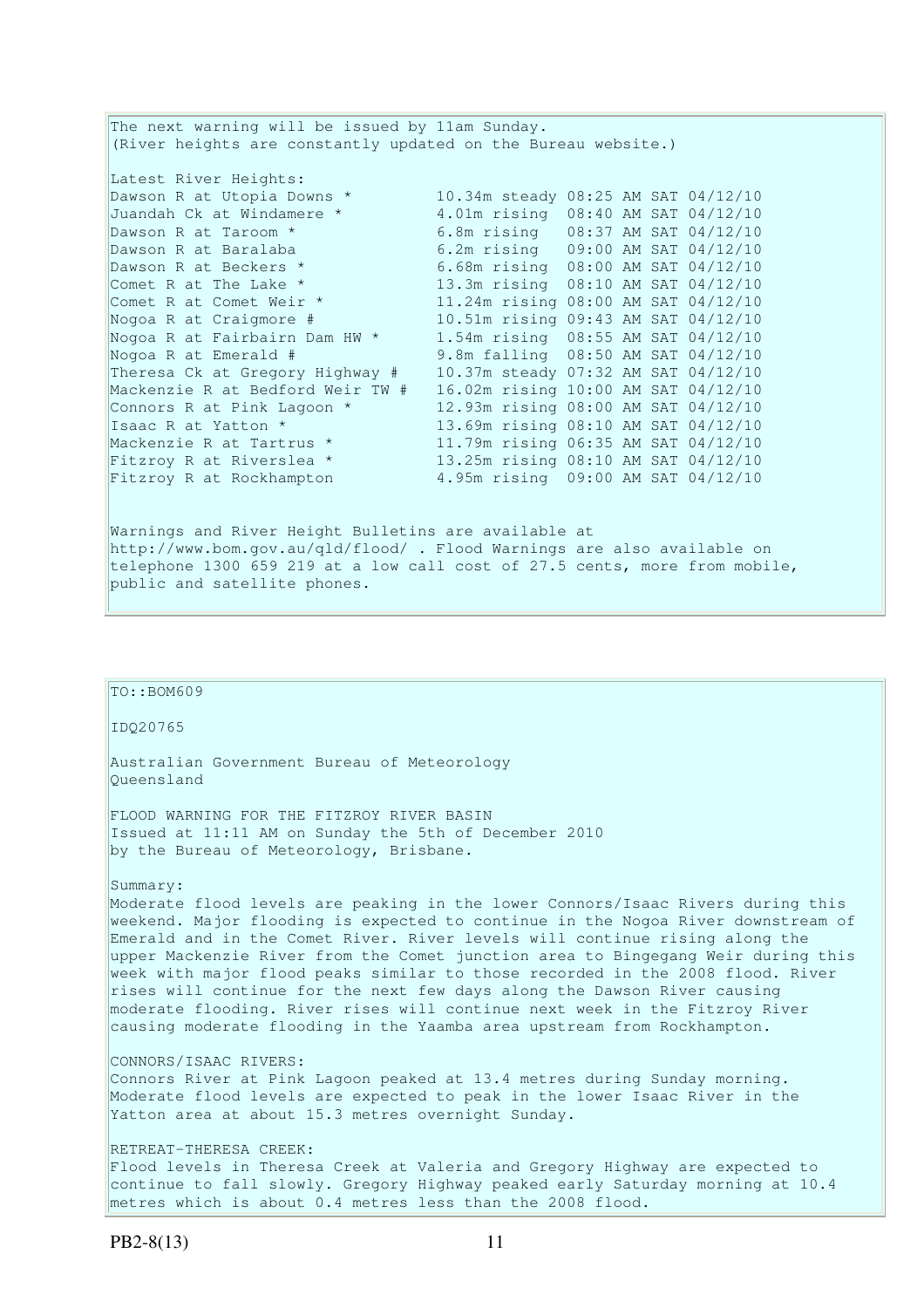NOGOA RIVER: Rises are expected to continue at Fairbairn Dam and Emerald during the weekend and Monday. The Nogoa River at Emerald is expected to peak well below the minor flood level of 14 metres during Tuesday. Current indications are that the river level should reach 11 to 11.5 metres. COMET RIVER: Major flooding is continuing in the Comet River. Flood levels are expected to continue to fall very slowly in the Comet Weir area around the Capricorn Highway. MACKENZIE RIVER: River rises causing moderate to major flood levels are expected along the Mackenzie River into next week. The main flood peak is expected in the Duckponds area during Sunday afternoon and extend downstream to the Bedford Weir area on Tuesday and to the Bingegang area on Wednesday. The flood peak along the Mackenzie through this area downstream of the Comet River junction is expected to be similar to 2008 flood levels. DAWSON RIVER: The Dawson River at Taroom has peaked at 7.1 metres during Sunday morning with moderate to major flooding in the area. River rises will continue along the Dawson area to the Theodore and Moura areas this week causing moderate to major flooding. Major flood levels are likely in the Baralaba area through most of the week and into next weekend as a result of the Mimosa Creek floodwaters and upstream Dawson River waters arriving. FITZROY RIVER: River rises to minor to moderate flood levels are expected during this week from Riverslea to Yaamba. Slow river rises will also continue at Rockhampton during next week and possibly reach near the minor flood level of 7 metres by next weekend 11-12 Dec. Predictions will be updated as upstream flood peaks occur and could change with further rains this week. Predicted River Heights/Flows: Isaac River at Yatton peak about 15.3 metres overnight Sunday Nogoa River at Emerald reach about 11 to 11.5 metres on Tuesday Dawson River at Theodore reach 11 to 12 metres on Tuesday/Wednesday Fitzroy River at Rockhampton possibly reach near the minor flood level of 7 metres by next weekend 11-12 Dec Next Issue: The next warning will be issued by 11am Monday. (River heights are constantly updated on the Bureau website.) Latest River Heights: Dawson R at Utopia Downs \* 12.35m rising 09:00 AM SUN 05/12/10 Juandah Ck at Windamere \* 7.62m falling 09:00 AM SUN 05/12/10 Dawson R at Taroom \* 7.09m steady 09:00 AM SUN 05/12/10 Dawson R at Baralaba 7.4m rising 09:00 AM SUN 05/12/10 Dawson R at Beckers \* 7.89m rising 09:00 AM SUN 05/12/10 Comet R at The Lake \* 13.9m steady 09:00 AM SUN 05/12/10 Comet R at Comet Weir \* 11.95m falling 09:00 AM SUN 05/12/10 Nogoa R at Craigmore # 10.31m steady 09:46 AM SUN 05/12/10 Nogoa R at Fairbairn Dam HW \* 1.77m rising 08:25 AM SUN 05/12/10 Nogoa R at Emerald # 10.35m rising 09:34 AM SUN 05/12/10 Theresa Ck at Gregory Highway # 9.72m falling 08:37 AM SUN 05/12/10 Mackenzie R at Bedford Weir TW # 17.61m rising 10:02 AM SUN 05/12/10 Connors R at Pink Lagoon \* 13.41m steady 09:00 AM SUN 05/12/10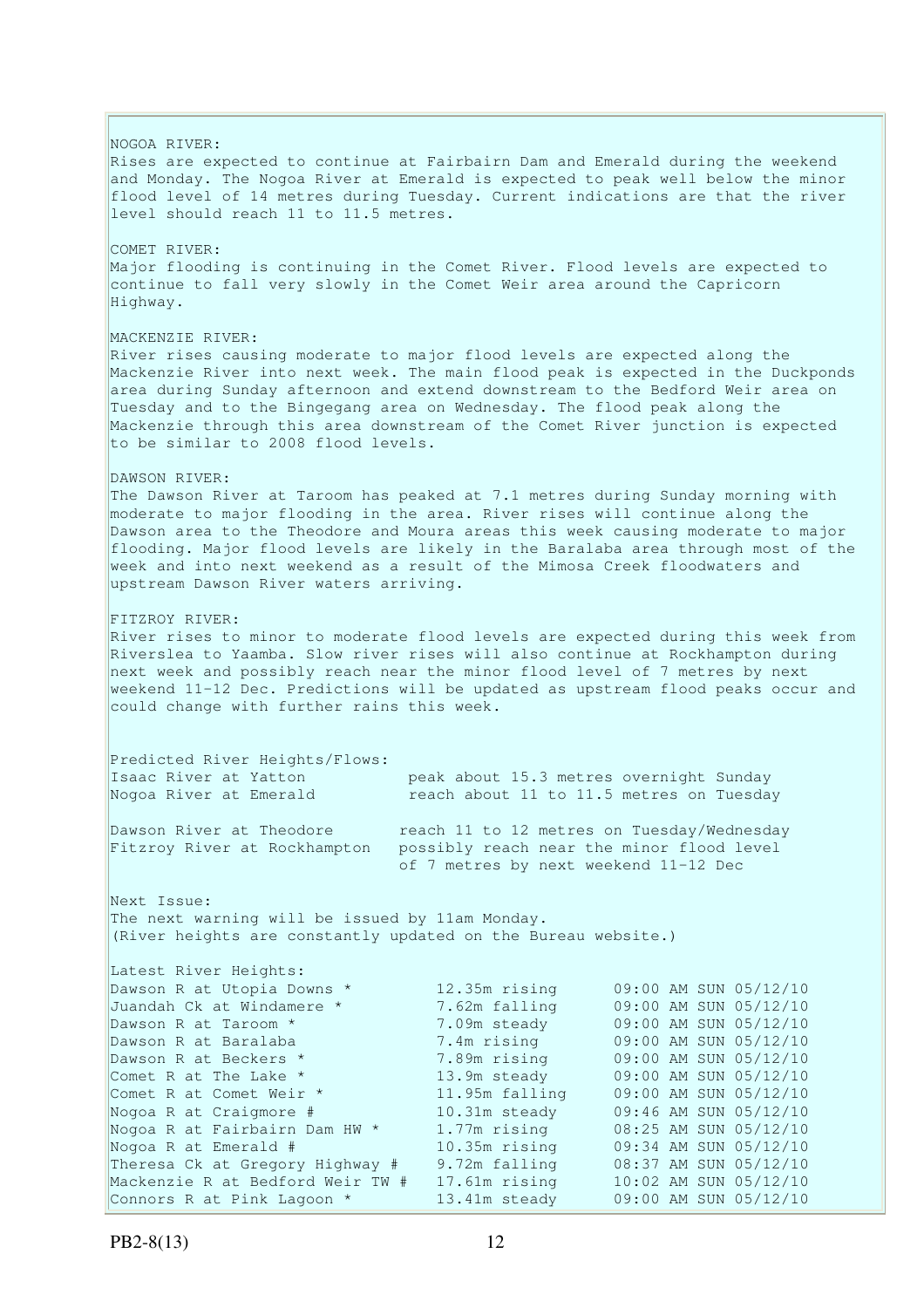Isaac R at Yatton \* 14.99m rising 09:00 AM SUN 05/12/10<br>Fitzroy R at Rockhampton 5.3m rising slowly 09:21 AM SUN 05/12/10 5.3m rising slowly 09:21 AM SUN 05/12/10

Warnings and River Height Bulletins are available at http://www.bom.gov.au/qld/flood/ . Flood Warnings are also available on telephone 1300 659 219 at a low call cost of 27.5 cents, more from mobile, public and satellite phones.

TO::BOM609

IDQ20765

Australian Government Bureau of Meteorology Queensland

FLOOD WARNING FOR THE FITZROY RIVER BASIN Issued at 10:25 AM on Monday the 6th of December 2010 by the Bureau of Meteorology, Brisbane.

Summary:

Moderate flood levels are peaking in the lower Connors/Isaac Rivers at Yatton. Major flooding will continue in the Nogoa River downstream of Emerald and in the Comet River today. Major flood levels are expected along the Mackenzie River during this week. River rises will continue this week along the Dawson River causing moderate to major flooding. River rises will continue this week in the Fitzroy River with river levels expected to reach at least the minor flood level of 7 metres at Rockhampton.

CONNORS/ISAAC RIVERS: Moderate flood levels are expected to peak in the lower Isaac River in the Yatton area at about 15.7 metres by Monday afternoon.

RETREAT-THERESA CREEK:

Flood levels in Theresa Creek at Valeria and Gregory Highway are expected to continue to fall slowly. At 9am, the height at Gregory Highway was 9.5 metres.

NOGOA RIVER: Rises are expected to continue at Emerald during Monday. The Nogoa River at Emerald is expected to peak well below the minor flood level of 14 metres at around 11 metres later today.

COMET RIVER: Major flooding is continuing in the Comet River. Flood levels are expected to continue to fall very slowly in the Comet Weir area around the Capricorn Highway.

MACKENZIE RIVER:

River rises causing moderate to major flood levels are expected along the Mackenzie River this week. The main flood peak is currently in the Yakam area. At 9am the river level at Yackam was 20.3 metres with major flood levels. A peak of around 19.5 metres is expected at the Bedford Weir TW gauge on Tuesday. The flood peak along the Mackenzie through this area downstream of the Comet River junction is expected to be similar to 2008 flood levels.

DAWSON RIVER: The Dawson River at Taroom continues to rise very slowly with major flooding in the area. Levels are expected to peak around the current levels of 7.25 metres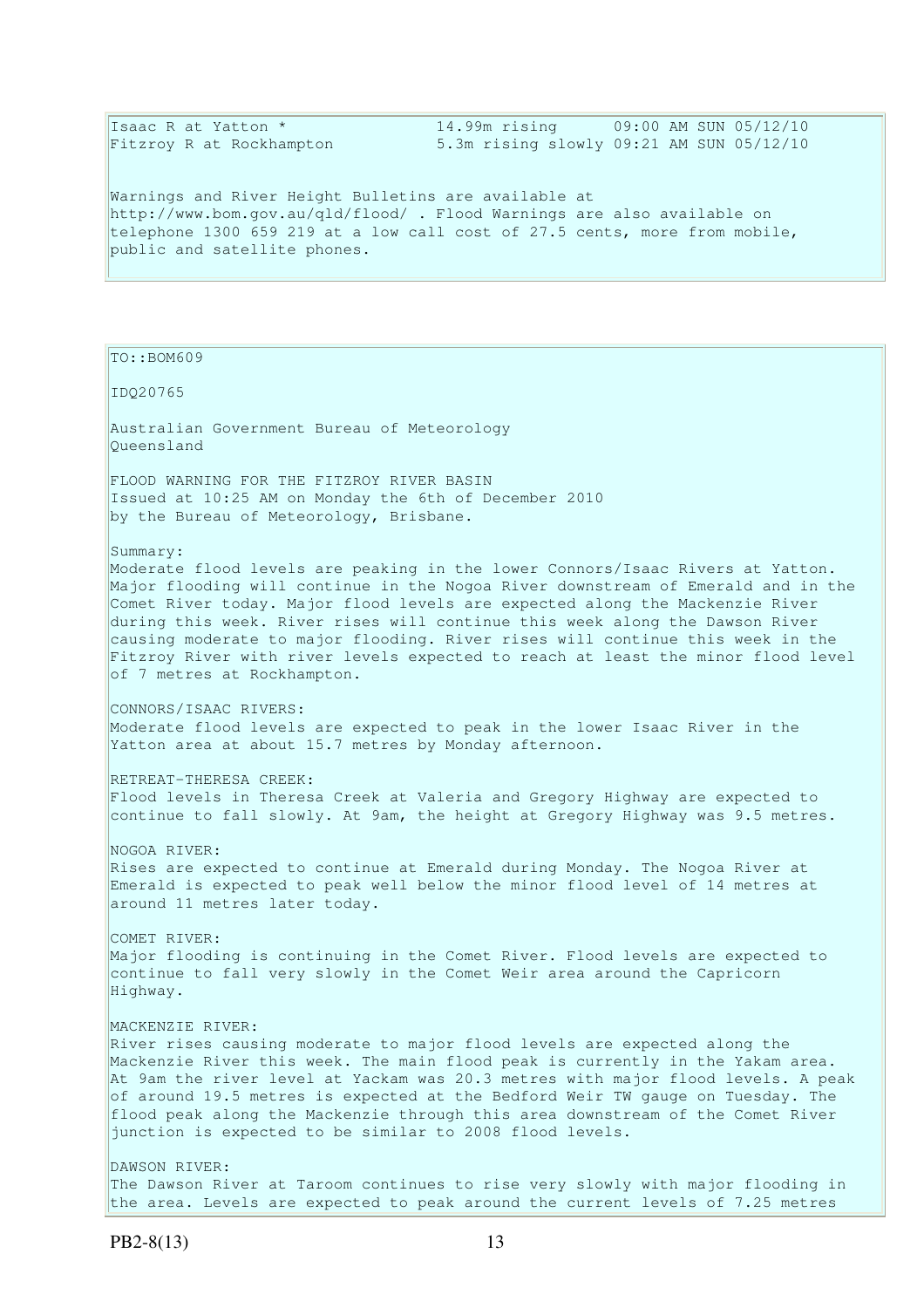but will remain above 7 metres into Tuesday. River rises will continue along the Dawson area to the Theodore and Moura areas this week causing moderate to major flooding. Major flood levels are likely in the Baralaba area through most of the week and into next weekend as a result of the Mimosa Creek floodwaters and upstream Dawson River waters arriving. FITZROY RIVER: River rises to minor to moderate flood levels are expected during this week from Riverslea to Yaamba. Slow river rises will also continue at Rockhampton during the week and reach at least the minor flood level of 7 metres by the weekend. Further rises are possible with a peak expected early next week. Predictions will be updated as upstream flood peaks occur and could change with further rains this week. Predicted River Heights/Flows: Isaac River at Yatton peak about 15.7 metres today Nogoa River at Emerald peak about 11 metres later today Dawson River at Theodore reach 11 to 12 metres on Tuesday/Wednesday Fitzroy River at Rockhampton reach the minor flood level of 7 metres by this weekend Next Issue: The next warning will be issued by 11am Tuesday. (River heights are constantly updated on the Bureau website.) Latest River Heights: Dawson R at Utopia Downs \* 12.06m falling 08:00 AM MON 06/12/10 Juandah Ck at Windamere \* 2.93m rising 08:20 AM MON 06/12/10 Dawson R at Taroom \* 7.28m steady 08:00 AM MON 06/12/10 Dawson R at Theodore 9.82m rising 07:30 AM MON 06/12/10 Dawson R at Moura 6.7m rising fast 06:00 AM MON 06/12/10 Mimosa Ck at Redcliff \* 3.97m falling 08:00 AM MON 06/12/10 Dawson R at Baralaba 9.15m rising 09:00 AM MON 06/12/10 Dawson R at Beckers \* 9.21m rising 05:20 AM MON 06/12/10 Dawson R at Knebworth \* 8.37m falling 08:10 AM MON 06/12/10 Comet R at The Lake \* 13.77m rising 08:00 AM MON 06/12/10 Comet R at Comet Weir \* 11.26m falling 08:00 AM MON 06/12/10 Nogoa R at Craigmore # 8.96m steady 08:49 AM MON 06/12/10 Nogoa R at Fairbairn Dam HW \* 1.88m steady 06:00 AM MON 06/12/10 Nogoa R at Emerald # 10.8m steady 08:50 AM MON 06/12/10 Policeman's Ck at Rubyvale # 0.95m steady 04:57 AM MON 06/12/10 Theresa Ck at Gregory Highway # 9.42m falling 08:27 AM MON 06/12/10 Mackenzie R at Bedford Weir TW # 18.81m rising 09:11 AM MON 06/12/10 Connors R at Pink Lagoon  $*$  12.48m falling  $08:00$  AM MON  $06/12/10$ Isaac R at Yatton \* 15.54m steady 08:00 AM MON 06/12/10 Mackenzie R at Tartrus \* 13.98m rising 07:25 AM MON 06/12/10 Fitzroy R at Rockhampton 5.1m rising 08:55 AM MON 06/12/10 \*automatic station Warnings and River Height Bulletins are available at http://www.bom.gov.au/qld/flood/ . Flood Warnings are also available on telephone 1300 659 219 at a low call cost of 27.5 cents, more from mobile, public and satellite phones.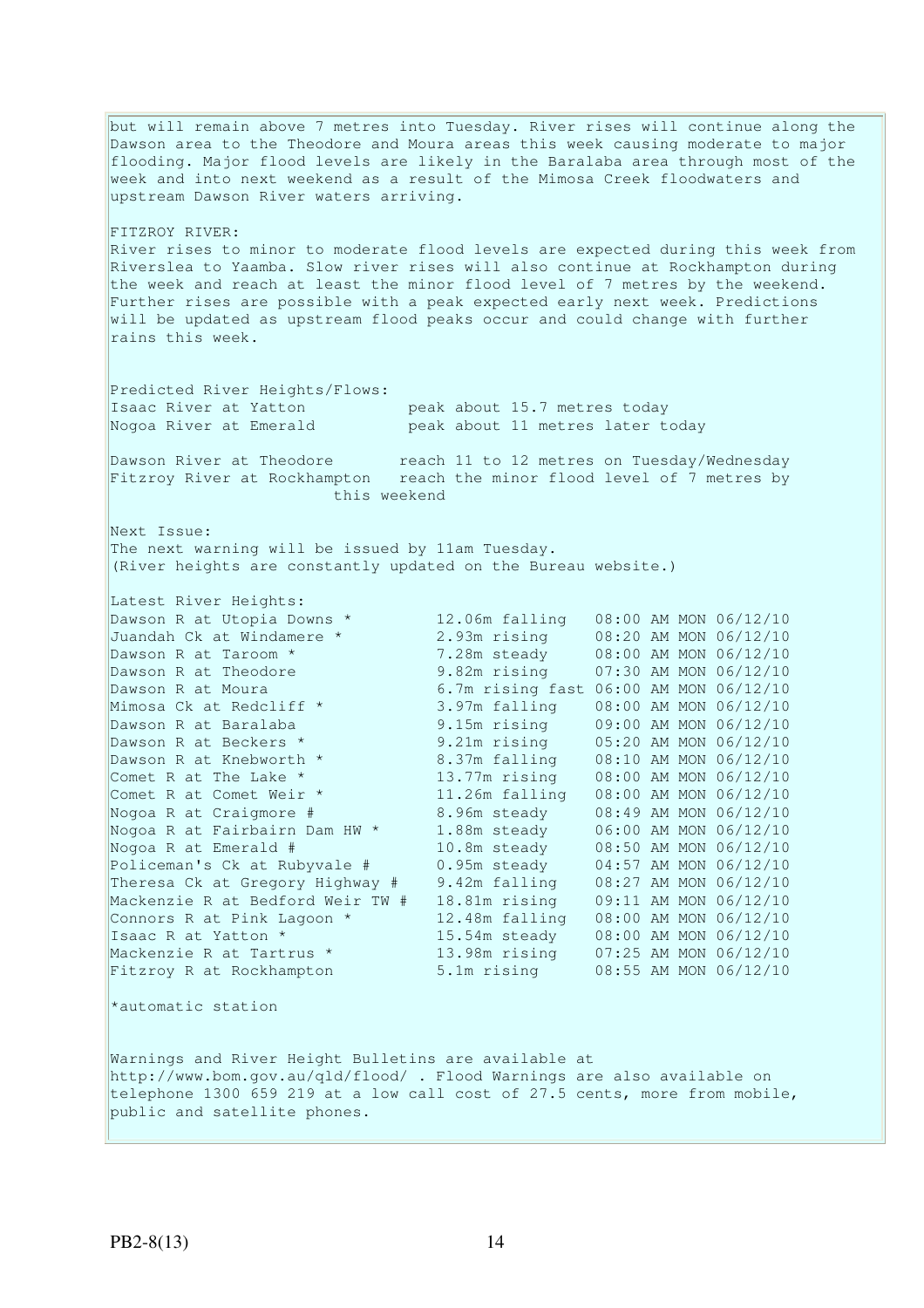$TO:$ : BOM609 IDQ20765 Australian Government Bureau of Meteorology Queensland FLOOD WARNING FOR THE FITZROY RIVER BASIN Issued at 10:13 AM on Tuesday the 7th of December 2010 by the Bureau of Meteorology, Brisbane. Summary: Major flood levels are expected along the Dawson and Mackenzie Rivers during this week. Rises will continue this week in the Fitzroy River with levels expected to exceed the minor flood level of 7 metres at Rockhampton during the weekend. Moderate flood levels have peaked in the Connors/Isaac catchments. CONNORS/ISAAC RIVERS: Moderate flood levels peaked in the Isaac River at Yatton at 15.6 metres during Monday. Moderate flood levels at Pink Lagoon will continue to fall. Renewed rises may occur across the catchment following storms on Monday. COMET RIVER: Major flooding is continuing in the Comet River. Flood levels are expected to rise again during Tuesday at Comet Weir following rainfall on Monday. A return to levels recorded last weekend is not expected. MACKENZIE RIVER: River rises causing moderate to major flood levels are expected along the Mackenzie River this week. The main flood peak is currently in the Bedford area. At 9am, a level of 19.26 metres was recorded at Bedford Weir TW. A moderate flood peak of around 15.5 metres is expected at Bingegang on Wednesday. At Tartrus, river levels will reach the major flood level during today with a peak expected in the next 24 hours. DAWSON RIVER: The Dawson River at Taroom peaked overnight although major flood levels will continue through today. The flood peak is now upstream of the Glebe area. Major flood levels of at least 12.3 metres are forecast at Theodore on Thursday or Friday. At Moura, moderate flood levels of between 11 and 12 metres are forecast during the weekend. Major flood levels will continue in the Baralaba area through this week and into next. FITZROY RIVER: River rises causing minor to moderate flooding are expected during this week from Riverslea to Yaamba. River rises will also continue at Rockhampton during the week and exceed the minor flood level of 7 during the weekend. Further rises are possible with a peak expected early next week. Predictions will be updated as upstream flood peaks occur but could change with further rains this week. Predicted River Heights/Flows: Dawson River at Theodore reach at least 12.3 metres Thurs/Fri. Mackenzie River at Bingegang peak around 15.3 metres during Wednesday. Mackenzie River at Tartrus peak around 15.2 metres overnight Tuesday. Fitzroy River at Riverslea reach the moderate flood level of 21 metres late this week. Fitzroy River at Rockhampton exceed the minor flood level of 7 metres during this weekend.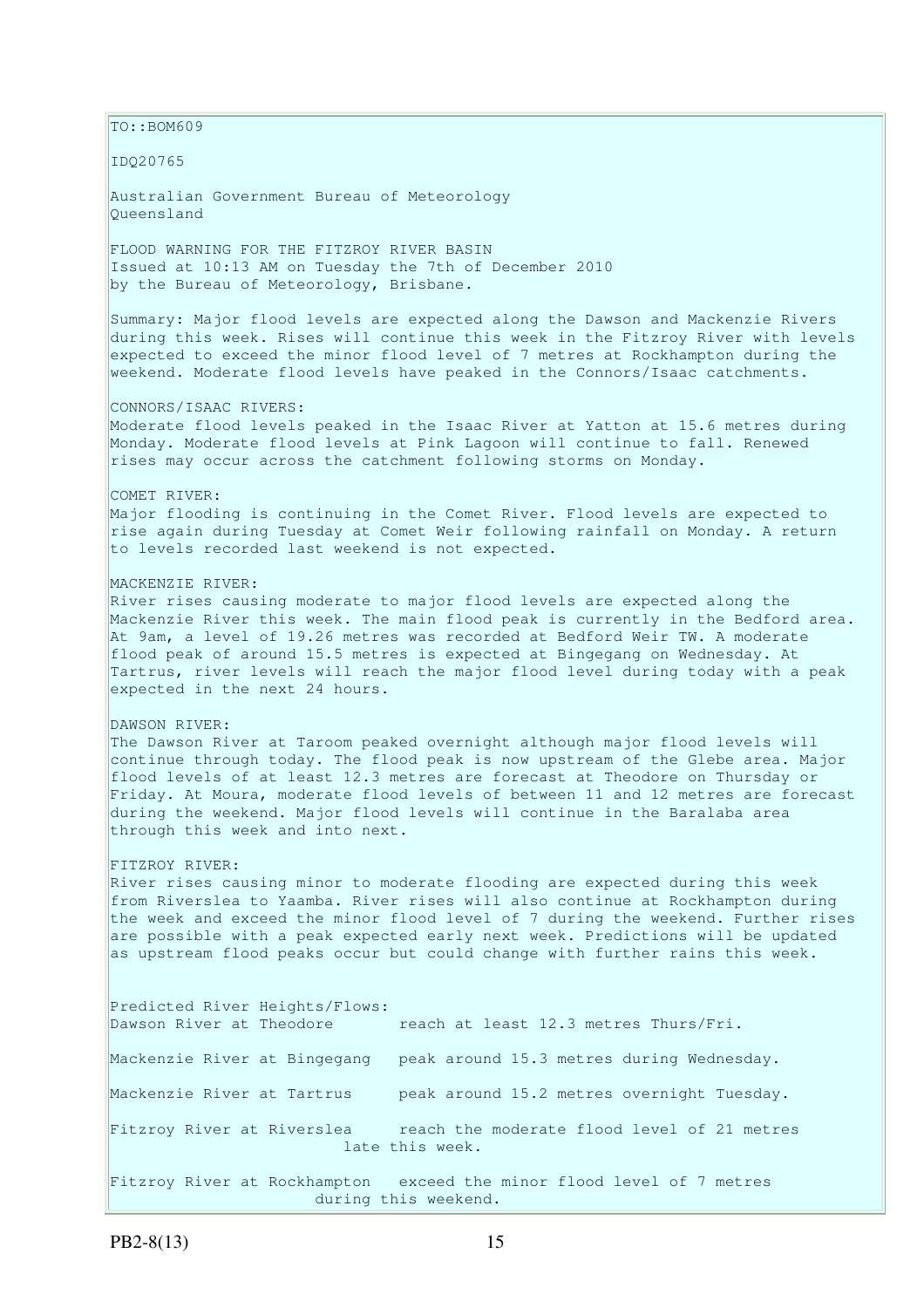Next Issue: The next warning will be issued by 11am Wednesday. (River heights are constantly updated on the Bureau website.) Latest River Heights: Dawson R at Utopia Downs \* 9.48m falling 08:00 AM TUE 07/12/10 Juandah Ck at Windamere \* 1.89m falling 08:00 AM TUE 07/12/10 Dawson R at Taroom \* 7.15m falling 08:00 AM TUE 07/12/10 Dawson R at Theodore 11.46m rising 09:00 AM TUE 07/12/10<br>Dawson R at Moura 8.5m rising 05:30 AM TUE 07/12/10 Dawson R at Moura 8.5m rising 05:30 AM TUE 07/12/10 Mimosa Ck at Redcliff \* 3.47m rising 08:00 AM TUE 07/12/10 Dawson R at Baralaba 10.4m rising 06:00 AM TUE 07/12/10 Dawson R at Beckers \* 11.14m rising 08:00 AM TUE 07/12/10 Dawson R at Knebworth \* 10.12m rising 08:05 AM TUE 07/12/10 Comet R at The Lake  $*$  13.57m falling 06:20 AM TUE 07/12/10 Comet R at Comet Weir \* 10.4m falling 08:00 AM TUE 07/12/10 Nogoa R at Craigmore # 7.71m falling 08:25 AM TUE 07/12/10 Nogoa R at Fairbairn Dam HW \* 1.78m falling 07:05 AM TUE 07/12/10 Nogoa R at Emerald # 10.75m steady 08:50 AM TUE 07/12/10 Policeman's Ck at Rubyvale # 1.1m falling 08:00 AM TUE 07/12/10 Theresa Ck at Gregory Highway # 6.87m falling 08:51 AM TUE 07/12/10 Mackenzie R at Bedford Weir TW # 19.38m rising 08:40 AM TUE 07/12/10 Connors R at Pink Lagoon \* 9.22m falling 08:00 AM TUE 07/12/10 Isaac R at Yatton \* 15.08m falling 08:00 AM TUE 07/12/10 Mackenzie R at Tartrus \* 14.68m rising 07:25 AM TUE 07/12/10 Fitzroy R at Rockhampton 5.1m falling 06:35 AM TUE 07/12/10 \*automatic station Warnings and River Height Bulletins are available at http://www.bom.gov.au/qld/flood/ . Flood Warnings are also available on telephone 1300 659 219 at a low call cost of 27.5 cents, more from mobile,

public and satellite phones.

TO::BOM609

IDQ20765

Australian Government Bureau of Meteorology Queensland

FLOOD WARNING FOR THE FITZROY RIVER BASIN Issued at 10:27 AM on Wednesday the 8th of December 2010 by the Bureau of Meteorology, Brisbane.

Summary: Moderate to major flood levels will continue along the Dawson and Mackenzie Rivers during this week. Rises will continue in the Fitzroy River with levels expected to exceed the minor flood level of 7 metres at Rockhampton during the weekend and reach around 7.8 metres next week. A further forecast will be made once a peak has been observed at Riverslea. Predictions for Rockhampton may change given forecast rainfall.

CONNORS/ISAAC RIVERS:

Minor flood levels are rising again at Pink Lagoon following storms on Monday but a return to moderate flood levels will not occur. Flood levels at Yatton will continue to fall but are likely to stay at moderate levels into Friday.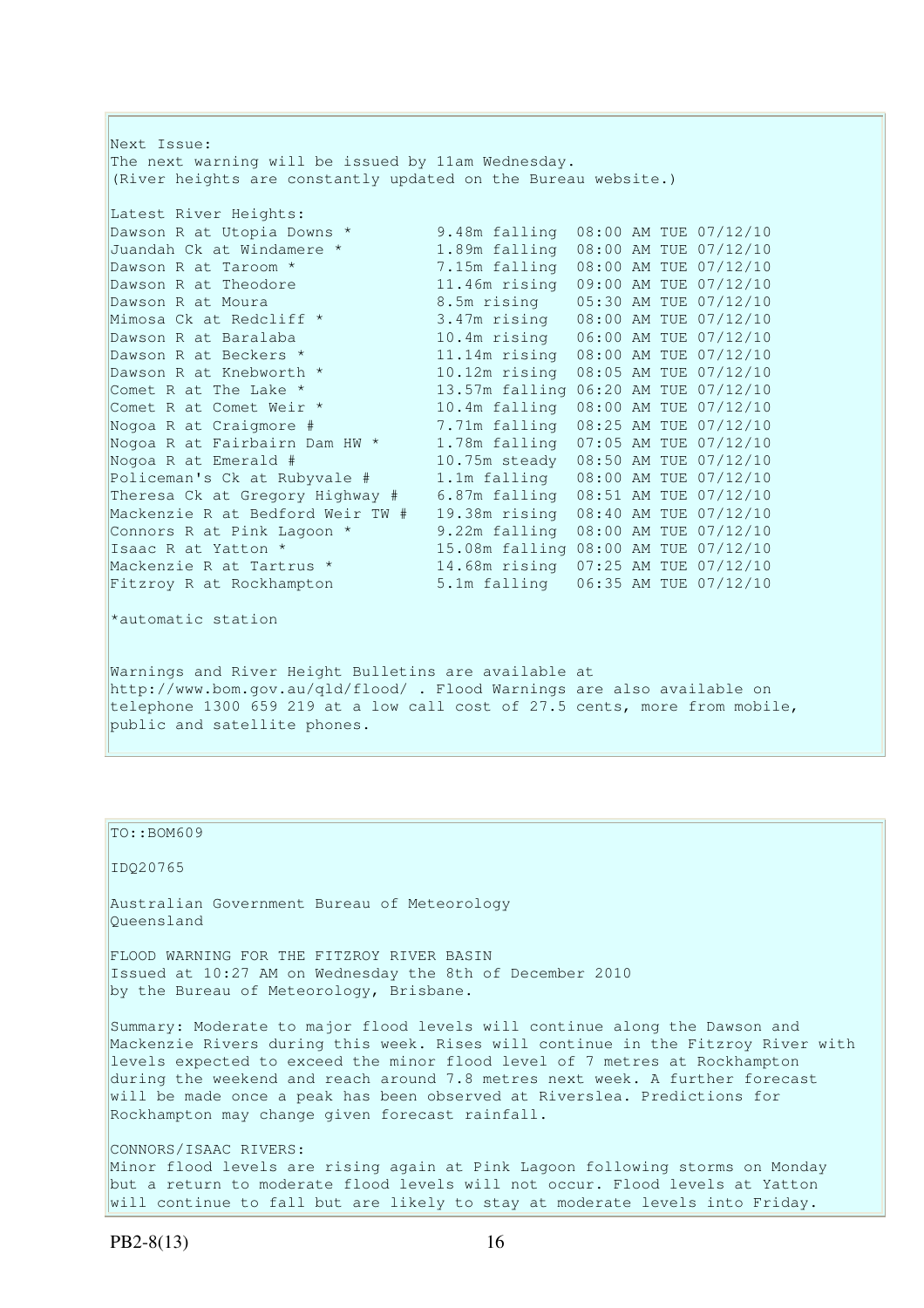COMET RIVER: Major flooding is continuing in the Comet River with renewed rises. A return to levels recorded last weekend is not expected and levels will begin falling again later today. MACKENZIE RIVER: Moderate to major flood levels will continue on Wednesday and Thursday. The main flood peak is currently approaching the Bingegang area where a moderate flood peak of around 15.3 metres is expected today. At Tartrus, river levels peaked  $\overline{\circ}$  overnight at 14.83 metres. River levels at Coolmaringa are expected to peak around the major flood level of 19 metres during Thursday. DAWSON RIVER: Moderate flood levels continue to fall at Taroom. The flood peak is now in the Glebe area. A major flood peak of 13 metres is possible at Theodore on Thursday or Friday. At Moura, moderate flood levels of up to 12 metres are forecast during the weekend. Major flood levels will continue in the Baralaba area through this week and into next. A forecast for Baralaba will be made once upstream peaks have been observed. FITZROY RIVER: River rises causing moderate flooding are expected during this weekend from Riverslea to Yaamba. The Fitzroy River at Rockhampton will exceed the minor flood level of 7 metres during the weekend and is expected to continue rising to reach 7.8 metres early next week. Higher levels are possible given forecast rainfall. A further prediction for Rockhampton will be made once a peak is observed at Riverslea. Predicted River Heights/Flows: Dawson River at Theodore peak to 13 metres is possible during Friday. Mackenzie River at Bingegang peak around 15.3 metres during Wednesday. Fitzroy River at Riverslea peak around the moderate flood level of 22 metres during the weekend. Further rises are possible with  $\Box$ Fitzroy River at Yaamba reach 14 metres early next week. Fitzroy River at Rockhampton exceed the minor flood level of 7 metres during this weekend and reach 7.8 metres early next week with further rises possible. Next Issue: The next warning will be issued by 11am Thursday. (River heights are constantly updated on the Bureau website.) Latest River Heights: Dawson R at Utopia Downs \* 6.51m falling 08:00 AM WED 08/12/10 Juandah Ck at Windamere \* 1.39m falling 08:00 AM WED 08/12/10 Dawson R at Taroom \* 6.82m falling 08:00 AM WED 08/12/10 Dawson R at Theodore 12.26m rising 09:00 AM WED 08/12/10 Dawson R at Moura 10m rising 06:00 AM WED 08/12/10 Mimosa Ck at Redcliff \* 3.24m falling 08:00 AM WED 08/12/10 Dawson R at Baralaba 10.95m rising slowly 06:00 AM WED 08/12/10 Dawson R at Beckers \* 11.96m rising 08:00 AM WED 08/12/10 Dawson R at Knebworth \* 11.32m steady 08:05 AM WED 08/12/10 Comet R at The Lake \* 13.09m rising 08:20 AM WED 08/12/10 Comet R at Comet Weir \* 10.41m rising 07:00 AM WED 08/12/10 Nogoa R at Craigmore # 7.11m steady 08:49 AM WED 08/12/10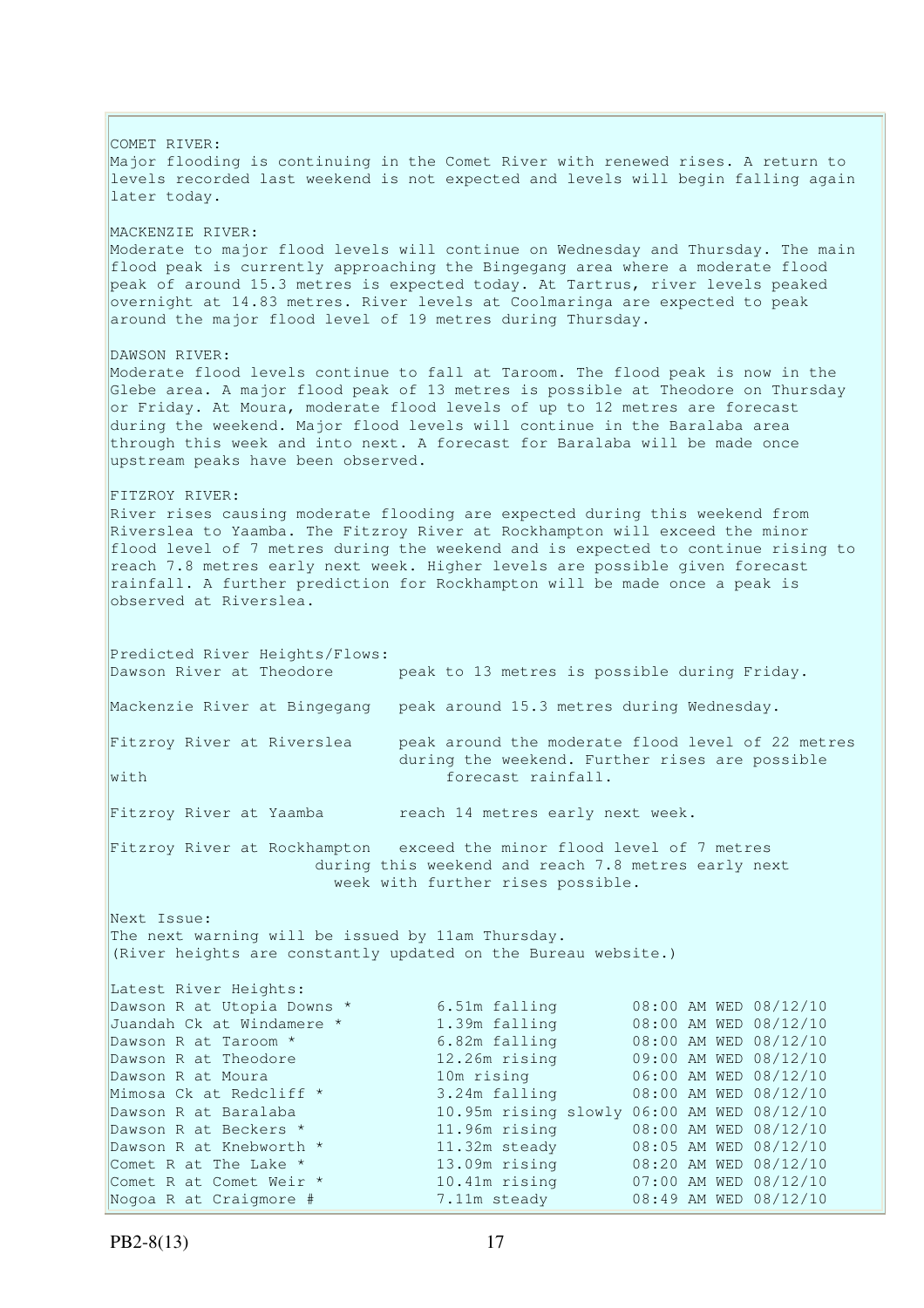| Nogoa R at Fairbairn Dam HW *                                                                                                                                                                                                                 | 1.58m falling  | 08:30 AM WED 08/12/10 |  |  |  |
|-----------------------------------------------------------------------------------------------------------------------------------------------------------------------------------------------------------------------------------------------|----------------|-----------------------|--|--|--|
| Nogoa R at Emerald #                                                                                                                                                                                                                          | 10.15m steady  | 08:49 AM WED 08/12/10 |  |  |  |
| Policeman's Ck at Rubyvale #                                                                                                                                                                                                                  | 1.1m steady    | 07:56 AM WED 08/12/10 |  |  |  |
| Theresa Ck at Gregory Highway #                                                                                                                                                                                                               | 5.82m steady   | 07:31 AM WED 08/12/10 |  |  |  |
| Mackenzie R at Bedford Weir TW #                                                                                                                                                                                                              | 18.45m falling | 08:43 AM WED 08/12/10 |  |  |  |
| Connors R at Pink Lagoon *                                                                                                                                                                                                                    | 8.3m steady    | 08:00 AM WED 08/12/10 |  |  |  |
| Isaac R at Yatton *                                                                                                                                                                                                                           | 13.51m falling | 08:30 AM WED 08/12/10 |  |  |  |
| Mackenzie R at Tartrus *                                                                                                                                                                                                                      | 14.79m falling | 06:45 AM WED 08/12/10 |  |  |  |
| Fitzroy R at Rockhampton                                                                                                                                                                                                                      | 5.5m steady    | 08:00 AM WED 08/12/10 |  |  |  |
| *automatic station                                                                                                                                                                                                                            |                |                       |  |  |  |
| Warnings and River Height Bulletins are available at<br>http://www.bom.gov.au/qld/flood/ . Flood Warnings are also available on<br>telephone 1300 659 219 at a low call cost of 27.5 cents, more from mobile,<br>public and satellite phones. |                |                       |  |  |  |

## TO::BOM609

IDQ20765

Australian Government Bureau of Meteorology Queensland

FLOOD WARNING FOR THE FITZROY RIVER BASIN Issued at 9:41 AM on Thursday the 9th of December 2010 by the Bureau of Meteorology, Brisbane.

Summary: Moderate to major flood levels will continue along the Dawson and Mackenzie Rivers during this week. Rises will continue in the Fitzroy River with levels expected to exceed the minor flood level of 7 metres at Rockhampton during the weekend and reach around 7.8 metres next week. A further forecast will be made once a peak has been observed at Riverslea. Predictions for Rockhampton may change given forecast rainfall.

CONNORS/ISAAC RIVERS: Flood levels at Yatton will continue to fall but are likely to stay at moderate levels into Friday.

COMET RIVER: Major flooding is continuing in the Comet River. Levels will fall gradually but will remain at major levels until Saturday. Any renewed rises are dependent on more rainfall.

MACKENZIE RIVER: Moderate to major flood levels will continue on Thursday and Friday. River levels have peaked in the Bingegang area overnight. River levels at Coolmaringa are expected to peak around the moderate flood level of 18.5 metres during Thursday.

DAWSON RIVER: Moderate flood levels continue to fall at Taroom. The flood peak is now in the Gyranda area. A major flood peak of 13.2 metres is likely at Theodore overnight Friday. At Moura, moderate flood levels of around 12 metres are forecast during the weekend. Major flood levels will continue in the Baralaba area through this weekend with a peak of around 12.2 metres expected early next week.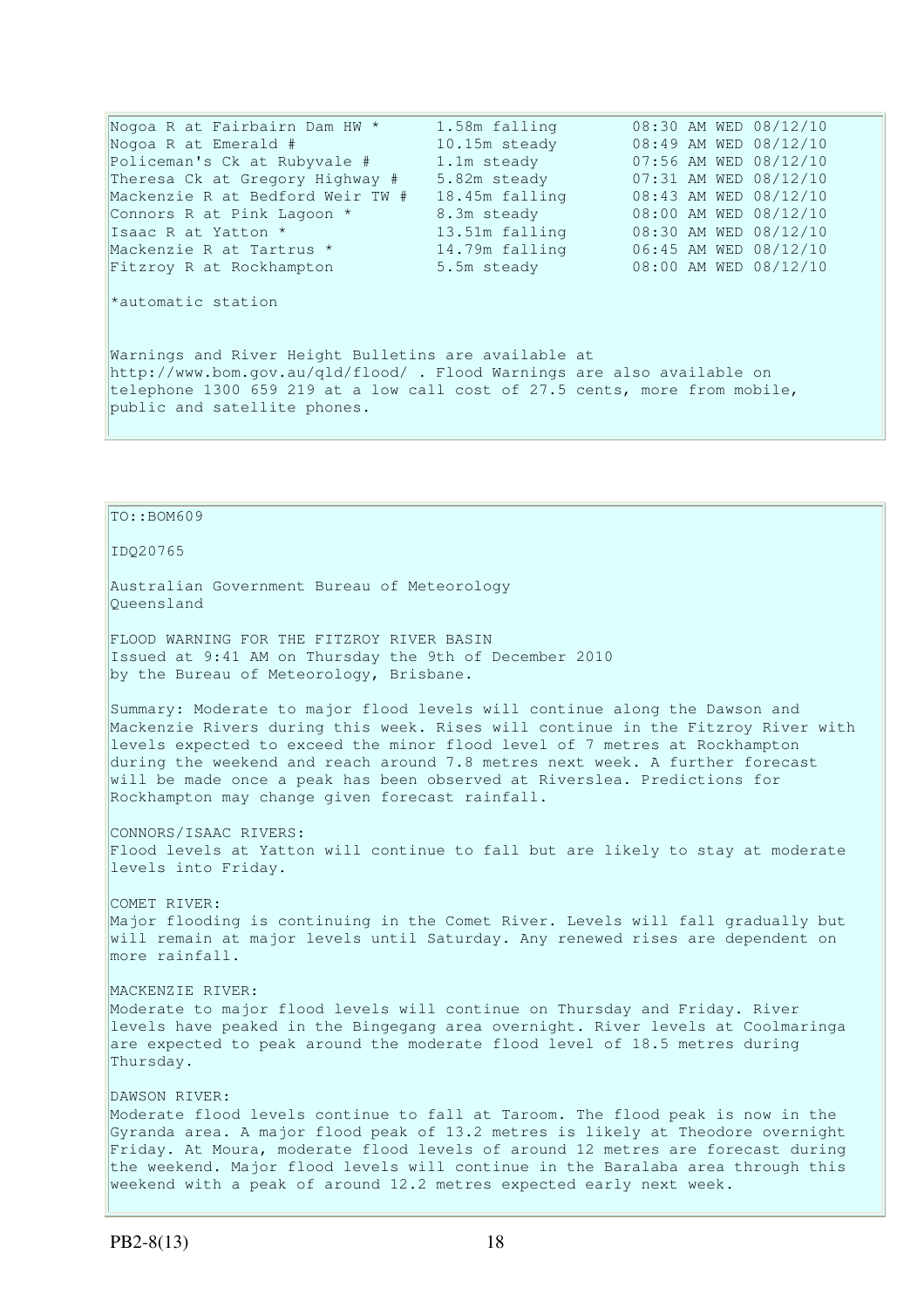FITZROY RIVER: River rises causing moderate flooding are expected during this weekend from Riverslea to Yaamba. The Fitzroy River at Rockhampton will exceed the minor flood level of 7 metres during the weekend and is expected to continue rising to reach 7.8 metres early next week. Higher levels are possible given forecast rainfall. A further prediction for Rockhampton will be made once a peak is observed at Riverslea. Predicted River Heights/Flows:<br>Dawson River at Theodore peak around 13.2 metres overnight Friday Dawson River at Moura peak around 12 metres during Sunday Dawson River at Baralaba peak around 12.2 metres early next week Fitzroy River at Riverslea peak around the moderate flood level of 22 metres during the weekend. Further rises are possible with forecast rainfall. Fitzroy River at Yaamba reach 14 metres early next week. Fitzroy River at Rockhampton exceed the minor flood level of 7 metres during this weekend and reach 7.8 metres early next week with further rises possible. Next Issue: The next warning will be issued by 11am Friday. (River heights are constantly updated on the Bureau website.) Latest River Heights: Dawson R at Utopia Downs  $*$  4.58m falling  $08:00$  AM THU 09/12/10 Juandah Ck at Windamere \* 1.19m steady 08:00 AM THU 09/12/10 Dawson R at Taroom \* 6.38m falling 08:00 AM THU 09/12/10 Dawson R at Theodore 12.75m rising 08:00 AM THU 09/12/10 Dawson R at Moura 11.1m rising 06:15 AM THU 09/12/10 Mimosa Ck at Redcliff \* 2.71m falling 08:00 AM THU 09/12/10 Dawson R at Baralaba 11m steady 06:00 AM THU 09/12/10 Dawson R at Beckers \* 12.17m steady 08:00 AM THU 09/12/10 Dawson R at Knebworth \* 11.94m falling 08:10 AM THU 09/12/10 Comet R at The Lake  $*$  12.41m rising 07:10 AM THU 09/12/10 Comet R at Comet Weir \* 10.39m falling 08:00 AM THU 09/12/10 Nogoa R at Craigmore # 6.11m steady 08:49 AM THU 09/12/10 Nogoa R at Fairbairn Dam HW \* 1.4m falling 08:35 AM THU 09/12/10 Nogoa R at Emerald # 9.45m falling 08:49 AM THU 09/12/10 Policeman's Ck at Rubyvale # 1.05m steady 07:56 AM THU 09/12/10 Theresa Ck at Gregory Highway # 6.32m falling 08:06 AM THU 09/12/10 Mackenzie R at Bedford Weir TW # 17.51m rising 08:44 AM THU 09/12/10 Connors R at Pink Lagoon  $*$  6.63m falling 08:00 AM THU 09/12/10 Isaac R at Yatton \* 11.4m falling 08:30 AM THU 09/12/10 Mackenzie R at Tartrus \* 14.39m falling 07:35 AM THU 09/12/10 Fitzroy R at Rockhampton 5.75m rising slowly 06:40 PM WED 08/12/10 \*automatic station Warnings and River Height Bulletins are available at http://www.bom.gov.au/qld/flood/ . Flood Warnings are also available on telephone 1300 659 219 at a low call cost of 27.5 cents, more from mobile, public and satellite phones.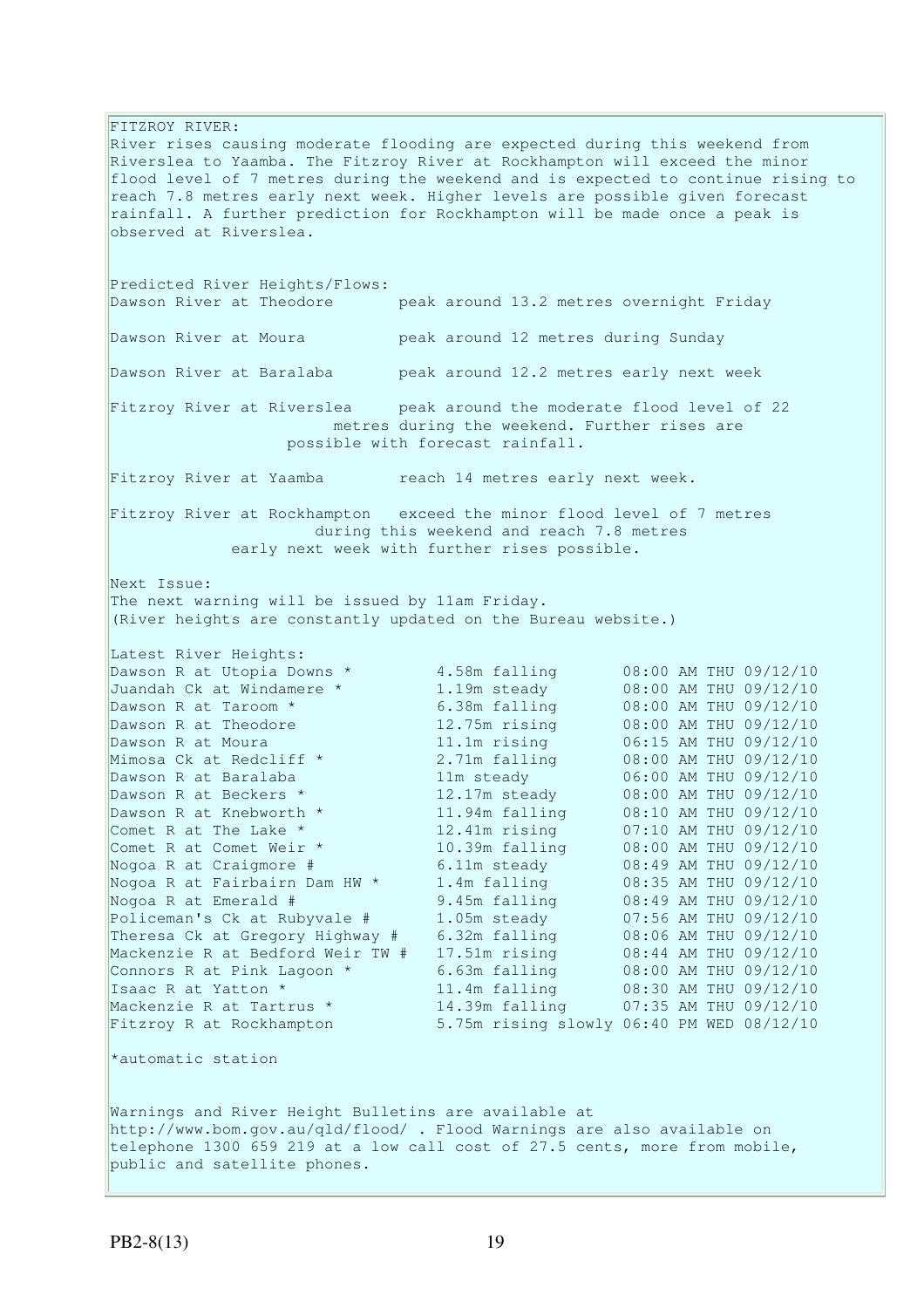TO::BOM609

IDQ20765

Australian Government Bureau of Meteorology Queensland

FLOOD WARNING FOR THE FITZROY RIVER BASIN Issued at 10:06 AM on Friday the 10th of December 2010 by the Bureau of Meteorology, Brisbane.

Summary: Moderate to major flood levels will continue along the Dawson and Mackenzie Rivers during this weekend. Rises will continue in the Fitzroy River with levels expected to exceed the minor flood level of 7 metres at Rockhampton during Sunday and reach around 7.8 metres next week. A further forecast will be made once a peak has been observed at Riverslea. Predictions for Rockhampton may change given forecast rainfall.

CONNORS/ISAAC RIVERS: Flood levels at Yatton are now minor and will continue to fall.

COMET RIVER: Major flooding is continuing in the Comet River. Levels will fall gradually but will remain at major levels through the weekend.

MACKENZIE RIVER:

Moderate to major flood levels will continue on Thursday and Friday. The peak is now downstream of Coolmaringa. Flood levels between the Comet confluence and Coolmaringa will fall gradually. Any further rises are dependent on more rainfall.

DAWSON RIVER:

The flood peak is now approaching Theodore where a major flood peak of 13.2 metres is likely overnight Friday. Levels will stay high for much of the weekend at Theodore. At Moura, moderate flood levels of around 12 metres are forecast during Sunday. Major flood levels will continue in the Baralaba area through this weekend with a peak of around 12.2 metres expected early next week.

#### FITZROY RIVER:

River rises causing moderate flooding are expected during this weekend from Riverslea to Yaamba. The Fitzroy River at Rockhampton will exceed the minor flood level of 7 metres during the weekend and is expected to continue rising to reach 7.8 metres early next week. Higher levels are possible given forecast rainfall. A further prediction for Rockhampton will be made once a peak is observed at Riverslea.

Predicted River Heights/Flows: Dawson River at Theodore peak around 13.2 metres overnight Friday. Dawson River at Moura peak around 12 metres during Sunday. Dawson River at Baralaba peak around 12.2 metres early next week. Fitzroy River at Riverslea peak around the moderate flood level of 22 metres during Sunday. Further rises are possible with forecast rainfall. Fitzroy River at Yaamba reach 14 metres during next week.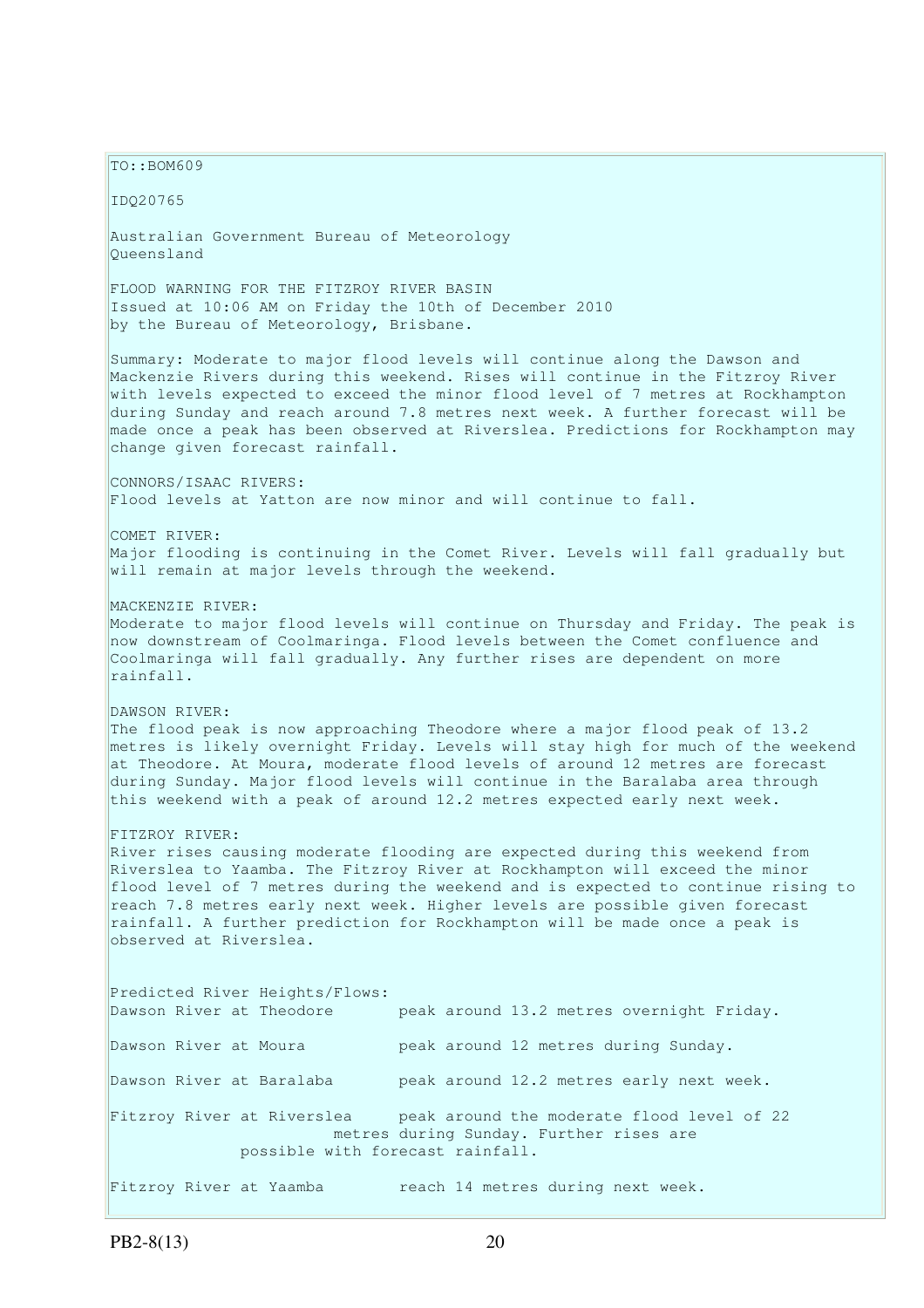Fitzroy River at Rockhampton exceed the minor flood level of 7 metres during Sunday and reach 7.8 metres early next week with further rises possible. Next Issue: The next warning will be issued by 11am Saturday. (River heights are constantly updated on the Bureau website.) Latest River Heights: Dawson R at Utopia Downs \* 3.34m falling 08:00 AM FRI 10/12/10 Juandah Ck at Windamere \* 1.06m steady 08:00 AM FRI 10/12/10 Dawson R at Taroom \* 5.8m falling 08:00 AM FRI 10/12/10 Dawson R at Theodore 12.98m rising slowly 08:00 AM FRI 10/12/10 Dawson R at Moura 11.7m rising 04:30 AM FRI 10/12/10 Mimosa Ck at Redcliff  $\star$  2.45m steady 08:00 AM FRI 10/12/10 Dawson R at Beckers \* 12.33m rising 08:00 AM FRI 10/12/10 Dawson R at Knebworth \* 12.24m steady 06:35 AM FRI 10/12/10 Comet R at The Lake  $*$  11.25m falling 08:10 AM FRI 10/12/10 Comet R at Comet Weir  $*$  9.7m falling 08:00 AM FRI 10/12/10 Nogoa R at Raymond # 2.35m steady 06:45 AM FRI 10/12/10 Nogoa R at Craigmore # 5.11m falling 08:52 AM FRI 10/12/10 Nogoa R at Fairbairn Dam HW \* 1.23m falling 07:10 AM FRI 10/12/10 Nogoa R at Emerald # 8.75m falling 09:30 AM FRI 10/12/10 Policeman's Ck at Rubyvale # 1.05m rising 08:51 AM FRI 10/12/10 Theresa Ck at Gregory Highway # 5.07m falling 09:21 AM FRI 10/12/10 Mackenzie R at Bedford Weir TW # 16.55m rising 09:20 AM FRI 10/12/10 Connors R at Pink Lagoon  $*$  5.6m falling  $08:00$  AM FRI  $10/12/10$ Isaac R at Yatton \* 9.31m falling 08:20 AM FRI 10/12/10 Mackenzie R at Tartrus \* 13.84m falling 06:35 AM FRI 10/12/10 Fitzroy R at Rockhampton 6.05m rising slowly 07:20 AM FRI 10/12/10

\*automatic station

Warnings and River Height Bulletins are available at http://www.bom.gov.au/qld/flood/ . Flood Warnings are also available on telephone 1300 659 219 at a low call cost of 27.5 cents, more from mobile, public and satellite phones.

| LLU::BUM6UY                                                                                                                                                                                                                          |
|--------------------------------------------------------------------------------------------------------------------------------------------------------------------------------------------------------------------------------------|
| ID020765                                                                                                                                                                                                                             |
| Australian Government Bureau of Meteorology<br>Oueensland                                                                                                                                                                            |
| FLOOD WARNING FOR THE FITZROY RIVER BASIN<br>Issued at 10:50 AM on Saturday the 11th of December 2010<br>by the Bureau of Meteorology, Brisbane.                                                                                     |
| Major flooding continues along the lower Dawson River between Isla-Delusion<br>Crossing and the Beckers area. Moderate flooding is easing downstream from<br>Bedford Weir with a moderate flood peak approaching the Riverslea area. |
| River rises are causing minor to moderate flooding along the Fitzroy River with<br>levels at Rockhampton approaching the minor flood level of 7 metres, and reach<br>around 7.8 metres during next week.                             |

 $T$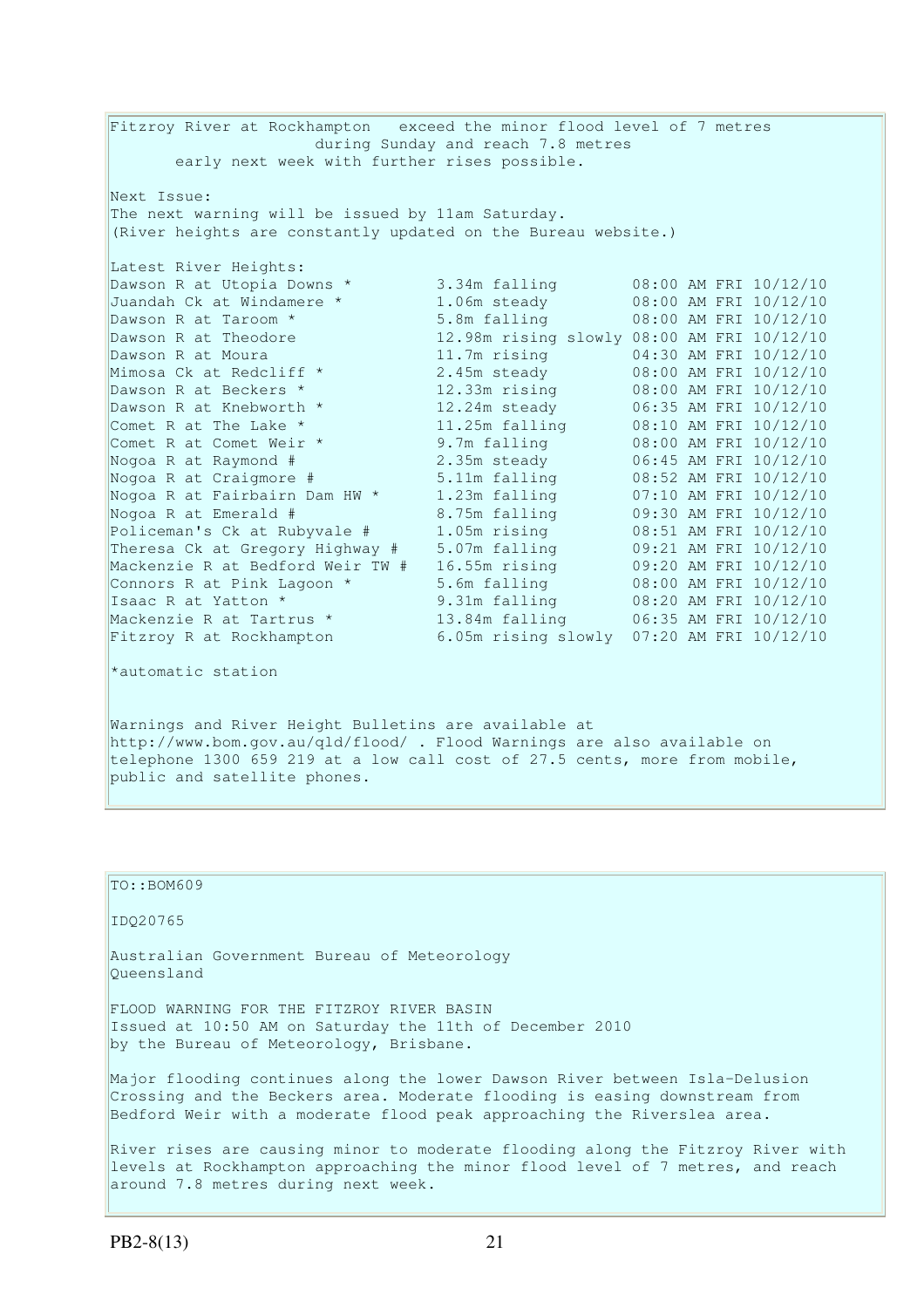CONNORS/ISAAC RIVERS: Flood levels at Yatton are now minor and will continue to fall. COMET RIVER: Major flooding is easing in the Comet River at Comet Weir with river levels expected to remain high through the weekend. MACKENZIE RIVER: Minor to moderate flood levels will continue to ease downstream of Comet Weir during the weekend. River levels are approaching the moderate flood level of 21 metres in the Riverslea area with a peak expected during Sunday. DAWSON RIVER: Moderate to heavy rainfall has been recorded in the upper Dawson River and Juandah Creek catchments. The heaviest rainfall totals recorded to 9am Saturday include Peekadoo 61mm, Giligulgul 57mm, with rainfalls elsewhere between 25-40mm. Renewed rises are expected above Taroom during the weekend. Major flooding extends along the lower Dawson River between Isla-Delusion Crossing and the Beckers area. A major flood peak of 13.0 metres was recorded at 5pm Friday at Theodore with major flood levels expected to remain high during the weekend. At Moura, major flood levels of around 12 metres are nearing a peak during the weekend. Major flood levels will continue in the Baralaba area through this weekend with a peak of around 12.2 metres expected early next week. FITZROY RIVER: River rises causing moderate flooding are expected during the weekend between Riverslea and Yaamba. The Fitzroy River at Rockhampton will exceed the minor flood level of 7 metres late in the weekend with further rises expected to reach 7.8 metres during next week. Higher levels are possible given forecast rainfall. A further prediction for Rockhampton will be made once a peak is observed at Riverslea. Predicted River Heights/Flows: Dawson River at Moura peak around 12 metres during the weekend. Dawson River at Baralaba beak around 12.2 metres early next week. Fitzroy River at Riverslea peak around the moderate flood level of 21 metres during Sunday. Fitzroy River at Yaamba reach 14 metres during next week. Fitzroy River at Rockhampton exceed the minor flood level of 7 metres late in the weekend and reach 7.8 metres during next week. Predictions for Rockhampton will be updated once a peak at Riverslea has been observed. Next Issue: The next warning will be issued by 11am Sunday. (River heights are constantly updated on the Bureau website.) Latest River Heights: Dawson R at Utopia Downs \* 3.20m rising 09:00 AM SAT 11/12/10 Juandah Ck at Windamere \* 3.64m steady 09:31 AM SAT 11/12/10<br>Dawson R at Taroom \* 4.76m falling 09:00 AM SAT 11/12/10 Dawson R at Taroom \*  $4.76$ m falling 09:00 AM SAT 11/12/10<br>Dawson R at Theodore 12.92m steady 10:00 AM SAT 11/12/10 Dawson R at Theodore 12.92m steady 10:00 AM SAT 11/12/10 Dawson R at Moura 12.05m rising slowly 06:00 AM SAT 11/12/10 Mimosa Ck at Redcliff \* 2.26m steady 09:00 AM SAT 11/12/10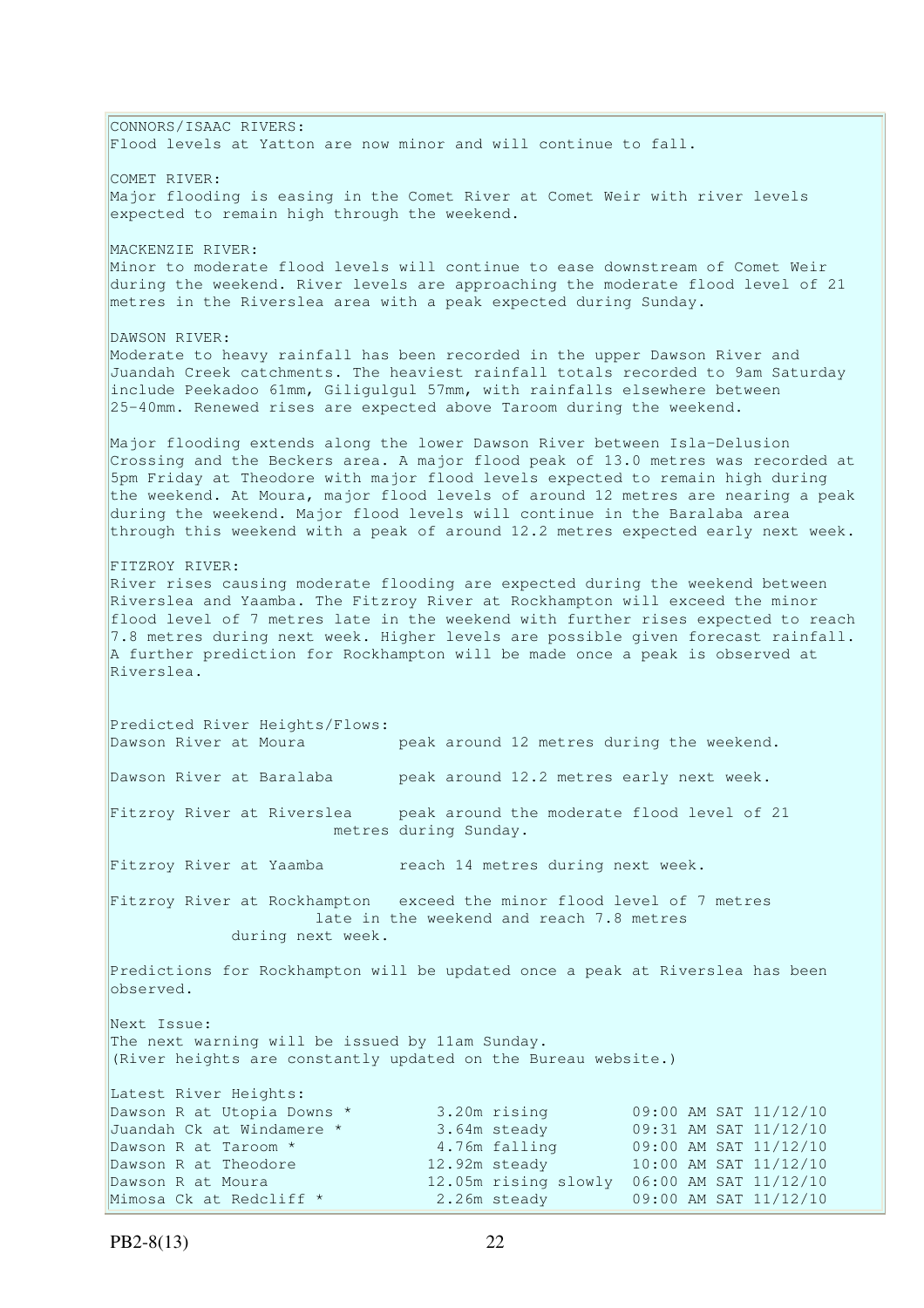| Dawson R at Baralaba                                 |  | 11.55m rising slowly                       |  |  | 09:00 AM SAT 11/12/10 |
|------------------------------------------------------|--|--------------------------------------------|--|--|-----------------------|
| Dawson R at Beckers *                                |  | 12.63m rising                              |  |  | 08:00 AM SAT 11/12/10 |
| Dawson R at Knebworth *                              |  | 12.47m rising                              |  |  | 08:05 AM SAT 11/12/10 |
| Comet R at The Lake *                                |  | 9.91m falling                              |  |  | 09:00 AM SAT 11/12/10 |
| Comet R at Comet Weir *                              |  | 8.76m falling                              |  |  | 09:00 AM SAT 11/12/10 |
| Nogoa R at Raymond #                                 |  | 2.55m rising                               |  |  | 10:04 AM SAT 11/12/10 |
| Nogoa R at Craigmore #                               |  | 4.26m falling                              |  |  | 09:41 AM SAT 11/12/10 |
| Nogoa R at Fairbairn Dam HW *                        |  | 1.07m steady                               |  |  | 07:15 AM SAT 11/12/10 |
| Nogoa R at Emerald #                                 |  | 8.10m falling                              |  |  | 09:37 AM SAT 11/12/10 |
| Policeman's Ck at Rubyvale #                         |  | 1.00m falling                              |  |  | 10:03 AM SAT 11/12/10 |
| Theresa Ck at Gregory Highway #                      |  | 3.02m falling                              |  |  | 09:46 AM SAT 11/12/10 |
| Mackenzie R at Bedford Weir TW #                     |  | 15.52m falling                             |  |  | 08:37 AM SAT 11/12/10 |
| Connors R at Pink Lagoon *                           |  | 4.41m falling                              |  |  | 09:00 AM SAT 11/12/10 |
| Isaac R at Yatton *                                  |  | 7.72m falling                              |  |  | 08:00 AM SAT 11/12/10 |
| Mackenzie R at Tartrus *                             |  | 13.11m falling                             |  |  | 06:35 AM SAT 11/12/10 |
| Fitzroy R at Riverslea *                             |  | 20.48m rising slowly 09:00 AM SAT 11/12/10 |  |  |                       |
| Fitzroy R at Rockhampton                             |  | 6.30m rising slowly 05:35 AM SAT 11/12/10  |  |  |                       |
| $\star$ ,# from automatic station                    |  |                                            |  |  |                       |
| Warnings and River Height Bulletins are available at |  |                                            |  |  |                       |

http://www.bom.gov.au/qld/flood/ . Flood Warnings are also available on telephone 1300 659 219 at a low call cost of 27.5 cents, more from mobile, public and satellite phones.

## $TO:$ : BOM609

IDQ20765

Australian Government Bureau of Meteorology Queensland

FLOOD WARNING FOR THE FITZROY RIVER BASIN Issued at 6:28 PM on Saturday the 11th of December 2010 by the Bureau of Meteorology, Brisbane.

Major flood levels should be expecetd along Juandah Creek overnight and during Sunday. Major flooding continues along the lower Dawson River between Isla-Delusion Crossing and the Beckers area. Moderate flooding is easing downstream from Bedford Weir with a moderate flood peak approaching the Riverslea area.

River rises are causing minor to moderate flooding along the Fitzroy River with levels at Rockhampton approaching the minor flood level of 7 metres, and reach around 7.8 metres during next week.

### COMET RIVER:

Major flooding is continuing in the Comet River at Comet Weir with river levels expected to remain high with renewed rises through the weekend. At this stage, levels are not expected to reach the levels of last weekend although rainfall is continuing.

# MACKENZIE RIVER: Minor to moderate flood levels will continue to ease downstream of Comet Weir during the weekend. Further rises are expected next week. River levels are approaching the moderate flood level of 21 metres in the Riverslea area with a

PB2-8(13) 23

peak expected during Sunday.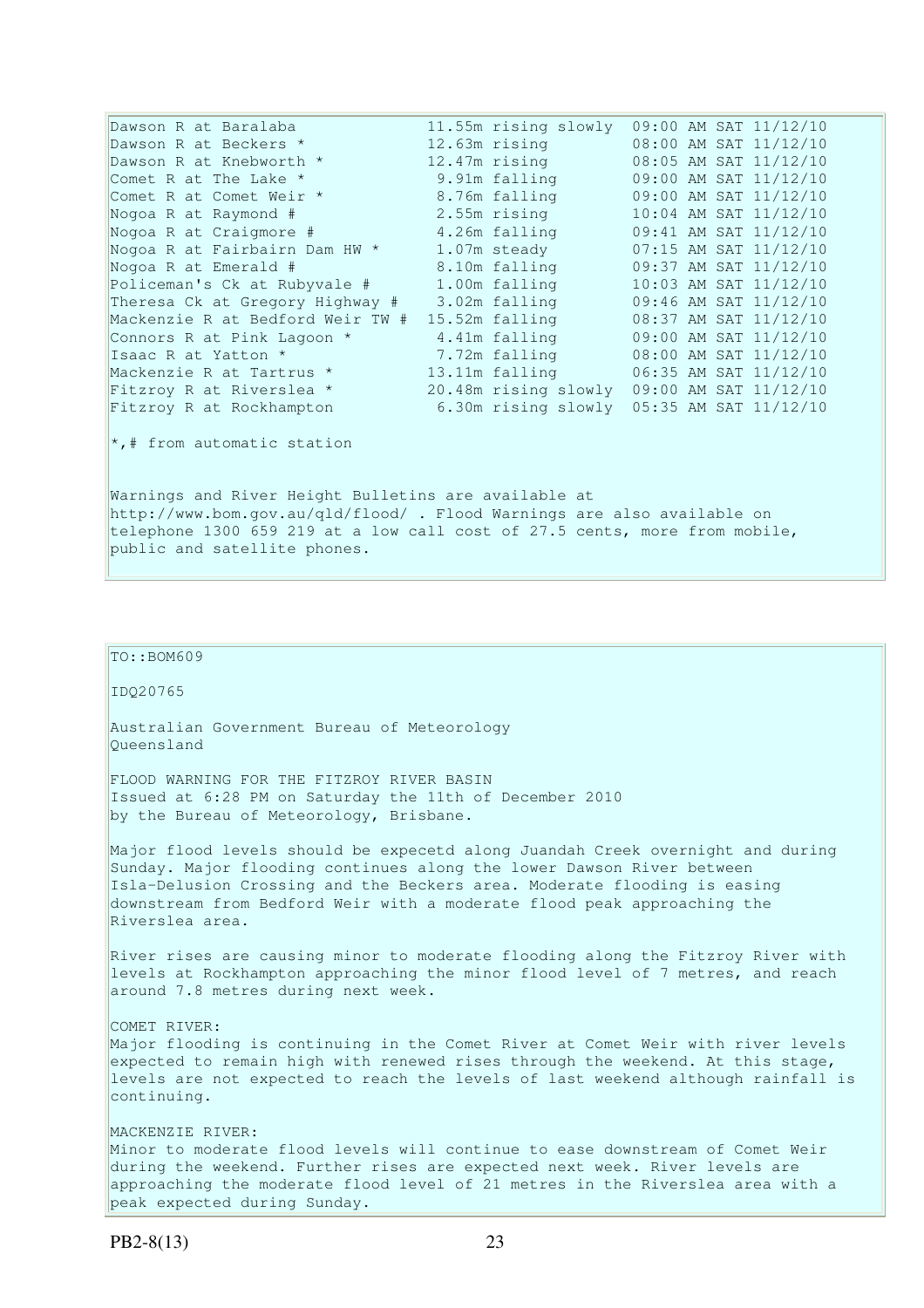DAWSON RIVER: Renewed rises are occurring in the Dawson Creek catchment above Taroom. Major flood levels are forecast at Windemere along Juandah Creek overnight. A peak of around 10 metres is expected. Further rises are possible with further rainfall. A return to at least moderate flood levels should be expected at Taroom next week. Major flooding extends along the lower Dawson River between Isla-Delusion Crossing and the Beckers area. Major flood levels at Theodore will remain through this weekend. At Moura, major flood levels of around 12 metres are nearing a peak during the weekend. Major flood levels will continue in the Baralaba area through this weekend with a peak of around 12.2 metres expected early next week. Levels will fall and rise again next week with a second flood peak expected. Forecasts will be made once a peak has been observed at Taroom. FITZROY RIVER: River rises causing moderate flooding are expected during the weekend between Riverslea and Yaamba. The Fitzroy River at Rockhampton will exceed the minor flood level of 7 metres late in the weekend with further rises expected to reach 7.8 metres during next week. Higher levels are possible given forecast rainfall. A further prediction for Rockhampton will be made once a peak is observed at Riverslea. Predicted River Heights/Flows: Dawson River at Taroom reach at least 6.5 metres early next week. Dawson River at Moura peak around 12 metres during the weekend. Dawson River at Baralaba peak around 12.2 metres early next week. Fitzroy River at Riverslea beak around the moderate flood level of 21 metres during Sunday. Fitzroy River at Yaamba reach 14 metres during next week. Fitzroy River at Rockhampton exceed the minor flood level of 7 metres late in the weekend and reach 7.8 metres during next week. Predictions for Rockhampton will be updated once a peak at Riverslea has been observed. Next Issue: The next warning will be issued by 11am Sunday. (River heights are constantly updated on the Bureau website.) Latest River Heights: Dawson R at Utopia Downs \* 6.17m rising 05:31 PM SAT 11/12/10<br>Juandah Ck at Windamere \* 8.94m rising 05:40 PM SAT 11/12/10 Juandah Ck at Windamere \* 8.94m rising 05:40 PM SAT 11/12/10 Dawson R at Taroom \* 4.36m falling 05:34 PM SAT 11/12/10 Dawson R at Theodore 12.83m falling slowly 05:00 PM SAT 11/12/10 Dawson R at Moura 12.05m steady 05:00 PM SAT 11/12/10<br>Mimosa Ck at Redcliff \* 2.22m steady 05:28 PM SAT 11/12/10 Mimosa Ck at Redcliff  $\star$  2.22m steady 05:28 PM SAT 11/12/10 Dawson R at Baralaba 11.65m rising slowly 06:00 PM SAT 11/12/10 Dawson R at Beckers  $\star$  12.77m steady 05:00 PM SAT 11/12/10 Dawson R at Knebworth \* 12.47m rising 08:05 AM SAT 11/12/10 Comet R at The Lake  $\star$  9.64m steady 04:10 PM SAT 11/12/10 Comet R at Comet Weir \* 8.49m steady 05:14 PM SAT 11/12/10 Nogoa R at Raymond # 3.75m rising 05:46 PM SAT 11/12/10 Nogoa R at Craigmore # 4.16m falling 05:49 PM SAT 11/12/10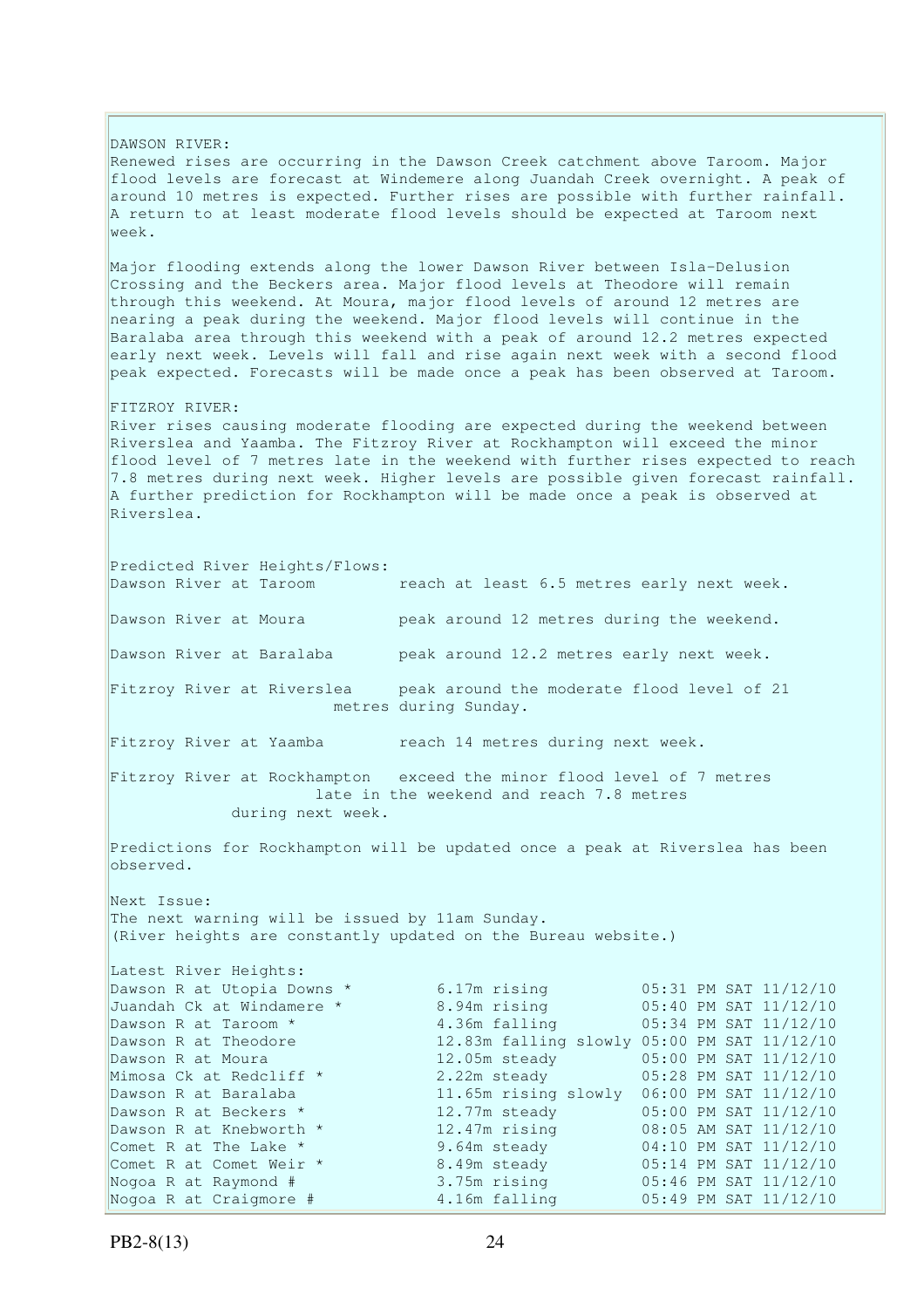| Nogoa R at Fairbairn Dam HW *    | 1.04m falling      |  | 01:10 PM SAT 11/12/10 |
|----------------------------------|--------------------|--|-----------------------|
| Nogoa R at Emerald #             | 7.95m steady       |  | 05:49 PM SAT 11/12/10 |
| Policeman's Ck at Rubyvale #     | 1.05m steady       |  | 04:56 PM SAT 11/12/10 |
| Theresa Ck at Gregory Highway #  | 2.82m steady       |  | 04:31 PM SAT 11/12/10 |
| Mackenzie R at Bedford Weir TW # | 15.08m rising      |  | 05:34 PM SAT 11/12/10 |
| Connors R at Pink Lagoon *       | 4.14m falling      |  | 05:00 PM SAT 11/12/10 |
| Isaac R at Yatton *              | 7.19m falling      |  | 05:00 PM SAT 11/12/10 |
| Mackenzie R at Tartrus *         | 13.11m falling     |  | 06:35 AM SAT 11/12/10 |
| Fitzroy R at Rockhampton         | 6.6m rising slowly |  | 06:00 PM SAT 11/12/10 |
| *automatic station               |                    |  |                       |

Warnings and River Height Bulletins are available at http://www.bom.gov.au/qld/flood/ . Flood Warnings are also available on telephone 1300 659 219 at a low call cost of 27.5 cents, more from mobile, public and satellite phones.

TO::BOM609

### IDQ20765

Australian Government Bureau of Meteorology Queensland

FLOOD WARNING FOR THE FITZROY RIVER BASIN Issued at 11:20 AM on Sunday the 12th of December 2010 by the Bureau of Meteorology, Brisbane.

Major flood levels are occurring along Juandah Creek. Major flooding continues along the lower Dawson River between Isla-Delusion Crossing and the Beckers area. Moderate flooding is easing downstream from Bedford Weir with further rises possible at Riverslea.

River rises are causing minor to moderate flooding along the Fitzroy River with levels at Rockhampton approaching the minor flood level of 7 metres, and reach around 7.8 metres during next week.

CONNORS/ISAAC CATCHMENT

Heavy rainfall overnight has led to renewed rises throughout the Connors/Isaac system. Moderate flood levels are forecast along the Isaac River at Deverill and Yatton. Moderate flood levls are also likely along the Connors River at Pink Lagoon. At this stage major flood levels are not forecast although rainfall is continuing.

# COMET RIVER: Major flooding is continuing in the Comet River at Comet Weir with river levels expected to remain high with renewed rises likely after weekend rainfall. Levels are not expected to reach the levels of last weekend.

## MACKENZIE RIVER:

Minor to moderate flood levels will continue to ease downstream of Comet Weir during the weekend. Further rises are expected this week. River levels are approaching the moderate flood level of 21 metres in the Riverslea area. An initial peak has been observed although renewed rises are possible following heavy weekend rainfall in the area.

DAWSON RIVER: Renewed rises are occurring in the Dawson Creek catchment above Taroom. Major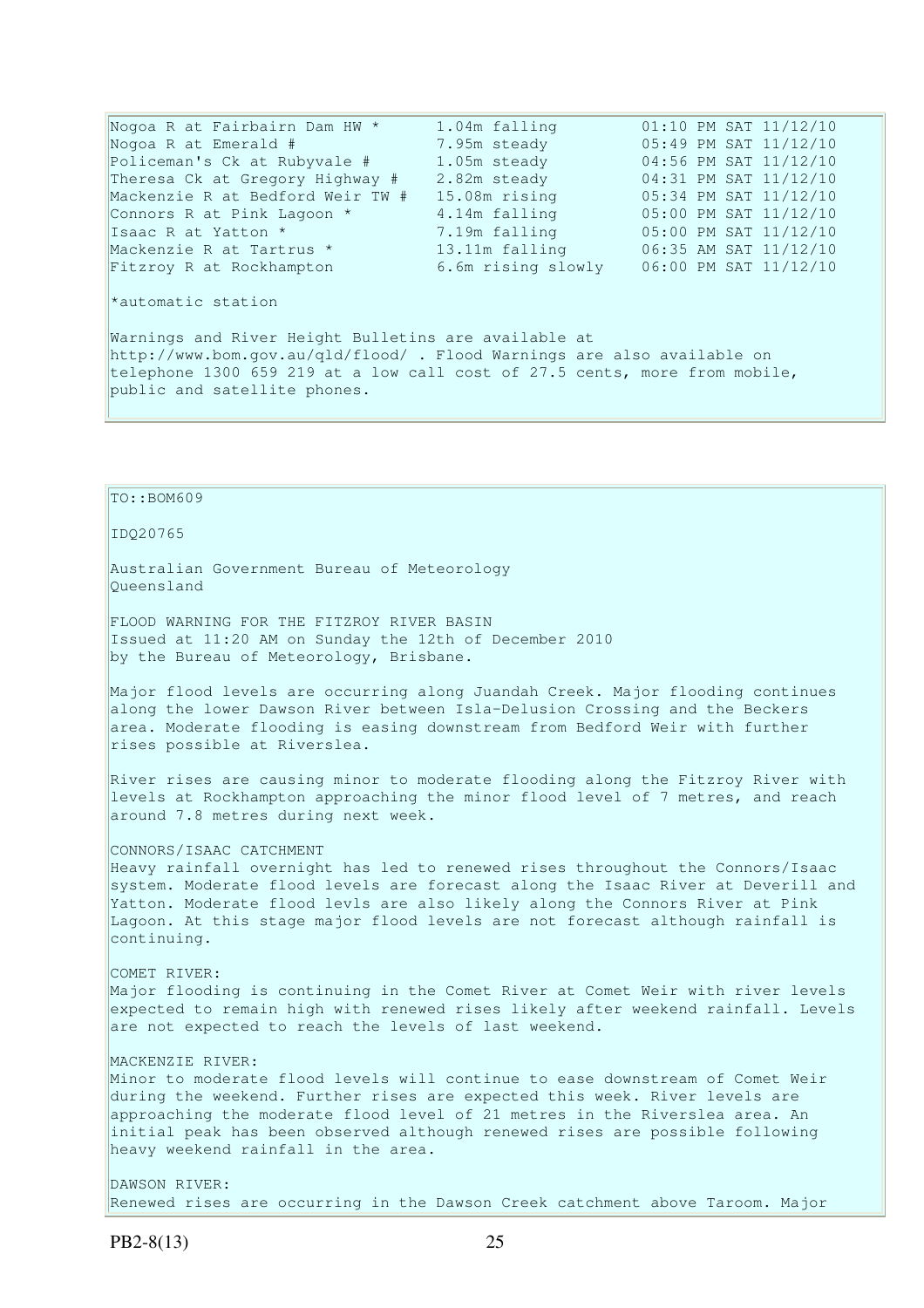flood levels are occurring along Juandah Creek. A return to flood levels of around 7 metres shoudl be expected at Taroom this week. Major flooding extends along the lower Dawson River between Isla-Delusion Crossing and the Beckers area. Major flood levels at Theodore will remain through this weekend. At Moura, major flood levels of around 12 metres are nearing a peak. Major flood levels will continue in the Baralaba area through this weekend with a peak of around 12.2 metres expected early next week. Levels will fall and rise again next week with a second flood peak expected. Forecasts will be made once a peak has been observed at Taroom. Downstream of The Don River confluence, river levels at Newlands are rising fast following weekend rainfall. FITZROY RIVER: River rises causing moderate flooding are expected during the weekend between Riverslea and Yaamba. The Fitzroy River at Rockhampton will exceed the minor flood level of 7 metres during Monday with further rises expected to reach 7.8 metres during next week. A further prediction for Rockhampton will be made once a peak is observed at Riverslea. Predicted River Heights/Flows: Dawson River at Taroom reach around 7 metres early this week. Dawson River at Moura peak around 12 metres during Sunday. Dawson River at Baralaba peak around 12.2 metres early next week. Fitzroy River at Riverslea peak up to 22 metres this week. Fitzroy River at Yaamba reach 14 metres during next week. Fitzroy River at Rockhampton exceed the minor flood level of 7 metres during Monday and reach 7.8 metres during next week. Predictions for Rockhampton will be updated once a peak at Riverslea has been observed. Next Issue: The next warning will be issued by 6pm Sunday. (River heights are constantly updated on the Bureau website.) Latest River Heights: Dawson R at Utopia Downs \* 6.34m rising 09:00 AM SUN 12/12/10 Juandah Ck at Windamere \* 9.41m rising 09:20 AM SUN 12/12/10 Dawson R at Taroom \* 4.49m rising 09:00 AM SUN 12/12/10 Dawson R at Theodore 12.58m falling slowly 10:00 AM SUN 12/12/10 Dawson R at Moura 12.08m falling slowly 10:00 AM SUN 12/12/10<br>Mimosa Ck at Redcliff \* 2.91m rising 09:00 AM SUN 12/12/10 Mimosa Ck at Redcliff \* 2.91m rising 09:00 AM SUN 12/12/10 Dawson R at Baralaba 11.9m rising slowly 09:00 AM SUN 12/12/10 Dawson R at Beckers \* 13.14m rising 08:00 AM SUN 12/12/10 Dawson R at Knebworth \* 13.17m falling 10:10 AM SUN 12/12/10 Comet R at The Lake  $\star$  9.69m steady 09:10 AM SUN 12/12/10 Comet R at Comet Weir \* 8m falling 09:00 AM SUN 12/12/10 Nogoa R at Raymond # 5.05m falling 10:01 AM SUN 12/12/10 Nogoa R at Craigmore # 5.36m rising 10:20 AM SUN 12/12/10 Nogoa R at Fairbairn Dam HW \* 0.95m falling 08:45 AM SUN 12/12/10 Nogoa R at Emerald # 7.6m falling 10:13 AM SUN 12/12/10 Policeman's Ck at Rubyvale # 1.05m rising 09:37 AM SUN 12/12/10 Theresa Ck at Gregory Highway # 2.52m steady 10:31 AM SUN 12/12/10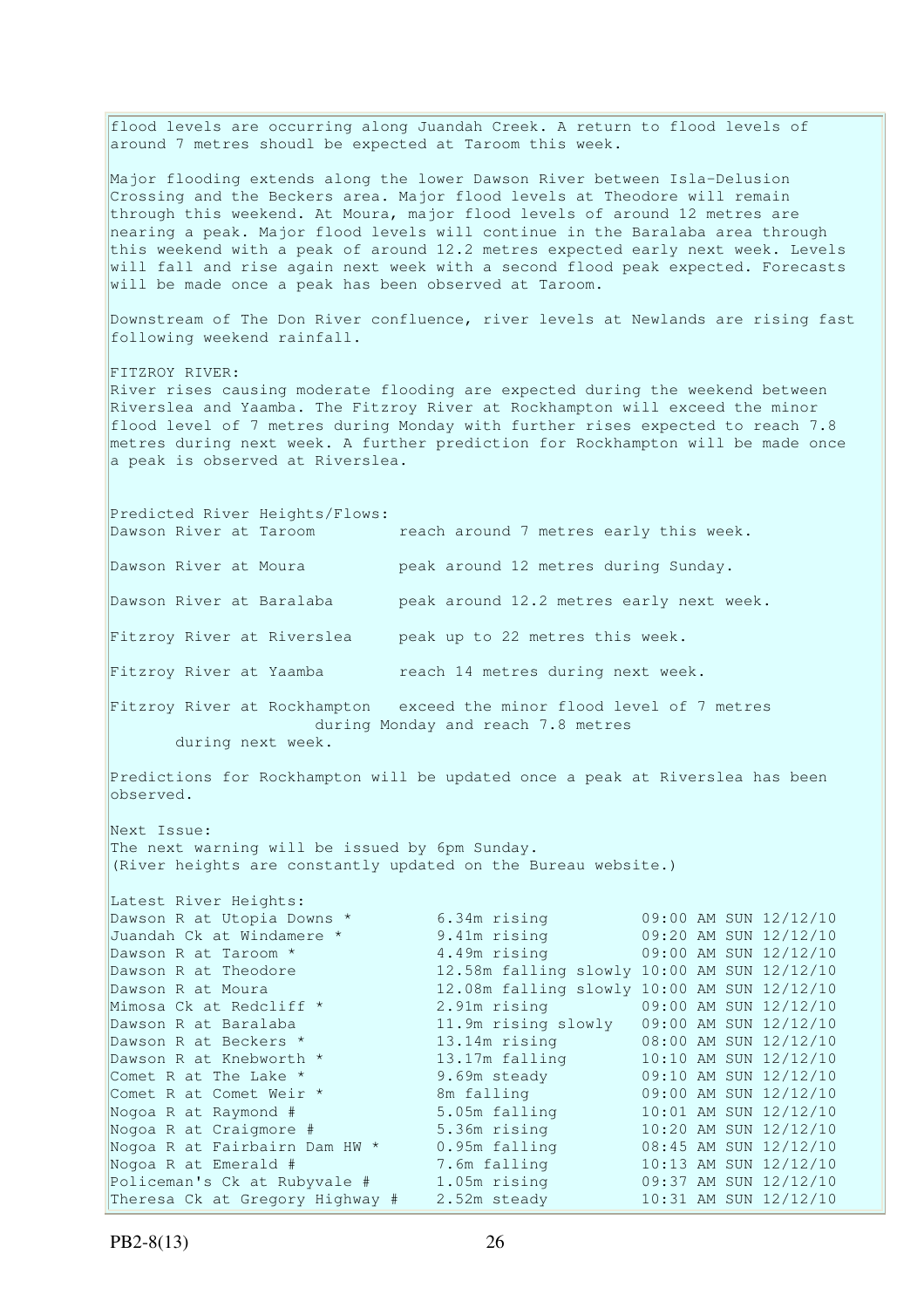| Mackenzie R at Bedford Weir TW #                                           | 14.42m steady | 10:20 AM SUN 12/12/10 |  |  |  |
|----------------------------------------------------------------------------|---------------|-----------------------|--|--|--|
| Connors R at Pink Lagoon *                                                 | 8.31m rising  | 09:00 AM SUN 12/12/10 |  |  |  |
| Isaac R at Yatton *                                                        | 9.19m rising  | 08:00 AM SUN 12/12/10 |  |  |  |
| Mackenzie R at Tartrus *                                                   | 12.51m rising | 06:10 AM SUN 12/12/10 |  |  |  |
| Fitzroy R at Rockhampton                                                   | 6.7m steady   | 08:30 AM SUN 12/12/10 |  |  |  |
|                                                                            |               |                       |  |  |  |
| *autmatic station                                                          |               |                       |  |  |  |
|                                                                            |               |                       |  |  |  |
|                                                                            |               |                       |  |  |  |
| Warnings and River Height Bulletins are available at                       |               |                       |  |  |  |
| http://www.bom.gov.au/gld/flood/. Flood Warnings are also available on     |               |                       |  |  |  |
| telephone 1300 659 219 at a low call cost of 27.5 cents, more from mobile, |               |                       |  |  |  |
| public and satellite phones.                                               |               |                       |  |  |  |
|                                                                            |               |                       |  |  |  |
|                                                                            |               |                       |  |  |  |

TO::BOM609 IDQ20765 Australian Government Bureau of Meteorology Queensland FLOOD WARNING FOR THE FITZROY RIVER BASIN Issued at 6:08 PM on Sunday the 12th of December 2010 by the Bureau of Meteorology, Brisbane. Major flood levels are occurring along Juandah Creek. Major flooding continues along the lower Dawson River between Isla-Delusion Crossing and the Beckers area. Moderate flooding is easing downstream from Bedford Weir with further rises possible at Riverslea. River rises are causing minor to moderate flooding along the Fitzroy River with levels at Rockhampton approaching the minor flood level of 7 metres, and reach around 7.8 metres this week. CONNORS/ISAAC CATCHMENT: Heavy rainfall overnight has led to renewed rises throughout the Connors/Isaac system. Moderate flood levels are forecast along the Isaac River at Deverill and Yatton. Moderate flood levls are also likely along the Connors River at Pink Lagoon. At this stage major flood levels are not forecast although rainfall is continuing. COMET RIVER: Major flooding is continuing in the Comet River at Comet Weir with river levels expected to remain high with renewed rises likely after weekend rainfall. Levels are not expected to reach the levels of last weekend. MACKENZIE RIVER: Minor to moderate flood levels will continue to ease downstream of Comet Weir during the weekend. Further rises are expected this week. River levels are approaching the moderate flood level of 21 metres in the Riverslea area. An initial peak has been observed although renewed rises are possible following heavy weekend rainfall in the area. DAWSON RIVER: Renewed rises are occurring in the Dawson Creek catchment above Taroom. Moderate to major flood levels are occurring along Juandah Creek. A return to flood levels of around 7 metres should be expected at Taroom this week.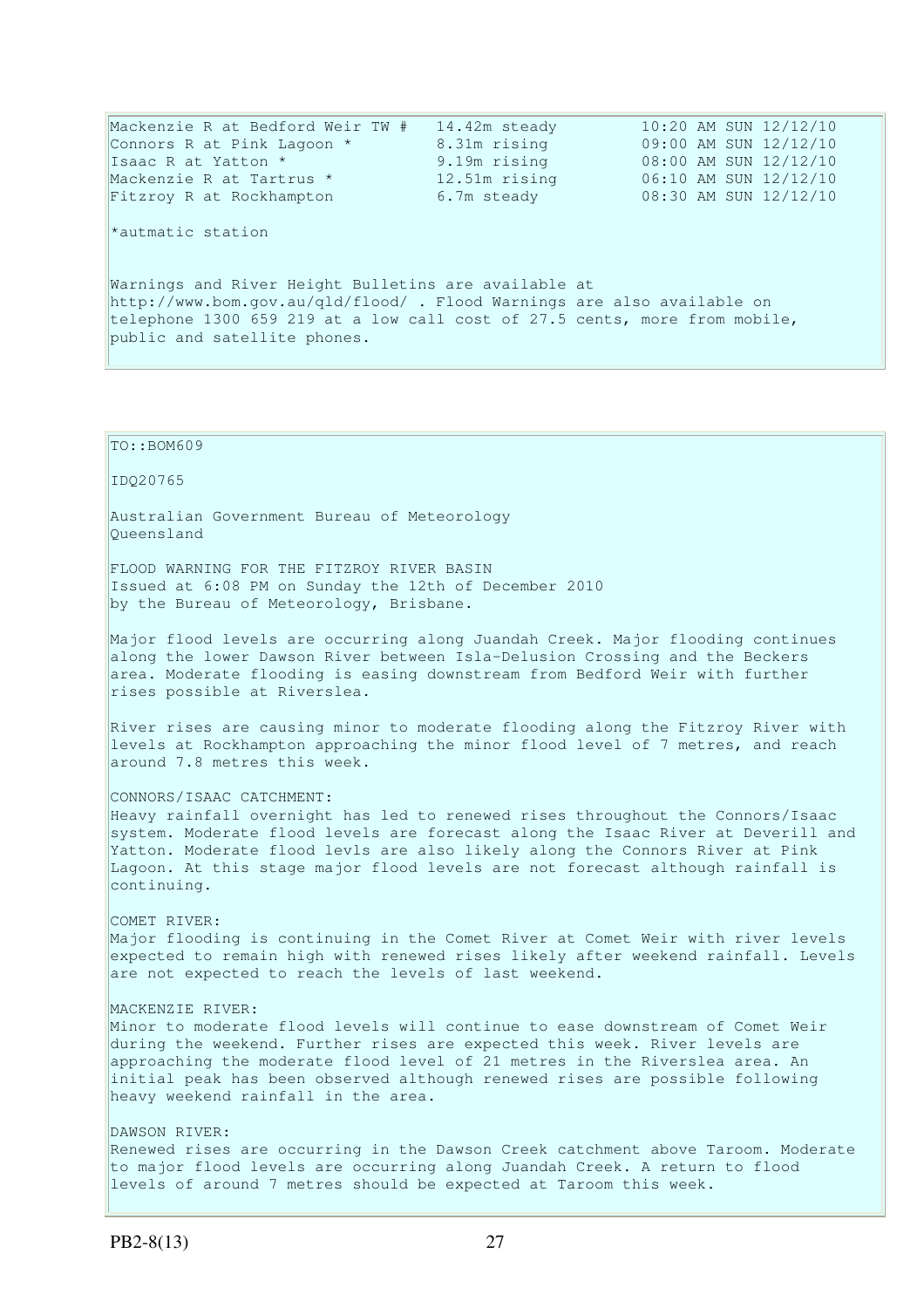Major flooding extends along the lower Dawson River between Isla-Delusion Crossing and the Beckers area. Major flood levels will remain at Theodore into Monday. At Moura, major flood levels of around 12 metres are nearing a peak. Major flood levels will continue in the Baralaba area through this weekend with a peak of around 12.2 metres expected early this week. Levels will continue to fall following an initial peak and will rise again later this week once floodwaters from the Taroom area arrive. Forecasts will be made once a peak has been observed at Taroom. Downstream of The Don River confluence, river levels at Newlands are continue to rise following weekend rainfall. FITZROY RIVER: River rises causing moderate flooding are expected for the remainder of the weekend between Riverslea and Yaamba. The Fitzroy River at Rockhampton will exceed the minor flood level of 7 metres during Monday with further rises expected to reach 7.8 metres this week. A further prediction for Rockhampton will be made once a peak is observed at Riverslea. Predicted River Heights/Flows: Dawson River at Taroom reach around 7 metres early this week. Dawson River at Moura peak around 12 metres during Sunday. Dawson River at Baralaba peak around 12.2 metres early this week. Fitzroy River at Riverslea peak up to 22 metres this week. Fitzroy River at Yaamba reach 14 metres during this week. Fitzroy River at Rockhampton exceed the minor flood level of 7 metres during Monday and reach 7.8 metres during this week. Predictions for Rockhampton will be updated once a peak at Riverslea has been observed. Next Issue: The next warning will be issued by 11am Monday. (River heights are constantly updated on the Bureau website.) Latest River Heights: Dawson R at Utopia Downs \* 7.7m rising 04:00 PM SUN 12/12/10 Juandah Ck at Windamere \* 8.84m falling 04:00 PM SUN 12/12/10 7.7m rising<br>8.84m falling<br>5.24m rising Dawson R at Theodore 12.4m falling slowly 05:00 PM SUN 12/12/10<br>Dawson R at Moura 12.06m falling slowly 04:15 PM SUN 12/12/10 12.06m falling slowly 04:15 PM SUN 12/12/10 Mimosa Ck at Redcliff \* 3.57m rising 04:00 PM SUN 12/12/10 Dawson R at Baralaba 12.0m steady 06:00 PM SUN 12/12/10 Dawson R at Beckers  $\star$  13.27m steady 02:00 PM SUN 12/12/10 Dawson R at Bararaba<br>
Dawson R at Beckers \* 13.27m steady 02:00 PM SUN 12/12/10<br>
Dawson R at Knebworth \* 13.23m falling 04:10 PM SUN 12/12/10 Comet R at The Lake  $*$  9.69m rising 04:00 PM SUN 12/12/10 Comet R at Comet Weir \* 7.82m falling 04:00 PM SUN 12/12/10 Nogoa R at Raymond # 4.85m steady 03:45 PM SUN 12/12/10 Nogoa R at Craigmore # 5.96m rising 03:09 PM SUN 12/12/10 Nogoa R at Fairbairn Dam HW \* 0.93m steady 02:25 PM SUN 12/12/10 Nogoa R at Emerald # 7.45m falling 04:27 PM SUN 12/12/10 Policeman's Ck at Rubyvale # 1m steady 04:56 PM SUN 12/12/10 Theresa Ck at Gregory Highway # 2.72m rising 05:21 PM SUN 12/12/10 Mackenzie R at Bedford Weir TW  $#$  13.95m rising Theresa Ck at Gregory Highway # 2.72m issues of the contract of Mackenzie R at Bedford Weir TW # 13.95m rising 05:23 PM SUN 12/12/10<br>Connors R at Pink Lagoon \* 9.04m steady 04:00 PM SUN 12/12/10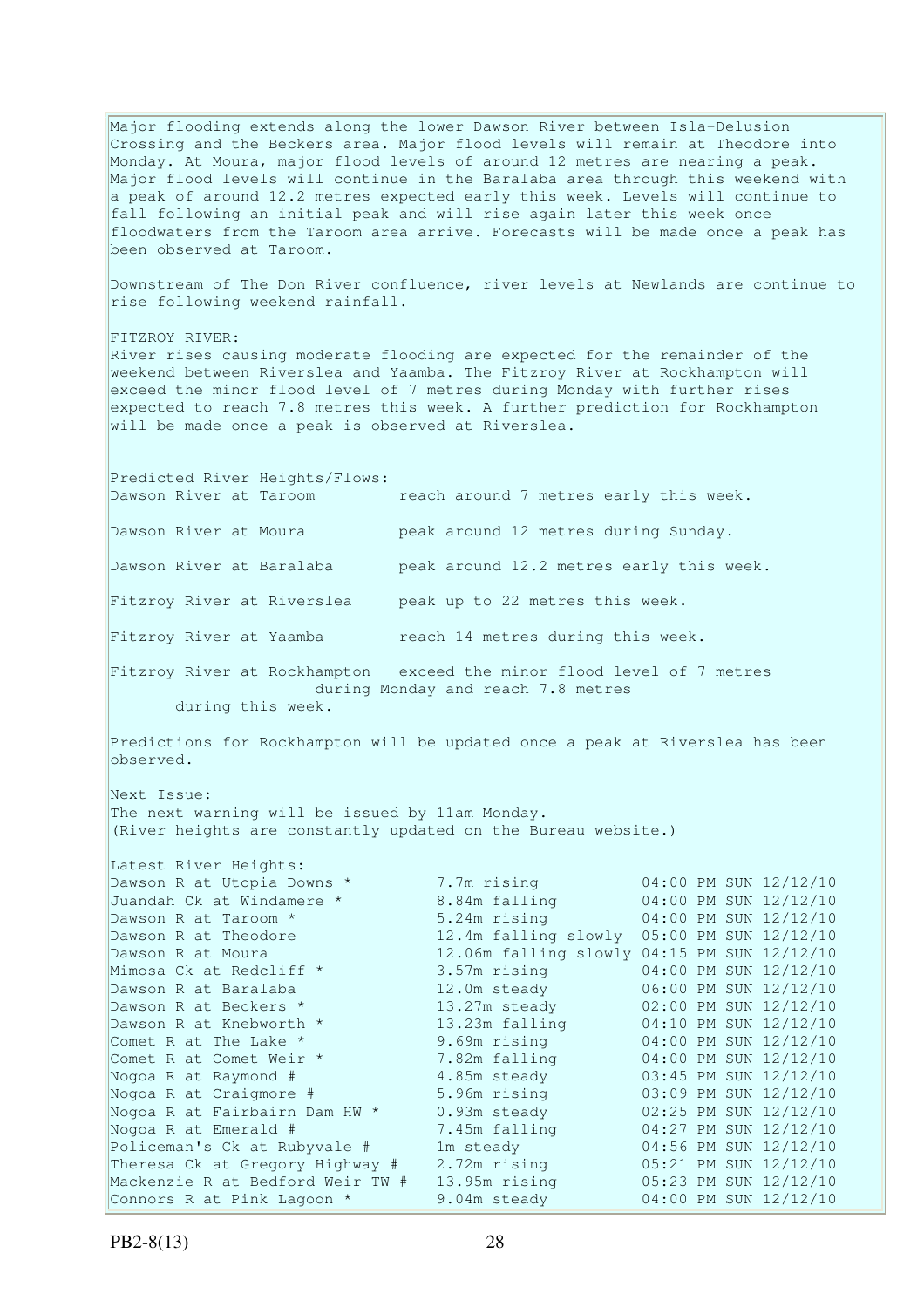| Isaac R at Yatton *                                                        | 9.62m rising  | 02:20 PM SUN 12/12/10 |  |  |  |
|----------------------------------------------------------------------------|---------------|-----------------------|--|--|--|
| Mackenzie R at Tartrus *                                                   | 12.51m rising | 06:10 AM SUN 12/12/10 |  |  |  |
| Fitzroy R at Rockhampton                                                   | 6.87m rising  | 17:30 PM SUN 12/12/10 |  |  |  |
| $\vert \cdot \vert$ from automatic station                                 |               |                       |  |  |  |
| Warnings and River Height Bulletins are available at                       |               |                       |  |  |  |
| http://www.bom.gov.au/gld/flood/. Flood Warnings are also available on     |               |                       |  |  |  |
| telephone 1300 659 219 at a low call cost of 27.5 cents, more from mobile, |               |                       |  |  |  |
| public and satellite phones.                                               |               |                       |  |  |  |
|                                                                            |               |                       |  |  |  |

#### TO::BOM609

IDQ20765

Australian Government Bureau of Meteorology Queensland

FLOOD WARNING FOR THE FITZROY RIVER BASIN Issued at 11:19 AM on Monday the 13th of December 2010 by the Bureau of Meteorology, Brisbane.

Major flood levels are occurring along Juandah Creek. Flood levels along the Dawson river will fall and rise again this week. Renewed rises are also occurring in the Connors/Isaac River. Renewed rises should be expected along the Mackenzie although not to levels of last week.

A peak of up to 7.8 metres is expected at Rockhampton later this week.

CONNORS/ISAAC CATCHMENT: Moderate flood levels will continue during today and Tuesday along the Isaac River at Yatton. Bee Creek is rising fast at Peak Downs Way.

COMET RIVER: River levels at Comet Weir have fallen to minor levels. Renewed rises will occur early this week although they are expected to remain at or below 8 metres.

MACKENZIE RIVER:

Minor to moderate flood levels will continue to ease downstream of Comet Weir during the weekend. Renewed rises should be expected along the Mackenzie although not to levels of last week. River levels have peaked in the Riversela area at 20.73 metres overnight. Further river rises are still possible however.

### DAWSON RIVER:

Moderate flood levels are occurring along Juandah Creek. A flood peak of just above 7 metres should be expected at Taroom today with levels expected to fall overnight.

Moderate flood levels are falling along the middle Dawson River between Isla-Delusion Crossing and the Woodleigh area but will rise again this week. Forecasts will be made once a peak has been observed at Taroom but levels are not expected to reach the levels of last week.

At Moura, major flood levels have reached a peak of around 12 metres. Major flood levels will continue in the Baralaba area today with a peak of around 12.2 metres expected early this week.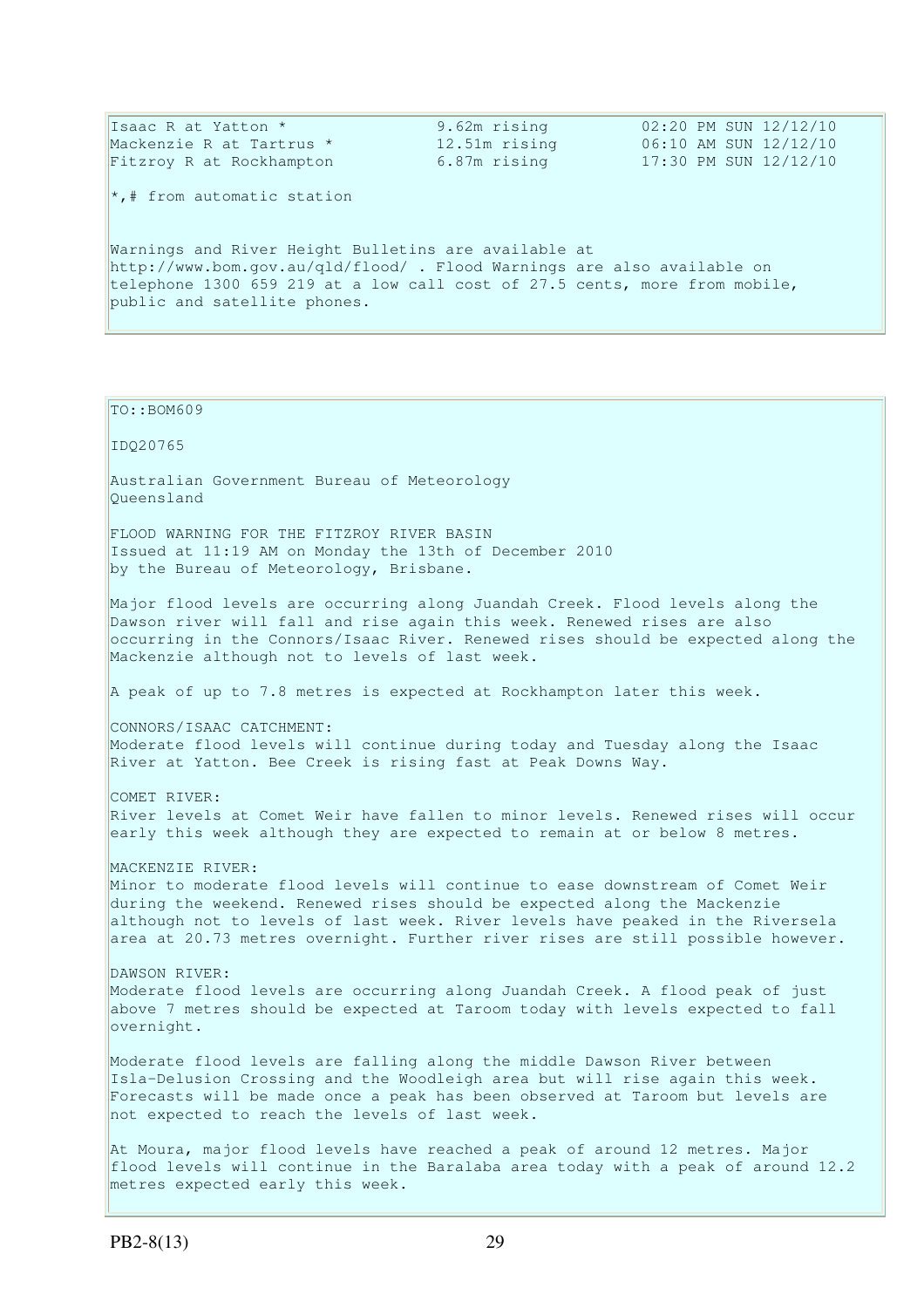Downstream of The Don River confluence, river levels at Newlands continue to rise following weekend rainfall. FITZROY RIVER: River rises causing moderate flooding are expected for the remainder of the weekend between Riverslea and Yaamba. The Fitzroy River at Rockhampton is expected to peak up to 7.8 metres this week, probably on Thursday. River levels will remain above minor flood level into next week. Predicted River Heights/Flows: Dawson River at Taroom peak around 7 metres on Monday. Dawson River at Baralaba peak around 12.2 metres early this week. Fitzroy River at Yaamba peak around 14.2 metres during this week. Fitzroy River at Rockhampton peak up to 7.8 metres late this week. Levels remaining above 7 metres into next week. Next Issue: The next warning will be issued by 4:30pm Monday. (River heights are constantly updated on the Bureau website.) Latest River Heights: Dawson R at Utopia Downs \* 8.88m steady 09:00 AM MON 13/12/10 Juandah Ck at Windamere \* 5.16m falling 09:30 AM MON 13/12/10 Dawson R at Taroom \* 7.19m rising 09:00 AM MON 13/12/10 Dawson R at Theodore 11.77m falling 10:00 AM MON 13/12/10 Dawson R at Moura 12m falling slowly 06:00 AM MON 13/12/10 Mimosa Ck at Redcliff \* 3.99m falling 09:00 AM MON 13/12/10 Dawson R at Baralaba 12.1m steady 09:00 AM MON 13/12/10 Dawson R at Beckers \* 13.48m rising 08:00 AM MON 13/12/10 Dawson R at Knebworth \* 13.49m rising 10:10 AM MON 13/12/10 Comet R at The Lake \* 10.07m rising 09:00 AM MON 13/12/10 Comet R at Comet Weir \* 7.5m steady 09:00 AM MON 13/12/10 Nogoa R at Raymond # 4.3m falling 10:25 AM MON 13/12/10 Nogoa R at Craigmore # 7.31m rising 10:16 AM MON 13/12/10 Nogoa R at Fairbairn Dam HW \* 0.89m steady 06:00 AM MON 13/12/10 Nogoa R at Emerald # 7.25m steady 08:48 AM MON 13/12/10 Policeman's Ck at Rubyvale # 1m rising 09:26 AM MON 13/12/10 Theresa Ck at Gregory Highway # 4.62m steady 10:31 AM MON 13/12/10 Mackenzie R at Bedford Weir TW # 12.92m steady 10:20 AM MON 13/12/10 Connors R at Pink Lagoon  $*$  8.75m steady 09:00 AM MON 13/12/10 Isaac R at Yatton \* 11.69m rising 08:00 AM MON 13/12/10 Mackenzie R at Tartrus \* 12.33m rising 07:10 AM MON 13/12/10 Fitzroy R at Rockhampton 7.15m rising slowly 09:00 AM MON 13/12/10 \*automatic station Warnings and River Height Bulletins are available at http://www.bom.gov.au/qld/flood/ . Flood Warnings are also available on telephone 1300 659 219 at a low call cost of 27.5 cents, more from mobile, public and satellite phones.

TO::BOM609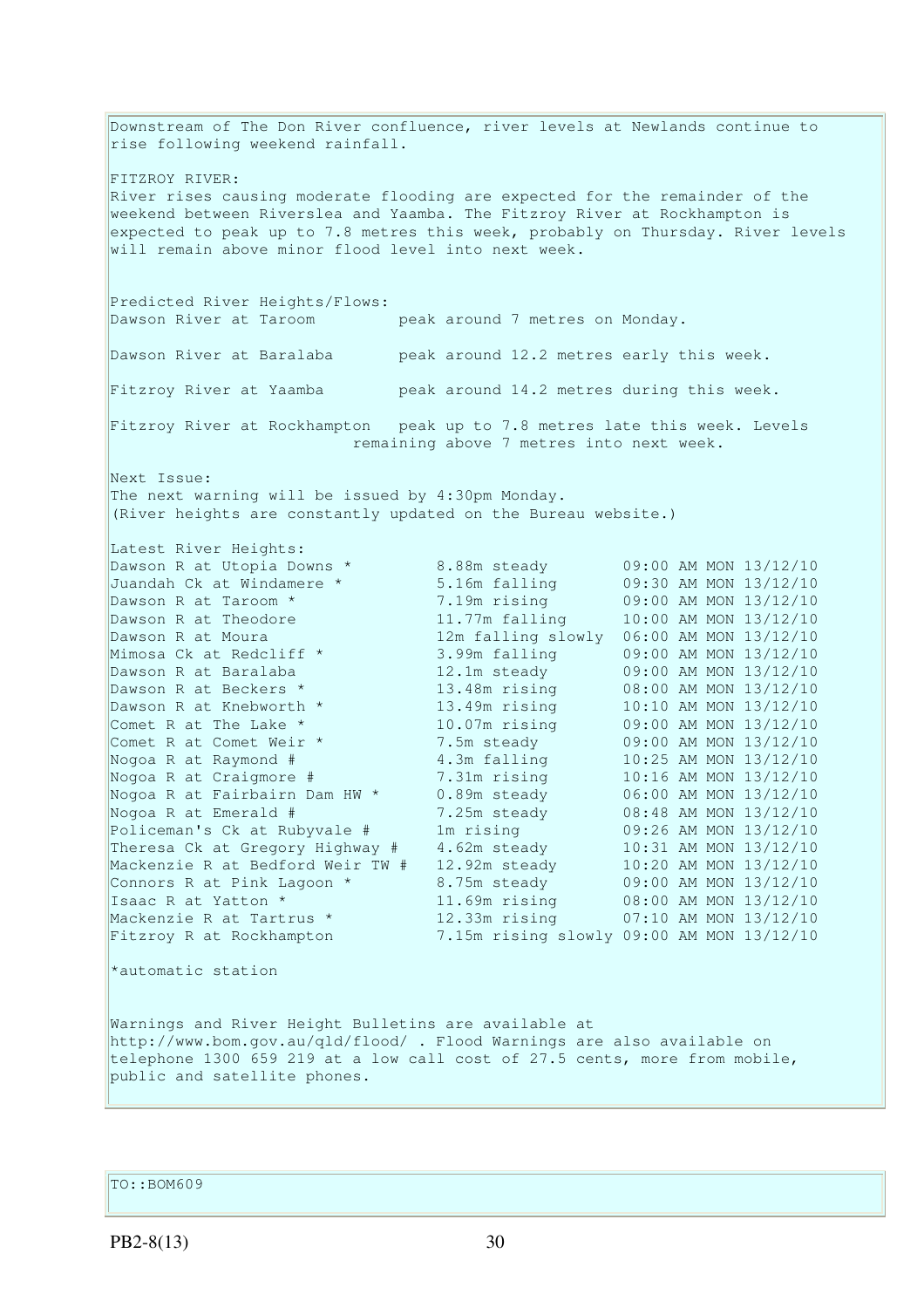IDQ20765 Australian Government Bureau of Meteorology Queensland FLOOD WARNING FOR THE FITZROY RIVER BASIN Issued at 2:36 PM on Monday the 13th of December 2010 by the Bureau of Meteorology, Brisbane. Major flood levels are occurring along Juandah Creek and along the Dawson River at Taroom. Flood levels along the lower Dawson river will fall and rise again this week. Renewed rises are also occurring in the Connors/Isaac River. Renewed rises should be expected along the Mackenzie although not to levels of last week. A peak of up to 7.8 metres is expected at Rockhampton later this week. CONNORS/ISAAC CATCHMENT: Moderate flood levels will continue during today and Tuesday along the Isaac River at Yatton. Bee Creek is rising fast at Peak Downs Way. COMET RIVER: River levels at Comet Weir have fallen to minor levels. Renewed rises will occur early this week although they are expected to remain at or below 8 metres. MACKENZIE RIVER: Minor to moderate flood levels will continue to ease downstream of Comet Weir during the weekend. Renewed rises should be expected along the Mackenzie although not to levels of last week. River levels have peaked in the Riversela area at 20.73 metres overnight. Further river rises are still possible however. DAWSON RIVER: Moderate flood levels are occurring along Juandah Creek. A flood peak of just above 7 metres should be expected at Taroom today with levels expected to fall overnight. Moderate flood levels are falling along the middle Dawson River between Isla-Delusion Crossing and the Woodleigh area but will rise again this week. Forecasts will be made once a peak has been observed at Taroom but levels are not expected to reach the levels of last week. At Moura, major flood levels have reached a peak of around 12 metres. Major flood levels will continue in the Baralaba area today with a peak of around 12.2 metres expected early this week. Downstream of The Don River confluence, river levels at Newlands continue to rise following weekend rainfall. FITZROY RIVER: River rises causing minor to moderate flooding are expected for the remainder of the week between Riverslea and Yaamba. The Fitzroy River at Rockhampton is expected to peak up to 7.8 metres this week, probably on Thursday. River levels will remain above minor flood level into next week. Predicted River Heights/Flows: Dawson River at Taroom peak around 7 metres on Monday. Dawson River at Baralaba peak around 12.2 metres early this week. Fitzroy River at Yaamba peak around 14.2 metres during this week.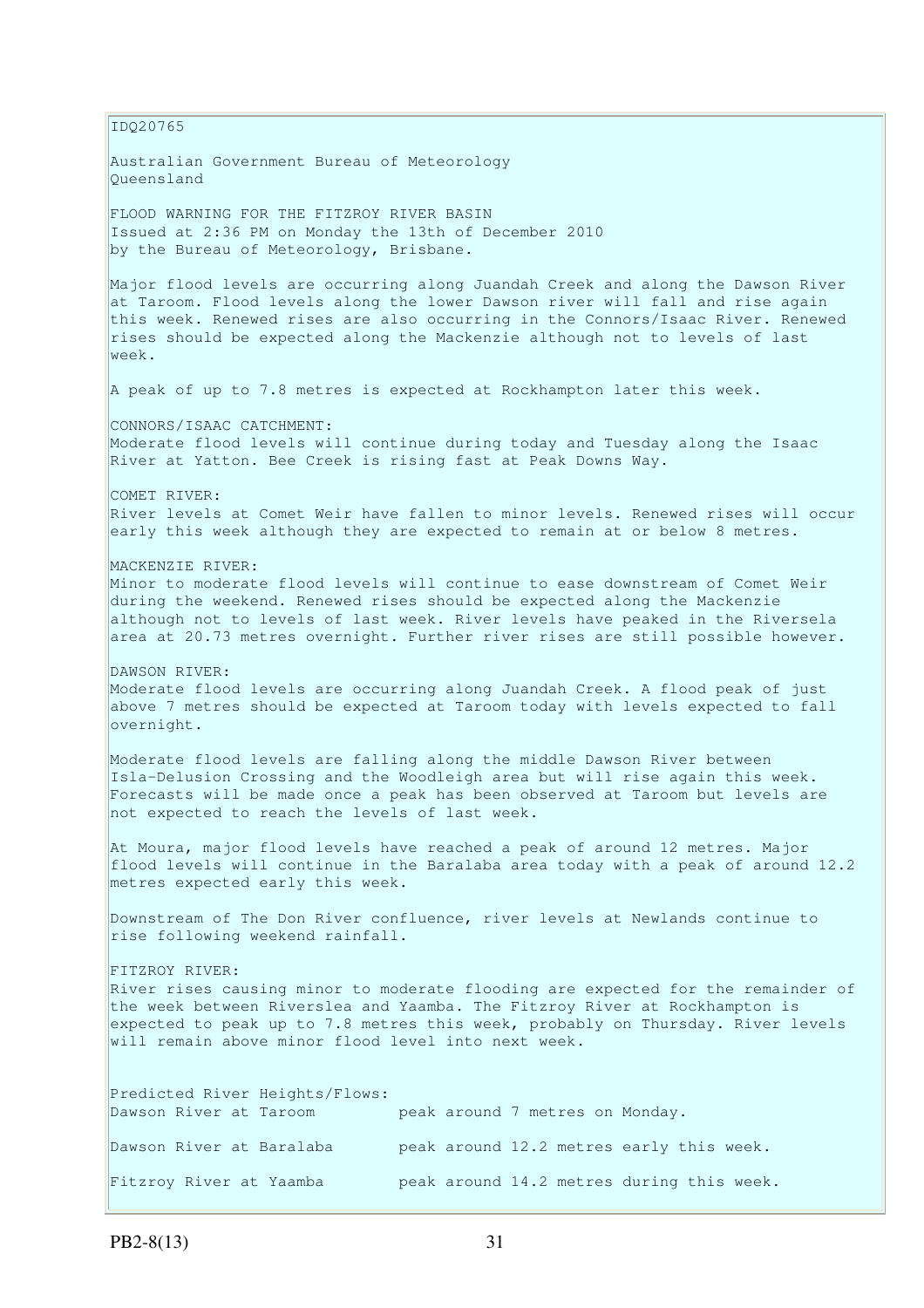Fitzroy River at Rockhampton peak up to 7.8 metres late this week. Levels remaining above 7 metres into next week. Next Issue: The next warning will be issued by 11am Tuesday. (River heights are constantly updated on the Bureau website.) Latest River Heights: Dawson R at Utopia Downs  $*$  8.84m steady 601:00 PM MON 13/12/10 Juandah Ck at Windamere \* 4.14m falling 01:10 PM MON 13/12/10 Dawson R at Taroom \* 7.2m steady 01:00 PM MON 13/12/10 Dawson R at The Glebe NA Dawson R at Theodore 11.55m falling 02:00 PM MON 13/12/10 Dawson R at Moura 11.95m falling slowly 12:00 PM MON 13/12/10 Mimosa Ck at Redcliff \* 3.79m falling 01:00 PM MON 13/12/10 Dawson R at Baralaba 12.1m steady 09:00 AM MON 13/12/10 Dawson R at Beckers  $\star$  13.51m steady 11:00 AM MON 13/12/10 Dawson R at Knebworth \* 13.52m rising 01:10 PM MON 13/12/10 Comet R at The Lake  $*$  10.22m falling 01:30 PM MON 13/12/10 Comet R at Comet Weir \* 7.43m falling 01:00 PM MON 13/12/10 Nogoa R at Raymond # 4.2m falling 01:06 PM MON 13/12/10 Nogoa R at Craigmore # 7.36m steady 11:49 AM MON 13/12/10 Nogoa R at Fairbairn Dam HW \* 0.89m steady 12:00 PM MON 13/12/10 Nogoa R at Emerald # 7.2m falling 12:39 PM MON 13/12/10 Policeman's Ck at Rubyvale # 1m steady 01:56 PM MON 13/12/10 Theresa Ck at Gregory Highway # 4.72m steady 01:31 PM MON 13/12/10 Mackenzie R at Bedford Weir TW # 12.72m rising 02:27 PM MON 13/12/10 Connors R at Pink Lagoon  $*$  8.78m rising  $01:00$  PM MON  $13/12/10$ Isaac R at Yatton \* 11.89m rising 11:00 AM MON 13/12/10 Mackenzie R at Tartrus \* 12.33m rising 07:10 AM MON 13/12/10 Fitzroy R at Rockhampton 7.15m rising slowly 09:00 AM MON 13/12/10

\*automatic station

Warnings and River Height Bulletins are available at http://www.bom.gov.au/qld/flood/ . Flood Warnings are also available on telephone 1300 659 219 at a low call cost of 27.5 cents, more from mobile, public and satellite phones.

```
TO::BOM609
IDQ20765 
Australian Government Bureau of Meteorology 
Queensland 
FLOOD WARNING FOR THE FITZROY RIVER BASIN 
Issued at 9:28 AM on Tuesday the 14th of December 2010 
by the Bureau of Meteorology, Brisbane.
Flood levels along the lower Dawson river will fall and rise again this week. 
Renewed rises are also occurring in the Connors/Isaac River. A peak of up to 7.8 
metres is expected at Rockhampton this week. 
CONNORS/ISAAC CATCHMENT: 
Moderate flood levels will continue during today and Wednesday along the Connors
```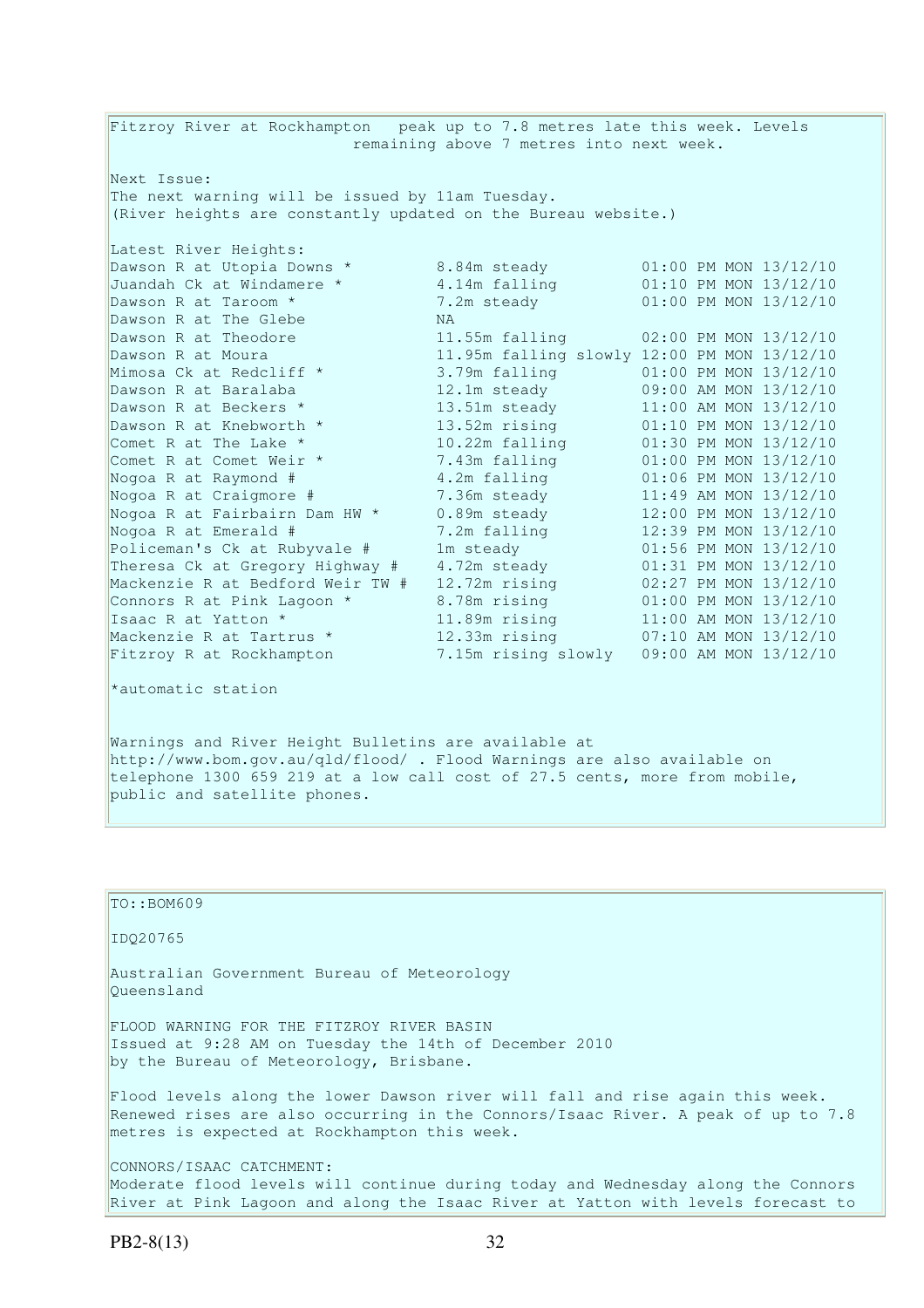fall below minor levels by the weekend. COMET RIVER: River levels at Comet Weir have fallen to minor levels. A small renewed rise will occur today. MACKENZIE RIVER: Minor to moderate flood levels will continue to ease downstream of Comet Weir to Coolmaringa. River levels have peaked in the Riversela area at 20.73 metres overnight Sunday. DAWSON RIVER: Flood levels at Taroom are falling and will continue to do so. Rises are occurring in the Glebe area with a peak of around 3 metres expected at Glebe HW. Moderate flood levels are falling along the middle Dawson River between Isla-Delusion Crossing and the Woodleigh area but will rise again. Levels at Theodore are expected to reach around 11.5 metres later in the week. Moura should expect renewed rises reaching around 11 metres during the weekend. Further forecasts will be made as upstream peaks are observed. Major flood levels will continue in the Baralaba area today with a peak of around 12.2 metres expected early this week. Downstream of the Don River confluence, river levels at Newlands continue to rise following weekend rainfall. FITZROY RIVER: River rises causing minor to moderate flooding are expected for the remainder of the week between Riverslea and Yaamba. The Fitzroy River at Rockhampton is expected to peak up to 7.8 metres this week, probably on Thursday. River levels will remain above the minor flood level of 7 metres until at least 21/12/10. Predicted River Heights/Flows: Dawson River at Baralaba peak around 12.2 metres this week. Fitzroy River at Yaamba peak around 14.3 metres during this week. Fitzroy River at Rockhampton peak up to 7.8 metres late this week. Levels remaining above 7 metres into next week. Next Issue: The next warning will be issued by 11am Wednesday. (River heights are constantly updated on the Bureau website.) Latest River Heights: Dawson R at Utopia Downs \* 8.06m falling 06:00 AM TUE 14/12/10 Juandah Ck at Windamere \* 2.47m falling 06:00 AM TUE 14/12/10<br>
Dawson R at Taroom \* 7.03m falling 06:00 AM TUE 14/12/10<br>
Dawson R at Theodore 10m falling 08:00 AM TUE 14/12/10 Dawson R at Taroom \* 7.03m falling 06:00 AM TUE 14/12/10 Dawson R at Theodore 10m falling 08:00 AM TUE 14/12/10 Dawson R at Moura 11.6m falling slowly 06:00 AM TUE 14/12/10<br>Mimosa Ck at Redcliff \* 3.26m falling 06:00 AM TUE 14/12/10 11.0 Latting slowly 06:00 AM TUE 14/12/10<br>3.26m falling 06:00 AM TUE 14/12/10 Dawson R at Baralaba 12.15m rising slowly 06:00 AM TUE 14/12/10 Dawson R at Beckers \* 13.61m steady 05:00 AM TUE 14/12/10<br>Dawson R at Knebworth \* 13.71m rising 05:10 AM TUE 14/12/10 Dawson R at Knebworth \* 13.71m rising 05:10 AM TUE 14/12/10 Comet R at The Lake  $*$  9.66m falling 06:00 AM TUE 14/12/10 Comet R at Comet Weir \* 7.35m steady 05:00 AM TUE 14/12/10 Nogoa R at Raymond # 4.35m steady 06:46 AM TUE 14/12/10 Nogoa R at Craigmore # 7.11m falling 07:55 AM TUE 14/12/10 Nogoa R at Fairbairn Dam HW \* 0.88m steady 12:00 AM TUE 14/12/10 Nogoa R at Emerald # 7.15m steady 05:48 AM TUE 14/12/10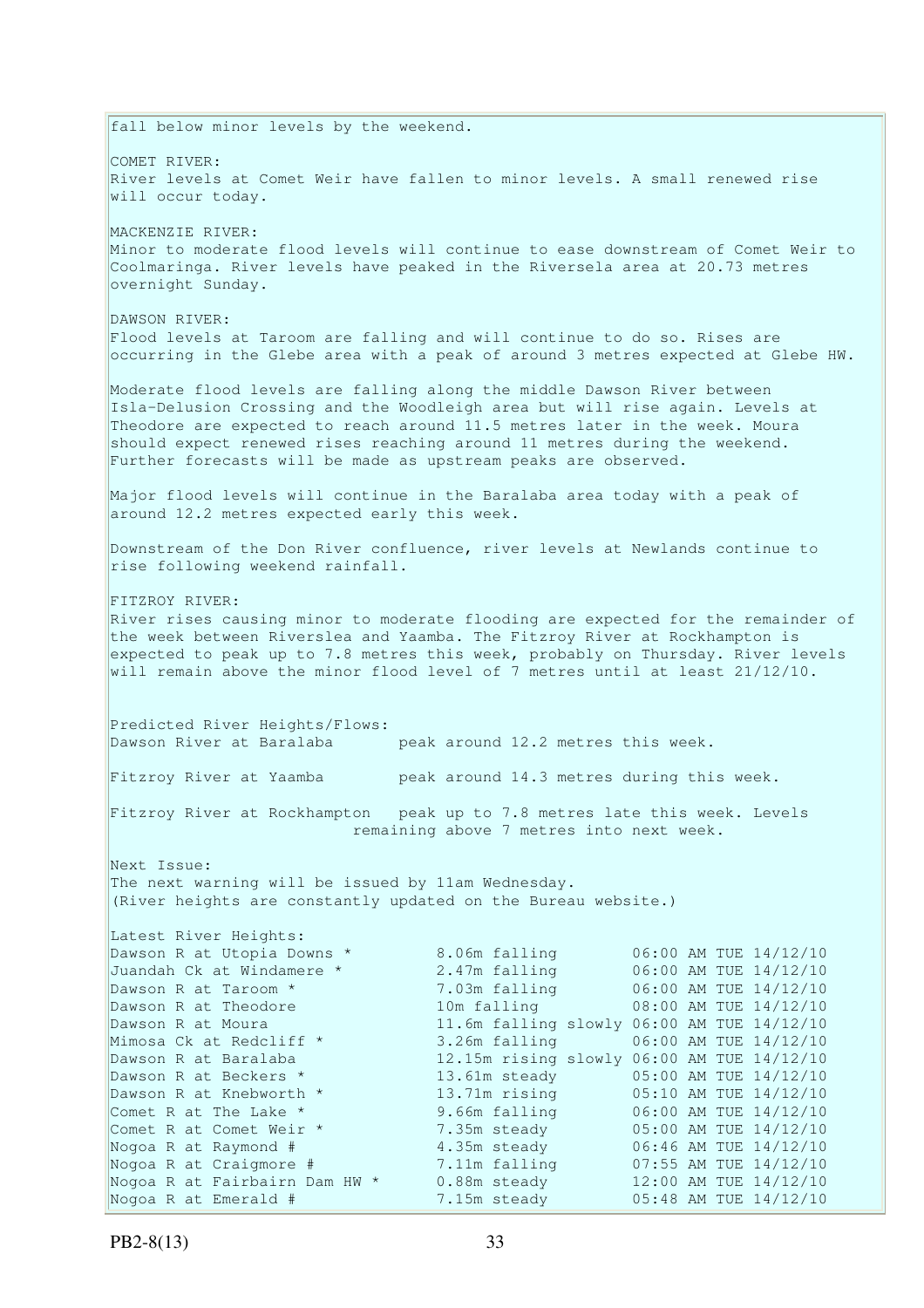Policeman's Ck at Rubyvale # 0.95m rising 08:05 AM TUE 14/12/10 Theresa Ck at Gregory Highway # 5.17m steady 07:31 AM TUE 14/12/10 Mackenzie R at Bedford Weir TW # 11.92m falling 07:52 AM TUE 14/12/10<br>
Connors R at Pink Lagoon \* 9.55m rising 06:00 AM TUE 14/12/10<br>
Tsaac R at Yatton \* 12.45m rising 05:00 AM TUE 14/12/10<br>
Fitzroy R at Rockhampton 7.3m s Connors R at Pink Lagoon  $*$  9.55m rising 06:00 AM TUE 14/12/10 Isaac R at Yatton \* 12.45m rising 05:00 AM TUE 14/12/10 Fitzroy R at Rockhampton 7.3m steady \*automatic station Warnings and River Height Bulletins are available at http://www.bom.gov.au/qld/flood/ . Flood Warnings are also available on telephone 1300 659 219 at a low call cost of 27.5 cents, more from mobile, public and satellite phones. TO::BOM609 IDQ20765 Australian Government Bureau of Meteorology Queensland FLOOD WARNING FOR THE FITZROY RIVER BASIN Issued at 10:53 AM on Wednesday the 15th of December 2010 by the Bureau of Meteorology, Brisbane. River levels are rising again between Glebe and Theodore along the Dawson River. A moderate flood peak is expected at Yatton on the Isaac River within 24 hours. A peak of up to 7.8 metres is expected at Rockhampton within 24 hours. CONNORS/ISAAC CATCHMENT: Moderate flood levels will continue during today and Thursday along the the Isaac River at Yatton with levels forecast to fall below minor levels by the weekend. River levels are expected to peak during the next 24 hours. Minor flood

MACKENZIE RIVER: Minor flood levels will continue to ease downstream of Comet Weir to Riverslea.

DAWSON RIVER: Flood levels at Taroom are falling and will continue to do so. Rises are occurring in the Glebe area with a peak of just over 3.5 metres expected at Glebe HW.

River levels are rising again at Theodore and are expected to reach at least 11.5 metres later in the week. Moura should expect further rises reaching at least 11 metres during the weekend. Further forecasts will be made as upstream peaks are observed. A return to the levels of last week is not expected.

Major flood levels will continue in the Baralaba area today with a peak of around 12.2 observed in the last 24 hours. Levels will fall before rising again during the weekend with a second peak next week of at least 9.5 metres.

Downstream of the Don River confluence, river levels at Newlands are steady.

FITZROY RIVER: Minor to moderate flooding is expected for the remainder of the week between Riverslea and Rockhampton. The Fitzroy River at Rockhampton is expected to peak

levels are falling at Pink Lagoon.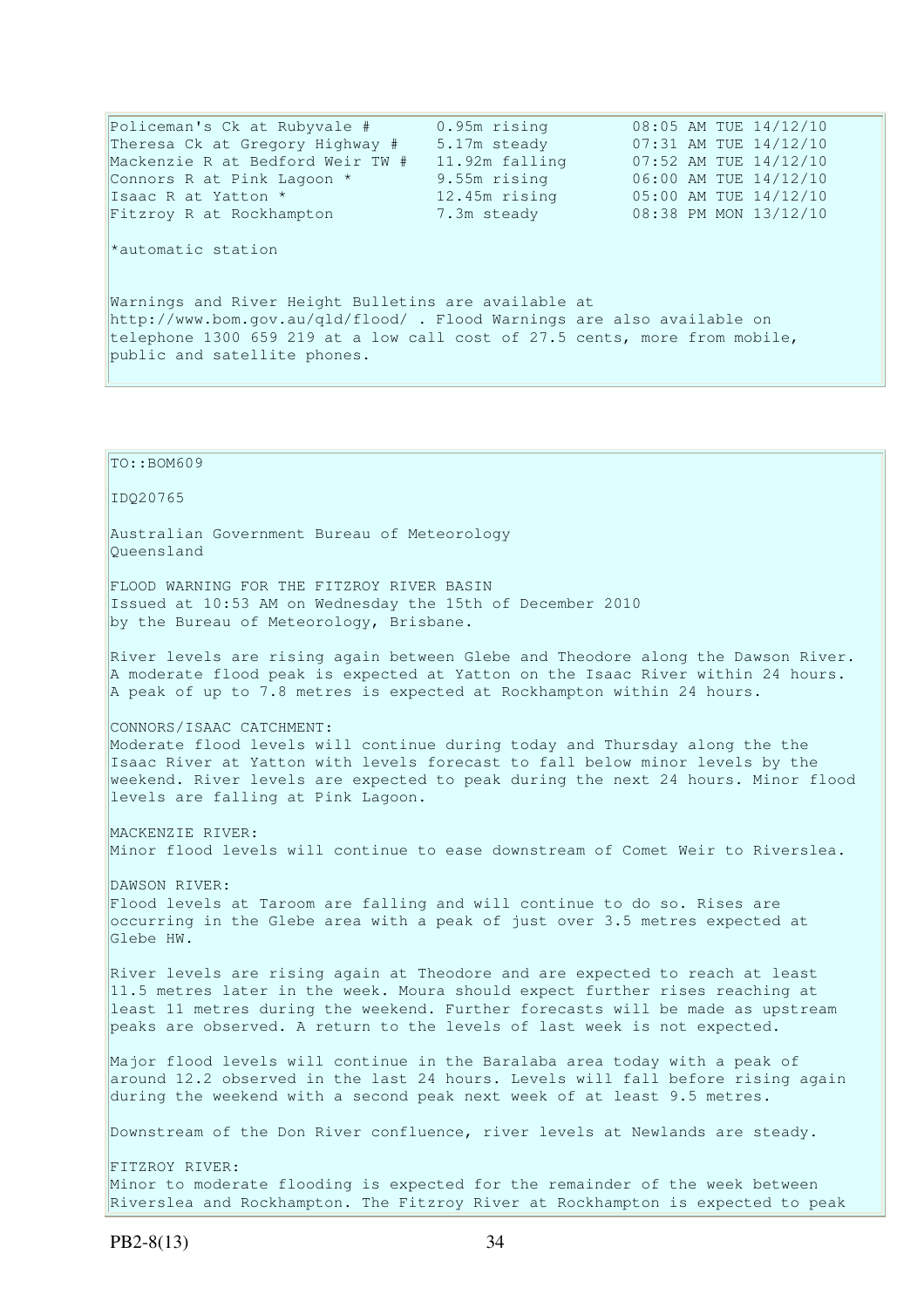up to 7.8 metres during the next 24 hours. Once a peak has been observed, river levels will fall very slowly and will remain above the minor flood level of 7 metres until at least 21/12/10. Predicted River Heights/Flows: Dawson River at Theodore reach at least 11.5 metres late this week. Dawson River at Moura reach at least 11 metres during the weekend. Next Issue: The next warning will be issued by 11am Thursday. (River heights are constantly updated on the Bureau website.) Latest River Heights: Dawson R at Utopia Downs \* 5.81m falling 08:00 AM WED 15/12/10 Juandah Ck at Windamere \* 2.64m rising 08:30 AM WED 15/12/10 Dawson R at Taroom \* 6.5m falling 08:00 AM WED 15/12/10 Dawson R at Theodore 9.26m rising slowly 08:00 AM WED 15/12/10 Dawson R at Moura 10.1m falling 06:00 AM WED 15/12/10 Mimosa Ck at Redcliff \* 2.57m falling 08:00 AM WED 15/12/10 Dawson R at Baralaba 12m falling 06:00 AM WED 15/12/10 Dawson R at Beckers \* 13.55m falling 08:00 AM WED 15/12/10 Dawson R at Knebworth \* 13.77m rising 07:40 AM WED 15/12/10 Comet R at The Lake  $*$  8.57m falling 06:00 AM WED 15/12/10 Comet R at Comet Weir \* 6.93m falling 08:00 AM WED 15/12/10 Nogoa R at Raymond # 3.85m falling 08:06 AM WED 15/12/10 Nogoa R at Craigmore # 5.81m steady 08:49 AM WED 15/12/10 Nogoa R at Fairbairn Dam HW \* 0.86m steady 06:00 AM WED 15/12/10 Nogoa R at Emerald # 7.1m steady 08:48 AM WED 15/12/10 Policeman's Ck at Rubyvale # 0.9m steady 07:56 AM WED 15/12/10 Theresa Ck at Gregory Highway # 3.37m falling 08:16 AM WED 15/12/10 Mackenzie R at Bedford Weir TW # 11.39m rising 08:19 AM WED 15/12/10 Connors R at Pink Lagoon  $*$  8.39m falling  $08:00$  AM WED  $15/12/10$ Isaac R at Yatton \* 13.39m rising 08:00 AM WED 15/12/10 Mackenzie R at Tartrus \* 11.9m rising 06:15 AM WED 15/12/10 Fitzroy R at Rockhampton 7.60m rising slowly 10:00 AM WED 15/12/10 \*automatic station Warnings and River Height Bulletins are available at http://www.bom.gov.au/qld/flood/ . Flood Warnings are also available on telephone 1300 659 219 at a low call cost of 27.5 cents, more from mobile, public and satellite phones.

TO::BOM609 IDQ20765 Australian Government Bureau of Meteorology Queensland FLOOD WARNING FOR THE FITZROY RIVER BASIN Issued at 9:14 AM on Thursday the 16th of December 2010 by the Bureau of Meteorology, Brisbane.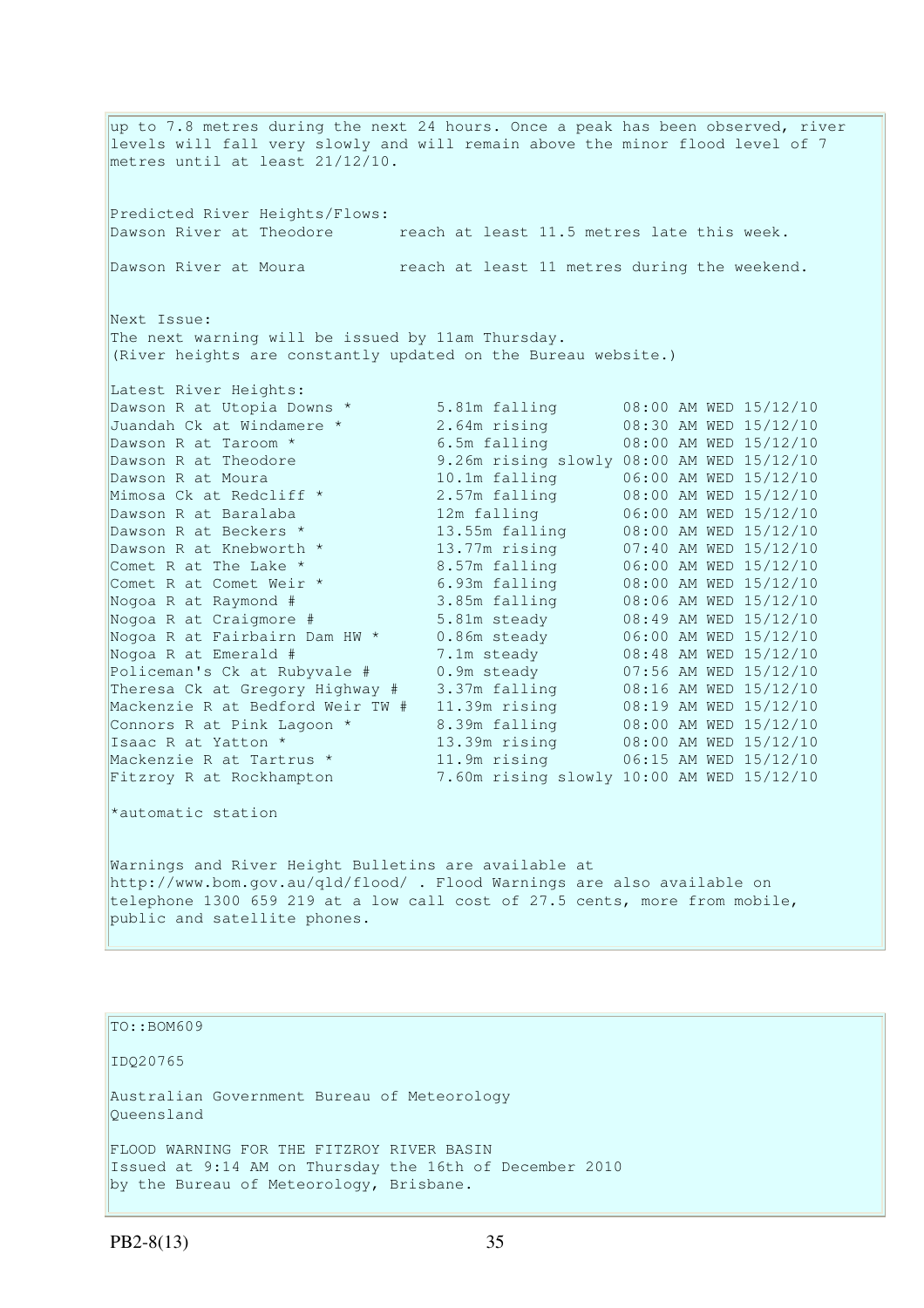River levels are rising again between Gyranda and Theodore along the Dawson River. River levels at Rockhampton are expected to stay around the current levels of 7.6 metres for at least the next 24 hours. ISAAC AND MACKENZIE RIVERS: Minor flood levels will continue to ease downstream of Yackam to Riverslea. Moderate flood levels at Yatton on the Isaac River will continue to fall following a peak of 13.5 metres yesterday. DAWSON RIVER: Flood levels at Taroom are falling and will continue to do so. The peak is now downstream of Glebe where a peak of 3.46 was observed at The Glebe HW gauge overnight. Levels at Gyranda Weir will peak around 3 metres during Thursday morning. River levels are rising again at Theodore and are expected to reach a peak of just over 12 metres overnight Friday. Moura should expect further rises reaching around 11.3 metres during the weekend. A return to the levels of last week is not expected. Major flood levels will continue in the Baralaba area through the weekend although levels will fall before rising again. River levels are expected to reach at least 9.5 metres. A further forecast will be made once peaks have been observed upstream. River levels at Newlands are falling. FITZROY RIVER: Minor to moderate flooding is expected through the weekend between Riverslea and Rockhampton. The Fitzroy River at Rockhampton is expected to remain around current levels of 7.6 metres for at least 24 hours. River levels will fall very slowly and will remain above the minor flood level of 7 metres until at least  $21/12/10$ . Predicted River Heights/Flows: Dawson River at Theodore Peak just over 12 metres overnight Friday. Dawson River at Moura Peak around 11.3 metres during the weekend. Next Issue: The next warning will be issued by 11am Friday. (River heights are constantly updated on the Bureau website.) Latest River Heights: Dawson R at Utopia Downs \* 3.76m falling 07:00 AM THU 16/12/10 Juandah Ck at Windamere \* 1.8m falling 07:00 AM THU 16/12/10 Dawson R at Taroom \* 6m falling 07:00 AM THU 16/12/10 Dawson R at Theodore 11.27m rising 08:00 AM THU 16/12/10 Dawson R at Moura 8.9m falling fast 07:00 PM WED 15/12/10 Mimosa Ck at Redcliff  $\star$  2.34m steady 07:00 AM THU 16/12/10 Dawson R at Baralaba 11.2m falling 06:00 AM THU 16/12/10 Dawson R at Beckers \* 12.96m falling 05:00 AM THU 16/12/10 Dawson R at Knebworth \* 13.38m falling 08:10 AM THU 16/12/10 Comet R at The Lake  $*$  8.23m rising 07:00 AM THU 16/12/10 Comet R at Comet Weir \* 6.33m falling 07:00 AM THU 16/12/10 Nogoa R at Raymond # 3.9m steady 06:45 AM THU 16/12/10 Nogoa R at Craigmore # 5.51m steady 05:49 AM THU 16/12/10 Nogoa R at Fairbairn Dam HW \* 0.8m steady 06:00 AM THU 16/12/10 Nogoa R at Emerald # 6.85m falling 07:47 AM THU 16/12/10 Policeman's Ck at Rubyvale # 0.95m steady 07:56 AM THU 16/12/10 Theresa Ck at Gregory Highway # 2.72m falling 08:26 AM THU 16/12/10 Mackenzie R at Bedford Weir TW # 10.92m falling 07:55 AM THU 16/12/10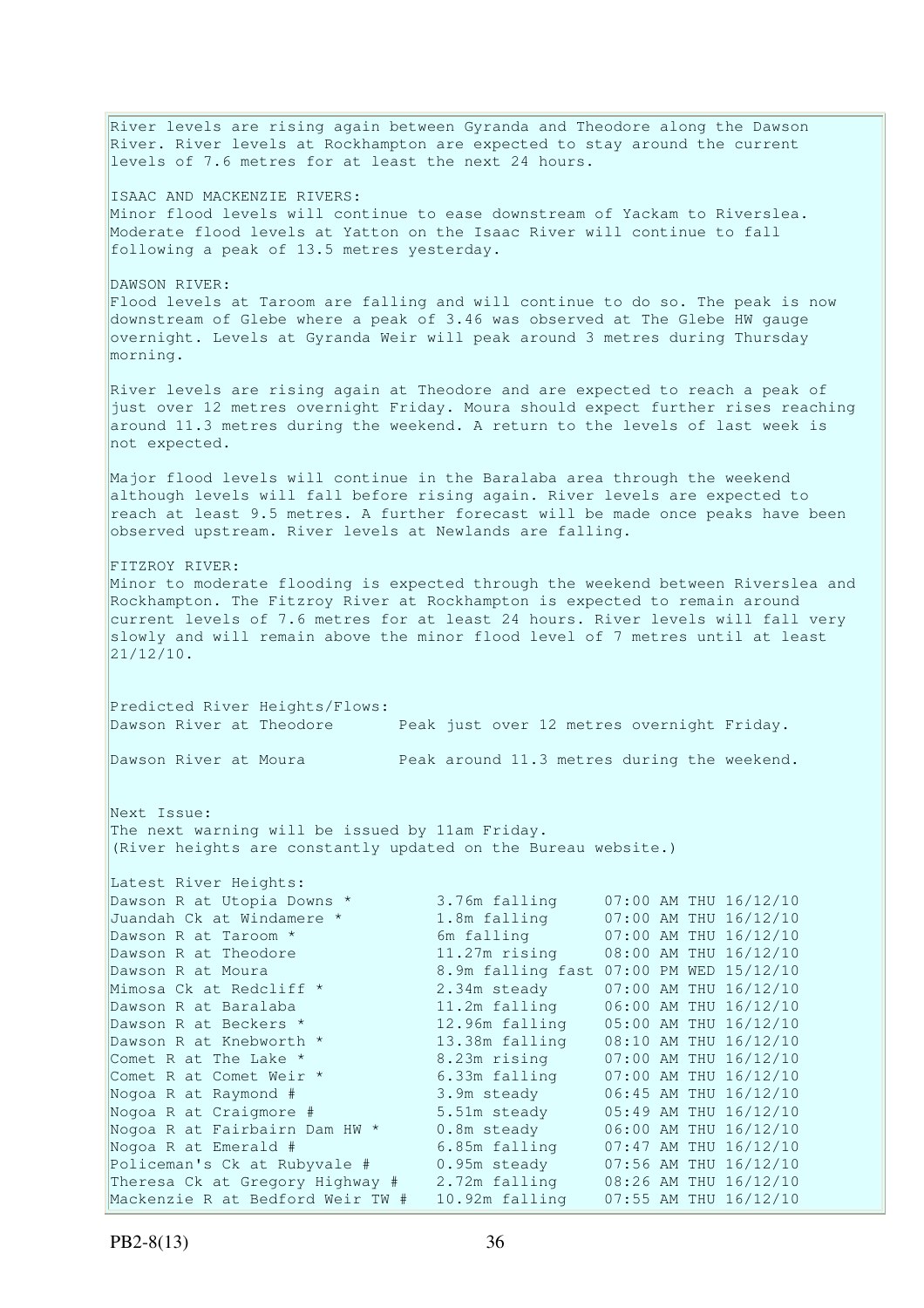| Connors R at Pink Lagoon *                                                 | 6.03m falling  | 07:00 AM THU 16/12/10 |
|----------------------------------------------------------------------------|----------------|-----------------------|
| Isaac R at Yatton *                                                        | 13.45m falling | 05:00 AM THU 16/12/10 |
| Mackenzie R at Tartrus *                                                   | 11.37m falling | 08:05 AM THU 16/12/10 |
| Fitzroy R at Rockhampton                                                   | 7.6m steady    | 06:45 AM THU 16/12/10 |
| *Automatic station                                                         |                |                       |
| Warnings and River Height Bulletins are available at                       |                |                       |
| http://www.bom.gov.au/qld/flood/ . Flood Warnings are also available on    |                |                       |
| telephone 1300 659 219 at a low call cost of 27.5 cents, more from mobile, |                |                       |
| public and satellite phones.                                               |                |                       |

TO::BOM609 IDQ20765 Australian Government Bureau of Meteorology Queensland FLOOD WARNING FOR THE DAWSON AND FITZROY RIVERS Issued at 9:01 AM on Friday the 17th of December 2010 by the Bureau of Meteorology, Brisbane. River levels are rising again between Theodore and Moura along the Dawson River. River levels at Rockhampton are expected to fall extremely slowly through the weekend. Minor flood levels will continue to ease downstream of Bedford Weir to Riverslea on the Mackenzie River. Moderate flood levels at Yatton on the Isaac River will continue to fall. DAWSON RIVER: Moderate flood levels continue in the Glebe and Gyranda areas with levels now falling. River levels at Theodore have reached the major flood level of 12 metres. A peak is expected tonight of around 12.3 metres. Moura should expect further rises reaching around 11.3 metres during the weekend. Upstream levels are significantly lower than last weeks peak heights. Major flood levels will continue in the Baralaba area through the weekend with levels rising again. River levels are expected to reach around 10.5 metres next week. River levels at Newlands are falling with a renewed rise next week. FITZROY RIVER: Minor to moderate flooding will continue through the weekend between Riverslea and Rockhampton with levels falling very slowly. River levels will remain above the minor flood level of 7 metres until at least Tuesday. Predicted River Heights/Flows: Dawson River at Theodore Peak around 12.3 metres overnight Friday. Dawson River at Moura Peak around 11.3 metres during the weekend. Dawson River at Baralaba Peak around 10.5 metres next week. Next Issue: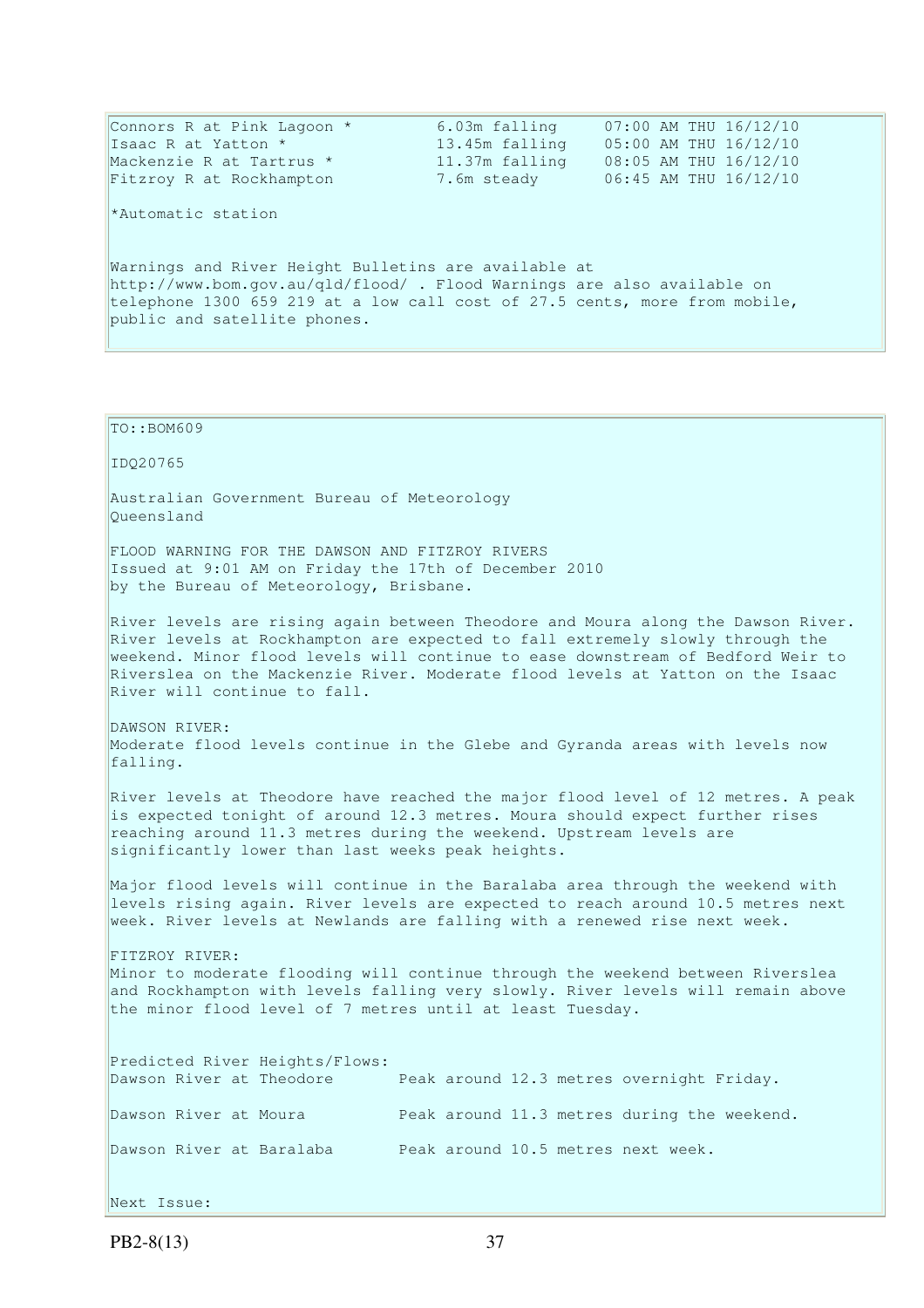| The next warning will be issued by 11am Saturday.                          |                                            |  |  |                       |  |
|----------------------------------------------------------------------------|--------------------------------------------|--|--|-----------------------|--|
| (River heights are constantly updated on the Bureau website.)              |                                            |  |  |                       |  |
|                                                                            |                                            |  |  |                       |  |
| Latest River Heights:                                                      |                                            |  |  |                       |  |
| Dawson R at Utopia Downs *                                                 | 3.22m rising 05:00 AM FRI 17/12/10         |  |  |                       |  |
| Juandah Ck at Windamere *                                                  | 1.5m steady 05:00 AM FRI 17/12/10          |  |  |                       |  |
| Dawson R at Taroom *                                                       | 5.33m falling 05:00 AM FRI 17/12/10        |  |  |                       |  |
| Dawson R at Theodore                                                       | 12.02m rising slowly 08:05 AM FRI 17/12/10 |  |  |                       |  |
| Dawson R at Moura                                                          | 9.9m rising                                |  |  | 06:00 AM FRI 17/12/10 |  |
| Mimosa Ck at Redcliff *                                                    | 2.14m steady 05:00 AM FRI 17/12/10         |  |  |                       |  |
| Dawson R at Baralaba                                                       | 9.95m falling                              |  |  | 06:00 AM FRI 17/12/10 |  |
| Dawson R at Beckers *                                                      | 11.61m falling                             |  |  | 05:00 AM FRI 17/12/10 |  |
| Dawson R at Knebworth *                                                    | 12.44m falling 07:10 AM FRI 17/12/10       |  |  |                       |  |
| Isaac R at Yatton *                                                        | 12.14m falling 05:20 AM FRI 17/12/10       |  |  |                       |  |
| Fitzroy R at Rockhampton                                                   | 7.5m steady                                |  |  | 06:00 AM FRI 17/12/10 |  |
| *automatic station                                                         |                                            |  |  |                       |  |
| Warnings and River Height Bulletins are available at                       |                                            |  |  |                       |  |
| http://www.bom.gov.au/qld/flood/ . Flood Warnings are also available on    |                                            |  |  |                       |  |
| telephone 1300 659 219 at a low call cost of 27.5 cents, more from mobile, |                                            |  |  |                       |  |
| public and satellite phones.                                               |                                            |  |  |                       |  |

# TO::BOM609

IDQ20765

Australian Government Bureau of Meteorology Queensland

FLOOD WARNING FOR THE DAWSON AND FITZROY RIVERS Issued at 10:57 AM on Saturday the 18th of December 2010 by the Bureau of Meteorology, Brisbane.

Overnight thunderstorms have caused steady rises in the Upper Dawson River and Juandah Creek with minor flooding at Windamere. Moderate flooding continues on the Dawson River from Glebe to Moura with the flood peak currently in the Woodleigh area. Major flooding continues on the Dawson River in the Baralaba area.

Overnight thunderstorms have also caused steady rises in Sandy Creek at Clermont. Further rises are expected along Sandy and Theresa Creeks but levels are expected to remain below minor.

River levels at Rockhampton have eased to minor and will continue to fall slowly over the weekend. Minor flood levels will continue to ease downstream of Bedford Weir to Riverslea on the Mackenzie River. Moderate flood levels at Yatton on the Isaac River will continue to fall.

DAWSON RIVER:

Overnight thunderstorms over the Upper Dawson River and Juandah Creek have caused steady rises and minor flooding at Windamere on Juandah Creek. Further rises and minor to moderate flooding is expected downstream to Taroom during the weekend and early next week.

Moderate flood levels continue from Glebe to Moura with the flood peak in the Woodleigh area. Theodore peaked overnight at 12.1 metres and is now steadily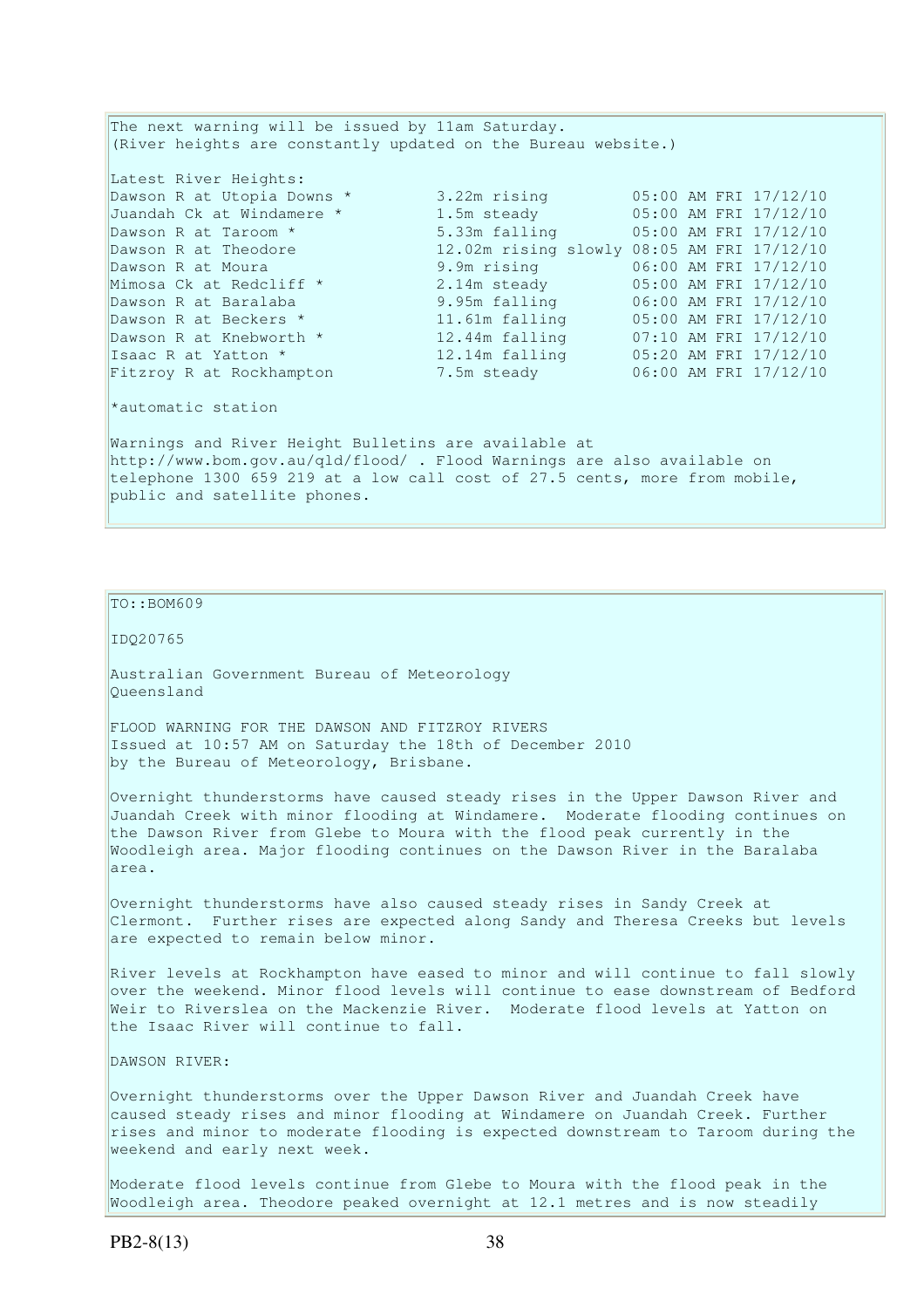falling. At 5am Saturday the river level at Moura was 11.0 metres and rising and is expected to rise further to around 11.3 metres during the weekend. Major flood levels will continue in the Baralaba area through the weekend with levels rising again. River levels are expected to reach around 10.5 to 11.0 metres next week. River levels at Newlands have fallen to minor but renewed rises to moderate flood levels are expected next week. FITZROY RIVER: Minor to moderate flooding will continue through the weekend between Riverslea and Rockhampton with levels falling very slowly. River levels will remain above the minor flood level of 7 metres until at least Tuesday. Predicted River Heights/Flows: Dawson River at Moura Peak around 11.3 metres during the weekend. Dawson River at Baralaba Peak around 10.5 to 11.0 metres next week. Weather Forecast: Scattered showers and thunderstorms. Next Issue: The next warning will be issued by 11am Sunday. (River heights are constantly updated on the Bureau website.) Latest River Heights: Dawson R at Utopia Downs \* 3.91m falling 08:00 AM SAT 18/12/10 Juandah Ck at Windamere \* 5.46m rising 08:00 AM SAT 18/12/10 Dawson R at Taroom \* 4.23m falling 08:00 AM SAT 18/12/10 Dawson R at Theodore 11.98m falling slowly 09:00 AM SAT 18/12/10 Dawson R at Moura 11m rising slowly 05:20 AM SAT 18/12/10 Mimosa Ck at Redcliff \* 1.97m steady 08:00 AM SAT 18/12/10 Dawson R at Baralaba 9.9m rising 09:00 AM SAT 18/12/10 Dawson R at Beckers \* 10.91m rising 08:00 AM SAT 18/12/10 Dawson R at Knebworth \* 11.02m rising 09:05 AM SAT 18/12/10 Isaac R at Yatton \* 9.67m falling 08:00 AM SAT 18/12/10 Fitzroy R at Rockhampton 7.4m falling slowly 09:08 AM SAT 18/12/10 Warnings and River Height Bulletins are available at http://www.bom.gov.au/qld/flood/ . Flood Warnings are also available on telephone 1300 659 219 at a low call cost of 27.5 cents, more from mobile, public and satellite phones.

## TO::BOM609

IDQ20765

Australian Government Bureau of Meteorology Queensland

FLOOD WARNING FOR THE FITZROY RIVER BASIN Issued at 11:06 AM on Sunday the 19th of December 2010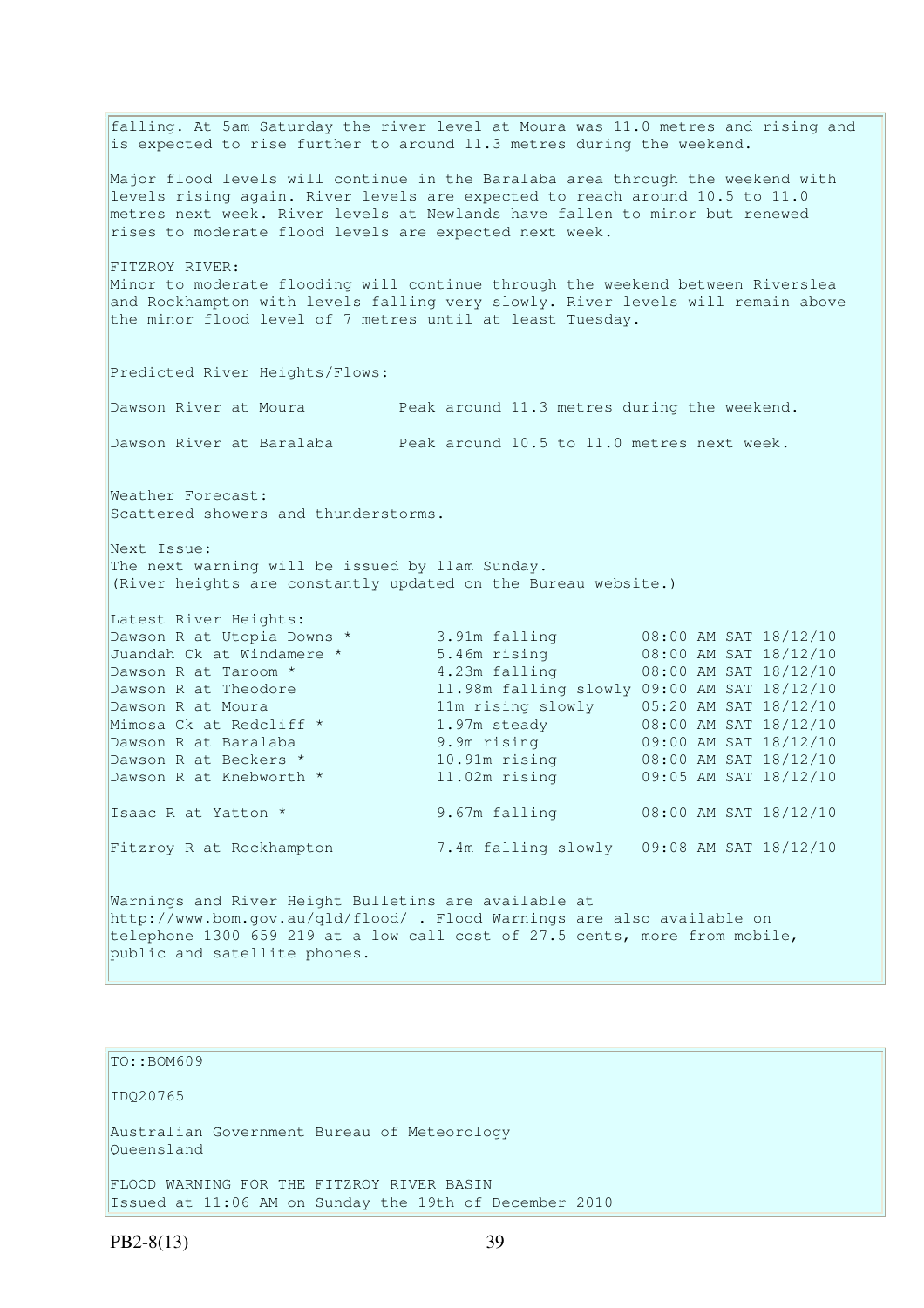by the Bureau of Meteorology, Brisbane.

Heavy rainfall continues over the Fitzroy Basin with renewed rises occurring along the Comet, Dawson, Connors and Isaac rivers. A return to moderate flood level is likely at Taroom today. Moderate flooding continues on the Dawson River from Theodore to Moura with the flood peak currently in the Moura area. Major flooding continues on the Dawson River in the Baralaba area. Fast rises are occurring along the Connors and Isaac Rivers.

### CONNORS/ISAAC RIVER SYSTEM

Heavy rainfall overnight is resulting in fast river level rises along the Isaac River. Minor flooding is occurring at Goonyella with at least moderate flood levels expected during Sunday morning. Fast level rises should be expected downstream to Deverill through today and at Yatton during this week where a return to at least moderate flood levels is forecast. Further foreacsts will be made once upstream peaks have been observed.

Fast rises are also occurring along Bee Creek and along the Connors River at Mt Bridget. River levels at Pink Lagoon should be expected to rise again.

COMET RIVER

Renewed rises are occurring along the Comet River with a return to at least minor flood levels expected at Comet Weir this week.

DAWSON RIVER

Minor flood levels are rising at Taroom. At least moderate flood levels should be expected later today with further rises likely as rainfall continues.

Moderate flood levels continue from Theodore to Moura with the flood peak in the Moura area. At 6am Sunday, the river level at Moura was 11.4 metres and is expected to fall later today. River levels will fall and rise again this week from Glebe to Baralaba as a third flood peak travels down the Dawson from Taroom. Forecasts will be made once a peak is observed at Taroom.

Major flood levels will continue in the Baralaba area into Monday. River levels are expected to reach around 11.0 metres next week. River levels at Newlands have fallen to minor but renewed rises to moderate flood levels are expected this week.

FITZROY RIVER

Minor to moderate flooding will continue into Monday between Riverslea and Rockhampton with levels falling very slowly. River levels will remain above the minor flood level of 7 metres until at least Tuesday.

Predicted River Heights/Flows:

and rising again.

Dawson River at Baralaba Peak around 11.0 metres this week before falling

Next Issue: The next warning will be issued by 5:30pm Sunday. (River heights are constantly updated on the Bureau website.) Latest River Heights: Dawson R at Utopia Downs \*  $\begin{array}{ccc} 6.29m & \text{rising} & 08:36 & \text{AM } \text{SUM } 19/12/10 \\ \text{Juandah Ck at Windamere *} & 8.42m & \text{steady} & 08:06 & \text{AM } \text{SUM } 19/12/10 \\ \text{Dawson R at Taroom *} & 4.98m & \text{rising} & 08:28 & \text{AM } \text{SUM } 19/12/10 \end{array}$ Juandah Ck at Windamere \* 8.42m steady 08:06 AM SUN 19/12/10

Dawson R at Taroom \* 4.98m rising 08:28 AM SUN 19/12/10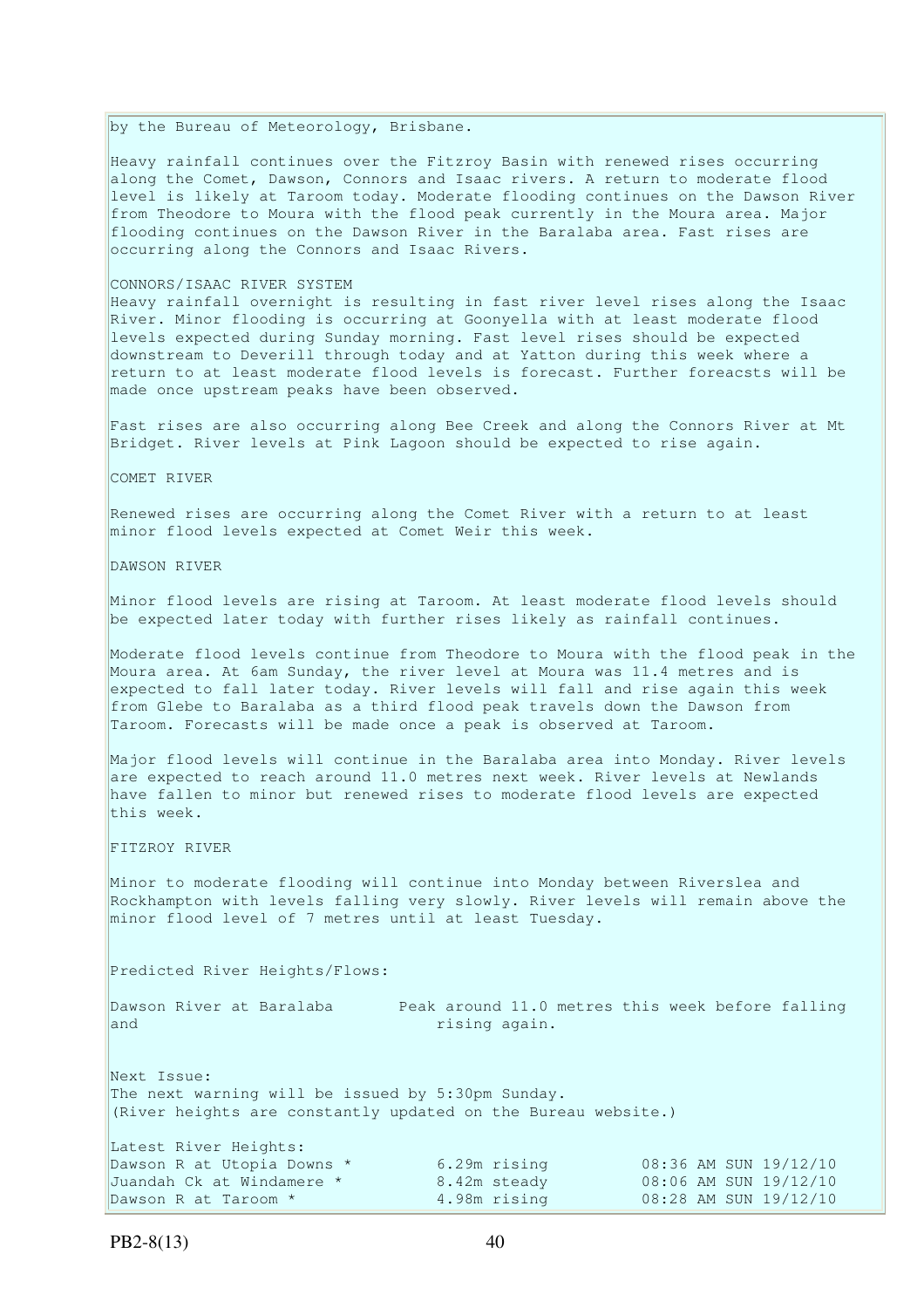| Dawson R at Theodore                                      | 11.27m falling slowly 09:00 AM SUN 19/12/10 |  |                       |
|-----------------------------------------------------------|---------------------------------------------|--|-----------------------|
| Dawson R at Moura                                         | 11.4m rising slowly                         |  | 06:00 AM SUN 19/12/10 |
| Mimosa Ck at Redcliff *                                   | 2.07m steady                                |  | 08:00 AM SUN 19/12/10 |
| Dawson R at Baralaba                                      | 10.65m rising                               |  | 09:00 AM SUN 19/12/10 |
| <u> 1999 - Johann Barnett, f</u><br>Dawson R at Beckers * | 11.49m rising                               |  | 08:00 AM SUN 19/12/10 |
| Dawson R at Knebworth *                                   | 10.93m falling                              |  | 08:10 AM SUN 19/12/10 |
| Comet R at The Lake *                                     | 7.62m rising                                |  | 08:00 AM SUN 19/12/10 |
| Comet R at Comet Weir *                                   | 4.73m falling                               |  | 08:00 AM SUN 19/12/10 |
| Nogoa R at Raymond #                                      | 4.7m rising                                 |  | 09:19 AM SUN 19/12/10 |
| Nogoa R at Craigmore #                                    | 5.91m rising                                |  | 09:10 AM SUN 19/12/10 |
| Nogoa R at Fairbairn Dam HW *                             | $0.66m$ rising                              |  | 08:30 AM SUN 19/12/10 |
| Nogoa R at Emerald #                                      | 6.15m steady                                |  | 08:47 AM SUN 19/12/10 |
| Policeman's Ck at Rubyvale #                              | 1.05m rising                                |  | 09:25 AM SUN 19/12/10 |
| Theresa Ck at Gregory Highway #                           | 1.57m steady                                |  | 07:31 AM SUN 19/12/10 |
| Mackenzie R at Bedford Weir TW #                          | 9.12m rising                                |  | 09:06 AM SUN 19/12/10 |
| Connors R at Pink Lagoon *                                | 3.03m steady                                |  | 08:00 AM SUN 19/12/10 |
| Isaac R at Yatton *                                       | 7.07m falling                               |  | 08:20 AM SUN 19/12/10 |
| Mackenzie R at Tartrus *                                  | 8.1m rising                                 |  | 06:40 AM SUN 19/12/10 |
| Fitzroy R at Rockhampton                                  | 7.4m falling slowly                         |  | 03:53 PM SAT 18/12/10 |
| *automatic station                                        |                                             |  |                       |

Warnings and River Height Bulletins are available at http://www.bom.gov.au/qld/flood/ . Flood Warnings are also available on telephone 1300 659 219 at a low call cost of 27.5 cents, more from mobile, public and satellite phones.

# TO::BOM609

### IDQ20765

Australian Government Bureau of Meteorology Queensland

FLOOD WARNING FOR THE FITZROY RIVER BASIN Issued at 5:54 PM on Sunday the 19th of December 2010 by the Bureau of Meteorology, Brisbane.

Heavy rainfall continues over the Fitzroy Basin with renewed rises occurring along the Comet, Dawson, Connors and Isaac rivers. A return to moderate flood level is likely at Taroom today. Moderate flooding continues on the Dawson River from Theodore to Moura with the flood peak currently in the Moura area. Major flooding continues on the Dawson River in the Baralaba area.

#### CONNORS/ISAAC RIVER SYSTEM

Heavy rainfall has continued during Sunday and river level rises are continuing along the Isaac River. Moderate flooding is occurring at Goonyella and is expected this evening at Deverill and at Yatton this week. Further forecasts will be made once upstream peaks have been observed.

Fast rises are also continuing this evening along Bee Creek and along the Connors River at Mt Bridget. River levels at Pink Lagoon should be expected to rise again with minor, possibly moderate levels forecast.

Further rainfall is forecast for the area tonight.

COMET RIVER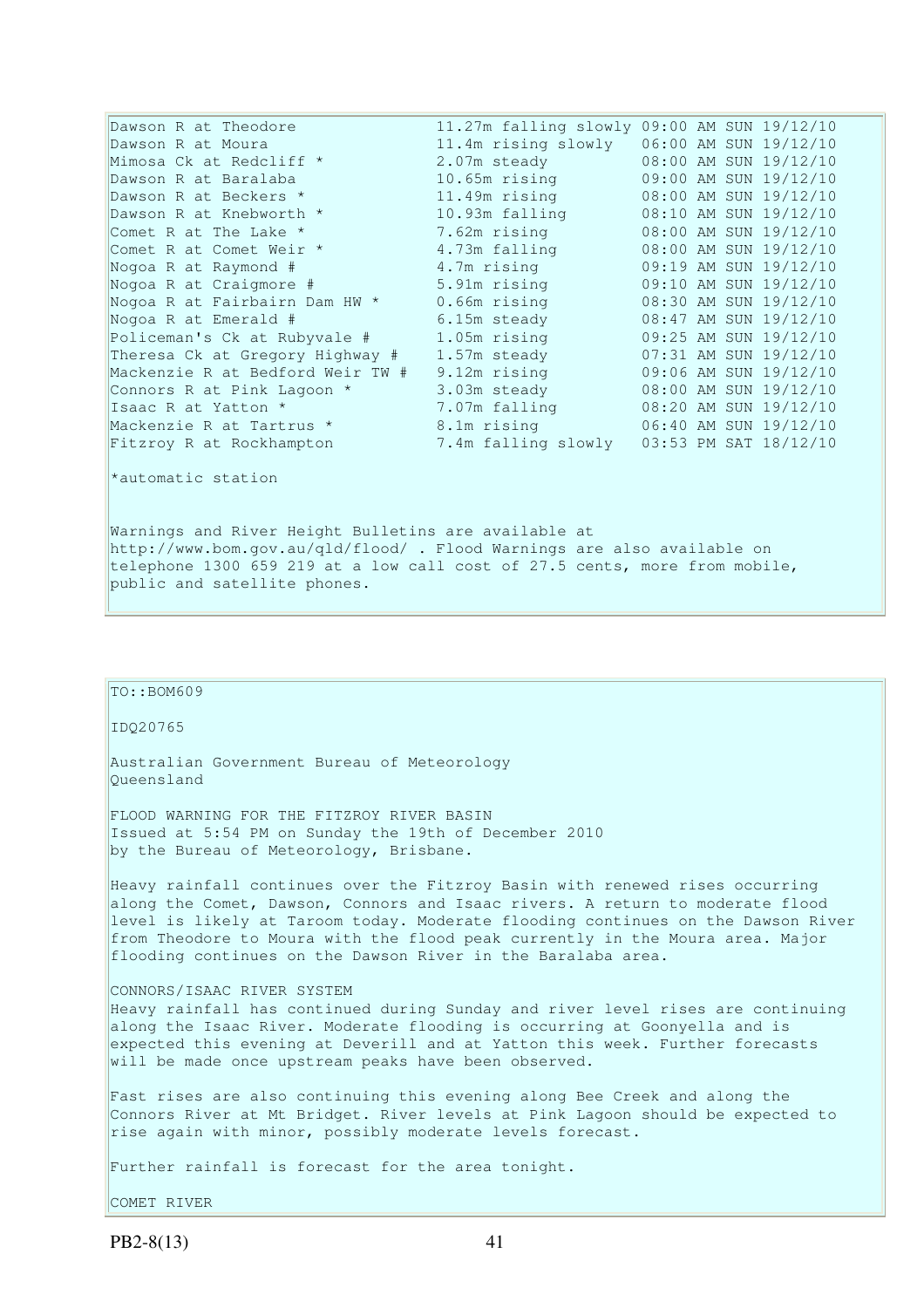Renewed rises are occurring along the Comet River with a return to major flood levels expected from Rolleston to Comet Weir this week. DAWSON RIVER Minor flood levels are rising at Taroom. River levels are forecast to reach around 7 metres again early this week. Moderate flood levels continue from Theodore to Moura with the flood peak in the Moura area. At 6am Sunday, the river level at Moura was 11.4 metres and is expected to fall later today. River levels will fall and rise again this week from Glebe to Baralaba as a third flood peak travels down the Dawson from Taroom. Forecasts will be made once a peak is observed at Taroom. Major flood levels will continue in the Baralaba area into Monday. River levels are expected to reach around 11.0 metres next week. River levels at Newlands have fallen to minor but renewed rises to moderate flood levels are expected this week. FITZROY RIVER Minor to moderate flooding will continue into Monday between Riverslea and Rockhampton with levels falling very slowly. River levels will remain above the minor flood level of 7 metres until at least Tuesday. Predicted River Heights/Flows: Dawson River at Baralaba Peak around 11.0 metres this week before falling and rising again. Next Issue: The next warning will be issued by 11:30am Monday. (River heights are constantly updated on the Bureau website.) Latest River Heights:<br>Dawson R at Utopia Downs \* Dawson R at Utopia Downs \* 7.82m rising 04:00 PM SUN 19/12/10 Juandah Ck at Windamere \* 8.57m rising 04:00 PM SUN 19/12/10 Dawson R at Taroom \* 5.83m rising 04:00 PM SUN 19/12/10 Dawson R at Theodore 10.8m falling slowly 05:00 PM SUN 19/12/10 Dawson R at Moura 11.3m falling slowly 11:00 AM SUN 19/12/10 Pawson R at Moura<br>
Mimosa Ck at Redcliff \* 2.13m rising 04:00 PM SUN 19/12/10<br>
Dawson R at Baralaba 10.8m rising 03:00 PM SUN 19/12/10 Dawson R at Baralaba 10.8m rising 03:00 PM SUN 19/12/10 Dawson R at Beckers \* 11.74m rising 02:41 PM SUN 19/12/10 Dawson R at Knebworth \* 11.14m rising 04:00 PM SUN 19/12/10 Comet R at The Lake \* 8.28m steady 04:00 PM SUN 19/12/10<br>
Comet R at Comet Weir \* 4.56m falling 02:46 PM SUN 19/12/10<br>
Nogoa R at Raymond # 5.9m rising 05:22 PM SUN 19/12/10 Comet R at Comet Weir \* 4.56m falling 02:46 PM SUN 19/12/10 Nogoa R at Raymond # 5.9m rising 05:22 PM SUN 19/12/10 Nogoa R at Craigmore # 6.36m rising 05:06 PM SUN 19/12/10 Nogoa R at Fairbairn Dam HW \* 0.64m steady 12:00 PM SUN 19/12/10 Nogoa R at Emerald # 6.05m falling 03:33 PM SUN 19/12/10 Policeman's Ck at Rubyvale # 1.05m rising 05:11 PM SUN 19/12/10 Theresa Ck at Gregory Highway # 1.57m steady 04:31 PM SUN 19/12/10 Theresa Ck at Gregory Highway # 1.57m steady 04:31 PM SUN 19/12/10<br>Mackenzie R at Bedford Weir TW # 9.39m steady 05:06 PM SUN 19/12/10 Connors R at Pink Lagoon  $*$  3.58m rising 04:00 PM SUN 19/12/10 Isaac R at Yatton \* 6.48m falling 02:00 PM SUN 19/12/10 Mackenzie R at Tartrus \* 8.1m rising 06:40 AM SUN 19/12/10 Fitzroy R at Rockhampton 7.3m steady 03:56 PM SUN 19/12/10 A\*automatic station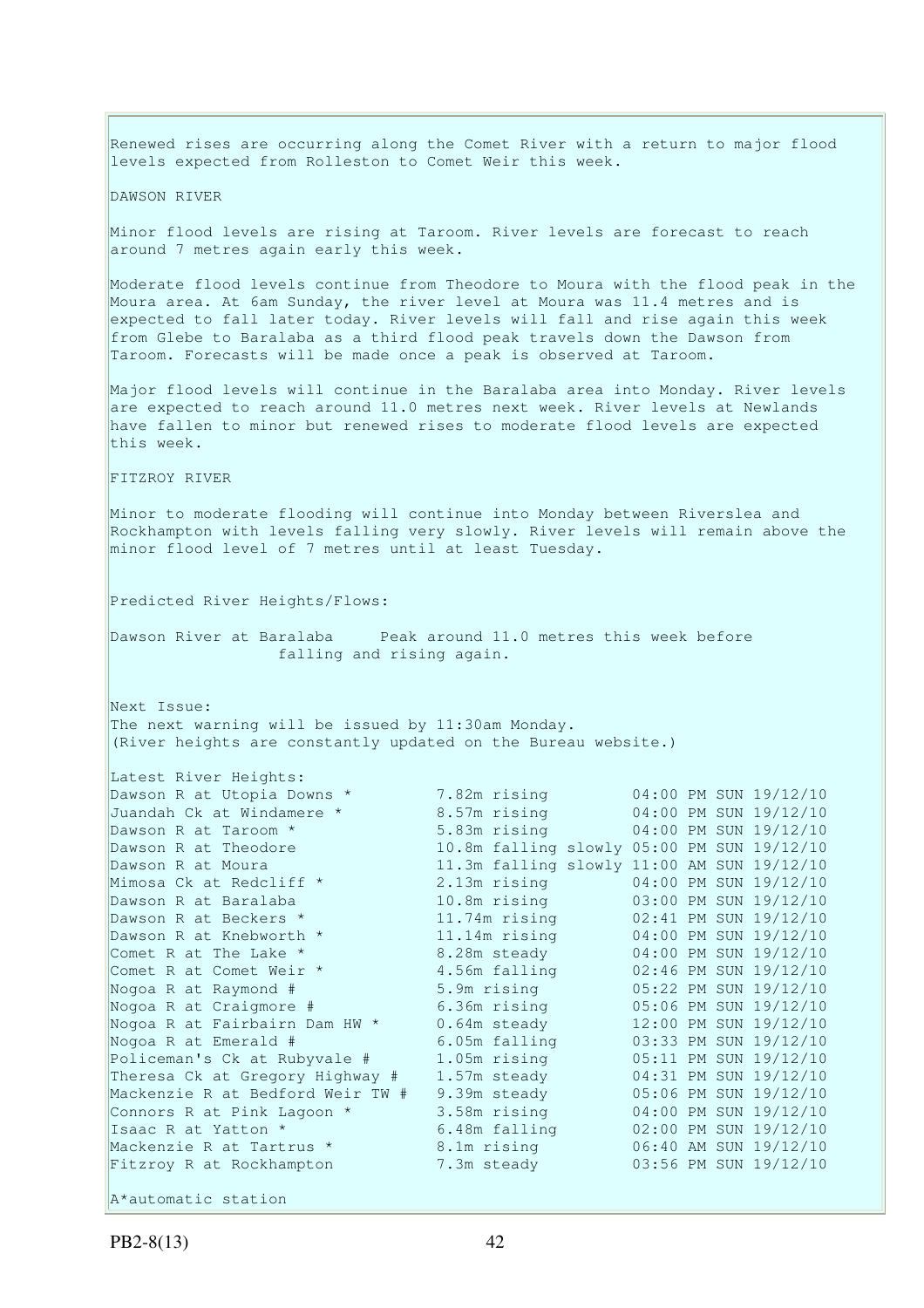Warnings and River Height Bulletins are available at http://www.bom.gov.au/qld/flood/ . Flood Warnings are also available on telephone 1300 659 219 at a low call cost of 27.5 cents, more from mobile, public and satellite phones.

TO::BOM609

IDQ20765

Australian Government Bureau of Meteorology Queensland

FLOOD WARNING FOR THE FITZROY RIVER BASIN Issued at 11:30 AM on Monday the 20th of December 2010 by the Bureau of Meteorology, Brisbane.

Heavy rainfall over the Fitzroy Basin has produced renewed rises along the Comet, Dawson, Connors and Isaac Rivers. Major flooding continues on the Dawson River in the Baralaba area. Renewed rises and moderate to major flooding are expected downstream of the Taroom area during this week. Minor to moderate flooding continues to rise in the lower Connors River at Pink Lagoon and in the Isaac River at Yatton.

CONNORS/ISAAC RIVER SYSTEM: Heavy rainfall has now eased with river level rises continuing downstream of Deverill in the Isaac River and in the Connors River at Pink Lagoon. Moderate flooding has peaked at Deverill with moderate flood levels forecast to reach at least 13 metres at Yatton during this week.

COMET RIVER: Renewed rises and minor flooding are occurring in the Comet River at The Lake. A return to major flood levels is expected between the Lake and Comet Weir during this week.

DAWSON RIVER: Major flood levels continue to rise at Taroom with river levels forecast to peak just over 7 metres during Tuesday.

Minor flood levels continue to ease from Theodore to Moura with the flood peak now downstream of the Moura area. River levels at Theodore are expected to record river level rises as a result of local rainfall. River levels will fall and rise again this week from Glebe to Baralaba as a third flood peak travels down the Dawson River from the Taroom area. Forecasts will be made once a peak is observed at Taroom.

Major flooding is expected to continue in the Baralaba area into Monday. River levels are expected to record a peak of around 11.0 metres during the next 24 hours. Renewed river level rises causing moderate flooding are occurring at Newlands. River levels between Baralaba and Newlands are expected to fall this week before renewed rises next week.

### FITZROY RIVER:

Minor to moderate flooding will continue for the next few days between Riverslea and Rockhampton with levels falling very slowly. River levels will remain above the minor flood level of 7 metres until later today.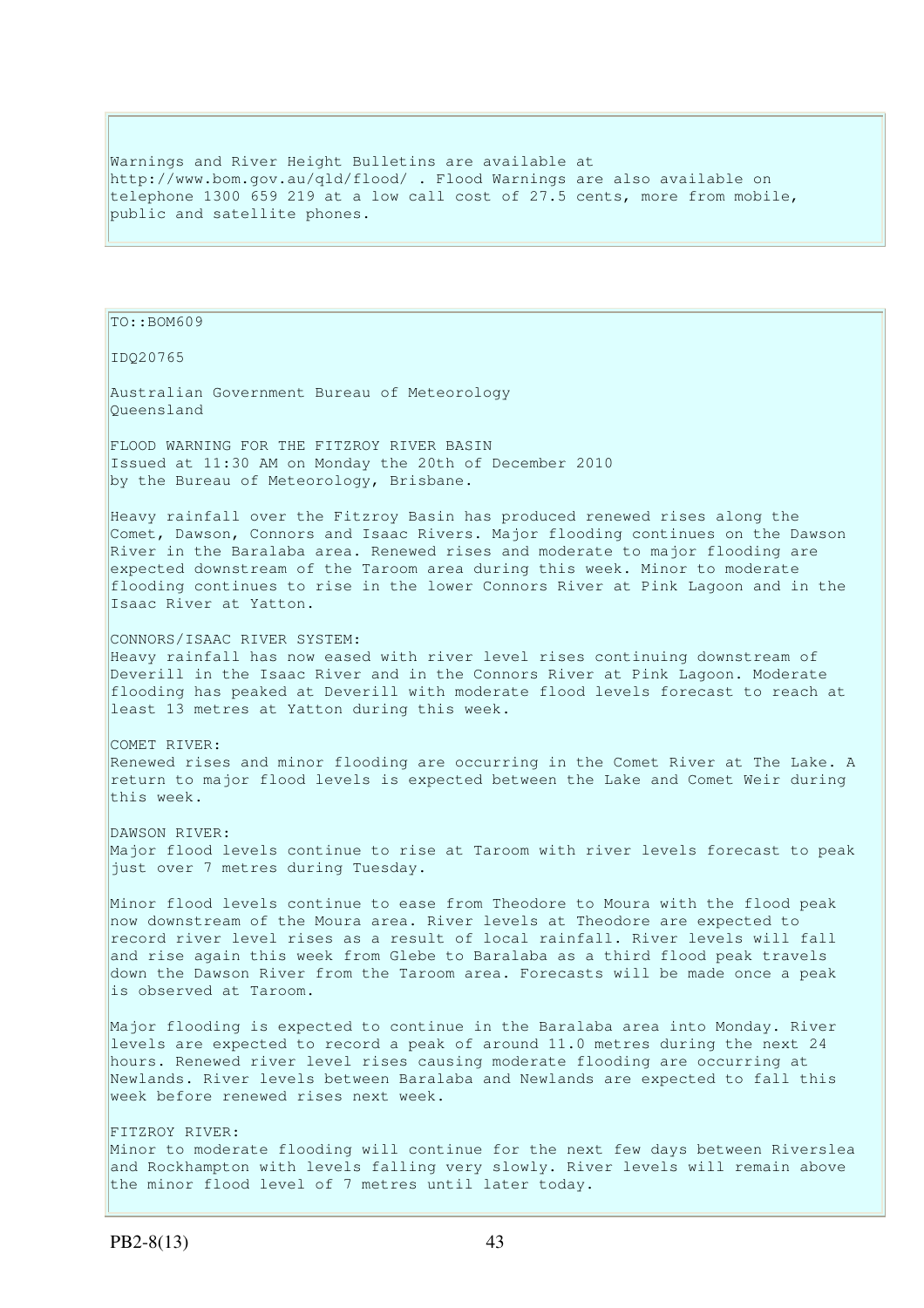Predicted River Heights/Flows: Dawson River: Taroom Peak around 7.2 metres during Tuesday Baralaba Peak around 11.0 metres this week before falling and rising again. Isaac River: Yatton Reach at least 13 metres this week. Next Issue: The next warning will be issued by 11:30am Tuesday. (River heights are constantly updated on the Bureau website.) Latest River Heights: Dawson R at Utopia Downs \* 10.01m rising 08:00 AM MON 20/12/10<br>Juandah Ck at Windamere \* 8.76m steady 08:00 AM MON 20/12/10 8.76m steady 08:00 AM MON 20/12/10<br>6.97m rising 08:00 AM MON 20/12/10 Dawson R at Taroom \* 6.97m rising 08:00 AM MON 20/12/10 Dawson R at Theodore 9.70m falling slowly 09:00 AM MON 20/12/10 Dawson R at Moura 11.00m falling slowly 06:10 AM MON 20/12/10 Mimosa Ck at Redcliff \* 3.49m rising 08:00 AM MON 20/12/10 Dawson R at Baralaba 11.05m steady 09:00 AM MON 20/12/10 Dawson R at Beckers \* 12.19m rising 08:00 AM MON 20/12/10 Dawson R at Knebworth \* 11.72m falling 08:10 AM MON 20/12/10 Comet R at The Lake  $*$  10.26m steady 07:10 AM MON 20/12/10 Comet R at Comet Weir \* 4.56m falling 08:00 AM MON 20/12/10 Nogoa R at Raymond # 6.85m rising 09:13 AM MON 20/12/10 Nogoa R at Craigmore # 8.21m rising 09:27 AM MON 20/12/10 Nogoa R at Fairbairn Dam HW \* 0.66m steady 06:00 AM MON 20/12/10 Nogoa R at Emerald # 6.15m steady 08:47 AM MON 20/12/10 Policeman's Ck at Rubyvale # 1.00m falling 08:37 AM MON 20/12/10 Theresa Ck at Gregory Highway # 3.12m steady 07:31 AM MON 20/12/10 Mackenzie R at Bedford Weir TW # 9.56m rising 08:15 AM MON 20/12/10 Connors R at Pink Lagoon  $*$  8.53m rising  $05:30$  AM MON 20/12/10 Isaac R at Yatton \* 7.10m steady 08:41 AM MON 20/12/10 Mackenzie R at Tartrus \* 7.73m rising 06:45 AM MON 20/12/10 Fitzroy R at Rockhampton 7.10m falling 06:30 AM MON 20/12/10 \*,# from automatic station Warnings and River Height Bulletins are available at http://www.bom.gov.au/qld/flood/ . Flood Warnings are also available on telephone 1300 659 219 at a low call cost of 27.5 cents, more from mobile, public and satellite phones.

TO::BOM609

IDQ20765

Australian Government Bureau of Meteorology Queensland

FLOOD WARNING FOR THE FITZROY RIVER BASIN Issued at 10:56 AM on Tuesday the 21st of December 2010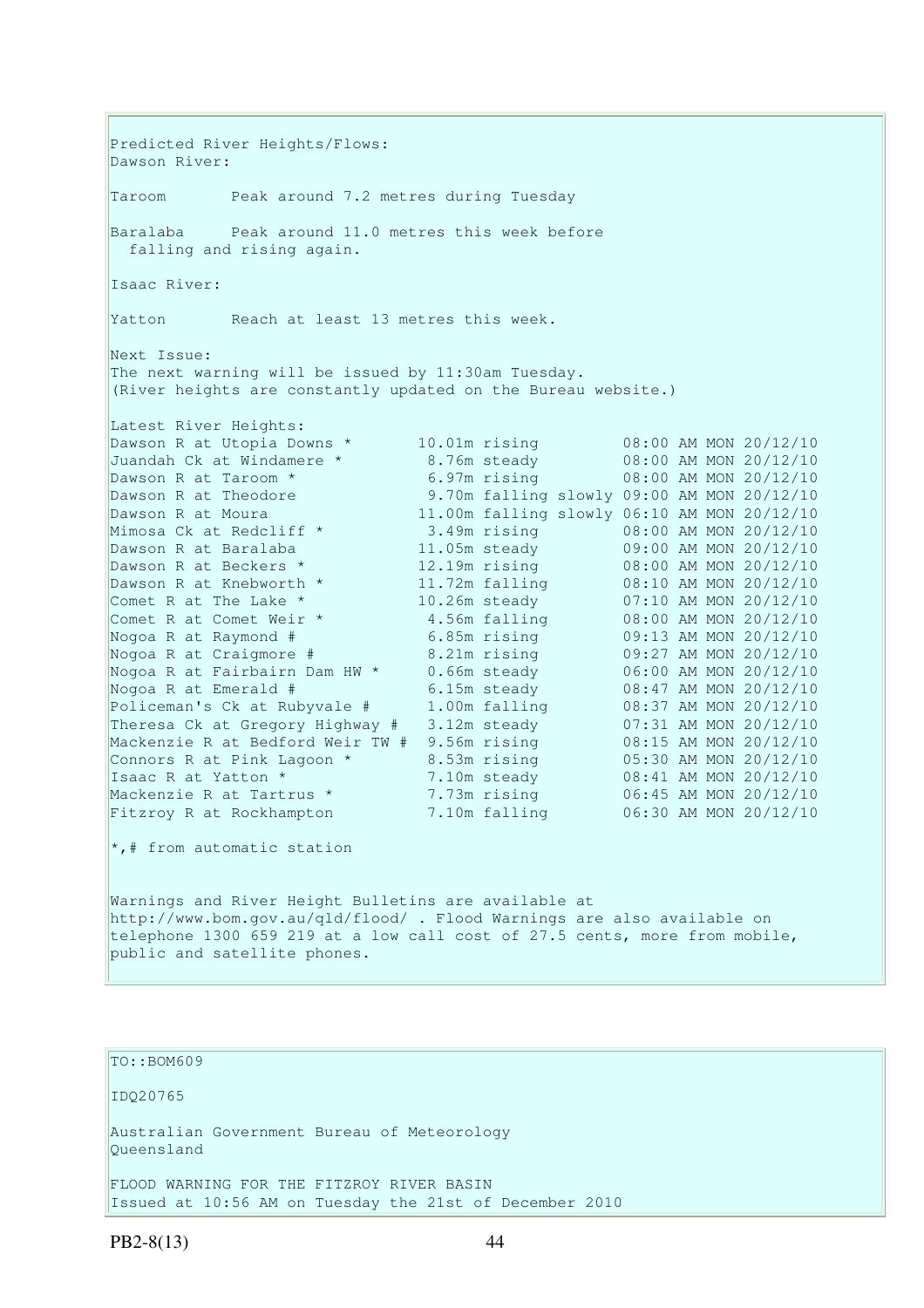by the Bureau of Meteorology, Brisbane. Heavy rainfall over the Fitzroy Basin has produced renewed rises along the Comet, Dawson, Connors and Isaac Rivers. Major flooding continues on the Dawson River in the Baralaba area. Major flooding is occurring or expected along the Comet River this week. Renewed rises and moderate to major flooding are expected downstream of the Taroom area during this week. Minor to moderate flooding is approaching a peak in the lower Connors River at Pink Lagoon and is rising in the Isaac River at Yatton. CONNORS/ISAAC RIVER SYSTEM: River level rises have peaked in the upper Isaac River in the Deverill area and are peaking in the Connors River at Pink Lagoon. Moderate flood levels continue to rise in the Yatton area with levels forecast to peak around 14 metres during this week. COMET RIVER: Renewed rises causing major flooding are occurring in the Comet River at The Lake. A return to major flood levels is expected between the Lake and Comet Weir during this week. DAWSON RIVER: Major flood levels have peaked around 7 metres at Taroom and will continue easing during Tuesday. Minor flood levels continue between Theodore and Moura with the flood peak now downstream of the Moura area. River levels at Theodore are recording some renewed rises as a result of local rainfall. River levels will fall and rise again this week from Glebe to Baralaba as a third flood peak travels down the Dawson River from the Taroom area. Forecasts will be made once a peak is observed at The Glebe. Major flooding is expected to continue in the Baralaba area into Wednesday with river levels approaching a peak of around 11 metres. Moderate flooding continues at Newlands. River levels between Baralaba and Newlands are expected to fall this week before with renewed rises next week. FITZROY RIVER: Minor to moderate flooding will continue to ease at The Gap and Yaamba. Predicted River Heights/Flows: Dawson River: Baralaba Peak around 11.0 metres this week before falling and rising again. Isaac River: Yatton Peak around 14 metres this week. Next Issue: The next warning will be issued by 11:30am Wednesday. (River heights are constantly updated on the Bureau website.) Latest River Heights: Dawson R at Utopia Downs \* 10.91m steady 08:00 AM TUE 21/12/10<br>Juandah Ck at Windamere \* 5.37m falling 08:30 AM TUE 21/12/10 Juandah Ck at Windamere \* 5.37m falling 08:30 AM TUE 21/12/10 Dawson R at Taroom \* 7.03m steady 08:00 AM TUE 21/12/10 Dawson R at Theodore 10.21m rising slowly 09:00 AM TUE 21/12/10 Dawson R at Moura 9.9m falling 06:30 AM TUE 21/12/10 Mimosa Ck at Redcliff  $\star$  2.85m falling 08:00 AM TUE 21/12/10 Dawson R at Baralaba 11.2m rising slowly 06:00 AM TUE 21/12/10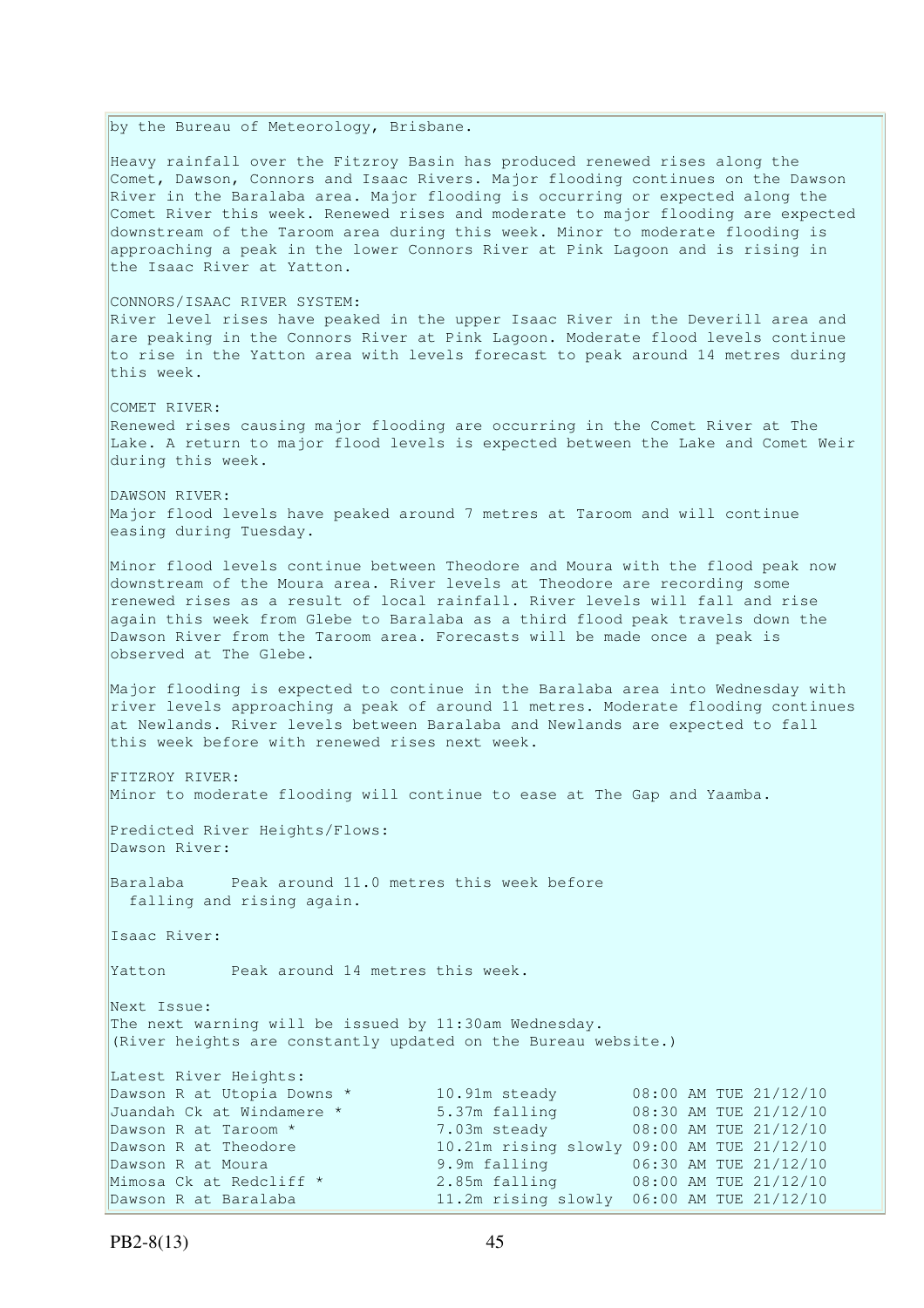| Dawson R at Beckers *                                                                                      | 12.45m rising  |  | 08:00 AM TUE 21/12/10 |
|------------------------------------------------------------------------------------------------------------|----------------|--|-----------------------|
| Dawson R at Knebworth *                                                                                    | 12.18m rising  |  | 08:10 AM TUE 21/12/10 |
| Comet R at The Lake *                                                                                      | 12.15m falling |  | 08:00 AM TUE 21/12/10 |
| Comet R at Comet Weir *                                                                                    | 4.88m rising   |  | 08:00 AM TUE 21/12/10 |
| Nogoa R at Raymond #                                                                                       | 7.9m rising    |  | 08:56 AM TUE 21/12/10 |
| Nogoa R at Craigmore #                                                                                     | 10.16m steady  |  | 08:49 AM TUE 21/12/10 |
| Nogoa R at Fairbairn Dam HW *                                                                              | $0.77m$ rising |  | 08:05 AM TUE 21/12/10 |
| Nogoa R at Emerald #                                                                                       | 6.4m steady    |  | 08:47 AM TUE 21/12/10 |
| Policeman's Ck at Rubyvale #                                                                               | 0.95m falling  |  | 09:31 AM TUE 21/12/10 |
| Theresa Ck at Gregory Highway #                                                                            | 7.52m rising   |  | 09:31 AM TUE 21/12/10 |
| Mackenzie R at Bedford Weir TW #                                                                           | 8.56m falling  |  | 09:31 AM TUE 21/12/10 |
| Connors R at Pink Lagoon *                                                                                 | 10.13m steady  |  | 08:00 AM TUE 21/12/10 |
| Isaac R at Yatton *                                                                                        | 10.72m rising  |  | 08:00 AM TUE 21/12/10 |
| Mackenzie R at Tartrus *                                                                                   | 8.19m steady   |  | 08:05 AM TUE 21/12/10 |
| Fitzroy R at Rockhampton                                                                                   | 6.7m falling   |  | 07:30 AM TUE 21/12/10 |
| $\star$ ,# from automatic station                                                                          |                |  |                       |
| Warnings and River Height Bulletins are available at                                                       |                |  |                       |
| http://www.bom.gov.au/qld/flood/ . Flood Warnings are also available on                                    |                |  |                       |
| telephone 1300 659 219 at a low call cost of 27.5 cents, more from mobile,<br>public and satellite phones. |                |  |                       |

TO::BOM609 IDQ20765 Australian Government Bureau of Meteorology Queensland FLOOD WARNING FOR THE DAWSON, ISAAC AND COMET RIVERS Issued at 10:16 AM on Wednesday the 22nd of December 2010 by the Bureau of Meteorology, Brisbane. Dawson river levels are rising again between The Glebe and Moura. Moderate flood levels are expected along the Comet River this week. A peak is expected at Yatton along the Isaac River during Thursday. CONNORS/ISAAC RIVER SYSTEM: Moderate flood levels have peaked along the Connors River at Pink Lagoon. Moderate flood levels continue to rise in the Yatton area with levels forecast to peak around 13 metres in the next 36 hours. COMET RIVER: Renewed rises causing major flooding are occurring in the Comet River at The Lake. A return to moderate flood levels is expected at Comet Weir during Thursday and Friday. DAWSON RIVER: Moderate flood levels will continue to fall slowly at Taroom. River levels are rising again between Taroom and Moura. A third flood peak is currently approaching the Glebe area where a peak of just under 4 metres is expected in the next 24 hours. At Theodore, a peak of around 12.7 is forecast for Saturday. At Moura levels are expected to reach around 11.5 metres on

Monday.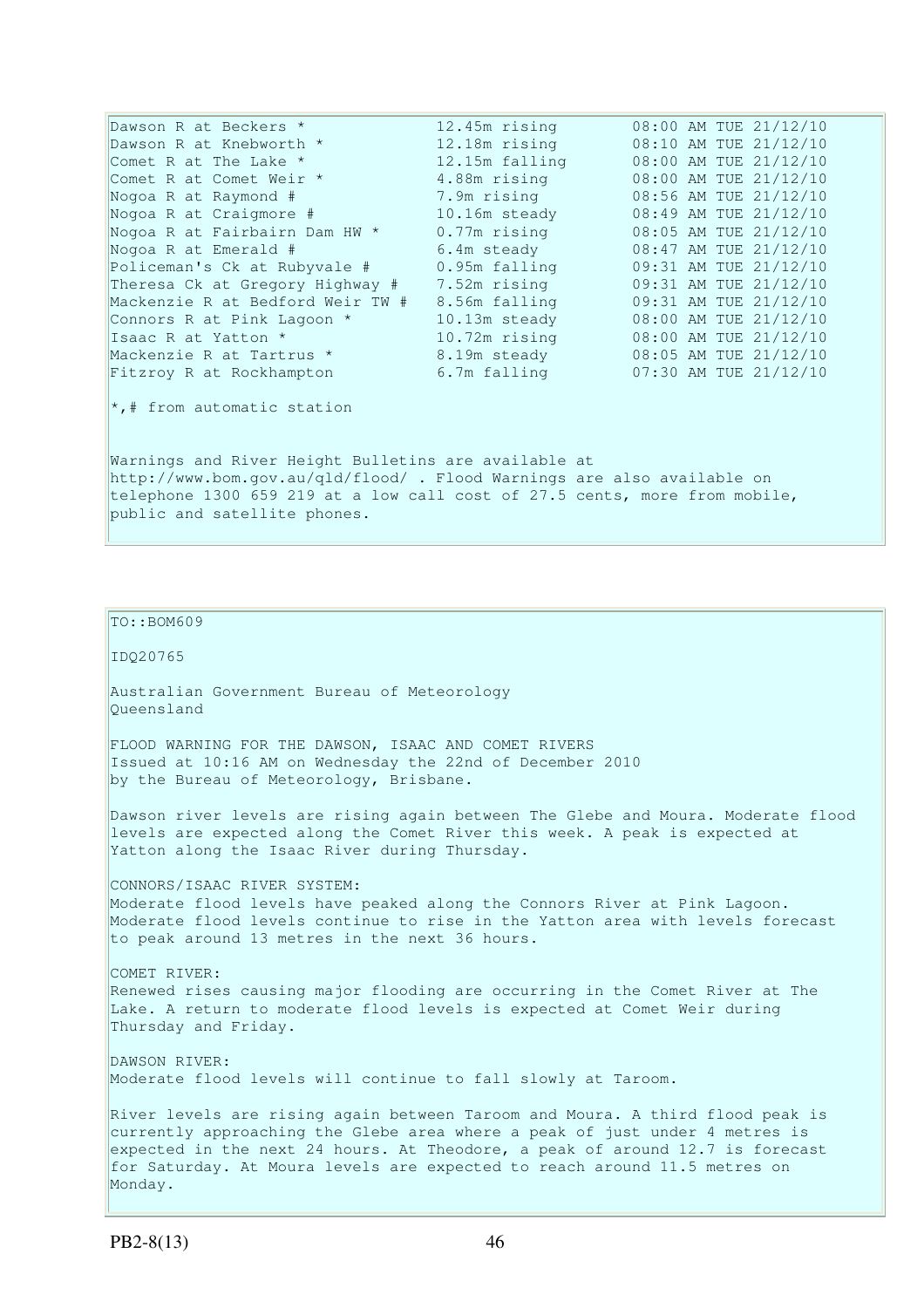Major flooding is easing at Baralaba and but will rise again next week to around 11 metres. Flood levels at Newlands will fall over the weekend before rising again next week. FITZROY RIVER: Minor flooding will continue to ease at The Gap and Yaamba. Predicted River Heights/Flows: Dawson River: Theodore: Peak around 12.7 metres on Saturday. Moura: Peak around 11.5 metres on Monday. Isaac River: Yatton Peak around 14 metres this week. Next Issue: The next warning will be issued by 11:30am Thursday. (River heights are constantly updated on the Bureau website.) Latest River Heights: Dawson R at Utopia Downs \* 9.28m falling 08:00 AM WED 22/12/10 Juandah Ck at Windamere \* 2.4m falling 08:00 AM WED 22/12/10 Dawson R at Taroom \* 6.89m steady 08:00 AM WED 22/12/10 Dawson R at Theodore 10.98m rising slowly 09:00 AM WED 22/12/10 Dawson R at Moura<br>
Mimosa Ck at Redcliff \* 3.2m falling 08:00 AM WED 22/12/10 Mimosa Ck at Redcliff \* 2.2m falling 08:00 AM WED 22/12/10 Dawson R at Baralaba 10.9m falling 09:00 AM WED 22/12/10 Dawson R at Beckers \* 12.35m falling 08:00 AM WED 22/12/10 Dawson R at Knebworth \* 12.31m falling 08:10 AM WED 22/12/10 Comet R at The Lake \* 12.27m rising 08:20 AM WED 22/12/10 Comet R at Comet Weir \* 6.09m rising 08:00 AM WED 22/12/10 Nogoa R at Raymond # 7.6m falling 08:52 AM WED 22/12/10 Nogoa R at Craigmore # 10.56m steady 08:48 AM WED 22/12/10 Nogoa R at Fairbairn Dam HW \* 1.08m rising 08:25 AM WED 22/12/10 Nogoa R at Emerald # 7.55m rising 09:04 AM WED 22/12/10 Policeman's Ck at Rubyvale # 1m rising 08:13 AM WED 22/12/10 Theresa Ck at Gregory Highway # 7.07m falling 09:06 AM WED 22/12/10 Mackenzie R at Bedford Weir TW # 8.79m rising 09:26 AM WED 22/12/10 Connors R at Pink Lagoon \* 9.85m falling 08:00 AM WED 22/12/10 Isaac R at Yatton \* 12.2m rising 08:00 AM WED 22/12/10 Mackenzie R at Tartrus \* 8.63m falling 06:35 AM WED 22/12/10 Fitzroy R at Rockhampton 6.1m falling 06:33 AM WED 22/12/10 \*automatic station Warnings and River Height Bulletins are available at http://www.bom.gov.au/qld/flood/ . Flood Warnings are also available on telephone 1300 659 219 at a low call cost of 27.5 cents, more from mobile, public and satellite phones.

TO::BOM609

IDQ20765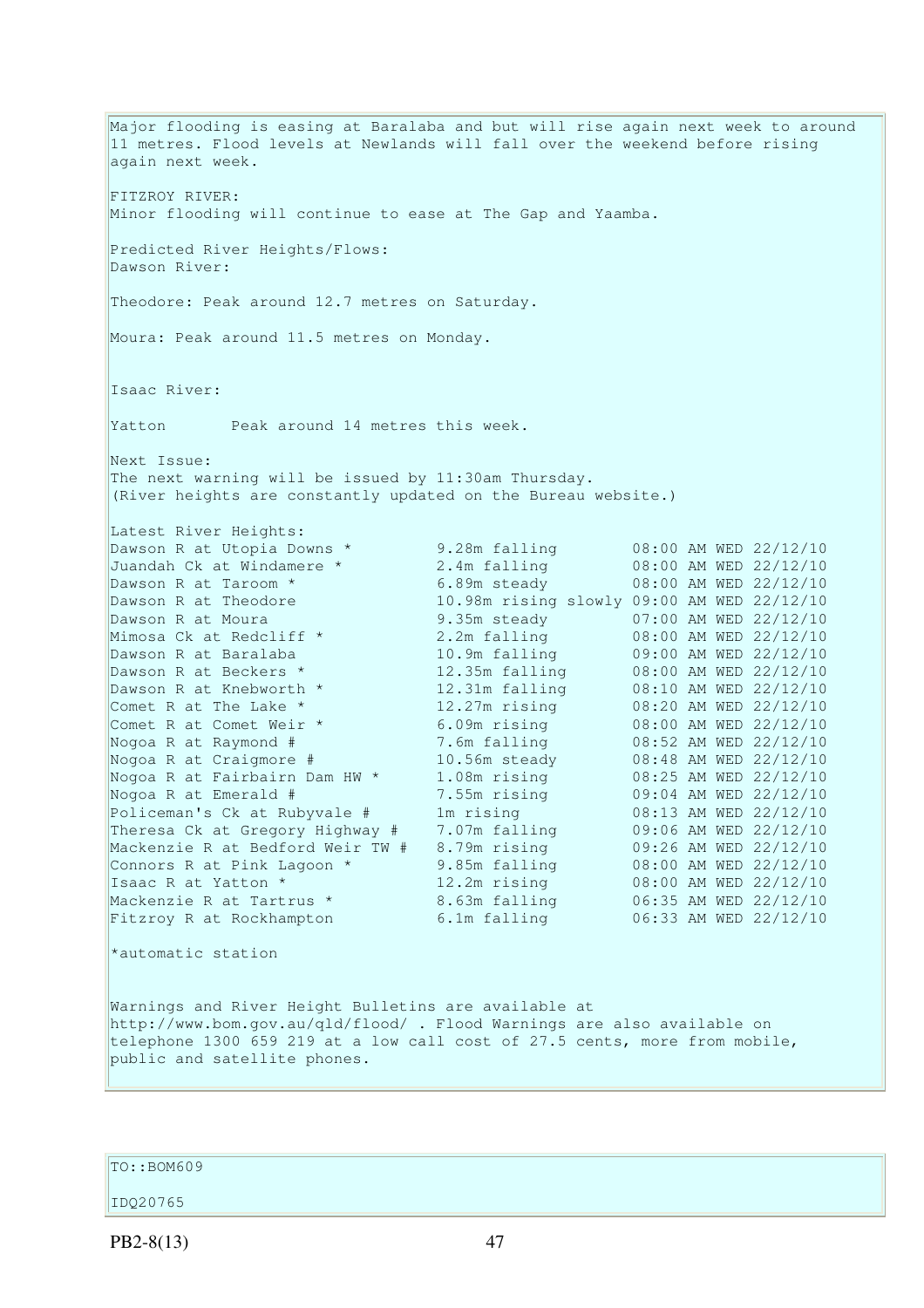Australian Government Bureau of Meteorology Queensland FLOOD WARNING FOR THE FITZROY RIVER BASIN Issued at 10:49 AM on Thursday the 23rd of December 2010 by the Bureau of Meteorology, Brisbane. Heavy overnight rainfall has led to sharp rises along the Dawson and Comet Rivers. Major flood levels will rise between Gyranda Weir and Baralaba during Friday and into the weekend. CONNORS/ISAAC RIVER SYSTEM: Minor flood levels are falling at Pink Lagoon. Moderate flood levels continue to rise in the Yatton area with levels forecast to peak around 14 metres today. COMET RIVER: Heavy rainfall overnight will lead to increased levels along the Comet River. Fast rises are being observed at The Lake and a major flood level of at least 9.5 metres is expected at Comet Weir over the weekend. MACKENZIE RIVER Minor to moderate flood levels are expected over the weekend and through next week. Further predictions will be made once upstream peaks are observed. DAWSON RIVER: At this stage, moderate flood levels will continue to fall at Taroom although further rainfall is forecast for the area. Heavy rainfall has been recorded over a large part of the Dawson catchment overnight. River levels are rising sharply between Gyranda Weir and Isla Delusion Crossing. Sharp rises should be expected at Theodore today with a peak of at least 13.2 metres early Friday. Higher levels are possible. A further predictions will be made as more data become available. Fast river level rises will occur downstream to Moura in the next 24 hours. A peak at Moura of 12.2 metres is likely overnight Friday. Further rises are possible. Sharp rises are being observed along Mimosa Creek at Redcliffe with major flood levels of at least 7 metres predicted with further rises possible. Fast rises will occur at Karamea today. Major flooding is continuing at Baralaba. Fast river level rises are expected during Friday with a peak of at least 13 metres expected over the weekend. Higher levels are possible. Further forecasts will be made as peaks are observed upstream. Minor flood levels are likely in the Don River at Rannes. Fast rises are expected between Newlands and the Duaringa area over the weekend. FITZROY RIVER: River levels will rise again over the weekend and through next week with minor flood levels continuing at The Gap and Yaamba. Predicted River Heights/Flows: Dawson River: Theodore: Reach at least 13.2 metres during Friday. Moura: Reach at least 12.2 metres overnight Friday.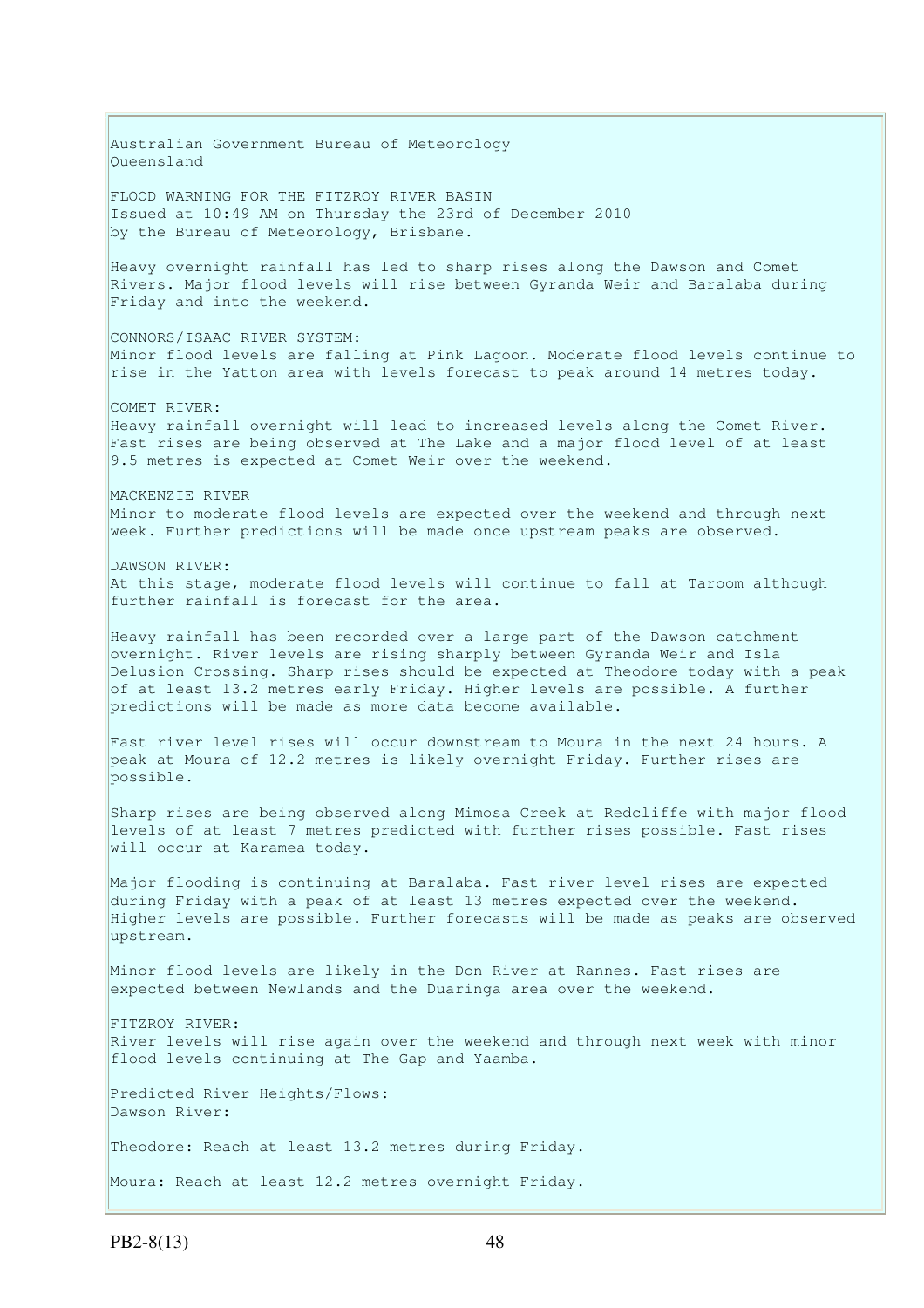Baralaba: Reach at least 13 metres over the weekend. Next Issue: The next warning will be issued by 2:30pm Thursday. (River heights are constantly updated on the Bureau website.) Latest River Heights: Dawson R at Utopia Downs \* 6.7m falling 08:00 AM THU 23/12/10 Juandah Ck at Windamere \* 1.89m steady 08:26 AM THU 23/12/10 Dawson R at Taroom \* 6.57m steady 08:00 AM THU 23/12/10 Dawson R at Theodore 12.31m rising 09:00 AM THU 23/12/10 Dawson R at Moura 9.45m rising 03:15 PM WED 22/12/10 Mimosa Ck at Redcliff \* 5.01m rising 08:30 AM THU 23/12/10 Dawson R at Baralaba 11m rising 09:00 AM THU 23/12/10 Dawson R at Beckers \* 12.37m rising 08:00 AM THU 23/12/10 Dawson R at Knebworth \* 12.76m falling 08:05 AM THU 23/12/10 Comet R at The Lake  $*$  12.58m steady 08:10 AM THU 23/12/10 Comet R at Comet Weir \* 7.14m steady 08:04 AM THU 23/12/10 Nogoa R at Raymond # 6.05m rising 09:30 AM THU 23/12/10 Nogoa R at Craigmore # 10.21m steady 08:48 AM THU 23/12/10 Nogoa R at Fairbairn Dam HW \* 1.47m rising 07:35 AM THU 23/12/10 Nogoa R at Emerald # 9m rising 09:24 AM THU 23/12/10 Policeman's Ck at Rubyvale # 1.05m steady 07:56 AM THU 23/12/10 Theresa Ck at Gregory Highway # 5.07m falling 09:26 AM THU 23/12/10 Mackenzie R at Bedford Weir TW # 11.05m rising 09:27 AM THU 23/12/10 Connors R at Pink Lagoon  $*$  7.13m falling  $08:00$  AM THU 23/12/10 Isaac R at Yatton \* 13.77m rising 08:00 AM THU 23/12/10 Mackenzie R at Tartrus \* 9.26m rising 07:40 AM THU 23/12/10 Fitzroy R at Rockhampton 5.5m falling slowly 08:00 AM THU 23/12/10 \*automatic station Warnings and River Height Bulletins are available at http://www.bom.gov.au/qld/flood/ . Flood Warnings are also available on telephone 1300 659 219 at a low call cost of 27.5 cents, more from mobile, public and satellite phones. TO::BOM609 IDQ20765 Australian Government Bureau of Meteorology Queensland

FLOOD WARNING FOR THE FITZROY RIVER BASIN Issued at 2:37 PM on Thursday the 23rd of December 2010 by the Bureau of Meteorology, Brisbane.

Heavy overnight rainfall has led to sharp rises along the Dawson and Comet Rivers, and in Mimosa Creek. Major flood levels will rise between Gyranda Weir and Baralaba during Friday and into the weekend.

CONNORS/ISAAC RIVER SYSTEM: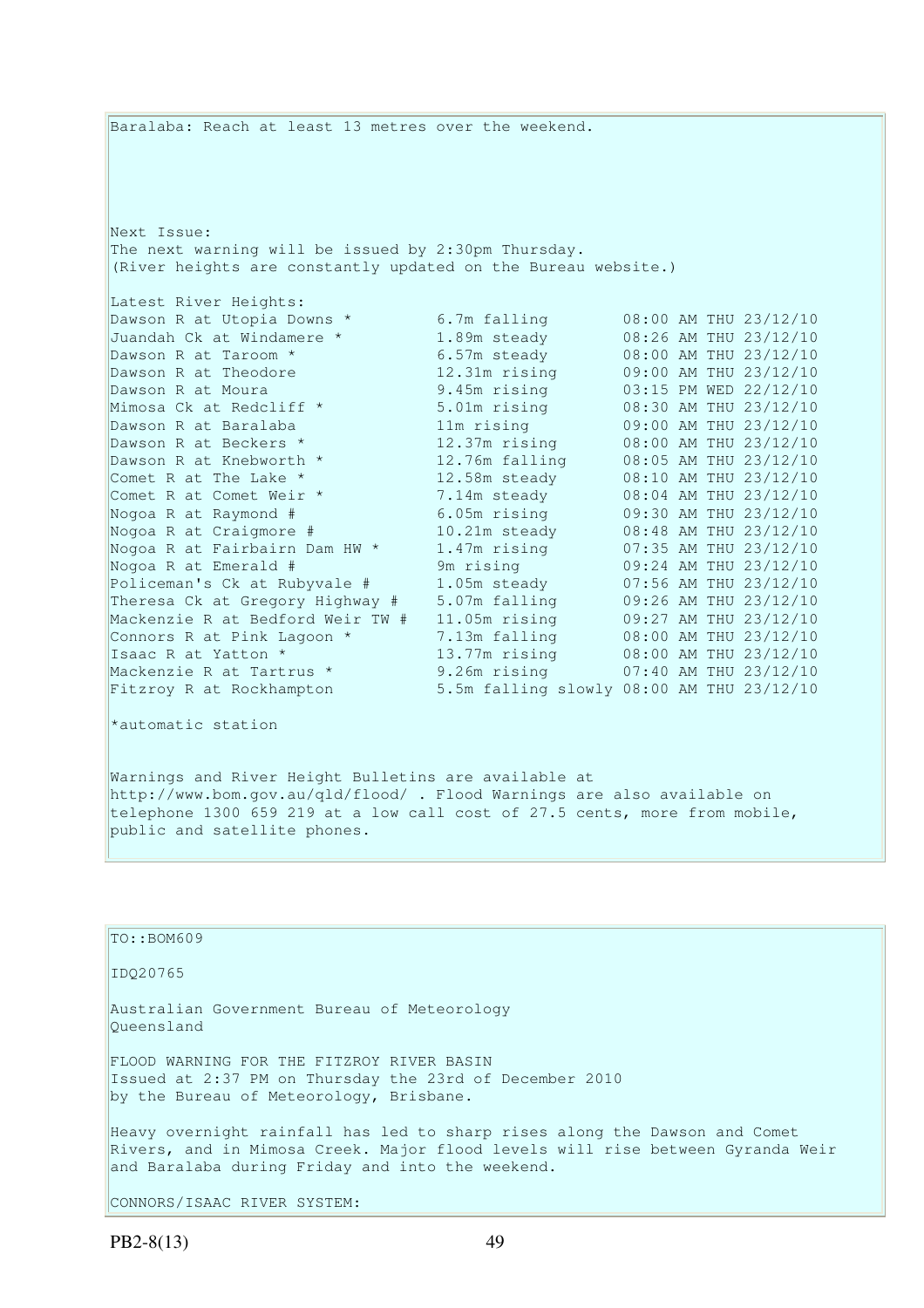Minor flooding continues to ease at Pink Lagoon. Moderate flooding approaches a peak near 14 metres at Yatton during Thursday afternoon. COMET RIVER: Major flooding continues to rise at The Lake, with rises also continuing at Springsure Creek Junction. Minor flooding is rising at Comet Weir where a major flood peak of at least 9.5 metres is expected over the weekend. MACKENZIE RIVER: Minor to moderate flood levels are expected over the weekend and through next week downstream from Comet Weir. Further predictions will be made once upstream peaks are observed. DAWSON RIVER: Moderate flooding continues to ease at Taroom, although further rainfall is forecast for the area. Fast river rises are occurring between Gyranda Weir and Isla Delusion Crossing, with similar rises extending downstream to Theodore where a major flood peak of at least 13.2 metres is expected early Friday. Higher levels are possible with continued heavy rainfall likely in the catchment. Further predictions will be made as more data become available. Fast river level rises are also occurring downstream to Moura where a major flood peak to about 12.2 metres is expected overnight Friday, with further rises possible. Fast rises and moderate flood levels are being recorded along Mimosa Creek at Redcliffe, with major flood levels of at least 7 metres predicted with further rises possible. Fast rises are expected to also develop downstream at Karamea during this afternoon. Major flooding is rising at Baralaba, with fast rises expected during Friday as upstream floodwaters arrive. A major flood peak of at least 13 metres is expected over the weekend. Higher levels are possible with continued heavy rainfall likely in the catchment. Further predictions will be made as upstream peaks are observed. Minor flood levels are likely in the Don River at Rannes. Fast rises are expected between Newlands and the Duaringa area over the weekend. FITZROY RIVER: River levels will rise again over the weekend and through next week with minor flood levels continuing between Riverslea and Yaamba. Predicted River Heights/Flows: Dawson River at: Theodore **Reach at least 13.2 metres during Friday.** Moura Reach at least 12.2 metres overnight Friday. Baralaba Reach at least 13 metres over the weekend. Weather Forecast: Rain areas with local thunder and moderate to heavy falls. Next Issue:

 $PB2-8(13)$  50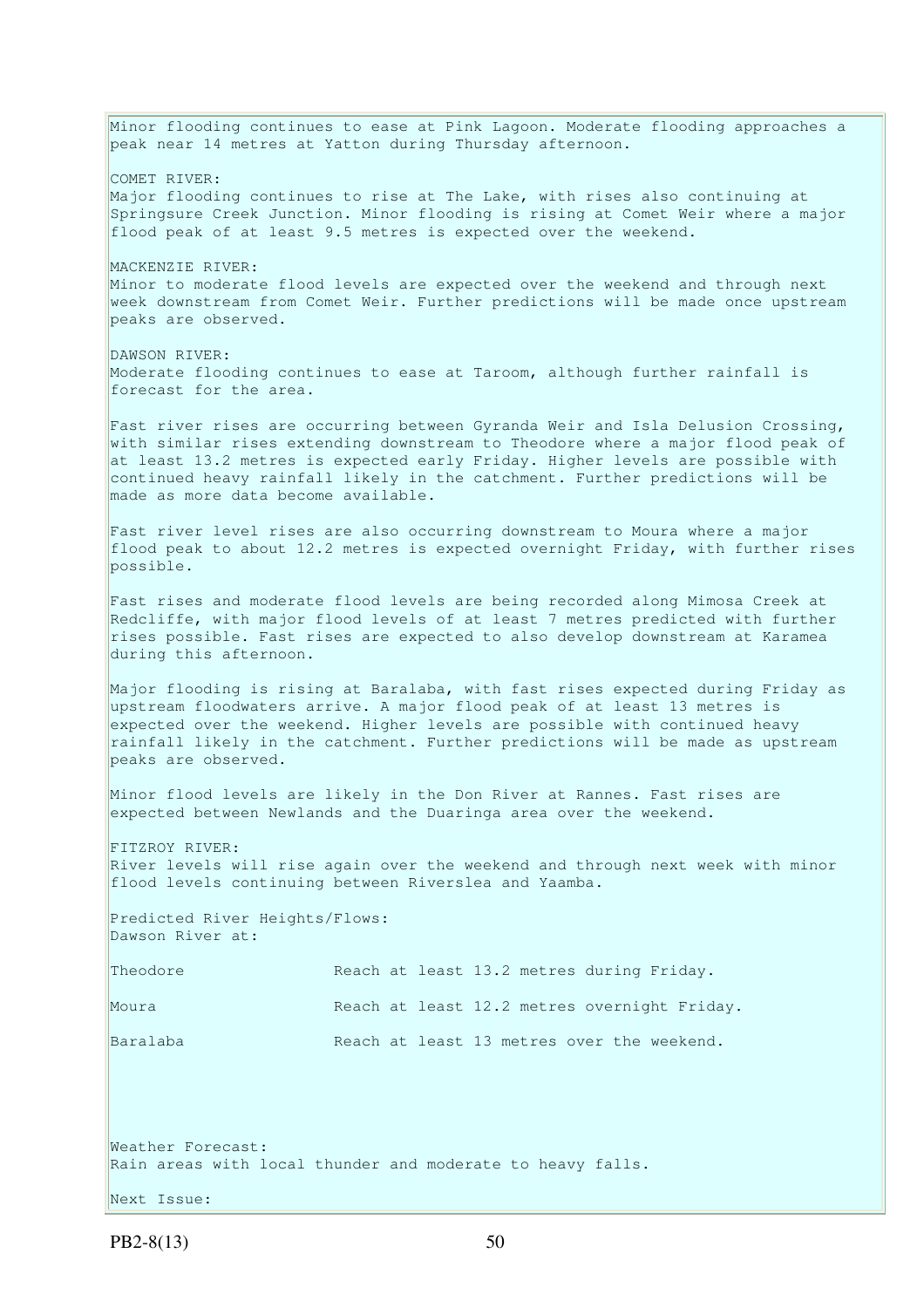The next warning will be issued by 5:30pm Thursday. (River heights are constantly updated on the Bureau website.) Latest River Heights:<br>Dawson R at Utopia Downs \*<br>Juandah Ck at Windamere \*<br>Dawson R at Taroom \* Dawson R at Utopia Downs  $*$  6.26m falling  $01:00$  PM THU 23/12/10 Juandah Ck at Windamere \* 1.87m steady 01:00 PM THU 23/12/10 Dawson R at Taroom \* 6.49m falling 01:00 PM THU 23/12/10 Dawson R at The Glebe NA Dawson R at Theodore 12.71m rising 02:00 PM THU 23/12/10 Dawson R at Moura 10.25m rising 07:00 AM THU 23/12/10 Mimosa Ck at Redcliff \* 6.01m rising 01:10 PM THU 23/12/10 Dawson R at Baralaba 11m rising 09:00 AM THU 23/12/10 Dawson R at Beckers \* 12.5m rising 11:00 AM THU 23/12/10 Dawson R at Knebworth \* 13.52m falling 01:10 PM THU 23/12/10 Comet R at The Lake \* 12.96m rising 01:20 PM THU 23/12/10 Comet R at Comet Weir \* 7.43m rising 01:00 PM THU 23/12/10 Nogoa R at Raymond # 6.25m rising 01:10 PM THU 23/12/10 Nogoa R at Craigmore # 10.11m steady 11:48 AM THU 23/12/10 Nogoa R at Fairbairn Dam HW \* 1.52m rising 12:20 PM THU 23/12/10 Nogoa R at Emerald # 9.2m rising 01:38 PM THU 23/12/10 Policeman's Ck at Rubyvale # 1m steady 01:56 PM THU 23/12/10 Theresa Ck at Gregory Highway # 4.77m falling 01:46 PM THU 23/12/10 Mackenzie R at Bedford Weir TW # 11.39m steady 02:06 PM THU 23/12/10 Mackenzie R at Bingegand Weir AL # NA Connors R at Pink Lagoon  $*$  6.57m falling 12:00 PM THU 23/12/10 Isaac R at Yatton \* 13.85m rising 12:10 PM THU 23/12/10 Mackenzie R at Tartrus \* 9.26m rising 07:40 AM THU 23/12/10 Fitzroy R at Riverslea \* NA Fitzroy R at Rockhampton 5.5m falling slowly 08:00 AM THU 23/12/10  $\star$ ,# denotes automatic station. Warnings and River Height Bulletins are available at http://www.bom.gov.au/qld/flood/ . Flood Warnings are also available on

telephone 1300 659 219 at a low call cost of 27.5 cents, more from mobile, public and satellite phones.

| TO::BOM609                                                                                                                                                                                                       |
|------------------------------------------------------------------------------------------------------------------------------------------------------------------------------------------------------------------|
| ID020765                                                                                                                                                                                                         |
| Australian Government Bureau of Meteorology<br>Oueensland                                                                                                                                                        |
| FLOOD WARNING FOR THE FITZROY RIVER BASIN<br>Issued at 5:48 PM on Thursday the 23rd of December 2010<br>by the Bureau of Meteorology, Brisbane.                                                                  |
| Heavy overnight rainfall has led to sharp rises along the Dawson and Comet<br>Rivers, and in Mimosa Creek. Major flood levels will rise between Gyranda Weir<br>and Baralaba during Friday and into the weekend. |
| CONNORS/ISAAC RIVER SYSTEM:<br>Minor flooding continues to ease at Pink Lagoon. Moderate flooding approaches a<br>peak near 14 metres at Yatton during Thursday afternoon.                                       |
| COMET RIVER:<br>Major flooding continues to rise at The Lake, with rises also continuing at                                                                                                                      |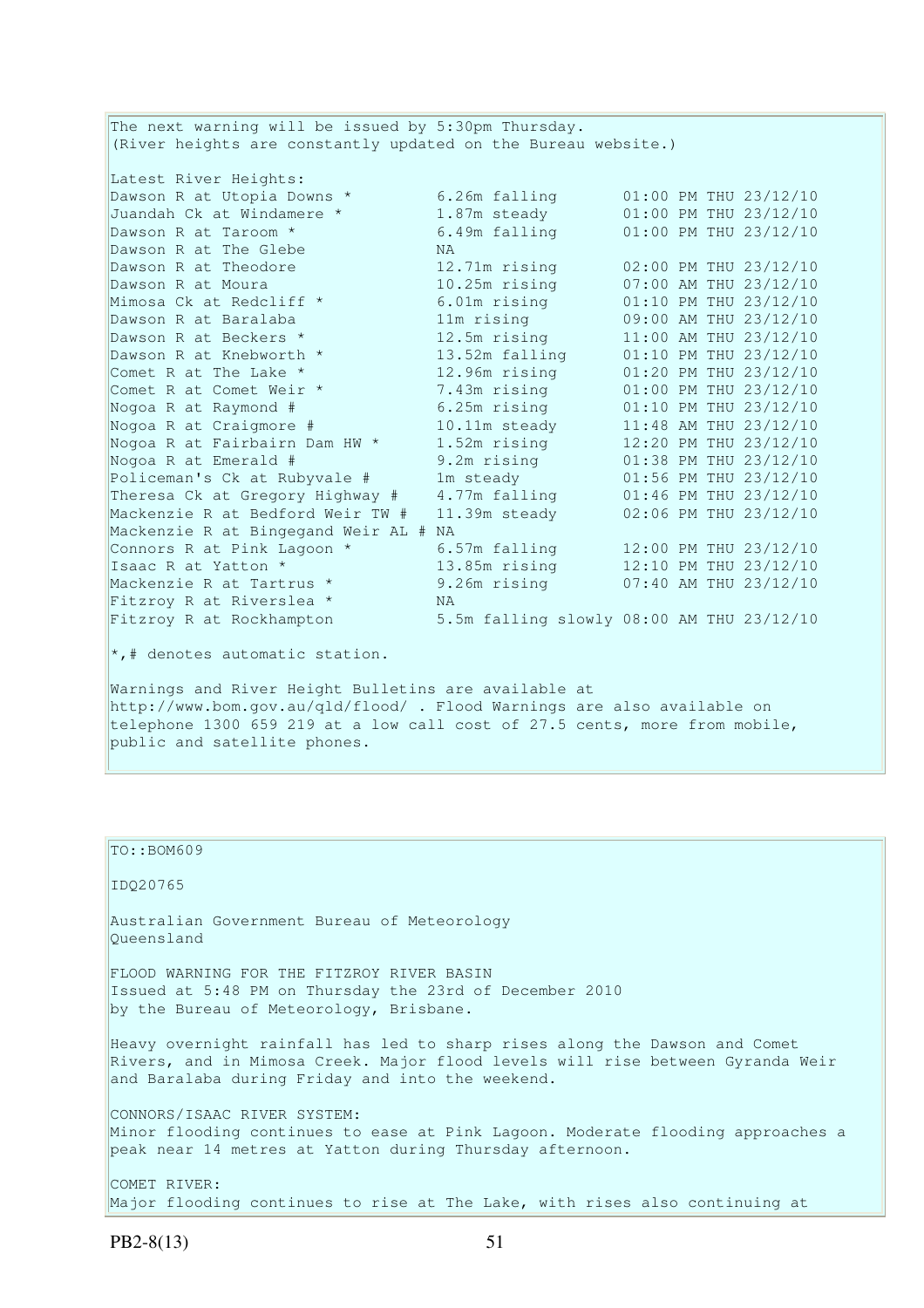Springsure Creek Junction. Minor flooding is rising at Comet Weir where a major flood peak of at least 9.5 metres is expected over the weekend. MACKENZIE RIVER: Minor to moderate flood levels are expected over the weekend and through next week downstream from Comet Weir. Further predictions will be made once upstream peaks are observed. DAWSON RIVER: Moderate flooding continues to ease at Taroom, although further rainfall is forecast for the area. Fast river rises are occurring between Gyranda Weir and Isla Delusion Crossing, with similar rises extending downstream to Theodore where a major flood peak of at least 13.5 metres is expected during Friday. Higher levels are possible. Further predictions will be made as more data become available. Fast river level rises are also occurring downstream to Moura where a major flood peak to about 12.5 metres is expected during Saturday, with further rises possible. Fast rises and moderate flood levels are being recorded along Mimosa Creek at Redcliffe, with major flood levels of at least 7 metres predicted with further rises possible. Fast rises are expected to also develop downstream at Karamea during this evening. Major flooding is rising at Baralaba, with fast rises expected during Friday as upstream floodwaters arrive. A major flood peak of at least 13 metres is expected over the weekend. Higher levels are possible. Further predictions will be made as upstream peaks are observed. Minor flood levels are likely in the Don River at Rannes. Fast rises are expected between Newlands and the Duaringa area over the weekend. FITZROY RIVER: River levels will rise again over the weekend and through next week with minor flood levels continuing between Riverslea and Yaamba. Predicted River Heights/Flows: Dawson River at: Theodore **Reach at least 13.5 metres during Friday.** Moura Reach at least 12.5 metres during Saturday. Baralaba Reach at least 13 metres over the weekend. Next Issue: The next warning will be issued by 11am Friday. (River heights are constantly updated on the Bureau website.) Latest River Heights: Dawson R at Utopia Downs \* 5.91m falling 05:00 PM THU 23/12/10 Juandah Ck at Windamere \* 1.83m falling 05:00 PM THU 23/12/10 Dawson R at Taroom \* 6.42m falling 05:00 PM THU 23/12/10 Dawson R at Theodore 12.95m rising 05:00 PM THU 23/12/10 Dawson R at Moura 11.22m rising fast 02:30 PM THU 23/12/10 Mimosa Ck at Redcliff \* 7.04m rising 05:30 PM THU 23/12/10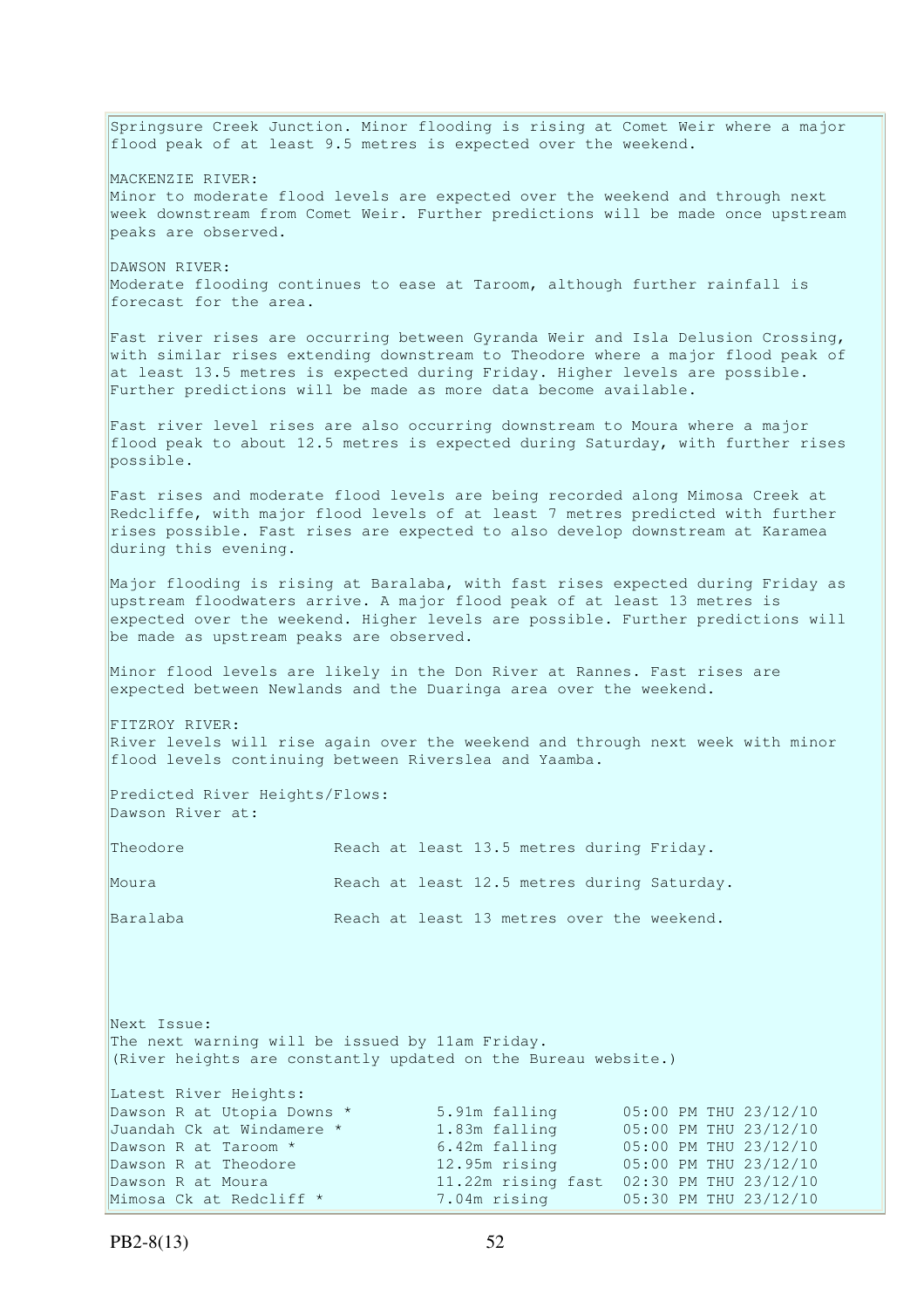| Dawson R at Baralaba                                 | 11.3m rising                                                            |                                                                            |  |  | 06:00 PM THU 23/12/10 |  |  |
|------------------------------------------------------|-------------------------------------------------------------------------|----------------------------------------------------------------------------|--|--|-----------------------|--|--|
| Dawson R at Beckers *                                | 12.69m rising                                                           |                                                                            |  |  | 05:00 PM THU 23/12/10 |  |  |
| Dawson R at Knebworth *                              | 13.86m rising                                                           |                                                                            |  |  | 05:10 PM THU 23/12/10 |  |  |
| Comet R at The Lake *                                | 13.02m steady                                                           |                                                                            |  |  | 02:10 PM THU 23/12/10 |  |  |
| Comet R at Comet Weir *                              | 7.63m rising                                                            |                                                                            |  |  | 05:00 PM THU 23/12/10 |  |  |
| Nogoa R at Raymond #                                 | 6.3m rising                                                             |                                                                            |  |  | 04:17 PM THU 23/12/10 |  |  |
| Nogoa R at Craigmore #                               | 9.96m falling                                                           |                                                                            |  |  | 04:16 PM THU 23/12/10 |  |  |
| Nogoa R at Fairbairn Dam HW *                        | 1.56m rising                                                            |                                                                            |  |  | 04:40 PM THU 23/12/10 |  |  |
| Nogoa R at Emerald #                                 | 9.35m rising                                                            |                                                                            |  |  | 05:18 PM THU 23/12/10 |  |  |
| Policeman's Ck at Rubyvale #                         | 0.95m steady                                                            |                                                                            |  |  | 04:56 PM THU 23/12/10 |  |  |
| Theresa Ck at Gregory Highway #                      | 4.52m falling                                                           |                                                                            |  |  | 05:06 PM THU 23/12/10 |  |  |
| Mackenzie R at Bedford Weir TW #                     | 11.69m rising                                                           |                                                                            |  |  | 05:36 PM THU 23/12/10 |  |  |
| Connors R at Pink Lagoon *                           | 5.96m falling                                                           |                                                                            |  |  | 05:00 PM THU 23/12/10 |  |  |
| Isaac R at Yatton *                                  | 13.87m steady                                                           |                                                                            |  |  | 05:00 PM THU 23/12/10 |  |  |
| Mackenzie R at Tartrus *                             | 9.26m rising                                                            |                                                                            |  |  | 07:40 AM THU 23/12/10 |  |  |
| Fitzroy R at Rockhampton                             | 5.5m falling slowly 08:00 AM THU 23/12/10                               |                                                                            |  |  |                       |  |  |
| *automatic station                                   |                                                                         |                                                                            |  |  |                       |  |  |
| Warnings and River Height Bulletins are available at |                                                                         |                                                                            |  |  |                       |  |  |
|                                                      | http://www.bom.gov.au/qld/flood/ . Flood Warnings are also available on |                                                                            |  |  |                       |  |  |
|                                                      |                                                                         | telephone 1300 659 219 at a low call cost of 27.5 cents, more from mobile, |  |  |                       |  |  |

public and satellite phones.

 $\vert$ TO::BOM609

IDQ20765

Australian Government Bureau of Meteorology Queensland

FLOOD WARNING FOR THE FITZROY RIVER BASIN Issued at 9:59 AM on Friday the 24th of December 2010 by the Bureau of Meteorology, Brisbane.

Major flood levels are approaching a peak of around 13.5 metres at Theodore. Record flood levels have been recorded overnight along Mimosa Creek. Major flood levels continue to rise along the Comet River. Moderate to major flood levels are expected along the Mackenzie River next week. At this stage, river levels at Rockhampton are likely to remain just below minor flood levels.

CONNORS/ISAAC RIVER SYSTEM: Moderate flooding is easing at Yatton follwoing a peak of 14 metres yesterday. Further rainfall has occurred overnight and some rises are occurring along Funnell Creek and Denison Creek.

COMET RIVER: Major flooding continues to rise at The Lake, with rises also continuing at Springsure Creek Junction. Minor flooding is rising at Comet Weir where a major flood peak of at least 11 metres is expected over the weekend.

MACKENZIE RIVER: Moderate to major flood levels are expected over the next week between the Comet Junction and Bingegang. The River at Yakcam is expected to reach at least 17 metres early next week.n Major flood levels are possible in the Bedford Weir area.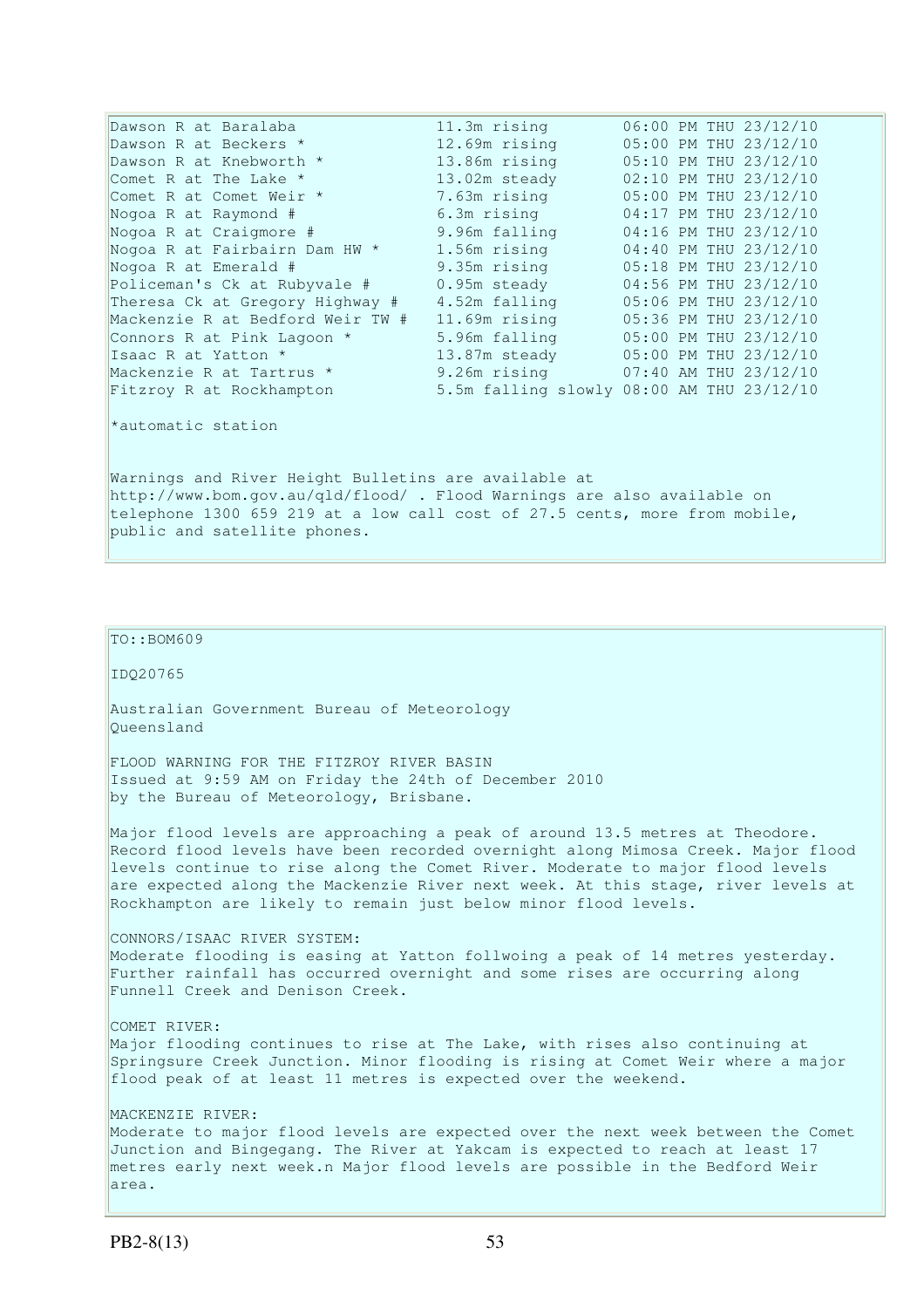DAWSON RIVER: River levels are now falling in the Gyranda and Isla Delusion areas with a peak now approaching Theodore. A major flood peak of at around 13.5 metres is expected at Theodore during today. Fast river level rises are also occurring downstream to Moura where a major flood peak to about 12.5 metres is expected overnight Saturday. Record flood levels have peaked at 8.21 metres along Mimosa Creek at Redcliffe overnight. Major flooding is rising at Baralaba, with fast rises expected during Friday as upstream floodwaters arrive. A major flood peak of at least 13 metres is expected over the weekend. Higher levels are possible. Further predictions will be made as upstream peaks are observed. FITZROY RIVER: River levels will rise again over the weekend and through next week with minor flood levels continuing between Riverslea and Yaamba. Predicted River Heights/Flows: Dawson River at: Theodore Reach at least 13.5 metres during Friday. Moura Reach at least 12.5 metres overnight Saturday. Baralaba Reach at least 13 metres over the weekend. Next Issue: The next warning will be issued by 11:30am Saturday. (River heights are constantly updated on the Bureau website.) Latest River Heights: Dawson R at Utopia Downs \* 4.74m falling 08:00 AM FRI 24/12/10 Juandah Ck at Windamere \* 1.79m steady 08:00 AM FRI 24/12/10 Dawson R at Taroom \* 6.19m falling 08:00 AM FRI 24/12/10 Dawson R at Theodore 13.35m rising slowly 08:00 AM FRI 24/12/10 Dawson R at Moura 11.8m rising 06:00 AM FRI 24/12/10 Mimosa Ck at Redcliff \* 7.86m falling 08:10 AM FRI 24/12/10 Dawson R at Baralaba 12.05m rising 09:00 AM FRI 24/12/10 Dawson R at Beckers \* 13.1m rising 08:00 AM FRI 24/12/10 Dawson R at Knebworth \* 13.82m falling 08:05 AM FRI 24/12/10 Comet R at The Lake  $*$  13.6m rising 07:10 AM FRI 24/12/10 Comet R at Comet Weir \* 9.44m rising 08:00 AM FRI 24/12/10 Nogoa R at Raymond # 5.9m falling<br>Nogoa R at Craigmore # 9.56m steady<br>Nogoa R at Fairbairn Dam HW \* 1.66m rising Nogoa R at Craigmore # 9.56m steady 08:49 AM FRI 24/12/10 Nogoa R at Fairbairn Dam HW \* 1.66m rising 07:45 AM FRI 24/12/10 Nogoa R at Emerald # 9.8m steady 08:46 AM FRI 24/12/10 Policeman's Ck at Rubyvale # 0.9m steady 07:56 AM FRI 24/12/10 Theresa Ck at Gregory Highway # 4.22m rising 09:26 AM FRI 24/12/10 Mackenzie R at Bedford Weir TW # 12.82m rising 09:27 AM FRI 24/12/10 Connors R at Pink Lagoon  $*$  4.74m falling  $08:00$  AM FRI 24/12/10 Isaac R at Yatton \* 13.21m falling 08:00 AM FRI 24/12/10 \*automatic station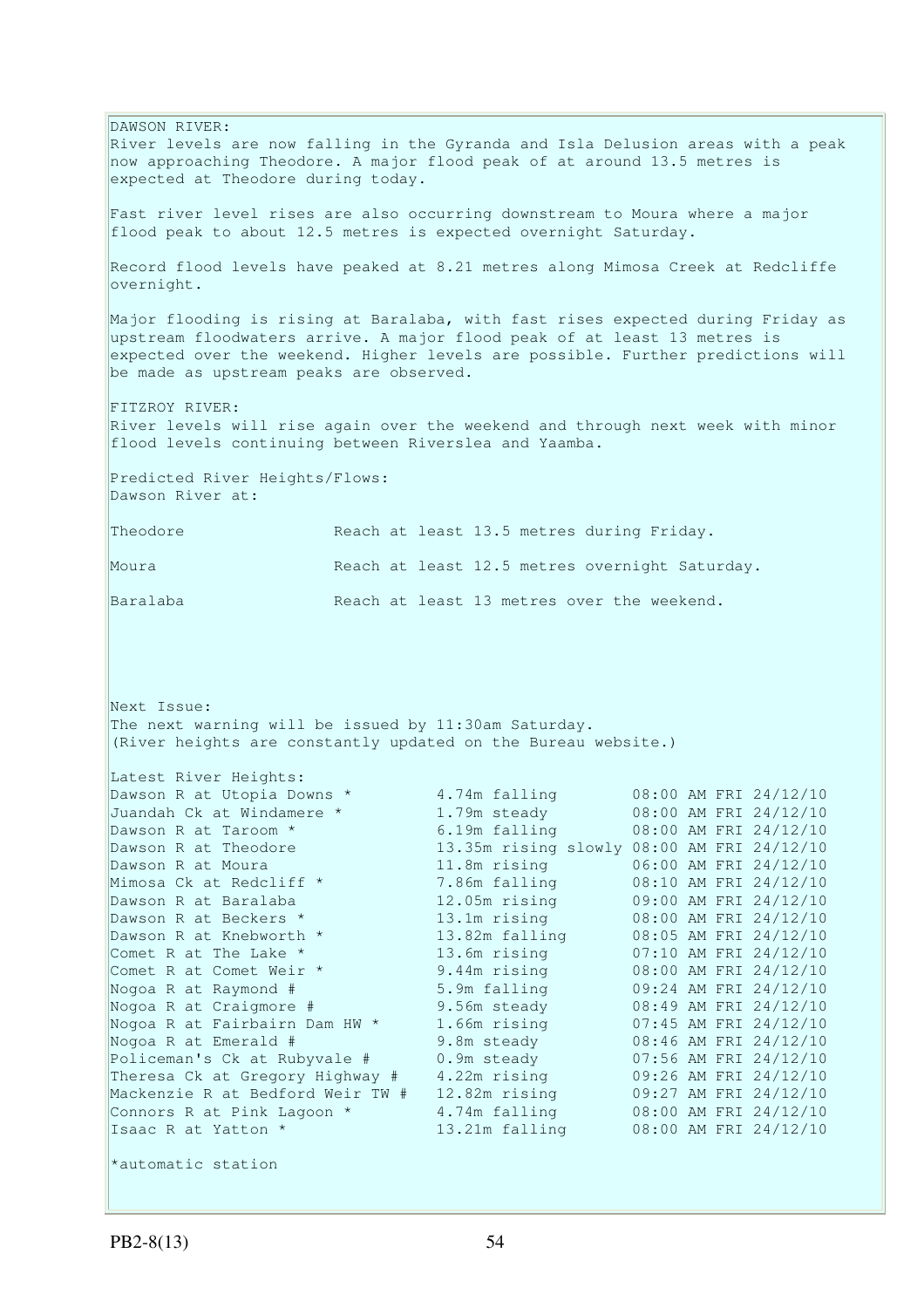Warnings and River Height Bulletins are available at http://www.bom.gov.au/qld/flood/ . Flood Warnings are also available on telephone 1300 659 219 at a low call cost of 27.5 cents, more from mobile, public and satellite phones.

TO::BOM609 IDQ20765 Australian Government Bureau of Meteorology Queensland FLOOD WARNING FOR THE FITZROY RIVER BASIN Issued at 12:21 PM on Saturday the 25th of December 2010 by the Bureau of Meteorology, Brisbane. Major flood levels continue at Theodore. Major flood levels continue to rise along the Comet River. Moderate to major flood levels are expected along the Mackenzie River next week. River levels along the Dawson River downstream of Mimosa Creek will exceed 1983 flood levels. Fitzroy river levels at Rockhampton are likely to rise to the 7 metre minor flood level by late next week. CONNORS/ISAAC RIVER SYSTEM: Further rainfall has occurred overnight and some rises are occurring along Funnell Creek, Nebo Creek and Denison Creek. Moderate flood levels are expected once again at Pink Lagoon this weekend. River levels at Yatton will fall and rise again with moderate flood levels continuing. COMET RIVER: Major flooding continues at The Lake with river levels steady. At Comet Weir, a peak flood level of around 11.5 metres is expected over the weekend. MACKENZIE RIVER: Moderate to major flood levels are expected over the next week between the Comet Junction and Bingegang. The River at Yakcam is expected to reach at least 18 metres early next week. Major flood levels are forecast in the Bedford Weir area and moderate flood levels at Bingegang during next week. DAWSON RIVER: River levels are rising in the Gyranda and Isla Delusion areas and levels at Theodore have increased overnight following heavy rainfall. Levels at Theodore are likely to drop very slightly but remain around the 13.4 to mark for 48 hours. Heavy rainfall is forecast for the area over the next 48 hours however and unexpected fast rises are a possibility. Fast river level rises are also occurring downstream to Moura where a major flood peak to about 12.5 metres is expected in the next 24 hours. Levels will remain high into next week. Record flood levels have peaked at 8.21 metres along Mimosa Creek at Redcliffe and major flood levels are rising at Karamea. Major flooding is rising at Baralaba, with fast rises expected during Friday as upstream floodwaters arrive. A major flood peak of at least 14 metres is expected over the weekend. Higher levels to 14.5 metres are possible. Flood levels at Baralaba are already similar to the 1983 flood. Downstream, river levels above the 1983 peak are expected in the next few days.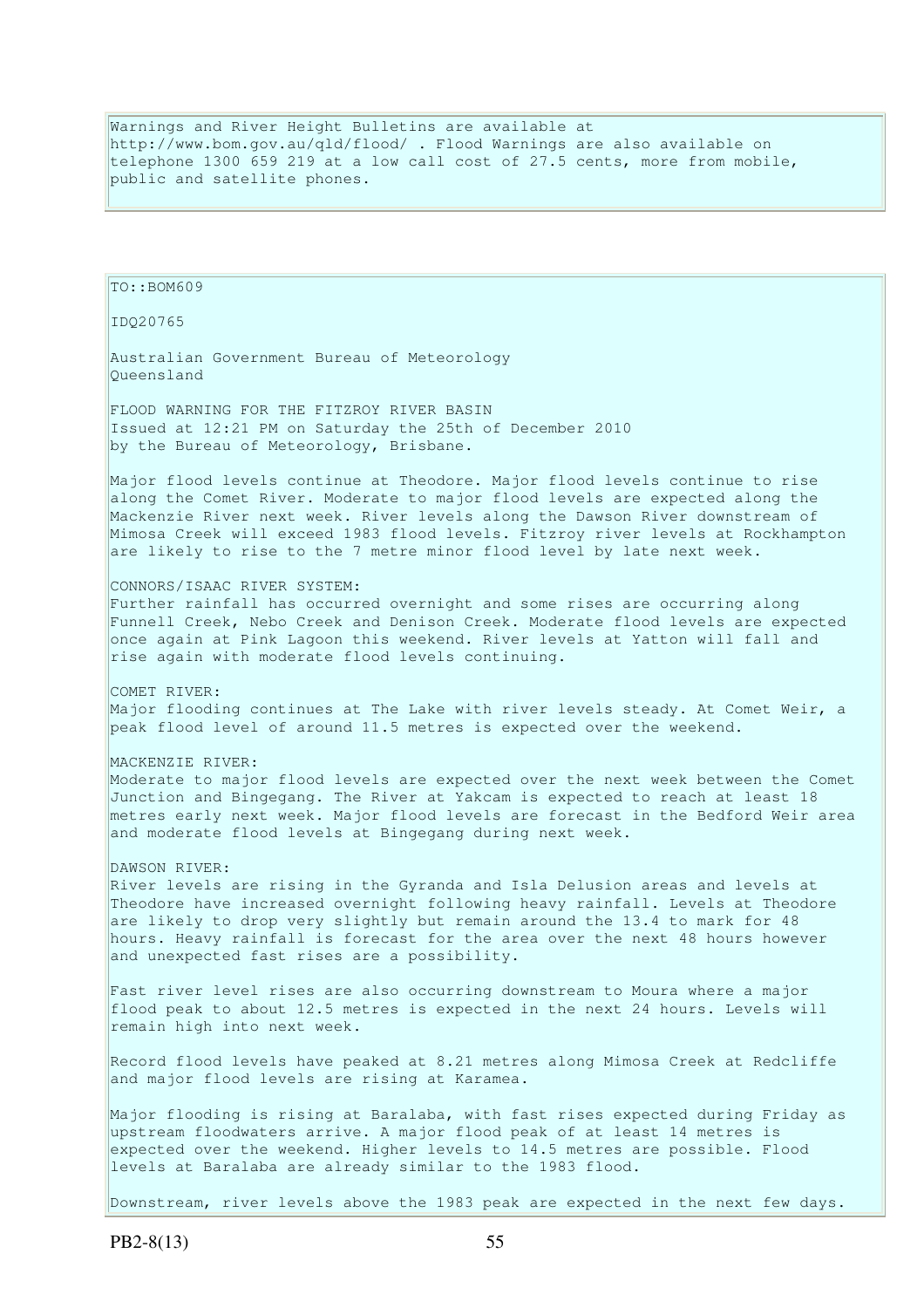It is likely the Capricorn Highway bridge at Duaringa will be flooded on Sunday or Monday. FITZROY RIVER: River levels will rise again over the weekend and through next week with minor flood levels continuing between Riverslea and Yaamba. River levels at Rockhampton will rise again to around the 7 metres mark by late next week. Further predictions will be made as upstream peaks are observed. Predicted River Heights/Flows: Dawson River at: Theodore Stay around the 13.4 metre mark for the rest of the weekend. Moura Reach at least 12.5 metres this weekend. Baralaba Reach at least 14 metres over the weekend, rises to 14.5 metres are possible. Next Issue: The next warning will be issued by 11:30am Sunday. (River heights are constantly updated on the Bureau website.) Latest River Heights: Dawson R at Utopia Downs \* 3.85m falling 10:00 AM SAT 25/12/10 Juandah Ck at Windamere \* 1.69m steady 10:00 AM SAT 25/12/10 Dawson R at Taroom \* 5.56m falling 10:00 AM SAT 25/12/10 Dawson R at Theodore 13.55m rising slowly 11:00 AM SAT 25/12/10 Dawson R at Moura 12.25m rising 06:30 AM SAT 25/12/10 Mimosa Ck at Redcliff \* 3.74m falling 10:00 AM SAT 25/12/10 Dawson R at Baralaba 13.4m rising 09:00 AM SAT 25/12/10 Dawson R at Beckers \* 14.8m rising 08:00 AM SAT 25/12/10 Dawson R at Knebworth \* 14.14m falling 10:10 AM SAT 25/12/10 Comet R at The Lake \* 13.56m falling 10:20 AM SAT 25/12/10 Comet R at Comet Weir \* 10.94m rising 10:00 AM SAT 25/12/10 Nogoa R at Raymond # 5.55m rising 10:22 AM SAT 25/12/10 Nogoa R at Craigmore # 9.91m falling 10:55 AM SAT 25/12/10 Nogoa R at Fairbairn Dam HW \* 1.74m rising 09:35 AM SAT 25/12/10 Nogoa R at Emerald # 10.2m rising 10:16 AM SAT 25/12/10 Policeman's Ck at Rubyvale # 1.05m steady 10:56 AM SAT 25/12/10 Theresa Ck at Gregory Highway # 5.62m steady 10:30 AM SAT 25/12/10 Mackenzie R at Bedford Weir TW # 14.28m rising 11:12 AM SAT 25/12/10 Connors R at Pink Lagoon  $*$  7.16m rising 10:29 AM SAT 25/12/10 Isaac R at Yatton \* 11.21m falling 08:00 AM SAT 25/12/10 Mackenzie R at Tartrus \* 11.02m falling 06:45 AM SAT 25/12/10 \*automatic station Warnings and River Height Bulletins are available at http://www.bom.gov.au/qld/flood/ . Flood Warnings are also available on telephone 1300 659 219 at a low call cost of 27.5 cents, more from mobile, public and satellite phones.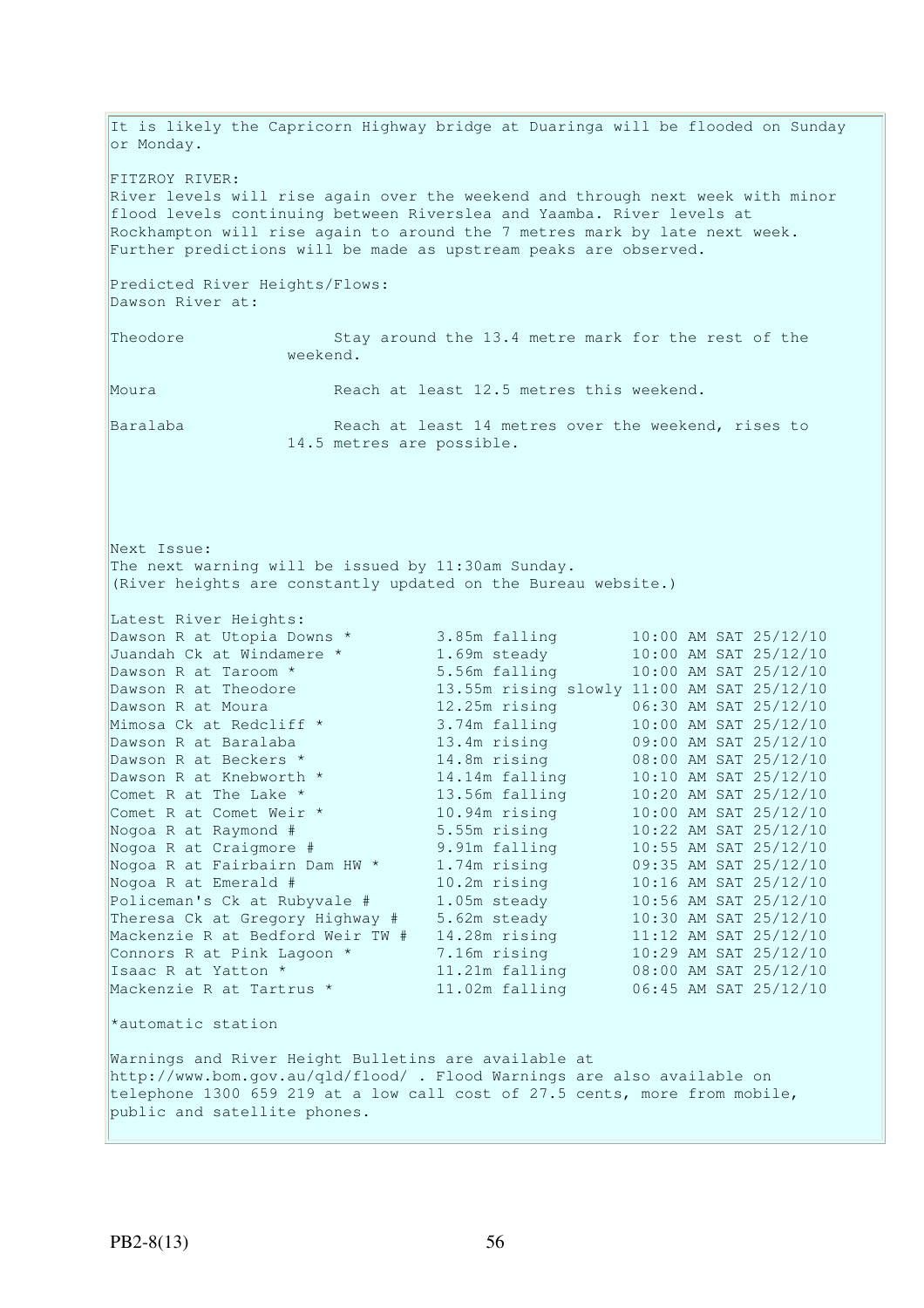$TO:$ : BOM609 IDQ20765 Australian Government Bureau of Meteorology Queensland FLOOD WARNING FOR THE FITZROY RIVER BASIN Issued at 8:43 AM on Sunday the 26th of December 2010 by the Bureau of Meteorology, Brisbane. Major flood levels continue along the Dawson and Comet Rivers and moderate to major flood levels are expected along the Mackenzie River during next week. Fitzroy river levels at Rockhampton are likely to rise to the 7 metre minor flood level during this week. Further heavy rainfall has been recorded overnight in the catchments of Funnel Creek and Connors Rivers and in the lower Fitzroy and extending south into the catchments of the Dee and Don Rivers and Neerkol Creek. Further moderate to heavy rainfall is forecast for the Fitzroy River catchments for the next couple of days. CONNORS/ISAAC RIVER SYSTEM: Further rainfall has occurred overnight and fast rises and moderate flooding are occuring in Funnell Creek and in the Connors River at Mt Bridget and Pink Lagoon. Rises and moderate flooding are expected to continue downstream in the Issac River at Yatton for the next few days. COMET RIVER: Major flooding continues at The Lake and Comet Weir with river levels remaining steady overnight. MACKENZIE RIVER: Moderate to major flood levels are expected over the next week between the Comet Junction and Bingegang. The Mackenzie River at Yakcam is expected to reach at least 18 metres early this week. Major flood levels are forecast in the Bedford Weir area and moderate flood levels at Bingegang during next week. DAWSON RIVER: Further moderate to heavy rainfall is forecast for the Dawson River catchments for the next 24 to 48 hours. Major flooding extends from the Glebe Weir to Knebworth including the towns of Theodore, Moura and Baralaba. Major flood levels have remained steady in the Dawson River at Theodore overnight but based on forecast rainfall further rises and higher levels are possible during the next few days. Major flood levels are now steady at Moura and continuing to rise at Baralaba. Flood levels at Baralaba are already similar to the 1983 flood with further rises and higher levels possible with further forecast rainfall. Downstream of Baralaba, river levels above the 1983 peak are expected in the next few days. It is likely the Capricorn Highway bridge at Duaringa will be flooded on Sunday or Monday. DEE/DON RIVERS: Rises and major flooding is being recorded in the Dee River with moderate flooding expected in Don River at Rannes during Monday. FITZROY RIVER: Renewed rises are occuring in the Fitzroy River between Riverslea and Yaamba and very heavy rainfall of over 150mm has been recorded in the Rockhampton area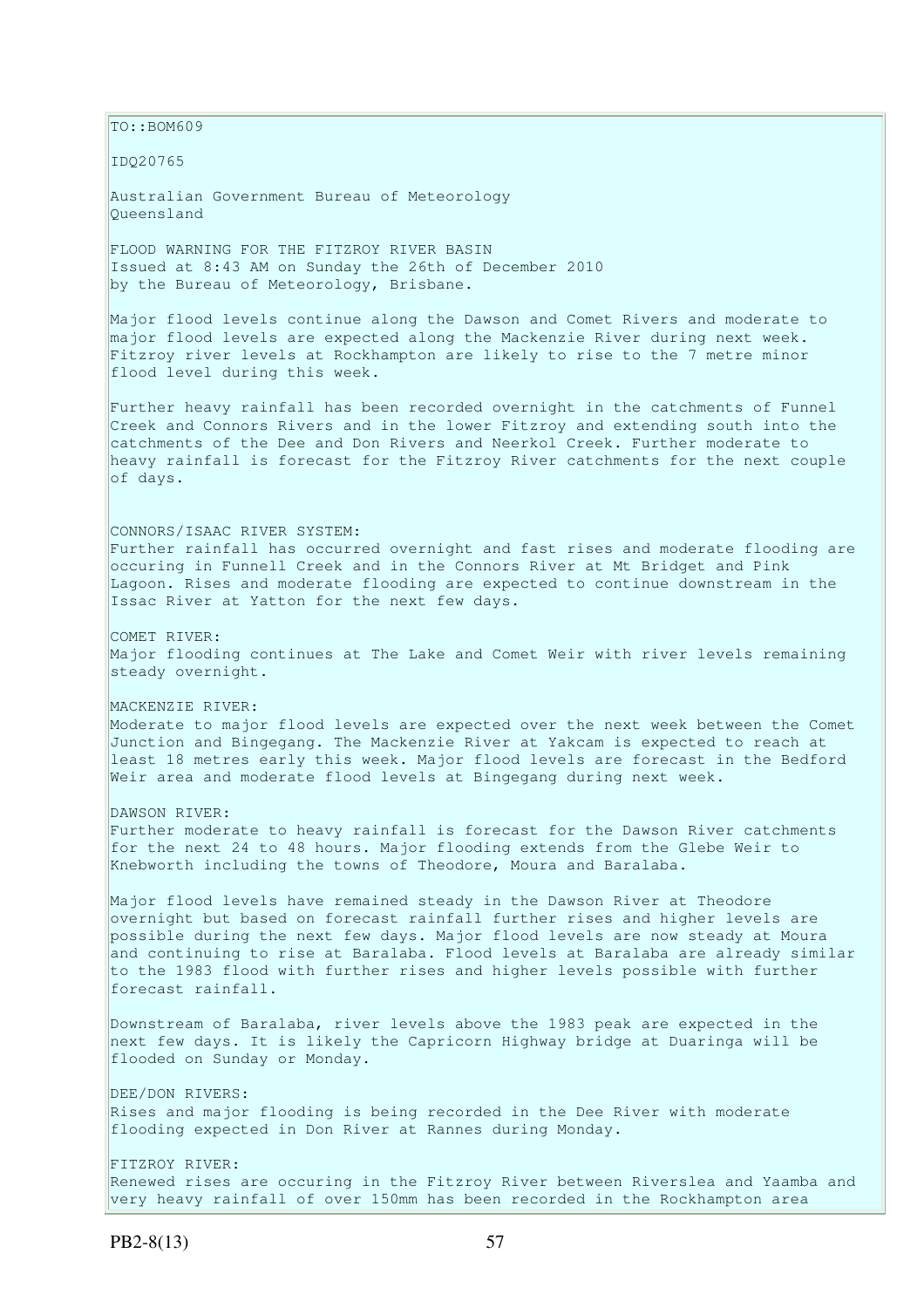overnight causing local flash flooding. River levels at Rockhampton will rise again to over 7 metres during this week. Further predictions will be made as upstream peaks are observed. Predicted River Heights/Flows: Dawson River at: Theodore Remain around 13.4 metres during Sunday. Moura Remain around 12.4 metres during Sunday. Baralaba Reach and remain steady around 14 metres during Sunday. Higher levels are possible with the forecast of further heavy rainfall. Next Issue: The next warning will be issued by 5pm Sunday. (River heights are constantly updated on the Bureau website.) Latest River Heights: Dawson R at Utopia Downs \* 5.51m rising 07:00 AM SUN 26/12/10<br>Juandah Ck at Windamere \* 2.68m rising 07:30 AM SUN 26/12/10 Juandah Ck at Windamere \* 2.68m rising 07:30 AM SUN 26/12/10 Dawson R at Taroom \* 5.16m steady 07:05 AM SUN 26/12/10 Dawson R at Theodore 13.44m steady 08:00 AM SUN 26/12/10 Dawson R at Moura 12.33m rising slowly 06:30 AM SUN 26/12/10 Mimosa Ck at Redcliff \* 4.7m rising 07:30 AM SUN 26/12/10 Dawson R at Baralaba 13.9m rising 06:00 AM SUN 26/12/10 Dawson R at Beckers \* 16.37m steady 05:07 AM SUN 26/12/10 Dawson R at Knebworth  $\star$  15.32m falling 07:05 AM SUN 26/12/10 Comet R at The Lake \* 13.4m rising 07:20 AM SUN 26/12/10 Comet R at Comet Weir \* 10.91m falling 06:00 AM SUN 26/12/10 Nogoa R at Raymond # 5.75m steady 06:45 AM SUN 26/12/10 Nogoa R at Craigmore # 9.11m falling 07:37 AM SUN 26/12/10 Nogoa R at Fairbairn Dam HW \* 1.84m steady 06:00 AM SUN 26/12/10 Nogoa R at Emerald # 10.6m rising 07:15 AM SUN 26/12/10 Policeman's Ck at Rubyvale # 0.95m steady 07:55 AM SUN 26/12/10 Theresa Ck at Gregory Highway # 6.82m rising 07:51 AM SUN 26/12/10 Mackenzie R at Bedford Weir TW # 15.72m rising 08:16 AM SUN 26/12/10 Connors R at Pink Lagoon  $*$  12.3m rising  $07:00$  AM SUN 26/12/10 Isaac R at Yatton \* 11.36m rising 02:40 AM SUN 26/12/10 Mackenzie R at Tartrus \* 11.17m falling 07:25 AM SUN 26/12/10 Fitzroy R at Riverslea \* 18.5m rising 05:17 AM SUN 26/12/10 Fitzroy R at Rockhampton 6.44m rising slowly 06:30 AM SUN 26/12/10

 $\star$ ,# from automatic station

Warnings and River Height Bulletins are available at http://www.bom.gov.au/qld/flood/ . Flood Warnings are also available on telephone 1300 659 219 at a low call cost of 27.5 cents, more from mobile, public and satellite phones.

# TO::BOM609

IDQ20765

Australian Government Bureau of Meteorology Queensland

PB2-8(13) 58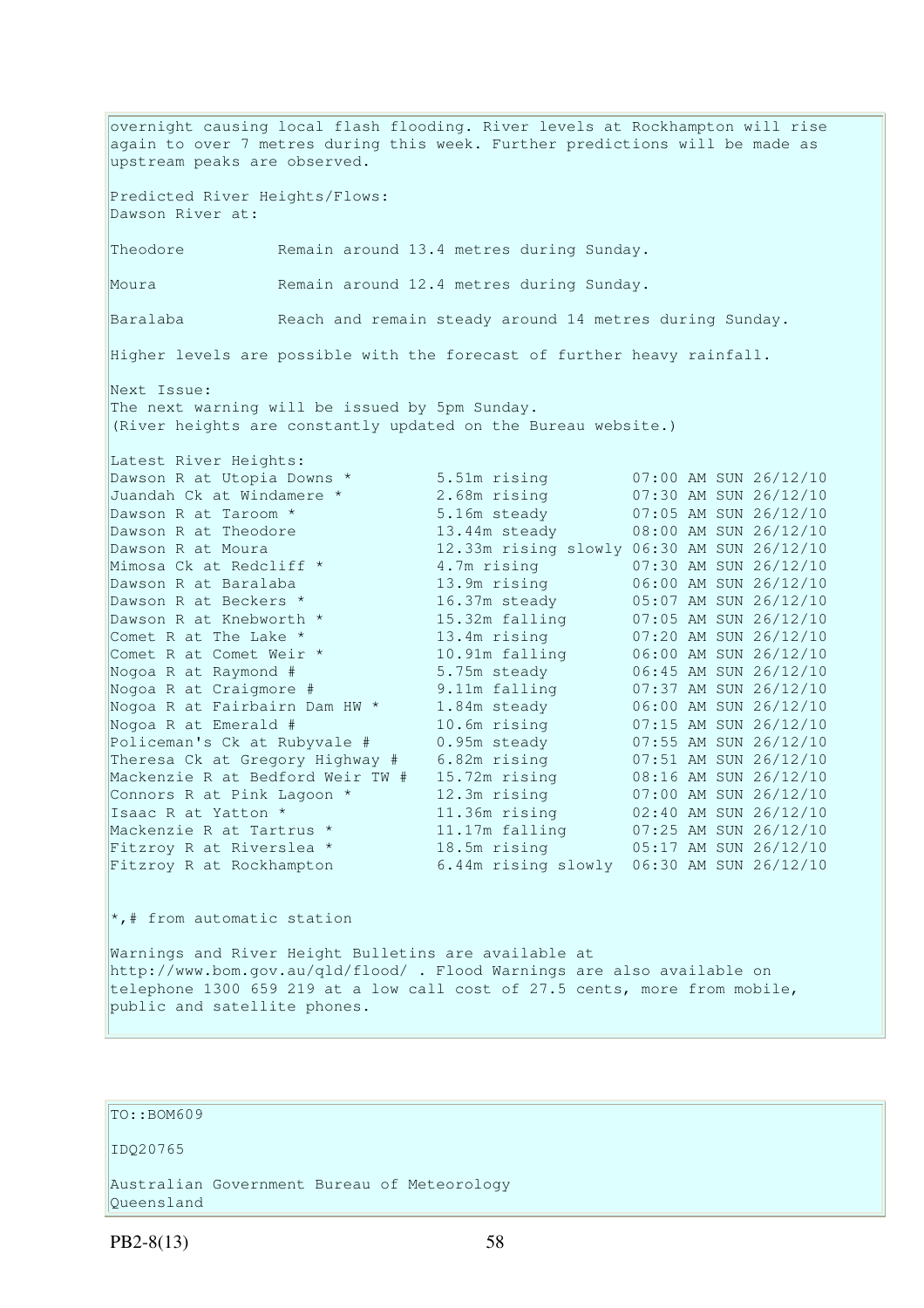FLOOD WARNING FOR THE FITZROY RIVER BASIN Issued at 5:19 PM on Sunday the 26th of December 2010 by the Bureau of Meteorology, Brisbane. Major flood levels continue along the Dawson and Comet Rivers. Further river rises and moderate to major flood levels are expected along the Mackenzie River during next week. The Fitzroy River at Rockhampton is expected to remain around at least the 7 metre minor flood level during this week with possible higher levels later in the week and during the New Year weekend. Recent heavy rainfall is expected to cause further renewed river rises in the lower Connors and Isaac Rivers and in the Don River to Rannes system during the next 1 to 2 days. Further moderate to heavy rainfall is forecast for the Fitzroy River catchments for the next few days which is likely to produce increased flood levels in the areas of heaviest rain. CONNORS/ISAAC RIVER SYSTEM: Further renewed river rises and moderate flooding are expected to continue downstream in the Isaac River at Yatton for the next few days. COMET RIVER: Major flooding continues at The Lake and Comet Weir with river levels generally remaining steady during tonight and Monday. MACKENZIE RIVER: River rises and moderate to major flood levels are expected over the next week between the Comet Junction and Bingegang. The Mackenzie River at Yakcam is expected to reach at least 18 metres early this week. Major flood levels are forecast in the Bedford Weir area and moderate flood levels at Bingegang during this week. DAWSON RIVER: Further moderate to heavy rainfall is forecast for the Dawson River catchments for the next 24 to 48 hours. Major flooding extends from the Glebe Weir to Knebworth including the towns of Theodore, Moura and Baralaba. Major flood levels have fallen slightly in the Dawson River at Theodore during Sunday, but based on forecast rainfall further rises and higher levels are possible during the next few days. Major flood levels are now steady at Moura and nearing their peak at Baralaba. Flood levels at Baralaba are about 0.3 metres higher than the 1983 flood. Higher levels are possible with further forecast rainfall. Downstream of Baralaba, river levels above the 1983 peak are expected in the next few days. It is likely the Capricorn Highway bridge at Duaringa will be flooded. DON RIVER: Rises and moderate flooding is expected in Don River at Rannes during tonight and Monday. FITZROY RIVER: Renewed rises are occuring in the Fitzroy River between Riverslea and Yaamba. The Fitzroy River at Rockhampton is expected to remain around at least the 7 metre minor flood level during this week with possible higher levels later in the week and during the New Year weekend. Further predictions will be made as upstream peaks are observed.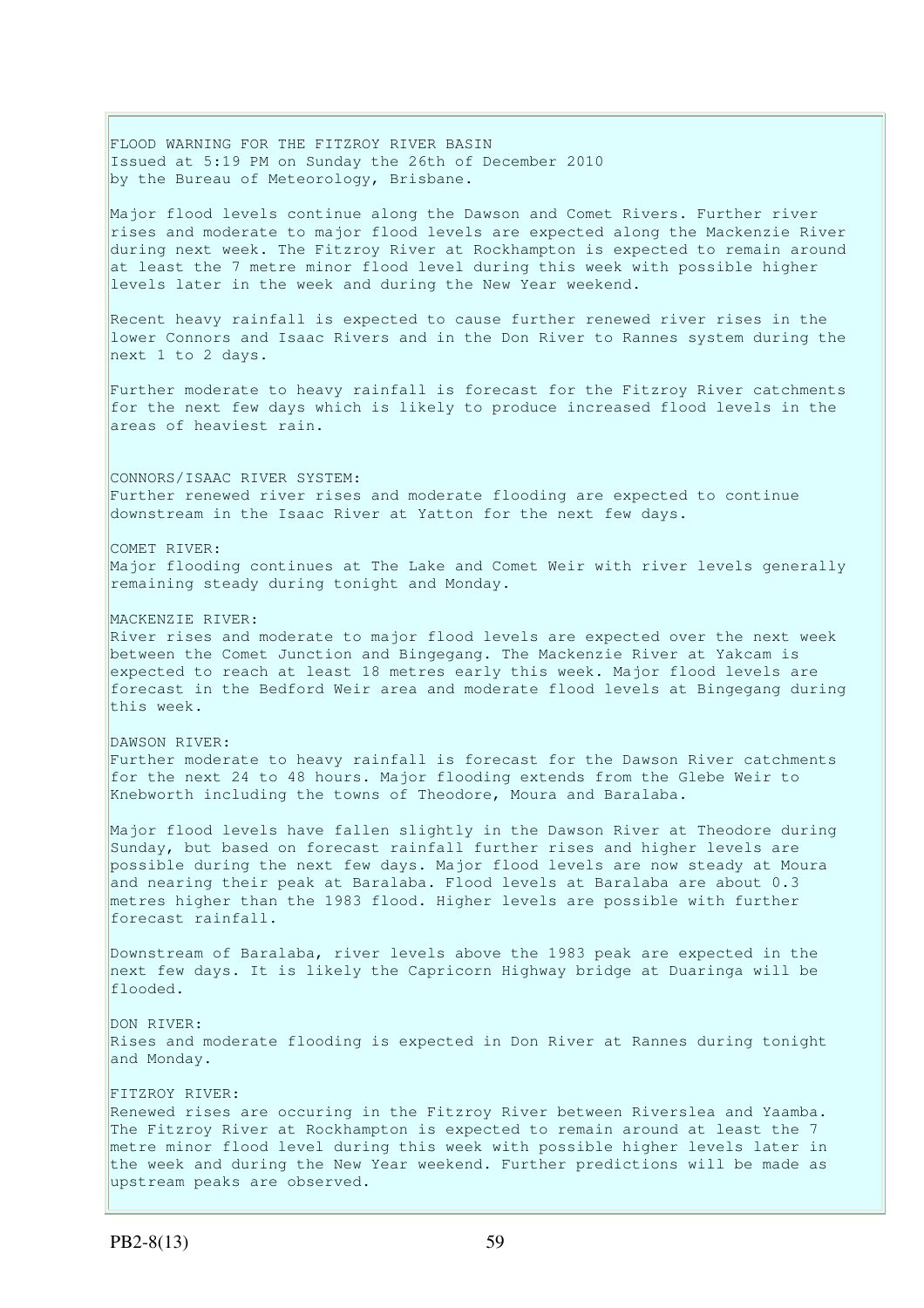Predicted River Heights/Flows: Baralaba: Reach and remain steady around 14 metres during Sun/Mon. Rockhampton: Remain around at least the 7 metre minor flood level during this week, with possible higher levels later in the week and during the New Year weekend Higher levels are possible with the forecast of further heavy rainfall. Next Issue: The next warning will be issued by 9am Monday. (River heights are constantly updated on the Bureau website.) Latest River Heights: Dawson R at Utopia Downs \* 6.41m rising 03:00 PM SUN 26/12/10<br>
Juandah Ck at Windamere \* 5m rising 03:30 PM SUN 26/12/10<br>
Dawson R at Taroom \* 5.27m steady 03:21 PM SUN 26/12/10 Juandah Ck at Windamere \* 5m rising 03:30 PM SUN 26/12/10 Dawson R at Taroom \* 5.27m steady 03:21 PM SUN 26/12/10 Dawson R at Theodore 13.4m steady 04:00 PM SUN 26/12/10 Dawson R at Moura 12.35m rising slowly 01:30 PM SUN 26/12/10 Dawson R at Baralaba 13.95m rising 03:00 PM SUN 26/12/10 Dawson R at Beckers \* 16.7m rising 02:00 PM SUN 26/12/10 Dawson R at Knebworth \* 15.78m falling 04:10 PM SUN 26/12/10 Comet R at The Lake \* 13.43m rising 03:20 PM SUN 26/12/10 Comet R at Comet Weir  $*$  10.7m falling 03:00 PM SUN 26/12/10 Nogoa R at Raymond # 5.85m steady 03:45 PM SUN 26/12/10 Nogoa R at Craigmore # 8.81m falling 02:56 PM SUN 26/12/10 Nogoa R at Fairbairn Dam HW \* 1.85m steady 12:00 PM SUN 26/12/10 Nogoa R at Emerald # 10.65m steady 02:46 PM SUN 26/12/10 Theresa Ck at Gregory Highway # 7.27m steady 04:30 PM SUN 26/12/10 Mackenzie R at Bedford Weir TW # 16.18m falling 04:27 PM SUN 26/12/10 Connors R at Pink Lagoon \* 13.02m rising 03:00 PM SUN 26/12/10 Isaac R at Yatton \* 12.63m rising 02:00 PM SUN 26/12/10 Mackenzie R at Tartrus \* 11.17m falling 07:25 AM SUN 26/12/10 Fitzroy R at Riverslea \* 19.27m rising 04:30 PM SUN 26/12/10 Fitzroy R at Rockhampton 6.9m rising slowly 04:00 PM SUN 26/12/10

Warnings and River Height Bulletins are available at http://www.bom.gov.au/qld/flood/ . Flood Warnings are also available on telephone 1300 659 219 at a low call cost of 27.5 cents, more from mobile, public and satellite phones.

| TO::BOM609                                                                                                                                                                                                                                                                                                                         |
|------------------------------------------------------------------------------------------------------------------------------------------------------------------------------------------------------------------------------------------------------------------------------------------------------------------------------------|
| ID020765                                                                                                                                                                                                                                                                                                                           |
| Australian Government Bureau of Meteorology<br>Oueensland                                                                                                                                                                                                                                                                          |
| FLOOD WARNING FOR THE FITZROY RIVER BASIN<br>Issued at 7:15 PM on Sunday the 26th of December 2010<br>by the Bureau of Meteorology, Brisbane.                                                                                                                                                                                      |
| Major flood levels continue along the Dawson and Comet Rivers. Further river<br>rises and moderate to major flood levels are expected along the Mackenzie River<br>during next week. The Fitzroy River at Rockhampton is expected to remain around<br>at least the 7 metre minor flood level during this week with possible higher |

levels later in the week and during the New Year weekend.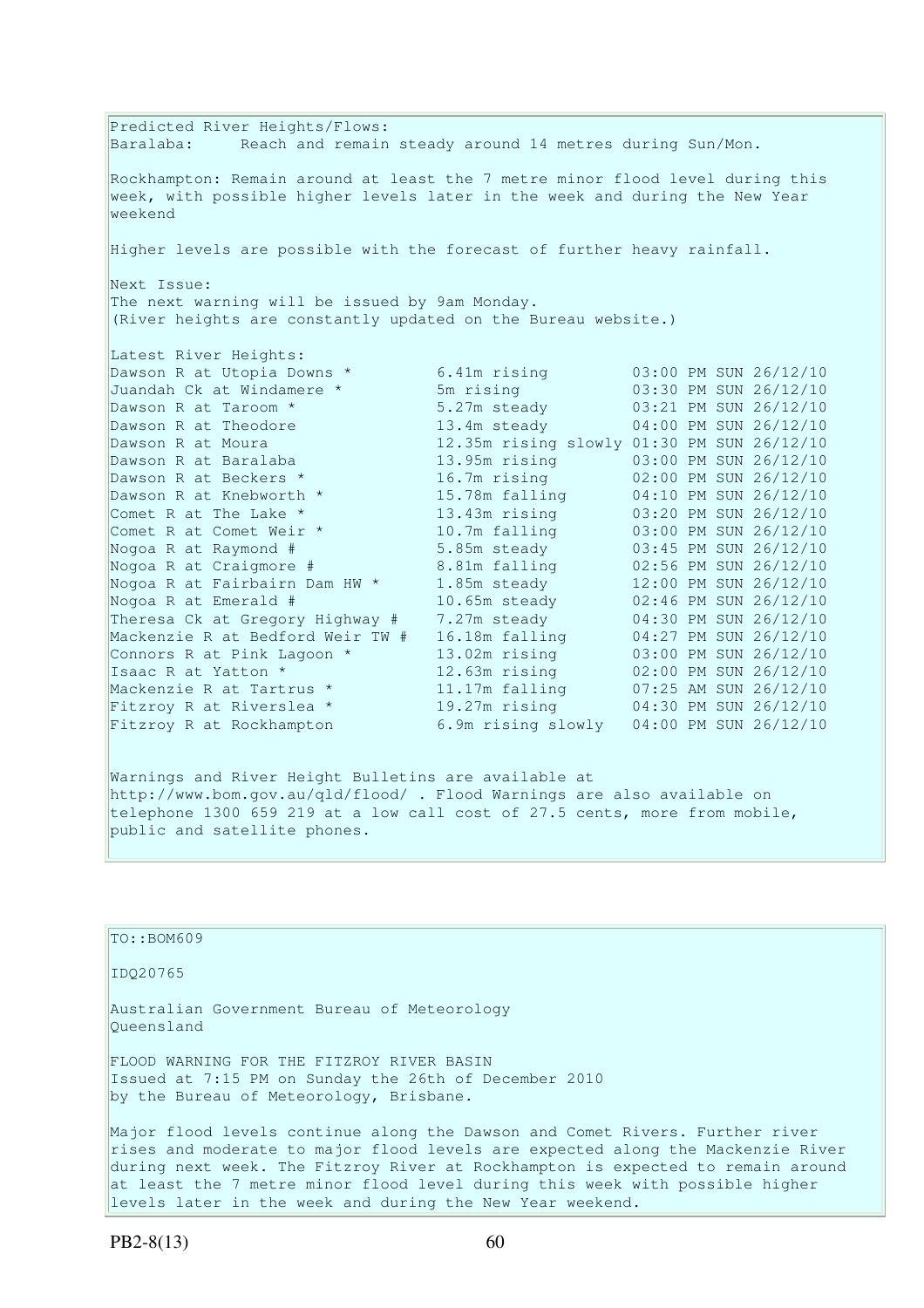Recent heavy rainfall is expected to cause further renewed river rises in the lower Connors and Isaac Rivers and in the Don River to Rannes system during the next 1 to 2 days. Further moderate to heavy rainfall is forecast for the Fitzroy River catchments for the next few days which is likely to produce increased flood levels. Flash flooding is possible in smaller streams in the areas of heaviest rain. CONNORS/ISAAC RIVER SYSTEM: Further renewed river rises and moderate flooding are expected to continue downstream in the Isaac River at Yatton for the next few days. COMET RIVER: Major flooding continues at The Lake and Comet Weir with river levels generally remaining steady during tonight and Monday. MACKENZIE RIVER: River rises and moderate to major flood levels are expected over the next week between the Comet Junction and Bingegang. The Mackenzie River at Yakcam is expected to reach at least 18 metres early this week. Major flood levels are forecast in the Bedford Weir area and moderate flood levels at Bingegang during this week. DAWSON RIVER: Further moderate to heavy rainfall is forecast for the Dawson River catchments for the next 24 to 48 hours. Major flooding extends from the Glebe Weir to Knebworth including the towns of Theodore, Moura and Baralaba. Major flood levels have fallen slightly in the Dawson River at Theodore during Sunday, but based on forecast rainfall further rises and higher levels are possible during the next few days. Major flood levels are now steady at Moura and nearing their peak at Baralaba. Flood levels at Baralaba are about 0.3 metres higher than the 1983 flood. Higher levels are possible with further forecast rainfall. Downstream of Baralaba, river levels above the 1983 peak are expected in the next few days. The Capricorn Highway at the Dawson River bridge is flooded. DON RIVER: Rises and moderate flooding is expected in Don River at Rannes during tonight and Monday. FITZROY RIVER: Renewed rises are occuring in the Fitzroy River between Riverslea and Yaamba. The Fitzroy River at Rockhampton is expected to remain around at least the 7 metre minor flood level during this week with possible higher levels later in the week and during the New Year weekend. Further predictions will be made as upstream peaks are observed. Predicted River Heights/Flows: Baralaba: Reach and remain steady around 14 metres during Sun/Mon. Rockhampton: Remain around at least the 7 metre minor flood level during this week, with possible higher levels later in the week and during the New Year weekend Higher levels are possible with the forecast of further heavy rainfall. Next Issue: The next warning will be issued by 9am Monday.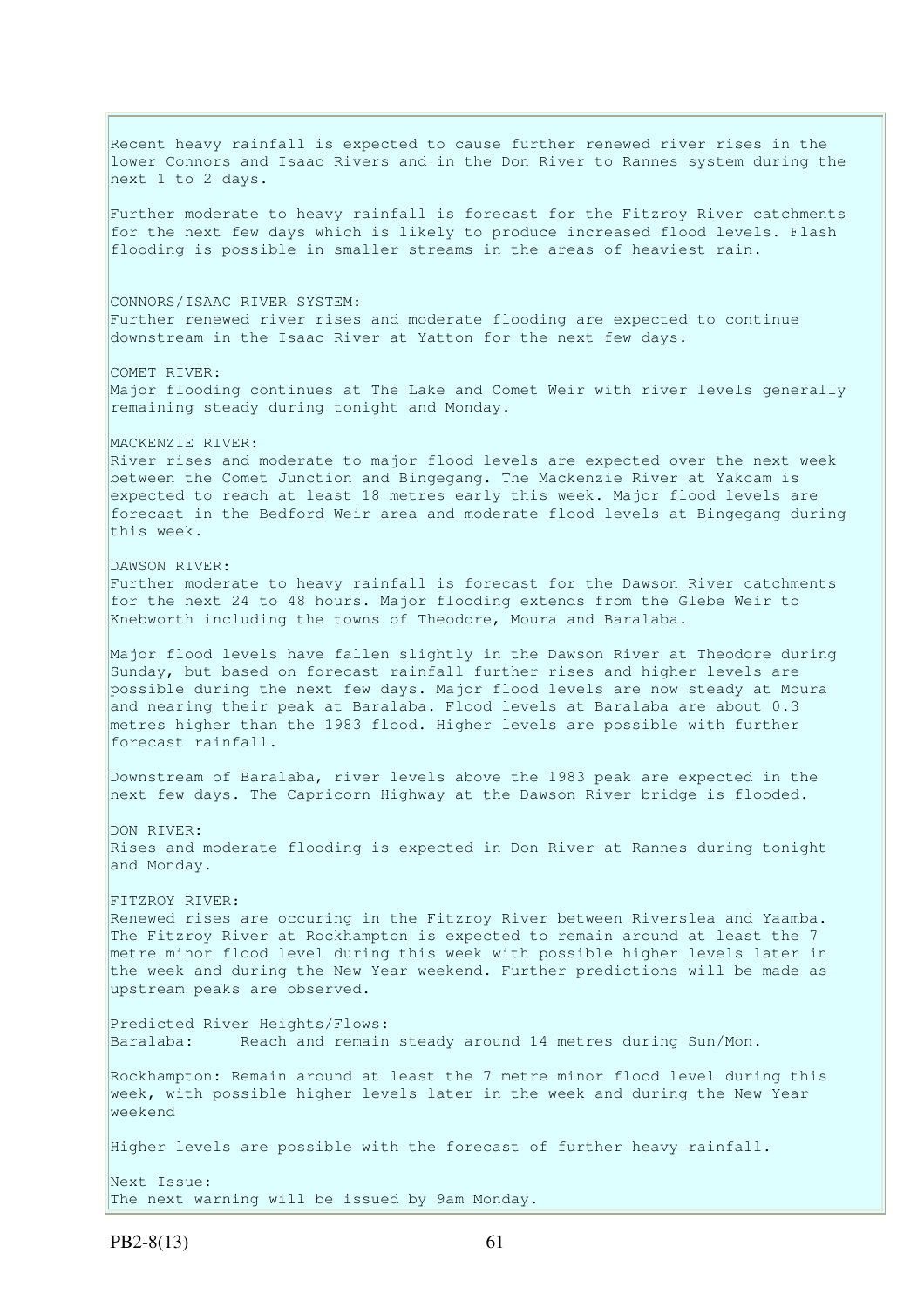| (River heights are constantly updated on the Bureau website.) |                                            |  |                       |
|---------------------------------------------------------------|--------------------------------------------|--|-----------------------|
| Latest River Heights:                                         |                                            |  |                       |
| Dawson R at Utopia Downs *                                    | 6.53m steady                               |  | 05:04 PM SUN 26/12/10 |
| Juandah Ck at Windamere *                                     | 5.48m rising                               |  | 05:30 PM SUN 26/12/10 |
| Dawson R at Taroom *                                          | 5.34m steady                               |  | 05:38 PM SUN 26/12/10 |
| Dawson R at Theodore                                          | 13.42m rising slowly 07:00 PM SUN 26/12/10 |  |                       |
| Dawson R at Moura                                             | 12.35m rising slowly 01:30 PM SUN 26/12/10 |  |                       |
| Mimosa Ck at Redcliff *                                       | 6.48m rising                               |  | 05:00 PM SUN 26/12/10 |
| Dawson R at Baralaba                                          | 13.95m steady                              |  | 06:00 PM SUN 26/12/10 |
| Dawson R at Beckers *                                         | 16.77m steady                              |  | 05:15 PM SUN 26/12/10 |
| Dawson R at Knebworth *                                       | 15.9m rising                               |  | 06:10 PM SUN 26/12/10 |
| Comet R at The Lake *                                         | 13.46m rising                              |  | 05:00 PM SUN 26/12/10 |
| Comet R at Comet Weir *                                       | 10.66m falling                             |  | 05:00 PM SUN 26/12/10 |
| Nogoa R at Raymond #                                          | 5.95m rising                               |  | 06:58 PM SUN 26/12/10 |
| Nogoa R at Craigmore #                                        | 8.76m falling                              |  | 05:49 PM SUN 26/12/10 |
| Nogoa R at Fairbairn Dam HW *                                 | 1.85m steady                               |  | 06:00 PM SUN 26/12/10 |
| Nogoa R at Emerald #                                          | 10.65m steady                              |  | 05:46 PM SUN 26/12/10 |
| Theresa Ck at Gregory Highway #                               | 7.42m rising                               |  | 07:01 PM SUN 26/12/10 |
| Mackenzie R at Bedford Weir TW #                              | $16.25m$ rising                            |  | 06:33 PM SUN 26/12/10 |
| Connors R at Pink Lagoon *                                    | 13.14m rising                              |  | 05:00 PM SUN 26/12/10 |
| Isaac R at Yatton *                                           | 12.83m rising                              |  | 05:00 PM SUN 26/12/10 |
| Fitzroy R at Riverslea *                                      | 19.39m rising                              |  | 06:10 PM SUN 26/12/10 |
| Fitzroy R at Rockhampton                                      | 6.9m rising slowly                         |  | 04:00 PM SUN 26/12/10 |
|                                                               |                                            |  |                       |
|                                                               |                                            |  |                       |

Warnings and River Height Bulletins are available at http://www.bom.gov.au/qld/flood/ . Flood Warnings are also available on telephone 1300 659 219 at a low call cost of 27.5 cents, more from mobile, public and satellite phones.

# $TO::BOM609$

IDQ20765

Australian Government Bureau of Meteorology Queensland

FLOOD WARNING FOR THE FITZROY RIVER BASIN Issued at 6:51 AM on Monday the 27th of December 2010 by the Bureau of Meteorology, Brisbane.

Major flood levels continue along the Dawson and Comet Rivers. Further river rises and moderate to major flood levels are expected along the Mackenzie River during this week. Minor flooding continues in the Fitzroy River at Rockhampton with higher levels expected later in the week and during the New Year weekend.

Very heavy rainfall up to 235 millimetres has been recorded in the upper areas of the Nogoa catchment and the Carnarvon ranges since 9am Sunday. This will cause rises in the upper reaches of the Nogoa, Dawson and Comet Rivers during today.

Further moderate to heavy rainfall is forecast for the Fitzroy River catchments for the next few days which is likely to produce increased flood levels. Flash flooding is possible in smaller streams in the areas of heaviest rain.

CONNORS/ISAAC RIVER SYSTEM: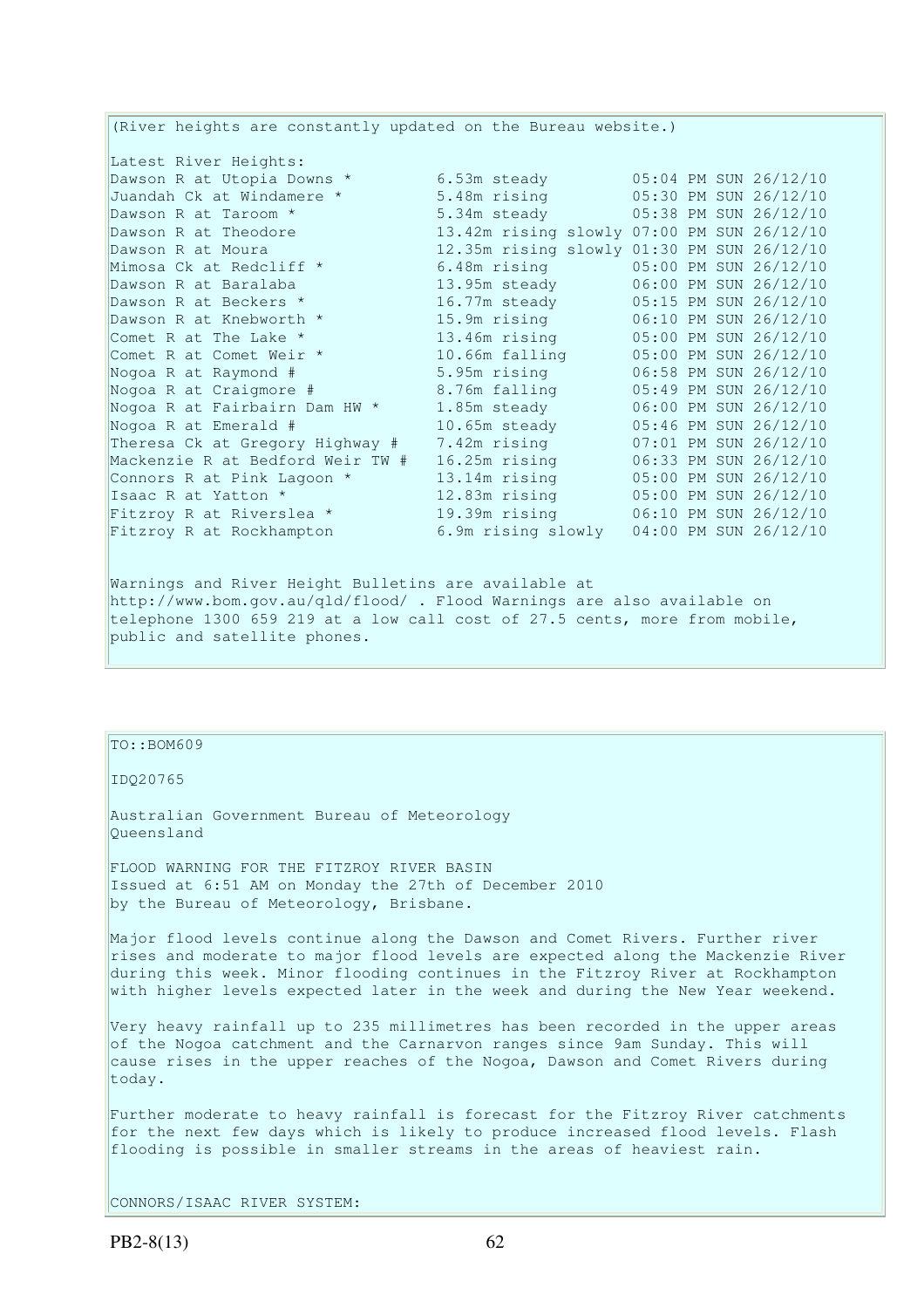Further renewed river rises and moderate flooding are expected to continue downstream in the Isaac River at Yatton for the next few days. NOGOA RIVER: Rainfalls of up to 235mm have been recorded in the upper Nogoa River catchment since 9am Sunday. River level rises are occurring at Raymond and Craigmore causing minor flooding. Rises to above minor flood level are possible in the next couple of days at Fairbairn Dam and Emerald and the situation is being closely monitored. COMET RIVER: Major flooding continues at The Lake and Comet Weir with small renewed rises being recorded as a result of overnight heavy rainfall. MACKENZIE RIVER: River rises and moderate to major flood levels are expected over the next week between the Comet Junction and Bingegang. The Mackenzie River at Yakcam is expected to reach at least 18 metres during Monday/Tuesday. Major flood levels are forecast in the Bedford Weir area and moderate flood levels at Bingegang during this week. DAWSON RIVER: Further moderate to heavy rainfall is forecast for the Dawson River catchments for the next 24 to 48 hours. Major flooding extends from the Glebe Weir to Knebworth including the towns of Theodore, Moura and Baralaba. Overnight heavy rainfall in the Upper Dawson River is expected to produce fast river level rises and a return to moderate to major flood levels at Taroom. Major flood levels have risen slightly overnight Sunday in the Dawson River at Theodore. At 5am the river level at Theodore was 13.68 metres and rising slowly. Floodwaters from the Taroom area are expected to prolong major flood levels at Theodore during this week. Major flood levels are now steady at Moura and nearing their peak at Baralaba. Flood levels at Baralaba are about 0.4 metres higher than the 1983 flood. Higher levels are possible with further forecast rainfall. Downstream of Baralaba, river levels above the 1983 peak are expected in the next few days. The Capricorn Highway at the Dawson River Bridge is flooded. DON RIVER: Moderate flood levels continue to rise in Don River at Rannes with a flood peak expected within the next few hours. FITZROY RIVER: Renewed rises are occurring in the Fitzroy River between Riverslea and Yaamba. The Fitzroy River at Rockhampton is expected to remain above the 7 metre minor flood level during this week with higher levels expected later in the week and during the New Year weekend. Further predictions will be made as upstream peaks are observed. Predicted River Heights/Flows: Baralaba: Remain steady around 14 metres during Monday. Rockhampton: Remain above the 7 metre minor flood level during this week, with higher levels expected later this week and during the New Year weekend. Further predictions will be made as upstream peaks are observed. Higher levels are possible with the forecast of further heavy rainfall. Next Issue: The next warning will be issued by 1pm Monday.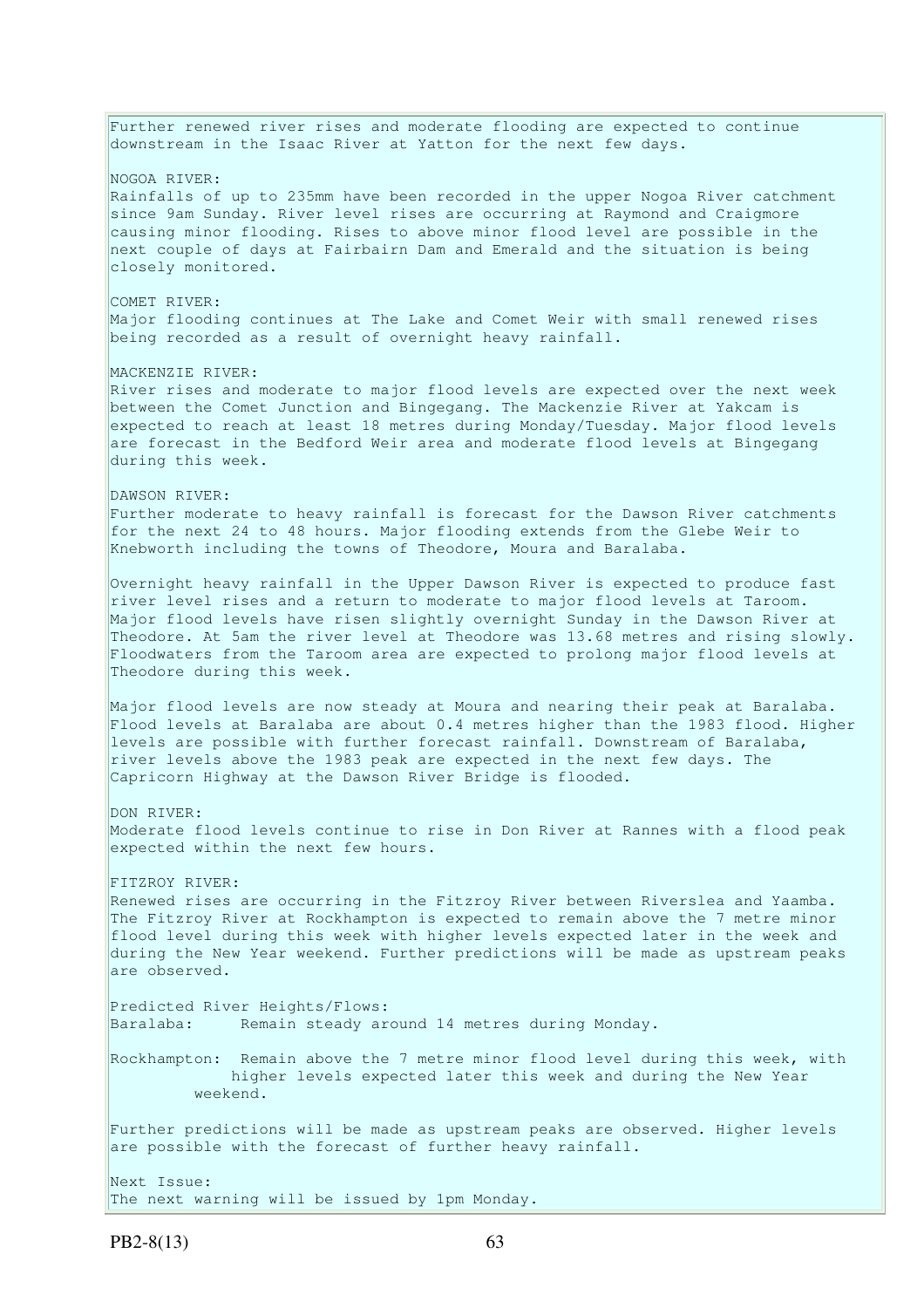(River heights are constantly updated on the Bureau website.) Latest River Heights: Dawson R at Utopia Downs \* 9.34m rising 05:40 AM MON 27/12/10 Juandah Ck at Windamere \* 9.23m rising 05:40 AM MON 27/12/10 Dawson R at Taroom \* 5.91m steady 05:23 AM MON 27/12/10 Dawson R at Theodore 13.7m rising slowly 05:30 AM MON 27/12/10 Dawson R at Moura 12.38m rising slowly 06:45 PM SUN 26/12/10 Mimosa Ck at Redcliff \* 7.14m falling 05:40 AM MON 27/12/10 Dawson R at Baralaba 14m steady 06:00 AM MON 27/12/10 Dawson R at Beckers  $\star$  16.87m steady 05:00 AM MON 27/12/10 Dawson R at Knebworth \* 16.2m rising 05:10 AM MON 27/12/10 Comet R at The Lake  $\star$  13.48m falling 04:20 AM MON 27/12/10 Comet R at Comet Weir \* 10.53m steady 01:28 AM MON 27/12/10 Nogoa R at Raymond # 8.65m rising 05:54 AM MON 27/12/10 Nogoa R at Craigmore # 9.21m rising 05:40 AM MON 27/12/10 Nogoa R at Fairbairn Dam HW \* 1.85m steady 12:00 AM MON 27/12/10 Nogoa R at Emerald # 10.65m steady 05:46 AM MON 27/12/10 Policeman's Ck at Rubyvale # 0.8m rising 05:31 AM MON 27/12/10 Theresa Ck at Gregory Highway # 7.92m rising 04:36 AM MON 27/12/10 Mackenzie R at Bedford Weir TW # 16.58m steady 05:06 AM MON 27/12/10 Connors R at Pink Lagoon  $*$  13.9m rising  $05:00$  AM MON 27/12/10 Isaac R at Yatton \* 13.78m rising 05:40 AM MON 27/12/10 Mackenzie R at Tartrus \* 11.74m rising 07:25 PM SUN 26/12/10 Fitzroy R at Rockhampton 7.15m rising slowly 05:30 AM MON 27/12/10 \*,# from automatic station Warnings and River Height Bulletins are available at http://www.bom.gov.au/qld/flood/ . Flood Warnings are also available on telephone 1300 659 219 at a low call cost of 27.5 cents, more from mobile, public and satellite phones.

TO::BOM609

IDQ20765

Australian Government Bureau of Meteorology Queensland

FLOOD WARNING FOR THE FITZROY RIVER BASIN Issued at 1:25 PM on Monday the 27th of December 2010 by the Bureau of Meteorology, Brisbane.

Major flood levels continue along the Dawson and Comet Rivers and Mackenzie Rivers. Minor flooding continues in the Fitzroy River at Rockhampton with moderate flood levels expected late this week.

Very heavy rainfall up to 257 millimetres has been recorded in the upper areas of the Nogoa catchment and the Carnarvon ranges in the 24 hours to 9am Monday. This is causing rises in the upper reaches of the Nogoa, Dawson and Comet Rivers.

Further moderate to heavy rainfall is forecast for the Fitzroy River catchments for the next few days which is likely to produce increased flood levels. Flash flooding is possible in smaller streams in the areas of heaviest rain.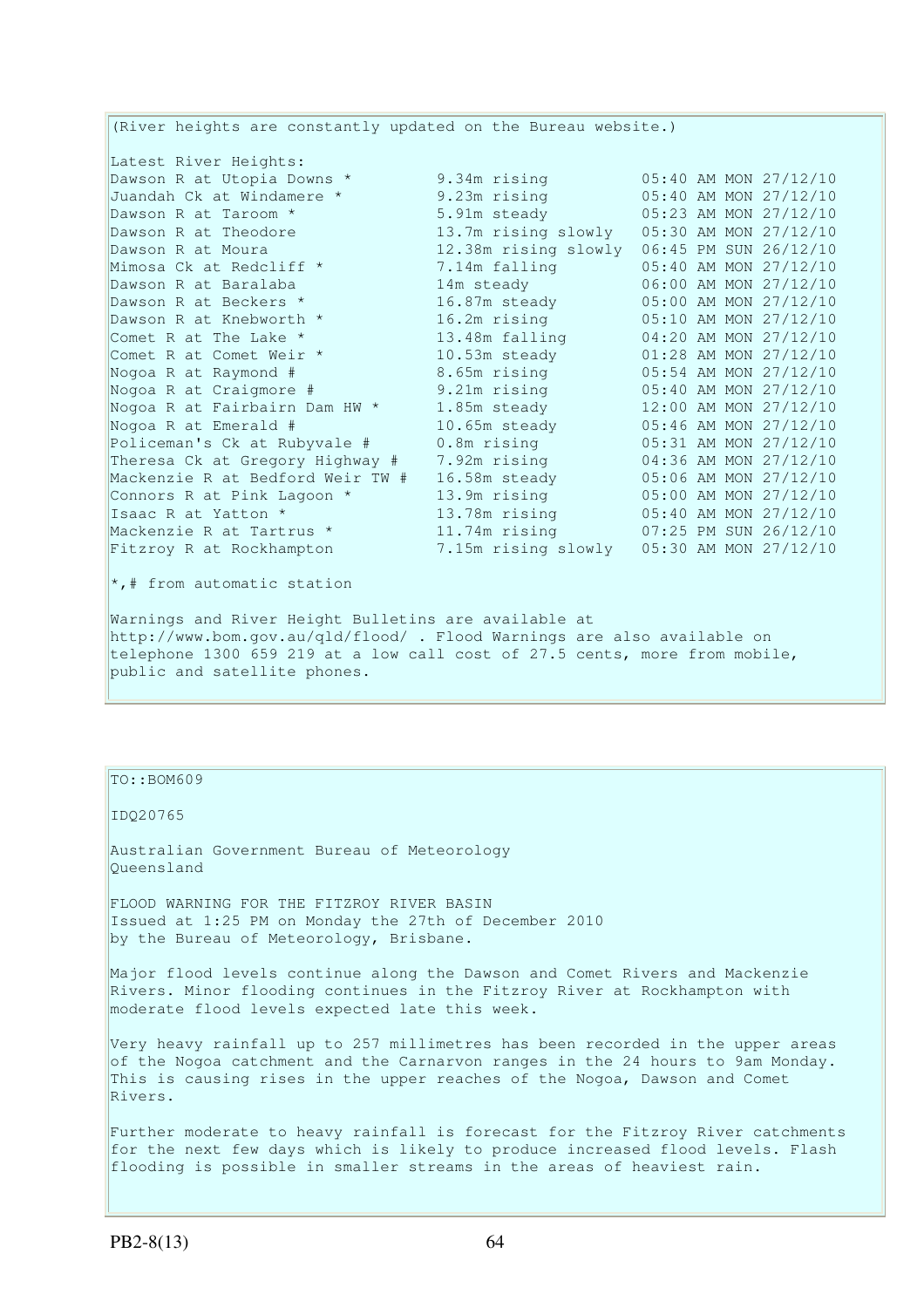CONNORS/ISAAC RIVER SYSTEM: Further river rises and moderate flooding are expected to continue downstream in the Isaac River at Yatton for the next few days. NOGOA RIVER: River level rises are occurring in the upper Nogoa at Raymond and Craigmore causing minor to moderate flooding. Rises to above minor flood level are expected during this week at Fairbairn Dam and Emerald and the situation is being closely monitored. COMET RIVER: Major flooding continues at The Lake and Comet Weir with renewed rises expected as a result of overnight heavy rainfall. MACKENZIE RIVER: River rises and moderate to major flood levels continue from the Comet Junction to Bingegang. The Mackenzie River at Yakcam is now steady around 17.65 metres with renewed rises expected in the next few days. Major flood levels are forecast in the Bedford Weir area and moderate to major flood levels at expected at Bingegang during this week. DAWSON RIVER: Further moderate to heavy rainfall is forecast for the Dawson River catchments for the next 24 to 48 hours. Major flooding extends from the Glebe Weir to Knebworth including the towns of Theodore, Moura and Baralaba. Overnight heavy rainfall in the Upper Dawson River is expected to produce fast river level rises and a return major flood levels at Taroom. Major flood levels have risen slightly overnight Sunday in the Dawson River at Theodore. At 12.30pm the river level at Theodore was 13.85 metres and rising slowly. Floodwaters from the Taroom area are expected to prolong major flood levels at Theodore during this week. Major flood levels are now steady at Moura and and Baralaba. Flood levels at Baralaba are about 0.4 metres higher than the 1983 flood and higher levels are possible with the recent rainfall and flow in Mimosa Creek and the forecast for further rainfall. The Capricorn Highway at the Dawson River Bridge is flooded. FITZROY RIVER: Renewed rises are occurring in the Fitzroy River between Riverslea and Yaamba. The Fitzroy River at Rockhampton is expected to reach the moderate flood level of 7.5 metres during this week with higher levels expected later in the New Year weekend. Further predictions will be made as upstream peaks are observed. Predicted River Heights/Flows: NOGOA RIVER: Emerald: Exceed 14 metres (minor) later this week. Higher levels possible. DAWSON RIVER: Theodore: Possibly exceed 14 metres (major) during Monday/Tuesday Moura: Further rises to 12.5 metres (major) possible Monday/Tuesday Baralaba: Further rises to 14.3 metres (major) possible Monday/Tuesday FITZROY RIVER: Rockhampton: Reach at 7.5 metres (moderate) later this week.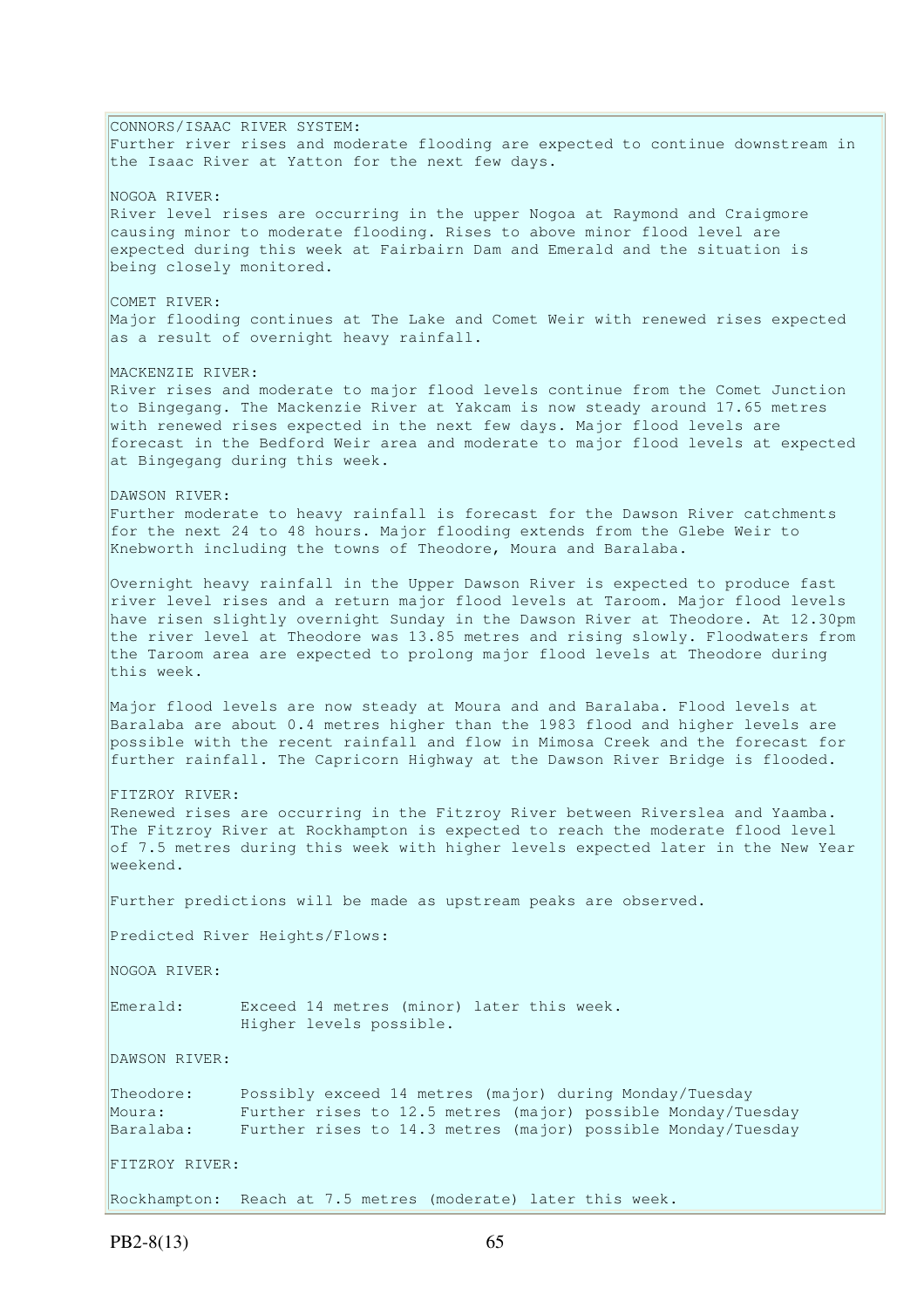Further predictions will be made as upstream peaks are observed. Faster rises and higher levels are possible with the forecast of further heavy rainfall. Next Issue: The next warning will be issued by 6pm Monday. (River heights are constantly updated on the Bureau website.) Latest River Heights: Dawson R at Utopia Downs \* 10.61m rising 12:00 PM MON 27/12/10 Juandah Ck at Windamere \* 10.47m rising 12:00 PM MON 27/12/10 Dawson R at Taroom \* 6.42m rising 12:00 PM MON 27/12/10 Dawson R at Theodore 13.86m rising slowly 01:00 PM MON 27/12/10 Dawson R at Moura 12.38m steady 06:15 AM MON 27/12/10 Mimosa Ck at Redcliff \* 6.21m falling 12:10 PM MON 27/12/10 Dawson R at Baralaba 14m steady 09:00 AM MON 27/12/10 Dawson R at Beckers \* 16.88m steady 11:00 AM MON 27/12/10 Dawson R at Knebworth \* 16.44m rising 12:10 PM MON 27/12/10 Comet R at The Lake  $*$  13.78m steady 12:20 PM MON 27/12/10 Comet R at Comet Weir \* 10.52m steady 12:00 PM MON 27/12/10 Nogoa R at Raymond # 9.7m rising 01:04 PM MON 27/12/10 Nogoa R at Craigmore # 10.06m rising 01:14 PM MON 27/12/10 Nogoa R at Fairbairn Dam HW \* 1.91m steady 12:00 PM MON 27/12/10 Nogoa R at Emerald # 10.7m rising 01:07 PM MON 27/12/10 Policeman's Ck at Rubyvale # 0.9m falling 12:00 PM MON 27/12/10 Theresa Ck at Gregory Highway # 8.27m rising 12:11 PM MON 27/12/10 Mackenzie R at Bedford Weir TW # 16.75m falling 12:28 PM MON 27/12/10 Connors R at Pink Lagoon  $*$  14.06m steady 12:00 PM MON 27/12/10 Isaac R at Yatton \* 14.21m rising 11:30 AM MON 27/12/10 Mackenzie R at Tartrus \* 12.44m rising 01:05 PM MON 27/12/10 Fitzroy R at Rockhampton 7.2m rising slowly 09:30 AM MON 27/12/10

Warnings and River Height Bulletins are available at http://www.bom.gov.au/qld/flood/ . Flood Warnings are also available on telephone 1300 659 219 at a low call cost of 27.5 cents, more from mobile, public and satellite phones.

TO::BOM609 IDQ20765 Australian Government Bureau of Meteorology Queensland FLOOD WARNING FOR THE FITZROY RIVER BASIN Issued at 5:57 PM on Monday the 27th of December 2010 by the Bureau of Meteorology, Brisbane. Major flood levels continue along the Dawson and Comet Rivers and Mackenzie Rivers. Minor flooding continues to rise in the Fitzroy River at Rockhampton with moderate flood levels expected late this week. Sunday night's heavy rain is expected to cause further fast river rises in the Nogoa River above Fairbairn Dam, Comet River, upper Dawson River and tributaries. Further moderate to heavy rainfall is forecast for the Fitzroy River catchments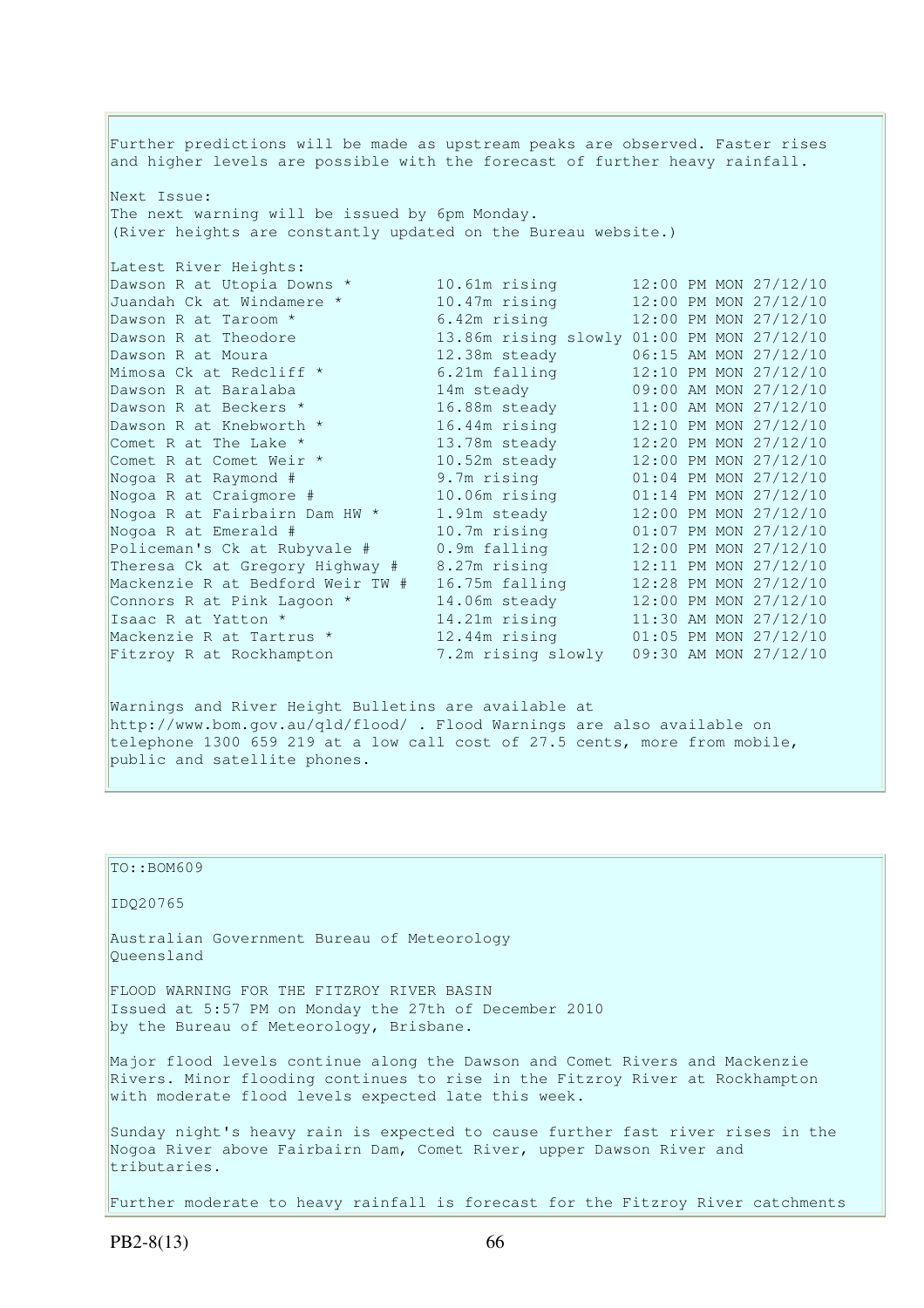for the next two days which is likely to produce increased flood levels. Flash flooding is possible in smaller streams in the areas of heaviest rain. CONNORS/ISAAC RIVER SYSTEM: Further river rises and moderate flooding are expected to continue downstream in the Isaac River at Yatton for the next few days. NOGOA RIVER: Fast river rises to major flood levels are expected to continue in the upper Nogoa River at Raymond and Craigmore. Rises to above minor flood level are expected during this week at Fairbairn Dam and Emerald and the situation is being closely monitored. COMET RIVER: Further fast river rises are expected along the Comet River during the next 1 to 2 days which will prolong major flooding in the area for at least this week. MACKENZIE RIVER: River rises and renewed major flooding will continue from the Comet Junction area to Bingegang this week. DAWSON RIVER: Major flooding extends from Taroom to Knebworth including the towns of Theodore, Moura and Baralaba. Sunday night's heavy rainfall is causing fast river rises and a return to major flood levels at Taroom. Taroom may exceed 8 metres by Wednesday. Major flood levels are continuing to rise in the Dawson River at Theodore. At 5.30pm Monday, Theodore was 14 metres and rising slowly. Floodwaters from the Taroom area are expected to prolong major flood levels at Theodore during this week. FITZROY RIVER: Renewed rises are occurring in the Fitzroy River between Riverslea and Yaamba. The Fitzroy River at Rockhampton is expected to reach the moderate flood level of 7.5 metres during this week with higher levels expected later in the New Year weekend. Further predictions will be made as upstream peaks are observed. Predicted River Heights/Flows: NOGOA RIVER: Emerald: Exceed 14 metres (minor) later this week. Higher levels possible. DAWSON RIVER: Taroom: Possibly exceed 8 metres by Wednesday with further rises Theodore: Exceed 14 metres during Monday/Tuesday Moura: Further rises to 12.5 metres (major) possible Tuesday Baralaba: Further rises to 14.3 metres (major) possible Tuesday FITZROY RIVER: Rockhampton: Reach at least 7.5 metres (moderate) Tuesday with continued rises this week. Further predictions will be made as upstream peaks are observed. Faster rises and higher levels are possible with the forecast of further heavy rainfall.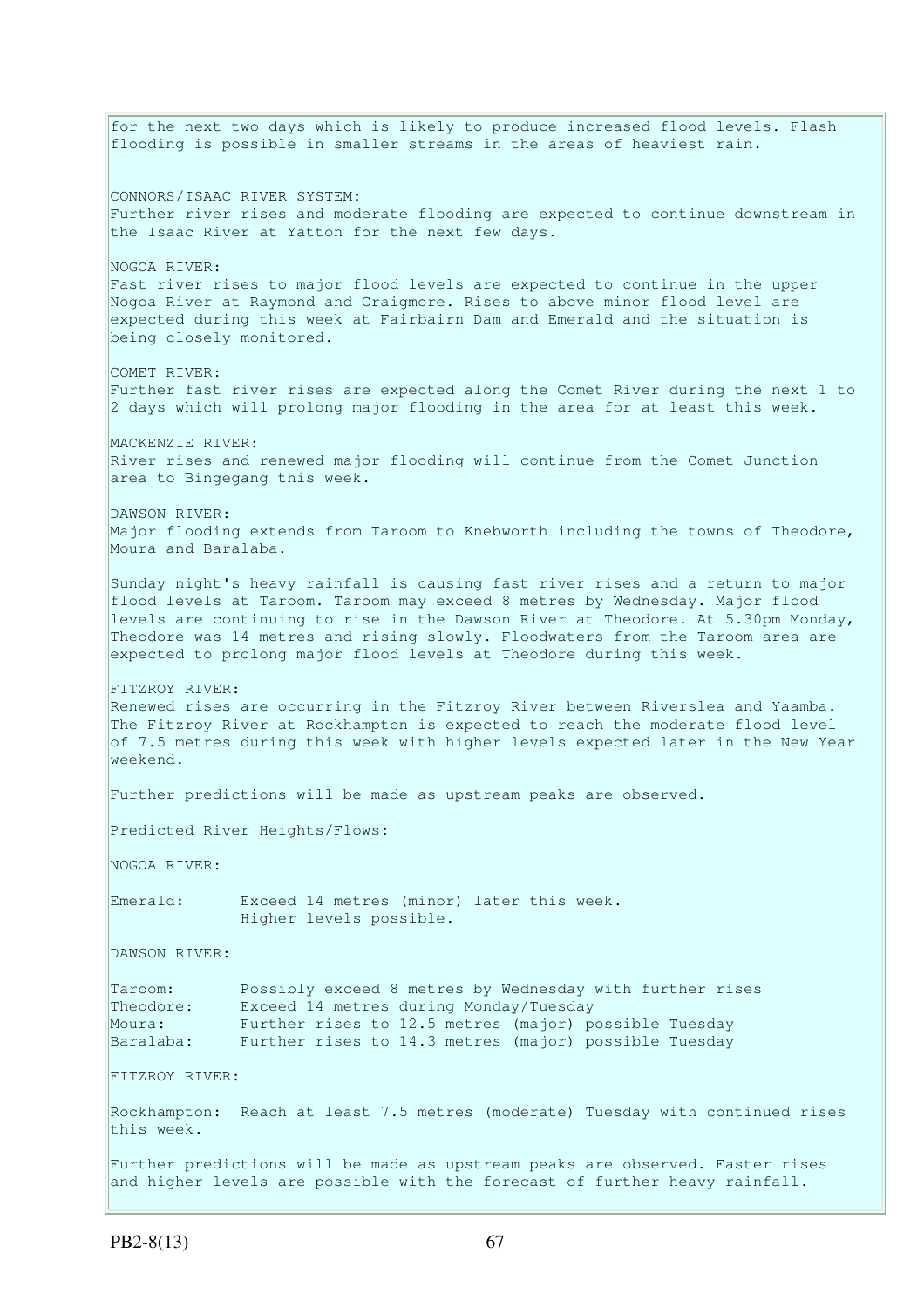Next Issue: The next warning will be issued by 7am Tuesday. (River heights are constantly updated on the Bureau website.) Latest River Heights: Dawson R at Utopia Downs \* 11.2m rising 04:00 PM MON 27/12/10 Juandah Ck at Windamere \* 10.33m falling 04:00 PM MON 27/12/10 Dawson R at Taroom \* 6.82m rising 04:00 PM MON 27/12/1 Dawson R at Theodore 14.0m rising slowly 05:30 PM MON 27/12/10 Dawson R at Moura 12.4m rising slowly 01:30 PM MON 27/12/10 Dawson R at Baralaba 14m steady 03:00 PM MON 27/12/10 Dawson R at Beckers \* 16.87m steady 02:00 PM MON 27/12/10 Dawson R at Knebworth \* 16.6m falling 04:10 PM MON 27/12/10 Comet R at The Lake  $*$  14.04m rising 04:20 PM MON 27/12/10 Comet R at Comet Weir \* 10.64m rising 03:34 PM MON 27/12/10 Nogoa R at Raymond # 10.2m rising 05:17 PM MON 27/12/10 Nogoa R at Craigmore # 10.81m rising 05:16 PM MON 27/12/10 Nogoa R at Fairbairn Dam HW \* 2m rising 04:05 PM MON 27/12/10 Nogoa R at Emerald # 10.85m rising 04:45 PM MON 27/12/10 Theresa Ck at Gregory Highway # 8.47m rising 05:11 PM MON 27/12/10 Mackenzie R at Bedford Weir TW # 16.78m steady 05:06 PM MON 27/12/10 Connors R at Pink Lagoon \* 14m falling 04:00 PM MON 27/12/10 Isaac R at Yatton \* 14.45m rising 02:40 PM MON 27/12/10 Mackenzie R at Tartrus \* 12.44m rising 01:05 PM MON 27/12/10 Fitzroy R at Rockhampton 7.4m rising 04:45 PM MON 27/12/10 Warnings and River Height Bulletins are available at http://www.bom.gov.au/qld/flood/ . Flood Warnings are also available on

telephone 1300 659 219 at a low call cost of 27.5 cents, more from mobile, public and satellite phones.

### $TO::BOM609$

IDQ20765

Australian Government Bureau of Meteorology Queensland

FLOOD WARNING FOR THE FITZROY RIVER BASIN Issued at 7:06 AM on Tuesday the 28th of December 2010 by the Bureau of Meteorology, Brisbane.

Major flooding continues along the Dawson, Comet, Nogoa and Mackenzie Rivers.

Record major flood levels have been reached in the Dawson River at Theodore and the river continues to rise. The Nogoa River at Emerald is expected to reach moderate flood levels during this week with possible continued rises. The Fitzroy River at Rockhampton has reached moderate flood level and is expected to continue rising with major flood levels possible during the weekend and into next week.

Further moderate to heavy rainfall is possible in Fitzroy River catchments during the next 24 to 36 hours.

CONNORS/ISAAC RIVER SYSTEM: Further heavy rainfall overnight will cause continued rises and major flooding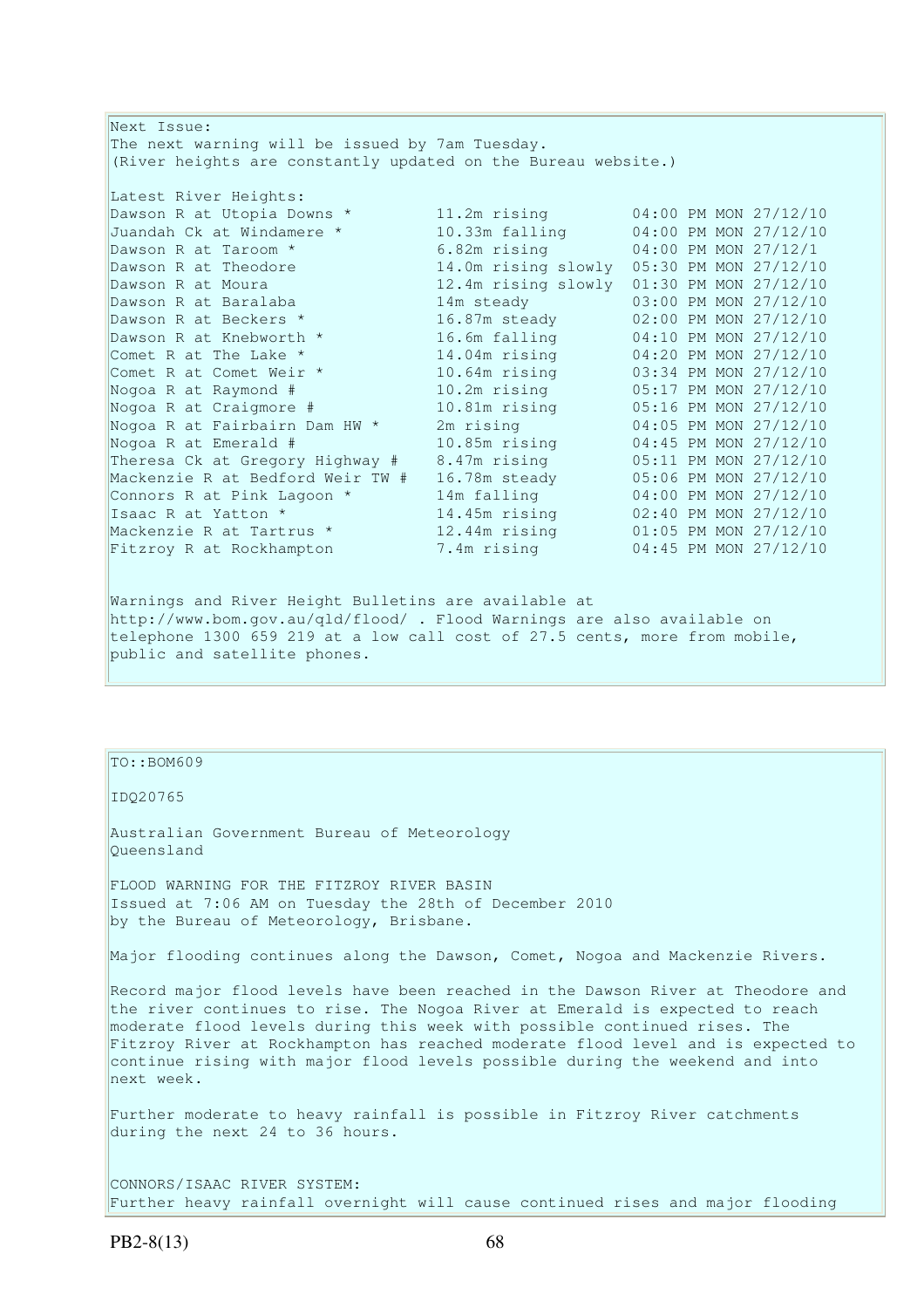in the Isaac River at Yatton during Tuesday and Wednesday. NOGOA RIVER: Fast river rises to major flood levels continue in the upper Nogoa River at Raymond and Craigmore. Rises to above moderate flood level are expected during this week at Fairbairn Dam and Emerald and the situation is being closely monitored. COMET RIVER: Further fast river rises are expected along the Comet River during the next 1 to 2 days which will prolong major flooding in the area for at least this week. Record flood levels have already been reached at the Comet River at The Lake. MACKENZIE RIVER: River rises and renewed major flooding will continue from the Comet Junction area to Bingegang this week. DAWSON RIVER: Major flooding extends from Taroom to Knebworth including the towns of Theodore, Moura and Baralaba. Sunday night's heavy rainfall caused fast river rises and a return to major flood levels at Taroom. Taroom is expected to peak near 8.3 metres late Tuesday and into Wednesday. Major flood levels are continuing to rise in the Dawson River at Theodore. At 5.15am Tuesday, Theodore was 14.46 metres and rising slowly. Floodwaters from the Taroom area are expected to prolong major flood levels at Theodore during this week. FITZROY RIVER: Renewed rises are occurring in the Fitzroy River between Riverslea and Yaamba. The Fitzroy River at Rockhampton was 7.65 metres at 5am Tuesday and rising at moderate flood level. Rises are expected to continue major flood levels possible during the weekend and into next week. Further predictions will be made as upstream peaks are observed. Predicted River Heights/Flows: NOGOA RIVER: Emerald: Exceed 14.5 metres (moderate) early Thursday. With further rises and higher levels possible. DAWSON RIVER: Taroom: Peak around 8.3 metres by Wednesday Theodore: Rises to 15 metres possible during Tuesday/Wednesday Moura: Further rises to 13 metres (major) possible Wednesday Baralaba: Further rises to 14.5 metres (major) possible Wednesday FITZROY RIVER: Rockhampton: Reach 8 metres later this week and continue rising. Major flood levels (8.5 metres) possible early next week. Further predictions will be made as upstream peaks are observed. Faster rises and higher levels are possible with the forecast of further heavy rainfall. Next Issue: The next warning will be issued by 1pm Tuesday. (River heights are constantly updated on the Bureau website.)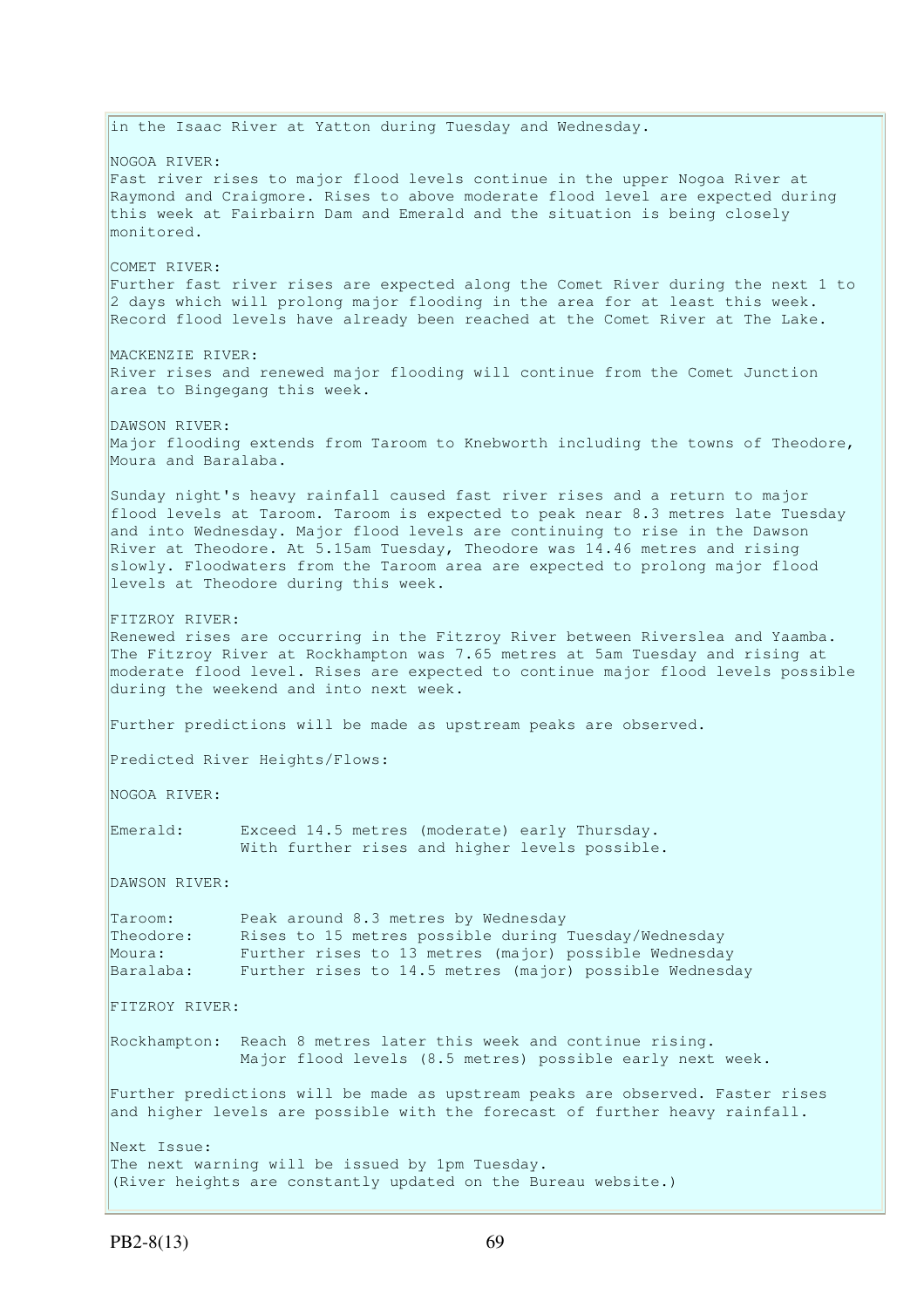| Latest River Heights:                                |                                            |  |                       |
|------------------------------------------------------|--------------------------------------------|--|-----------------------|
| Dawson R at Utopia Downs *                           | 14.11m rising                              |  | 05:00 AM TUE 28/12/10 |
| Juandah Ck at Windamere *                            | 9.50m falling                              |  | 05:00 AM TUE 28/12/10 |
| Dawson R at Taroom *                                 | 8.00m rising                               |  | 05:00 AM TUE 28/12/10 |
| Dawson R at Theodore                                 | 14.51m rising slowly 06:15 AM TUE 28/12/10 |  |                       |
| Dawson R at Moura                                    | 12.50m rising                              |  | 09:00 AM TUE 28/12/10 |
| Mimosa Ck at Redcliff *                              | 8.12m rising                               |  | 05:40 AM TUE 28/12/10 |
| Dawson R at Baralaba                                 | 14.30m rising                              |  | 06:00 AM TUE 28/12/10 |
| Dawson R at Beckers *                                | 17.47m steady                              |  | 05:44 AM TUE 28/12/10 |
| Dawson R at Knebworth *                              | 17.42m rising                              |  | 06:00 AM TUE 28/12/10 |
| Comet R at The Lake *                                | 17.04m rising                              |  | 05:00 AM TUE 28/12/10 |
| Comet R at Comet Weir *                              | 10.74m rising                              |  | 05:00 AM TUE 28/12/10 |
| Nogoa R at Raymond #                                 | 12.80m falling                             |  | 04:45 AM TUE 28/12/10 |
| Nogoa R at Craigmore #                               | 14.96m rising                              |  | 06:52 AM TUE 28/12/10 |
| Nogoa R at Fairbairn Dam HW *                        | 2.17m steady                               |  | 06:00 AM TUE 28/12/10 |
| Nogoa R at Emerald #                                 | 11.50m rising                              |  | 06:39 AM TUE 28/12/10 |
| Policeman's Ck at Rubyvale #                         | 0.85m falling                              |  | 06:52 AM TUE 28/12/10 |
| Theresa Ck at Gregory Highway #                      | 9.02m rising                               |  | 05:36 AM TUE 28/12/10 |
| Mackenzie R at Bedford Weir TW #                     | 17.01m rising                              |  | 06:37 AM TUE 28/12/10 |
| onnors R at Pink Lagoon *                            | 13.79m falling                             |  | 05:39 AM TUE 28/12/10 |
| Isaac R at Yatton *                                  | 16.15m rising                              |  | 05:10 AM TUE 28/12/10 |
| Mackenzie R at Tartrus *                             | 12.44m rising                              |  | 01:05 PM MON 27/12/10 |
| Fitzroy R at Riverslea *                             | $21.96m$ rising                            |  | 05:09 AM TUE 28/12/10 |
| Fitzroy R at Rockhampton                             | 7.70m rising                               |  | 06:00 AM TUE 28/12/10 |
| *,# from automatic station                           |                                            |  |                       |
| Warnings and River Height Bulletins are available at |                                            |  |                       |

http://www.bom.gov.au/qld/flood/ . Flood Warnings are also available on telephone 1300 659 219 at a low call cost of 27.5 cents, more from mobile, public and satellite phones.

TO::BOM609

IDQ20765

Australian Government Bureau of Meteorology Queensland

FLOOD WARNING FOR THE FITZROY RIVER BASIN Issued at 1:09 PM on Tuesday the 28th of December 2010 by the Bureau of Meteorology, Brisbane.

Major flooding continues along the Dawson, Comet, Nogoa and Mackenzie Rivers.

Record major flood levels have been reached in the Dawson River at Theodore and the river continues to rise at Theodore and Baralaba. The Nogoa River at Emerald is expected to reach major flood level of 15 metres during this week. The Fitzroy River at Rockhampton is expected to continue rising and reach major flood levels during next week.

Further moderate rainfall is possible in Fitzroy River catchments during the next 24 hours.

CONNORS/ISAAC RIVER SYSTEM: Further heavy rainfall overnight will cause continued rises and major flooding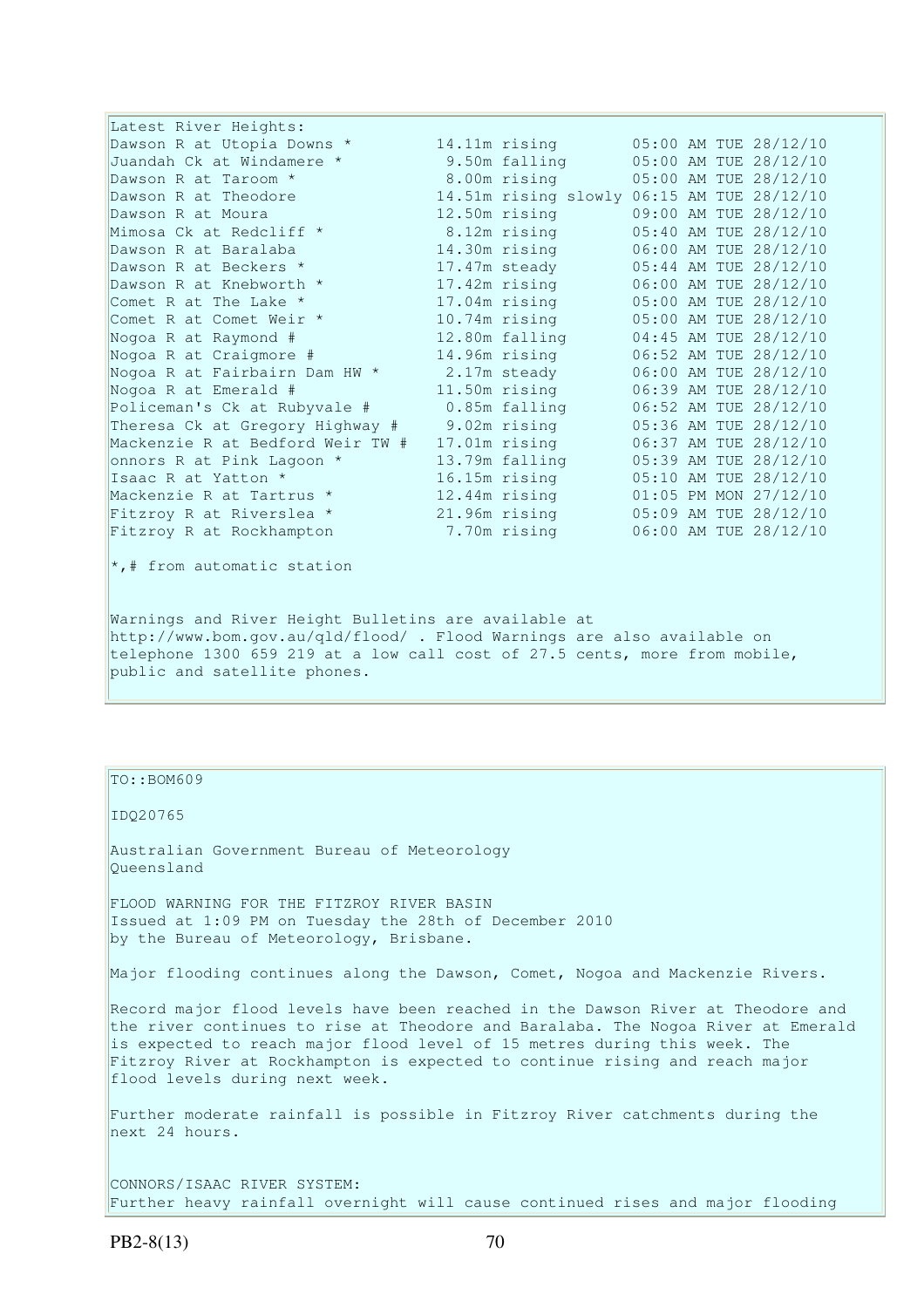in the Isaac River at Yatton during Tuesday and Wednesday. NOGOA RIVER: Fast river rises to major flood levels continue in the upper Nogoa River at Raymond and Craigmore. Faster rises are expected to commence at Fairbairn Dam and Emerald during this afternoon with Emerald expected to reach the moderate flood level of 14.5 metres by Wednesday evening. Further rises are expected at Emerald with the level expected to reach a similar level to the 2008 flood (15.36 metres) on Friday. This prediction will be updated as upstream peaks are recorded. COMET RIVER: Further fast river rises are expected along the Comet River during the next two days which will prolong major flooding in the area for at least this week. Record major flood levels have already been reached at the Comet River at The Lake. MACKENZIE RIVER: River rises and renewed major flooding will continue from the Comet Junction area to Bingegang this week. DAWSON RIVER: Major flooding extends from Taroom to Knebworth including the towns of Theodore, Moura and Baralaba. Taroom continues to rise quickly and the peak is now expected to be near 9 metres. Major flood levels are continuing to rise very slowly in the Dawson River at Theodore. At 10.45am Tuesday, Theodore was 14.59 metres and rising slowly. Floodwaters from the Taroom area are expected to prolong major flood levels at Theodore and downstream during this week and into next week. Further rainfall and high flows in Mimosa creek overnight is causing renewed rises in the Dawson River at Baralaba. Major flood levels could reach 15 metres during Wednesday at Baralaba. FITZROY RIVER: Renewed rises are occurring in the Fitzroy River between Riverslea and Yaamba. The Fitzroy River at Rockhampton was 7.75 metres at 9am Tuesday and rising with moderate flooding. Rises will continue with major flood levels (above 8.5 metres) expected during next week. Rockhampton river levels are expected to remain above 8 metres for up to 10 days. Further predictions will be made as upstream peaks are observed. Predicted River Heights/Flows: NOGOA RIVER: Emerald: Exceed 14.5 metres (moderate) late Wednesday. Reach near 15.3 metres (major) during Friday. DAWSON RIVER: Taroom: Peak near 9 metres (major) during Wednesday Theodore: Rises to 15 metres (major) still possible during Wednesday Moura: Further rises to 13 metres (major) possible Wednesday Baralaba: Further rises to 15 metres (major) possible Wednesday FITZROY RIVER: Rockhampton: Reach 8 metres (moderate) later this week and continue rising.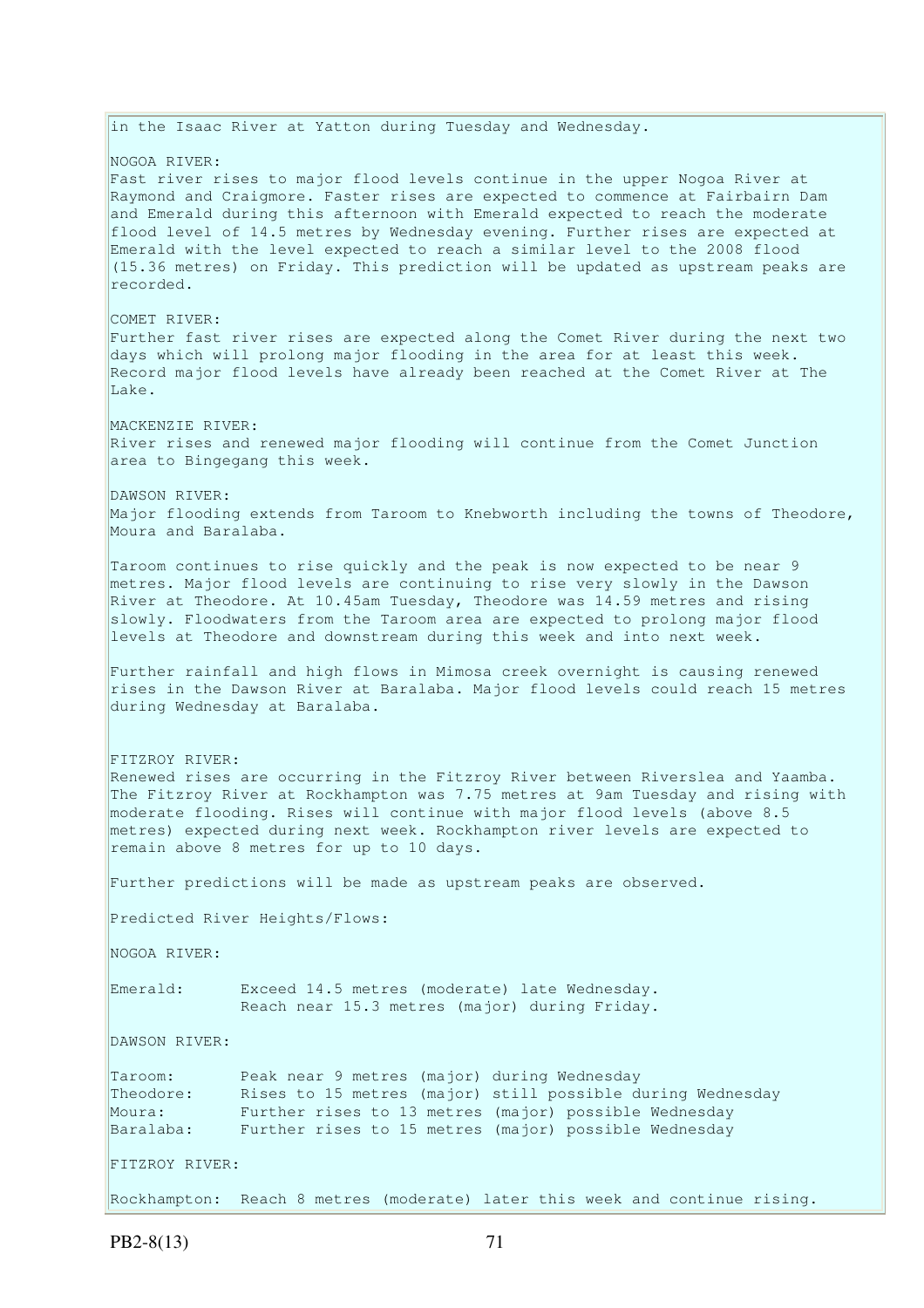Reach 8.5 metres (major) late in the weekend. Further predictions will be made as upstream peaks are observed. Faster rises and higher levels are possible with the forecast of further heavy rainfall. Next Issue: The next warning will be issued by 6pm Tuesday. (River heights are constantly updated on the Bureau website.) Latest River Heights: Dawson R at Utopia Downs \* 14.24m steady 11:00 AM TUE 28/12/10 Juandah Ck at Windamere \* 9.14m falling 11:00 AM TUE 28/12/10 Dawson R at Taroom \* 8.41m rising 11:00 AM TUE 28/12/10 Dawson R at Theodore 14.59m rising 10:45 AM TUE 28/12/10 Dawson R at Moura 12.5m rising 09:00 AM TUE 28/12/10 Mimosa Ck at Redcliff \* 8.73m rising 11:00 AM TUE 28/12/10 Dawson R at Baralaba 14.35m rising 09:00 AM TUE 28/12/10 Dawson R at Beckers \* 17.58m steady 11:00 AM TUE 28/12/10 Dawson R at Knebworth \* 17.47m falling 12:00 PM TUE 28/12/10 Comet R at The Lake \* 17.1m rising 11:00 AM TUE 28/12/10 Comet R at Comet Weir \* 10.85m rising 11:00 AM TUE 28/12/10 Nogoa R at Craigmore # 16.11m rising 12:49 PM TUE 28/12/10 Nogoa R at Fairbairn Dam HW \* 2.28m steady 12:00 PM TUE 28/12/10 Nogoa R at Emerald # 11.75m rising 11:45 AM TUE 28/12/10 Policeman's Ck at Rubyvale # 0.85m steady 10:55 AM TUE 28/12/10 Theresa Ck at Gregory Highway # 9.17m rising 12:47 PM TUE 28/12/10 Mackenzie R at Bedford Weir TW # 17.18m falling 11:37 AM TUE 28/12/10 Connors R at Pink Lagoon  $*$  13.69m falling 11:00 AM TUE 28/12/10 Isaac R at Yatton \* 16.46m rising 11:10 AM TUE 28/12/10 Mackenzie R at Tartrus \* 14.08m rising 12:30 PM TUE 28/12/10 Fitzroy R at Riverslea \* 22.64m rising 11:20 AM TUE 28/12/10 Fitzroy R at Rockhampton 7.75m rising 09:00 AM TUE 28/12/10  $\star$ , # automatic station

Warnings and River Height Bulletins are available at http://www.bom.gov.au/qld/flood/ . Flood Warnings are also available on telephone 1300 659 219 at a low call cost of 27.5 cents, more from mobile, public and satellite phones.

| TO::BOM609                                                                                                                                                          |
|---------------------------------------------------------------------------------------------------------------------------------------------------------------------|
| ID020765                                                                                                                                                            |
| Australian Government Bureau of Meteorology<br>Oueensland                                                                                                           |
| FLOOD WARNING FOR THE FITZROY RIVER BASIN<br>Issued at 6:51 PM on Tuesday the 28th of December 2010<br>by the Bureau of Meteorology, Brisbane.                      |
| Major flooding continues along the Dawson, Comet, Nogoa and Mackenzie Rivers.                                                                                       |
| Record major flood levels have been reached in the Dawson River at Theodore and<br>the river continues to rise at Theodore and Baralaba. The Nogoa River at Emerald |

is expected to reach major flood level of 15 metres during this week. The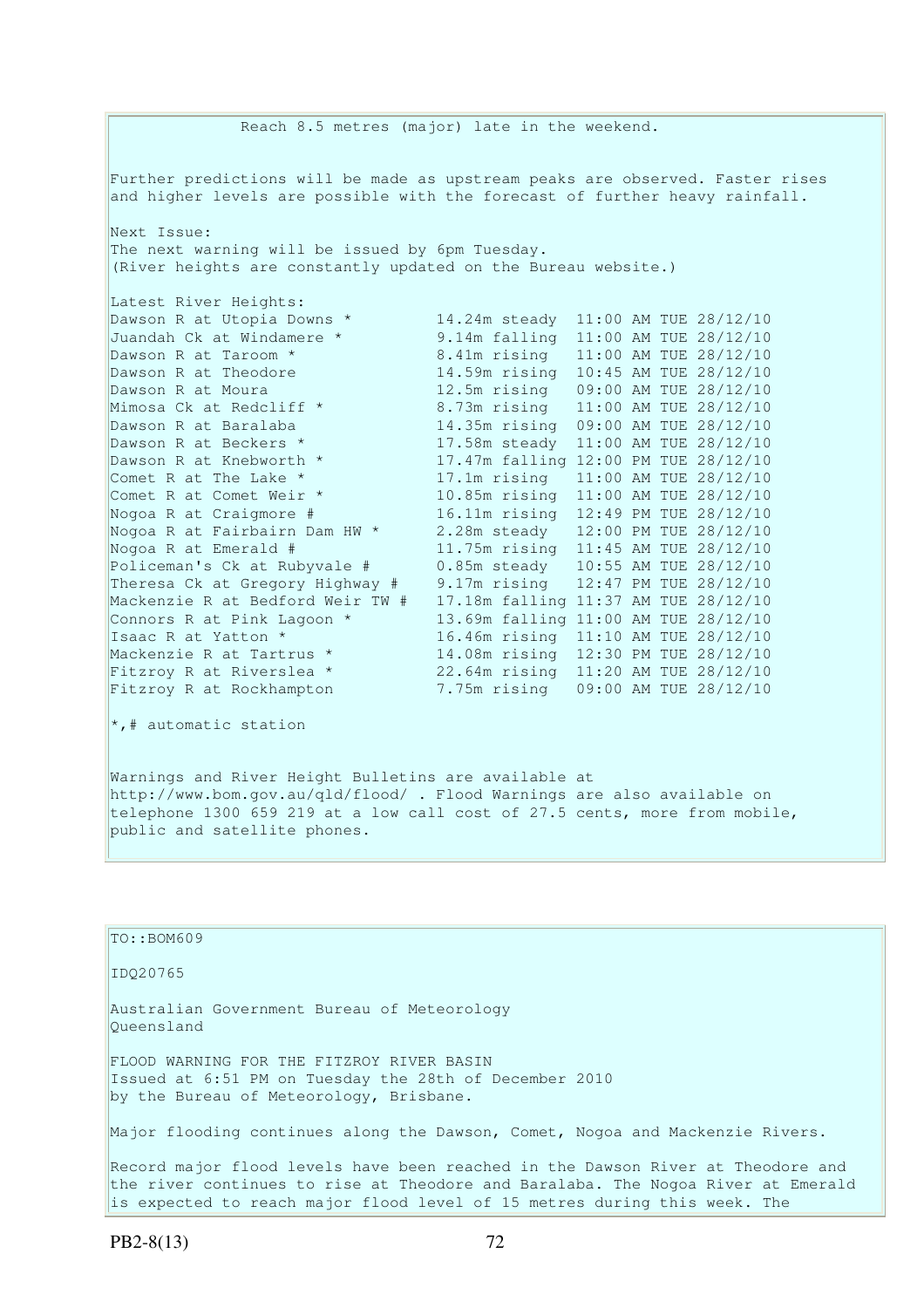Fitzroy River at Rockhampton is expected to continue rising and reach major flood levels during next week. CONNORS/ISAAC RIVER SYSTEM: Major flooding is nearing a peak at Yatton along the Isaac River. Levels will stay high overnight and remain above 15 metres during Wednesday and Thursday. NOGOA RIVER: Fast river rises to major flood levels continue in the upper Nogoa River at Raymond and Craigmore. Fast rises will continue at Fairbairn Dam and Emerald overnight and during Wednesday. The Nogoa River at Emerald is expected to reach the major flood level of 15 metres by Thursday morning. Further rises are expected at Emerald with the level expected to reach a similar level to the 2008 flood (15.36 metres) on Friday morning. This prediction will be updated as upstream peaks are recorded. COMET RIVER: Further fast river rises will occur along the Comet River during the next two days which will prolong major flooding in the area for at least this week. Record major flood levels have already been reached at the Comet River at The Lake. Record flood levels in excess of the 1954 peak height (13.19 metres) are possible at Comet Weir. MACKENZIE RIVER: River rises and renewed major flooding will continue from the Comet Junction area to Bingegang this week. DAWSON RIVER: Major flooding extends from Taroom to Knebworth including the towns of Theodore, Moura and Baralaba. Taroom continues to rise quickly and the peak is now expected to be near 9.5 metres overnight. Major flood levels are continuing to rise very slowly in the Dawson River at Theodore. Upstream of Moura at Woodleigh, the river height at 5pm Tuesday was 18.12 metres and rising. Floodwaters from the Taroom area will prolong major flood levels at Theodore and downstream during this week and into next week. Further rainfall and record flood levels in Mimosa creek will cause renewed rises in the Dawson River at Baralaba. Major flood levels are likely to reach 15 metres during Wednesday at Baralaba with further rises possible. Major flood levels are rising fast at Rannes along the Don River. FITZROY RIVER: Renewed rises are occurring in the Fitzroy River between Riverslea and Yaamba. The Fitzroy River at Rockhampton was 7.8 metres at 3pm Tuesday and rising with moderate flooding. Rises will continue with major flood levels (above 8.5 metres) expected during next week. Rockhampton river levels are expected to remain above 8 metres for up to 10 days. Further predictions will be made as upstream peaks are observed. Predicted River Heights/Flows: NOGOA RIVER: Emerald: Exceed 15 metres (major) overnight Wednesday. Reach near 15.3 metres (major) during Friday.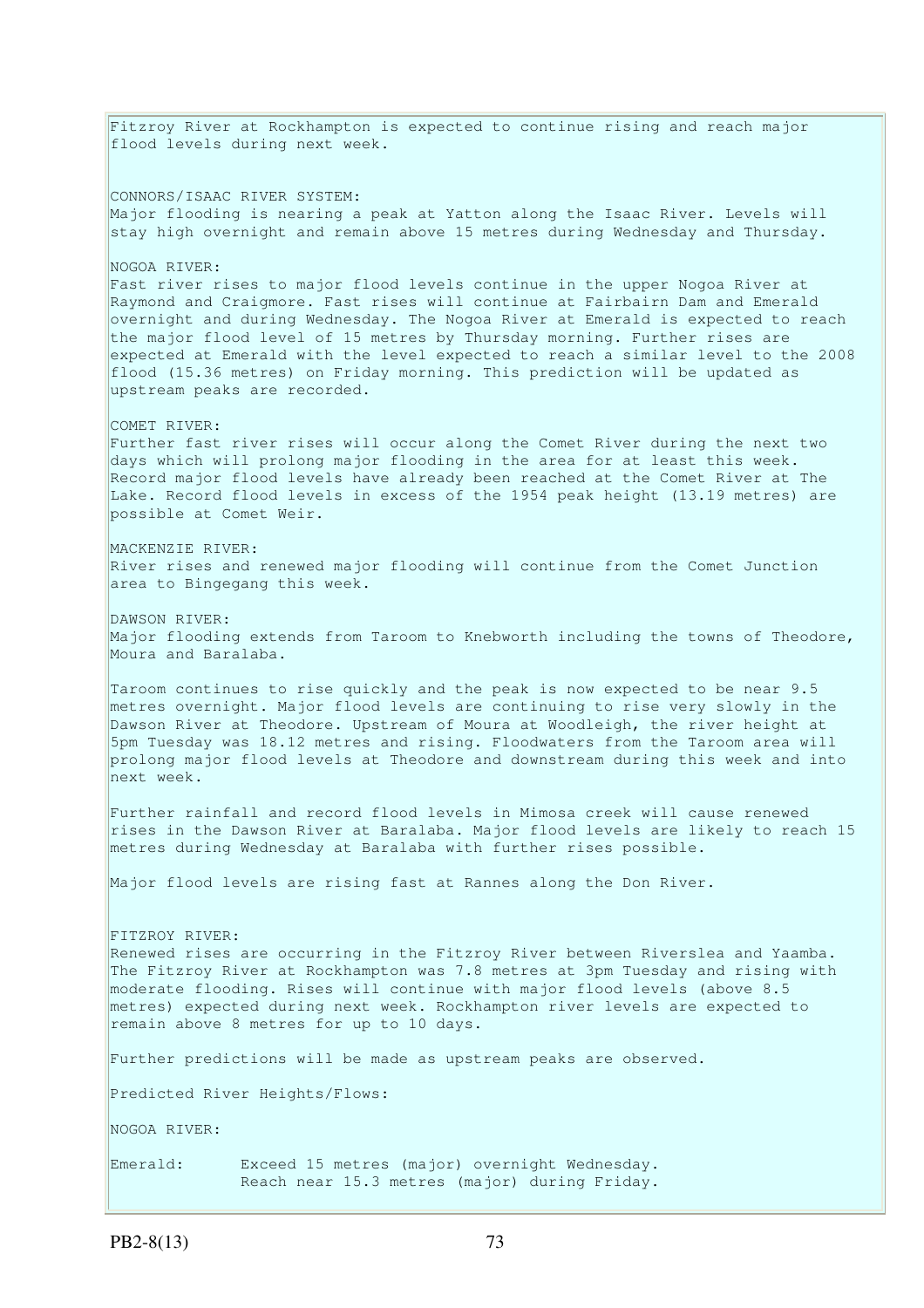DAWSON RIVER: Taroom: Peak near 9.5 metres (major) overnight Wednesday Theodore: Rises to 15 metres (major) still possible during Wednesday Moura: Further rises to 13 metres (major) possible Wednesday Baralaba: Further rises to 15 metres (major) possible Wednesday FITZROY RIVER: Rockhampton: Reach 8 metres (moderate) later this week and continue rising. Reach 8.5 metres (major) late in the weekend. Further predictions will be made as upstream peaks are observed. Faster rises and higher levels are possible with the forecast of further heavy rainfall. Next Issue: The next warning will be issued by 11:30pm Tuesday. (River heights are constantly updated on the Bureau website.) Latest River Heights: Dawson R at Utopia Downs \* 14.14m falling 05:00 PM TUE 28/12/10 Juandah Ck at Windamere \* 8.52m falling 05:00 PM TUE 28/12/10 Dawson R at Taroom \* 9.01m rising 05:00 PM TUE 28/12/10 Dawson R at Theodore 14.59m rising 10:45 AM TUE 28/12/10 Dawson R at Moura 12.5m rising 09:00 AM TUE 28/12/10 Mimosa Ck at Redcliff \* 8.98m falling 05:00 PM TUE 28/12/10 Dawson R at Baralaba 14.6m rising 02:45 PM TUE 28/12/10 Dawson R at Beckers \* 17.9m rising 05:00 PM TUE 28/12/10 Dawson R at Knebworth \* 17.48m rising 05:10 PM TUE 28/12/10 Comet R at The Lake  $*$  17.06m steady 04:00 PM TUE 28/12/10 Comet R at Comet Weir \* 11.05m rising 04:00 PM TUE 28/12/10 Nogoa R at Craigmore # 16.81m rising 05:48 PM TUE 28/12/10 Nogoa R at Fairbairn Dam HW \* 2.5m rising 05:45 PM TUE 28/12/10 Nogoa R at Emerald # 11.9m rising 05:55 PM TUE 28/12/10 Policeman's Ck at Rubyvale # 0.8m steady 04:55 PM TUE 28/12/10 Theresa Ck at Gregory Highway # 9.22m rising 05:46 PM TUE 28/12/10 Mackenzie R at Bedford Weir TW # 17.25m rising 05:51 PM TUE 28/12/10 Connors R at Pink Lagoon  $*$  13.55m falling 05:00 PM TUE 28/12/10 Isaac R at Yatton \* 16.54m rising 05:00 PM TUE 28/12/10 Mackenzie R at Tartrus \* 14.52m rising 05:40 PM TUE 28/12/10 Fitzroy R at Rockhampton 7.8m rising 03:10 PM TUE 28/12/10 \*automaic station Warnings and River Height Bulletins are available at http://www.bom.gov.au/qld/flood/ . Flood Warnings are also available on telephone 1300 659 219 at a low call cost of 27.5 cents, more from mobile, public and satellite phones.

TO::BOM609

IDQ20765

Australian Government Bureau of Meteorology Queensland

FLOOD WARNING FOR THE FITZROY RIVER BASIN

PB2-8(13) 74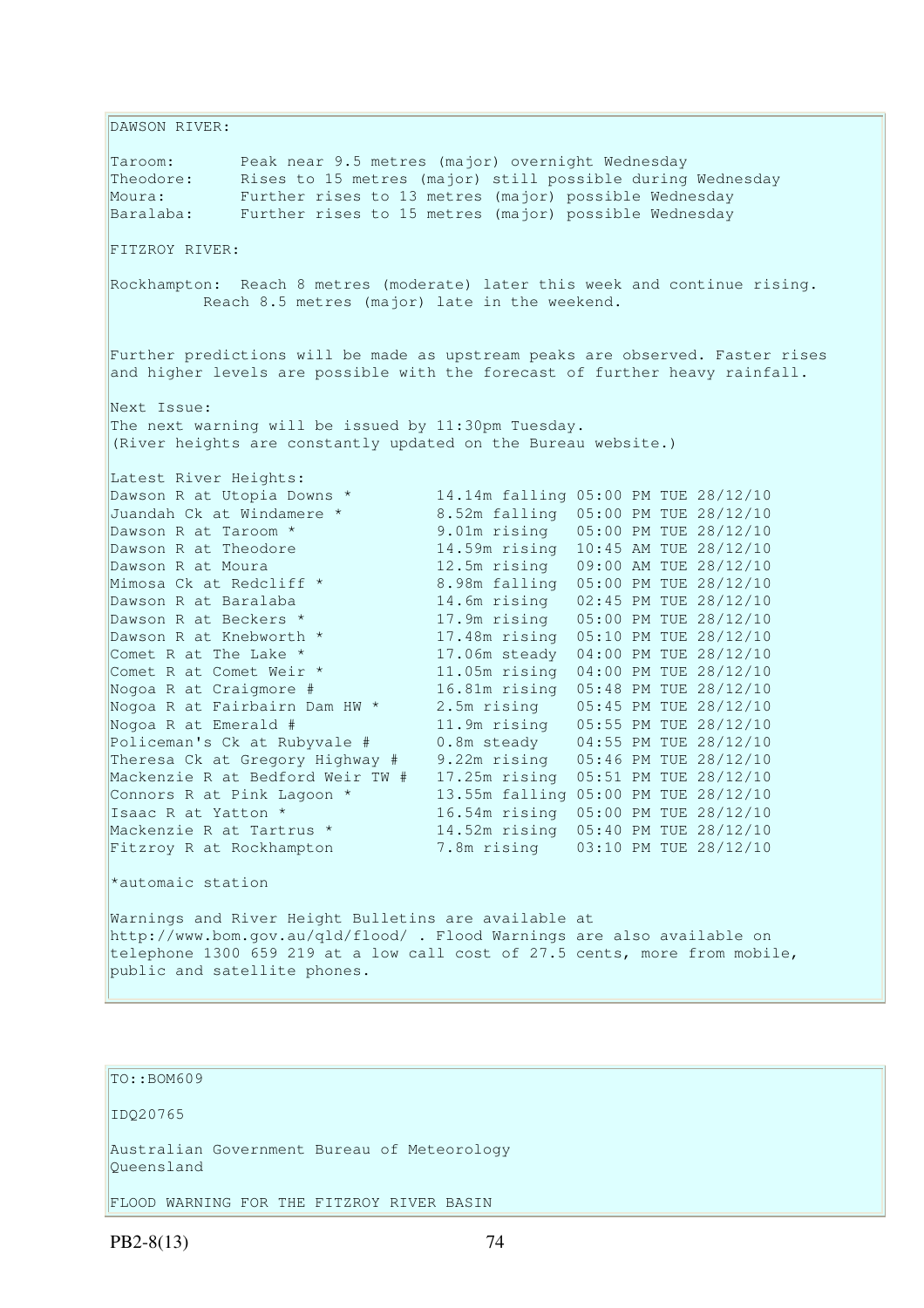Issued at 12:24 AM on Wednesday the 29th of December 2010 by the Bureau of Meteorology, Brisbane. Major flooding continues along the Dawson, Comet, Nogoa and Mackenzie Rivers. Record major flood levels have been reached in the Dawson River at Theodore and the river continues to rise at Theodore and Baralaba. The Nogoa River at Emerald is expected to reach the major flood level of 15 metres during this week. The Fitzroy River at Rockhampton is expected to continue rising and reach major flood levels during next week. CONNORS/ISAAC RIVER SYSTEM: Major flooding is nearing a peak at Yatton along the Isaac River. Levels will stay high overnight and remain above 15 metres during Wednesday and Thursday. NOGOA RIVER: Fast river rises to major flood levels continue in the upper Nogoa River at Craigmore to record levels. Fast rises will continue at Fairbairn Dam and Emerald overnight and during Wednesday. The Nogoa River at Emerald is expected to reach the major flood level of 15 metres by Thursday morning. Further rises are expected at Emerald with the level expected to reach a similar level to the 2008 flood (15.36 metres) on Friday morning. This prediction will be updated as upstream peaks are recorded. COMET RIVER: Further fast river rises will occur along the Comet River during the next two days which will prolong major flooding in the area for at least this week. Record major flood levels have already been reached at the Comet River at The Lake. Record flood levels in excess of the 1954 peak height (13.19 metres) are possible at Comet Weir. MACKENZIE RIVER: River rises and renewed major flooding will continue from the Comet Junction area to Bingegang this week. DAWSON RIVER: Major flooding extends from Taroom to Knebworth including the towns of Theodore, Moura and Baralaba. Taroom continues to rise quickly and is expected to peak overnight, most likely around the 10 metre mark although rises beyond 10 metres cannot be ruled out. Major flood levels are continuing to rise very slowly in the Dawson River at Theodore. Upstream of Moura at Woodleigh, the river height at 10pm Tuesday was 18.26 metres and rising. Floodwaters from the Taroom area will prolong major flood levels at Theodore and downstream during this week and into next week. Further rainfall and record flood levels in Mimosa creek will cause renewed rises in the Dawson River at Baralaba. Major flood levels are likely to reach 15 metres during Wednesday at Baralaba with further rises possible. Major flood levels are nearing a peak at Rannes along the Don River. FITZROY RIVER: Renewed rises are occurring in the Fitzroy River between Riverslea and Yaamba. The Fitzroy River at Rockhampton was 7.85 metres at 9pm Tuesday and rising with moderate flooding. Rises will continue with major flood levels (above 8.5 metres) expected during next week. Rockhampton river levels are expected to remain above 8 metres for up to 10 days. Further predictions will be made as upstream peaks are observed.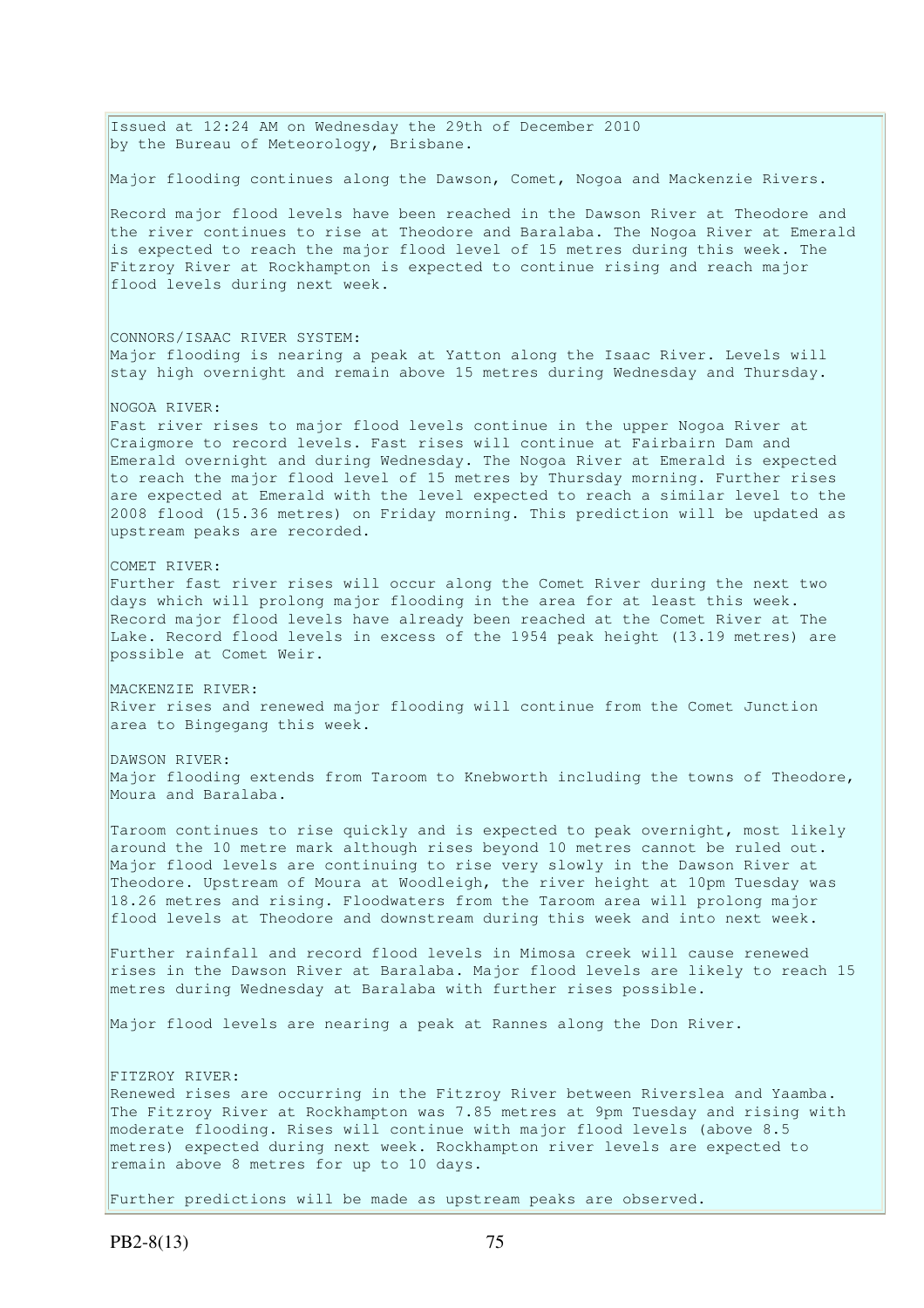Predicted River Heights/Flows: NOGOA RIVER: Emerald: Exceed 15 metres (major) overnight Wednesday. Reach near 15.3 metres (major) during Friday. DAWSON RIVER: Taroom: Expected to peak below or at 10 metres (major) overnight. Theodore: Rises to 15 metres (major) possible during Wednesday Moura: Further rises to 13 metres (major) possible Wednesday Baralaba: Further rises above 15 metres (major) likely during Wednesday FITZROY RIVER: Rockhampton: Reach 8 metres (moderate) later this week and continue rising. Reach 8.5 metres (major) late in the weekend. Further predictions will be made as upstream peaks are observed. Faster rises and higher levels are possible with the forecast of further heavy rainfall. Next Issue: The next warning will be issued by 9am Wednesday. (River heights are constantly updated on the Bureau website.) Latest River Heights: Dawson R at Utopia Downs \* 13.81m falling 10:00 PM TUE 28/12/10 Juandah Ck at Windamere \* 8.11m falling 08:00 PM TUE 28/12/10 Dawson R at Taroom \* 9.48m rising 10:00 PM TUE 28/12/10 Dawson R at Theodore 14.59m rising 10:45 AM TUE 28/12/10 Dawson R at Moura 12.5m rising 09:00 AM TUE 28/12/10 Mimosa Ck at Redcliff \* 8.65m falling 10:00 PM TUE 28/12/10 Dawson R at Baralaba 14.8m rising 09:00 PM TUE 28/12/10 Dawson R at Beckers \* 18.1m rising 08:00 PM TUE 28/12/10 Dawson R at Knebworth \* 17.48m rising 09:10 PM TUE 28/12/10 Comet R at The Lake  $*$  -99m falling 09:00 PM TUE 28/12/10 Comet R at Comet Weir \* 11.44m rising 10:00 PM TUE 28/12/10 Nogoa R at Craigmore # 17.36m rising 10:42 PM TUE 28/12/10 Nogoa R at Fairbairn Dam HW \* 2.7m rising 09:10 PM TUE 28/12/10 Nogoa R at Emerald # 12.15m rising 10:44 PM TUE 28/12/10 Policeman's Ck at Rubyvale # 0.75m steady 10:55 PM TUE 28/12/10 Theresa Ck at Gregory Highway # 9.42m rising 10:51 PM TUE 28/12/10 Mackenzie R at Bedford Weir TW # 17.38m steady 11:06 PM TUE 28/12/10 Connors R at Pink Lagoon  $*$  13.39m falling 10:00 PM TUE 28/12/10 Isaac R at Yatton \* 16.53m steady 08:00 PM TUE 28/12/10 Mackenzie R at Tartrus \* 14.52m rising 05:40 PM TUE 28/12/10 Fitzroy R at Rockhampton 7.85m rising slowly 09:00 PM TUE 28/12/10 \*automatic station Warnings and River Height Bulletins are available at http://www.bom.gov.au/qld/flood/ . Flood Warnings are also available on telephone 1300 659 219 at a low call cost of 27.5 cents, more from mobile, public and satellite phones.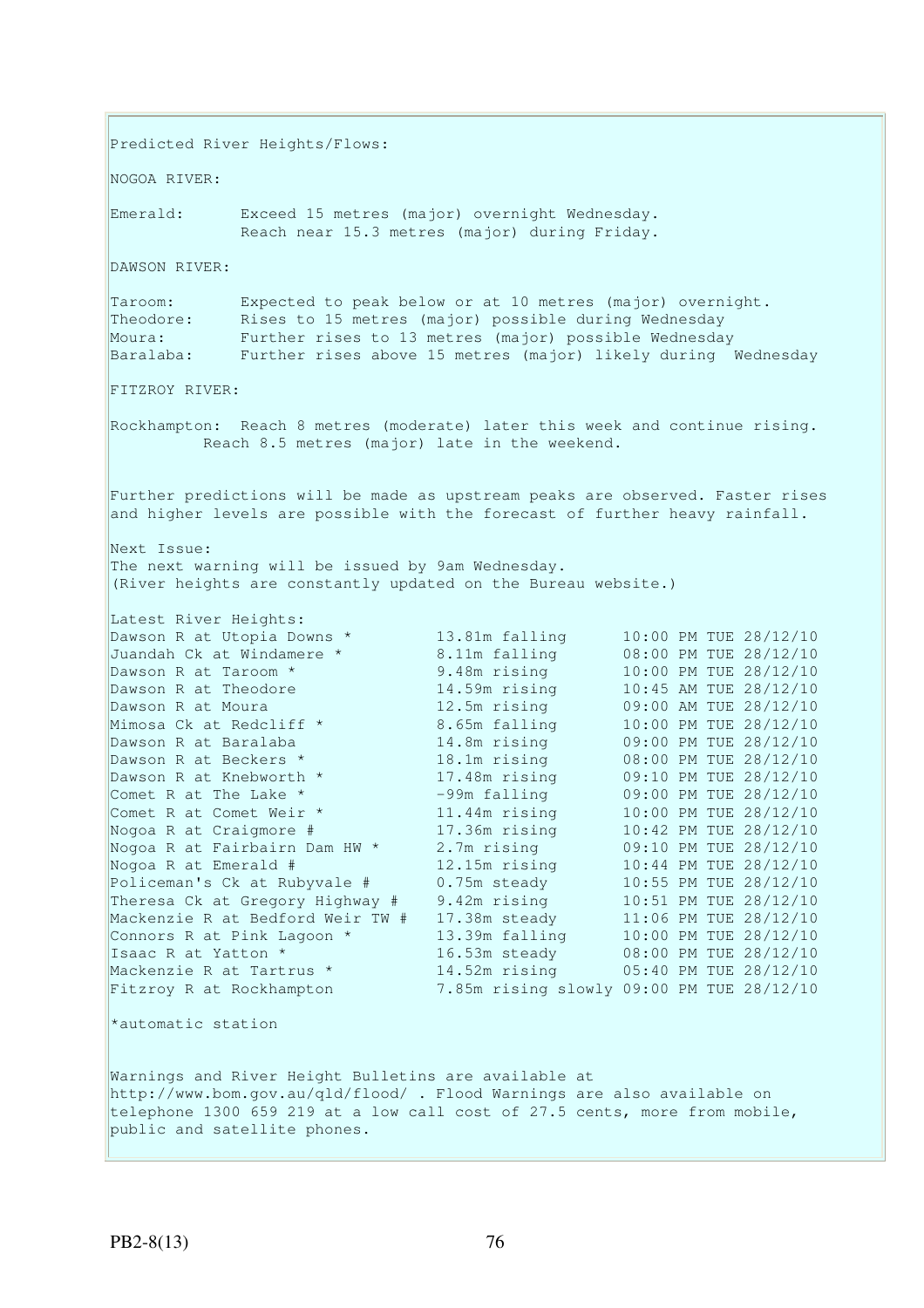$TO:$ : BOM609 IDQ20765 Australian Government Bureau of Meteorology Queensland PRIORITY FLOOD WARNING FOR THE FITZROY RIVER BASIN Issued at 8:59 AM on Wednesday the 29th of December 2010 by the Bureau of Meteorology, Brisbane. Major flooding continues along the Dawson, Comet, Nogoa and Mackenzie Rivers with continued river rises. The Nogoa River at Emerald should peak on Friday about 0.3 metres higher than the 2008 flood. Record major flooding continues along the Comet River. Major flooding will continue to rise along the Mackenzie River and reach levels similar to or higher than 1978 flood levels in the Comet-Nogoa River junction area on the weekend and extend to the Bingegang area early next week. On the upper Dawson River at Taroom, fast river rises have continued overnight to 10.06 metres. This exceeds the 1956 flood by nearly a metre and rises are continuing. Fast river rises to levels above the 1956 flood levels will extend along the Dawson River to the Theodore area during the next 4 days. These upper Dawson floodwaters will maintain the major flooding in the Theodore to Baralaba area for at least the next 7 days. The Fitzroy River at Rockhampton is expected to continue rising and reach major flood levels during next week. River levels at Rockhampton are expected to exceed 8.5 metres next week. CONNORS/ISAAC RIVER SYSTEM: At Yatton on the Isaac River, major flooding is peaking just above 16 metres. Levels will remain above 15 metres during Wednesday and Thursday. NOGOA RIVER: Fairbairn Dam is expected to peak overnight Thursday. The Nogoa River at Emerald should peak on Friday about 0.3 metres higher than the 2008 flood. (The 2008 flood peaked at 15.36 metres.) COMET RIVER: Further fast river rises will occur along the Comet River during the next two days which will prolong record major flooding in the area for at least this week. Record flood levels well above the 1954 flood (13.19 metres) are expected at Comet Weir. MACKENZIE RIVER: Major flooding will continue to rise along the Mackenzie River and reach levels similar to or higher than 1978 flood levels in the Comet-Nogoa River junction area on the weekend and extend to the Bingegang area early next week. DAWSON RIVER: Major flooding extends from Taroom to Knebworth including the towns of Theodore, Moura and Baralaba. On the upper Dawson River at Taroom, fast river rises have continued overnight to 10.06 metres. This exceeds the 1956 flood by nearly a metre and rises are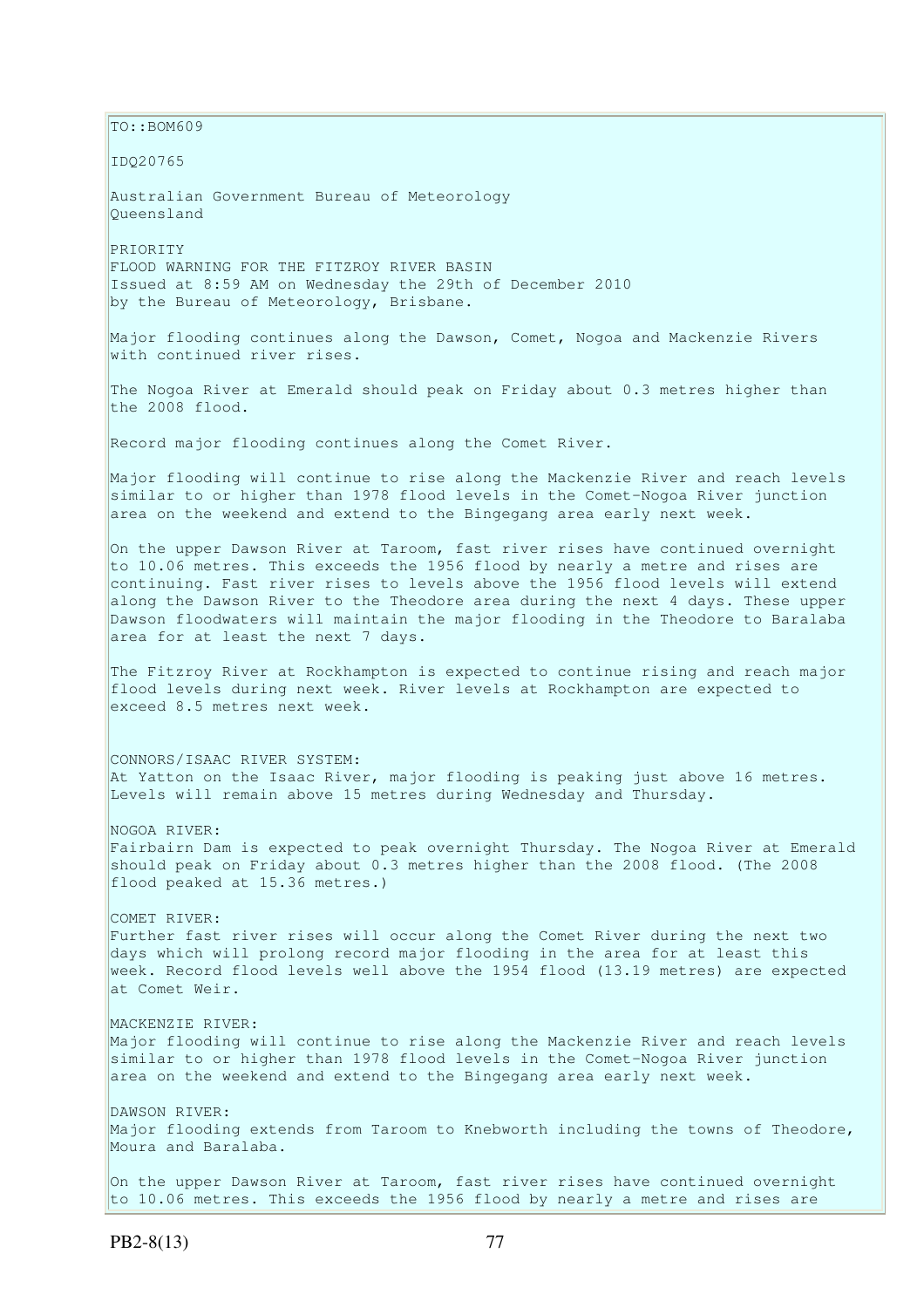continuing. Fast river rises to levels above the 1956 flood levels will extend along the Dawson River to the Theodore area during the next 4 days. These upper Dawson floodwaters will maintain the major flooding in the Theodore to Baralaba area for at least the next 7 days. FITZROY RIVER: Rises are occurring in the Fitzroy River between Riverslea and Yaamba. The Fitzroy River at Rockhampton was 7.9 metres at 7am Wednesday and rising with moderate flooding. Rises will continue with major flood levels (above 8.5 metres) expected during next week. Rockhampton river levels are expected to remain above 8 metres for up to 10 days. Further predictions will be made as upstream peaks are observed. Predicted River Heights/Flows: NOGOA RIVER: Emerald: Reach about 15.7 metres during Friday. DAWSON RIVER: Taroom: Peak above 10 metres Wednesday or overnight Theodore: Maintain high flood levels for at least next 5 days Baralaba: Further rises above 15 metres (major) during Wednesday. Maintain high flood levels for next week. FITZROY RIVER: Rockhampton: Reach 8 metres (moderate) later this week and continue rising. Reach 8.5 metres (major) late in the weekend. Further predictions will be made as upstream peaks are observed. Faster rises and higher levels are possible with the forecast of further heavy rainfall. Next Issue: The next warning will be issued at about 4pm Wednesday. (River heights are constantly updated on the Bureau website.) Latest River Heights: Dawson R at Utopia Downs \* 12.81m falling 08:00 AM WED 29/12/10 Juandah Ck at Windamere \* 5.42m falling 07:30 AM WED 29/12/10 Dawson R at Taroom \* 10.16m rising 08:00 AM WED 29/12/10 Dawson R at Theodore 14.59m rising 10:45 AM TUE 28/12/10 Dawson R at Moura 12.5m rising 09:00 AM TUE 28/12/10<br>
Dawson R at Baralaba 15.1m rising 08:30 AM WED 29/12/10<br>
Dawson R at Beckers \* 18.35m steady 08:00 AM WED 29/12/10 Dawson R at Baralaba 15.1m rising 08:30 AM WED 29/12/10 Dawson R at Beckers \* 18.35m steady 08:00 AM WED 29/12/10 Dawson R at Knebworth \* 17.63m steady 08:10 AM WED 29/12/10 Comet R at Comet Weir \* 13.39m rising 08:00 AM WED 29/12/10 Nogoa R at Craigmore # 17.76m rising 08:30 AM WED 29/12/10 Nogoa R at Fairbairn Dam HW \* 3.58m rising 08:35 AM WED 29/12/10 Nogoa R at Emerald # 13.2m rising 08:45 AM WED 29/12/10 Mackenzie R at Bedford Weir TW # 17.61m steady 08:45 AM WED 29/12/10 Connors R at Pink Lagoon  $*$  13.04m falling 08:00 AM WED 29/12/10 Isaac R at Yatton \* 16.35m falling 08:00 AM WED 29/12/10 Mackenzie R at Tartrus \* 15.61m rising 07:50 AM WED 29/12/10 Fitzroy R at Rockhampton 7.9m steady 07:00 AM WED 29/12/10

Warnings and River Height Bulletins are available at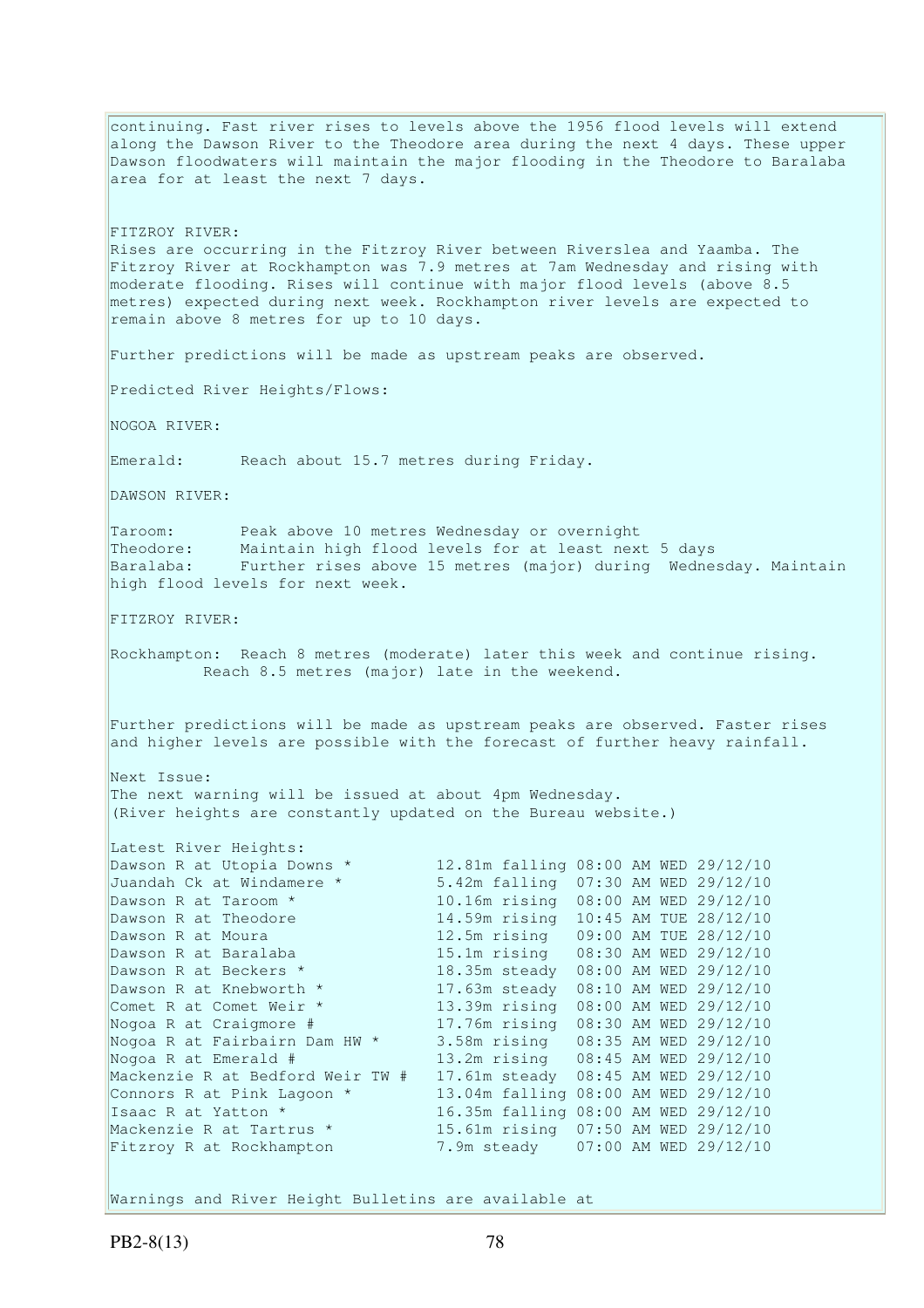http://www.bom.gov.au/qld/flood/ . Flood Warnings are also available on telephone 1300 659 219 at a low call cost of 27.5 cents, more from mobile, public and satellite phones.

TO::BOM609 IDQ20765 Australian Government Bureau of Meteorology Queensland PRIORITY FLOOD WARNING FOR THE FITZROY RIVER BASIN Issued at 4:21 PM on Wednesday the 29th of December 2010 by the Bureau of Meteorology, Brisbane. Major flooding continues along the Dawson, Comet, Nogoa and Mackenzie Rivers with continued river rises. The Nogoa River at Emerald should peak on Friday about 0.3 metres higher than the 2008 flood. Record major flooding continues along the Comet River. Major flooding will continue to rise along the Mackenzie River and reach levels similar to or higher than the 1978 flood levels in the Comet-Nogoa River junction area during the weekend and extend to the Bingegang area early next week. On the Dawson River at Taroom, a peak of up to 10.6 metres is expected overnight. Fast river rises to levels above the 1956 flood levels will extend downstream to the Theodore area during the next 4 days and keep levels high at Baralaba for around 7 days. The Fitzroy River at Rockhampton is expected to exceed the major flood level of 8.5 metres during next week. CONNORS/ISAAC RIVER SYSTEM: At Yatton on the Isaac River, major flooding is peaking just above 16 metres. Levels will remain above 15 metres during Wednesday and Thursday. NOGOA RIVER: Fairbairn Dam is expected to peak overnight Thursday. The Nogoa River at Emerald should peak on Friday about 0.3 metres higher than the 2008 flood. (The 2008 flood peaked at 15.36 metres.) COMET RIVER: Further fast river rises will occur along the Comet River during the next two days which will prolong record major flooding in the area for at least this week. Record flood levels well above the 1954 flood (13.19 metres) are occurring at Comet Weir. A peak is expected overnight of just above 14 metres. MACKENZIE RIVER: Major flooding will continue to rise along the Mackenzie River and reach levels similar to or higher than 1978 flood levels in the Comet-Nogoa River junction area on the weekend and extend to the Bingegang area early next week. DAWSON RIVER: Major flooding extends from Taroom to Knebworth including the towns of Theodore, Moura and Baralaba.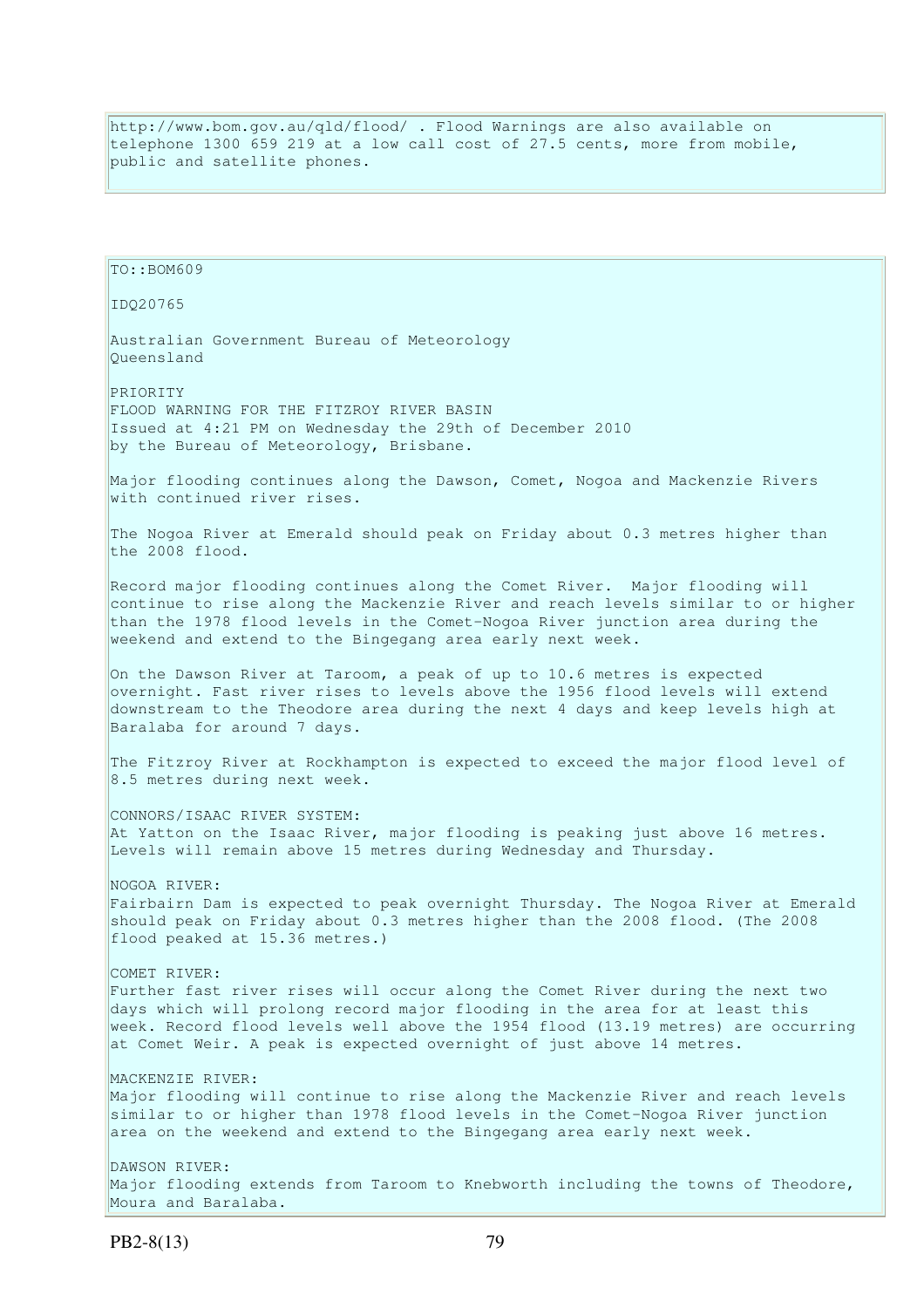On the upper Dawson River at Taroom, fast river rises have continued today to 10.38 metres. This exceeds the 1956 flood by over a metre and rises are continuing. A peak is expected of up to 10.6 metres overnight. Levels will remain high through Thursday. Fast river rises to levels above the 1956 flood levels will extend along the Dawson River to the Theodore area during the next 4 days. These upper Dawson floodwaters will maintain the high level major flooding in the Theodore to Baralaba area for at least the next 7 days. FITZROY RIVER: Rises are occurring in the Fitzroy River between Riverslea and Yaamba. The Fitzroy River at Rockhampton was 8 metres at 3pm Wednesday and rising with moderate flooding. Rises will continue with major flood levels (above 8.5 metres) expected during next week. Rockhampton river levels are expected to remain above 8 metres for up to 10 days. Further predictions will be made as upstream peaks are observed. Predicted River Heights/Flows: NOGOA RIVER: Emerald: Reach about 15.7 metres during Friday. DAWSON RIVER: Taroom: Peak around 10.6 metres overnight Theodore: Maintain high flood levels for at least next 5 days Baralaba: Further rises above 15 metres (major) during Wednesday. Maintain high flood levels for next week. FITZROY RIVER: Rockhampton: Reach 8 metres (moderate) later this week and continue rising. Reach 8.5 metres (major) late in the weekend. Further predictions will be made as upstream peaks are observed. Faster rises and higher levels are possible with the forecast of further heavy rainfall. Next Issue: The next warning will be issued at about 10pm Wednesday. (River heights are constantly updated on the Bureau website.) Latest River Heights: Dawson R at Utopia Downs \* 12.14m falling 02:00 PM WED 29/12/10 Juandah Ck at Windamere \* 3.92m falling 02:00 PM WED 29/12/10 Dawson R at Taroom \* 10.38m rising 02:00 PM WED 29/12/10 Mimosa Ck at Redcliff \* 5.69m falling 02:00 PM WED 29/12/10 Dawson R at Baralaba 15.15m rising 03:00 PM WED 29/12/10 Dawson R at Beckers \* 18.35m steady 08:00 AM WED 29/12/10 Dawson R at Knebworth \* 17.77m rising 03:05 PM WED 29/12/10 Comet R at The Lake  $*$  -99m steady 02:34 AM WED 29/12/10 Comet R at Comet Weir \* 13.92m steady 02:00 PM WED 29/12/10 Nogoa R at Craigmore # 17.61m steady 02:48 PM WED 29/12/10 Nogoa R at Fairbairn Dam HW \* 4.13m rising 03:10 PM WED 29/12/10 Nogoa R at Emerald # 14.1m rising 03:55 PM WED 29/12/10 Policeman's Ck at Rubyvale # 0.75m steady 01:55 PM WED 29/12/10 Theresa Ck at Gregory Highway # 9.52m steady 01:30 PM WED 29/12/10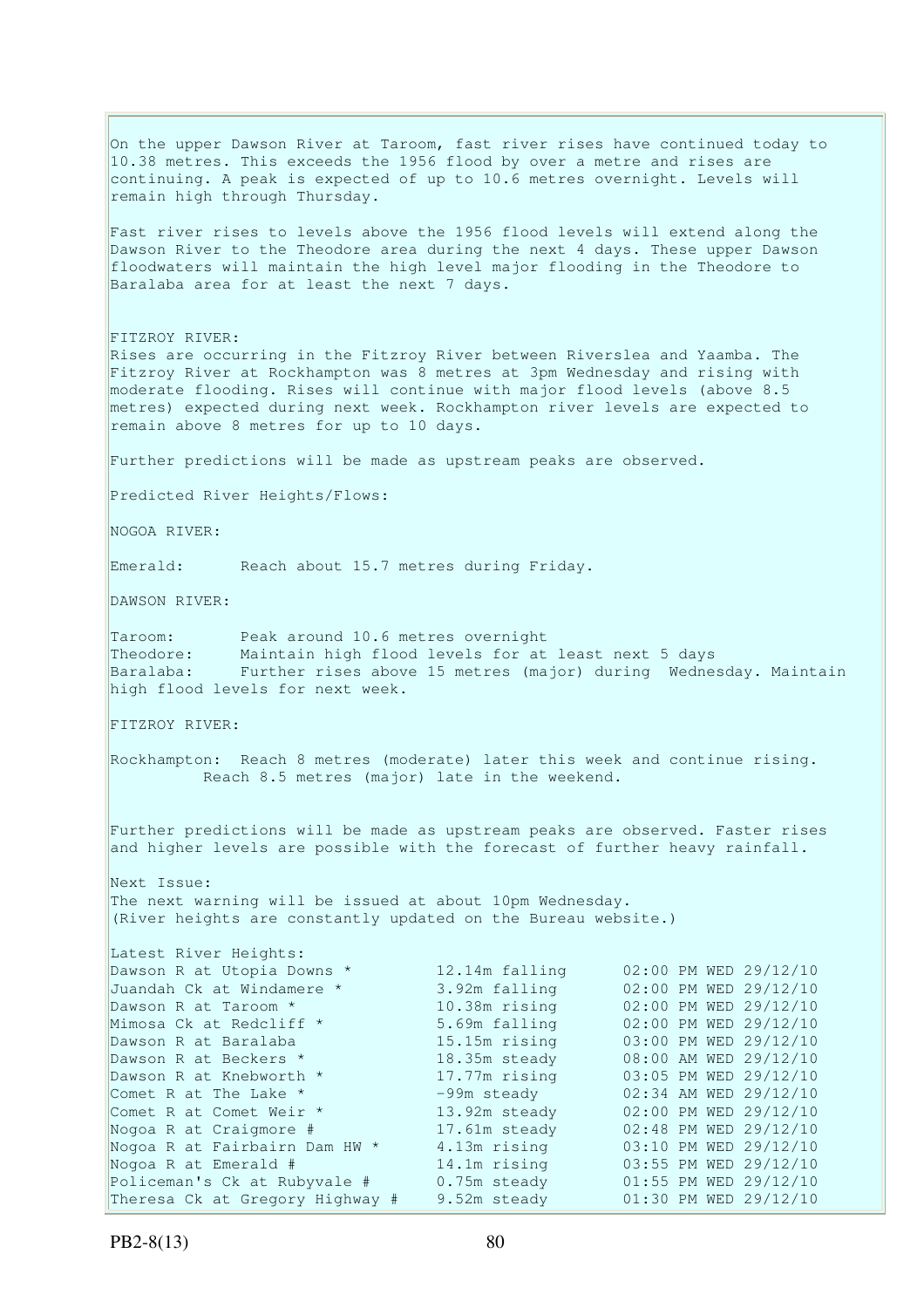Mackenzie R at Bedford Weir TW # 17.75m steady 02:06 PM WED 29/12/10 Connors R at Pink Lagoon \* 12.89m falling 02:00 PM WED 29/12/10 Isaac R at Yatton \* 16.23m falling 02:00 PM WED 29/12/10 Mackenzie R at Tartrus \* 15.68m rising 09:30 AM WED 29/12/10 Fitzroy R at Riverslea \* 24.69m rising 02:30 PM WED 29/12/10 Fitzroy R at Rockhampton 7.95m rising slowly 03:00 PM WED 29/12/10 \*automatic station Warnings and River Height Bulletins are available at http://www.bom.gov.au/qld/flood/ . Flood Warnings are also available on telephone 1300 659 219 at a low call cost of 27.5 cents, more from mobile, public and satellite phones. TO::BOM609 IDQ20765 Australian Government Bureau of Meteorology Queensland PRIORITY FLOOD WARNING FOR THE FITZROY RIVER BASIN Issued at 9:59 PM on Wednesday the 29th of December 2010 by the Bureau of Meteorology, Brisbane. Major flooding continues along the Dawson, Comet, Nogoa and Mackenzie Rivers with continued river rises. The Nogoa River at Emerald should peak on Friday up to 0.5 metres higher than the 2008 flood. Record major flooding continues along the Comet River. Major flooding will continue to rise along the Mackenzie River and reach levels similar to or higher than the 1978 flood levels in the Comet-Nogoa River junction area during the weekend and extend to the Bingegang area early next week. On the Dawson River at Taroom, a peak of up to 10.6 metres is expected overnight. Fast river rises to levels above the 1956 flood levels will extend downstream to the Theodore area during the next 4 days and keep levels high at Baralaba for around 7 days. The Fitzroy River at Rockhampton is expected to exceed the major flood level of 8.5 metres during next week. CONNORS/ISAAC RIVER SYSTEM: At Yatton on the Isaac River, major flooding has peaked just above 16 metres. Levels will remain above 15 metres during Wednesday and Thursday. Further rainfall today will cause fast rises in the upper catchment. NOGOA RIVER: Fairbairn Dam is expected to peak overnight Thursday. Based on current inflows

to Lake Maraboon, the flood peak at Emerald could be up to half a metre higher than the 2008 flood. (The 2008 flood peaked at 15.36 metres.)

COMET RIVER: Further fast river rises will occur along the Comet River during the next two days which will prolong record major flooding in the area for at least this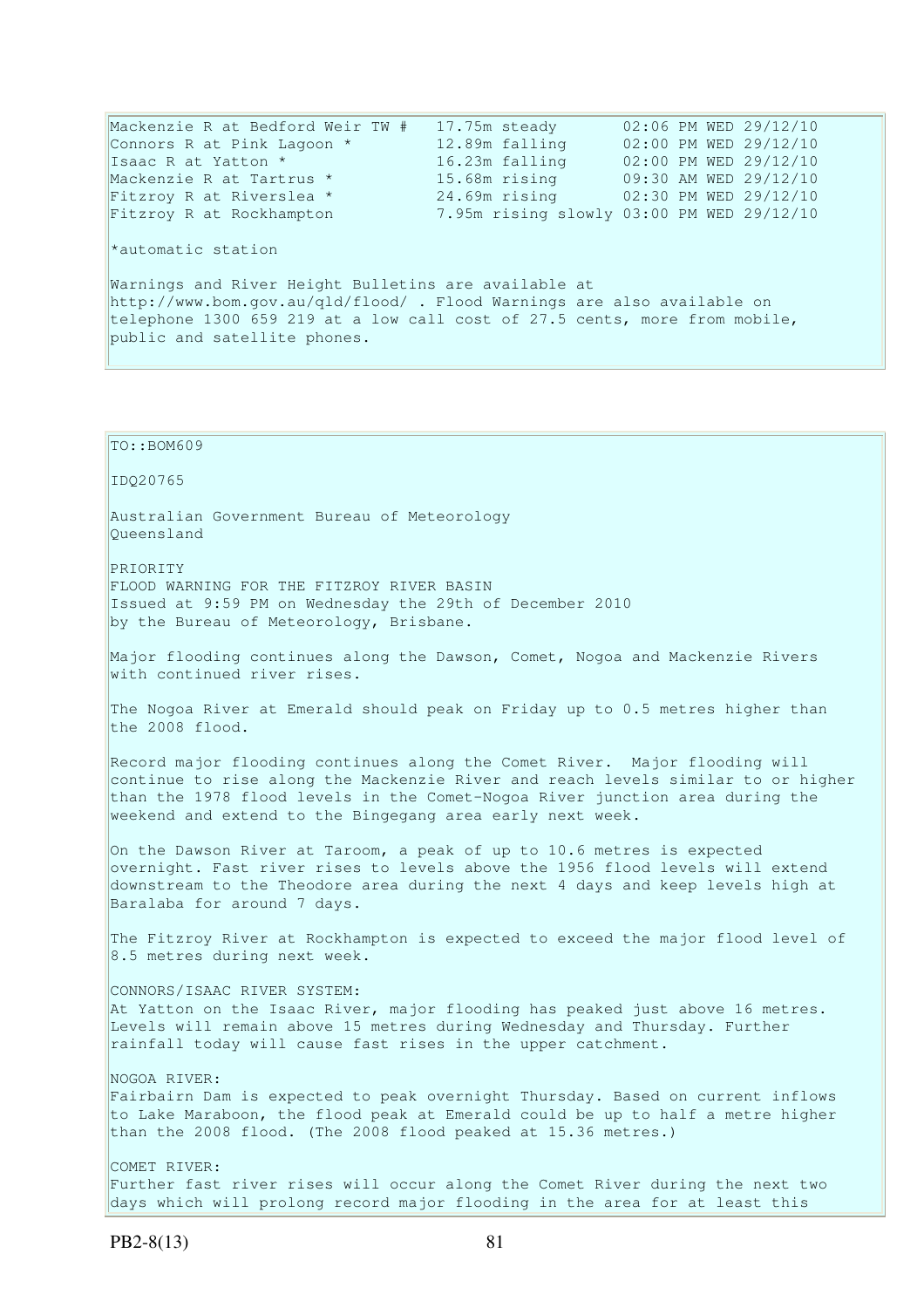week. Record flood levels well above the 1954 flood (13.19 metres) are occurring at Comet Weir. A peak of around 14 metres is expected overnight. MACKENZIE RIVER: Major flooding will continue to rise along the Mackenzie River and reach levels similar to or higher than 1978 flood levels in the Comet-Nogoa River junction area on the weekend and extend to the Bingegang area early next week. DAWSON RIVER: Major flooding extends from Taroom to Knebworth including the towns of Theodore, Moura and Baralaba. On the upper Dawson River at Taroom, fast river rises have continued today to 10.38 metres. This exceeds the 1956 flood by over a metre and rises are continuing. A peak is expected of up to 10.6 metres overnight. Levels will remain high through Thursday. Fast river rises to levels above the 1956 flood levels will extend along the Dawson River to the Theodore area during the next 4 days. These upper Dawson floodwaters will maintain the high level major flooding in the Theodore to Baralaba area for at least the next 7 days. FITZROY RIVER: Rises are occurring in the Fitzroy River between Riverslea and Yaamba. The Fitzroy River at Rockhampton was 8 metres at 8pm Wednesday and rising with moderate flooding. Rises will continue with major flood levels (above 8.5 metres) expected during next week. Rockhampton river levels are expected to remain above 8 metres for up to 10 days. Further predictions will be made as upstream peaks are observed. Predicted River Heights/Flows: NOGOA RIVER: Emerald: Reach up to 15.9 metres during Friday. DAWSON RIVER: Taroom: Peak around 10.6 metres overnight Theodore: Maintain high flood levels for at least next 5 days Baralaba: Further rises above 15 metres (major) during Wednesday. Maintain high flood levels for next week. FITZROY RIVER: Rockhampton: Reach 8.5 metres (major) late in the weekend. Further predictions will be made as upstream peaks are observed. Faster rises and higher levels are possible with the forecast of further heavy rainfall. Next Issue: The next warning will be issued at about 7am Thursday. (River heights are constantly updated on the Bureau website.) Latest River Heights: Dawson R at Utopia Downs \* 11.5m falling 08:00 PM WED 29/12/10 Juandah Ck at Windamere \* 3.33m falling 08:00 PM WED 29/12/10<br>
Dawson R at Taroom \* 10.43m steady 08:00 PM WED 29/12/10<br>
Mimosa Ck at Redcliff \* 5.4m falling 08:00 PM WED 29/12/10 Dawson R at Taroom \* 10.43m steady 08:00 PM WED 29/12/10 Mimosa Ck at Redcliff \* 5.4m falling 08:00 PM WED 29/12/10 Dawson R at Baralaba 15.25m rising slowly 09:00 PM WED 29/12/10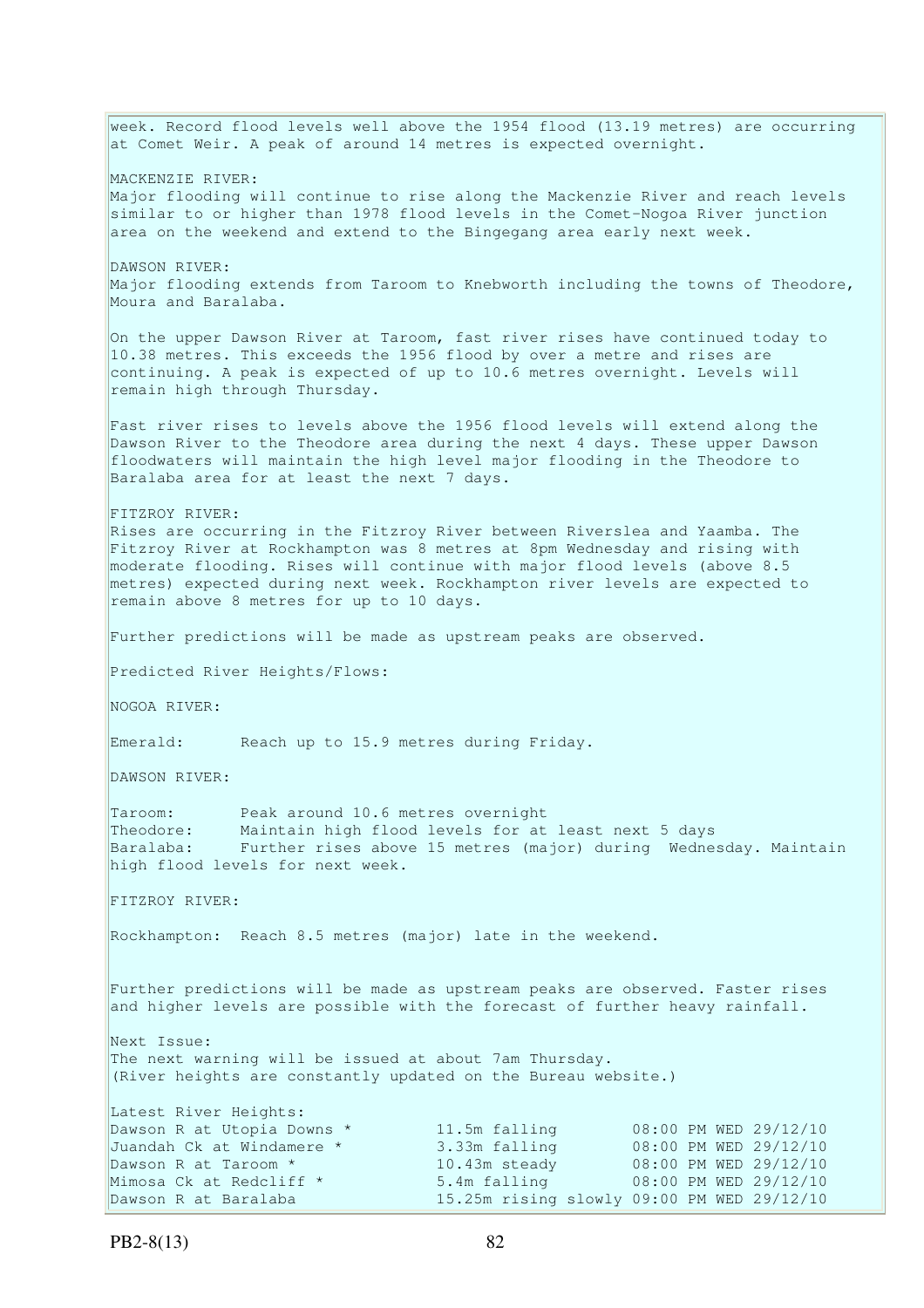| Dawson R at Beckers *                                                                                                                                                                                                                         | 18.35m steady    |  |  | 08:00 AM WED 29/12/10 |
|-----------------------------------------------------------------------------------------------------------------------------------------------------------------------------------------------------------------------------------------------|------------------|--|--|-----------------------|
| Dawson R at Knebworth *                                                                                                                                                                                                                       | 17.81m rising    |  |  | 09:10 PM WED 29/12/10 |
| Comet R at The Lake *                                                                                                                                                                                                                         | 15.82m rising    |  |  | 07:20 PM WED 29/12/10 |
| Comet R at Comet Weir *                                                                                                                                                                                                                       | 13.97m steady    |  |  | 08:00 PM WED 29/12/10 |
| Nogoa R at Craigmore #                                                                                                                                                                                                                        | 17.21m falling   |  |  | 09:29 PM WED 29/12/10 |
| Nogoa R at Fairbairn Dam HW *                                                                                                                                                                                                                 | 4.59m rising     |  |  | 09:10 PM WED 29/12/10 |
| Nogoa R at Emerald #                                                                                                                                                                                                                          | 14.7m rising     |  |  | 09:39 PM WED 29/12/10 |
| Policeman's Ck at Rubyvale #                                                                                                                                                                                                                  | 0.7m steady      |  |  | 07:55 PM WED 29/12/10 |
| Theresa Ck at Gregory Highway #                                                                                                                                                                                                               | 9.52m steady     |  |  | 07:30 PM WED 29/12/10 |
| Mackenzie R at Bedford Weir TW #                                                                                                                                                                                                              | 18.01m rising    |  |  | 09:40 PM WED 29/12/10 |
| Connors R at Pink Lagoon *                                                                                                                                                                                                                    | 12.86m steady    |  |  | 08:00 PM WED 29/12/10 |
| Isaac R at Yatton *                                                                                                                                                                                                                           | 16.15m steady    |  |  | 08:00 PM WED 29/12/10 |
| Mackenzie R at Tartrus *                                                                                                                                                                                                                      | 15.68m rising    |  |  | 09:30 AM WED 29/12/10 |
| Fitzroy R at Riverslea *                                                                                                                                                                                                                      | 25.08m falling   |  |  | 08:10 PM WED 29/12/10 |
| Fitzroy R at Rockhampton                                                                                                                                                                                                                      | 8m rising slowly |  |  | 08:00 PM WED 29/12/10 |
| *automatic station                                                                                                                                                                                                                            |                  |  |  |                       |
| Warnings and River Height Bulletins are available at<br>http://www.bom.gov.au/qld/flood/ . Flood Warnings are also available on<br>telephone 1300 659 219 at a low call cost of 27.5 cents, more from mobile,<br>public and satellite phones. |                  |  |  |                       |

TO::BOM609

IDQ20765

Australian Government Bureau of Meteorology Queensland

PRIORITY FLOOD WARNING FOR THE FITZROY RIVER BASIN Issued at 7:12 AM on Thursday the 30th of December 2010 by the Bureau of Meteorology, Brisbane.

Major flooding continues along the Dawson, Comet, Nogoa and Mackenzie Rivers with continued river rises.

The Nogoa River at Emerald should peak on Friday up to 16.2 metres (0.8 metres higher than the 2008 flood.)

Record major flooding continues along the Comet River although levels are falling. Major flooding will continue to rise along the Mackenzie River and reach higher levels than the 1978 flood in the Comet-Nogoa River junction area during the weekend and extend to the Bingegang area early next week.

On the Dawson River at Taroom, a peak of 10.43 metres occurred on Wednesday evening (1.2 metres above the 1956 flood level) Fast river rises to levels above the 1956 flood levels will extend downstream to the Theodore area during the next 4 days and keep levels high at Baralaba for around 7 days.

The Fitzroy River at Rockhampton is expected to exceed the major flood level of 8.5 metres during next week.

CONNORS/ISAAC RIVER SYSTEM: At Yatton on the Isaac River, major flooding has peaked just above 16 metres. Levels will remain above 15 metres during Thursday and Friday. Further rainfall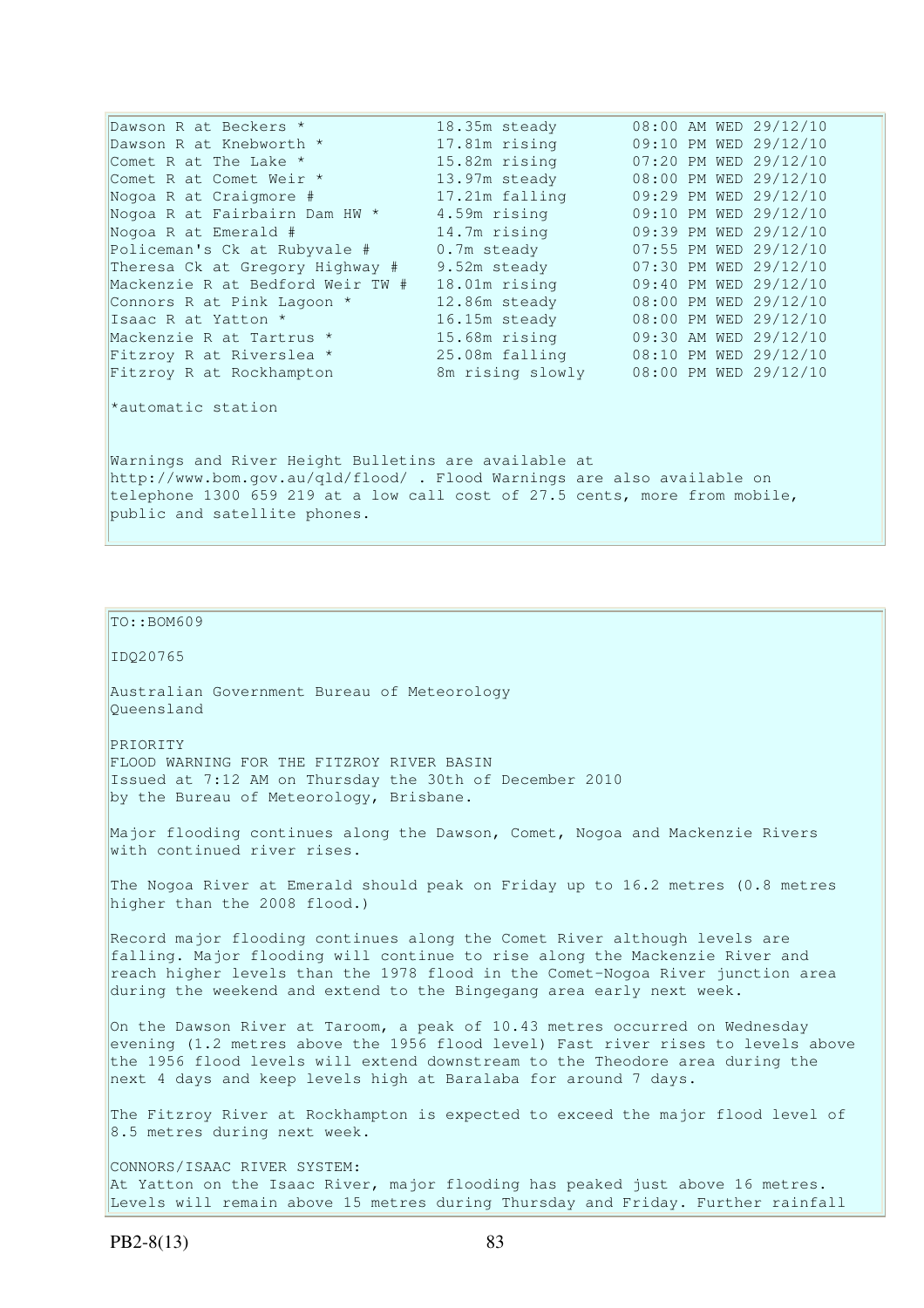overnight will cause fast rises in the upper catchment. NOGOA RIVER: Fairbairn Dam is expected to peak overnight tonight. Based on current inflows to Lake Maraboon, the flood peak at Emerald could be up to 0.8 of a metre higher than the 2008 flood. (The 2008 flood peaked at 15.4 metres.) COMET RIVER: Peaks have been observed along the Comet River to Comet Weir although high level major flooding will continue through Thursday. Record flood levels well above the 1954 flood (13.19 metres) are occurring at Comet Weir where a peak of 14 metres was observed overnight. MACKENZIE RIVER: Major flooding will continue to rise along the Mackenzie River and reach higher than 1978 flood level of 23.15 metres in the Yakcam area during the the weekend and extend downstream to the Bingegang area early next week where levels of above 17 metres are expected. DAWSON RIVER: Major flooding extends from Taroom to Knebworth including the towns of Theodore, Moura and Baralaba. On the upper Dawson River at Taroom, a peak of 10.43 metres was recorded at 7pm Wednesday. This exceeds the 1956 flood by about 1.2 metres. Levels will remain high through Thursday. Fast river rises to levels above the 1956 flood levels will extend along the Dawson River to the Theodore area during the next 4 days. Levels at Theodore are expected to return to similar levels observed earlier this week. These upper Dawson floodwaters will maintain the high level major flooding in the Theodore to Baralaba area for at least the next 7 days. FITZROY RIVER: Rises are occurring in the Fitzroy River between Riverslea and Yaamba. The Fitzroy River at Rockhampton was 8 metres at 11pm Wednesday and rising with moderate flooding. Rises will continue with major flood levels (above 8.5 metres) expected during next week. Rockhampton river levels are expected to remain above 8 metres for up to 10 days. It will be into the weekend before an initial assessment of the peak can be made. Further predictions will be made as upstream peaks are observed. Predicted River Heights/Flows: NOGOA RIVER: Emerald: Reach up to 16.2 metres during Friday. DAWSON RIVER: Theodore: Maintain high flood levels for at least next 5 days Baralaba: Further rises above 15 metres (major) during Wednesday. Maintain high flood levels for next week. FITZROY RIVER: Rockhampton: Reach 8.5 metres (major) late in the weekend. Further predictions will be made as upstream peaks are observed. Higher levels are possible with the forecast of further heavy rainfall.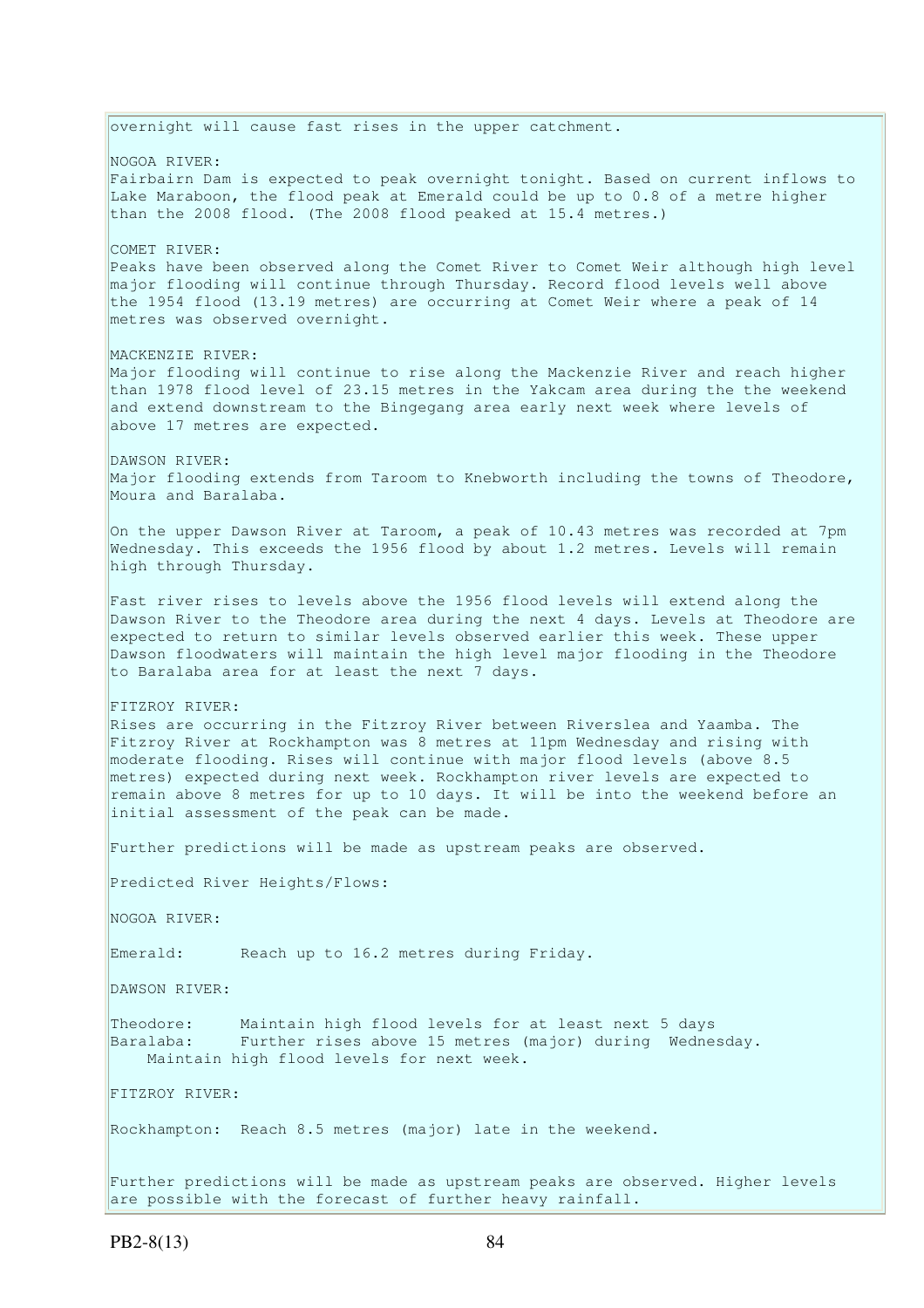Next Issue: The next warning will be issued at about 1pm Thursday. (River heights are constantly updated on the Bureau website.) Latest River Heights: Dawson R at Utopia Downs \* 10.42m falling 05:00 AM THU 30/12/10 Juandah Ck at Windamere \* 2.84m falling 05:00 AM THU 30/12/10 Dawson R at Taroom \* 10.25m falling 05:00 AM THU 30/12/10 Mimosa Ck at Redcliff \* 5.01m falling 05:00 AM THU 30/12/10 Dawson R at Baralaba 15.2m falling slowly 06:00 AM THU 30/12/10 Dawson R at Beckers \* 18.35m steady 08:00 AM WED 29/12/10 Dawson R at Knebworth \* 17.82m rising 05:10 AM THU 30/12/10 Comet R at The Lake \* 15.82m rising 07:20 PM WED 29/12/10 Comet R at Comet Weir \* 13.77m falling 05:00 AM THU 30/12/10 Nogoa R at Craigmore # 16.36m falling 06:28 AM THU 30/12/10 Nogoa R at Fairbairn Dam HW \* 5.1m rising 05:35 AM THU 30/12/10 Nogoa R at Emerald # 15.4m rising 06:05 AM THU 30/12/10 Policeman's Ck at Rubyvale # 0.7m steady 04:55 AM THU 30/12/10 Theresa Ck at Gregory Highway # 9.57m steady 04:30 AM THU 30/12/10 Mackenzie R at Bedford Weir TW # 19.08m rising 06:22 AM THU 30/12/10 Connors R at Pink Lagoon  $*$  12.82m steady  $05:28$  AM THU 30/12/10 Isaac R at Yatton \* 16.06m steady 05:00 AM THU 30/12/10 Mackenzie R at Tartrus \* 15.68m rising 09:30 AM WED 29/12/10 Fitzroy R at Riverslea \* 25.71m rising 05:30 AM THU 30/12/10 Fitzroy R at Rockhampton 8m rising 10:50 PM WED 29/12/10 \*automatic station Warnings and River Height Bulletins are available at http://www.bom.gov.au/qld/flood/ . Flood Warnings are also available on telephone 1300 659 219 at a low call cost of 27.5 cents, more from mobile,

public and satellite phones.

| TO::BOM609                                                                                                                                                                     |
|--------------------------------------------------------------------------------------------------------------------------------------------------------------------------------|
| ID020765                                                                                                                                                                       |
| Australian Government Bureau of Meteorology<br>Oueensland                                                                                                                      |
| PRIORITY<br>FLOOD WARNING FOR THE FITZROY RIVER BASIN<br>Issued at 9:50 AM on Thursday the 30th of December 2010<br>by the Bureau of Meteorology, Brisbane.                    |
| Major flooding continues along the Dawson, Comet, Nogoa and Mackenzie Rivers<br>with continued river rises.                                                                    |
| The Nogoa River at Emerald should peak up to 16.2 metres (0.8 metres higher than<br>the 2008 flood) on Friday.                                                                 |
| The Fitzroy River at Rockhampton is expected to reach 9 metres by Sunday with<br>further rises to 9.4 metres by Tuesday. This is similar to the 1991 and 1954<br>flood levels. |
|                                                                                                                                                                                |

Record major flooding continues along the Comet River although levels are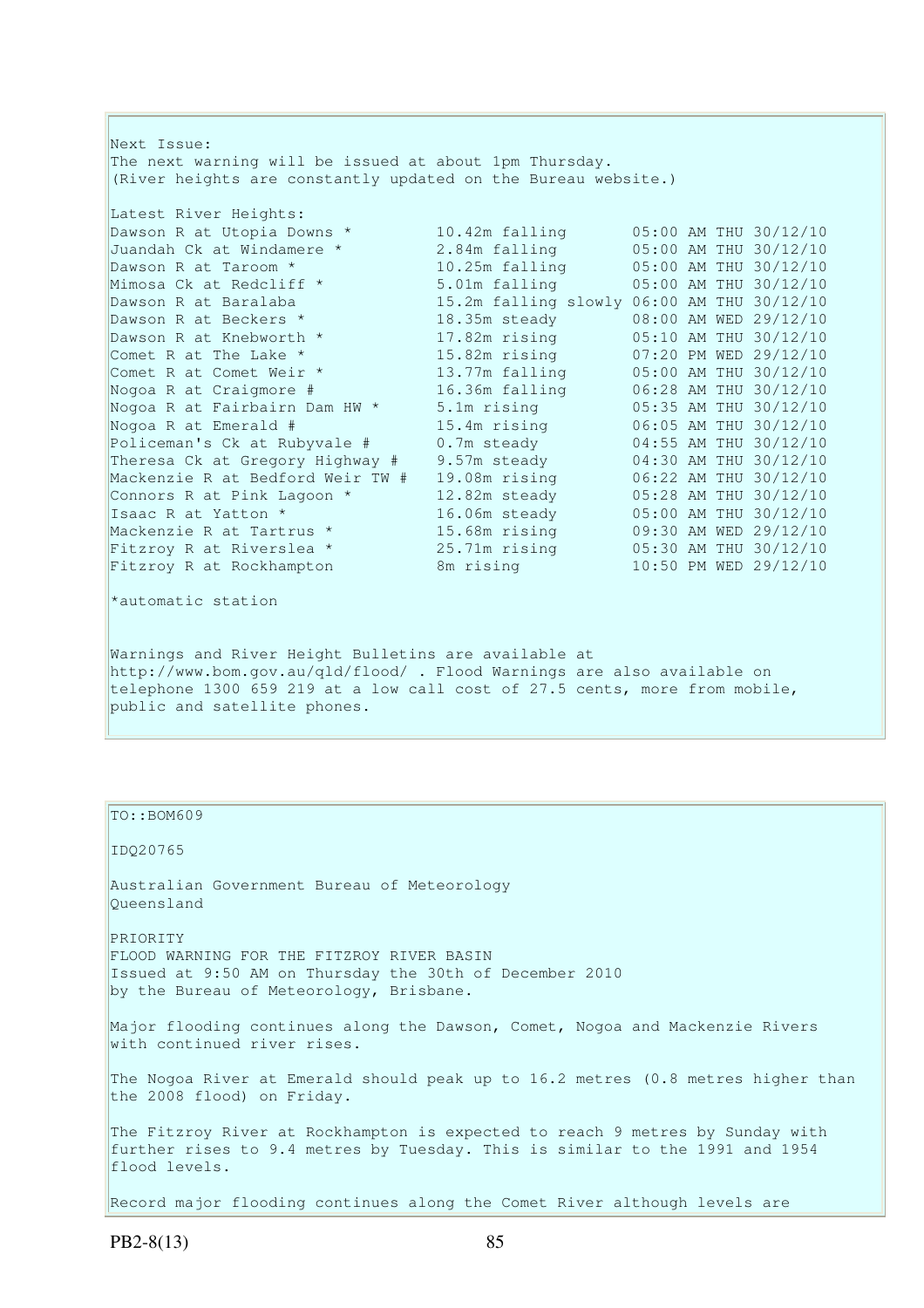falling. Major flooding will continue to rise along the Mackenzie River and reach higher levels than the 1978 flood in the Comet-Nogoa River junction area during the weekend and extend to the Bingegang area early next week. On the Dawson River at Taroom, a peak of 10.43 metres occurred on Wednesday evening (1.2 metres above the 1956 flood level) Fast river rises to levels above the 1956 flood levels will extend downstream to the Theodore area during the next 4 days and keep levels high at Baralaba for around 7 days. CONNORS/ISAAC RIVER SYSTEM: At Yatton on the Isaac River, major flooding has peaked just above 16 metres. Levels will remain above 15 metres during Thursday and Friday. Further rainfall overnight will cause fast rises in the upper catchment. NOGOA RIVER: Fairbairn Dam is expected to peak overnight tonight. Based on current inflows to Lake Maraboon, the flood peak at Emerald could be up to 0.8 of a metre higher than the 2008 flood. (The 2008 flood peaked near 15.4 metres.) COMET RIVER: Peaks have been observed along the Comet River to Comet Weir although high level major flooding will continue through Thursday. Record flood levels well above the 1954 flood (13.19 metres) are occurring at Comet Weir where a peak of 14 metres was observed overnight. MACKENZIE RIVER: Major flooding will continue to rise along the Mackenzie River and reach higher than 1978 flood level of 23.15 metres in the Yakcam area during the the weekend and extend downstream to the Bingegang area early next week where levels of above 17 metres are expected. DAWSON RIVER: Major flooding extends from Taroom to Knebworth including the towns of Theodore, Moura and Baralaba. On the upper Dawson River at Taroom, a peak of 10.43 metres was recorded at 7pm Wednesday. This exceeds the 1956 flood by about 1.2 metres. Levels will remain high through Thursday. Fast river rises to levels above the 1956 flood levels will extend along the Dawson River to the Theodore area during the next 4 days. Levels at Theodore are expected to return to similar levels observed earlier this week. These upper Dawson floodwaters will maintain the high level major flooding in the Theodore to Baralaba area for at least the next 7 days. FITZROY RIVER: Rises are occurring in the Fitzroy River between Riverslea and Yaamba. The Fitzroy River at Rockhampton was 8 metres at 11pm Wednesday and rising with moderate flooding. Rises will continue with major flood levels reaching 9 metres by Sunday morning with further rises. Rockhampton is expected to reach about 9.4 metres by Tuesday with possible further rises. This is similar to the 1991 (9.3m) and 1954 (9.4m) flood levels. Rockhampton river levels are expected to remain above 9 metres for up to 10 days. These predictions will be revised as upstream peaks are observed. (Predictions for Yaamba will be provided in the next warning.) Predicted River Heights/Flows: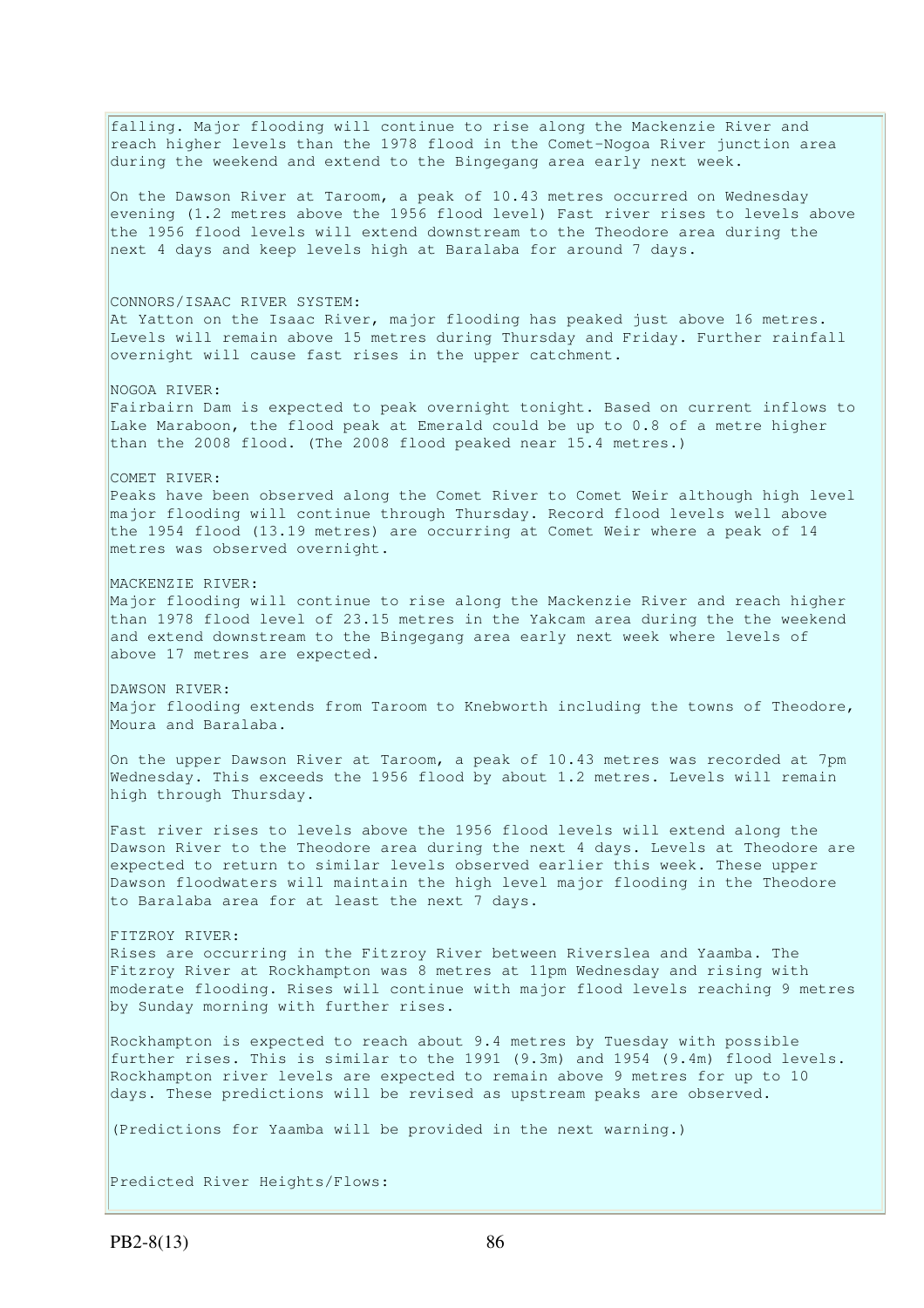NOGOA RIVER: Emerald: Reach up to 16.2 metres during Friday. DAWSON RIVER: Theodore: Maintain high flood levels for at least next 5 days Baralaba: Further rises above 15 metres (major) during Wednesday. Maintain high flood levels for next week. FITZROY RIVER: Rockhampton: Reach 9 metres on Sunday morning with further rises. Reach about 9.4 metres by Tuesday with possible further rises. Further predictions will be made as upstream peaks are observed. Next Issue: The next warning will be issued at about 2pm Thursday. (River heights are constantly updated on the Bureau website.) Latest River Heights: Dawson R at Utopia Downs \* 9.99m falling 08:00 AM THU 30/12/10 Juandah Ck at Windamere \* 2.72m falling 08:00 AM THU 30/12/10 Dawson R at Taroom \* 10.15m falling 08:00 AM THU 30/12/10 Mimosa Ck at Redcliff \* 4.9m falling 08:00 AM THU 30/12/10 Dawson R at Baralaba 15.15m falling slowly 09:00 AM THU 30/12/10 Dawson R at Knebworth \* 17.82m rising 08:20 AM THU 30/12/10 Comet R at Comet Weir \* 13.67m falling 08:00 AM THU 30/12/10 Nogoa R at Craigmore # 16.06m falling 09:05 AM THU 30/12/10 Nogoa R at Fairbairn Dam HW \* 5.23m rising 08:20 AM THU 30/12/10 Nogoa R at Emerald # 15.55m rising 08:45 AM THU 30/12/10 Theresa Ck at Gregory Highway # 9.57m steady 07:30 AM THU 30/12/10 Mackenzie R at Bedford Weir TW # 19.58m rising 09:20 AM THU 30/12/10 Connors R at Pink Lagoon  $*$  12.78m falling  $08:00$  AM THU 30/12/10 Isaac R at Yatton \* 16.05m steady 08:00 AM THU 30/12/10 Mackenzie R at Tartrus \* 16.08m falling 08:10 AM THU 30/12/10 Fitzroy R at Riverslea \* 25.85m rising 08:00 AM THU 30/12/10 Fitzroy R at Rockhampton 8.01m rising slowly 06:00 AM THU 30/12/10 \*automatic station Warnings and River Height Bulletins are available at http://www.bom.gov.au/qld/flood/ . Flood Warnings are also available on telephone 1300 659 219 at a low call cost of 27.5 cents, more from mobile, public and satellite phones.

TO::BOM609

IDQ20765

Australian Government Bureau of Meteorology Queensland

PRIORITY FLOOD WARNING FOR THE FITZROY RIVER BASIN Issued at 2:39 PM on Thursday the 30th of December 2010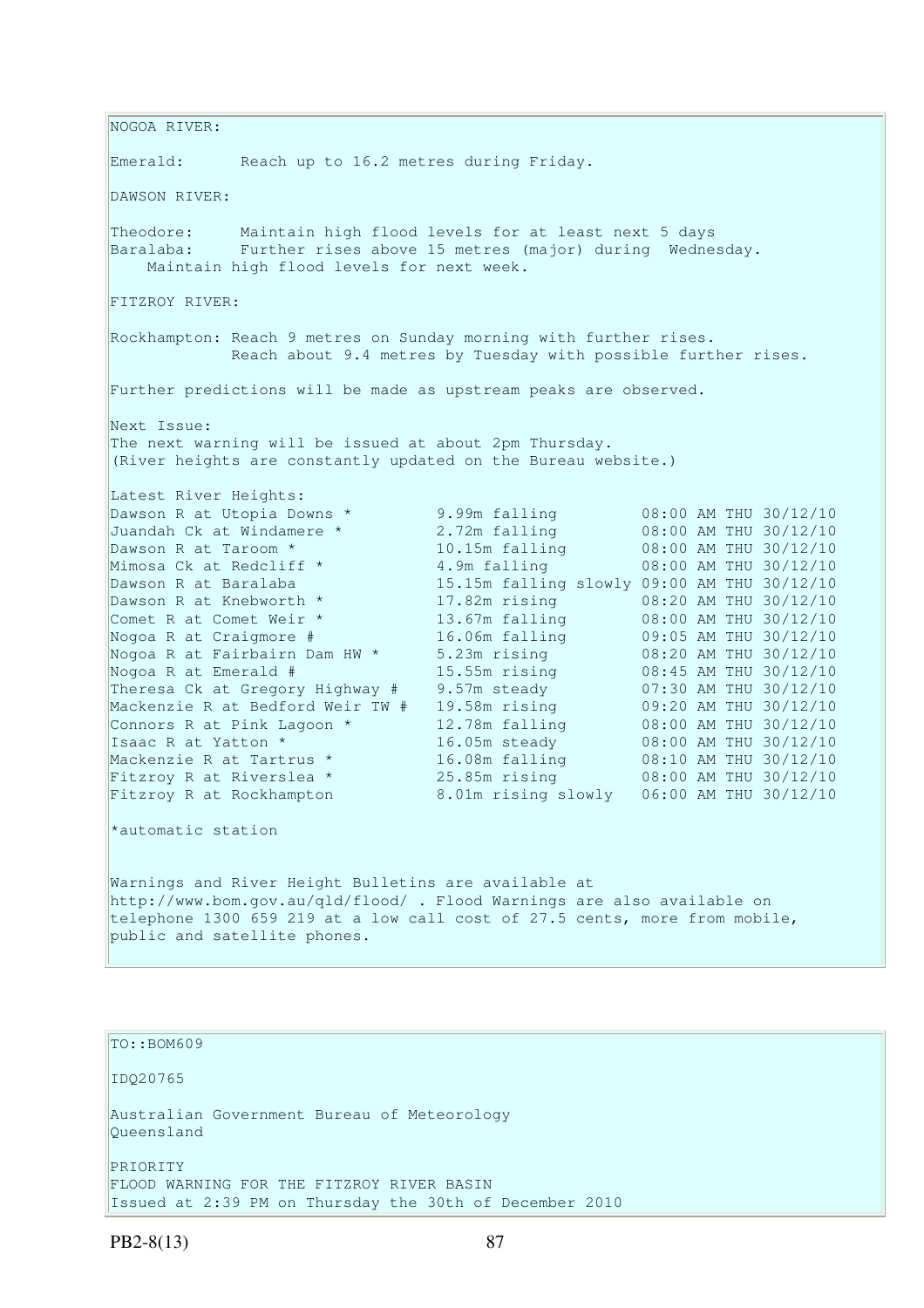by the Bureau of Meteorology, Brisbane.

Major flooding continues along the Dawson, Comet, Nogoa and Mackenzie Rivers with continued river rises.

The Nogoa River at Emerald should peak up to 16.2 metres (0.8 metres higher than the 2008 flood) on Friday.

The Fitzroy River at Rockhampton is expected to reach 9 metres by Sunday with further rises to 9.4 metres by Tuesday. This is similar to the 1991 and 1954 flood levels.

Record major flooding continues along the Comet River although levels are falling. Major flooding will continue to rise along the Mackenzie River and reach higher levels than the 1978 flood in the Comet-Nogoa River junction area during the weekend and extend to the Bingegang area early next week.

On the Dawson River at Taroom, a peak of 10.43 metres occurred on Wednesday evening (1.2 metres above the 1956 flood level) Fast river rises to levels above the 1956 flood levels will extend downstream to the Theodore area during the next 4 days and keep levels high at Baralaba for around 7 days.

## CONNORS/ISAAC RIVER SYSTEM:

At Yatton on the Isaac River, major flooding has peaked just above 16 metres. Levels will remain above 15 metres during Thursday and Friday. Further rainfall overnight will cause fast rises in the upper catchment.

## NOGOA RIVER:

Fairbairn Dam is expected to peak overnight tonight. Based on current inflows to Lake Maraboon, the flood peak at Emerald could be up to 0.8 of a metre higher than the 2008 flood. (The 2008 flood peaked near 15.4 metres.)

## COMET RIVER:

Peaks have been observed along the Comet River to Comet Weir although high level major flooding will continue through Thursday. Record flood levels well above the 1954 flood (13.19 metres) are occurring at Comet Weir where a peak of 14 metres was observed overnight.

# MACKENZIE RIVER:

Major flooding will continue to rise along the Mackenzie River and reach higher than 1978 flood level of 23.15 metres in the Yakcam area during the the weekend and extend downstream to the Bingegang area early next week where levels of above 17 metres are expected.

DAWSON RIVER: Major flooding extends from Taroom to Knebworth including the towns of Theodore, Moura and Baralaba.

On the upper Dawson River at Taroom, a peak of 10.43 metres was recorded at 7pm Wednesday. This exceeds the 1956 flood by about 1.2 metres. Levels will remain high through Thursday.

Fast river rises to levels above the 1956 flood levels will extend along the Dawson River to the Theodore area during the next 4 days. Levels at Theodore are expected to return to similar levels observed earlier this week. These upper Dawson floodwaters will maintain the high level major flooding in the Theodore to Baralaba area for at least the next 7 days.

FITZROY RIVER: Rises are occurring in the Fitzroy River between Riverslea and Yaamba. The Fitzroy River at Rockhampton was 8 metres at 9am Thursday and rising with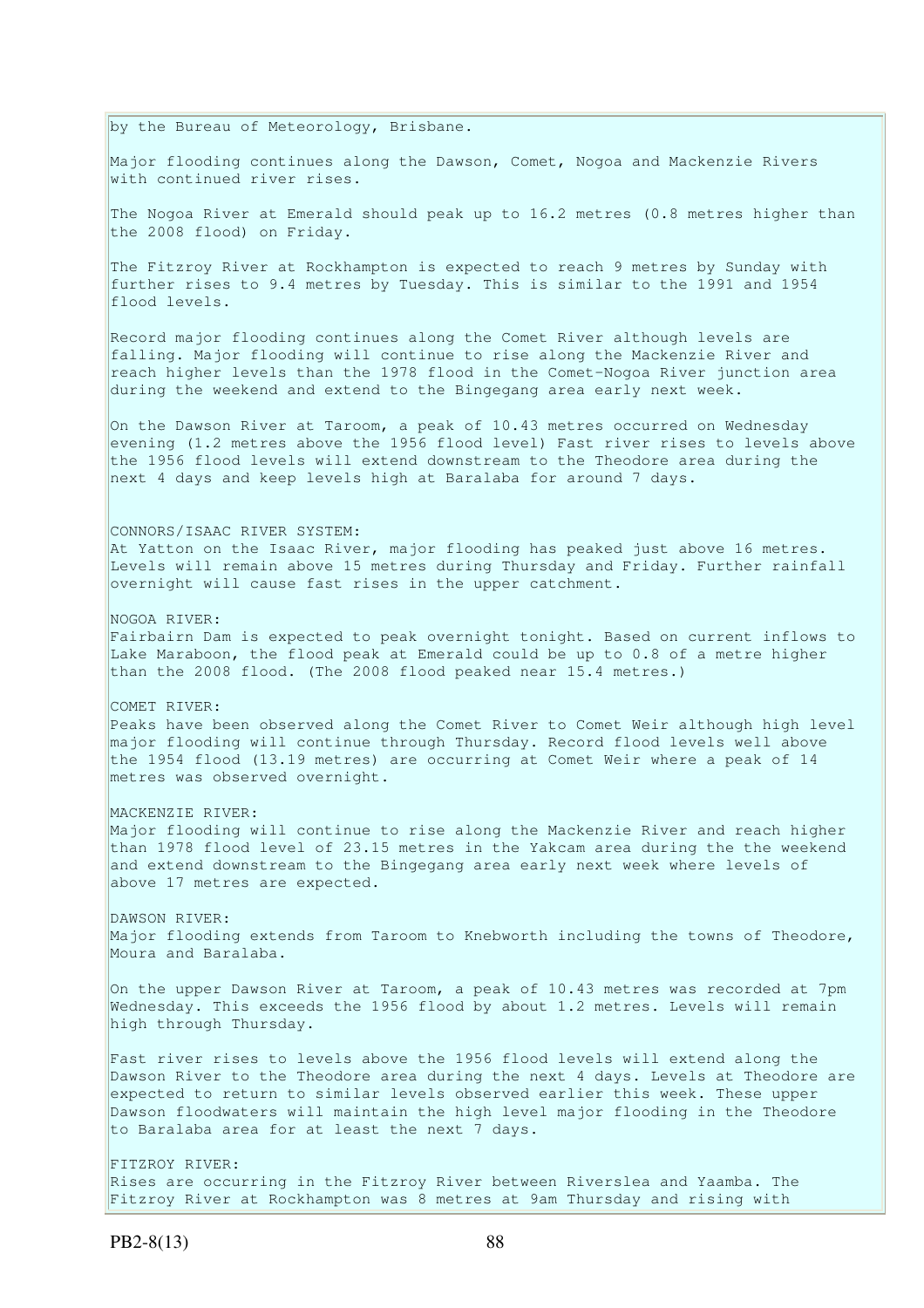moderate flooding. Rises will continue with major flood levels reaching 9 metres by Sunday morning with further rises. Rockhampton is expected to reach about 9.4 metres by Tuesday with possible further rises. This is similar to the 1991 (9.3m) and 1954 (9.4m) flood levels. Rockhampton river levels are expected to remain above 9 metres for up to 10 days. These predictions will be revised as upstream peaks are observed. At Yaamba, flood levels are expected to reach 16.1 metres on Saturday with further rises to around 16.6 metres on Monday. Predicted River Heights/Flows: NOGOA RIVER: Emerald: Reach up to 16.2 metres during Friday. DAWSON RIVER: Theodore: Maintain high flood levels for at least next 5 days Baralaba: Further rises above 15 metres (major) during Wednesday. Maintain high flood levels for next week. FITZROY RIVER: Rockhampton: Reach 9 metres on Sunday morning with further rises. Reach about 9.4 metres by Tuesday with possible further rises. Yaamba: Reach around 16.1 metres during Saturday with further rises. Reach about 16.6 metres on Monday with possible further rises. Further predictions will be made as upstream peaks are observed. Next Issue: The next warning will be issued at about 7pm Thursday. (River heights are constantly updated on the Bureau website.) Latest River Heights: Dawson R at Utopia Downs \* 9.39m falling 12:00 PM THU 30/12/10 Juandah Ck at Windamere \* 2.6m falling 12:00 PM THU 30/12/10 Dawson R at Taroom \* 9.97m falling 12:00 PM THU 30/12/10 Dawson R at Theodore 14.05m rising 10:30 AM THU 30/12/10 Dawson R at Moura 12.48m estimated peak 09:00 AM THU 30/12/10 Mimosa Ck at Redcliff  $\star$  4.83m steady 12:00 PM THU 30/12/10 Dawson R at Baralaba 15.15m falling slowly 09:00 AM THU 30/12/10 Dawson R at Beckers \* 18.35m falling 05:00 AM THU 30/12/10<br>Dawson R at Knebworth \* 17.75m falling 12:10 PM THU 30/12/10 Dawson R at Knebworth \* 17.75m falling 12:10 PM THU 30/12/10<br>
Comet R at The Lake \* 15.82m rising 07:20 PM WED 29/12/10 Comet R at The Lake  $*$  15.82m rising 07:20 PM WED 29/12/10 Comet R at Comet Weir \* 13.52m falling 12:00 PM THU 30/12/10 Nogoa R at Craigmore # 15.56m falling 01:06 PM THU 30/12/10 Nogoa R at Fairbairn Dam HW  $\star$  5.37m rising 12:00 PM THU 30/12/10 Nogoa R at Emerald # 15.75m rising 12:17 PM THU 30/12/10 Policeman's Ck at Rubyvale # 0.7m steady 10:55 AM THU 30/12/10 Theresa Ck at Gregory Highway # 9.52m steady 10:30 AM THU 30/12/10 Theresa Ck at Gregory Highway #9.52m steady 10:30 AM THU 30/12/10<br>Mackenzie R at Bedford Weir TW #20.08m falling 12:59 PM THU 30/12/10 Connors R at Pink Lagoon  $*$  12.71m falling 12:00 PM THU 30/12/10 Isaac R at Yatton \* 16.01m rising 12:00 PM THU 30/12/10 Mackenzie R at Tartrus \* 16.08m falling 08:10 AM THU 30/12/10 Fitzroy R at Riverslea \* 26.14m rising 12:20 PM THU 30/12/10 Fitzroy R at Rockhampton 8m steady 09:00 AM THU 30/12/10  $\star$ ,# automatic station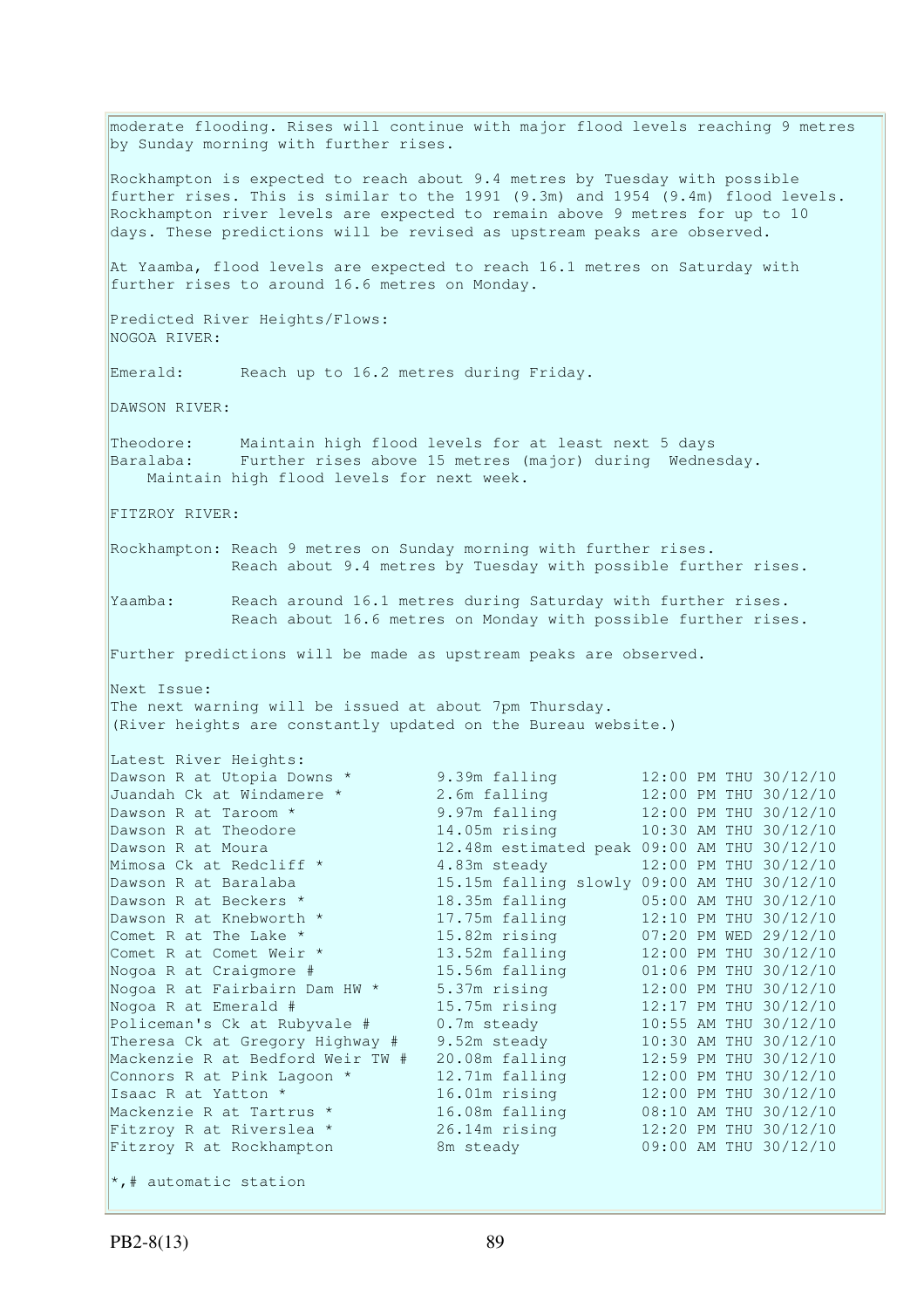Warnings and River Height Bulletins are available at http://www.bom.gov.au/qld/flood/ . Flood Warnings are also available on telephone 1300 659 219 at a low call cost of 27.5 cents, more from mobile, public and satellite phones.

IDQ20765 Australian Government Bureau of Meteorology Queensland PRIORITY FLOOD WARNING FOR THE FITZROY RIVER BASIN Issued at 7:20 PM on Thursday the 30th of December 2010 by the Bureau of Meteorology, Brisbane. Major flooding continues along the Dawson, Comet, Nogoa and Mackenzie Rivers with continued river rises. The Nogoa River at Emerald should peak up to 16.2 metres (0.8 metres higher than the 2008 flood) on Friday. The Fitzroy River at Rockhampton is expected to reach 9 metres by Sunday with further rises to 9.4 metres by Tuesday. This is similar to the 1991 and 1954 flood levels. Record major flooding continues along the Comet River although levels are falling. Major flooding will continue to rise along the Mackenzie River and reach higher levels than the 1978 flood in the Comet-Nogoa River junction area during the weekend and extend to the Bingegang area early next week. On the Dawson River at Taroom, a peak of 10.43 metres occurred on Wednesday evening (1.2 metres above the 1956 flood level) Fast river rises to levels above the 1956 flood levels will extend downstream to the Theodore area during the next 4 days and keep levels high at Baralaba for around 7 days. CONNORS/ISAAC RIVER SYSTEM: At Yatton on the Isaac River, major flooding has peaked just above 16 metres. Levels will remain above 15 metres during Thursday night and Friday. Further rainfall Wednesday night will cause fast rises in the upper catchment. NOGOA RIVER: Fairbairn Dam is expected to peak overnight Thursday. Based on current inflows to Lake Maraboon, the flood peak at Emerald could be up to 0.8 of a metre higher than the 2008 flood. (The 2008 flood peaked near 15.4 metres.) COMET RIVER: Peaks have been observed along the Comet River to Comet Weir although high level major flooding will continue into next week. Record flood levels well above the 1954 flood (13.19 metres) are occurring at Comet Weir where a peak of 14 metres was observed overnight Wednesday. MACKENZIE RIVER: Major flooding will continue to rise along the Mackenzie River and reach higher than the 1978 flood level of 23.15 metres in the Yakcam area during the weekend

TO::BOM609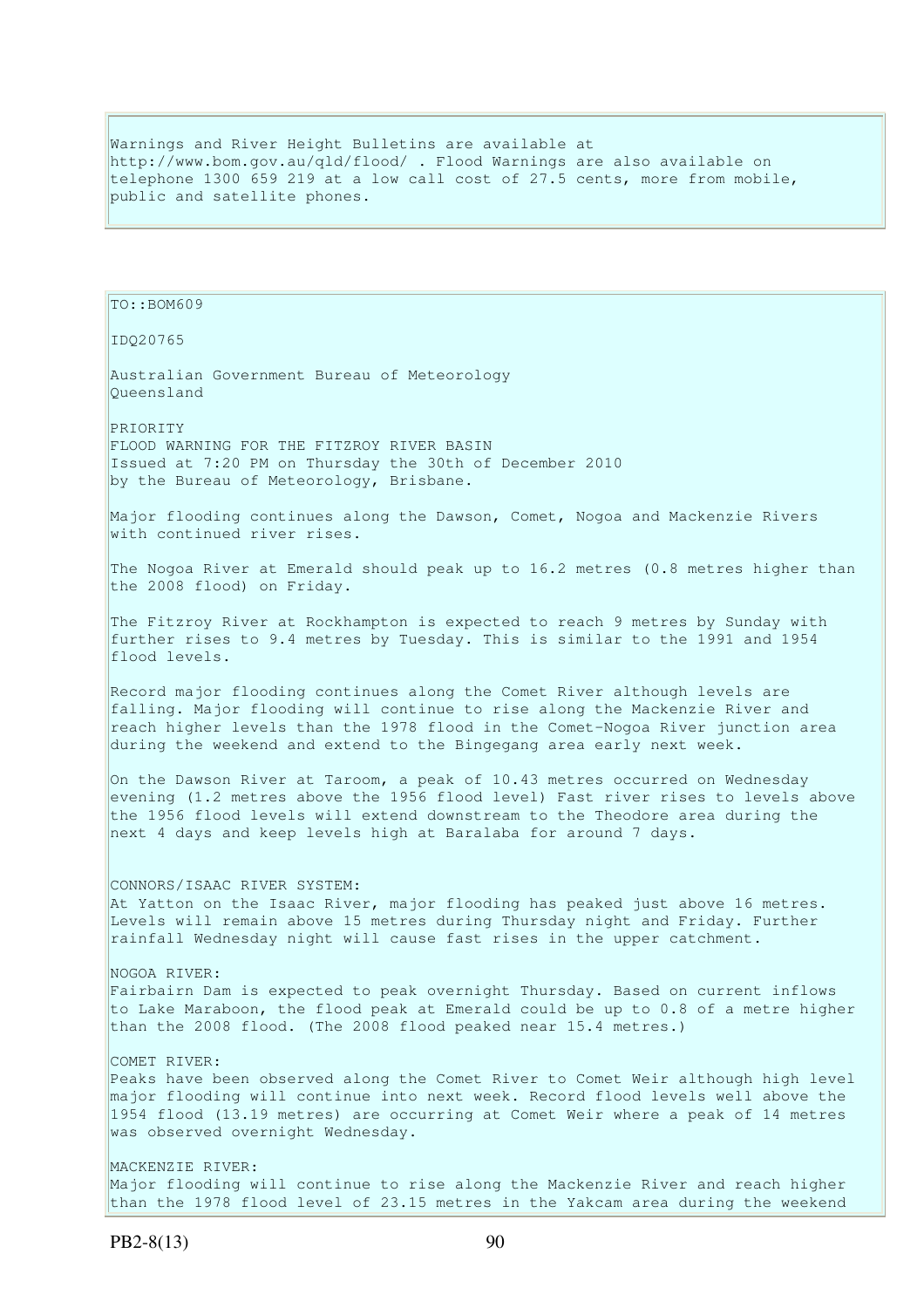and extend downstream to the Bingegang area early next week where levels of above 17 metres are expected. DAWSON RIVER: Major flooding extends from Taroom to Knebworth including the towns of Theodore, Moura and Baralaba. On the upper Dawson River at Taroom, a peak of 10.43 metres was recorded at 7pm Wednesday. This exceeds the 1956 flood by about 1.2 metres. Levels will remain high through Thursday. Fast river rises to levels above the 1956 flood levels will extend along the Dawson River to the Theodore area during the next 4 days. Levels at Theodore are expected to return to at least similar levels observed earlier this week. These upper Dawson floodwaters will maintain the high level major flooding in the Theodore to Baralaba area for at least the next 7 days. FITZROY RIVER: Rises are occurring in the Fitzroy River between Riverslea and Yaamba. The Fitzroy River at Rockhampton was 8.05 metres at 3pm Thursday and rising with moderate flooding. Rises will continue with major flood levels reaching 9 metres by Sunday morning with further rises. Rockhampton is expected to reach about 9.4 metres by Tuesday with possible further rises. This is similar to the 1991 (9.3m) and 1954 (9.4m) flood levels. Rockhampton river levels are expected to remain above 9 metres for up to 10 days. These predictions will be revised as upstream peaks are observed. At Yaamba, flood levels are expected to reach 16.1 metres on Saturday with further rises to around 16.6 metres on Monday. Predicted River Heights/Flows: NOGOA RIVER: Emerald: Reach up to 16.2 metres during Friday. DAWSON RIVER: Theodore: Continue rising and exceed 14.5 metres early next week Maintain high flood levels during next week Baralaba: Renewed rises during next week but expected to be below previous peak levels. FITZROY RIVER: Yaamba: Reach around 16.1 metres during Saturday with further rises. Reach about 16.6 metres on Monday with possible further rises. Rockhampton: Reach 9 metres on Sunday morning with further rises. Reach about 9.4 metres by Tuesday with possible further rises. Further predictions will be made as upstream peaks are observed. Next Issue: The next warning will be issued at about 7am Friday. (River heights are constantly updated on the Bureau website.) Latest River Heights: Dawson R at Utopia Downs \* 8.51m falling 06:00 PM THU 30/12/10 Juandah Ck at Windamere \* 2.42m falling 06:00 PM THU 30/12/10 Dawson R at Taroom \* 9.65m falling 06:00 PM THU 30/12/10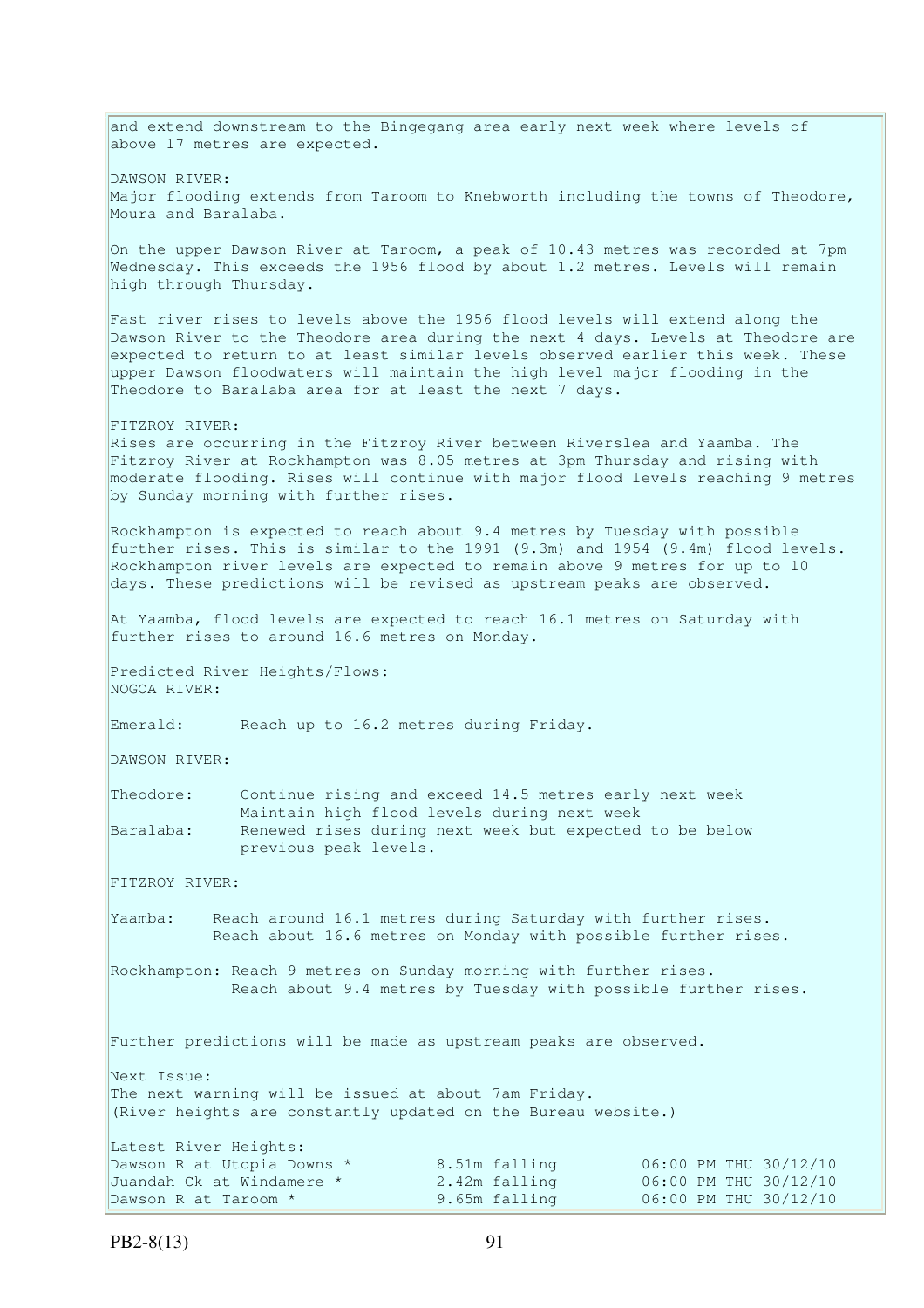| Dawson R at Theodore                                                                  | 14.05m rising                               |  | 10:30 AM THU 30/12/10 |
|---------------------------------------------------------------------------------------|---------------------------------------------|--|-----------------------|
| Dawson R at Moura                                                                     | 12.48m estimated peak 09:00 AM THU 30/12/10 |  |                       |
| Mimosa Ck at Redcliff *                                                               | 4.87m falling                               |  | 06:00 PM THU 30/12/10 |
| Dawson R at Baralaba                                                                  | 14.9m falling slowly                        |  | 06:00 PM THU 30/12/10 |
| Dawson R at Beckers *                                                                 | 18.36m steady                               |  | 05:00 PM THU 30/12/10 |
| Dawson R at Knebworth *                                                               | 17.57m falling                              |  | 06:10 PM THU 30/12/10 |
| Comet R at The Lake *                                                                 | 15.82m rising                               |  | 07:20 PM WED 29/12/10 |
| Comet R at Comet Weir *                                                               | 13.29m falling                              |  | 06:00 PM THU 30/12/10 |
| Nogoa R at Craigmore #                                                                | 14.81m falling                              |  | 07:04 PM THU 30/12/10 |
| Nogoa R at Fairbairn Dam HW *                                                         | 5.53m rising                                |  | 06:45 PM THU 30/12/10 |
| Nogoa R at Emerald #                                                                  | 15.9m steady                                |  | 05:45 PM THU 30/12/10 |
| Policeman's Ck at Rubyvale #                                                          | 0.7m steady                                 |  | 04:55 PM THU 30/12/10 |
| Theresa Ck at Gregory Highway #                                                       | 9.47m falling                               |  | 05:31 PM THU 30/12/10 |
| Mackenzie R at Bedford Weir TW #                                                      | $20.58m$ rising                             |  | 06:45 PM THU 30/12/10 |
| Connors R at Pink Lagoon *                                                            | 12.57m steady                               |  | 06:30 PM THU 30/12/10 |
| Isaac R at Yatton *                                                                   | 15.94m falling                              |  | 05:30 PM THU 30/12/10 |
| Mackenzie R at Tartrus *                                                              | 16.08m falling                              |  | 08:10 AM THU 30/12/10 |
| Fitzroy R at Riverslea *                                                              | 26.39m falling                              |  | 06:20 PM THU 30/12/10 |
| Fitzroy R at Rockhampton                                                              | 8.1m rising slowly                          |  | 07:00 PM THU 30/12/10 |
|                                                                                       |                                             |  |                       |
| للمراج والمؤمر والمتحدث والمتسابقات والمستقري والمستنبذ والمستحدث والمستحدث والمستحدث |                                             |  |                       |

Warnings and River Height Bulletins are available at http://www.bom.gov.au/qld/flood/ . Flood Warnings are also available on telephone 1300 659 219 at a low call cost of 27.5 cents, more from mobile, public and satellite phones.

# $TO:$ : BOM609

IDQ20765

Australian Government Bureau of Meteorology Queensland

PRIORITY FLOOD WARNING FOR THE FITZROY RIVER BASIN Issued at 7:34 AM on Friday the 31st of December 2010 by the Bureau of Meteorology, Brisbane.

Major flooding continues along the Dawson, Comet, Nogoa and Mackenzie Rivers with continued river rises and record flooding in many areas.

The Nogoa River at Emerald is peaking with a latest river height of 16.05 metres at 6am Friday.

The Fitzroy River at Rockhampton is expected to reach 9 metres by Sunday with further rises to 9.4 metres by Tuesday. This is similar to the 1991 and 1954 flood levels.

Major flooding continues along the Comet River although levels are falling. Further slight rises are expected along the Mackenzie River below the Comet junction. River levels are expected to be slightly above the 1978 flood levels in the Comet-Nogoa River junction area during the weekend and extend to the Bingegang area early next week.

On the Dawson River, the main flood peak is in The Glebe area. Fast river rises to levels will extend downstream to the Theodore area during the next 2 days and keep levels high at Baralaba for around 5 days. River levels at Theodore will continue rising slowly and are expected to exceed last weekend's peak during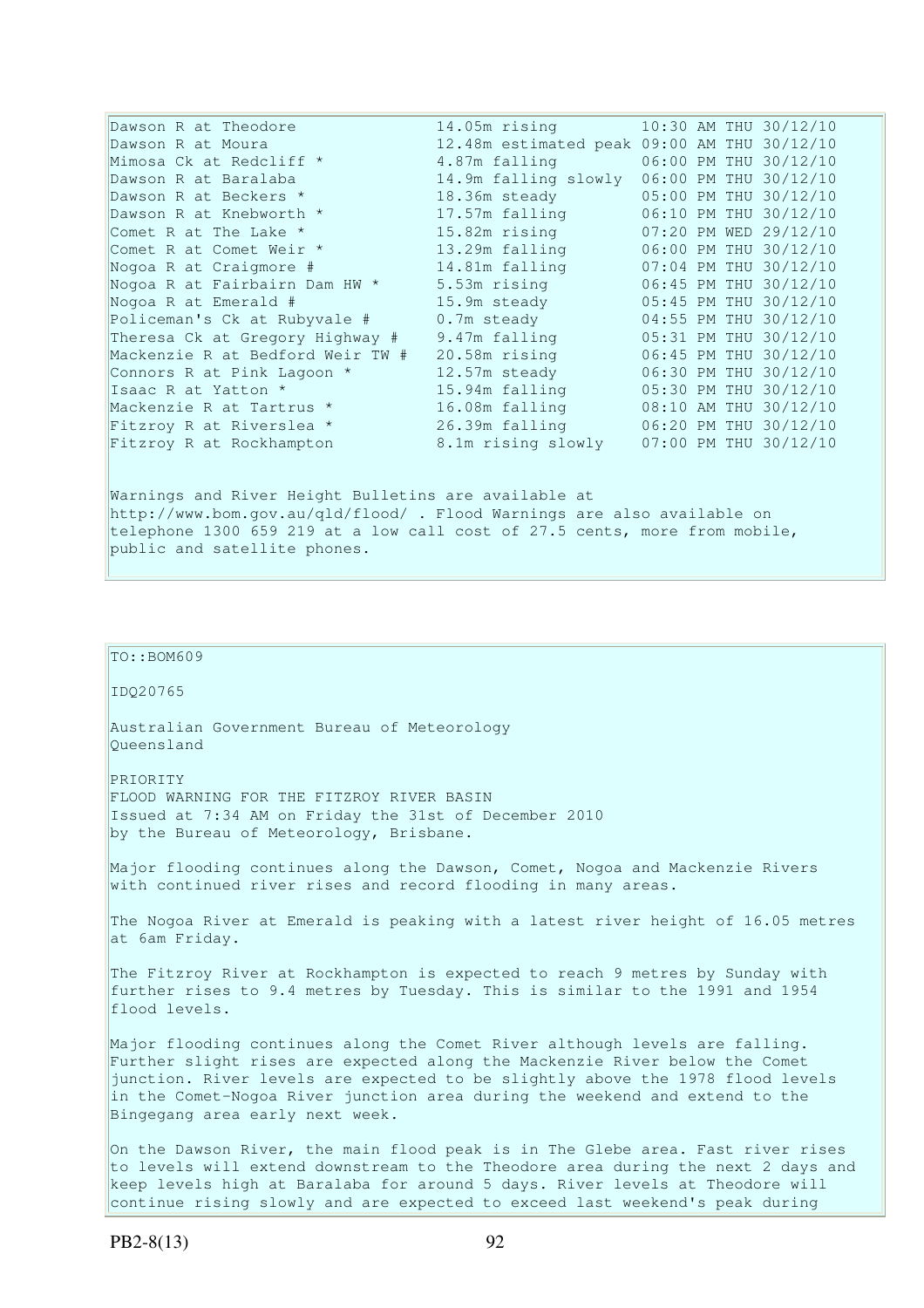this weekend. CONNORS/ISAAC RIVER SYSTEM: At Yatton on the Isaac River, major flooding has peaked just above 16 metres. Levels will remain above 15 metres until the weekend. NOGOA RIVER: The Nogoa River at Emerald is peaking with a latest river height of 16.05 metres at 6am Friday. This level is about 0.7 metres above the 2008 flood. River levels will remain at their peak today with some rises continuing during the day in areas away from the main river channel. River levels at Emerald are expected to commence falling very slowly during Saturday. COMET RIVER: Peaks have been observed along the Comet River to Comet Weir with major flooding now easing slowly. Major flooding will continue into next week. MACKENZIE RIVER: Further slight rises are expected along the Mackenzie River below the Comet junction. River levels are expected to be slightly above the 1978 flood levels in the Comet-Nogoa River junction area during the weekend and extend to the Bingegang area early next week where levels of above 17 metres are expected. DAWSON RIVER: Major flooding extends from Taroom to Knebworth including the towns of Theodore, Moura and Baralaba. The main flood peak is in The Glebe area. River rises to levels above the 1956 flood levels will extend downstream to the Theodore area during the next 2 days and keep levels high at Baralaba for around 5 days. River levels at Theodore will continue rising slowly and are expected to exceed last weekend's peak during this weekend. Theodore was 14.39 metres rising at 6am. The upper Dawson floodwaters will maintain the high level major flooding in the Theodore to Baralaba area for at least the next 5 days. FITZROY RIVER: Rises are occurring in the Fitzroy River between Riverslea and Yaamba. The Fitzroy River at Rockhampton was 8.2 metres at 6-30am Friday and rising with moderate flooding. Rises will continue with major flood levels reaching 9 metres by Sunday morning with further rises. Rockhampton is expected to reach about 9.4 metres by Tuesday with possible further rises. This is similar to the 1991 (9.3m) and 1954 (9.4m) flood levels. Rockhampton river levels are expected to remain above 9 metres for up to 10 days. These predictions will be revised as upstream peaks are observed. At Yaamba, flood levels are expected to reach 16.1 metres on Saturday with further rises to around 16.6 metres on Monday. Predicted River Heights/Flows: NOGOA RIVER: Emerald: Currently peaking at Emerald with latest reading of 16.05 metres at 6am Friday. DAWSON RIVER: Theodore: Continue rising slowly and exceed 14.5 metres during the weekend Maintain high flood levels during next week Baralaba: Renewed rises during next week but expected to be below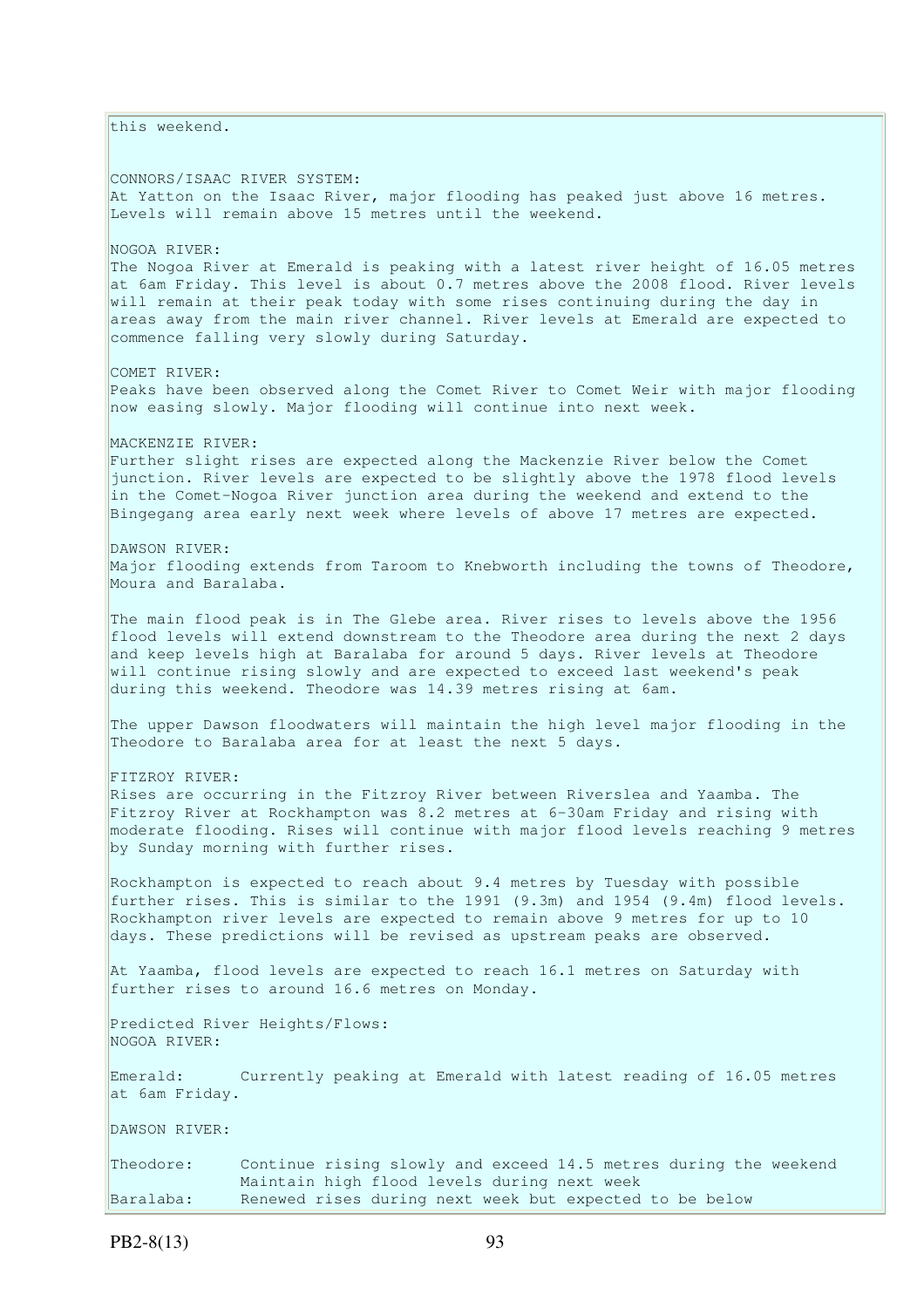this week's peak levels. FITZROY RIVER: Yaamba: Reach around 16.1 metres during Saturday with further rises. Reach about 16.6 metres on Monday with possible further rises. Rockhampton: Reach 9 metres on Sunday morning with further rises. Reach about 9.4 metres by Tuesday with possible further rises. Predictions will be updated as upstream peaks are observed. Next Issue: The next warning will be issued at about noon Friday. (River heights are constantly updated on the Bureau website.) Latest River Heights: Dawson R at Utopia Downs \* 7.18m falling 05:00 AM FRI 31/12/10<br>Juandah Ck at Windamere \* 2.18m falling 05:00 AM FRI 31/12/10 Juandah Ck at Windamere \* 2.18m falling 05:00 AM FRI 31/12/10 Dawson R at Taroom \* 8.99m falling 05:00 AM FRI 31/12/10 Dawson R at Theodore 14.39m rising slowly 06:00 AM FRI 31/12/10 Dawson R at Baralaba 14.7m falling 06:00 AM FRI 31/12/10 Dawson R at Knebworth \* 17.43m rising 06:10 AM FRI 31/12/10 Comet R at Comet Weir \* 12.93m falling 05:00 AM FRI 31/12/10 Nogoa R at Craigmore # 13.31m falling 06:31 AM FRI 31/12/10 Nogoa R at Fairbairn Dam HW \* 5.55m steady 66:00 AM FRI 31/12/10 Nogoa R at Emerald # 16.05m steady 05:45 AM FRI 31/12/10 Theresa Ck at Gregory Highway # 9.12m falling 06:37 AM FRI 31/12/10 Mackenzie R at Yakcam 23.00 falling 06:00 AM FRI 31/12/10 Mackenzie R at Bedford Weir TW # 21.04m rising 06:31 AM FRI 31/12/10 Connors R at Pink Lagoon  $*$  12.43m falling  $05:00$  AM FRI 31/12/10 Isaac R at Yatton \* 15.83m steady 05:00 AM FRI 31/12/10 Mackenzie R at Tartrus \* 16.08m falling 08:10 AM THU 30/12/10 Fitzroy R at Riverslea \* 26.84m rising 05:20 AM FRI 31/12/10 Fitzroy R at Rockhampton 8.2m rising slowly 06:27 AM FRI 31/12/10

Warnings and River Height Bulletins are available at http://www.bom.gov.au/qld/flood/ . Flood Warnings are also available on telephone 1300 659 219 at a low call cost of 27.5 cents, more from mobile, public and satellite phones.

| TO::BOM609                                                                                                                                                 |
|------------------------------------------------------------------------------------------------------------------------------------------------------------|
| ID020765                                                                                                                                                   |
| Australian Government Bureau of Meteorology<br>Oueensland                                                                                                  |
| PRIORITY<br>FLOOD WARNING FOR THE FITZROY RIVER BASIN<br>Issued at 12:07 PM on Friday the 31st of December 2010<br>by the Bureau of Meteorology, Brisbane. |
| Major flooding continues along the Dawson, Comet, Nogoa and Mackenzie Rivers<br>with continued river rises and record flooding in many areas.              |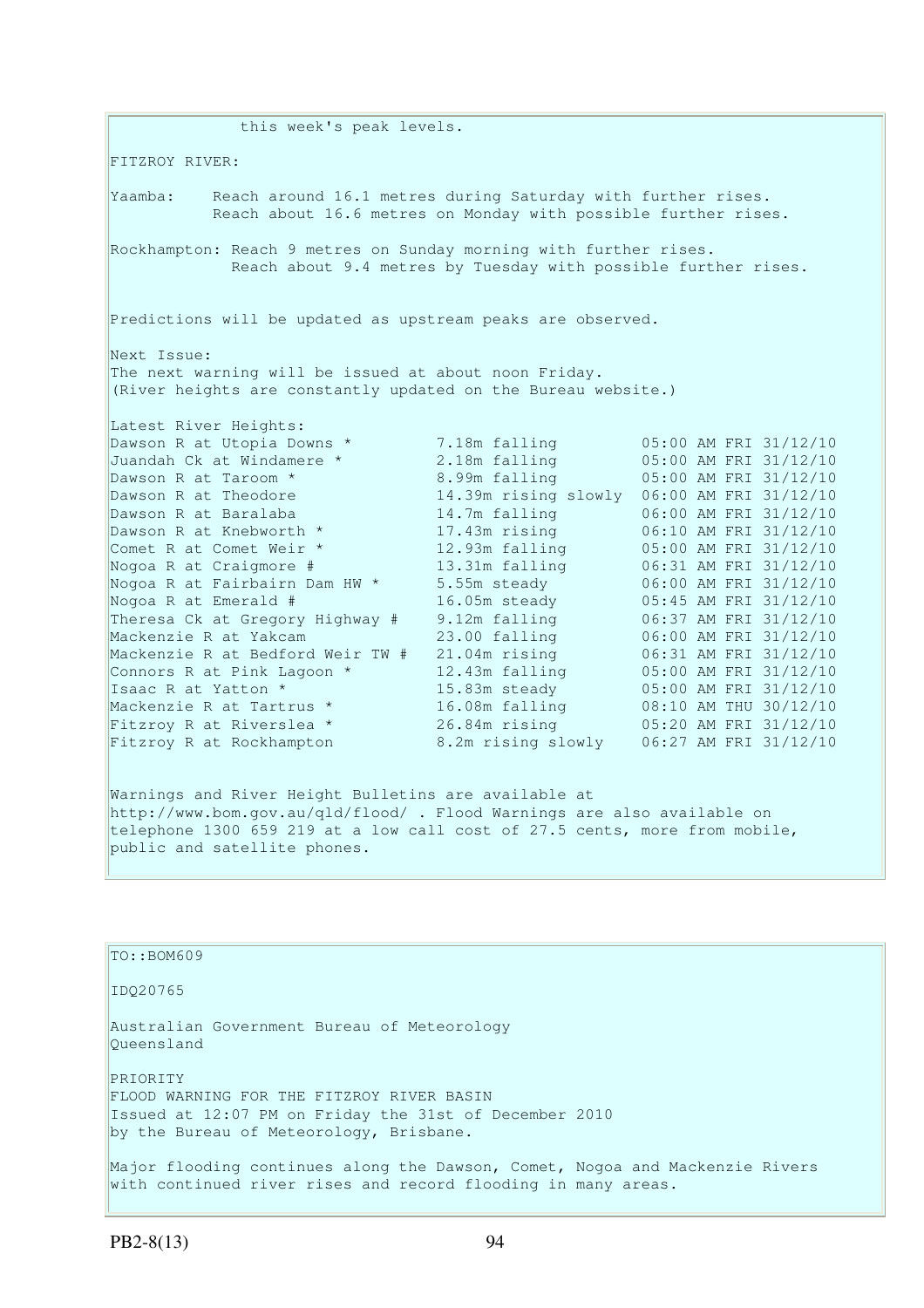The Nogoa River at Emerald is peaking with a latest river height of 16 metres at 11:45am Friday. The Fitzroy River at Rockhampton is expected to reach 9 metres on Sunday with further rises to 9.4 metres by Tuesday. This is similar to the 1991 and 1954 flood levels. Major flooding continues along the Comet River although levels are falling. Further slight rises are expected along the Mackenzie River below the Comet junction. River levels are expected to be slightly above the 1978 flood levels in the Comet-Nogoa River junction area during the weekend and extend to the Bingegang area early next week. On the Dawson River, the main flood peak is in The Glebe area. Fast river rises will extend downstream to the Theodore area during the next 2 days and keep levels high at Baralaba for around 5 days. River levels at Theodore will continue rising slowly and are expected to exceed last weekend's peak during this weekend. CONNORS/ISAAC RIVER SYSTEM: At Yatton on the Isaac River, major flooding has peaked just above 16 metres. Levels will remain above 15 metres until the weekend. NOGOA RIVER: The Nogoa River at Emerald is peaking with a latest river height of 16 metres at 11:45am Friday. This level is about 0.7 metres above the 2008 flood. River levels will remain at their peak today with some rises continuing during the day in areas away from the main river channel. River levels at Emerald are expected to commence falling very slowly during Saturday. COMET RIVER: Peaks have been observed along the Comet River to Comet Weir with major flooding now easing slowly. Major flooding will continue into next week. MACKENZIE RIVER: Further slight rises are expected along the Mackenzie River below the Comet junction. River levels are expected to be slightly above the 1978 flood levels in the Comet-Nogoa River junction area during the weekend and extend to the Bingegang area early next week where levels of above 17 metres are expected. DAWSON RIVER: Major flooding extends from Taroom to Knebworth including the towns of Theodore, Moura and Baralaba. The main flood peak is in The Glebe area. River rises to levels above the 1956 flood levels will extend downstream to the Theodore area during the next 2 days and keep levels high at Baralaba for around 5 days. River levels at Theodore will continue rising slowly and are expected to exceed last weekend's peak during this weekend. Theodore was 14.39 metres rising at 6am. The upper Dawson floodwaters will maintain the high level major flooding in the Theodore to Baralaba area for at least the next 5 days. FITZROY RIVER: Rises are occurring in the Fitzroy River between Riverslea and Yaamba. The Fitzroy River at Rockhampton was 8.2 metres at 6:30am Friday and rising with moderate flooding. Rises will continue with major flood levels reaching 9 metres on Sunday with further rises. Rockhampton is expected to reach about 9.4 metres by Tuesday with possible further rises. This is similar to the 1991 (9.3m) and 1954 (9.4m) flood levels.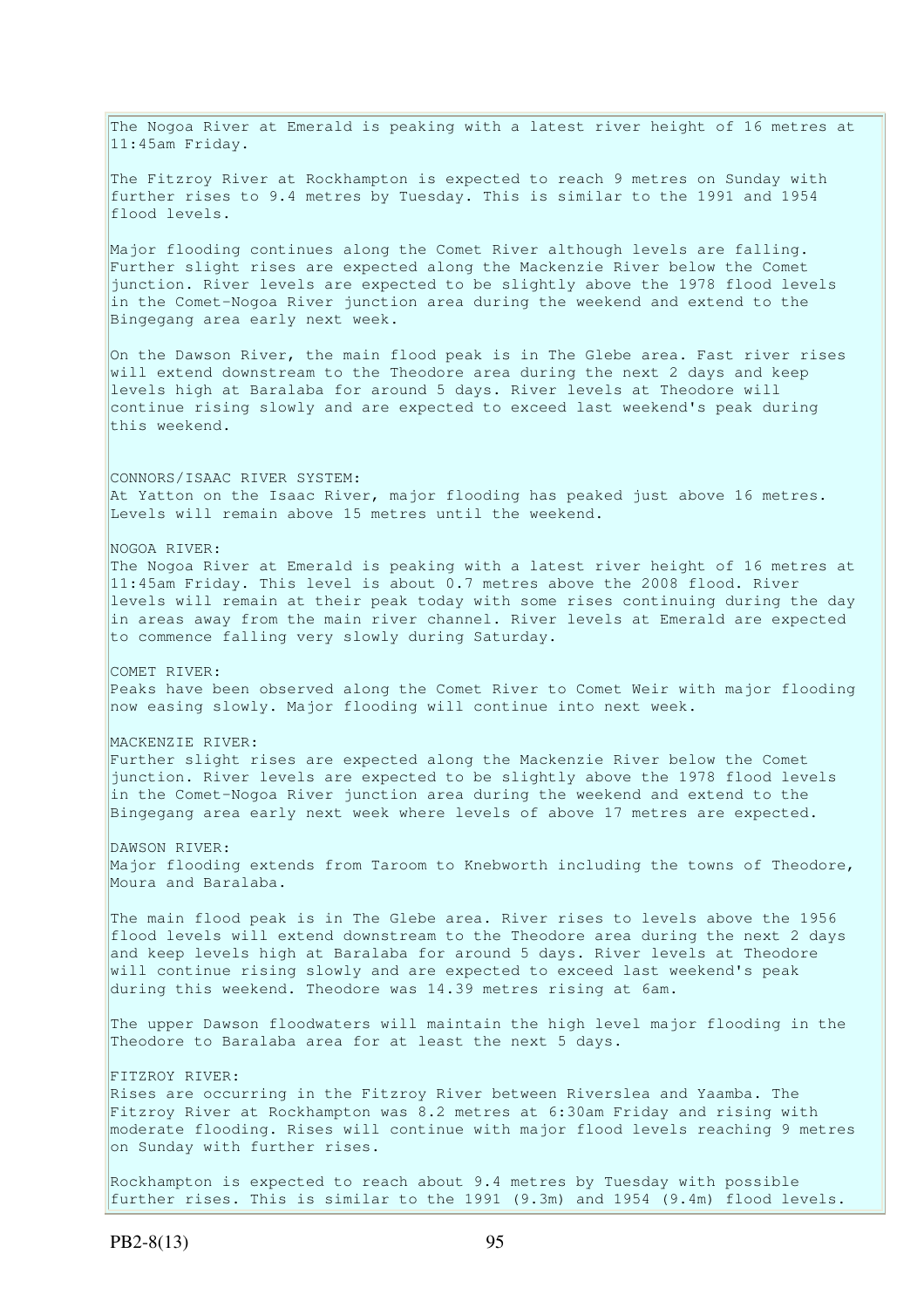Rockhampton river levels are expected to remain above 9 metres for up to 10 days. These predictions will be revised as upstream peaks are observed. At Yaamba, flood levels are expected to reach 16.1 metres on Saturday with further rises to around 16.6 metres on Monday. Predicted River Heights/Flows: NOGOA RIVER: Emerald: Currently peaking at Emerald with latest reading of 16 metres at 11:45am Friday. DAWSON RIVER: Theodore: Continue rising slowly and exceed 14.5 metres during the weekend Maintain high flood levels during next week. Baralaba: Renewed rises during next week but expected to be below this week's peak levels. FITZROY RIVER: Yaamba: Reach around 16.1 metres during Saturday with further rises. Reach about 16.6 metres on Monday with possible further rises. Rockhampton: Reach 9 metres on Sunday with further rises. Reach about 9.4 metres by Tuesday with possible further rises. Predictions will be updated as upstream peaks are observed. Next Issue: The next warning will be issued at about 4pm Friday. (River heights are constantly updated on the Bureau website.) Latest River Heights: Dawson R at Utopia Downs \* 6.6m falling 11:00 AM FRI 31/12/10 Juandah Ck at Windamere \* 2.07m falling 11:00 AM FRI 31/12/10 Dawson R at Taroom \* 8.61m falling 11:00 AM FRI 31/12/10 Dawson R at Theodore 14.39m rising slowly 06:00 AM FRI 31/12/10 Mimosa Ck at Redcliff \* 4.12m falling 11:00 AM FRI 31/12/10 Dawson R at Baralaba 14.6m falling 09:00 AM FRI 31/12/10 Dawson R at Beckers \* 18.22m falling 08:00 AM FRI 31/12/10 Dawson R at Knebworth \* 17.3m rising 11:10 AM FRI 31/12/10 Comet R at Comet Weir \* 12.77m falling 11:00 AM FRI 31/12/10 Nogoa R at Craigmore # 12.61m steady 11:48 AM FRI 31/12/10 Nogoa R at Fairbairn Dam HW \* 5.46m falling 11:45 AM FRI 31/12/10 Nogoa R at Emerald # 16m steady 11:45 AM FRI 31/12/10 Policeman's Ck at Rubyvale # 0.7m rising 11:06 AM FRI 31/12/10 Theresa Ck at Gregory Highway # 8.87m falling 10:58 AM FRI 31/12/10 Mackenzie R at Bedford Weir TW  $#$  21.04m rising 11:50 AM FRI 31/12/10 Connors R at Pink Lagoon  $*$  12.37m steady 10:00 AM FRI 31/12/10 Isaac R at Yatton \* 15.79m steady 08:00 AM FRI 31/12/10 Mackenzie R at Tartrus \* 15.93m rising 07:20 AM FRI 31/12/10 Fitzroy R at Riverslea \* 26.98m steady 11:40 AM FRI 31/12/10 Fitzroy R at Rockhampton 8.2m steady 09:00 AM FRI 31/12/10  $\star$ ,# from automatic station Warnings and River Height Bulletins are available at http://www.bom.gov.au/qld/flood/ . Flood Warnings are also available on

telephone 1300 659 219 at a low call cost of 27.5 cents, more from mobile,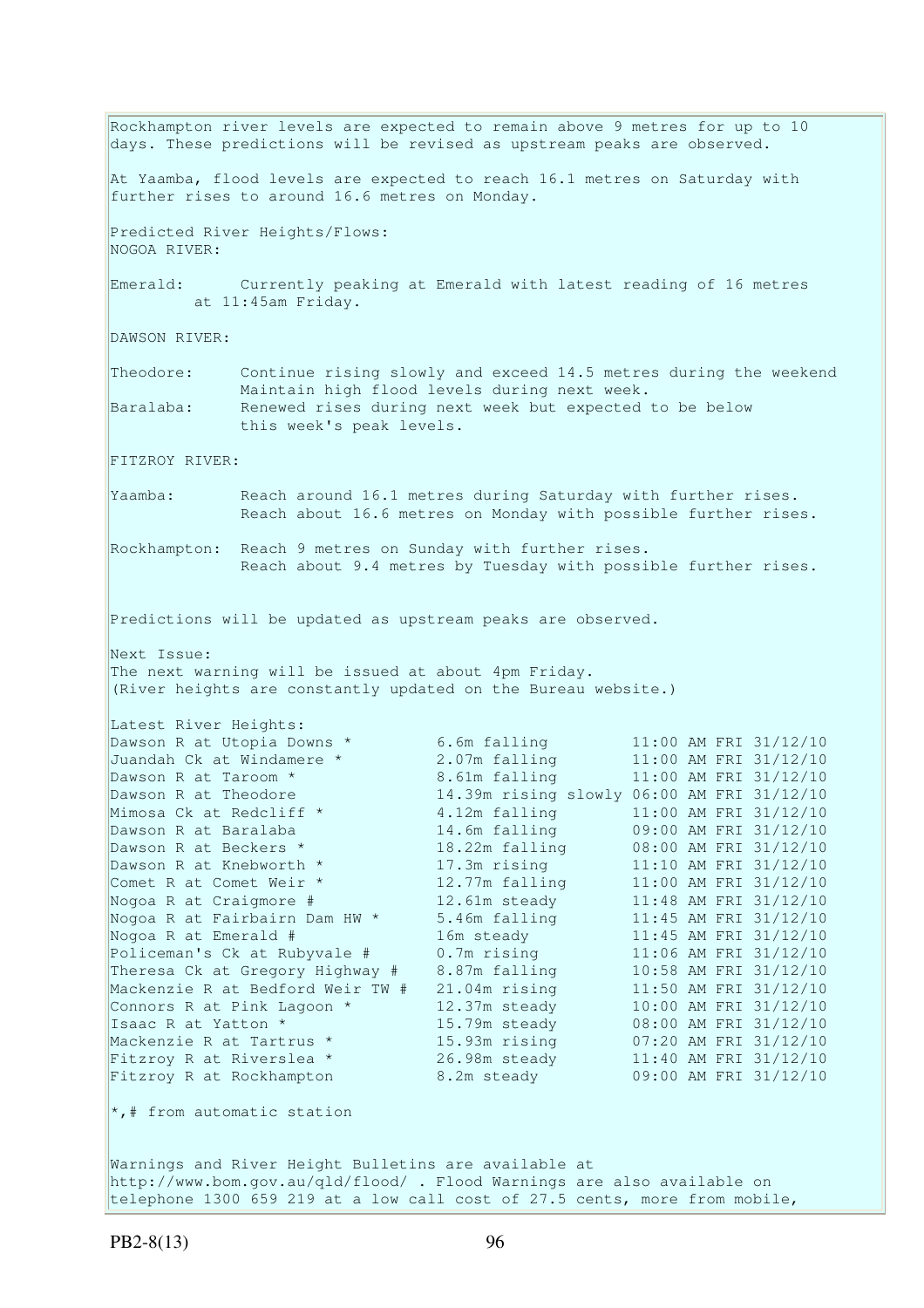TO::BOM609 IDQ20765 Australian Government Bureau of Meteorology Queensland PRIORITY FLOOD WARNING FOR THE FITZROY RIVER BASIN Issued at 4:19 PM on Friday the 31st of December 2010 by the Bureau of Meteorology, Brisbane. Major flooding continues along the Dawson, Comet, Nogoa and Mackenzie Rivers with continued river rises and record flooding in many areas. The Nogoa River at Emerald peaked at 16.05 metres at about 6am this morning and record major flood levels have remained steady around 16 metres during today. The Fitzroy River at Rockhampton is expected to reach 9 metres by Monday with further rises to 9.4 metres by Wednesday next week. This is similar to the 1991 and 1954 flood levels. CONNORS/ISAAC RIVER SYSTEM: At Yatton on the Isaac River, major flooding has peaked just above 16 metres. Levels will remain above 15 metres until the weekend. NOGOA RIVER: The Nogoa River at Emerald peaked at 16.05 metres at about 6am this morning and levels have remained steady around 16 metres during today. This level is about 0.7 metres above the 2008 flood. River levels will relatively remain steady during Friday with some rises continuing during the day in areas away from the main river channel. River levels at Emerald are expected to commence falling very slowly during Saturday. COMET RIVER: Peaks have been observed along the Comet River to Comet Weir with major flooding now easing slowly. Major flooding will continue into next week. MACKENZIE RIVER: Further slight rises are expected along the Mackenzie River below the Comet junction. River levels are expected to be slightly above the 1978 flood levels in the Comet-Nogoa River junction area during the weekend and extend to the Bingegang area early next week where levels of above 17 metres are expected. DAWSON RIVER: Major flooding extends from Taroom to Knebworth including the towns of Theodore, Moura and Baralaba. The main flood peak is in The Glebe area. River rises to levels above the 1956 flood levels will extend downstream to the Theodore area during the next 2 days and keep levels high at Baralaba for around 5 days. River levels at Theodore will continue rising slowly and are expected to exceed last weekend's peak during this weekend. Theodore was 14.39 metres rising at 6am. FITZROY RIVER: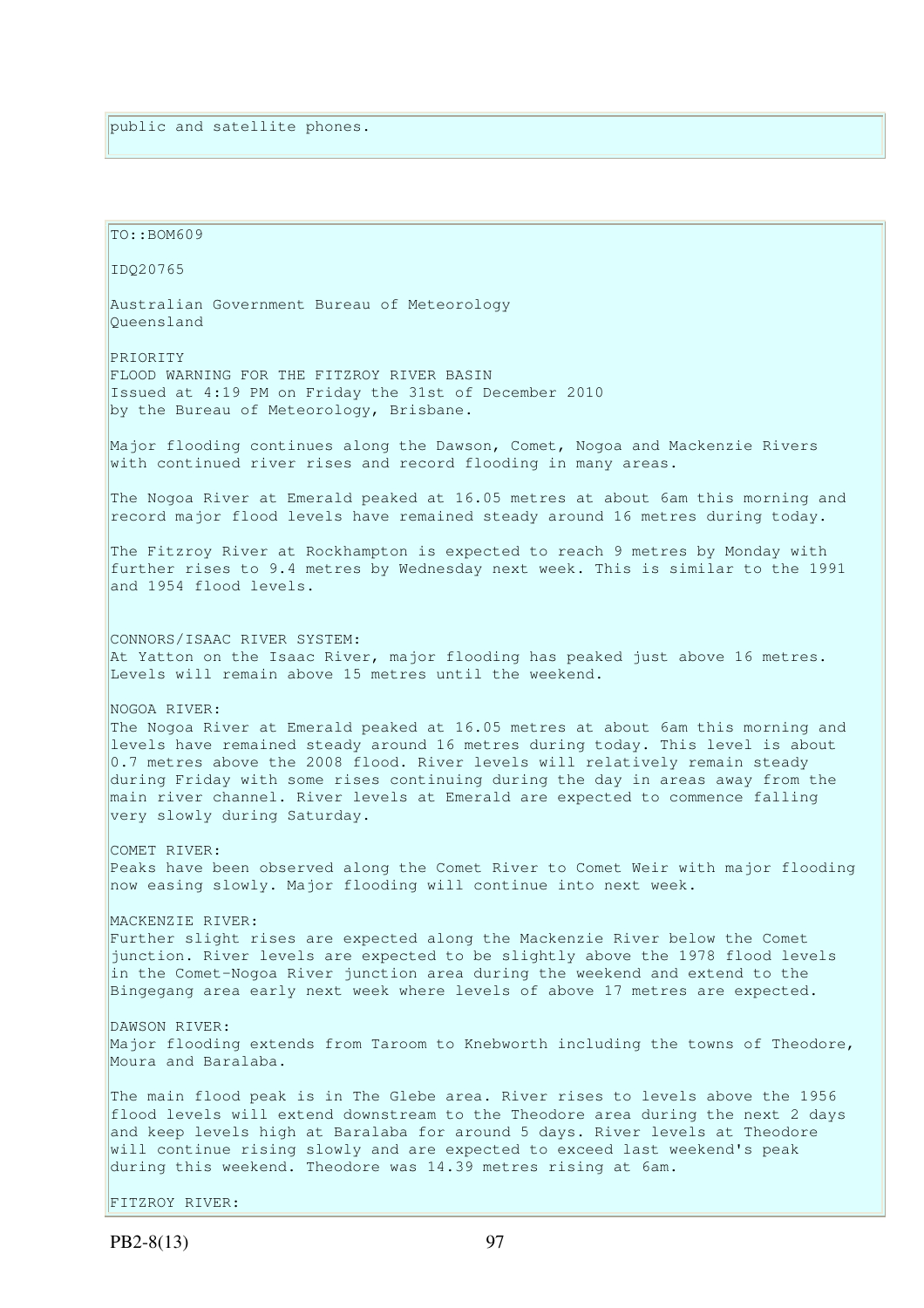Rises are occurring in the Fitzroy River between Riverslea and Yaamba. The Fitzroy River at Rockhampton was 8.2 metres at 9am Friday and rising slowly with moderate flooding. Rises will continue with major flood levels reaching 9 metres expected by Monday with further rises. Rockhampton is expected to reach about 9.4 metres by Wednesday with possible further rises. This is similar to the 1991 (9.3m) and 1954 (9.4m) flood levels. Rockhampton river levels are expected to remain above 9 metres for up to 10 days. These predictions will be revised as upstream peaks are observed. At Yaamba, flood levels are expected to reach 16 metres late Saturday with further rises to around 16.5 metres on Monday. Predicted River Heights/Flows: NOGOA RIVER: Emerald: Remain steady during Friday night at around 16 metres. Fall more quickly during Saturday. DAWSON RIVER: Theodore: Continue to rise slowly and exceed 14.5 metres during the weekend. Maintain high flood levels during next week. Baralaba: Renewed rises during next week but expected to be below this week's peak levels. FITZROY RIVER: Yaamba: Reach around 16 metres late Saturday with further rises. Reach about 16.5 metres on Monday with possible further rises. Rockhampton: Reach 9 metres on Monday with further rises. Reach about 9.4 metres by Wednesday with possible further rises. Predictions will be updated as upstream peaks are observed. Next Issue: The next warning will be issued at about 8pm Friday. (River heights are constantly updated on the Bureau website.) Latest River Heights: Dawson R at Utopia Downs \* 6.26m falling 03:00 PM FRI 31/12/10 Juandah Ck at Windamere \* 2.01m falling 03:00 PM FRI 31/12/10 Dawson R at Taroom \* 8.36m falling 03:00 PM FRI 31/12/10 Dawson R at Taroom \* 8.36m falling 03:00 PM FRI 31/12/10<br>Dawson R at Theodore 14.39m rising slowly 06:00 AM FRI 31/12/10<br>Mimosa Ck at Redcliff \* 4m falling 03:00 PM FRI 31/12/10 Mimosa Ck at Redcliff \* 4m falling 03:00 PM FRI 31/12/10 Dawson R at Baralaba 14.55m steady 03:00 PM FRI 31/12/10 Dawson R at Beckers \* 17.97m falling 02:00 PM FRI 31/12/10 Dawson R at Knebworth \* 17.23m steady 03:00 PM FRI 31/12/10 Comet R at Comet Weir  $*$  12.7m falling 02:00 PM FRI 31/12/10 Nogoa R at Craigmore # 12.01m falling 04:05 PM FRI 31/12/10 Nogoa R at Fairbairn Dam HW \* 5.39m falling 03:05 PM FRI 31/12/10 Nogoa R at Emerald # 15.95m falling 03:34 PM FRI 31/12/10 Policeman's Ck at Rubyvale # 0.7m steady 01:55 PM FRI 31/12/10 Theresa Ck at Gregory Highway # 8.57m falling 03:56 PM FRI 31/12/10 Mackenzie R at Bedford Weir TW # 20.88m falling 03:45 PM FRI 31/12/10 Connors R at Pink Lagoon  $*$  12.33m steady 03:00 PM FRI 31/12/10 Isaac R at Yatton \* 15.67m falling 02:00 PM FRI 31/12/10 Mackenzie R at Tartrus \* 15.93m rising 07:20 AM FRI 31/12/10 Fitzroy R at Riverslea \* 27.03m rising 03:30 PM FRI 31/12/10 Fitzroy R at Rockhampton 8.2m steady 09:00 AM FRI 31/12/10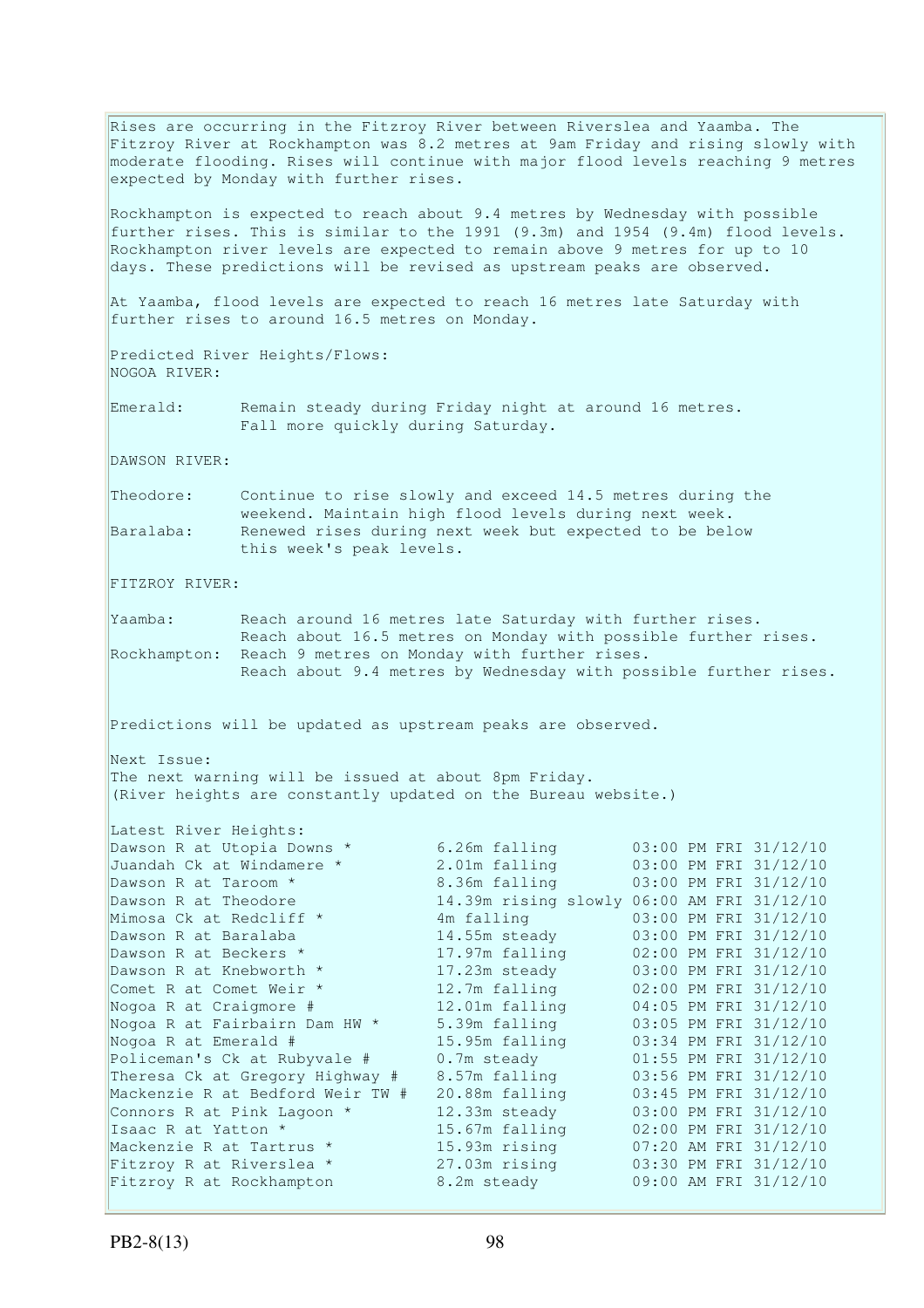$\ast$ , # denotes automatic station.

Warnings and River Height Bulletins are available at http://www.bom.gov.au/qld/flood/ . Flood Warnings are also available on telephone 1300 659 219 at a low call cost of 27.5 cents, more from mobile, public and satellite phones.

TO::BOM609 IDQ20765 Australian Government Bureau of Meteorology Queensland FLOOD WARNING FOR THE FITZROY RIVER BASIN Issued at 8:11 PM on Friday the 31st of December 2010 by the Bureau of Meteorology, Brisbane. Major flooding continues along the Dawson, Comet, Nogoa and Mackenzie Rivers with continued river rises and record flooding in many areas. The Nogoa River at Emerald peaked at 16.05 metres at about 6am this morning and record major flood levels are now starting to fall slowly. The Fitzroy River at Rockhampton is expected to reach 9 metres by Monday with further rises to 9.4 metres by Wednesday next week. This is similar to the 1991 and 1954 flood levels. CONNORS/ISAAC RIVER SYSTEM: At Yatton on the Isaac River, major flooding has peaked just above 16 metres. Levels will remain above 15 metres until the weekend. NOGOA RIVER: The Nogoa River at Emerald peaked at 16.05 metres at about 6am this morning and at 7pm was 15.9 metres and falling slowly. This level is about 1.5 metres over the approaches to the Vince Lester Bridge. River levels at Emerald are expected to continue falling very slowly during Saturday. COMET RIVER: Peaks have been observed along the Comet River to Comet Weir with major flooding now easing slowly. Major flooding will continue into next week. MACKENZIE RIVER: Further slight rises are expected along the Mackenzie River below the Comet junction. River levels are expected to be slightly above the 1978 flood levels in the Comet-Nogoa River junction area during the weekend and extend to the Bingegang area early next week where levels of above 17 metres are expected. DAWSON RIVER: Major flooding extends from Taroom to Knebworth including the towns of Theodore, Moura and Baralaba. The main flood peak is in The Glebe area. River rises to levels above the 1956 flood levels will extend downstream to the Theodore area during the next 2 days and keep levels high at Baralaba for around 5 days. River levels at Theodore will continue rising slowly and are expected to exceed last weekend's peak

during this weekend. Theodore was 14.39 metres rising at 6am Friday.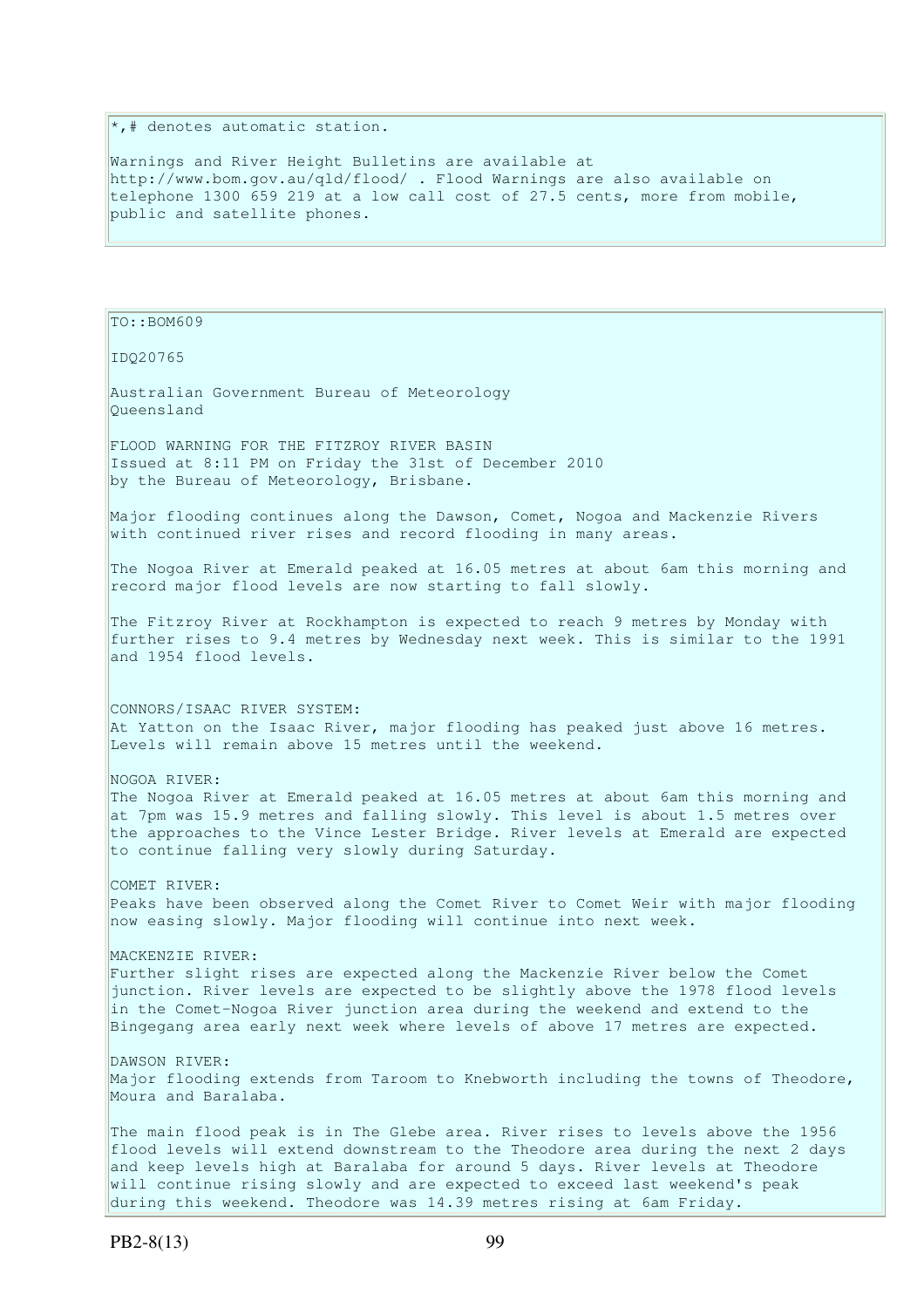FITZROY RIVER: Rises are continuing in the Fitzroy River from Riverslea to Rockhampton. The Fitzroy River at Rockhampton was 8.3 metres at 6pm Friday and rising slowly with moderate flooding. Rises will continue with major flood levels reaching 9 metres expected by Monday with further rises. Rockhampton is expected to reach up to 9.4 metres by Wednesday with possible further rises. This is similar to the 1991 (9.3m) and 1954 (9.4m) flood levels. Rockhampton river levels are expected to remain above 8.5 metres (major) for up to 10 days. These predictions will be revised as upstream peaks are observed. At Yaamba, flood levels are expected to reach 16 metres late Saturday with further rises to around 16.5 metres on Monday. Predicted River Heights/Flows: NOGOA RIVER: Emerald: Remain above 15 metres (major) until Sunday. DAWSON RIVER: Theodore: Continue to rise slowly and exceed 14.5 metres during the weekend. Maintain high flood levels during next week. Baralaba: Renewed rises during next week but expected to be below this week's peak levels. FITZROY RIVER: Yaamba: Reach around 16 metres late Saturday with further rises. Reach about 16.5 metres on Monday with possible further rises. Rockhampton: Reach 9 metres by Monday with further rises. Reach up to 9.4 metres by Wednesday with possible further rises. Predictions will be updated as upstream peaks are observed. Next Issue: The next warning will be issued at about 6.30am Saturday. (River heights are constantly updated on the Bureau website.) Latest River Heights: Dawson R at Taroom \* 8.23m falling 05:00 PM FRI 31/12/10 Dawson R at Theodore 14.39m rising slowly 06:00 AM FRI 31/12/10 Dawson R at Baralaba 14.45m steady 07:00 PM FRI 31/12/10 Dawson R at Beckers \* 17.85m falling 05:00 PM FRI 31/12/10 Dawson R at Beckers "<br>Dawson R at Knebworth \* 17.13m falling 07:10 PM FRI 31/12/10 Comet R at The Lake  $*$  14.53m falling 05:00 AM FRI 31/12/10 Comet R at Comet Weir \* 12.61m falling 06:00 PM FRI 31/12/10 Nogoa R at Craigmore # 11.51m falling 07:53 PM FRI 31/12/10 Nogoa R at Fairbairn Dam HW \* 5.28m falling 06:55 PM FRI 31/12/10 Nogoa R at Emerald # 15.9m falling 06:46 PM FRI 31/12/10 Theresa Ck at Gregory Highway # 8.32m falling 07:56 PM FRI 31/12/10 Mackenzie R at Bedford Weir TW # 20.74m falling 08:07 PM FRI 31/12/10 Connors R at Pink Lagoon  $*$  12.33m steady 06:00 PM FRI 31/12/10 Isaac R at Yatton \* 15.61m falling 05:00 PM FRI 31/12/10 Mackenzie R at Tartrus \* 15.93m rising 07:20 AM FRI 31/12/10 Fitzroy R at Riverslea \* 27.14m rising 06:30 PM FRI 31/12/10 Fitzroy R at Rockhampton 8.3m rising slowly 06:00 PM FRI 31/12/10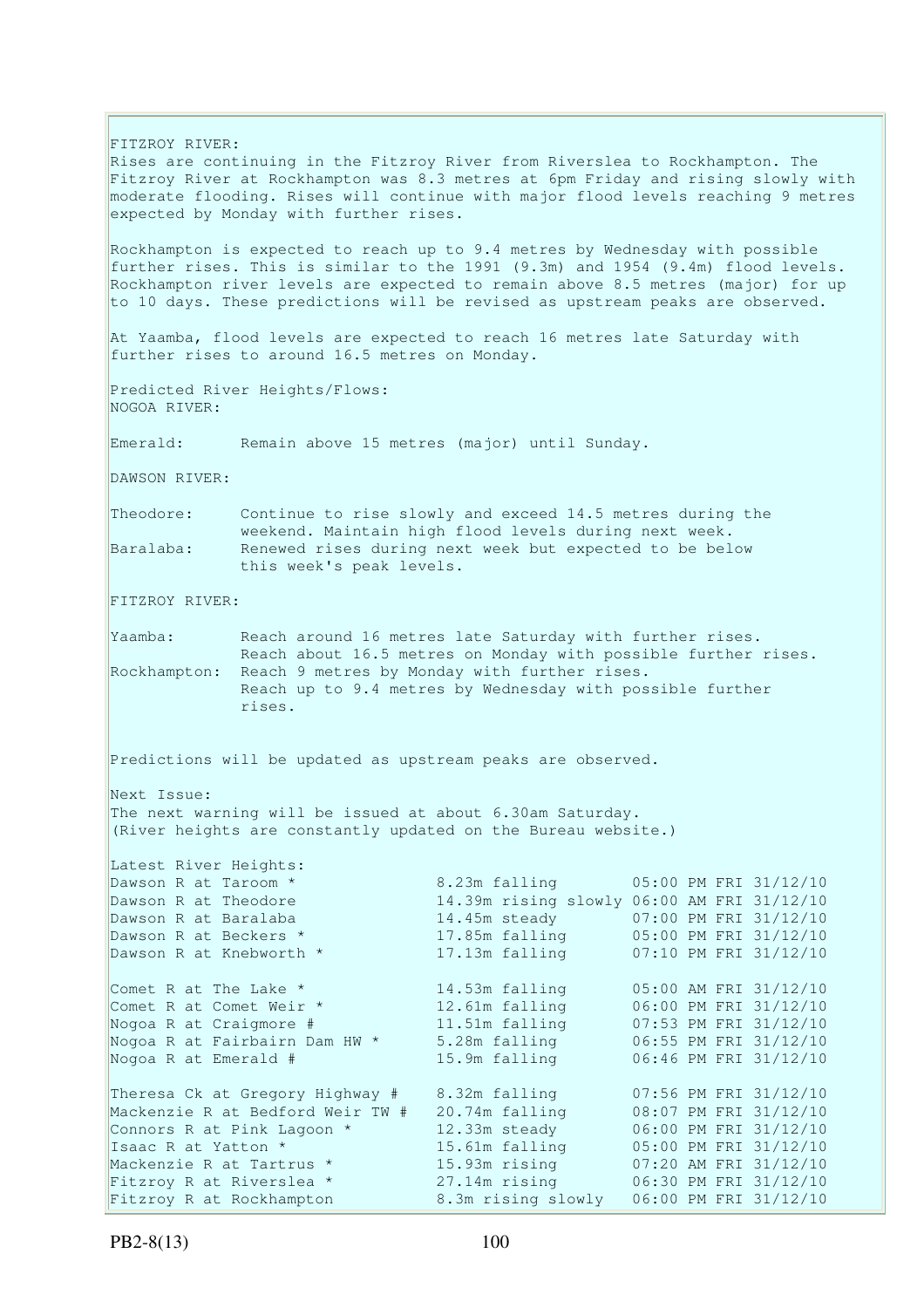Warnings and River Height Bulletins are available at http://www.bom.gov.au/qld/flood/ . Flood Warnings are also available on telephone 1300 659 219 at a low call cost of 27.5 cents, more from mobile, public and satellite phones.

```
TO::BOM609 
IDQ20765 
Australian Government Bureau of Meteorology 
Queensland 
FLOOD WARNING FOR THE FITZROY RIVER BASIN 
Issued at 6:48 AM on Saturday the 1st of January 2011 
by the Bureau of Meteorology, Brisbane.
Major flooding continues along the Dawson, Comet, Nogoa and Mackenzie Rivers
with continued river rises and record flooding in many areas.
The Nogoa River at Emerald has fallen 0.3 metres following its record major
flood peak of 16.05 metres during Friday. 
On the Dawson River at Theodore, river levels will be higher then last weekend's 
record peak of 14.6 metres until early next week. 
The Fitzroy River at Rockhampton is expected to reach 9 metres on Monday with
further rises up to 9.4 metres on Wednesday next week. This is similar to the 
1991 and 1954 flood levels. 
CONNORS/ISAAC RIVER SYSTEM: 
At Yatton on the Isaac River, major flooding has peaked just above 16 metres. 
Moderate flood levels will continue easing the weekend. 
NOGOA RIVER: 
The Nogoa River at Emerald peaked at 16.05 metres during Friday and at 5:45am 
Saturday was 15.75 metres and falling slowly. This level is about 1.35 metres
over the approaches to the Vince Lester Bridge. River levels at Emerald are
expected to continue falling slowly during the weekend.
COMET RIVER: 
Record major flood peaks have been observed along the Comet River to Comet Weir 
with major flooding now easing slowly. Major flooding will continue into next
week. 
MACKENZIE RIVER: 
River levels are expected to be slightly above the 1978 flood levels in the 
Comet-Nogoa River junction area during the weekend and extend to the Bingegang 
area early next week where levels of above 17 metres are expected. 
DAWSON RIVER: 
Major flooding extends from Taroom to Knebworth including the towns of Theodore, 
Moura and Baralaba.
The main flood peak is now downstream of The Glebe area. River rises to levels
above the 1956 flood levels will extend downstream to the Theodore area during
```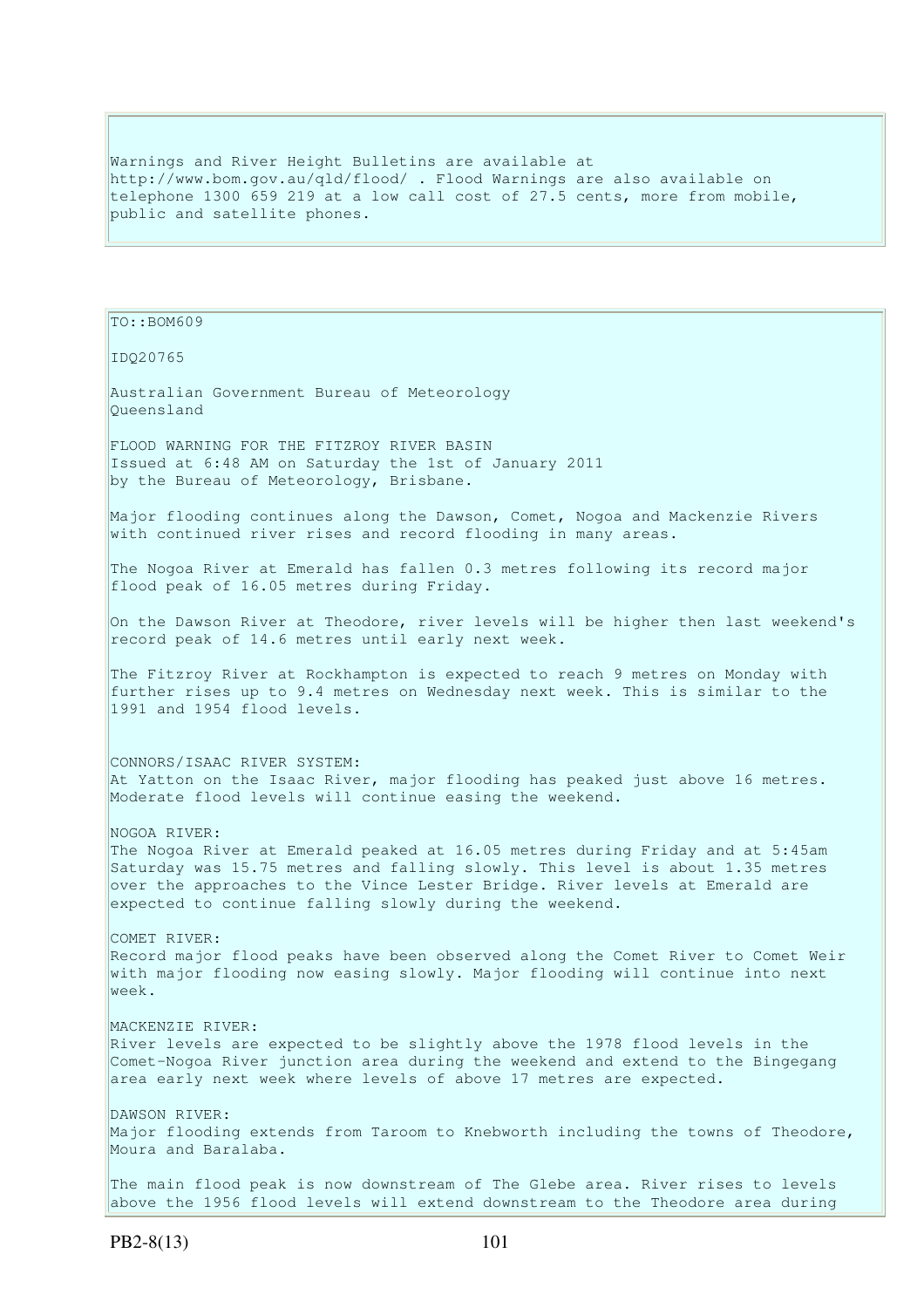this weekend and keep levels high at Baralaba for at least the next 5 days. River levels at Theodore will be higher then last weekend's record peak of 14.6 metres until early next week. FITZROY RIVER: Rises are continuing in the Fitzroy River from Riverslea to Rockhampton, although Riverslea is now rising only very slowly. The Fitzroy River at Rockhampton was 8.4 metres at 6am Saturday and rising slowly with moderate flooding. Rises will continue with major flood levels reaching 9 metres on Monday with further rises. Rockhampton is expected to reach up to 9.4 metres on Wednesday. This is similar to the 1991 (9.3m) and 1954 (9.4m) flood levels. Rockhampton river levels are expected to remain above 8.5 metres (major) for up to 10 days. These predictions will be revised as upstream peaks are observed. At Yaamba, flood levels are expected to reach 16 metres late Saturday with further rises to around 16.5 metres on Monday. Predicted River Heights/Flows: NOGOA RIVER: Emerald: Remain above 15 metres (major) until Sunday. DAWSON RIVER: Theodore: Continue to rise slowly and exceed 14.5 metres during the weekend. Maintain high flood levels during next week. Baralaba: Renewed rises during next week but expected to be below this week's peak levels. FITZROY RIVER: Yaamba: Reach around 16 metres late Saturday with further rises. Reach about 16.5 metres on Monday with possible further rises. Rockhampton: Reach 9 metres on Monday with further rises. Reach up to 9.4 metres by Wednesday. Predictions of the peak will be updated when a peak has been recorded at Riverslea. Next Issue: The next warning will be issued at about noon Saturday. (River heights are constantly updated on the Bureau website.) Latest River Heights: Dawson R at Utopia Downs \* 5.17m falling 05:20 AM SAT 01/01/11 Juandah Ck at Windamere \* 1.82m falling 05:00 AM SAT 01/01/11 Dawson R at Taroom \* 7.47m falling 05:00 AM SAT 01/01/11 Dawson R at Theodore NA Dawson R at Baralaba 14.15m falling 06:00 AM SAT 01/01/11 Dawson R at Beckers \* 17.35m falling 05:00 AM SAT 01/01/11 Dawson R at Knebworth \* 16.94m falling 05:05 AM SAT 01/01/11 Comet R at Comet Weir \* 12.39m falling 05:00 AM SAT 01/01/11 Nogoa R at Craigmore # 9.96m falling 06:07 AM SAT 01/01/11 Nogoa R at Fairbairn Dam HW \* 4.94m falling 05:45 AM SAT 01/01/11 Nogoa R at Emerald # 15.75m falling 05:45 AM SAT 01/01/11 Theresa Ck at Gregory Highway # 7.57m falling 05:56 AM SAT 01/01/11 Mackenzie R at Bedford Weir TW # 21.38m rising 06:07 AM SAT 01/01/11 Connors R at Pink Lagoon  $*$  12.42m steady 05:00 AM SAT 01/01/11 Isaac R at Yatton \* 15.29m falling 05:00 AM SAT 01/01/11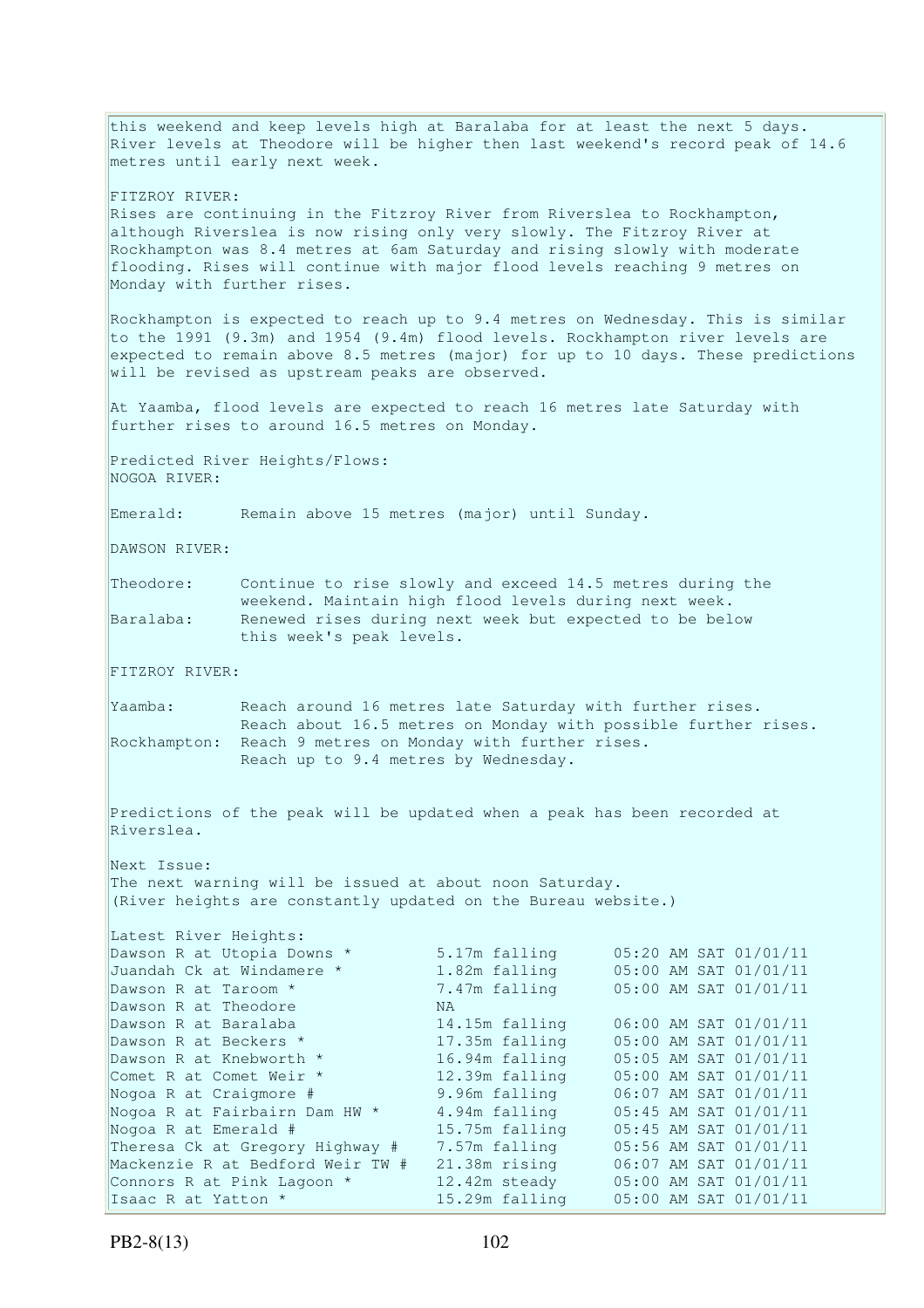| Mackenzie R at Tartrus *                                                   |  | 15.67m steady 06:30 AM SAT 01/01/11        |  |  |  |
|----------------------------------------------------------------------------|--|--------------------------------------------|--|--|--|
| Fitzroy R at Riverslea *                                                   |  | 27.17m rising slowly 05:40 AM SAT 01/01/11 |  |  |  |
| Fitzroy R at Rockhampton                                                   |  | 8.4m rising slowly 06:07 AM SAT 01/01/11   |  |  |  |
| $\star$ ,# from automatic station                                          |  |                                            |  |  |  |
| Warnings and River Height Bulletins are available at                       |  |                                            |  |  |  |
| http://www.bom.gov.au/gld/flood/ . Flood Warnings are also available on    |  |                                            |  |  |  |
| telephone 1300 659 219 at a low call cost of 27.5 cents, more from mobile, |  |                                            |  |  |  |
| public and satellite phones.                                               |  |                                            |  |  |  |
|                                                                            |  |                                            |  |  |  |

#### TO::BOM609

IDQ20765

Australian Government Bureau of Meteorology Queensland

FLOOD WARNING FOR THE FITZROY RIVER BASIN Issued at 12:17 PM on Saturday the 1st of January 2011 by the Bureau of Meteorology, Brisbane.

Major flooding continues along the Dawson, Comet, Nogoa and Mackenzie Rivers with continued river rises and record flooding in many areas.

The Nogoa River at Emerald has fallen 0.45 metres following its record major flood peak of 16.05 metres during Friday.

On the Dawson River at Theodore, river levels have already risen above than last weekend's record peak of 14.6 metres until early next week. At 11am Saturday the Dawson River at Theodore was 14.7 metres and rising.

The Fitzroy River at Rockhampton is expected to reach 9 metres on Monday with further rises up to 9.4 metres on Wednesday next week. This is similar to the 1991 and 1954 flood levels.

CONNORS/ISAAC RIVER SYSTEM: At Yatton on the Isaac River, major flooding has peaked just above 16 metres. Moderate flood levels will continue easing the weekend.

### NOGOA RIVER:

The Nogoa River at Emerald peaked at 16.05 metres during Friday and at 10.23am Saturday was 15.6 metres and falling slowly. This level is about 1.2 metres over the approaches to the Vince Lester Bridge. River levels at Emerald are expected to continue falling slowly during the weekend.

# COMET RIVER:

Record major flood peaks have been observed along the Comet River to Comet Weir with major flooding now easing slowly. Major flooding will continue into next week.

MACKENZIE RIVER: River levels are expected to be slightly above the 1978 flood levels in the Comet-Nogoa River junction area during the weekend and extend to the Bingegang area early next week where levels of above 17 metres are expected.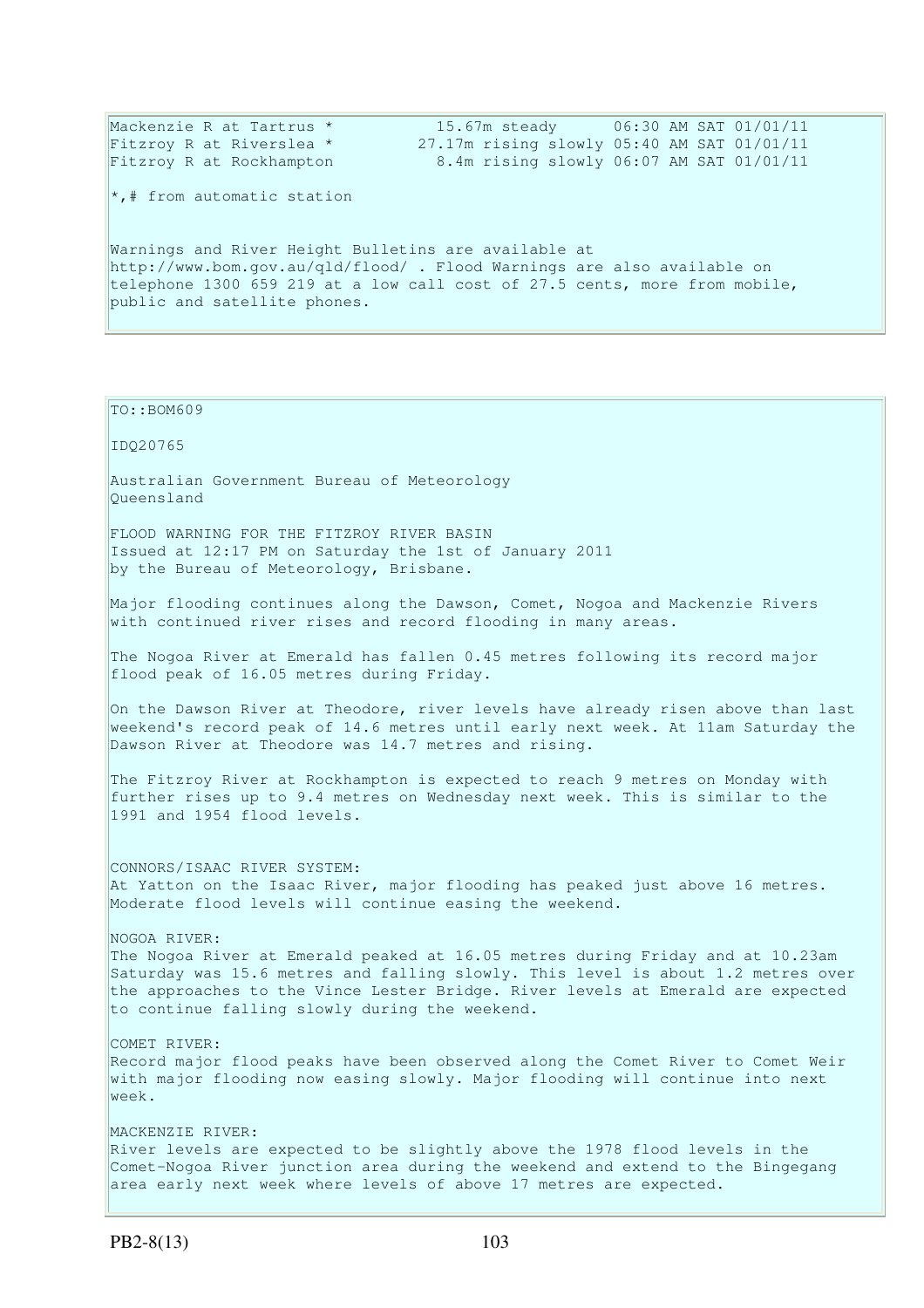DAWSON RIVER: Major flooding extends from Taroom to Knebworth including the towns of Theodore, Moura and Baralaba. The main flood peak is now downstream of The Glebe area. River rises to levels above the 1956 flood levels will extend downstream to the Theodore area during this weekend and keep levels high at Baralaba for at least the next 5 days. River levels at Theodore will be higher than last weekend's record peak of 14.6 metres until early next week. At 11am Saturday the Dawson River at Theodore was 14.7 metres and rising. FITZROY RIVER: Rises are continuing in the Fitzroy River from Riverslea to Rockhampton, although Riverslea is now rising only very slowly. The Fitzroy River at Rockhampton was 8.5 metres at 8:45am Saturday and rising slowly with moderate flooding. Rises will continue with major flood levels reaching 9 metres on Monday with further rises. Rockhampton is expected to reach up to 9.4 metres on Wednesday. This is similar to the 1991 (9.3m) and 1954 (9.4m) flood levels. Rockhampton river levels are expected to remain above 8.5 metres (major) for up to 10 days. These predictions will be revised as upstream peaks are observed. At Yaamba, flood levels are expected to reach 16 metres late Saturday with further rises to around 16.5 metres on Monday. Predicted River Heights/Flows: NOGOA RIVER: Emerald: Remain above 15 metres (major) until Sunday. DAWSON RIVER: Theodore: Continue to rise slowly with levels up to 15 metres possible. Maintain high flood levels during next week. Baralaba: Renewed rises during next week but expected to be below this week's peak levels. FITZROY RIVER: Yaamba: Reach around 16 metres late Saturday with further rises. Reach about 16.5 metres on Monday with possible further rises. Rockhampton: Reach 9 metres on Monday with further rises. Reach up to 9.4 metres by Wednesday. Predictions of the peak will be updated when a peak has been recorded at Riverslea. Next Issue: The next warning will be issued at about 5pm Saturday. (River heights are constantly updated on the Bureau website.) Latest River Heights: Dawson R at Utopia Downs \* 4.91m falling 10:00 AM SAT 01/01/11<br>Juandah Ck at Windamere \* 1.78m steady 09:00 AM SAT 01/01/11 Juandah Ck at Windamere \* 1.78m steady 09:00 AM SAT 01/01/11 Dawson R at Taroom \* 7.15m falling 10:00 AM SAT 01/01/11 Dawson R at Theodore 14.7m rising slowly 11:00 AM SAT 01/01/11 Mimosa Ck at Redcliff \* 3.68m falling 10:00 AM SAT 01/01/11 Dawson R at Baralaba 14.15m steady 09:00 AM SAT 01/01/11 Dawson R at Beckers \* 17.25m falling 08:00 AM SAT 01/01/11 Dawson R at Knebworth \* 16.85m falling 10:05 AM SAT 01/01/11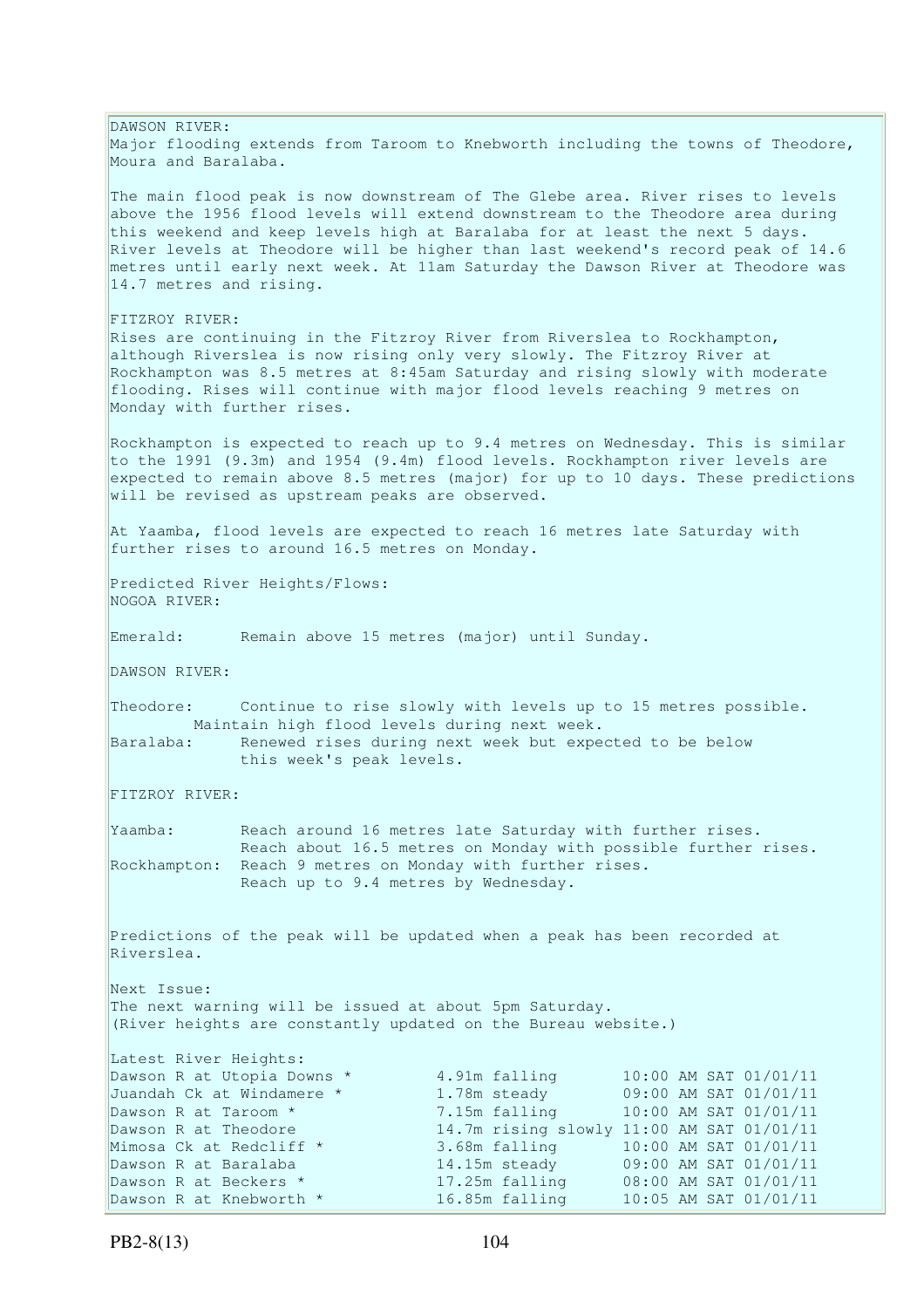Comet R at Comet Weir \* 12.31m falling 10:00 AM SAT 01/01/11 Nogoa R at Craigmore # 9.11m falling 11:11 AM SAT 01/01/11 Nogoa R at Fairbairn Dam HW \* 4.78m falling 09:55 AM SAT 01/01/11 Nogoa R at Emerald # 15.6m falling 10:23 AM SAT 01/01/11 Policeman's Ck at Rubyvale # 0.65m steady 10:55 AM SAT 01/01/11 Theresa Ck at Gregory Highway # 7.12m falling 11:06 AM SAT 01/01/11 Mackenzie R at Bedford Weir TW # 21.38m falling 11:24 AM SAT 01/01/11 Connors R at Pink Lagoon  $*$  12.41m steady 10:00 AM SAT 01/01/11 Isaac R at Yatton \* 15.21m falling 08:00 AM SAT 01/01/11 Mackenzie R at Tartrus \* 15.69m rising 06:45 AM SAT 01/01/11 Mackenzie R at Tartrus \* 15.69m rising 06:45 AM SAT 01/01/11<br>Fitzroy R at Riverslea \* 27.19m rising 10:30 AM SAT 01/01/11<br>Fitzroy R at Rockhampton 8.5m rising slowly 08:45 AM SAT 01/01/11 8.5m rising slowly 08:45 AM SAT 01/01/11 \*,# from automatic station Warnings and River Height Bulletins are available at http://www.bom.gov.au/qld/flood/ . Flood Warnings are also available on telephone 1300 659 219 at a low call cost of 27.5 cents, more from mobile, public and satellite phones.

TO::BOM609

IDQ20765

Australian Government Bureau of Meteorology Queensland

FLOOD WARNING FOR THE FITZROY RIVER BASIN Issued at 5:23 PM on Saturday the 1st of January 2011 by the Bureau of Meteorology, Brisbane.

Major flooding continues along the Dawson, Comet, Nogoa and Mackenzie Rivers with continued river rises and record flooding in many areas.

The Nogoa River at Emerald has fallen 0.6 metres following its record major flood peak of 16.05 metres during Friday.

Record major flood levels continue to rise very slowly on the the Dawson River at Theodore with the peak expected during this weekend. At midday Saturday the Dawson River at Theodore was 14.7 metres and steady.

The Fitzroy River at Rockhampton is expected to reach 9 metres on Monday with further rises up to 9.4 metres on Wednesday next week. This is similar to the 1991 and 1954 flood levels.

CONNORS/ISAAC RIVER SYSTEM: Moderate flooding will continue to ease slowly on the Connors River at Yatton during the weekend.

NOGOA RIVER: The Nogoa River at Emerald peaked at 16.05 metres during Friday and at 3.30pm Saturday was 15.45 metres and falling slowly. This level is about 1.05 metres over the approaches to the Vince Lester Bridge. River levels at Emerald are expected to continue falling slowly during the weekend.

COMET RIVER: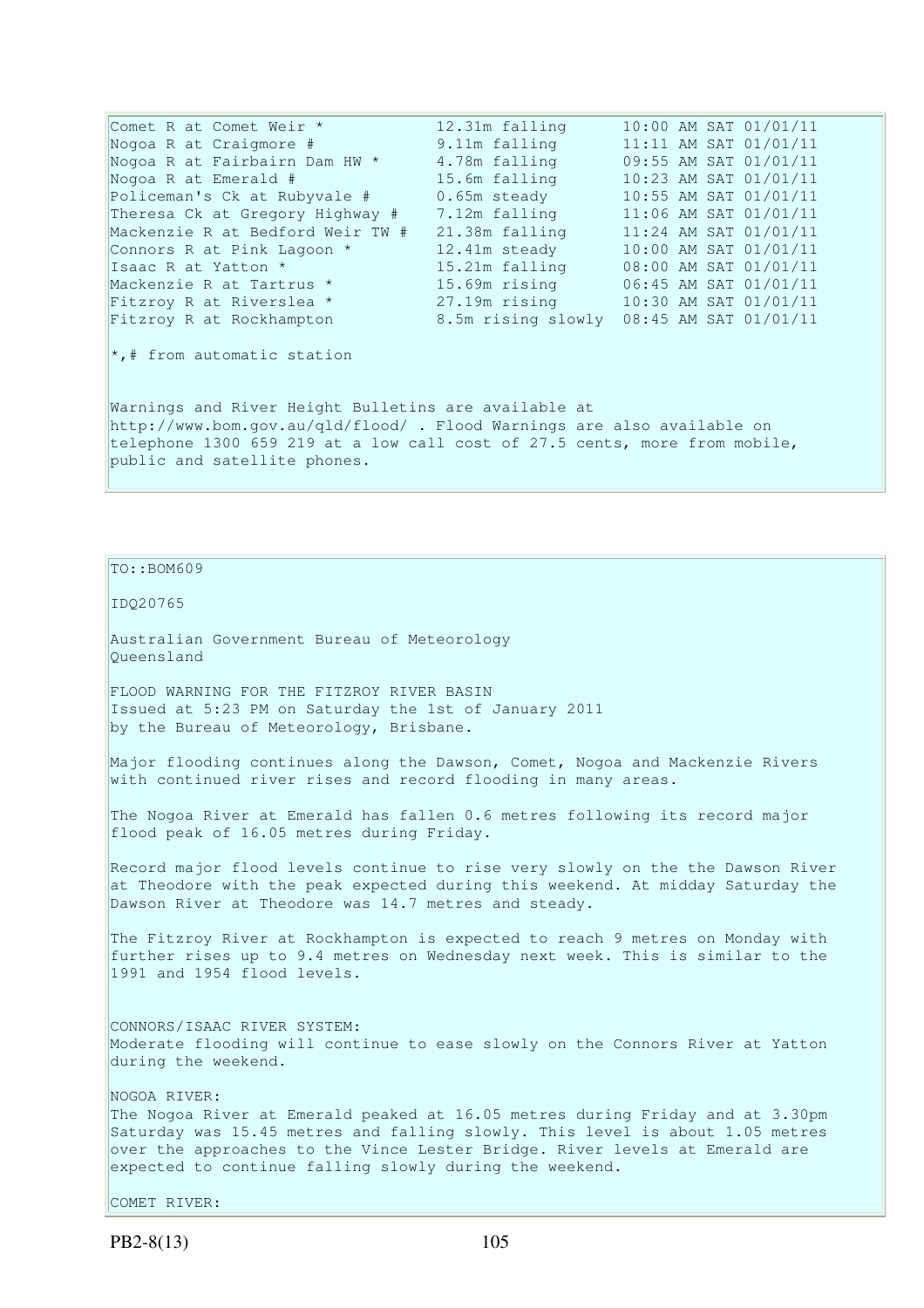Record major flood peaks have been observed along the Comet River to Comet Weir with major flooding now easing slowly. Major flooding will continue into next week. MACKENZIE RIVER: River levels are expected to be slightly above the 1978 flood levels in the Comet-Nogoa River junction area during the weekend and extend to the Bingegang area early next week where levels of above 17 metres are expected. DAWSON RIVER: Major flooding extends from The Glebe area to Knebworth including the towns of Theodore, Moura and Baralaba. The main flood peak is now approaching the Theadore area. Record major flood levels continue to rise very slowly at Theodore with the peak expected during this weekend. At midday Saturday the Dawson River at Theodore was 14.7 metres and steady. River level rises to levels near the 1956 flood level will extend downstream to Moura and keep levels high at Moura and Baralaba for at least the next week. FITZROY RIVER: Rises are continuing in the Fitzroy River from Riverslea to Rockhampton, although Riverslea is now rising only very slowly. The Fitzroy River at Rockhampton was 8.5 metres at 8:45am Saturday and rising slowly with moderate flooding. Rises will continue with major flood levels reaching 9 metres on Monday with further rises. Rockhampton is expected to reach up to 9.4 metres on Wednesday. This is similar to the 1991 (9.3m) and 1954 (9.4m) flood levels. Rockhampton river levels are expected to remain above 8.5 metres (major) for up to 10 days. These predictions will be revised as upstream peaks are observed. At Yaamba, flood levels are expected to reach 16 metres late Saturday with further rises to around 16.5 metres on Monday. Predicted River Heights/Flows: NOGOA RIVER: Emerald: Remain above 15 metres (major) until Sunday. DAWSON RIVER: Theodore: Continue to rise slowly with levels up to 15 metres possible. Peak during this weekend and maintain high flood levels during next week. Moura: Rises to above the 1956 record flood level of 12.90 metres possible early next week. Baralaba: Renewed rises during next week but expected to be below this week's peak levels of 15.25 metres. FITZROY RIVER: Yaamba: Reach around 16 metres late Saturday with further rises. Reach about 16.5 metres on Monday with possible further rises. Rockhampton: Reach 9 metres on Monday with further rises. Reach up to 9.4 metres by Wednesday.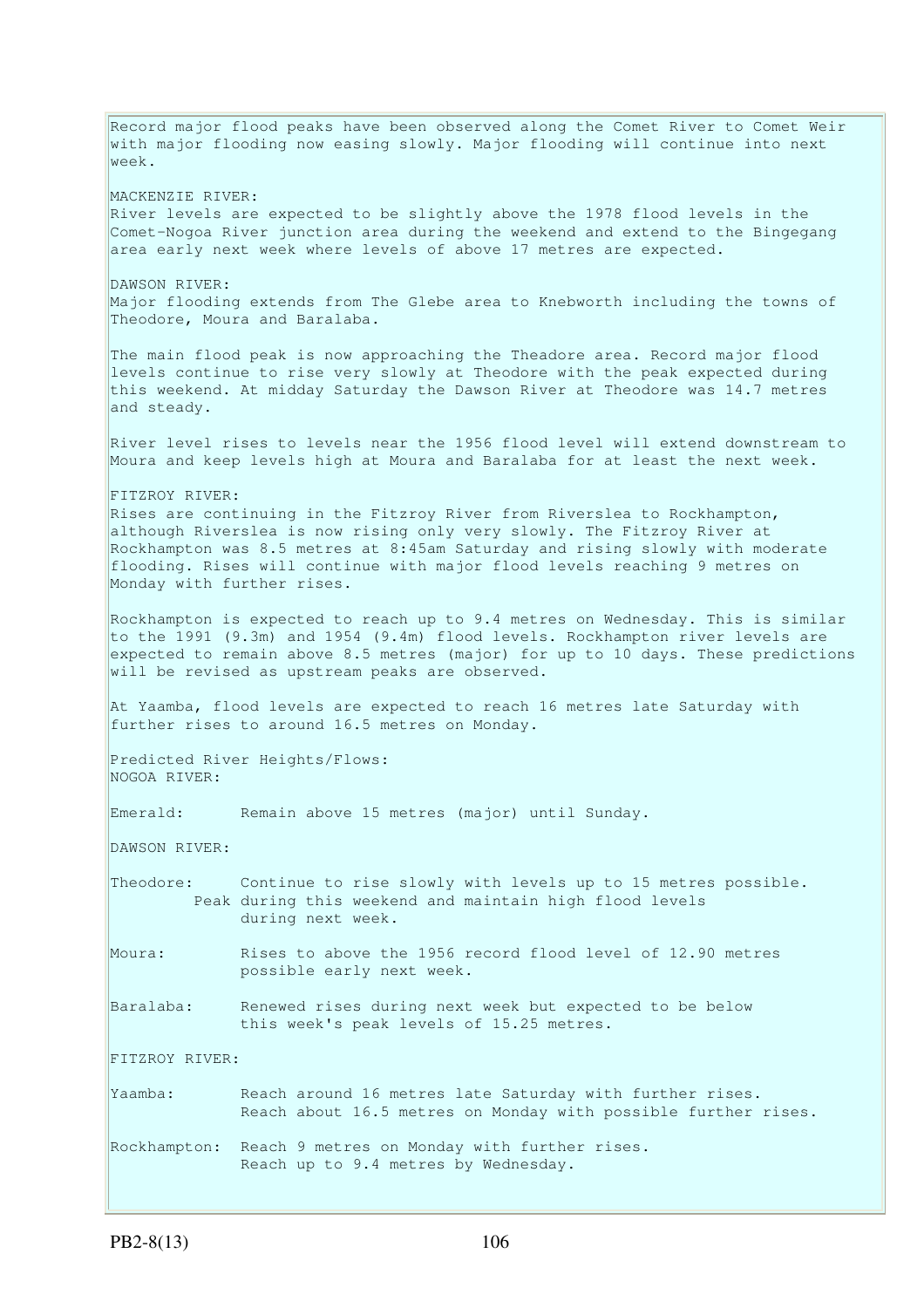Predictions of the peak will be updated when a peak has been recorded at Riverslea. Next Issue: The next warning will be issued at about 7am Sunday. (River heights are constantly updated on the Bureau website.) Latest River Heights:<br>Dawson R at Taroom \* Dawson R at Taroom \* 6.85m falling 03:00 PM SAT 01/01/11<br>Dawson R at Theodore 14.7m rising slowly 12:00 PM SAT 01/01/11 14.7m rising slowly 12:00 PM SAT 01/01/11 Dawson R at Moura MA<br>
Mimosa Ck at Redcliff \* 3.5<br>
Dawson R at Baralaba 14n<br>
Dawson R at Beckers \* 17. Mimosa Ck at Redcliff \* 3.53m falling 03:00 PM SAT 01/01/11 Dawson R at Baralaba 14m falling 03:00 PM SAT 01/01/11 Dawson R at Beckers \* 17.05m falling 02:00 PM SAT 01/01/11 Dawson R at Knebworth \* 16.73m falling 04:10 PM SAT 01/01/11 Comet R at Comet Weir \* 12.22m falling 03:00 PM SAT 01/01/11 Nogoa R at Craigmore # 8.41m falling 04:30 PM SAT 01/01/11 Nogoa R at Fairbairn Dam HW \* 4.55m falling 03:55 PM SAT 01/01/11 Nogoa R at Emerald # 15.4m falling 04:50 PM SAT 01/01/11 Policeman's Ck at Rubyvale # 0.65m steady 04:55 PM SAT 01/01/11 Theresa Ck at Gregory Highway # 6.62m falling 04:56 PM SAT 01/01/11 Mackenzie R at Bedford Weir TW # 21.14m falling 05:17 PM SAT 01/01/11 Connors R at Pink Lagoon  $*$  12.3m falling  $04:00$  PM SAT 01/01/11 Isaac R at Yatton \* 15.04m falling 02:00 PM SAT 01/01/11 Mackenzie R at Tartrus \* 15.64m falling 02:15 PM SAT 01/01/11 Fitzroy R at Riverslea \*  $27.16$ m steady  $04:20$  PM SAT  $01/01/11$ Fitzroy R at Rockhampton 8.5m steady 03:00 PM SAT 01/01/11 Warnings and River Height Bulletins are available at http://www.bom.gov.au/qld/flood/ . Flood Warnings are also available on telephone 1300 659 219 at a low call cost of 27.5 cents, more from mobile, public and satellite phones.

TO::BOM609 IDQ20765 Australian Government Bureau of Meteorology Queensland FLOOD WARNING FOR THE FITZROY RIVER BASIN Issued at 7:04 AM on Sunday the 2nd of January 2011 by the Bureau of Meteorology, Brisbane. Major flooding continues along the Dawson, Comet and Mackenzie Rivers with continued river rises and record flooding in many areas. The Nogoa River at Emerald has fallen 1.05 metres following its record major flood peak of 16.05 metres during Friday. Record major flood levels on the the Dawson River at Theodore are expected to remain near their peak level today. At midday Saturday the Dawson River at Theodore was 14.7 metres and steady. The Fitzroy River at Rockhampton is expected to reach 9 metres on Monday with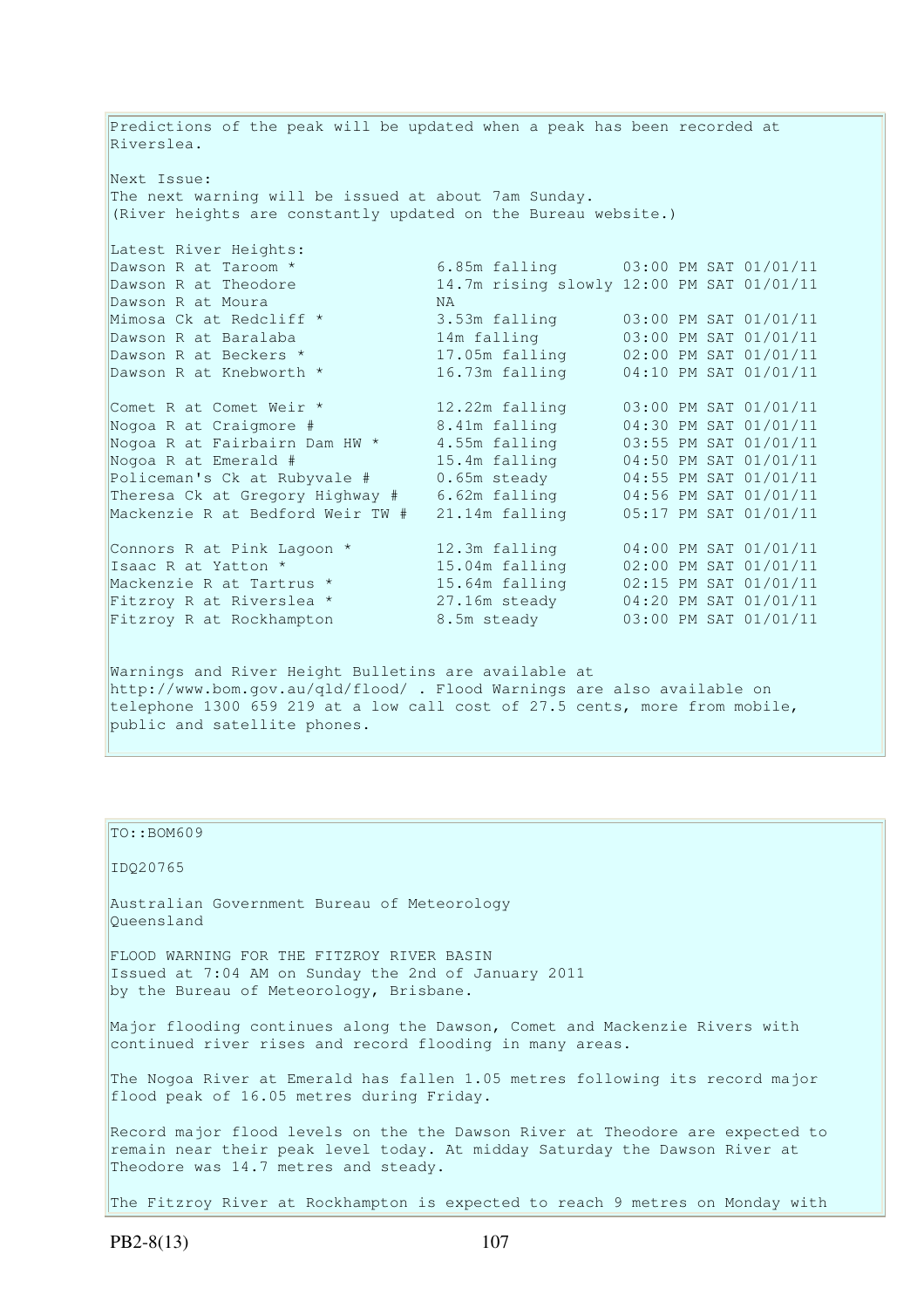further rises up to 9.4 metres on Wednesday. This is similar to the 1991 and 1954 flood levels. CONNORS/ISAAC RIVER SYSTEM: Moderate flooding will continue to ease slowly on the Connors River between Pink Lagoon and Yatton during this week. NOGOA RIVER: The Nogoa River at Emerald peaked at 16.05 metres during Friday and at 5:44am Sunday was 15 metres and falling slowly. This level is about 0.5 metres over the approaches to the Vince Lester Bridge. River levels at Emerald are expected to continue falling slowly during this week. COMET RIVER: Record major flood peaks have been observed along the Comet River to Comet Weir with major flooding now easing slowly. Major flooding will continue during this week. MACKENZIE RIVER: The Mackenzie River at Yakcam peaked at about 23 metres and is falling slowly. The main flood peak is in the Bedford Weir to Bingegang area. River levels in this area should commence falling slowly early this week. DAWSON RIVER: Major flooding extends from The Glebe area to Knebworth including the towns of Theodore, Moura and Baralaba. The main flood peak is in the Theodore area. Record major flood levels on the the Dawson River at Theodore are expected to remain near their peak level today. At midday Saturday the Dawson River at Theodore was 14.7 metres and steady. River level rises to levels near the 1956 flood level will extend downstream to Moura and keep levels high at Moura and Baralaba for about the next 5 days. FITZROY RIVER: The Fitzroy River at Riverslea held steady at about 27.2 metres during Saturday and current upstream river levels indicate that Riverslea should continue falling very slowly. Rises are continuing in the Fitzroy River downstream from Riverslea to Rockhampton. The Fitzroy River at Rockhampton was 8.7 metres at 3:40am Sunday and rising slowly with major flooding. Rises will continue with major flood levels reaching 9 metres on Monday with further rises. Rockhampton is expected to reach up to 9.4 metres on Wednesday. This is similar to the 1991 (9.3m) and 1954 (9.4m) flood levels. Rockhampton river levels are expected to remain above 8.5 metres (major) for up to 10 days. At Yaamba, flood levels are expected to reach around 16.5 metres on Monday. Predicted River Heights/Flows: NOGOA RIVER: Emerald: Continue falling during Sunday. DAWSON RIVER: Theodore: Continue to rise slowly with levels up to 15 metres possible. Peak during this weekend and maintain high flood levels during next week.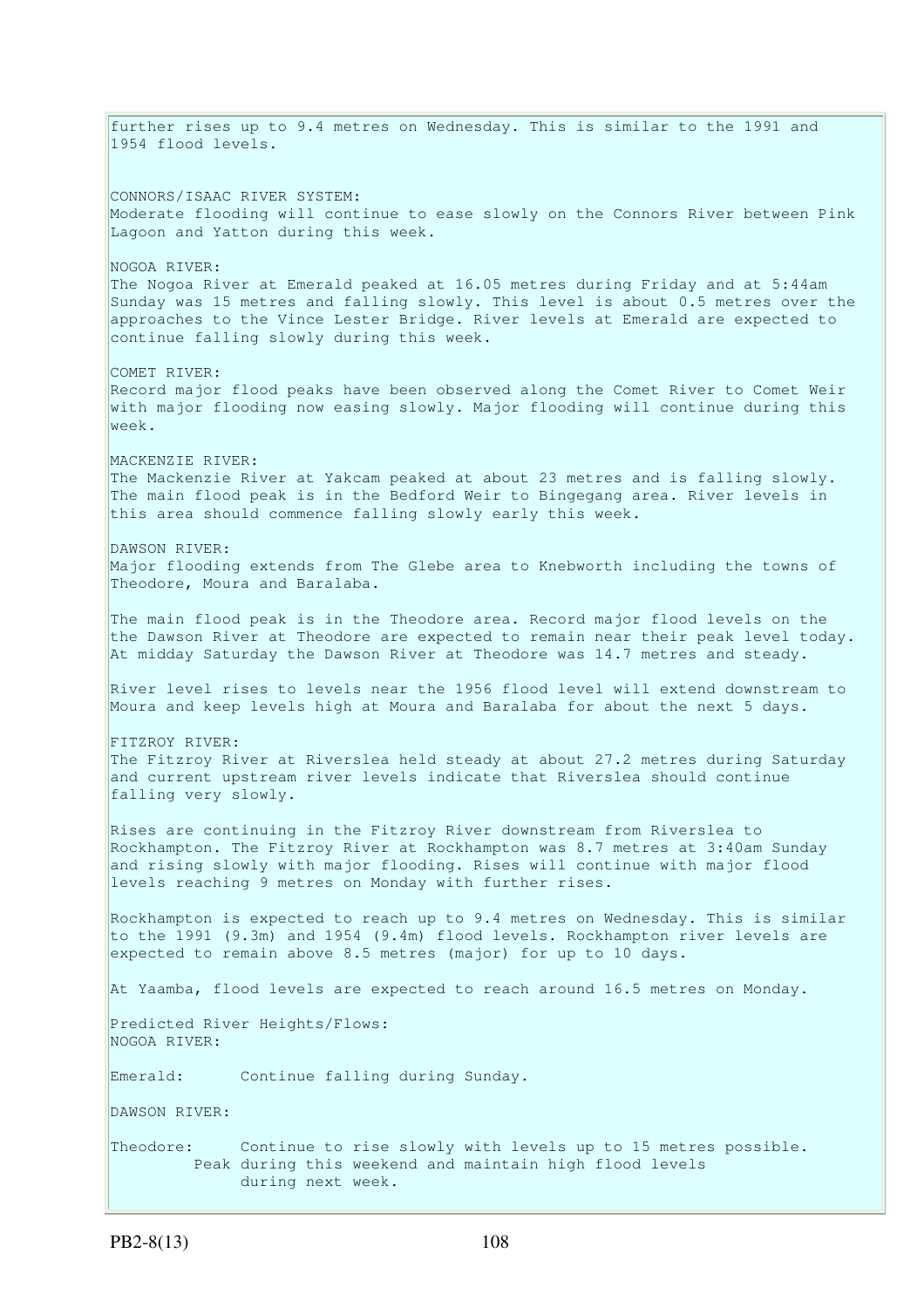Moura: Rises to above the 1956 record flood level of 12.90 metres possible early next week. Baralaba: Renewed rises during next week but expected to be below this week's peak levels of 15.25 metres. FITZROY RIVER: Yaamba: Reach about 16.5 metres on Monday with possible further rises. Rockhampton: Reach 9 metres on Monday with further rises. Reach up to 9.4 metres by Wednesday. These predictions will be revised as upstream peaks are observed. Next Issue: The next warning will be issued at about noon Sunday. (River heights are constantly updated on the Bureau website.) Latest River Heights: Dawson R at Taroom \* 6.12m falling 05:00 AM SUN 02/01/11<br>Dawson R at Theodore 14.7m rising slowly 12:00 PM SAT 01/01/11 Dawson R at Theodore 14.7m rising slowly 12:00 PM SAT 01/01/11 Dawson R at Baralaba 13.95m falling slowly 06:00 AM SUN 02/01/11 Dawson R at Beckers \* 16.69m falling 05:00 AM SUN 02/01/11 Dawson R at Knebworth \* 16.56m falling 05:05 AM SUN 02/01/11 Comet R at Comet Weir \* 11.98m falling 05:00 AM SUN 02/01/11 Nogoa R at Craigmore # 7.51m falling 06:08 AM SUN 02/01/11 Nogoa R at Fairbairn Dam HW \* 3.98m falling 05:45 AM SUN 02/01/11 Nogoa R at Emerald # 15m falling 05:44 AM SUN 02/01/11 Theresa Ck at Gregory Highway # 5.67m falling 05:46 AM SUN 02/01/11 Mackenzie R at Bedford Weir TW # 21.31m rising slowly 05:16 AM SUN 02/01/11 Connors R at Pink Lagoon  $*$  11.45m falling  $05:00$  AM SUN 02/01/11 Isaac R at Yatton \* 14.68m falling 05:00 AM SUN 02/01/11 Mackenzie R at Tartrus \* 15.64m falling 02:15 PM SAT 01/01/11 Fitzroy R at Riverslea \* 27.1m steady 05:50 AM SUN 02/01/11 Fitzroy R at Yaamba 16m rising 06:00 PM SAT 01/01/11 Fitzroy R at Rockhampton 8.7m rising 03:40 AM SUN 02/01/11  $\star$ ,# from automatic station Warnings and River Height Bulletins are available at http://www.bom.gov.au/qld/flood/ . Flood Warnings are also available on telephone 1300 659 219 at a low call cost of 27.5 cents, more from mobile, public and satellite phones.

TO::BOM609

IDQ20765

Australian Government Bureau of Meteorology Queensland

FLOOD WARNING FOR THE FITZROY RIVER BASIN Issued at 12:21 PM on Sunday the 2nd of January 2011 by the Bureau of Meteorology, Brisbane.

Major flooding continues along the Dawson, Comet and Mackenzie Rivers with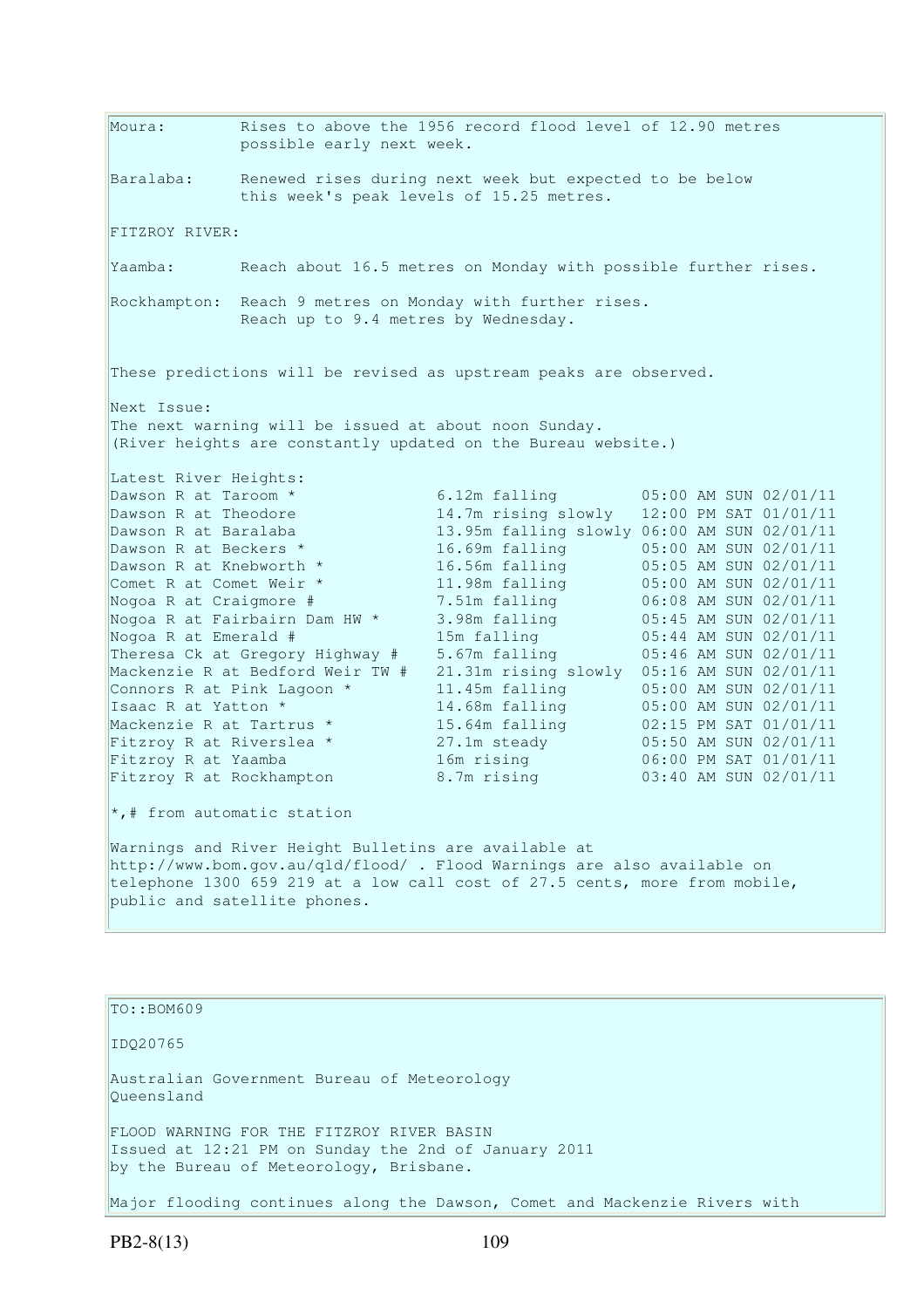continued river rises and record flooding in many areas. The Nogoa River at Emerald has fallen 1.3 metres following its record major flood peak of 16.05 metres during Friday. Record major flood levels on the the Dawson River at Theodore are expected to remain near their peak level today. At 9am Sunday the Dawson River at Theodore was 14.58 metres and steady. The Fitzroy River at Rockhampton is expected to reach 9 metres on Monday with further rises up to 9.4 metres on Wednesday. This is similar to the 1991 and 1954 flood levels. CONNORS/ISAAC RIVER SYSTEM: Moderate flooding will continue to ease slowly on the Connors River between Pink Lagoon and Yatton during this week. NOGOA RIVER: The Nogoa River at Emerald peaked at 16.05 metres during Friday and at 11:45am Sunday was 14.75 metres and falling slowly. This level is about 0.25 metres over the approaches to the Vince Lester Bridge. River levels at Emerald are expected to continue falling slowly during this week. COMET RIVER: Record major flood peaks have been observed along the Comet River to Comet Weir with major flooding now easing slowly. Major flooding will continue during this week. MACKENZIE RIVER: The Mackenzie River at Yakcam peaked at about 23 metres and is falling slowly. The main flood peak is in the Bedford Weir to Bingegang area. River levels in this area should commence falling slowly early this week. DAWSON RIVER: Major flooding extends from The Glebe area to Knebworth including the towns of Theodore, Moura and Baralaba. The main flood peak is in the Theodore area. Record major flood levels on the the Dawson River at Theodore are expected to remain near their peak level today. At 9am Sunday the Dawson River at Theodore was 14.58 metres and steady. River level rises to levels near the 1956 flood level will extend downstream to Moura and keep levels high at Moura and Baralaba for about the next 5 days. FITZROY RIVER: The Fitzroy River at Riverslea held steady at about 27.2 metres during Saturday and current upstream river levels indicate that Riverslea should continue falling very slowly. Rises are continuing in the Fitzroy River downstream from Riverslea to Rockhampton. The Fitzroy River at Rockhampton was 8.8 metres at 10:15am Sunday and rising slowly with major flooding. Rises will continue with major flood levels reaching 9 metres on Monday with further rises. Rockhampton is expected to reach up to 9.4 metres on Wednesday. This is similar to the 1991 (9.3m) and 1954 (9.4m) flood levels. Rockhampton river levels are expected to remain above 8.5 metres (major) for up to 10 days. At Yaamba, flood levels are expected to reach around 16.5 metres on Monday.

Predicted River Heights/Flows: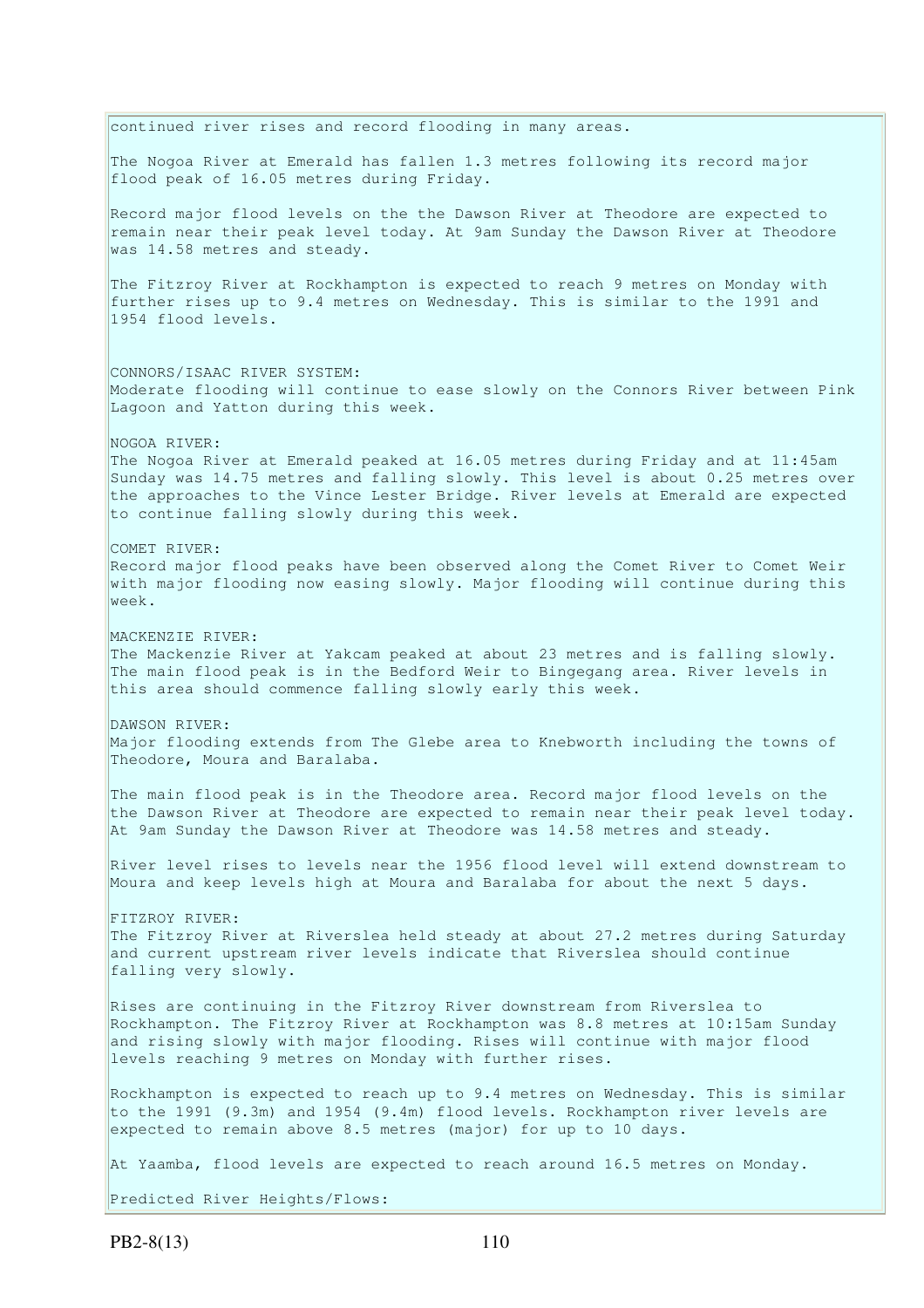NOGOA RIVER: Emerald: Continue falling during Sunday. DAWSON RIVER: Theodore: Remain near the flood peak during Sunday. High flood levels to be maintained during next week. Moura: Rises to above the 1956 record flood level of 12.90 metres possible early next week. Baralaba: Renewed rises during next week but expected to be below this week's peak levels of 15.25 metres. FITZROY RIVER: Yaamba: Reach about 16.5 metres on Monday with possible further rises. Rockhampton: Reach 9 metres on Monday with further rises. Reach up to 9.4 metres by Wednesday. These predictions will be revised as upstream peaks are observed. Next Issue: The next warning will be issued at about 5pm Sunday. (River heights are constantly updated on the Bureau website.) Latest River Heights: Dawson R at Taroom \* 5.82m falling 11:00 AM SUN 02/01/11 Dawson R at Theodore 14.58m steady 09:00 AM SUN 02/01/11 Dawson R at Baralaba 13.95m steady 09:00 AM SUN 02/01/11 Dawson R at Beckers \* 16.63m falling 11:00 AM SUN 02/01/11 Dawson R at Knebworth \* 16.47m falling 11:10 AM SUN 02/01/11 Comet R at Comet Weir \* 11.87m falling 11:00 AM SUN 02/01/11 Nogoa R at Craigmore # 7.26m steady 11:48 AM SUN 02/01/11 Nogoa R at Fairbairn Dam HW \* 3.74m falling 11:35 AM SUN 02/01/11 Nogoa R at Emerald # 14.75m falling 11:46 AM SUN 02/01/11 Policeman's Ck at Rubyvale # 0.65m steady 10:55 AM SUN 02/01/11 Theresa Ck at Gregory Highway # 5.27m falling 12:01 PM SUN 02/01/11 Mackenzie R at Bedford Weir TW # 21.24m falling 12:05 PM SUN 02/01/11 Connors R at Pink Lagoon \* 10.68m falling 11:00 AM SUN 02/01/11 Isaac R at Yatton \* 14.55m falling 11:45 AM SUN 02/01/11 Mackenzie R at Tartrus \* 15.72m steady 07:10 AM SUN 02/01/11 Fitzroy R at Riverslea \* 27.01m falling 11:40 AM SUN 02/01/11 Mackenzie R at Tartrus \* 15.72m steady 07:10 AM SUN 02/01/11<br>Fitzroy R at Riverslea \* 27.01m falling 11:40 AM SUN 02/01/11<br>Fitzroy R at Rockhampton 8.8m rising slowly 10:15 AM SUN 02/01/11 \*,# denotes automatic station. Warnings and River Height Bulletins are available at http://www.bom.gov.au/qld/flood/ . Flood Warnings are also available on telephone 1300 659 219 at a low call cost of 27.5 cents, more from mobile, public and satellite phones.

TO::BOM609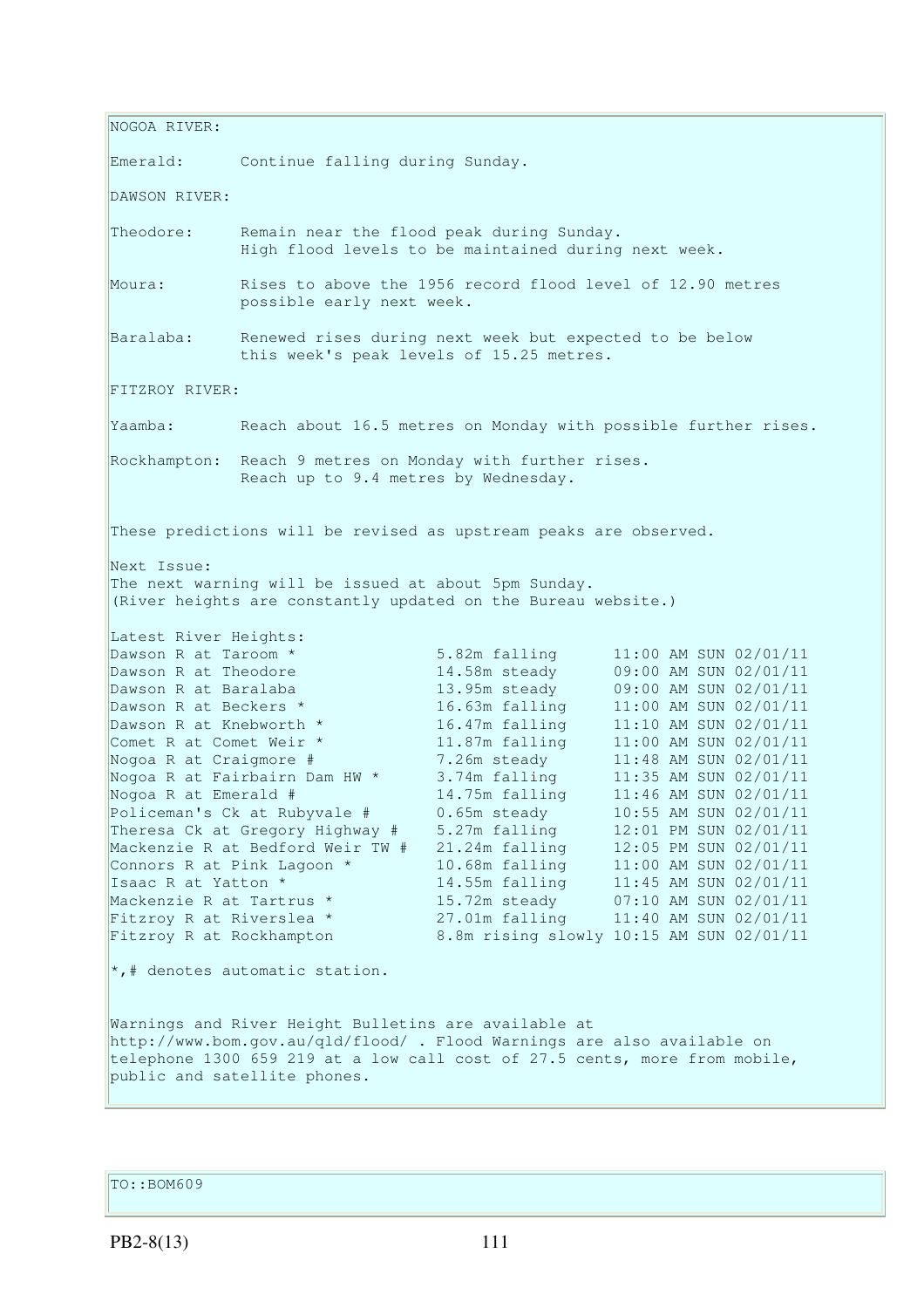IDQ20765 Australian Government Bureau of Meteorology Queensland FLOOD WARNING FOR THE FITZROY RIVER BASIN Issued at 4:40 PM on Sunday the 2nd of January 2011 by the Bureau of Meteorology, Brisbane. Major flooding continues along the Dawson, Comet, Mackenzie and Fitzroy Rivers with continued river rises and record flooding in many areas. The Nogoa River at Emerald has fallen to moderate flood level and is expected to continue to fall to minor flood level during Sunday night. Record major flood levels on the the Dawson River at Theodore are expected to remain near their peak level during Sunday night. The Fitzroy River at Rockhampton is expected to reach 9 metres on Monday with further rises up to 9.4 metres on Wednesday. This is similar to the 1991 and 1954 flood levels. CONNORS/ISAAC RIVER SYSTEM: Moderate flooding will continue to ease slowly on the Connors River between Pink Lagoon and Yatton during this week. NOGOA RIVER: The Nogoa River at Emerald peaked at 16.05 metres during Friday and at 3pm Sunday was 14.6 metres and falling at moderate flood level. This level is about 0.2 metres over the approaches to the Vince Lester Bridge. River levels at Emerald are expected to continue falling slowly during this week. COMET RIVER: Major flood levels are are expected to continue to ease along the Comet River to Comet Weir during this week. MACKENZIE RIVER: The Mackenzie River at Yakcam peaked at about 23 metres and is falling slowly. The main flood peak is in the Bedford Weir to Bingegang area. River levels in this area should commence falling slowly early this week. DAWSON RIVER: Major flooding extends from The Glebe area to Knebworth including the towns of Theodore, Moura and Baralaba. The main flood peak is now downstream of the Theodore area. Record major flood levels on the the Dawson River at Theodore are expected to remain near their peak level today. At 3pm Sunday the Dawson River at Theodore was 14.5 metres and falling slowly. Further rises to levels near the 1956 flood level will extend downstream to Moura and keep levels high at Moura and Baralaba for about the next 5 days. FITZROY RIVER: The Fitzroy River at Riverslea has started falling slowly and at 3pm was about 27.0 metres with major flooding. Levels at Riverslea are expected to continue to fall very slowly during this week. Rises are continuing in the Fitzroy River downstream from Riverslea to Rockhampton. The Fitzroy River at Rockhampton was 8.8 metres at 2pm Sunday and rising slowly with major flooding. Rises will continue with major flood levels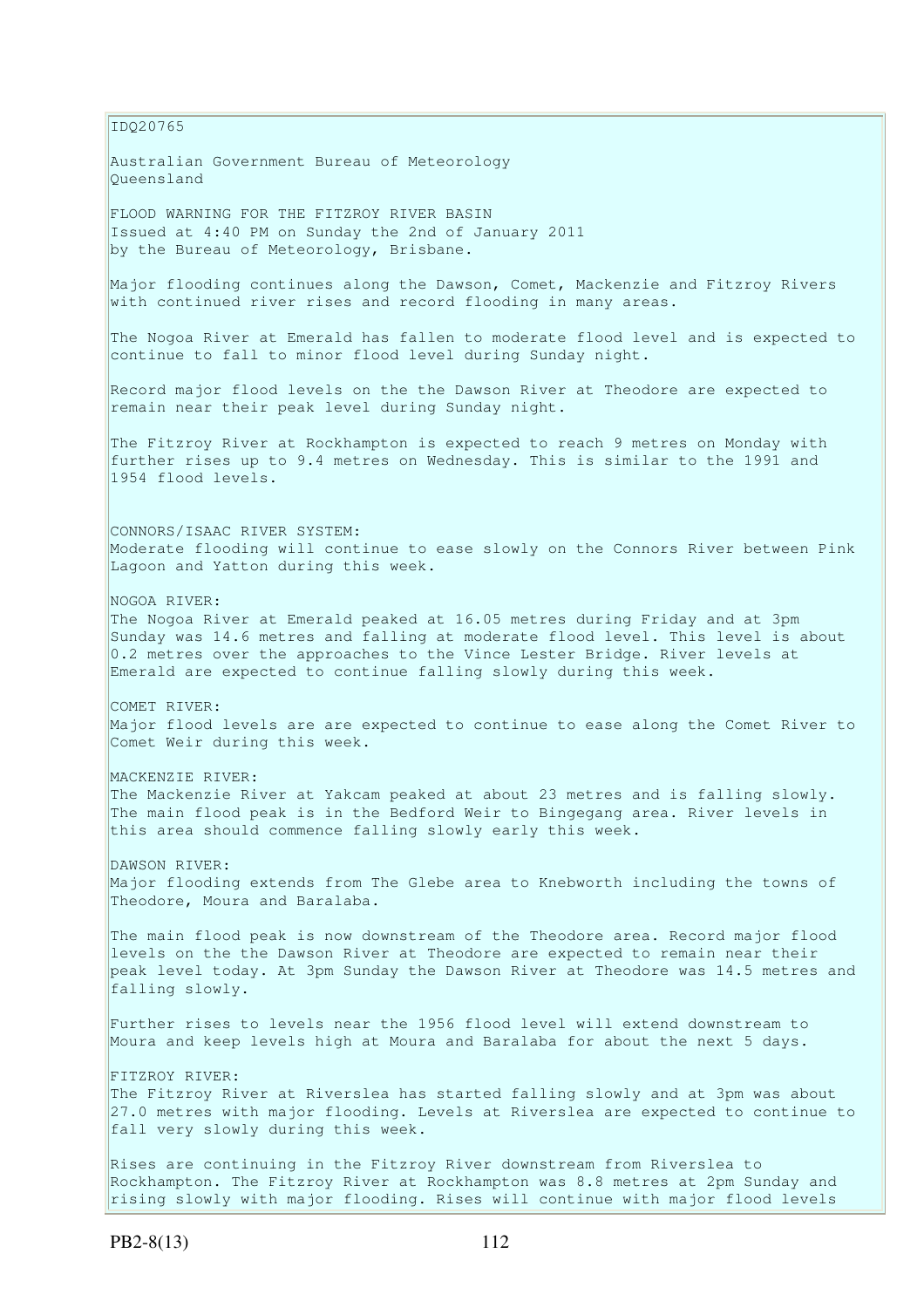reaching 9 metres on Monday with further rises. Rockhampton is expected to reach up to 9.4 metres on Wednesday. This is similar to the 1991 (9.3m) and 1954 (9.4m) flood levels. Rockhampton river levels are expected to remain above 8.5 metres (major) for up to 10 days. At Yaamba, flood levels are expected to reach around 16.5 metres on Monday. Predicted River Heights/Flows: NOGOA RIVER: Emerald: Fall below 14.5 metres (moderate) during Sunday night. DAWSON RIVER: Theodore: Remain near the flood peak during Sunday. High flood levels to be maintained during this week. Moura: Rises to above the 1956 record flood level of 12.90 metres possible early this week. Baralaba: Renewed rises during this week but expected to be below last week's peak levels of 15.25 metres. FITZROY RIVER: Yaamba: Reach about 16.5 metres on Monday with possible further rises. Rockhampton: Reach 9 metres on Monday with further rises. Reach up to 9.4 metres by Wednesday. These predictions will be revised as upstream peaks are observed. Next Issue: The next warning will be issued at about 7am Monday. (River heights are constantly updated on the Bureau website.) Latest River Heights: Dawson R at Taroom \* 5.61m falling 03:00 PM SUN 02/01/11 Dawson R at Theodore 14.5m falling slowly 03:00 PM SUN 02/01/11 Dawson R at Baralaba 13.95m steady 03:00 PM SUN 02/01/11 Dawson R at Beckers \* 16.61m steady 02:30 PM SUN 02/01/11<br>Dawson R at Knebworth \* 16.42m rising 04:00 PM SUN 02/01/11 Dawson R at Knebworth \* 16.42m rising 04:00 PM SUN 02/01/11 Comet R at Comet Weir \* 11.78m falling 03:00 PM SUN 02/01/11 Nogoa R at Fairbairn Dam HW \* 3.57m falling 04:00 PM SUN 02/01/11 Nogoa R at Emerald # 14.55m falling 04:27 PM SUN 02/01/11 Mackenzie R at Bedford Weir TW # 21.04m falling 04:32 PM SUN 02/01/11 Connors R at Pink Lagoon \* 10.04m falling 03:00 PM SUN 02/01/11 Isaac R at Yatton \* 14.52m rising 02:00 PM SUN 02/01/11 Mackenzie R at Tartrus \* 15.72m steady 07:10 AM SUN 02/01/11 Fitzroy R at Riverslea \* 27m falling 03:30 PM SUN 02/01/11 Fitzroy R at Riverslea \* 27m falling 03:30 PM SUN 02/01/11<br>Fitzroy R at Rockhampton 8.8m rising slowly 02:00 PM SUN 02/01/11 Warnings and River Height Bulletins are available at http://www.bom.gov.au/qld/flood/ . Flood Warnings are also available on telephone 1300 659 219 at a low call cost of 27.5 cents, more from mobile, public and satellite phones.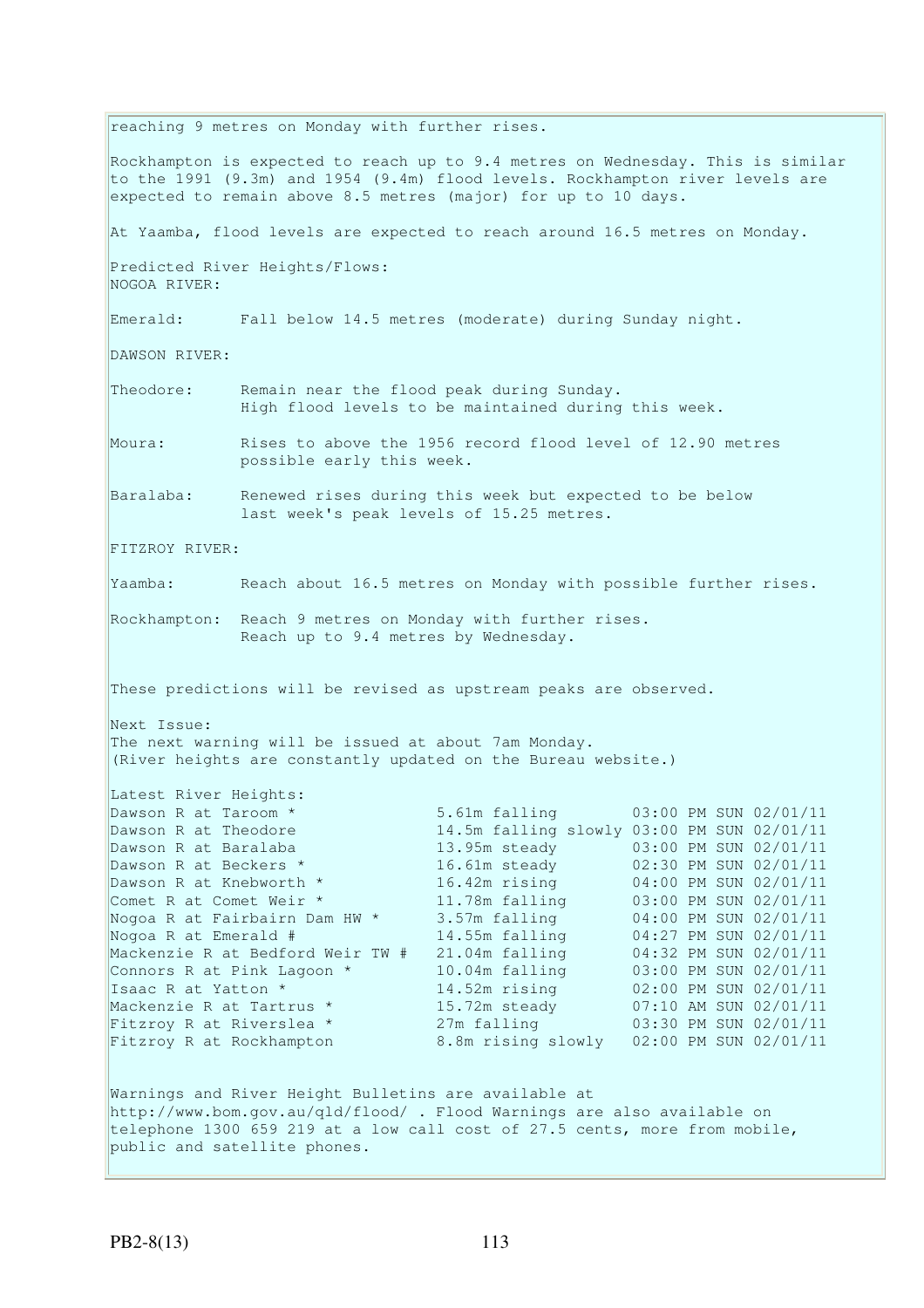$TO:$ : BOM609 IDQ20765 Australian Government Bureau of Meteorology Queensland FLOOD WARNING FOR THE FITZROY RIVER BASIN Issued at 6:41 AM on Monday the 3rd of January 2011 by the Bureau of Meteorology, Brisbane. Major flooding continues along the Dawson, Comet, Mackenzie and Fitzroy Rivers with continued river rises and record flooding in many areas. The Nogoa River at Emerald is now below minor flood level. Record major flood levels on the the Dawson River at Theodore are falling. The Fitzroy River at Rockhampton was 9 metres at 5am Monday and rising slowly with major flooding. The Fitzroy River at Rockhampton is expected to peak up to 9.4 metres on Wednesday and remain above the major flood level of 8.5 metres for 1 week after the peak. CONNORS/ISAAC RIVER SYSTEM: Moderate flooding will continue to ease on the Connors River at Yatton this week. NOGOA RIVER: River levels at Emerald are now below minor and will continue falling. COMET RIVER: Major flood levels are are expected to continue to ease along the Comet River to Comet Weir during this week. MACKENZIE RIVER: The Mackenzie River at Yakcam peaked at about 23 metres and is falling slowly. The main flood peak is in the Bedford Weir to Bingegang area. River levels in this area should commence falling slowly early this week. DAWSON RIVER: Major flooding extends from The Glebe area to Knebworth including the towns of Theodore, Moura and Baralaba. The main flood peak is now in the Moura area. Major flood levels at Theodore and Moura are expected to continue to fall during this week. Further rises to levels near the 1956 flood level will extend downstream of Moura and keep levels high at Baralaba for about the next 5 days. FITZROY RIVER: The Fitzroy River at Riverslea has started falling slowly and at 5am was about 26.9 metres with major flooding. Levels at Riverslea are expected to continue to fall very slowly during this week. Rises are continuing in the Fitzroy River downstream from Riverslea to Rockhampton. At Yaamba, flood levels are expected to peak about 16.5 metres overnight Monday. The Fitzroy River at Rockhampton was 9 metres at 5am Monday and rising slowly with major flooding. Rockhampton is expected to peak up to 9.4 metres on

Wednesday. This is similar to the 1991 (9.3m) and 1954 (9.4m) flood levels.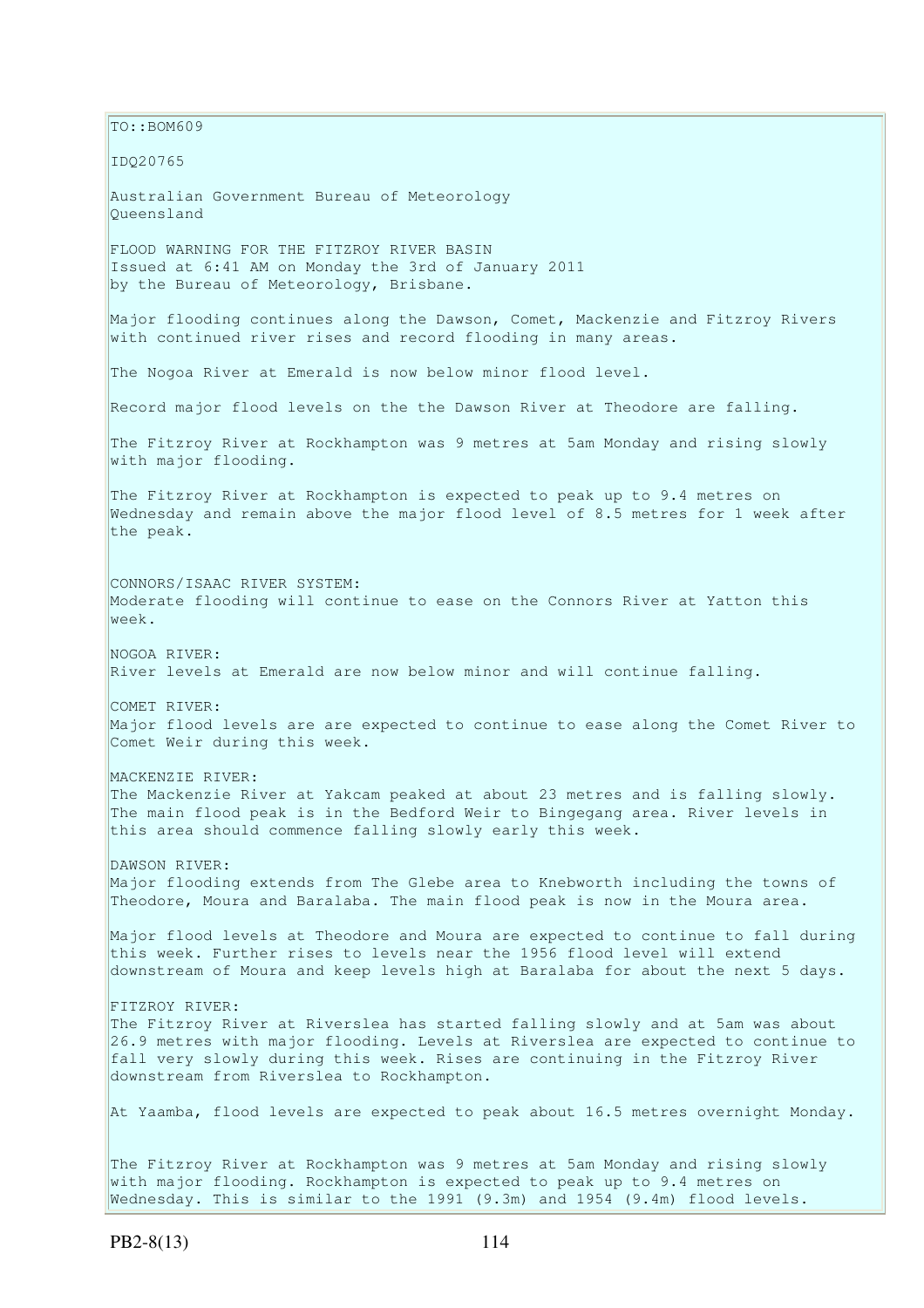Rockhampton river levels are expected to remain above 8.5 metres (major) for 1 week after the peak. Predicted River Heights/Flows: DAWSON RIVER: Theodore: Major flood levels will fall slowly through this week and remain above major flood level (12 metres) until the weekend. Moura: Major flood levels will fall slowly through this week. Baralaba: Renewed rises during this week but expected to be below last week's peak levels of 15.25 metres. FITZROY RIVER: Yaamba: Peak about 16.5 metres overnight Monday, remaining high for several days. Rockhampton: Peak up to 9.4 metres on Wednesday, remaining above 8.5 metres for 1 week after the peak. Next Issue: The next warning will be issued at about noon Monday. (River heights are constantly updated on the Bureau website.) Latest River Heights: Dawson R at Taroom \* 5.05m falling 02:00 AM MON 03/01/11 Dawson R at Theodore 14.5m falling slowly 03:00 PM SUN 02/01/11<br>Dawson R at Baralaba 13.95m steady 09:00 PM SUN 02/01/11 13.95m steady 09:00 PM SUN 02/01/11 Dawson R at Beckers \* 16.65m steady 02:00 AM MON 03/01/11 Dawson R at Knebworth \* 16.35m falling 09:10 PM SUN 02/01/11 Comet R at Comet Weir \* 11.49m falling 04:00 AM MON 03/01/11 Nogoa R at Fairbairn Dam HW \* 3.22m falling 02:25 AM MON 03/01/11 Nogoa R at Emerald # 14m falling 04:51 AM MON 03/01/11 Mackenzie R at Bedford Weir TW # 21.01m steady 05:06 AM MON 03/01/11 Connors R at Pink Lagoon  $*$  7.94m falling  $04:00$  AM MON 03/01/11 Isaac R at Yatton \* 14.2m falling 04:00 AM MON 03/01/11 Mackenzie R at Tartrus \* 16.25m rising 07:10 AM SUN 02/01/11 Fitzroy R at Riverslea \* 26.89m falling 04:30 AM MON 03/01/11 Fitzroy R at Rockhampton 9m rising 04:20 AM MON 03/01/11 \*automatic station Warnings and River Height Bulletins are available at http://www.bom.gov.au/qld/flood/ . Flood Warnings are also available on telephone 1300 659 219 at a low call cost of 27.5 cents, more from mobile, public and satellite phones.

### TO::BOM609

#### IDQ20765

Australian Government Bureau of Meteorology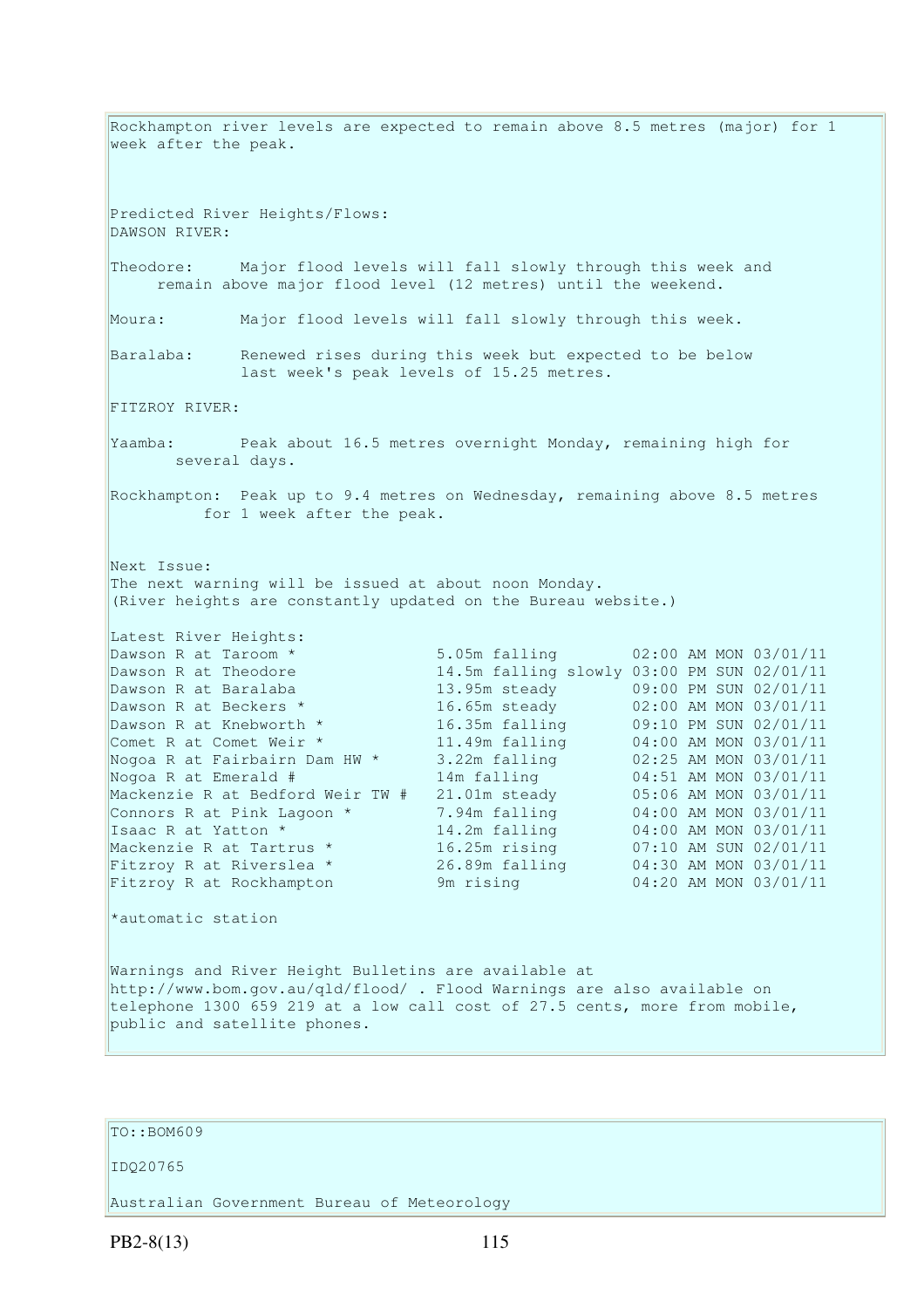Queensland FLOOD WARNING FOR THE FITZROY RIVER BASIN Issued at 11:37 AM on Monday the 3rd of January 2011 by the Bureau of Meteorology, Brisbane. Major flooding continues along the Dawson, Comet, Mackenzie and Fitzroy Rivers with continued river rises and record flooding in many areas. Record major flood levels on the the Dawson River at Theodore are falling. The Fitzroy River at Rockhampton was 9 metres at 10am Monday and rising slowly with major flooding. The Fitzroy River at Rockhampton is expected to peak up to 9.4 metres on Wednesday and remain above the major flood level of 8.5 metres for 1 week after the peak. CONNORS/ISAAC RIVER SYSTEM: Moderate flooding will continue to ease on the Connors River at Yatton this week. NOGOA RIVER: River levels at Emerald are now below minor and will continue falling. COMET RIVER: Major flood levels are are expected to continue to ease along the Comet River to Comet Weir during this week. MACKENZIE RIVER: The Mackenzie River at Yakcam peaked at about 23 metres and is falling slowly. The main flood peak is in the Bedford Weir to Bingegang area. River levels in this area should commence falling slowly early this week. DAWSON RIVER: Major flooding extends from The Glebe area to Knebworth including the towns of Theodore, Moura and Baralaba. The main flood peak is now in the Moura area. Major flood levels at Theodore and Moura are expected to continue to fall during this week. Further rises to levels near the 1956 flood level will extend downstream of Moura and keep levels high at Baralaba for about the next 5 days. FITZROY RIVER: The Fitzroy River at Riverslea has started falling slowly and at 5am was about 26.9 metres with major flooding. Levels at Riverslea are expected to continue to fall very slowly during this week. Rises are continuing in the Fitzroy River downstream from Riverslea to Rockhampton. At Yaamba, flood levels are expected to peak about 16.5 metres overnight Monday. The Fitzroy River at Rockhampton was 9 metres at 10am Monday and rising slowly with major flooding. Rockhampton is expected to peak up to 9.4 metres on Wednesday. This is similar to the 1991 (9.3m) and 1954 (9.4m) flood levels. Rockhampton river levels are expected to remain above 8.5 metres (major) for 1 week after the peak.

Predicted River Heights/Flows: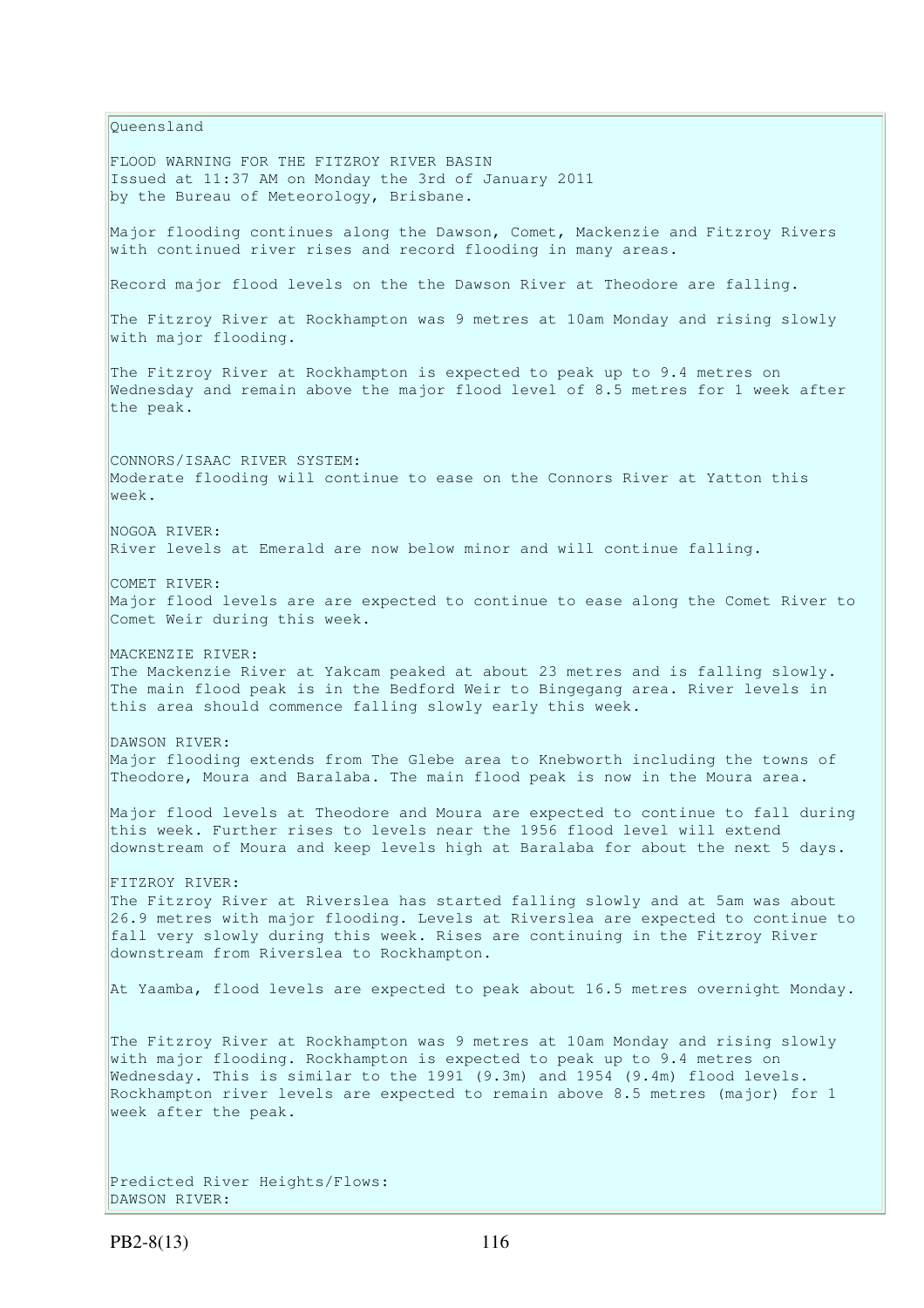Theodore: Major flood levels will fall slowly through this week and remain above major flood level (12 metres) until the weekend. Moura: Major flood levels will fall slowly through this week. Baralaba: Renewed rises during this week but expected to be below last week's peak levels of 15.25 metres. FITZROY RIVER: Yaamba: Peak about 16.5 metres overnight Monday, remaining high for several days. Rockhampton: Peak up to 9.4 metres on Wednesday, remaining above 8.5 metres for 1 week after the peak. Next Issue: The next warning will be issued at about 6pm Monday. (River heights are constantly updated on the Bureau website.) Latest River Heights: Dawson R at Taroom \* 4.69m falling 10:00 AM MON 03/01/11<br>
Dawson R at Theodore 14.25m falling slowly 11:00 AM MON 03/01/11 Dawson R at Theodore 14.25m falling slowly 11:00 AM MON 03/01/11 Dawson R at Baralaba 14m rising 09:00 AM MON 03/01/11 Dawson R at Beckers  $\star$  16.71m steady 08:00 AM MON 03/01/11 Dawson R at Knebworth \* 16.3m rising 10:10 AM MON 03/01/11 Comet R at Comet Weir \* 11.34m falling 10:00 AM MON 03/01/11 Nogoa R at Fairbairn Dam HW \* 3m falling 09:40 AM MON 03/01/11 Nogoa R at Emerald # 13.7m falling 10:51 AM MON 03/01/11 Mackenzie R at Bedford Weir TW # 20.98m steady 11:06 AM MON 03/01/11 Connors R at Pink Lagoon  $*$  7.25m falling  $10:00$  AM MON 03/01/11 Isaac R at Yatton \* 13.99m falling 08:10 AM MON 03/01/11 Mackenzie R at Tartrus \* 16.25m rising 05:10 AM MON 03/01/11 Fitzroy R at Riverslea \* 26.76m falling 10:10 AM MON 03/01/11 Fitzroy R at Rockhampton 9m rising slowly 09:28 AM MON 03/01/11 \*automatic station Warnings and River Height Bulletins are available at http://www.bom.gov.au/qld/flood/ . Flood Warnings are also available on telephone 1300 659 219 at a low call cost of 27.5 cents, more from mobile, public and satellite phones.

TO::BOM609 IDQ20765 Australian Government Bureau of Meteorology Queensland FLOOD WARNING FOR THE FITZROY RIVER BASIN Issued at 6:01 PM on Monday the 3rd of January 2011 by the Bureau of Meteorology, Brisbane.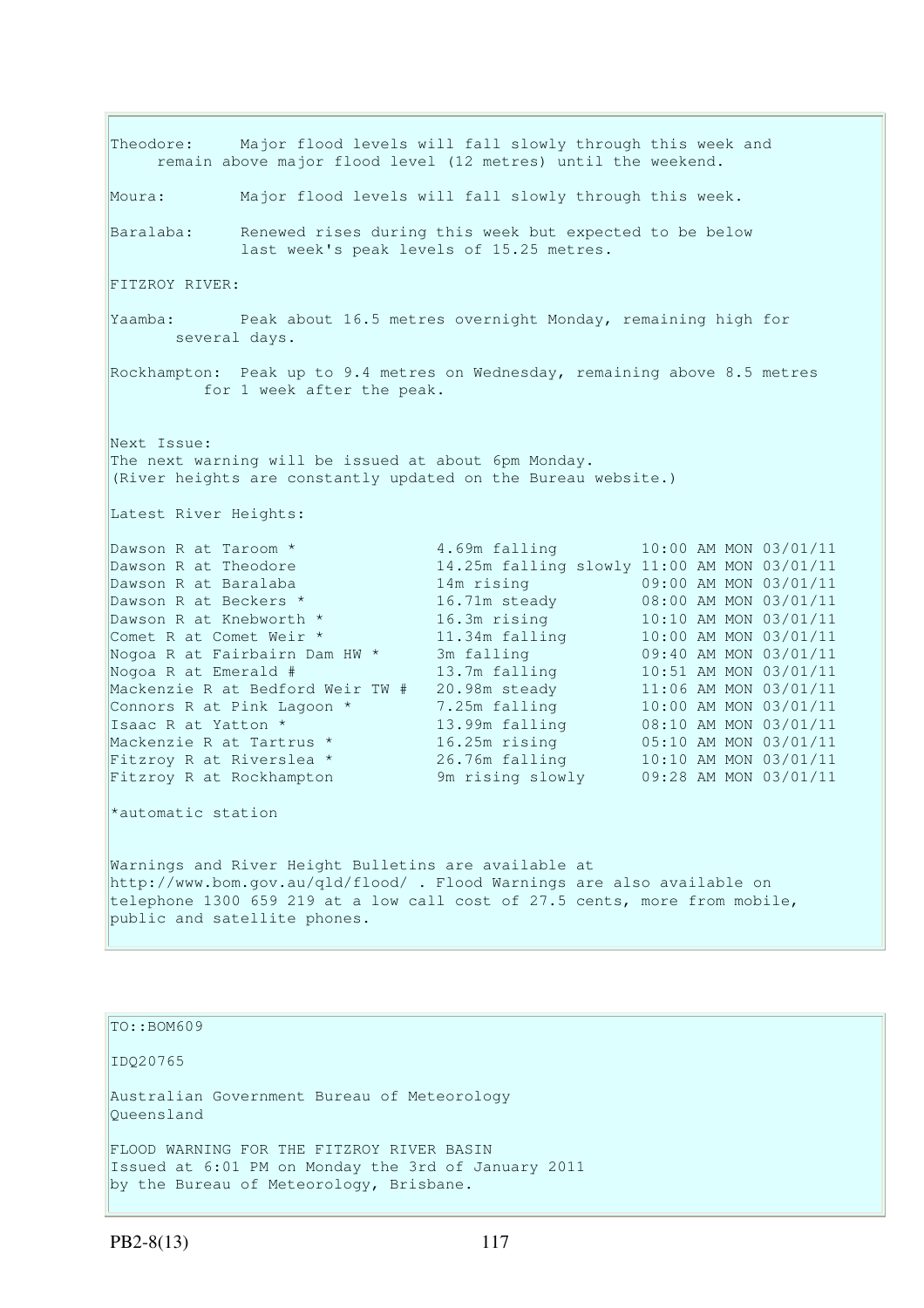Major flooding continues along the Dawson, Comet, Mackenzie and Fitzroy Rivers with continued river rises and record flooding in many areas. Record major flood levels on the the Dawson River at Theodore continue to slowly fall. The Fitzroy River at Rockhampton was 9.05 metres at 1:30pm Monday and rising slowly with major flooding. The Fitzroy River at Rockhampton is expected to peak up to 9.4 metres on Wednesday and remain above the major flood level of 8.5 metres for 1 week after the peak. CONNORS/ISAAC RIVER SYSTEM: Moderate flooding will continue to ease on the Isaac River at Yatton. NOGOA RIVER: River levels are below minor at Emerald, and will continue falling this week. COMET RIVER: Major flooding continues to ease along the Comet River through to Comet Weir during this week. MACKENZIE RIVER: Major flooding is occurring along the Mackenzie River, where the main flood peak remains in the Bedford Weir to Bingegang area. DAWSON RIVER: Major flooding extends downstream from Taroom between The Glebe area through to Knebworth, including the towns of Theodore, Moura and Baralaba. The main flood peak remains in the Moura area. Major flood levels at Theodore and Moura are expected to continue to fall during this week. Further rises to levels near the 1956 flood level will extend downstream of Moura and keep levels high at Baralaba for about the next 5 days. FITZROY RIVER: The Fitzroy River at Riverslea continues to slowly fall, where at 3:40pm Monday the river was at 26.74 metres with major flooding. Levels at Riverslea are expected to continue to fall very slowly during this week. Rises are continuing in the Fitzroy River downstream from Riverslea to Rockhampton. At Yaamba, flood levels are expected to peak about 16.5 metres overnight Monday. The Fitzroy River at Rockhampton was 9.05 metres at 1:30pm Monday and rising slowly with major flooding. Rockhampton is expected to peak up to 9.4 metres on Wednesday. This is similar to the 1991 (9.3m) and 1954 (9.4m) flood levels. Rockhampton river levels are expected to remain above 8.5 metres (major) for 1 week after the peak. Predicted River Heights/Flows: DAWSON RIVER: Theodore: Major flood levels will fall slowly through this week and remain above major flood level (12 metres) until the weekend. Moura: Major flood levels will fall slowly through this week.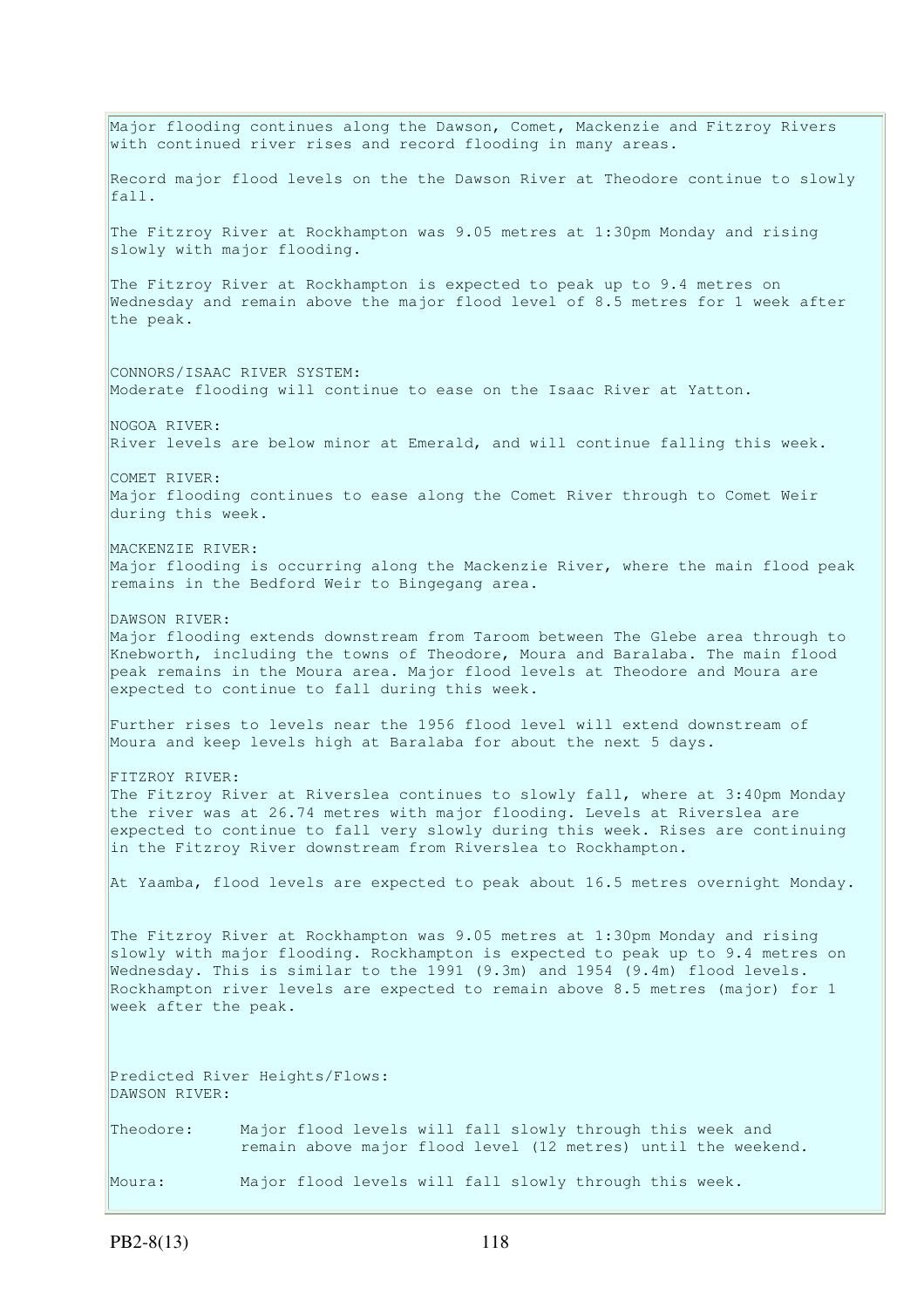Baralaba: Renewed rises during this week but expected to be below last week's peak levels of 15.25 metres. FITZROY RIVER: Yaamba: Peak about 16.5 metres overnight Monday. River levels to remain high for several days. Rockhampton: Peak up to 9.4 metres on Wednesday, remaining above 8.5 metres for 1 week after the peak. Weather Forecast: Scattered showers and isolated thunderstorms. Next Issue: The next warning will be issued at about 8am Tuesday. (River heights are constantly updated on the Bureau website.) Latest River Heights: Dawson R at Taroom \* 4.43m falling 04:00 PM MON 03/01/11 Dawson R at Theodore 14.21m falling slowly 04:00 PM MON 03/01/11 Dawson R at Baralaba 14.05m rising slowly 03:00 PM MON 03/01/11 Dawson R at Beckers  $\star$  16.79m steady 02:00 PM MON 03/01/11 Dawson R at Knebworth \* 16.29m rising 04:10 PM MON 03/01/11 Comet R at Comet Weir \* 11.22m falling 03:00 PM MON 03/01/11 Nogoa R at Fairbairn Dam HW \* 2.82m falling 04:05 PM MON 03/01/11 Nogoa R at Emerald # 13.4m falling 04:42 PM MON 03/01/11 Mackenzie R at Bedford Weir TW # 20.78m falling 05:14 PM MON 03/01/11 Connors R at Pink Lagoon  $*$  6.95m falling  $02:00$  PM MON 03/01/11 Isaac R at Yatton \* 13.66m falling 02:00 PM MON 03/01/11 Mackenzie R at Tartrus \* 16.33m rising 01:50 PM MON 03/01/11 Fitzroy R at Riverslea \* 26.74m falling slowly 03:40 PM MON 03/01/11 Fitzroy R at Rockhampton 9.05m rising slowly 01:30 PM MON 03/01/11 \*,# denotes automatic station. Warnings and River Height Bulletins are available at http://www.bom.gov.au/qld/flood/ . Flood Warnings are also available on telephone 1300 659 219 at a low call cost of 27.5 cents, more from mobile, public and satellite phones. TO::BOM609

IDQ20765 Australian Government Bureau of Meteorology Queensland FLOOD WARNING FOR THE FITZROY RIVER BASIN Issued at 6:16 AM on Tuesday the 4th of January 2011 by the Bureau of Meteorology, Brisbane. Major flooding continues along the Dawson, Comet, Mackenzie and Fitzroy Rivers. The Fitzroy River at Rockhampton was 9.15 metres at 6am Tuesday and rising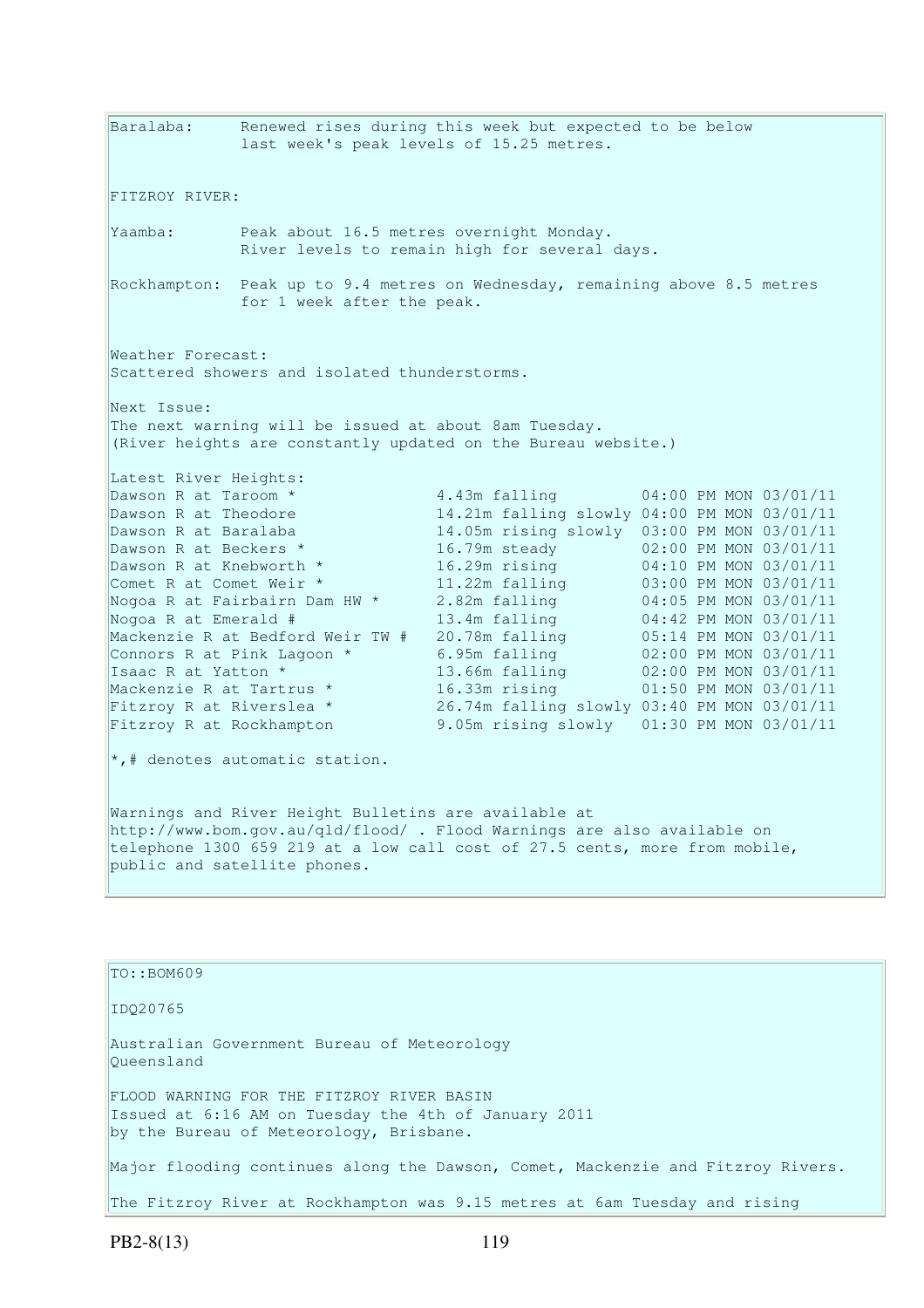slowly with major flooding. The Fitzroy River at Rockhampton is expected to peak up to 9.4 metres on Wednesday and remain above the major flood level of 8.5 metres for 1 week after the peak. CONNORS/ISAAC RIVER SYSTEM: Moderate flooding will continue to ease on the Isaac River at Yatton. COMET RIVER: Major flooding will continue to ease along the Comet River during this week. MACKENZIE RIVER: Major flooding is occurring along the Mackenzie River, where the main flood peak is now downstream of Tartrus. DAWSON RIVER: Major flooding extends downstream from Taroom between The Glebe area through to Knebworth, including the towns of Theodore, Moura and Baralaba. The main flood peak is currently in the Baralaba area. Flood levels at Baralaba will remain above the major flood level (9 metres) until at least Sunday. Major flood levels at Theodore and Moura are expected to continue to fall during this week. FITZROY RIVER: The Fitzroy River at Riverslea continues to fall. At 5am Tuesday the river was at 26.6 metres with major flooding. Levels at Riverslea are expected to continue to fall very slowly during this week. At Yaamba, flood levels are expected to peak around current levels of 16.5 metres during Tuesday. The Fitzroy River at Rockhampton was 9.15 metres at 6am Tuesday and rising slowly with major flooding. Rockhampton is expected to peak up to 9.4 metres on Wednesday. This is similar to the 1991 (9.3m) and 1954 (9.4m) flood levels. Rockhampton river levels are expected to remain above 8.5 metres (major) for 1 week after the peak. Predicted River Heights/Flows: DAWSON RIVER: Theodore: Major flood levels will fall slowly through this week and remain above major flood level (12 metres) until the weekend. Moura: Major flood levels will fall slowly through this week. Baralaba: Major flood levels will fall but remain above major flood level (9 metres) until the weekend. FITZROY RIVER: Yaamba: Peak around current levels of 16.5 metres during Tuesday. River levels to remain high for several days. Rockhampton: Peak up to 9.4 metres on Wednesday, remaining above 8.5 metres for 1 week after the peak. Next Issue: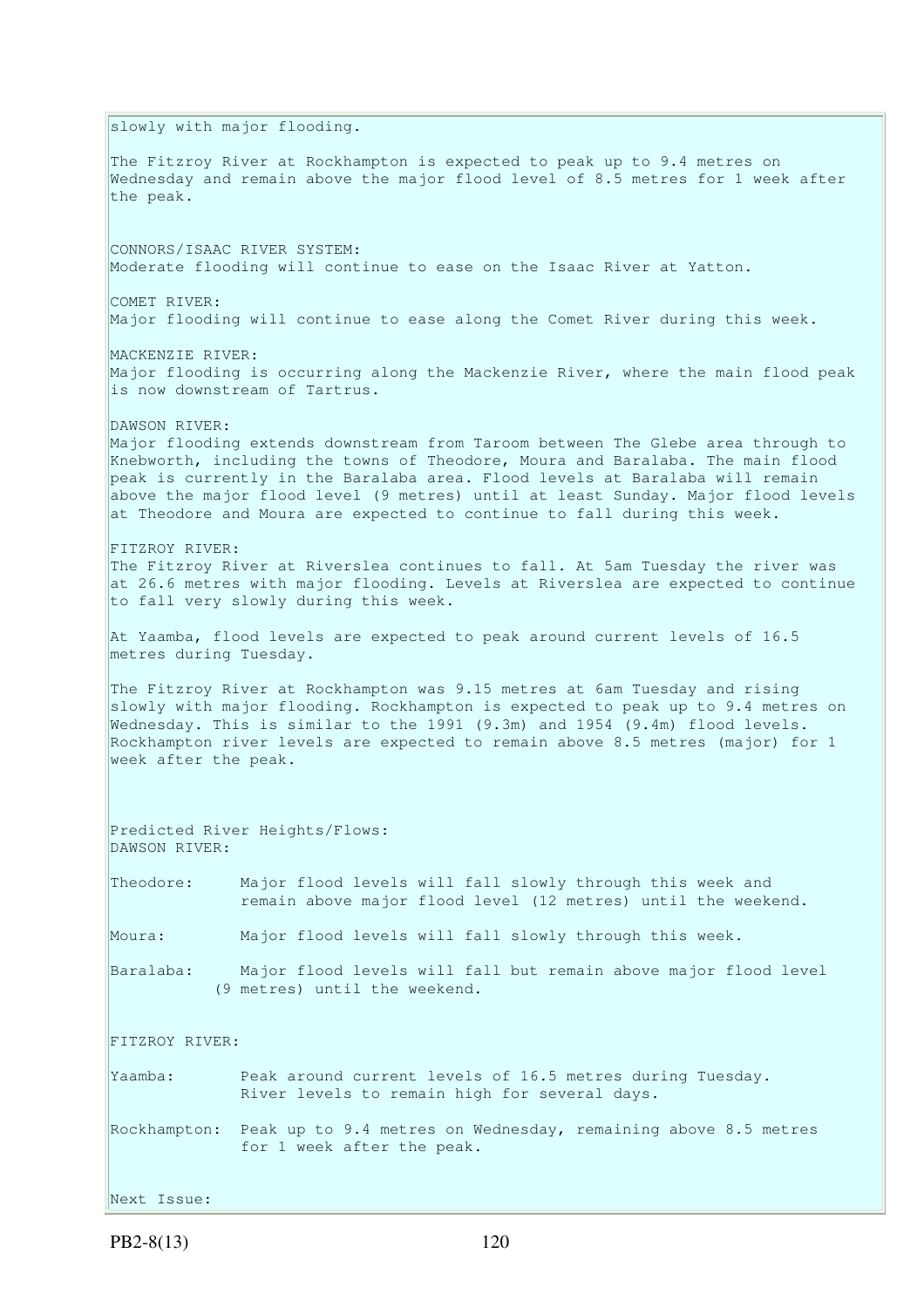The next warning will be issued at about 1pm Tuesday. (River heights are constantly updated on the Bureau website.)

| Latest River Heights:            |                                                                                                                |  |                       |
|----------------------------------|----------------------------------------------------------------------------------------------------------------|--|-----------------------|
| Dawson R at Taroom *             | 4m steady and the state of the state of the state of the state of the state of the state of the state of the s |  | 04:16 AM TUE 04/01/11 |
| Dawson R at Theodore             | 14.21m falling slowly 04:00 PM MON 03/01/11                                                                    |  |                       |
| Mimosa Ck at Redcliff *          | 3.26m falling                                                                                                  |  | 04:00 AM TUE 04/01/11 |
| Dawson R at Baralaba             | 14.1m rising slowly                                                                                            |  | 06:00 AM TUE 04/01/11 |
| Dawson R at Beckers *            | 16.91m steady                                                                                                  |  | 02:00 AM TUE 04/01/11 |
| Dawson R at Knebworth *          | 16.27m falling                                                                                                 |  | 05:10 AM TUE 04/01/11 |
| Comet R at Comet Weir *          | 10.88m falling                                                                                                 |  | 04:00 AM TUE 04/01/11 |
| Nogoa R at Craigmore #           | 6.41m falling                                                                                                  |  | 05:03 AM TUE 04/01/11 |
| Nogoa R at Fairbairn Dam HW *    | 2.51m falling                                                                                                  |  | 05:00 AM TUE 04/01/11 |
| Nogoa R at Emerald #             | 12.8m steady                                                                                                   |  | 05:44 AM TUE 04/01/11 |
| Policeman's Ck at Rubyvale #     | $0.65m$ steady                                                                                                 |  | 04:55 AM TUE 04/01/11 |
| Theresa Ck at Gregory Highway #  | 3.67m steady                                                                                                   |  | 04:30 AM TUE 04/01/11 |
| Mackenzie R at Bedford Weir TW # | 20.41m falling                                                                                                 |  | 05:09 AM TUE 04/01/11 |
| Connors R at Pink Lagoon *       | 6.91m rising                                                                                                   |  | 04:00 AM TUE 04/01/11 |
| Isaac R at Yatton *              | 12.37m falling                                                                                                 |  | 04:00 AM TUE 04/01/11 |
| Mackenzie R at Tartrus *         | 16.28m steady                                                                                                  |  | 11:45 PM MON 03/01/11 |
| Fitzroy R at Riverslea *         | 26.59m falling                                                                                                 |  | 04:20 AM TUE 04/01/11 |
| Fitzroy R at Rockhampton         | 9.1m rising slowly                                                                                             |  | 11:15 PM MON 03/01/11 |

\*automatic station

Warnings and River Height Bulletins are available at http://www.bom.gov.au/qld/flood/ . Flood Warnings are also available on telephone 1300 659 219 at a low call cost of 27.5 cents, more from mobile, public and satellite phones.

### TO::BOM609

IDQ20765

Australian Government Bureau of Meteorology Queensland

FLOOD WARNING FOR THE FITZROY RIVER BASIN Issued at 12:57 PM on Tuesday the 4th of January 2011 by the Bureau of Meteorology, Brisbane.

Major flooding continues along the Dawson, Comet, Mackenzie and Fitzroy Rivers.

The Fitzroy River at Rockhampton was 9.15 metres at noon Tuesday and rising slowly with major flooding.

The Fitzroy River at Rockhampton is expected to peak up to 9.4 metres on Wednesday and remain above the major flood level of 8.5 metres for 1 week after the peak.

CONNORS/ISAAC RIVER SYSTEM: Moderate flooding will continue to ease on the Isaac River at Yatton.

COMET RIVER: Major flooding will continue to ease along the Comet River during this week.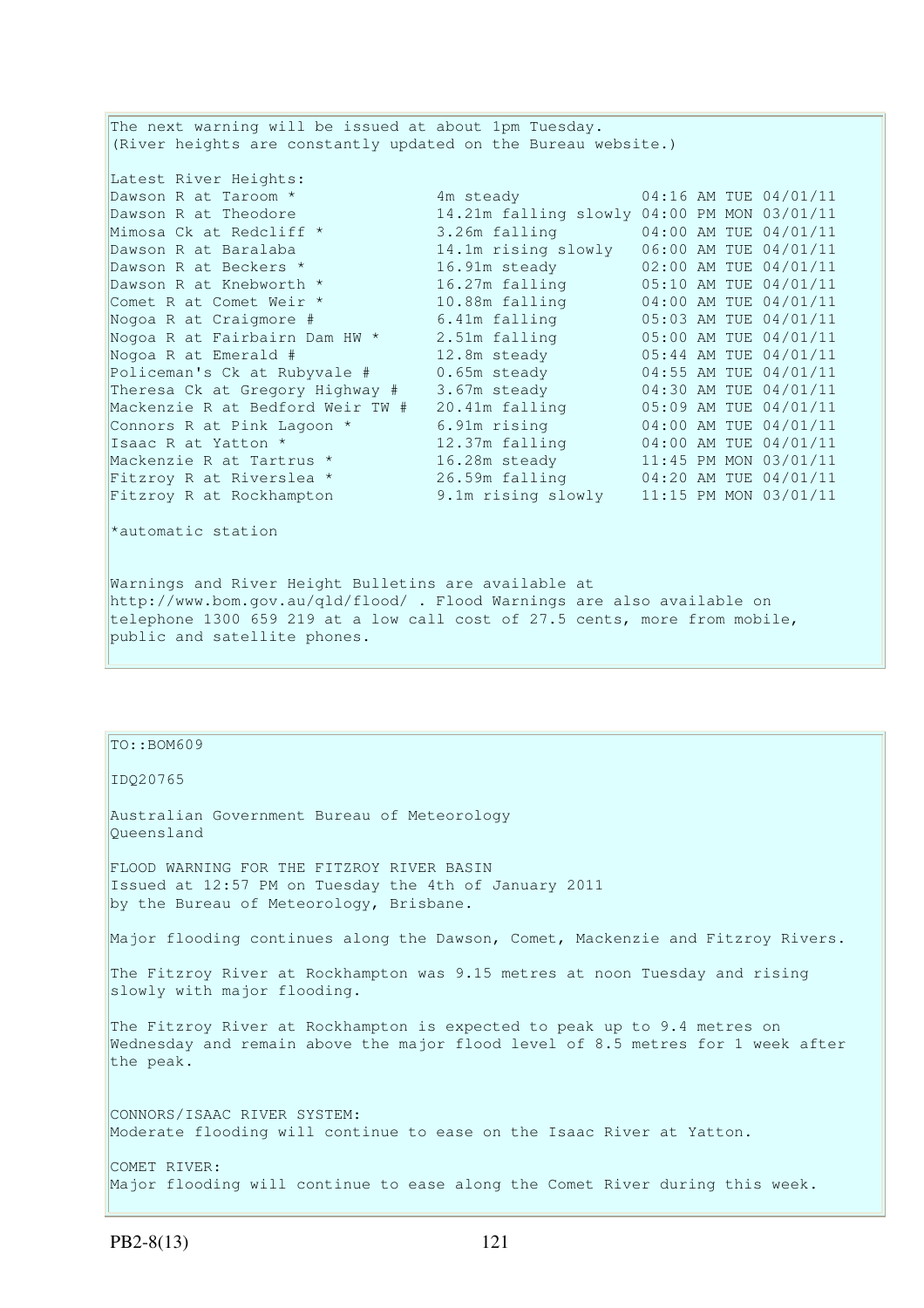MACKENZIE RIVER: Major flooding is occurring along the Mackenzie River, where the main flood peak is now downstream of Tartrus. DAWSON RIVER: Major flooding extends downstream from Taroom between The Glebe area through to Knebworth, including the towns of Theodore, Moura and Baralaba. The main flood peak is currently in the Baralaba area. Flood levels at Baralaba will remain above the major flood level (9 metres) until at least Sunday. Major flood levels at Theodore and Moura are expected to continue to fall during this week. FITZROY RIVER: The Fitzroy River at Riverslea continues to fall. At noon Tuesday the river was at 26.6 metres with major flooding. Levels at Riverslea are expected to continue to fall very slowly during this week. At Yaamba, flood levels are expected to peak around current levels of 16.5 metres during Tuesday. At noon Tuesday, flood levels were 16.55 metres and rising slowly. The Fitzroy River at Rockhampton was 9.15 metres at noon Tuesday and rising slowly with major flooding. Rockhampton is expected to peak up to 9.4 metres on Wednesday. This is similar to the 1991 (9.3m) and 1954 (9.4m) flood levels. Rockhampton river levels are expected to remain above 8.5 metres (major) for 1 week after the peak. Predicted River Heights/Flows: DAWSON RIVER: Theodore: Major flood levels will fall slowly through this week and remain above major flood level (12 metres) until the weekend. Moura: Major flood levels will fall slowly through this week. Baralaba: Major flood levels will fall but remain above major flood level (9 metres) until the weekend. FITZROY RIVER: Yaamba: Peak around current levels of 16.5 metres during Tuesday. River levels to remain high for several days. Rockhampton: Peak up to 9.4 metres on Wednesday, remaining above 8.5 metres for 1 week after the peak. Next Issue: The next warning will be issued at about 7pm Tuesday. (River heights are constantly updated on the Bureau website.) Latest River Heights: Dawson R at Taroom \* 3.87m falling 11:00 AM TUE 04/01/11 Dawson R at Theodore 13.8m steady 09:30 AM TUE 04/01/11<br>Mimosa Ck at Redcliff \* 3.23m steady 11:00 AM TUE 04/01/11 3.23m steady 11:00 AM TUE 04/01/11 Dawson R at Baralaba 14.1m steady 09:00 AM TUE 04/01/11 Dawson R at Beckers \* 16.97m steady 11:00 AM TUE 04/01/11 Dawson R at Knebworth \* 16.31m rising 12:05 PM TUE 04/01/11 Comet R at Comet Weir  $*$  10.7m falling 11:00 AM TUE 04/01/11 Nogoa R at Fairbairn Dam HW \* 2.36m steady 12:00 PM TUE 04/01/11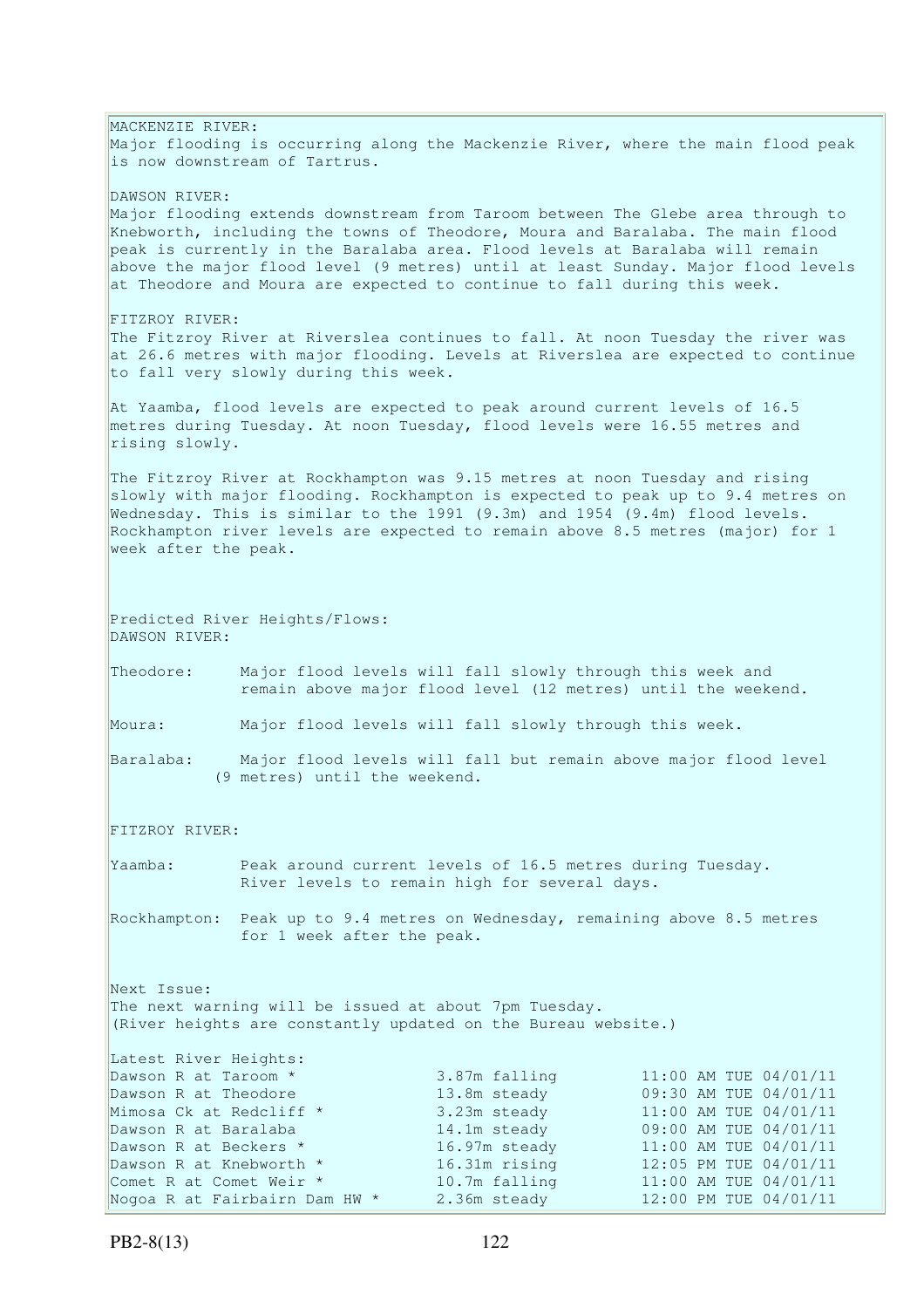| Nogoa R at Emerald #                                                                                                                                                                                                                          | 12.45m falling                              | 11:55 AM TUE 04/01/11 |  |  |
|-----------------------------------------------------------------------------------------------------------------------------------------------------------------------------------------------------------------------------------------------|---------------------------------------------|-----------------------|--|--|
| Mackenzie R at Bedford Weir TW # 20.34m falling                                                                                                                                                                                               |                                             | 12:22 PM TUE 04/01/11 |  |  |
| Mackenzie R at Bingegand Weir HW # 10.38m rising $12:48$ PM TUE 04/01/11                                                                                                                                                                      |                                             |                       |  |  |
| Connors R at Pink Lagoon *                                                                                                                                                                                                                    | 7.23m rising                                | 11:00 AM TUE 04/01/11 |  |  |
| Isaac R at Yatton *                                                                                                                                                                                                                           | 11.58m falling                              | 11:20 AM TUE 04/01/11 |  |  |
| Mackenzie R at Tartrus *                                                                                                                                                                                                                      | 16.19m falling slowly 07:30 AM TUE 04/01/11 |                       |  |  |
| Fitzroy R at Riverslea *                                                                                                                                                                                                                      | 26.6m steady 11:40 AM TUE 04/01/11          |                       |  |  |
| Fitzroy R at Rockhampton                                                                                                                                                                                                                      | 9.15m rising slowly 12:30 PM TUE 04/01/11   |                       |  |  |
| *automatic station                                                                                                                                                                                                                            |                                             |                       |  |  |
| Warnings and River Height Bulletins are available at<br>http://www.bom.gov.au/gld/flood/ . Flood Warnings are also available on<br>telephone 1300 659 219 at a low call cost of 27.5 cents, more from mobile,<br>public and satellite phones. |                                             |                       |  |  |

TO::BOM609 IDQ20765 Australian Government Bureau of Meteorology Queensland PRIORITY FLOOD WARNING FOR THE FITZROY RIVER BASIN Issued at 7:14 PM on Tuesday the 4th of January 2011 by the Bureau of Meteorology, Brisbane. Major flooding continues along the Dawson, Comet, Mackenzie and Fitzroy Rivers. The Fitzroy River at Rockhampton was 9.2 metres at 3:15pm Tuesday and rising slowly with major flooding. The Fitzroy River at Rockhampton is expected to peak up to 9.4 metres on Wednesday and remain above the major flood level of 8.5 metres for 1 week after the peak. CONNORS/ISAAC RIVER SYSTEM: Moderate flooding will continue to ease on the Isaac River at Yatton. COMET RIVER: Major flooding will continue to ease along the Comet River during this week. MACKENZIE RIVER: Major flooding is occurring along the Mackenzie River, where the main flood peak is now downstream of Tartrus. DAWSON RIVER: Major flooding extends downstream from Taroom between The Glebe area through to Knebworth, including the towns of Theodore, Moura and Baralaba. The main flood peak is currently in the Baralaba area, where flood levels will remain above the major flood level (9 metres) until at least Sunday. Major flood levels at Theodore and Moura are expected to continue to fall during this week. FITZROY RIVER: The Fitzroy River at Riverslea continues to fall. At 5:30pm Tuesday the river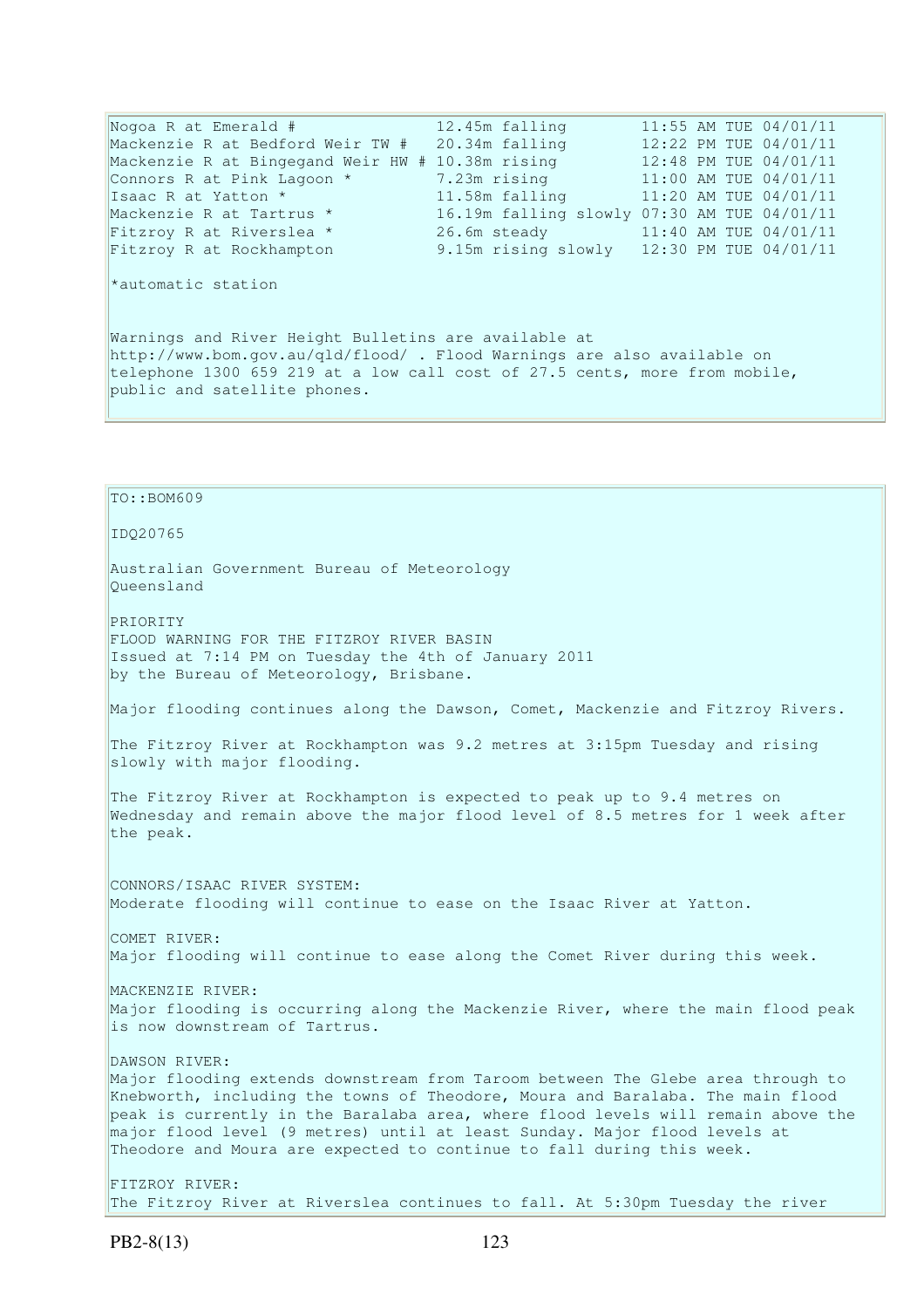was at 26.56 metres with major flooding. Levels at Riverslea are expected to continue to fall very slowly during this week. At Yaamba, flood levels currently remain steady near the peak, where at 6pm Tuesday the river level was 16.55 metres and steady. The Fitzroy River at Rockhampton was 9.20 metres at 3:15pm Tuesday and rising slowly with major flooding. Rockhampton is expected to peak up to 9.4 metres during Wednesday. This is similar to the 1991 (9.3m) and 1954 (9.4m) flood levels. Rockhampton river levels are expected to remain above 8.5 metres (major) for 1 week after the peak. Predicted River Heights/Flows: DAWSON RIVER at: Theodore: Major flood levels will fall slowly through this week and remain above major flood level (12 metres) until the weekend. Moura: Major flood levels will fall slowly through this week. Baralaba: Major flood levels will fall but remain above major flood level (9 metres) until the weekend. FITZROY RIVER at: Yaamba: Remain around the major flood peak of 16.55 metres overnight. River levels to remain high for several days. Rockhampton: Peak up to 9.4 metres during Wednesday, and remaining above 8.5 metres for 1 week after the peak. Weather Forecast: Scattered showers and possible thunderstorms. Next Issue: The next warning will be issued at about 7am Wednesday. (River heights are constantly updated on the Bureau website.) Latest River Heights: Dawson R at Taroom \* 3.75m falling 05:00 PM TUE 04/01/11 Dawson R at Theodore 13.7m falling slowly 03:00 PM TUE 04/01/11<br>Mimosa Ck at Redcliff \* 3.06m falling 05:00 PM TUE 04/01/11 3.06m falling  $0.5:00 \text{ PM}$  TUE  $0.4/01/11$ Dawson R at Baralaba 14m falling 06:00 PM TUE 04/01/11 Dawson R at Beckers \* 16.95m steady 05:00 PM TUE 04/01/11 Dawson R at Knebworth \* 16.28m falling 06:10 PM TUE 04/01/11 Comet R at Comet Weir  $*$  10.52m falling 05:00 PM TUE 04/01/11 Nogoa R at Craigmore # 6.66m rising 06:07 PM TUE 04/01/11 Nogoa R at Fairbairn Dam HW \* 2.24m falling slowly 06:00 PM TUE 04/01/11 Nogoa R at Emerald # 12.15m falling slowly 05:44 PM TUE 04/01/11 Mackenzie R at Bedford Weir TW # 20.08m falling 05:06 PM TUE 04/01/11<br>Mackenzie R at Bingegand Weir HW # 10.28m falling 06:37 PM TUE 04/01/11 Mackenzie R at Bingegand Weir HW  $#$  10.28m falling Connors R at Pink Lagoon  $*$  7.4m rising 05:00 PM TUE 04/01/11 Isaac R at Yatton \* 11.06m falling slowly 05:00 PM TUE 04/01/11 Mackenzie R at Tartrus \* 16.19m falling slowly 07:30 AM TUE 04/01/11<br>Fitzroy R at Riverslea \* 26.56m falling 05:30 PM TUE 04/01/11<br>Fitzroy R at Rockhampton 9.2m rising slowly 03:15 PM TUE 04/01/11 Fitzroy R at Riverslea \* 26.56m falling 05:30 PM TUE 04/01/11 Fitzroy R at Rockhampton 9.2m rising slowly 03:15 PM TUE 04/01/11  $\star$ , # automatic station.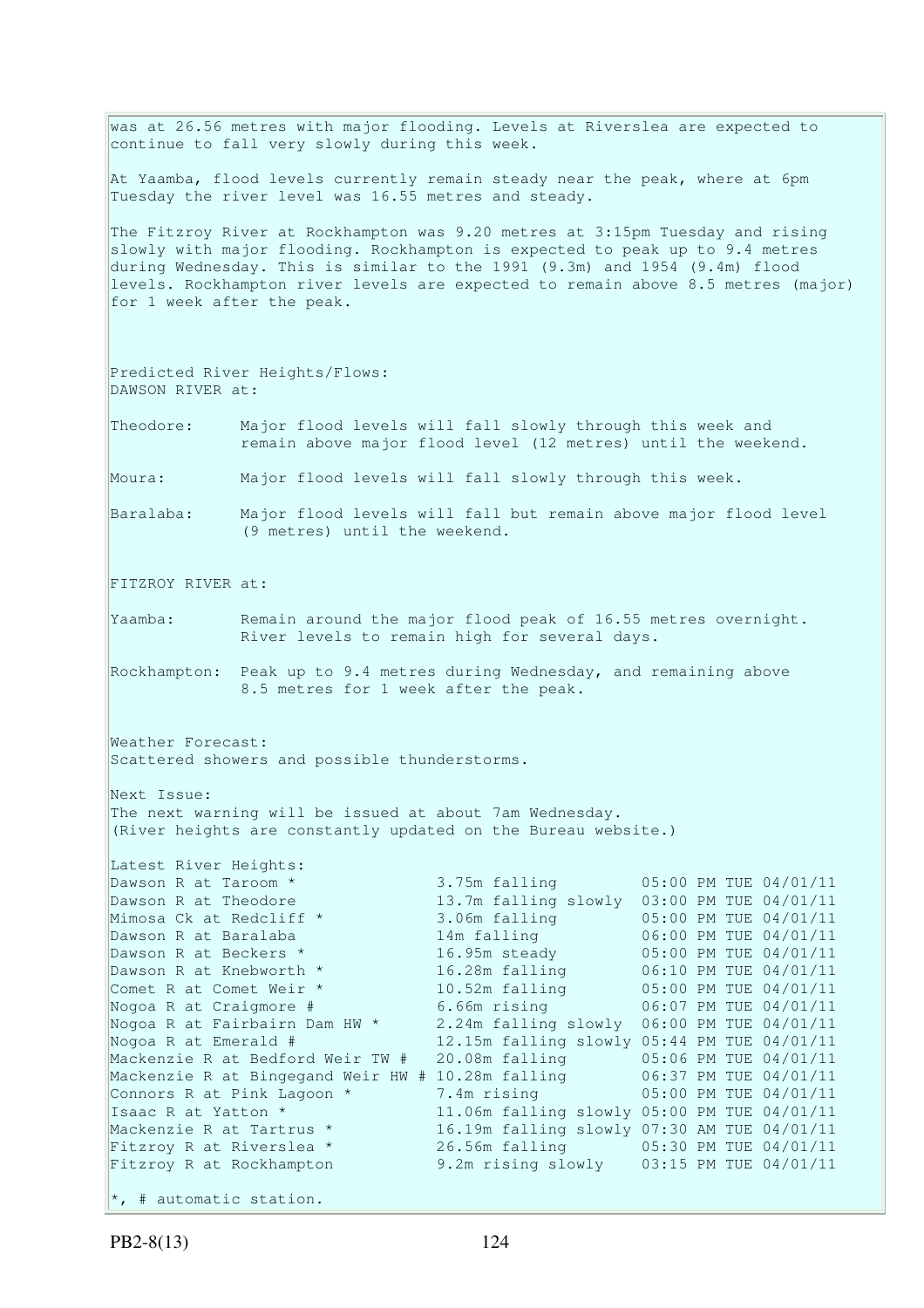Warnings and River Height Bulletins are available at http://www.bom.gov.au/qld/flood/ . Flood Warnings are also available on telephone 1300 659 219 at a low call cost of 27.5 cents, more from mobile, public and satellite phones.

```
TO::BOM609 
IDQ20765 
Australian Government Bureau of Meteorology 
Queensland 
PRIORITY 
FLOOD WARNING FOR THE FITZROY RIVER BASIN 
Issued at 6:25 AM on Wednesday the 5th of January 2011 
by the Bureau of Meteorology, Brisbane.
Major flooding continues along the Dawson, Comet, Mackenzie and Fitzroy Rivers. 
The Fitzroy River at Rockhampton was 9.2 metres at 5am Wednesday, steady and 
nearing its peak which is expected to last for at least 36 hours. Further small 
rises above 9.2 metres are expected during today. 
Flood levels will remain above the major flood level of 8.5 metres for 1 week 
after the peak. 
CONNORS/ISAAC RIVER SYSTEM: 
Moderate flooding will continue to ease on the Isaac River at Yatton. 
COMET RIVER: 
Major flooding will continue to ease along the Comet River during this week. 
MACKENZIE RIVER: 
Major flooding is occurring along the Mackenzie River, where the main flood peak 
is now downstream of Tartrus. Levels will fall gradually between the Comet 
confluence and Tartrus. 
DAWSON RIVER: 
Major flooding is easing between Theodore through to Knebworth including the 
towns of Moura and Baralaba. Flood levels are expected to continue falling. 
FITZROY RIVER: 
The Fitzroy River at Riverslea continues to fall. At 5am Wednesday, the river 
was at 26.57 metres with major flooding. Levels at Riverslea are expected to
fall very slowly during this week. 
At Yaamba, flood levels currently remain steady; at 6pm Tuesday the river level
was 16.55 metres and steady. Flood levels are expected to start falling today.
The Fitzroy River at Rockhampton was 9.2 metres at 5am Wednesday, steady and 
nearing its peak which is expected to last for at least 36 hours. Further small 
rises above 9.2 metres are expected during today. Rockhampton river levels are 
expected to remain above 8.5 metres (major) for 1 week after the peak.
```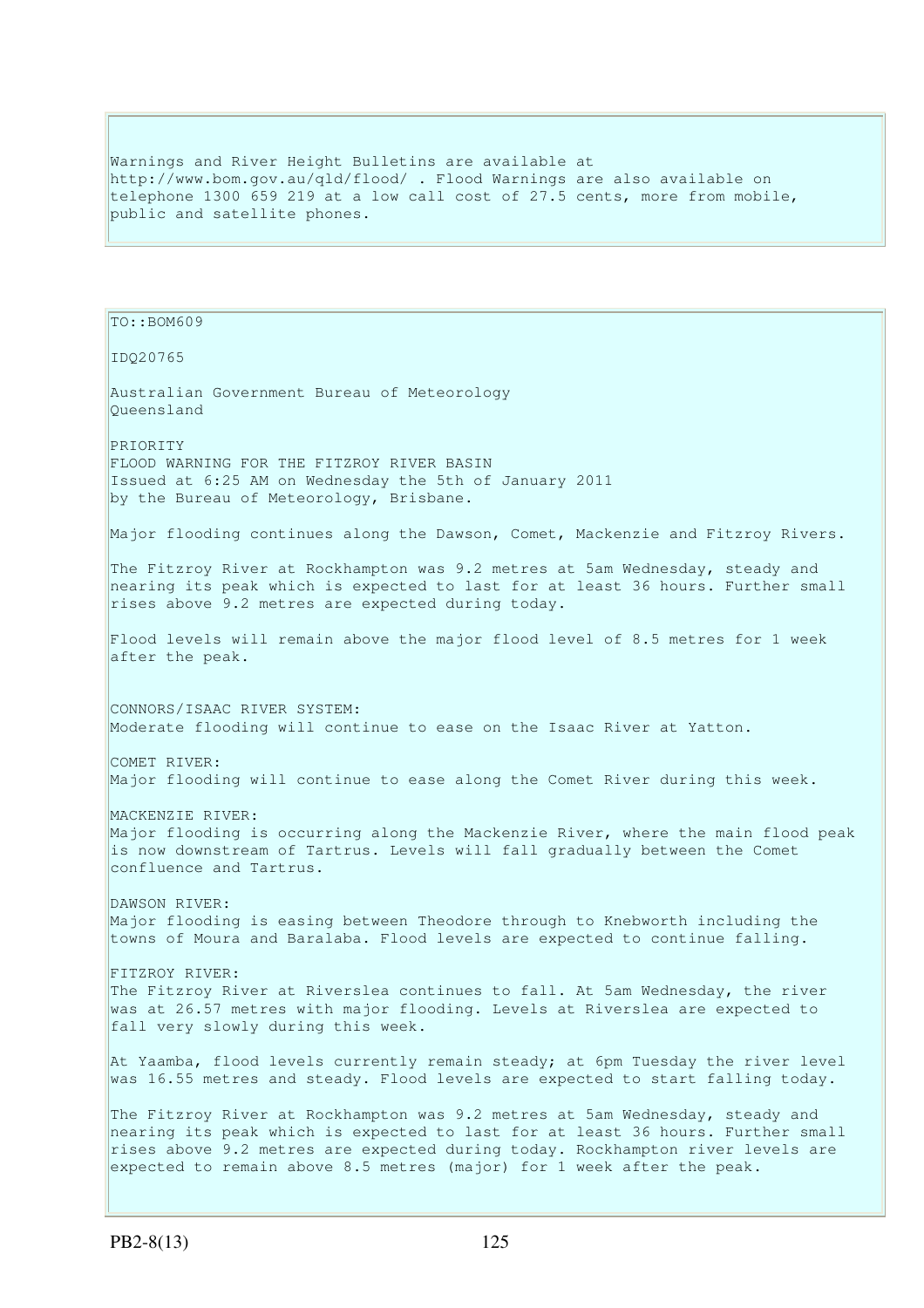Predicted River Heights/Flows: DAWSON RIVER at: Theodore: Major flood levels will fall slowly through this week but remain above 12 metres until the weekend. Moura: Major flood levels will fall slowly through this week. Baralaba: Major flood levels will fall but remain above major flood level (9 metres) until the weekend. FITZROY RIVER at: Yaamba: Remain around the major flood level of 16.55 metres but is expected to start falling during today. River levels to remain high for several days. Rockhampton: Further small rises above 9.2 metres are expected during today. and remaining above 8.5 metres for 1 week after the peak which is expected to last for at least 36 hours. Next Issue: The next warning will be issued at about noon Wednesday. (River heights are constantly updated on the Bureau website.) Latest River Heights: Dawson R at Taroom \* 3.63m steady 04:00 AM WED 05/01/11 Dawson R at Theodore 13.7m falling slowly 03:00 PM TUE 04/01/11<br>Dawson R at Baralaba 13.95 falling slowly 09:00 PM TUE 04/01/11 Dawson R at Baralaba 13.95 falling slowly 09:00 PM TUE 04/01/11 Dawson R at Beckers \* 16.86m falling 02:00 AM WED 05/01/11 Dawson R at Knebworth \* 16.28m falling 05:10 AM WED 05/01/11 Comet R at Comet Weir \* 10.19m falling 04:00 AM WED 05/01/11 Nogoa R at Fairbairn Dam HW \* 2.04m falling 05:10 AM WED 05/01/11 Nogoa R at Emerald # 11.6m falling 05:14 AM WED 05/01/11 Mackenzie R at Bedford Weir TW # 19.61m falling 05:25 AM WED 05/01/11 Mackenzie R at Bingegand Weir HW # 9.98m falling 05:35 AM WED 05/01/11 Connors R at Pink Lagoon  $*$  7.39m falling  $04:00$  AM WED  $05/01/11$ Isaac R at Yatton \* 10.48m falling 04:00 AM WED 05/01/11 Mackenzie R at Tartrus \* 15.77m falling 05:45 AM TUE 04/01/11 Fitzroy R at Riverslea \* 26.59m rising 04:00 AM WED 05/01/11 Fitzroy R at Rockhampton 9.2m steady 05:00 AM WED 05/01/11 \*automatic station Warnings and River Height Bulletins are available at http://www.bom.gov.au/qld/flood/ . Flood Warnings are also available on telephone 1300 659 219 at a low call cost of 27.5 cents, more from mobile, public and satellite phones.

## TO::BOM609

#### IDQ20765

Australian Government Bureau of Meteorology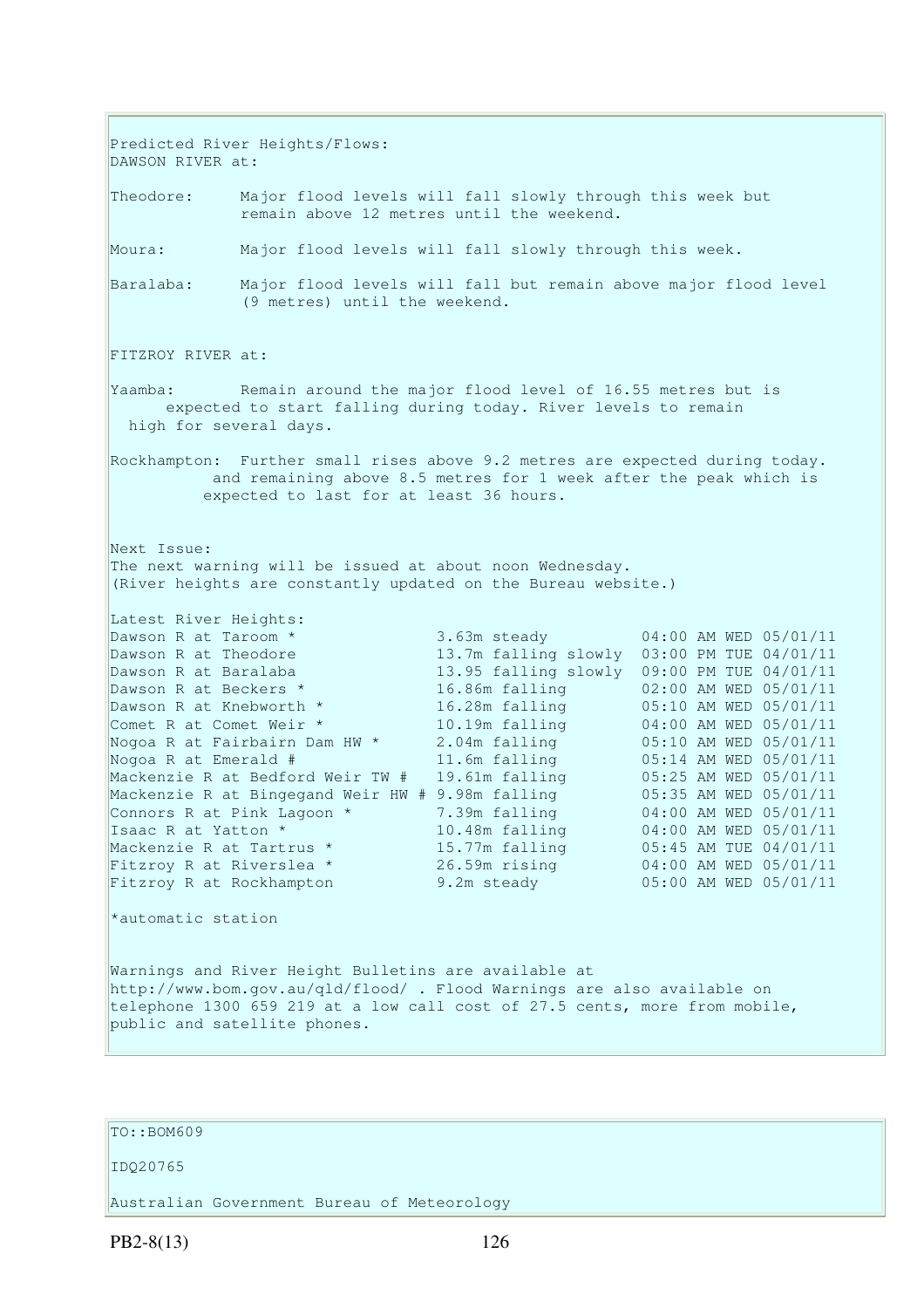Queensland FLOOD WARNING FOR THE FITZROY RIVER BASIN Issued at 11:52 AM on Wednesday the 5th of January 2011 by the Bureau of Meteorology, Brisbane. Major flooding continues along the Dawson, Comet, Mackenzie and Fitzroy Rivers. The Fitzroy River at Rockhampton was 9.2 metres at 10am Wednesday, steady and nearing its peak which is expected to last for at least 36 hours. Further small rises above 9.2 metres are expected during today. Flood levels will remain above the major flood level of 8.5 metres for 1 week after the peak. CONNORS/ISAAC RIVER SYSTEM: Moderate flooding will continue to ease on the Isaac River at Yatton. COMET RIVER: Major flooding will continue to ease along the Comet River during this week. MACKENZIE RIVER: Major flooding is occurring along the Mackenzie River, where the main flood peak is now downstream of Tartrus. Levels will fall gradually between the Comet confluence and Tartrus. DAWSON RIVER: Major flooding is easing between Theodore through to Knebworth including the towns of Moura and Baralaba. Flood levels are expected to continue falling. FITZROY RIVER: Major flooding continues in the Fitzroy River at Riverslea. At 10am Wednesday, the level was at 26.61 metres. Levels at Riverslea are expected to fall very slowly during this week although some small rises are likely. At Yaamba, flood levels are beginning to fall very slowly; at 9am Wednesday the river level was 16.5 metres. The Fitzroy River at Rockhampton was 9.2 metres at 10am Wednesday, steady and nearing its peak which is expected to last for at least 36 hours. Further small rises above 9.2 metres are expected during today. Rockhampton river levels are expected to remain above 8.5 metres (major) for 1 week after the peak. Predicted River Heights/Flows: DAWSON RIVER at: Theodore: Major flood levels will fall slowly through this week but remain above 12 metres until Friday. Moura: Major flood levels will fall slowly through this week. Baralaba: Flood levels will fall but remain above major flood level (9 metres) until the weekend. FITZROY RIVER at: Yaamba: Remain around the major flood level of 16.5 metres during today.

River levels to remain high for several days.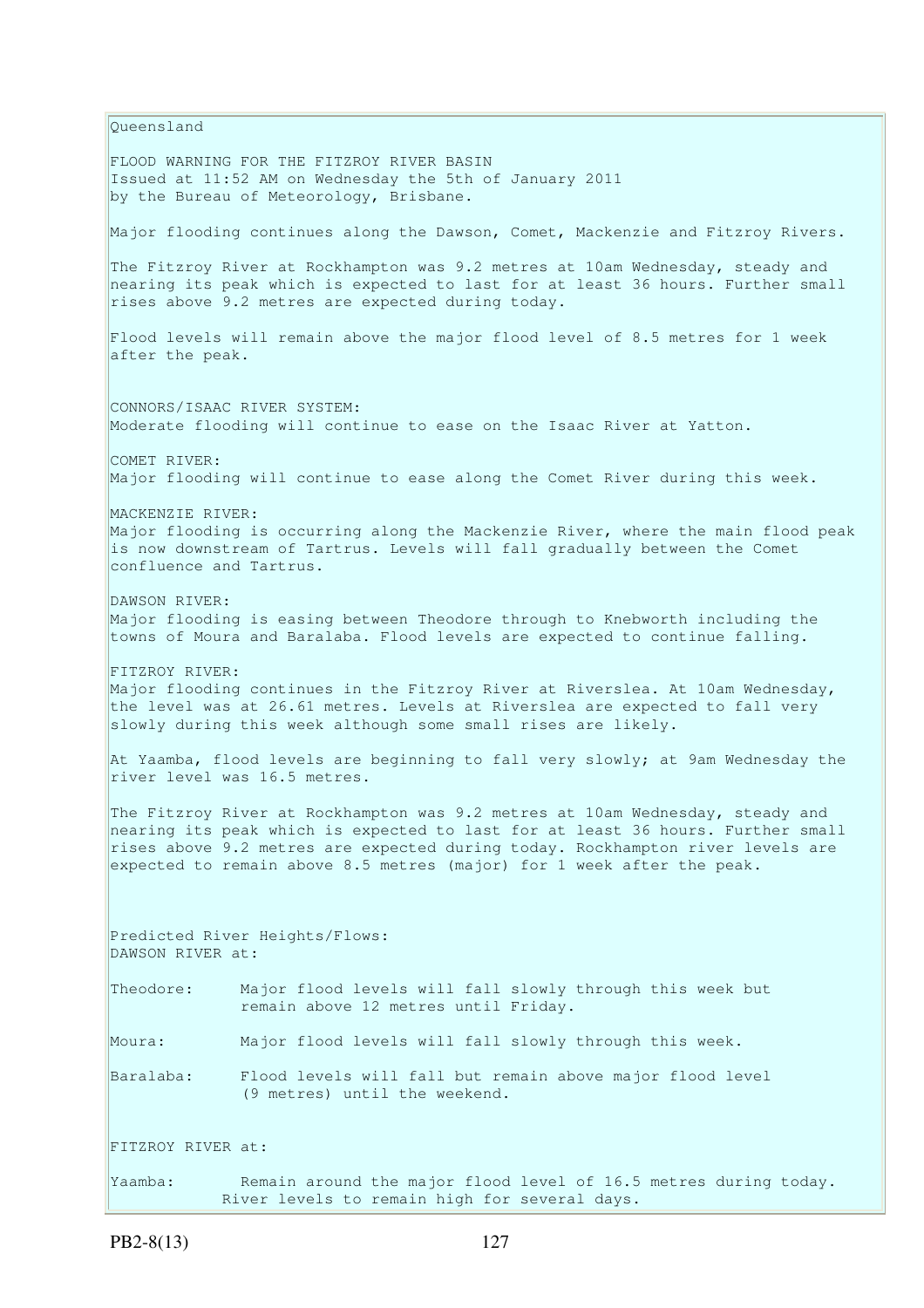Rockhampton: Further small rises above 9.2 metres are expected during today. and remaining above 8.5 metres for 1 week after the peak which is expected to last for at least 36 hours. Next Issue: The next warning will be issued at about 7pm Wednesday. (River heights are constantly updated on the Bureau website.) Latest River Heights: Dawson R at Theodore 13.2m falling slowly 07:15 AM WED 05/01/11 Mimosa Ck at Redcliff \* 3.2m falling 10:00 AM WED 05/01/11 Dawson R at Baralaba 13.95m steady 09:00 AM WED 05/01/11 Dawson R at Beckers \* 16.79m steady 08:00 AM WED 05/01/11 Dawson R at Knebworth \* 16.32m rising 11:10 AM WED 05/01/11 Comet R at Comet Weir \* 9.99m falling 10:00 AM WED 05/01/11 Nogoa R at Fairbairn Dam HW \* 1.97m falling 10:50 AM WED 05/01/11 Nogoa R at Emerald # 11.3m falling 11:15 AM WED 05/01/11 Mackenzie R at Bedford Weir TW # 19.51m steady 11:06 AM WED 05/01/11 Mackenzie R at Bingegand Weir HW # 9.68m rising 11:39 AM WED 05/01/11 Connors R at Pink Lagoon  $*$  7.17m falling 10:00 AM WED 05/01/11 Isaac R at Yatton \* 10.41m steady 08:00 AM WED 05/01/11 Mackenzie R at Tartrus \* 15.76m rising 08:00 AM WED 05/01/11 Fitzroy R at Riverslea \* 26.62m steady 10:30 AM WED 05/01/11 Fitzroy R at Rockhampton 9.2m steady 10:00 AM WED 05/01/11 \*automatic station Warnings and River Height Bulletins are available at http://www.bom.gov.au/qld/flood/ . Flood Warnings are also available on telephone 1300 659 219 at a low call cost of 27.5 cents, more from mobile, public and satellite phones.

TO::BOM609 IDQ20765 Australian Government Bureau of Meteorology Queensland FLOOD WARNING FOR THE FITZROY RIVER BASIN Issued at 6:47 PM on Wednesday the 5th of January 2011 by the Bureau of Meteorology, Brisbane. Major flooding continues along the Dawson, Comet, Mackenzie and Fitzroy Rivers. The Fitzroy River at Rockhampton has remained steady at about 9.2 metres during Wednesday. It is expected to remain about its current level overnight and into Thursday. Flood levels will remain above the major flood level of 8.5 metres for 1 week after the peak. CONNORS/ISAAC RIVER SYSTEM: Moderate flooding continues to ease on the Isaac River at Yatton.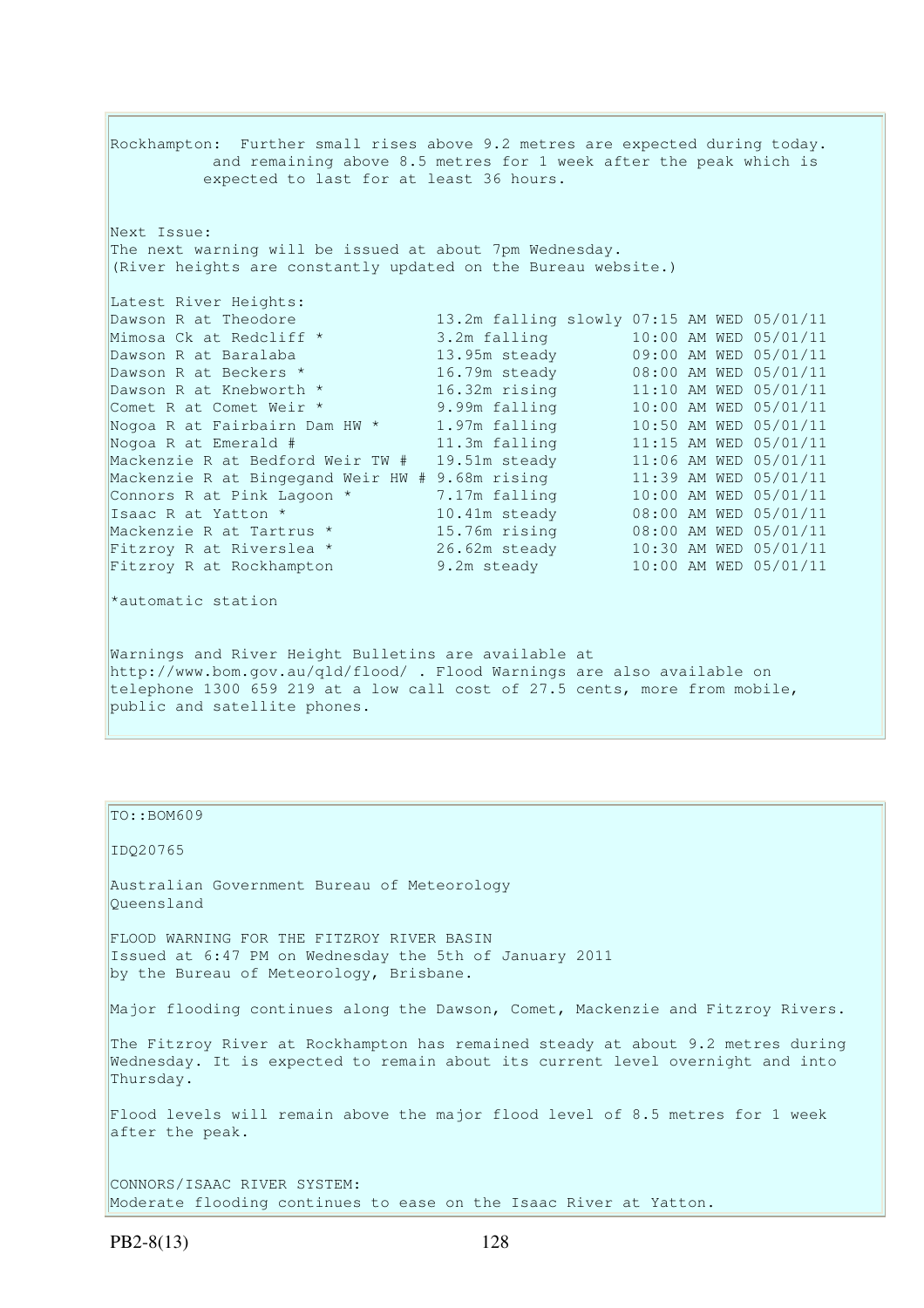COMET RIVER: Major flooding will continue to ease along the Comet River during this week. MACKENZIE RIVER: Major flooding is occurring along the Mackenzie River, where the main flood peak is now downstream of Tartrus. Levels will fall gradually between the Comet confluence and Tartrus. DAWSON RIVER: Major flooding is easing between Theodore through to Knebworth including the towns of Moura and Baralaba. Flood levels are expected to continue falling. FITZROY RIVER: Major flooding continues in the Fitzroy River at Riverslea, where at 5pm Wednesday the river level was at 26.65 metres and rising very slowly. Levels at Riverslea are expected to commence to fall again very slowly during this week, and then more quickly over the weekend. At Yaamba, flood levels continue to ease very slowly following a major peak to 16.55 metres recorded during Tuesday. At 6pm Wednesday the river level was 16.45 metres. The Fitzroy River at Rockhampton has remained steady at about 9.2 metres during Wednesday, and should remain near the peak overnight and into Thursday. Rockhampton river levels are expected to remain above 8.5 metres (major) for 1 week after the peak. Predicted River Heights/Flows: DAWSON RIVER at: Theodore: Major flood levels will fall slowly through this week but remain above 12 metres until Friday. Moura: Major flood levels will fall slowly through this week. Baralaba: Flood levels will fall but remain above major flood level (9 metres) until the weekend. FITZROY RIVER at: Yaamba: Remain above major flood level for several days. Rockhampton: Remain around the current peak level overnight. Remain above 8.5 metres (major) for 1 week after the peak. Weather Forecast: A shower or two and possible late thunderstorm. Next Issue: The next warning will be issued at about 7am Thursday. (River heights are constantly updated on the Bureau website.) Latest River Heights: Dawson R at Theodore 13.05m falling slowly 12:00 PM WED 05/01/11 Dawson R at Baralaba 13.9m falling slowly 06:00 PM WED 05/01/11 Dawson R at Beckers  $\star$  16.67m steady 05:00 PM WED 05/01/11 Dawson R at Knebworth \* 16.3m steady 05:10 PM WED 05/01/11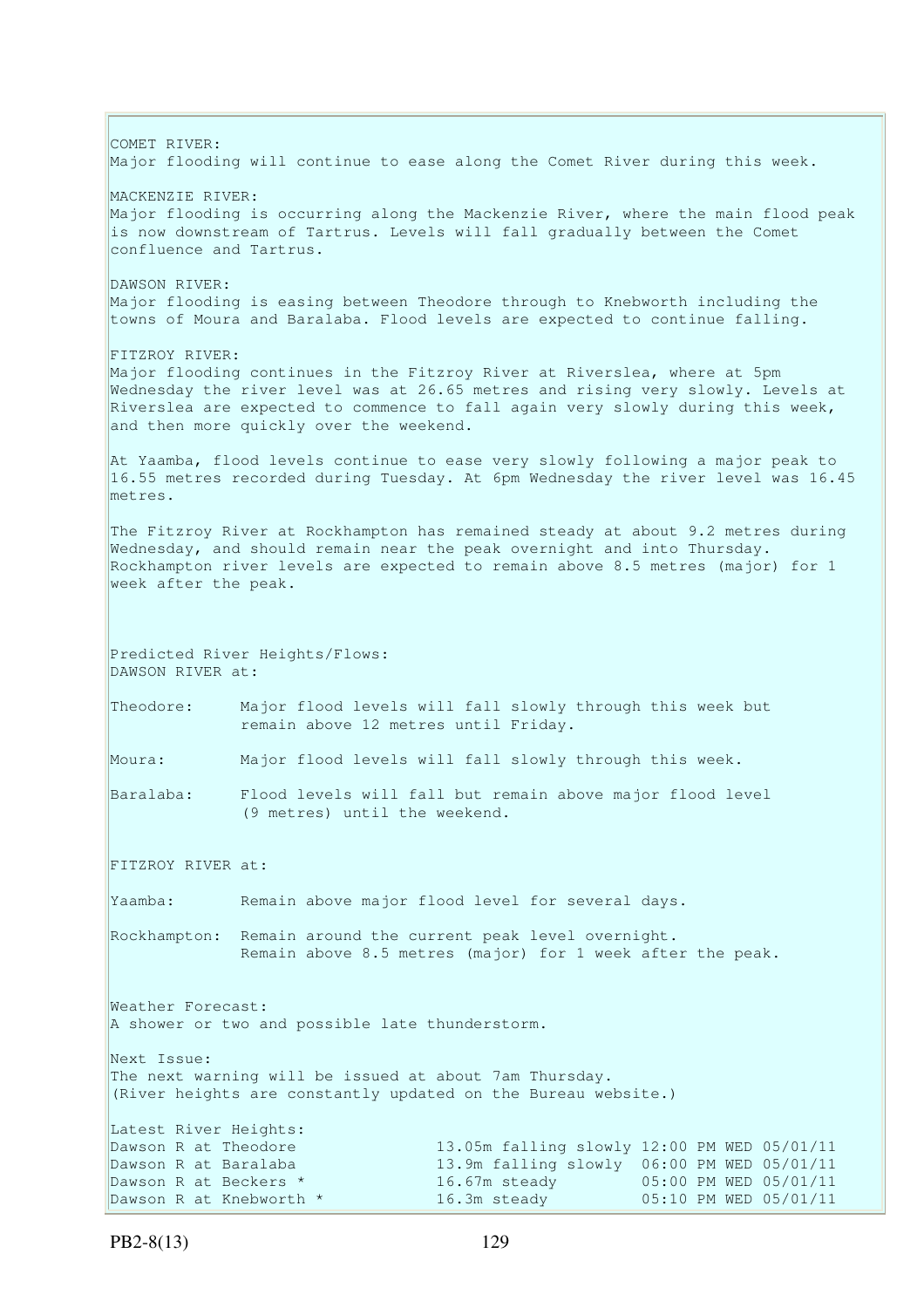| Comet R at Comet Weir *                                                    | 9.78m falling                              | 04:00 PM WED 05/01/11 |  |  |
|----------------------------------------------------------------------------|--------------------------------------------|-----------------------|--|--|
| Nogoa R at Fairbairn Dam HW *                                              | 1.88m falling slowly 05:10 PM WED 05/01/11 |                       |  |  |
| Nogoa R at Emerald #                                                       | 11.05m falling                             | 05:44 PM WED 05/01/11 |  |  |
| Mackenzie R at Bedford Weir TW #                                           | 19.15m falling                             | 06:11 PM WED 05/01/11 |  |  |
| Mackenzie R at Bingegand Weir HW # 9.43m falling                           |                                            | 06:17 PM WED 05/01/11 |  |  |
| Connors R at Pink Lagoon *                                                 | 6.84m falling                              | 05:00 PM WED 05/01/11 |  |  |
| Isaac R at Yatton *                                                        | 10.36m steady                              | 05:00 PM WED 05/01/11 |  |  |
| Mackenzie R at Tartrus *                                                   | 15.76m falling                             | 08:00 AM WED 05/01/11 |  |  |
| Fitzroy R at Riverslea *                                                   | 26.65m rising                              | 05:00 PM WED 05/01/11 |  |  |
| Fitzroy R at Rockhampton                                                   | 9.15m steady                               | 03:00 PM WED 05/01/11 |  |  |
| $\star$ ,# denotes automatic station.                                      |                                            |                       |  |  |
| Warnings and River Height Bulletins are available at                       |                                            |                       |  |  |
| http://www.bom.gov.au/gld/flood/ . Flood Warnings are also available on    |                                            |                       |  |  |
| telephone 1300 659 219 at a low call cost of 27.5 cents, more from mobile, |                                            |                       |  |  |

TO::BOM609 IDQ20765 Australian Government Bureau of Meteorology Queensland FLOOD WARNING FOR THE FITZROY RIVER BASIN Issued at 7:02 AM on Thursday the 6th of January 2011 by the Bureau of Meteorology, Brisbane. Major flooding continues along the Dawson, Comet, Mackenzie and Fitzroy Rivers. The Fitzroy River at Rockhampton has remained steady at about 9.15 metres overnight following yesterday's peak of 9.2 metres. Levels will fall very slowly on Thursday and Friday with very little change. Rockhampton river levels are expected to remain above 8.5 metres (major) until late next week. CONNORS/ISAAC RIVER SYSTEM: Moderate flooding continues to ease on the Isaac River at Yatton. COMET RIVER: Major flooding will continue to ease along the Comet River into the weekend. MACKENZIE RIVER: Moderate to major flooding is occurring along the Mackenzie River, where the main flood peak is now downstream of Tartrus. Levels will fall gradually between the Comet confluence and Tartrus. DAWSON RIVER:

Rainfall overnight is expected to lead to renewed rises along the Dawson River. Moderate flood levels are expected at Taroom during Friday extending to the Glebe area during the weekend. Downstream at Theodore, Moura and Baralaba, levels will continue to fall into the weekend before renewed rises and minor, possibly moderate flooding during next week but will remain well below the recent high level flood peaks.

FITZROY RIVER: Major flooding continues in the Fitzroy River at Riverslea, where at 5am

public and satellite phones.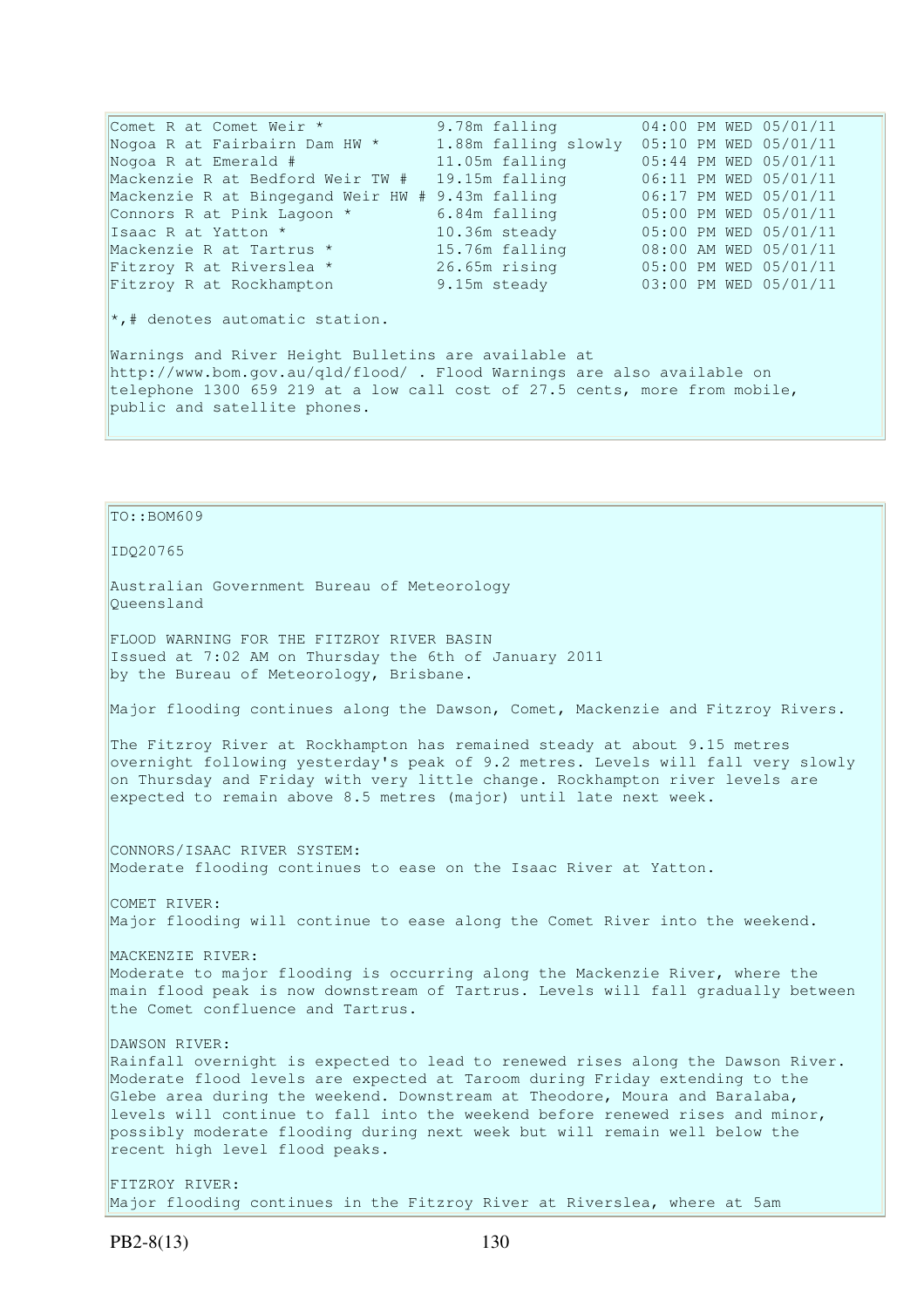Thursday the river level was at 26.71 metres and rising very slowly. Levels at Riverslea are expected to fall again very slowly into the weekend. At Yaamba, flood levels continue to ease very slowly following a major peak of 16.55 metres recorded during Tuesday. At 6pm Wednesday the river level was 16.45 metres. The Fitzroy River at Rockhampton has remained steady at about 9.15 metres overnight following yesterday's peak of 9.2 metres. Levels will fall very slowly  $\vert$  on Thursday and Friday. Rockhampton river levels are expected to remain above 8.5 metres (major) until late next week. Predicted River Heights/Flows: DAWSON RIVER at: Theodore Major flood levels will continue to fall into the weekend. Renewed rises will occur during next week with a minor, possibly moderate flood peak expected of around 11 metres but will remain well below the recent high level flood peaks. Moura: Major flood levels will continue to fall into the weekend. Renewed rises will occur during next week with a minor flood peak expected of around 10 metres but will remain well below the recent high level flood peaks. Baralaba: Flood levels will fall but remain above major flood level (9 metres) until the weekend with renewed rises next week. FITZROY RIVER at: Yaamba: Remain above major flood level for several days. Rockhampton: Fall extremely slowly during the next 48 hours. Remain above 8.5 metres (major) until late next week. Next Issue: The next warning will be issued at about noon Thursday. (River heights are constantly updated on the Bureau website.) Latest River Heights: Dawson R at Utopia Downs \* 5.03m rising 05:00 AM THU 06/01/11 Juandah Ck at Windamere \* 1.54m falling 05:00 AM THU 06/01/11 Dawson R at Taroom \* 3.23m rising 05:00 AM THU 06/01/11 Dawson R at Theodore 13.05m falling slowly 12:00 PM WED 05/01/11<br>
Dawson R at Baralaba 13.85m steady 06:00 AM THU 06/01/11<br>
Dawson R at Beckers \* 16.58m steady 05:00 AM THU 06/01/11 Dawson R at Baralaba 13.85m steady 06:00 AM THU 06/01/11 Dawson R at Beckers  $\star$  16.58m steady 05:00 AM THU 06/01/11 Dawson R at Knebworth \* 16.3m rising 05:10 AM THU 06/01/11<br>
Comet R at Comet Weir \* 9.46m falling 01:00 AM THU 06/01/11 Comet R at Comet Weir \* 9.46m falling 01:00 AM THU 06/01/11 Nogoa R at Raymond # 5.25m steady 05:34 AM THU 06/01/11 Nogoa R at Craigmore # 7.01m steady 05:48 AM THU 06/01/11 Nogoa R at Fairbairn Dam HW \* 1.75m falling 05:25 AM THU 06/01/11 Nogoa R at Emerald # 10.6m steady 05:44 AM THU 06/01/11 Policeman's Ck at Rubyvale # 0.9m falling 05:47 AM THU 06/01/11 Theresa Ck at Gregory Highway # 4.22m rising 05:46 AM THU 06/01/11 Mackenzie R at Bedford Weir TW # 18.58m falling 05:34 AM THU 06/01/11 Mackenzie R at Bingegang Weir HW # 9.18m rising 06:00 AM THU 06/01/11 Connors R at Pink Lagoon  $*$  6.72m falling 05:00 AM THU 06/01/11 Isaac R at Yatton \* 10.17m falling 05:14 AM THU 06/01/11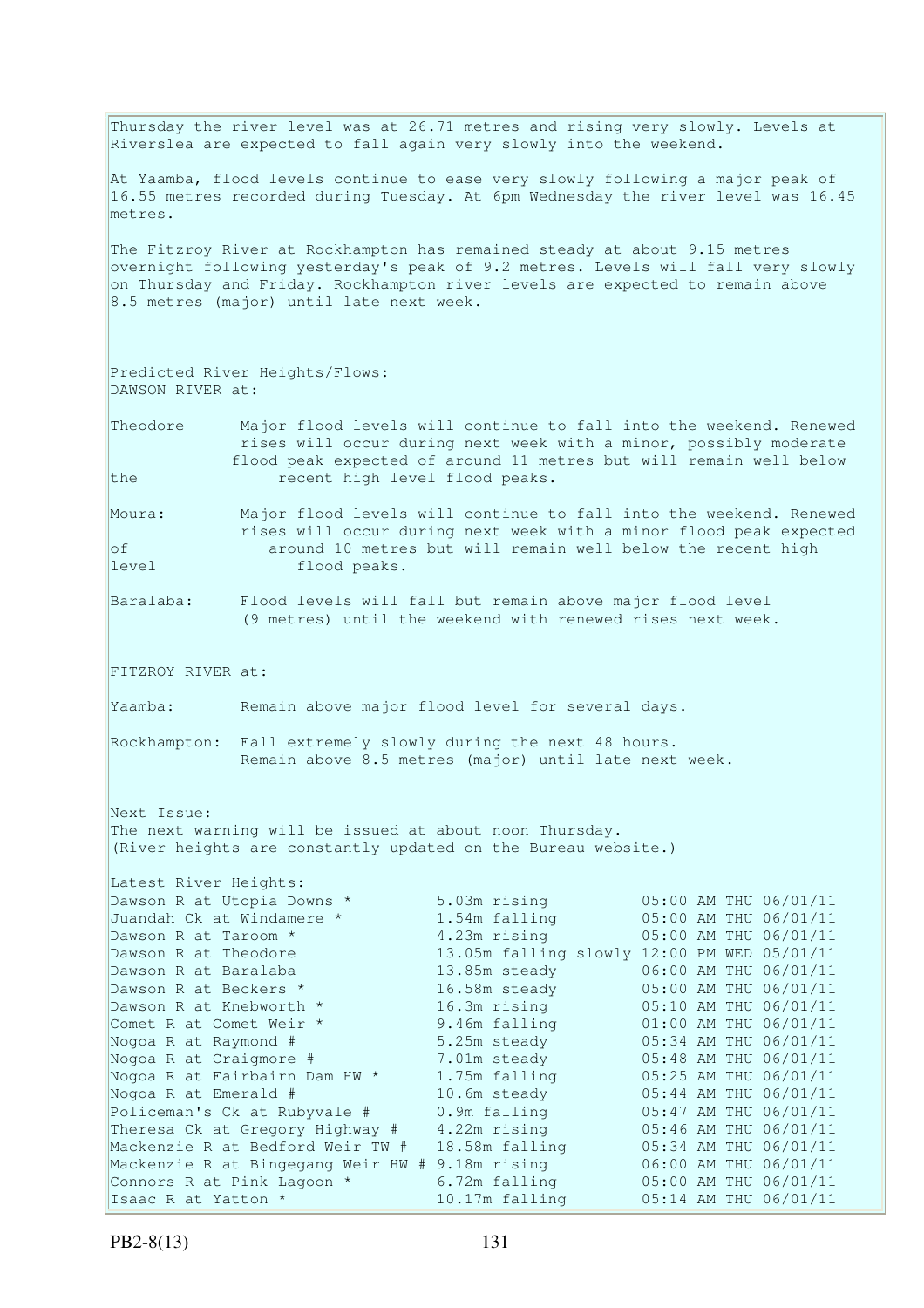| Mackenzie R at Tartrus *<br>Fitzroy R at Riverslea *                       | 26.68m rising | 15.31m falling slowly 05:40 AM THU 06/01/11<br>05:20 AM THU 06/01/11 |  |  |
|----------------------------------------------------------------------------|---------------|----------------------------------------------------------------------|--|--|
| Fitzroy R at Rockhampton                                                   | 9.15m steady  | 06:00 AM THU 06/01/11                                                |  |  |
| *automatic station                                                         |               |                                                                      |  |  |
| Warnings and River Height Bulletins are available at                       |               |                                                                      |  |  |
| http://www.bom.gov.au/gld/flood/ . Flood Warnings are also available on    |               |                                                                      |  |  |
| telephone 1300 659 219 at a low call cost of 27.5 cents, more from mobile, |               |                                                                      |  |  |
| public and satellite phones.                                               |               |                                                                      |  |  |
|                                                                            |               |                                                                      |  |  |
|                                                                            |               |                                                                      |  |  |

# TO::BOM609 IDQ20765 Australian Government Bureau of Meteorology Queensland FLOOD WARNING FOR THE FITZROY RIVER BASIN Issued at 12:16 PM on Thursday the 6th of January 2011 by the Bureau of Meteorology, Brisbane. Major flooding continues along the Dawson, Comet, Mackenzie and Fitzroy Rivers. The Fitzroy River at Rockhampton has remained steady at about 9.15 metres overnight following yesterday's peak of 9.2 metres. Levels will fall very slowly on Thursday and Friday with very little change. Rockhampton river levels are expected to remain above 8.5 metres (major) until late next week. CONNORS/ISAAC RIVER SYSTEM: Moderate flooding continues to ease on the Isaac River at Yatton. COMET RIVER: Major flooding will continue to ease along the Comet River into the weekend. MACKENZIE RIVER: Moderate to major flooding is occurring along the Mackenzie River, where the main flood peak is now downstream of Tartrus. Levels will fall gradually between the Comet confluence and Tartrus. DAWSON RIVER: Rainfall overnight is expected to lead to renewed rises along the Dawson River. Moderate flood levels are expected at Taroom during Friday extending to the Glebe area during the weekend. Downstream at Theodore, Moura and Baralaba, levels will continue to fall into the weekend before renewed rises and minor, possibly moderate flooding during next week. These renewed rises will remain well below the recent high level flood peaks. FITZROY RIVER: Major flooding continues in the Fitzroy River at Riverslea, where at noon Thursday the river level was at 26.7 metres and rising very slowly. Levels at Riverslea are expected to fall again very slowly into the weekend. At Yaamba, flood levels continue to ease very slowly following a major peak of 16.55 metres recorded during Tuesday. At 9am Thursday the river level was 16.45

metres.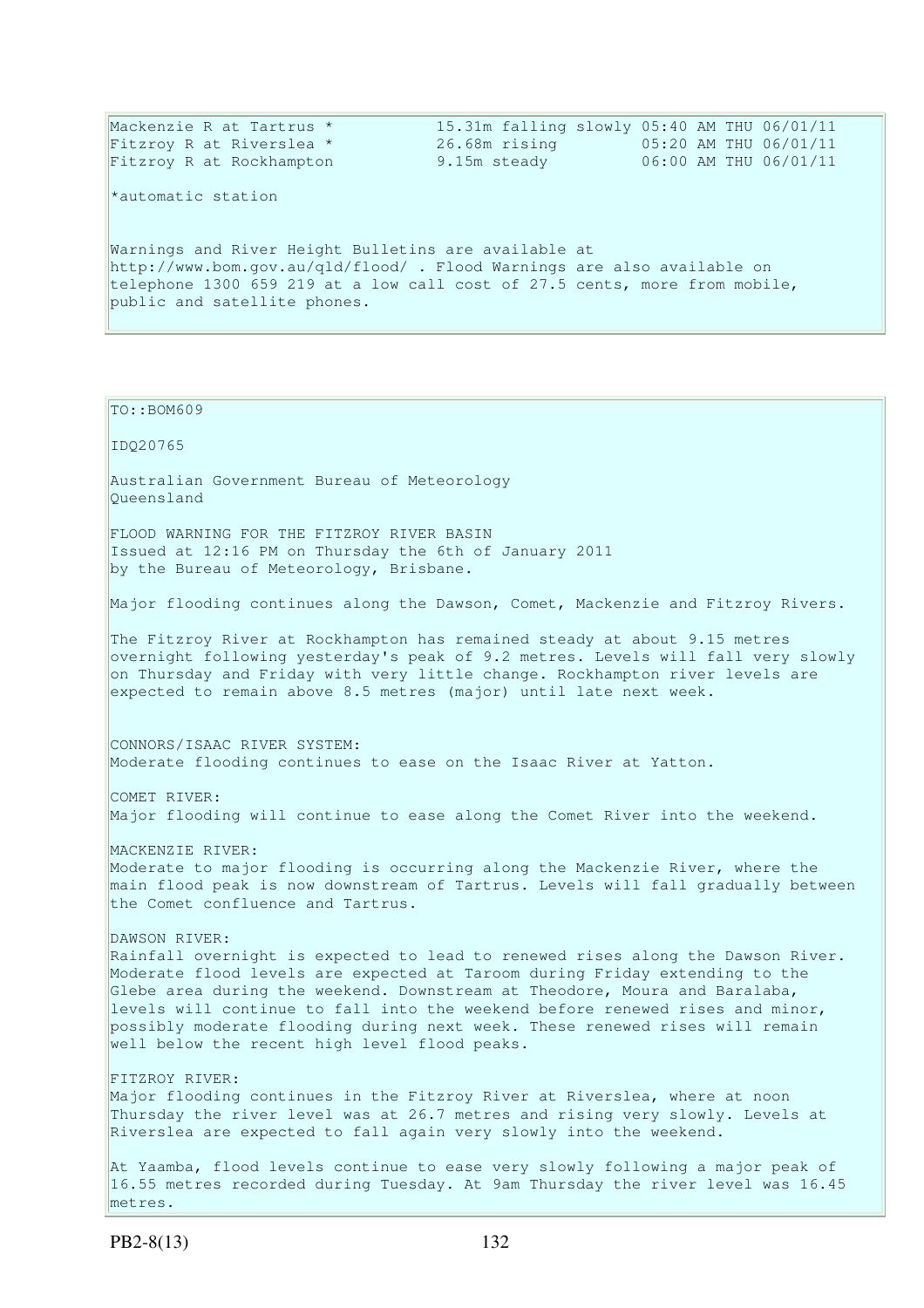The Fitzroy River at Rockhampton has remained steady at about 9.15 metres this morning following yesterday's peak of 9.2 metres. Levels will fall very slowly on Thursday and Friday. Rockhampton river levels are expected to remain above 8.5 metres (major) until late next week. Predicted River Heights/Flows: DAWSON RIVER at: Theodore Major flood levels will continue to fall into the weekend. Renewed rises will occur during next week with a minor, possibly moderate flood peak expected of around 11 metres but will remain well below the recent high level flood peaks. Moura: Major flood levels will continue to fall into the weekend. Renewed rises will occur during next week with a minor flood peak expected of around 10 metres but will remain well below the recent high level flood peaks. Baralaba: Flood levels will fall but remain above major flood level (9 metres) until the weekend with renewed rises next week. FITZROY RIVER at: Yaamba: Remain above major flood level for several days. Rockhampton: Fall extremely slowly during the next 48 hours. Remain above 8.5 metres (major) until late next week. Next Issue: The next warning will be issued at about 7pm Thursday. (River heights are constantly updated on the Bureau website.) Latest River Heights: Dawson R at Utopia Downs \*  $5.32$ m rising 11:00 AM THU 06/01/11 Juandah Ck at Windamere \* 1.89m rising 11:00 AM THU 06/01/11 Dawson R at Taroom \* 1.79m rising 11:00 AM THU 06/01/11 Dawson R at Theodore 12.21m falling slowly 11:00 AM THU 06/01/11 Dawson R at Baralaba 13.8m falling slowly 09:00 AM THU 06/01/11 Dawson R at Beckers  $\star$  16.5m steady 11:00 AM THU 06/01/11 Dawson R at Knebworth \* 16.32m rising 11:10 AM THU 06/01/11 Comet R at Comet Weir  $*$  9.1m falling 10:00 AM THU 06/01/11 Nogoa R at Raymond # 5.05m falling 11:39 AM THU 06/01/11 Nogoa R at Craigmore # 7.36m rising 11:48 AM THU 06/01/11 Nogoa R at Fairbairn Dam HW \* 1.69m falling 11:10 AM THU 06/01/11 Nogoa R at Emerald # 10.35m falling 11:43 AM THU 06/01/11 Policeman's Ck at Rubyvale # 0.85m steady 10:55 AM THU 06/01/11 Theresa Ck at Gregory Highway # 5.07m rising 11:51 AM THU 06/01/11 Mackenzie R at Bedford Weir TW # 18.31m falling 12:02 PM THU 06/01/11 Mackenzie R at Bingegang Weir HW # 8.68m falling 12:01 PM THU 06/01/11 Connors R at Pink Lagoon  $*$  6.58m falling 11:00 AM THU 06/01/11 Isaac R at Yatton \* 9.96m falling 11:39 AM THU 06/01/11 Mackenzie R at Tartrus \* 15.25m falling 11:39 AM THU 06/01/11<br>
Mackenzie R at Tartrus \* 15.25m falling 08:35 AM THU 06/01/11<br>
Fitzroy R at Rockhampton 9.15m steady 06:00 AM THU 06/01/11 Fitzroy R at Riverslea \* 26.7m falling 11:40 AM THU 06/01/11 Fitzroy R at Rockhampton 9.15m steady 06:00 AM THU 06/01/11

```
*automatic station
```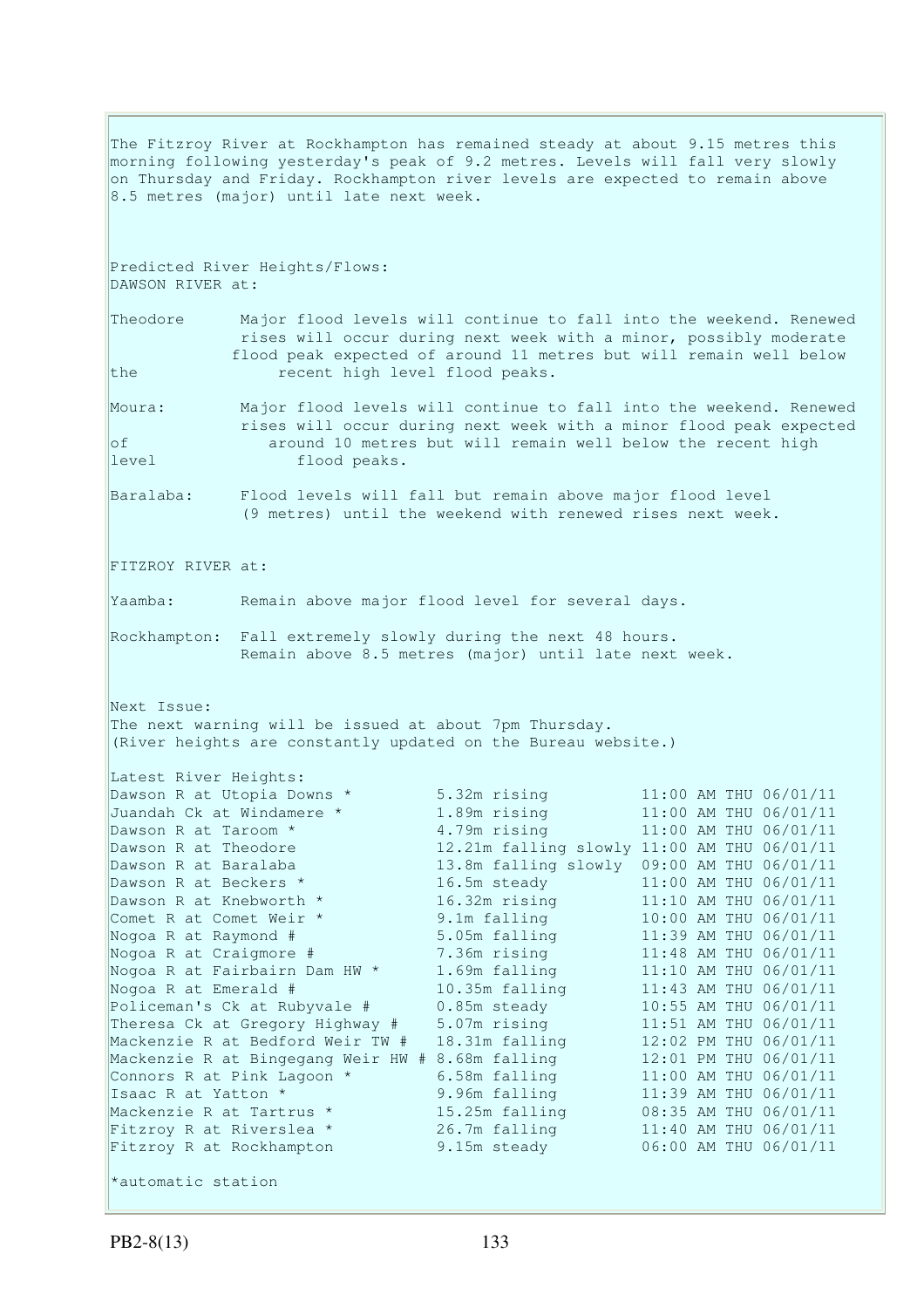Warnings and River Height Bulletins are available at http://www.bom.gov.au/qld/flood/ . Flood Warnings are also available on telephone 1300 659 219 at a low call cost of 27.5 cents, more from mobile, public and satellite phones.

TO::BOM609 IDQ20765 Australian Government Bureau of Meteorology Queensland FLOOD WARNING FOR THE FITZROY RIVER BASIN Issued at 6:56 PM on Thursday the 6th of January 2011 by the Bureau of Meteorology, Brisbane. Major flooding continues along the Dawson, Comet, Mackenzie and Fitzroy Rivers. The Fitzroy River at Rockhampton has remained steady at about 9.15 metres overnight following yesterday's peak of 9.2 metres. Levels will fall very slowly overnight Thursday and during Friday with very little change. Rockhampton river levels are expected to remain above 8.5 metres (major) until late next week. CONNORS/ISAAC RIVER SYSTEM: Moderate flooding continues to ease on the Isaac River at Yatton. COMET RIVER: Major flooding will continue to ease along the Comet River into the weekend. MACKENZIE RIVER: Moderate to major flooding is occurring along the Mackenzie River, where the main flood peak is now downstream of Tartrus. Levels will fall gradually between the Comet confluence and Tartrus. DAWSON RIVER: Rainfall overnight Wednesday has resulted in renewed rises along the upper Dawson River and minor flooding at Taroom. Further rises and moderate flood levels are expected at Taroom during Friday extending to the Glebe area during the weekend. Downstream at Theodore, Moura and Baralaba, levels will continue to fall into the weekend before renewed rises and minor, possibly moderate flooding during next week. These renewed rises will remain well below the recent high level flood peaks. FITZROY RIVER: Major flooding continues in the Fitzroy River at Riverslea, where at 5:30pm Thursday the river level was at 26.70 metres and rising very slowly. Levels at Riverslea are expected to fall again very slowly into the weekend. At Yaamba, flood levels have remained steady at 16.45 metres during Thursday, following a major peak of 16.55 metres recorded during Tuesday. The Fitzroy River at Rockhampton has remained steady at about 9.15 metres during Thursday following yesterday's peak of 9.2 metres. Levels will fall very slowly overnight Thursday and during Friday. Rockhampton river levels are expected to remain above 8.5 metres (major) until late next week.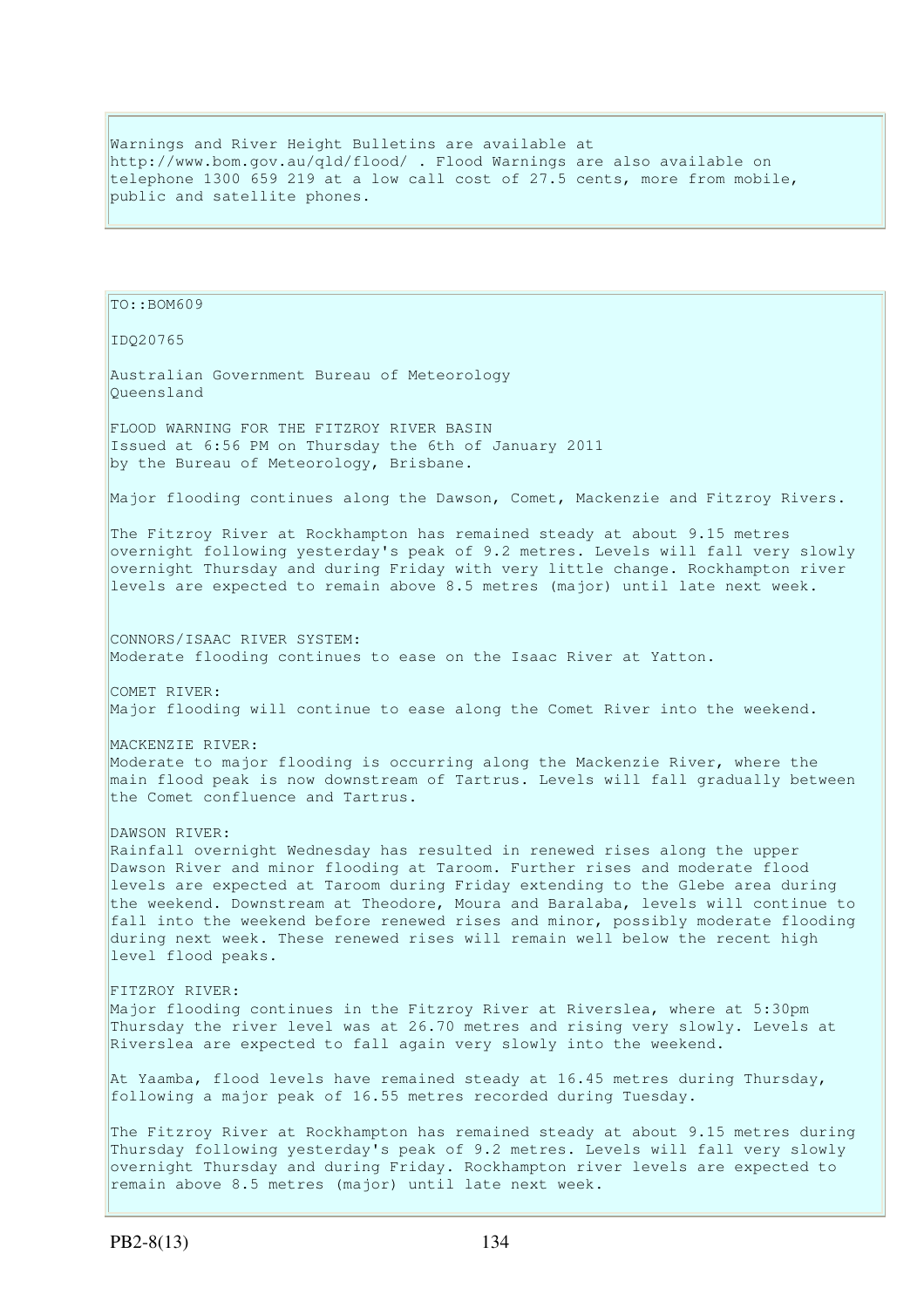Predicted River Heights/Flows: DAWSON RIVER at: Theodore Major flood levels will continue to fall into the weekend. Renewed rises will occur during next week with a minor, possibly moderate flood peak expected of around 11 metres but will remain well below the recent high level flood peaks. Moura: Major flood levels will continue to fall into the weekend. Renewed rises will occur during next week with a minor flood peak expected of around 10 metres, but will remain well below the recent high level flood peaks. Baralaba: Flood levels will fall but remain above major flood level (9 metres) until the weekend with renewed rises next week. FITZROY RIVER at: Yaamba: Remain above major flood level for several days. Rockhampton: Fall extremely slowly during the next 48 hours. Remain above 8.5 metres (major) until late next week. Next Issue: The next warning will be issued at about 7am Friday. (River heights are constantly updated on the Bureau website.) Latest River Heights: Dawson R at Utopia Downs \*  $5.5$ m rising  $05:00$  PM THU 06/01/11 Juandah Ck at Windamere \* 3.16m rising 05:00 PM THU 06/01/11 Dawson R at Taroom \* 5.21m rising 05:00 PM THU 06/01/11 Dawson R at Theodore 12.09m falling slowly 04:30 PM THU 06/01/11<br>Mimosa Ck at Redcliff \* 3.78m rising 05:00 PM THU 06/01/11 Mimosa Ck at Redcliff \* 3.78m rising 05:00 PM THU 06/01/11 Dawson R at Baralaba 13.7m falling 06:00 PM THU 06/01/11 Dawson R at Beckers \* 16.39m falling 05:00 PM THU 06/01/11 Dawson R at Knebworth \* 16.28m rising 06:00 PM THU 06/01/11 Comet R at The Lake  $\star$  11.9m steady 03:33 PM THU 06/01/11 Comet R at Comet Weir  $*$  8.86m falling 05:00 PM THU 06/01/11 Nogoa R at Raymond # 4.65m falling 06:40 PM THU 06/01/11 Nogoa R at Craigmore # 7.71m rising 06:08 PM THU 06/01/11 Nogoa R at Fairbairn Dam HW \* 1.62m falling 06:00 PM THU 06/01/11 Nogoa R at Emerald # 10.1m falling 06:17 PM THU 06/01/11 Policeman's Ck at Rubyvale # 0.85m falling 05:16 PM THU 06/01/11 Theresa Ck at Gregory Highway # 6.12m rising 06:31 PM THU 06/01/11 Mackenzie R at Bedford Weir TW # 17.85m falling 06:31 PM THU 06/01/11 Mackenzie R at Bingegang Weir HW # 8.38m falling 06:41 PM THU 06/01/11 Connors R at Pink Lagoon  $*$  6.38m steady 6.5:33 PM THU 06/01/11 Connors R at Pink Lagoon \* 6.38m steady 05:33 PM THU 06/01/11<br>
Isaac R at Yatton \* 9.88m falling 02:00 PM THU 06/01/11<br>
Mackenzie R at Tartrus \* 15.25m rising 08:35 AM THU 06/01/11 Mackenzie R at Tartrus \* 15.25m rising Fitzroy R at Riverslea \* 26.7m falling 05:30 PM THU 06/01/11 Fitzroy R at Rockhampton 9.15m steady 05:04 PM THU 06/01/11  $\star$ ,# denotes automatic station. Warnings and River Height Bulletins are available at http://www.bom.gov.au/qld/flood/ . Flood Warnings are also available on telephone 1300 659 219 at a low call cost of 27.5 cents, more from mobile, public and satellite phones.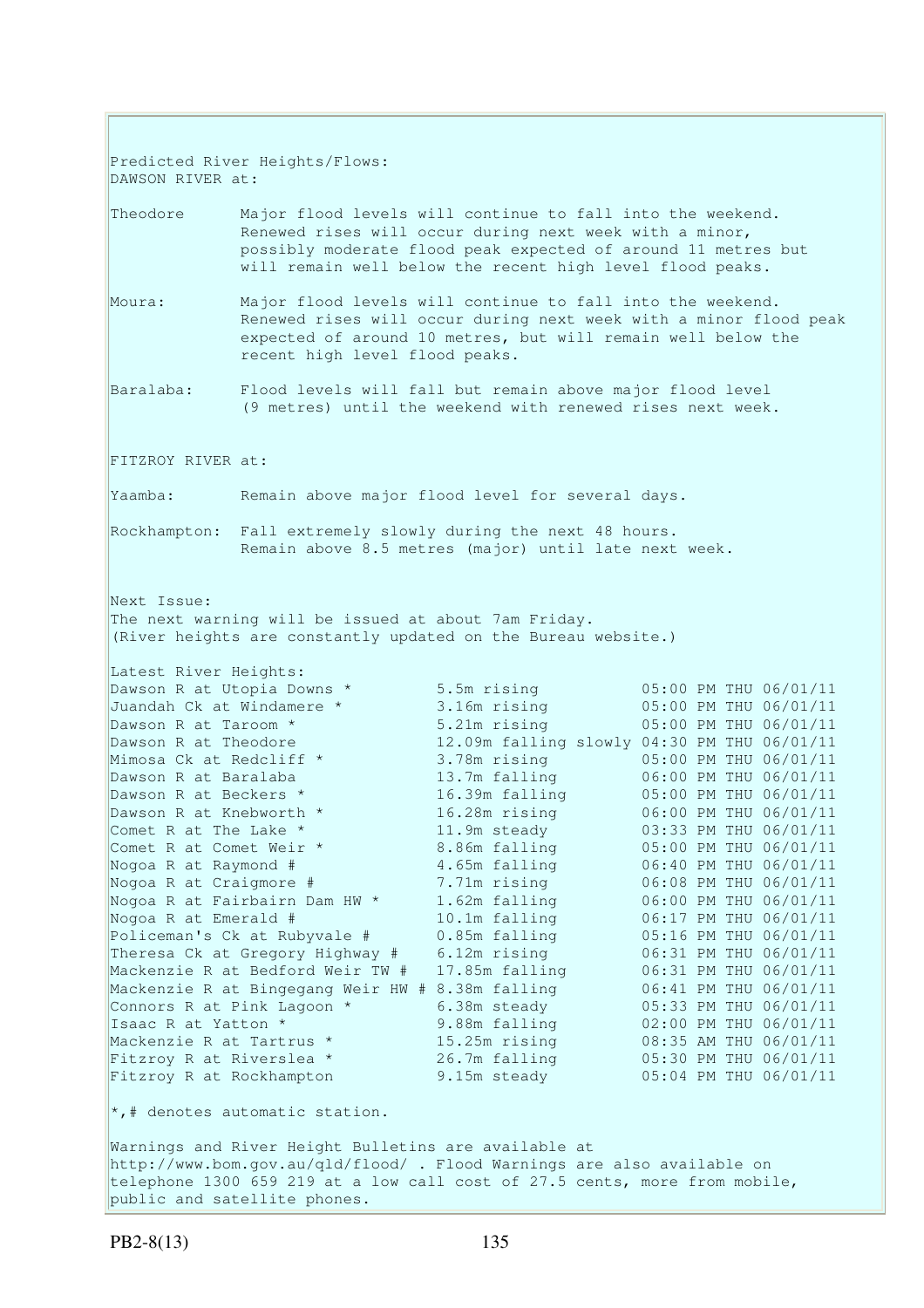TO::BOM609 IDQ20765 Australian Government Bureau of Meteorology Queensland FLOOD WARNING FOR THE FITZROY RIVER BASIN Issued at 7:00 AM on Friday the 7th of January 2011 by the Bureau of Meteorology, Brisbane. Moderate to major flooding continues along the Dawson, Comet, Mackenzie and Fitzroy Rivers. The Fitzroy River at Rockhampton has remained steady at about 9.15 metres overnight following a peak of 9.2 metres on Wednesday. Levels will fall very slowly through the weekend with little change expected today. Rockhampton river levels are expected to remain above 8.5 metres (major) until late next week. CONNORS/ISAAC RIVER SYSTEM: Moderate flooding continues to ease on the Isaac River at Yatton. COMET RIVER: Major flooding will continue to ease along the Comet River into the weekend. MACKENZIE RIVER: Moderate to major flood levels continue to fall along the Mackenzie River, where the main flood peak is now downstream of Tartrus. Levels will fall gradually between the Comet confluence and Tartrus. DAWSON RIVER: Renewed rises along the upper Dawson River and minor flooding at Taroom continue. Further rises and moderate flood levels are possible at Taroom during Friday. Renewed rises will extend to the Glebe area during the weekend. Downstream at Theodore, Moura and Baralaba, levels will continue to fall into the weekend before renewed rises and minor flooding during next week. These renewed rises will remain well below the recent high level flood peaks. FITZROY RIVER: Major flooding continues in the Fitzroy River at Riverslea, where at 5:30pm Thursday the river level was at 26.66 metres and falling slowly. Levels at Riverslea are expected to fall again very slowly through the weekend. At Yaamba, flood levels have remained steady at 16.45 metres during Thursday, following a major peak of 16.55 metres recorded during Tuesday. The Fitzroy River at Rockhampton has remained steady at about 9.15 metres overnight following a peak of 9.2 metres on Wednesday. Levels will fall very slowly over the weekend. Rockhampton river levels are expected to remain above 8.5 metres (major) until late next week. Predicted River Heights/Flows: DAWSON RIVER at: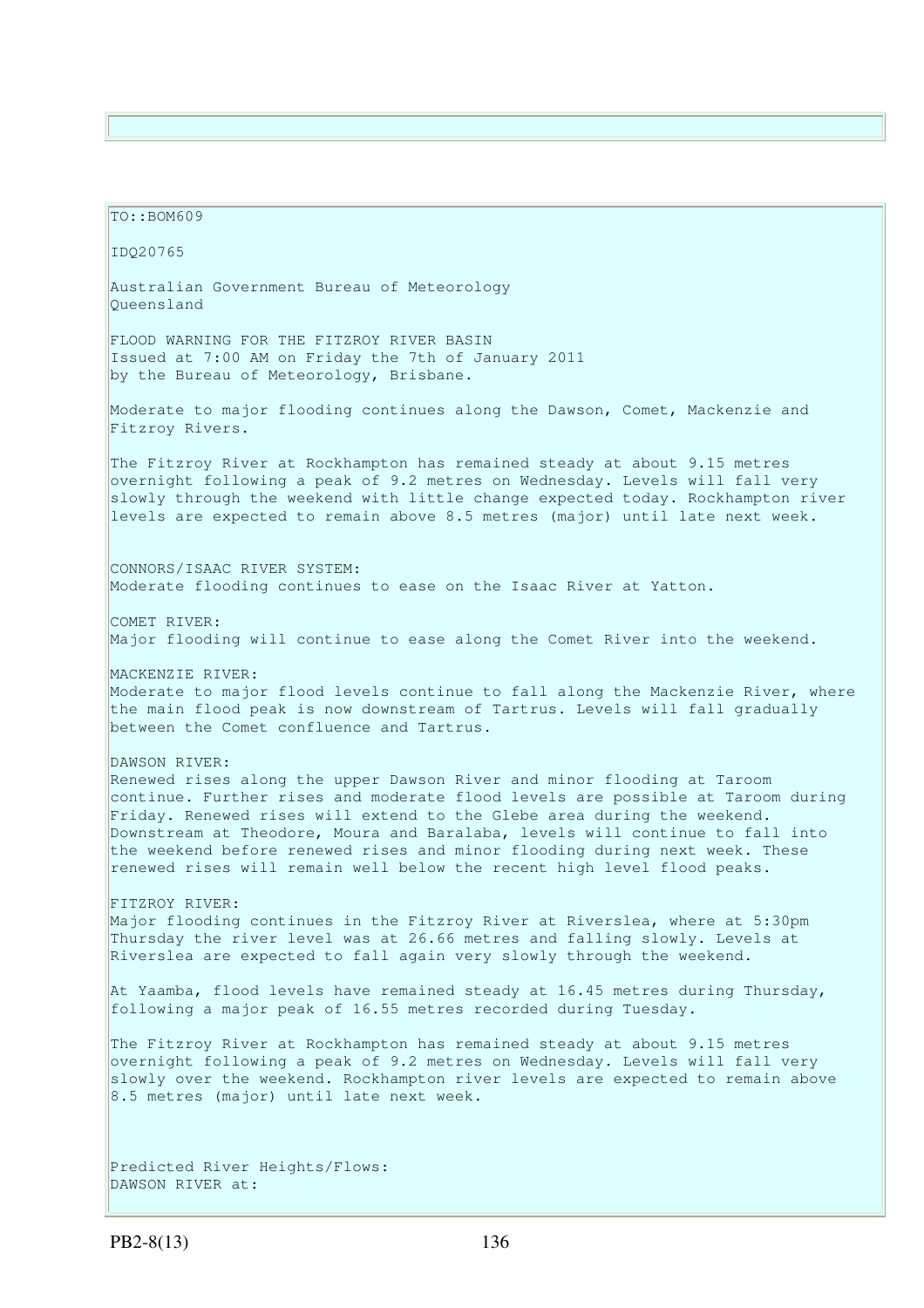Theodore Major flood levels will continue to fall into the weekend. Renewed rises will occur during next week with a minor, flood peak expected of below 11 metres but will remain well below the recent high level flood peaks. Moura: Major flood levels will continue to fall into the weekend. Renewed rises will occur during next week with a minor flood peak expected of below 10 metres, but will remain well below the recent high level flood peaks. Baralaba: Flood levels will fall but remain above major flood level (9 metres) until the weekend with renewed rises next week. FITZROY RIVER at: Yaamba: Remain above major flood level for several days. Rockhampton: Fall extremely slowly during the weekend. Remain above 8.5 metres (major) until late next week. Next Issue: The next warning will be issued at about 1pm Friday. (River heights are constantly updated on the Bureau website.) Latest River Heights: Dawson R at Utopia Downs \*  $6.38$ m rising  $05:00$  AM FRI 07/01/11 Juandah Ck at Windamere \* 2.33m falling 05:00 AM FRI 07/01/11 Dawson R at Taroom \* 5.49m rising 05:00 AM FRI 07/01/11 Dawson R at Theodore 12.09m falling slowly 04:30 PM THU 06/01/11<br>
Dawson R at Baralaba 13.55m falling 06:00 AM FRI 07/01/11<br>
Dawson R at Beckers \* 16.11m falling 05:00 AM FRI 07/01/11 Dawson R at Baralaba 13.55m falling 06:00 AM FRI 07/01/11 Dawson R at Beckers \* 16.11m falling 05:00 AM FRI 07/01/11 Dawson R at Knebworth \* 16.16m rising 05:10 AM FRI 07/01/11 Comet R at Comet Weir  $*$  8.6m falling 05:00 AM FRI 07/01/11 Nogoa R at Fairbairn Dam HW \* 1.54m falling 05:20 AM FRI 07/01/11 Nogoa R at Emerald # 9.75m falling 06:16 AM FRI 07/01/11 Policeman's Ck at Rubyvale # 0.75m steady 04:55 AM FRI 07/01/11 Theresa Ck at Gregory Highway # 7.12m rising 05:51 AM FRI 07/01/11 Mackenzie R at Bedford Weir TW # 16.98m falling 06:30 AM FRI 07/01/11 Connors R at Pink Lagoon  $*$  6.49m rising  $05:00$  AM FRI 07/01/11 Isaac R at Yatton \* 9.46m falling 05:00 AM FRI 07/01/11 Mackenzie R at Tartrus \* 15.25m falling 08:35 AM THU 06/01/11 Fitzroy R at Riverslea \* 26.66m falling 05:20 AM FRI 07/01/11 Fitzroy R at Rockhampton 9.15m steady 05:04 PM THU 06/01/11 \*automatic station Warnings and River Height Bulletins are available at http://www.bom.gov.au/qld/flood/ . Flood Warnings are also available on telephone 1300 659 219 at a low call cost of 27.5 cents, more from mobile, public and satellite phones.

TO::BOM609

IDQ20765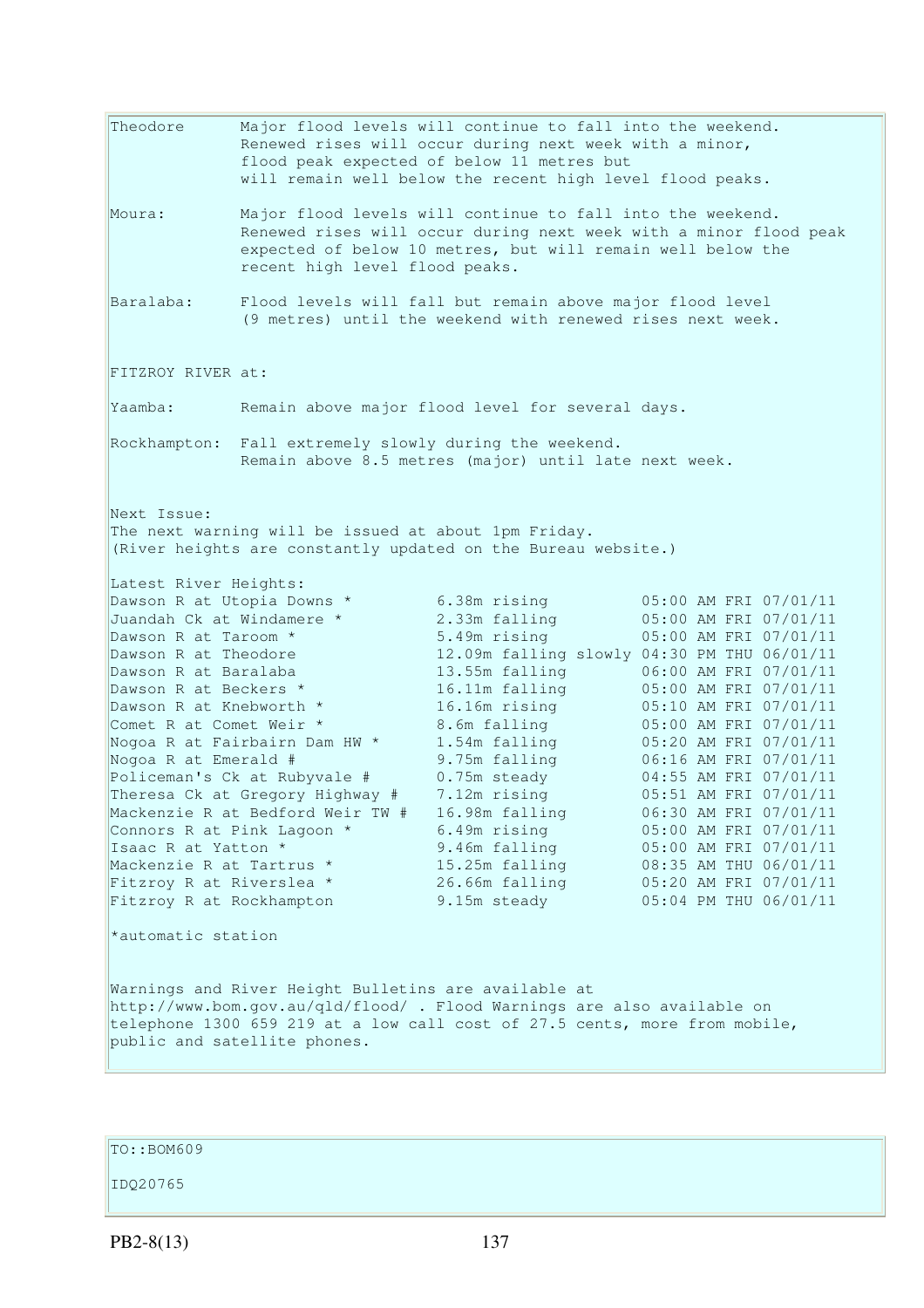Australian Government Bureau of Meteorology Queensland FLOOD WARNING FOR THE FITZROY RIVER BASIN Issued at 1:16 PM on Friday the 7th of January 2011 by the Bureau of Meteorology, Brisbane. Moderate to major flooding continues along the Dawson, Comet, Mackenzie and Fitzroy Rivers. The Fitzroy River at Rockhampton has remained steady at about 9.15 metres overnight following a peak of 9.2 metres on Wednesday. Levels will fall very slowly through the weekend with little change expected. Rockhampton river levels are expected to remain above 8.5 metres (major) until late next week. CONNORS/ISAAC RIVER SYSTEM: Minor flooding continues to ease on the Isaac River at Yatton. COMET RIVER: Major flooding will continue to ease along the Comet River into the weekend. MACKENZIE RIVER: Minor to major flood levels continue to fall along the Mackenzie River, where the main flood peak is now downstream of Tartrus. Levels will fall gradually between the Comet confluence and Tartrus. DAWSON RIVER: Renewed rises along the upper Dawson River and minor flooding at Taroom continue. Renewed rises will extend to the Glebe area during the weekend. Downstream at Theodore, Moura and Baralaba, levels will continue to fall into the weekend before renewed rises and minor flooding during next week. These renewed rises will remain well below the recent high level flood peaks. FITZROY RIVER: Major flooding continues in the Fitzroy River at Riverslea, where at noon Friday the river level was at 26.64 metres and falling slowly. Levels at Riverslea are expected to fall again very slowly through the weekend. At Yaamba, flood levels have remained steady at 16.45 metres overnight, following a major peak of 16.55 metres recorded during Tuesday. The Fitzroy River at Rockhampton has remained steady at about 9.15 metres overnight following a peak of 9.2 metres on Wednesday. Levels will fall very slowly over the weekend. Rockhampton river levels are expected to remain above 8.5 metres (major) until next Friday. Predicted River Heights/Flows: DAWSON RIVER at: Theodore & Moura Renewed rises will occur during next week with a minor, flood peak expected. Levels will remain well below the recent high level flood peaks. Baralaba: Flood levels will fall but remain above major flood level (9 metres) until the weekend with renewed rises next week. FITZROY RIVER at: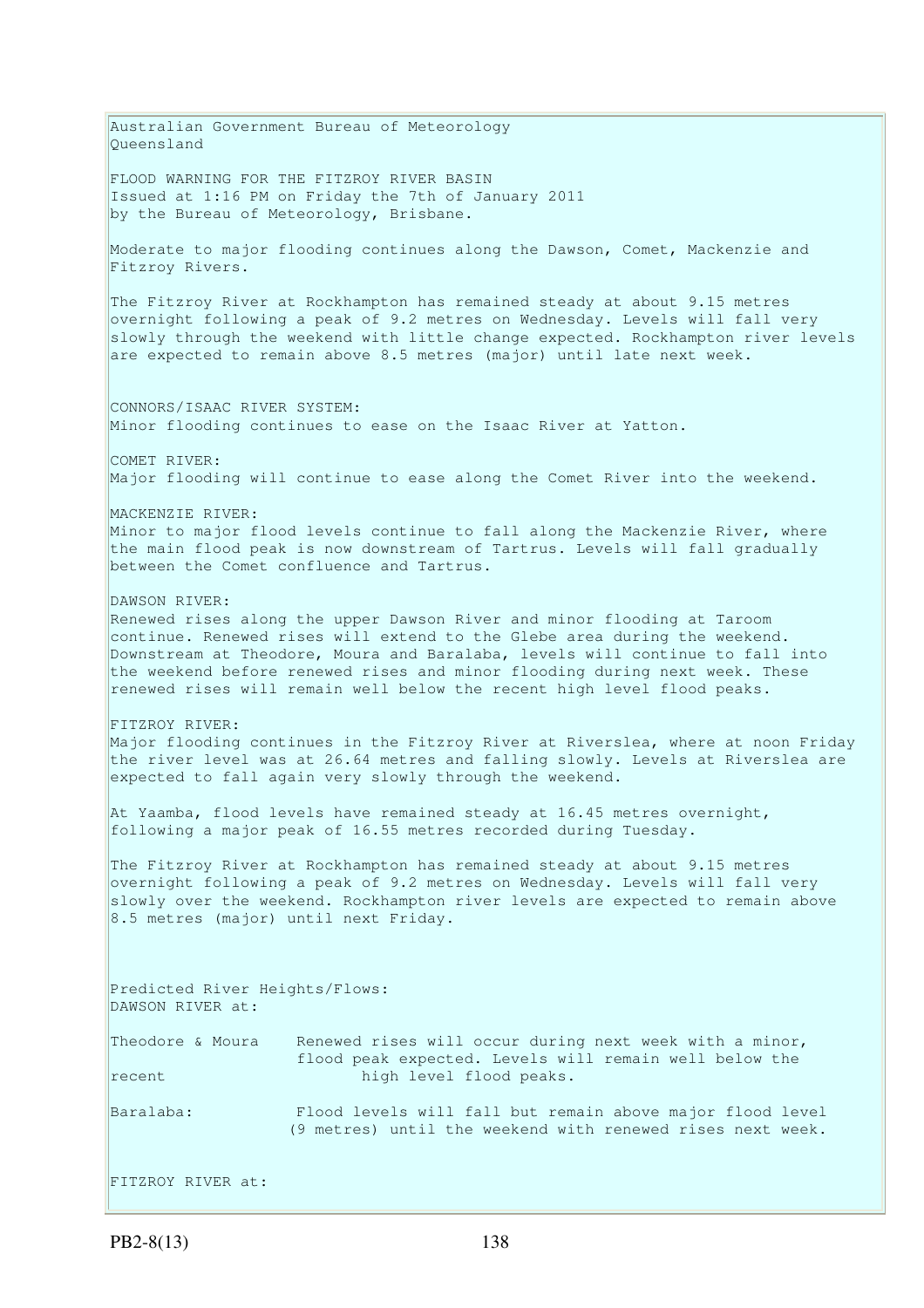Yaamba: Remain above major flood level for several days. Rockhampton: Fall extremely slowly during the weekend. Remain above 8.5 metres (major) until late next week. Next Issue: The next warning will be issued at about 7:30pm Friday. (River heights are constantly updated on the Bureau website.) Latest River Heights:<br>Dawson R at Utopia Downs \* Dawson R at Utopia Downs \* 6.48m steady 11:00 AM FRI 07/01/11 Juandah Ck at Windamere \* 2.06m falling 11:00 AM FRI 07/01/11 Dawson R at Taroom \* 5.55m steady 11:00 AM FRI 07/01/11 Dawson R at Theodore 10.6m falling 11:00 AM FRI 07/01/11 Dawson R at Baralaba 13.5m falling 09:00 AM FRI 07/01/11 Dawson R at Beckers \* 15.96m falling 11:00 AM FRI 07/01/11 Dawson R at Knebworth \* 16.07m falling 12:10 PM FRI 07/01/11 Comet R at The Lake  $\star$  11.9m steady 03:33 PM THU 06/01/11 Comet R at Comet Weir \* 8.59m steady 11:00 AM FRI 07/01/11 Nogoa R at Raymond # 4.35m steady 11:34 AM FRI 07/01/11 Nogoa R at Craigmore # 8.21m rising 12:48 PM FRI 07/01/11 Nogoa R at Fairbairn Dam HW \* 1.5m steady 12:00 PM FRI 07/01/11 Nogoa R at Emerald # 9.6m steady 11:43 AM FRI 07/01/11 Policeman's Ck at Rubyvale # 0.8m steady 10:55 AM FRI 07/01/11 Theresa Ck at Gregory Highway # 7.22m steady 10:29 AM FRI 07/01/11 Mackenzie R at Bedford Weir TW # 16.58m falling 12:56 PM FRI 07/01/11 Mackenzie R at Bingegang Weir HW # 7.98m falling 12:56 PM FRI 07/01/11 Connors R at Pink Lagoon  $*$  6.73m rising  $11:00$  AM FRI 07/01/11 Isaac R at Yatton \* 9.34m steady 11:00 AM FRI 07/01/11 Mackenzie R at Tartrus \* 14.74m rising 06:45 AM FRI 07/01/11 Fitzroy R at Riverslea \* 26.65m steady 11:40 AM FRI 07/01/11 Fitzroy R at Rockhampton 9.15m steady 07:30 AM FRI 07/01/11 \*automatic station Warnings and River Height Bulletins are available at http://www.bom.gov.au/qld/flood/ . Flood Warnings are also available on telephone 1300 659 219 at a low call cost of 27.5 cents, more from mobile, public and satellite phones.

| TO: : BOM609                                                                                                                                                         |
|----------------------------------------------------------------------------------------------------------------------------------------------------------------------|
| ID020765                                                                                                                                                             |
| Australian Government Bureau of Meteorology<br>Oueensland                                                                                                            |
| FLOOD WARNING FOR THE FITZROY RIVER BASIN<br>Issued at 7:44 PM on Friday the 7th of January 2011<br>by the Bureau of Meteorology, Brisbane.                          |
| Moderate to major flooding continues along the Dawson, Comet, Mackenzie and<br>Fitzroy Rivers.                                                                       |
| The Fitzroy River at Rockhampton has remained steady at about 9.15 metres during<br>Friday following a peak of 9.2 metres on Wednesday. Levels will fall very slowly |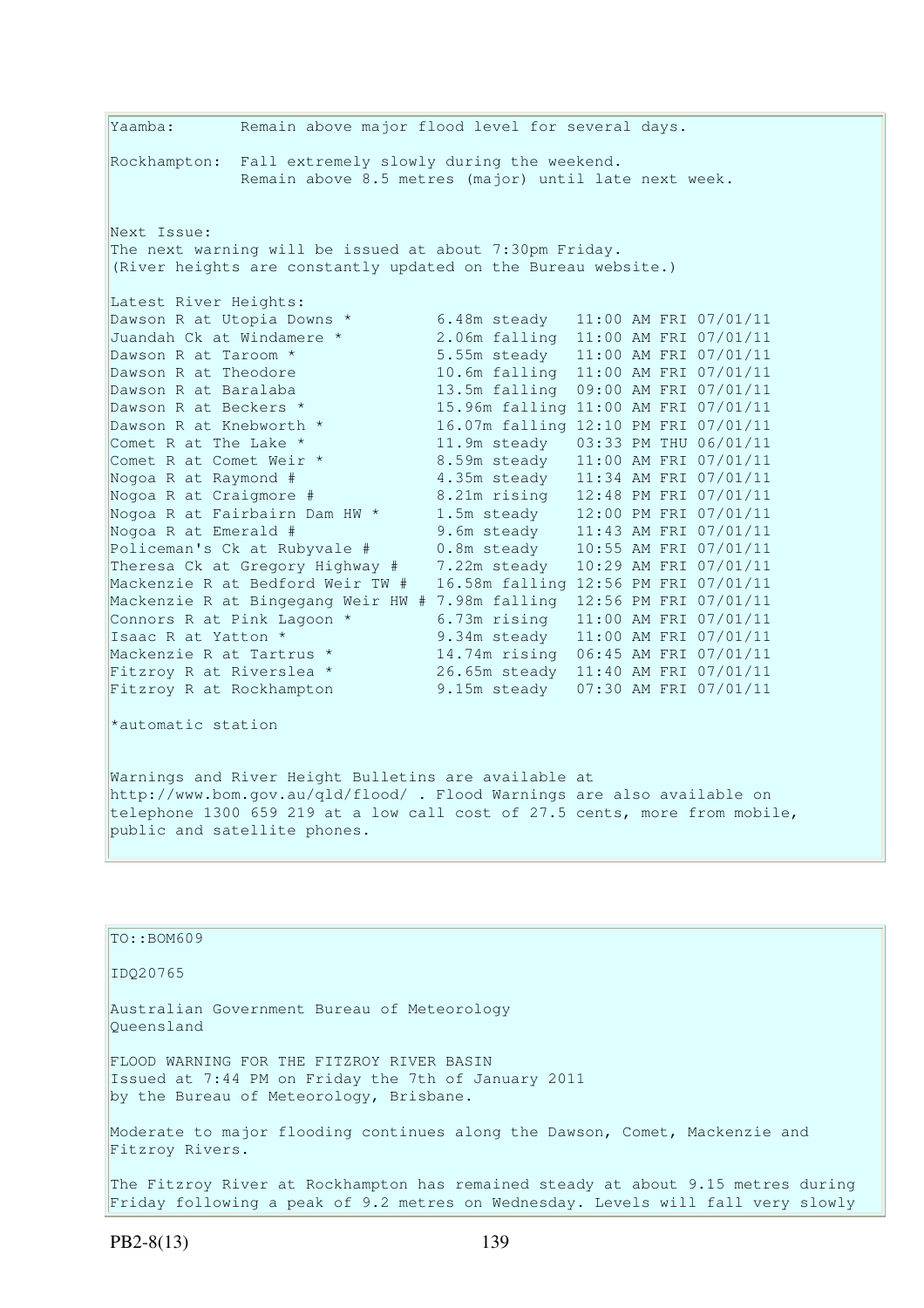through the weekend with little change expected. Rockhampton river levels are expected to remain above 8.5 metres (major) until late next week. CONNORS/ISAAC RIVER SYSTEM: Minor flooding continues to ease on the Isaac River at Yatton. COMET RIVER: Major flooding continues to ease along the Comet River into the weekend. MACKENZIE RIVER: Minor to major flood levels continue to fall along the Mackenzie River, where the main flood peak is now downstream of Tartrus. Levels will fall gradually between the Comet confluence and Tartrus. DAWSON RIVER: Minor flood levels in the upper Dawson River at Taroom are nearing a peak. Renewed rises have commenced downstream in the Glebe area. Downstream at Theodore, Moura and Baralaba, levels will continue to fall into the weekend before renewed rises and minor flooding during next week. These renewed rises will remain well below the recent high level flood peaks. FITZROY RIVER: Major flooding continues in the Fitzroy River at Riverslea. At 6pm Friday the river level at Riverslea was at 26.55 metres and falling slowly, with levels expected to continue falling very slowly through the weekend. At Yaamba, flood levels continue to remain steady at 16.45 metres, following a major peak of 16.55 metres recorded during Tuesday. The Fitzroy River at Rockhampton has remained steady at about 9.15 metres during Friday following a peak of 9.2 metres on Wednesday. At 5:45pm Friday, the river level at Rockhampton was 9.14 metres and steady, with river levels expected to fall very slowly over the weekend. Rockhampton river levels are expected to remain above 8.5 metres (major) until next Friday. Predicted River Heights/Flows: DAWSON RIVER at: Theodore & Renewed rises will occur during next week with a minor Moura flood peak expected. Levels will remain well below the recent high level flood peaks. Baralaba: Flood levels will fall but remain above major flood level (9 metres) until the weekend with renewed rises next week. FITZROY RIVER at: Yaamba: Remain above major flood level for several days. Rockhampton: Fall extremely slowly during the weekend. Remain above 8.5 metres (major) until late next week. Next Issue: The next warning will be issued at about 8am Saturday. (River heights are constantly updated on the Bureau website.)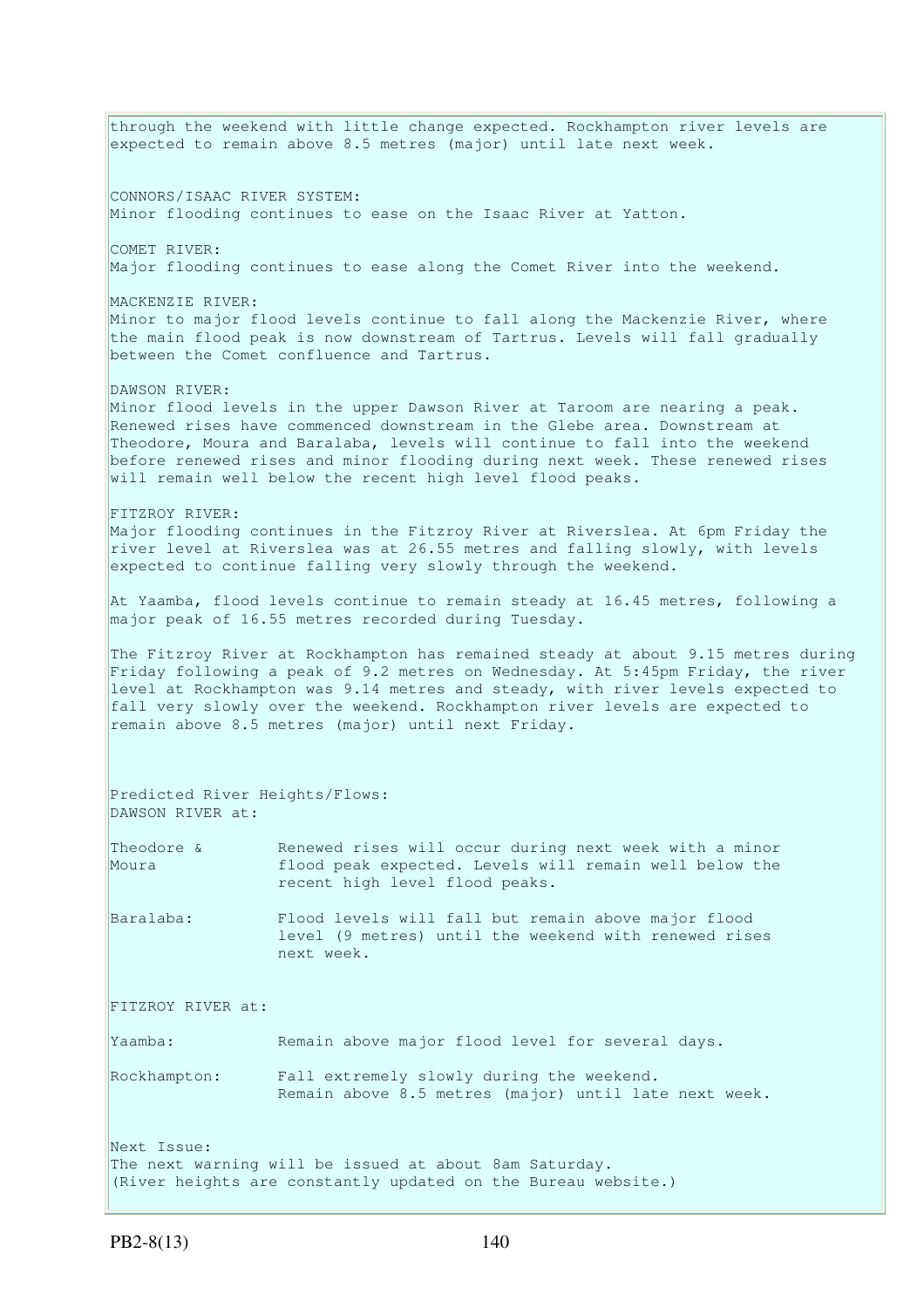Latest River Heights: Dawson R at Utopia Downs \* 6.46m steady  $06:00$  PM FRI 07/01/11<br>Juandah Ck at Windamere \* 1.88m steady 06:00 PM FRI 07/01/11 Juandah Ck at Windamere \* 1.88m steady 06:00 PM FRI 07/01/11 Dawson R at Taroom \* 5.6m steady 05:00 PM FRI 07/01/11 Dawson R at Theodore 10m falling 03:40 PM FRI 07/01/11 Mimosa Ck at Redcliff \* 2.62m falling 06:00 PM FRI 07/01/11 Dawson R at Beckers \* 15.8m falling 05:00 PM FRI 07/01/11 Dawson R at Knebworth \* 15.99m rising 07:10 PM FRI 07/01/11 Comet R at Comet Weir \* 8.59m steady 12:00 PM FRI 07/01/11 Nogoa R at Raymond # 4.25m steady 05:34 PM FRI 07/01/11 Nogoa R at Craigmore # 8.26m steady 05:48 PM FRI 07/01/11 Nogoa R at Fairbairn Dam HW \* 1.48m steady 06:00 PM FRI 07/01/11 Nogoa R at Emerald # 9.5m steady 05:44 PM FRI 07/01/11 Policeman's Ck at Rubyvale # 0.7m falling 07:06 PM FRI 07/01/11 Theresa Ck at Gregory Highway # 6.97m steady 07:29 PM FRI 07/01/11 Mackenzie R at Bedford Weir TW # 16.12m falling 07:40 PM FRI 07/01/11 Mackenzie R at Bingegang Weir HW # 7.93m rising 07:40 PM FRI 07/01/11 Connors R at Pink Lagoon  $*$  6.83m steady  $06:10$  PM FRI 07/01/11 Isaac R at Yatton \* 9.44m rising 05:00 PM FRI 07/01/11 Fitzroy R at Riverslea \* 26.55m steady 06:10 PM FRI 07/01/11 Fitzroy R at Rockhampton 9.14m steady 05:45 PM FRI 07/01/11 \*,# denotes automatic station. Warnings and River Height Bulletins are available at http://www.bom.gov.au/qld/flood/ . Flood Warnings are also available on

telephone 1300 659 219 at a low call cost of 27.5 cents, more from mobile, public and satellite phones.

| TO::BOM609                                                                                                                                                                                                                                                                         |
|------------------------------------------------------------------------------------------------------------------------------------------------------------------------------------------------------------------------------------------------------------------------------------|
| ID020765                                                                                                                                                                                                                                                                           |
| Australian Government Bureau of Meteorology<br>Oueensland                                                                                                                                                                                                                          |
| FLOOD WARNING FOR THE FITZROY RIVER BASIN<br>Issued at 8:07 AM on Saturday the 8th of January 2011<br>by the Bureau of Meteorology, Brisbane.                                                                                                                                      |
| Moderate to major flooding continues along the Dawson, Comet, Mackenzie and<br>Fitzroy Rivers.                                                                                                                                                                                     |
| The Fitzroy River at Rockhampton has remained steady at about 9.15 metres<br>overnight following a peak of 9.2 metres on Wednesday. Levels will fall very<br>slowly from Sunday. Rockhampton river levels are expected to remain above 8.5<br>metres (major) until late next week. |
| CONNORS/ISAAC RIVER SYSTEM:<br>Moderate flooding continues to ease on the Isaac River at Yatton.                                                                                                                                                                                   |
| COMET RIVER:<br>Major flooding continues to ease along the Comet River into the weekend.                                                                                                                                                                                           |
| MACKENZIE RIVER:<br>Minor to major flood levels continue to fall along the Mackenzie River, where<br>the main flood peak is now downstream of Tartrus. Levels will fall gradually                                                                                                  |
|                                                                                                                                                                                                                                                                                    |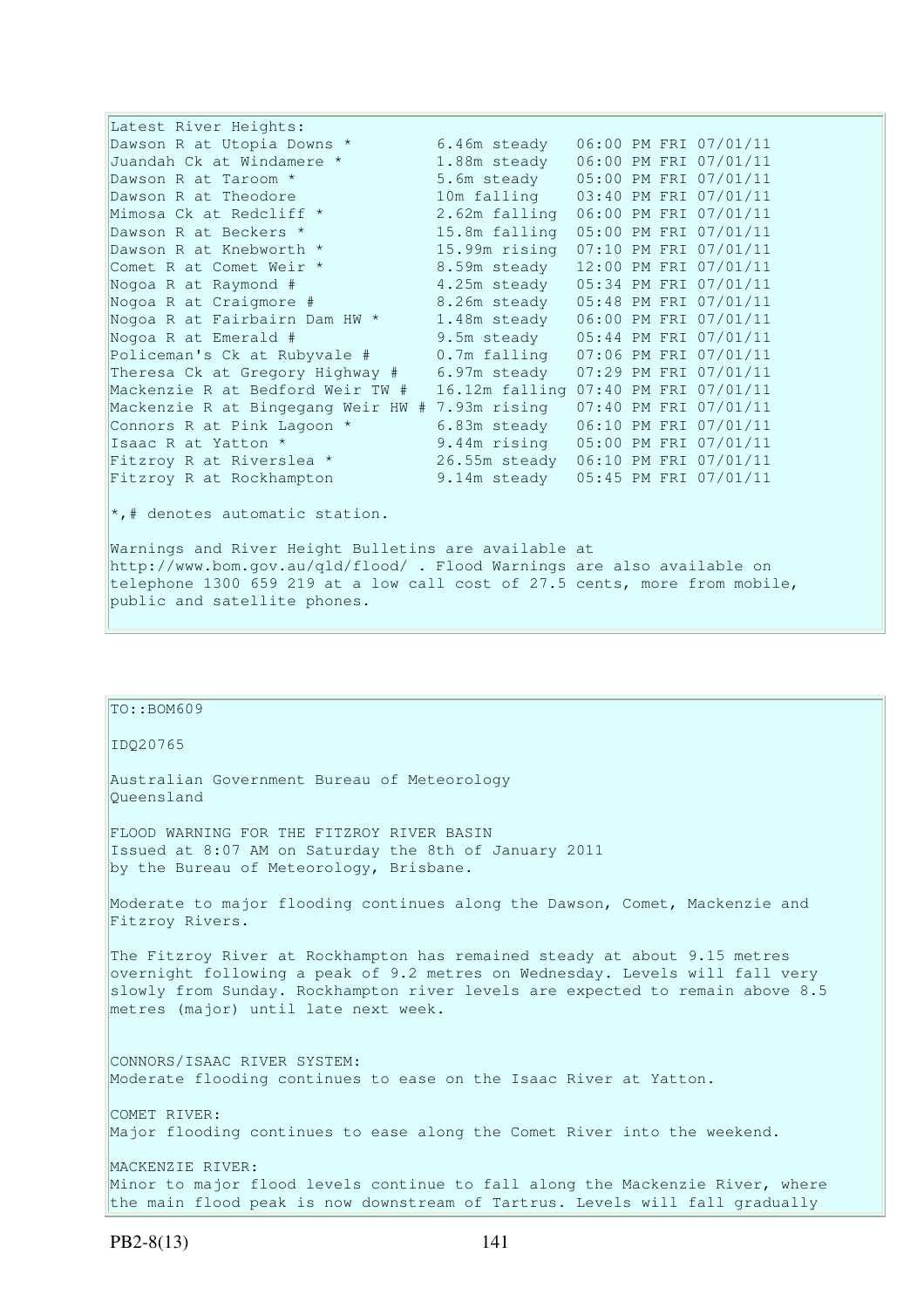between the Comet confluence and Tartrus. DAWSON RIVER: Minor flood levels in the upper Dawson River at Taroom are nearing a peak. Renewed rises are occurring downstream in the Glebe area with only minor flood levels expected. Downstream at Theodore, Moura and Baralaba, levels will continue to fall fast this weekend before small renewed rises and minor flooding during next week. FITZROY RIVER: Major flooding continues in the Fitzroy River at Riverslea. At 6am Saturday the river level at Riverslea was at 26.35 metres and falling. Levels are expected to continue falling very slowly through the weekend. At Yaamba, flood levels continue to remain steady at 16.45 metres, following a major peak of 16.55 metres recorded during Tuesday. The Fitzroy River at Rockhampton remains steady. At 6am Saturday, the river level at Rockhampton was 9.15 metres. River levels are expected to fall very slowly from Sunday. Rockhampton river levels are expected to remain above  $8.5$ metres (major) until next Friday. Predicted River Heights/Flows: DAWSON RIVER at: Baralaba: Flood levels will fall but remain above major flood level (9 metres) until Monday or Tuesday. FITZROY RIVER at: Yaamba: Remain above major flood level for several days. Rockhampton: Fall extremely slowly during the weekend. Remain above 8.5 metres (major) until late next week. Next Issue: The next warning will be issued at about 4pm Saturday. (River heights are constantly updated on the Bureau website.) Latest River Heights: Dawson R at Utopia Downs \* 6.09m falling 06:00 AM SAT 08/01/11 Juandah Ck at Windamere \* 1.78m falling 06:00 AM SAT 08/01/11 Dawson R at Taroom \* 5.64m steady 06:00 AM SAT 08/01/11 Dawson R at Theodore 10m falling 03:40 PM FRI 07/01/11 Mimosa Ck at Redcliff \* 2.45m falling 06:00 AM SAT 08/01/11 Dawson R at Baralaba 13.2m falling 06:00 AM SAT 08/01/11 Dawson R at Beckers \* 15.46m falling 05:00 AM SAT 08/01/11 Dawson R at Knebworth \* 15.88m rising 06:10 AM SAT 08/01/11 Comet R at Comet Weir \* 8.59m falling 06:00 AM SAT 08/01/11 Nogoa R at Raymond # 4.25m steady 05:35 AM SAT 08/01/11 Nogoa R at Craigmore # 8.01m falling 07:00 AM SAT 08/01/11 Nogoa R at Fairbairn Dam HW \* 1.46m steady 06:00 AM SAT 08/01/11 Nogoa R at Emerald # 9.35m falling 06:37 AM SAT 08/01/11 Policeman's Ck at Rubyvale # 0.7m steady 04:55 AM SAT 08/01/11 Theresa Ck at Gregory Highway # 6.12m falling 07:01 AM SAT 08/01/11 Mackenzie R at Bedford Weir TW # 15.42m falling 07:14 AM SAT 08/01/11 Mackenzie R at Bingegang Weir HW # 7.08m rising 07:27 AM SAT 08/01/11 Connors R at Pink Lagoon \* 6.95m steady 06:00 AM SAT 08/01/11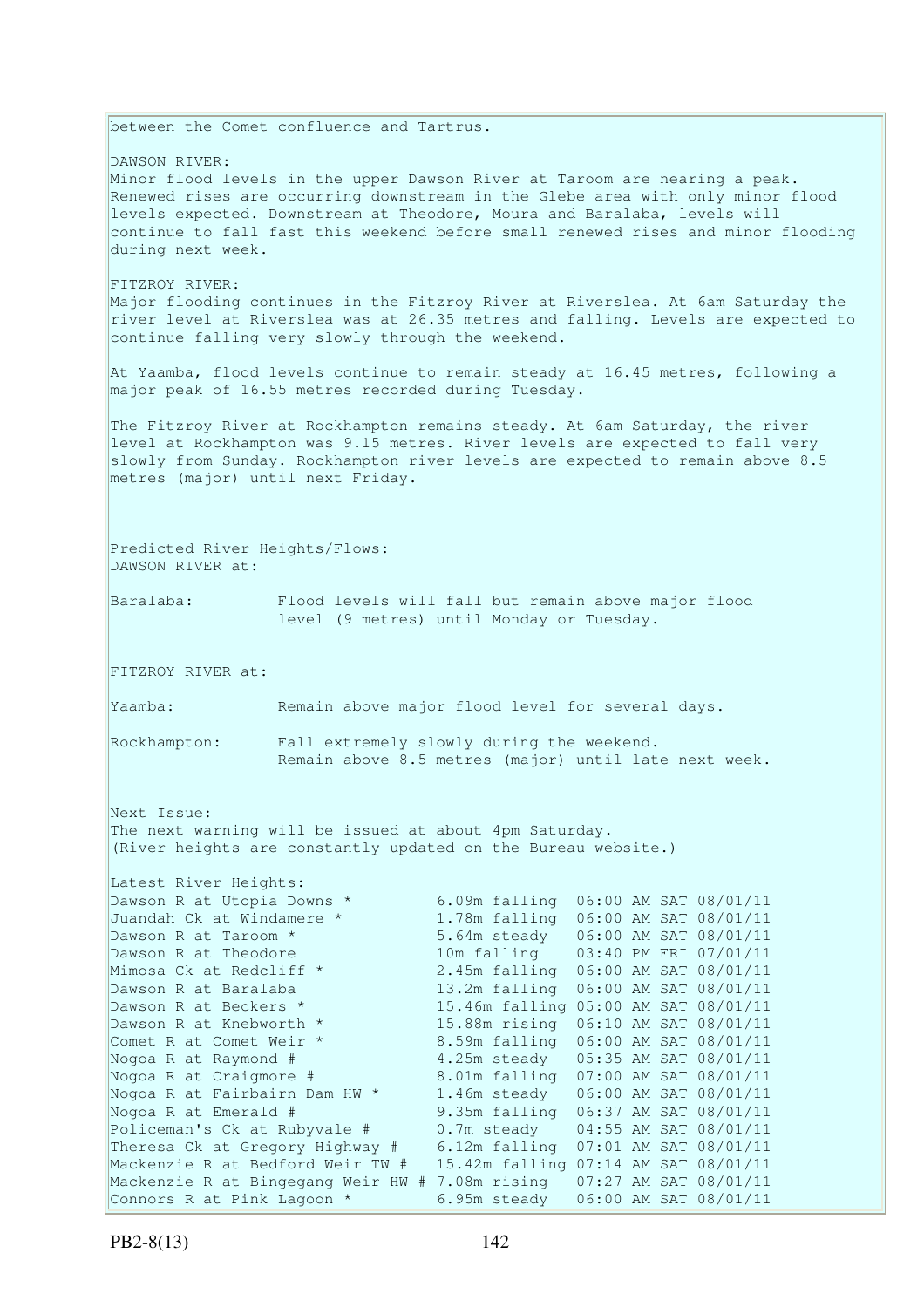| Isaac R at Yatton *                                                            | 9.66m rising 05:00 AM SAT 08/01/11   |  |  |  |
|--------------------------------------------------------------------------------|--------------------------------------|--|--|--|
| Fitzroy R at Riverslea *                                                       | 26.35m falling 06:30 AM SAT 08/01/11 |  |  |  |
| Fitzroy R at Rockhampton                                                       | 9.15m steady 06:00 AM SAT 08/01/11   |  |  |  |
| *automatic station                                                             |                                      |  |  |  |
| Warnings and River Height Bulletins are available at                           |                                      |  |  |  |
| $\vert$ http://www.bom.qov.au/q1d/f1ood/. Flood Warnings are also available on |                                      |  |  |  |
| telephone 1300 659 219 at a low call cost of 27.5 cents, more from mobile,     |                                      |  |  |  |
| public and satellite phones.                                                   |                                      |  |  |  |
|                                                                                |                                      |  |  |  |

# TO::BOM609 IDQ20765 Australian Government Bureau of Meteorology Queensland FLOOD WARNING FOR THE FITZROY RIVER BASIN Issued at 4:00 PM on Saturday the 8th of January 2011 by the Bureau of Meteorology, Brisbane. Moderate to major flooding continues along the Dawson, Comet, Mackenzie and Fitzroy Rivers. The Fitzroy River at Rockhampton has remained steady at about 9.15 metres during Saturday following a peak of 9.2 metres on Wednesday. Levels will fall very slowly from Sunday. Rockhampton river levels are expected to remain above 8.5 metres (major) until late next week. CONNORS/ISAAC RIVER SYSTEM: Moderate flooding continues to ease on the Isaac River at Yatton. COMET RIVER: Major flooding continues to ease along the Comet River into the weekend. MACKENZIE RIVER: Minor to major flood levels continue to fall along the Mackenzie River, where the main flood peak is now downstream of Tartrus. Levels will fall gradually between the Comet confluence and Tartrus. DAWSON RIVER: Minor flooding is easing slowly in the upper Dawson River at Taroom. Renewed rises are occurring downstream in the Glebe area with only minor flood levels expected. Downstream at Theodore, Moura and Baralaba, levels will continue to fall fast this weekend before small renewed rises and minor flooding during next week. FITZROY RIVER: Major flooding continues in the Fitzroy River at Riverslea. At 2:30pm Saturday the river level at Riverslea was at 26.22 metres and falling. Levels are expected to continue falling very slowly through the weekend. At Yaamba, flood levels continue to remain steady at 16.45 metres, following a major peak of 16.55 metres recorded during Tuesday.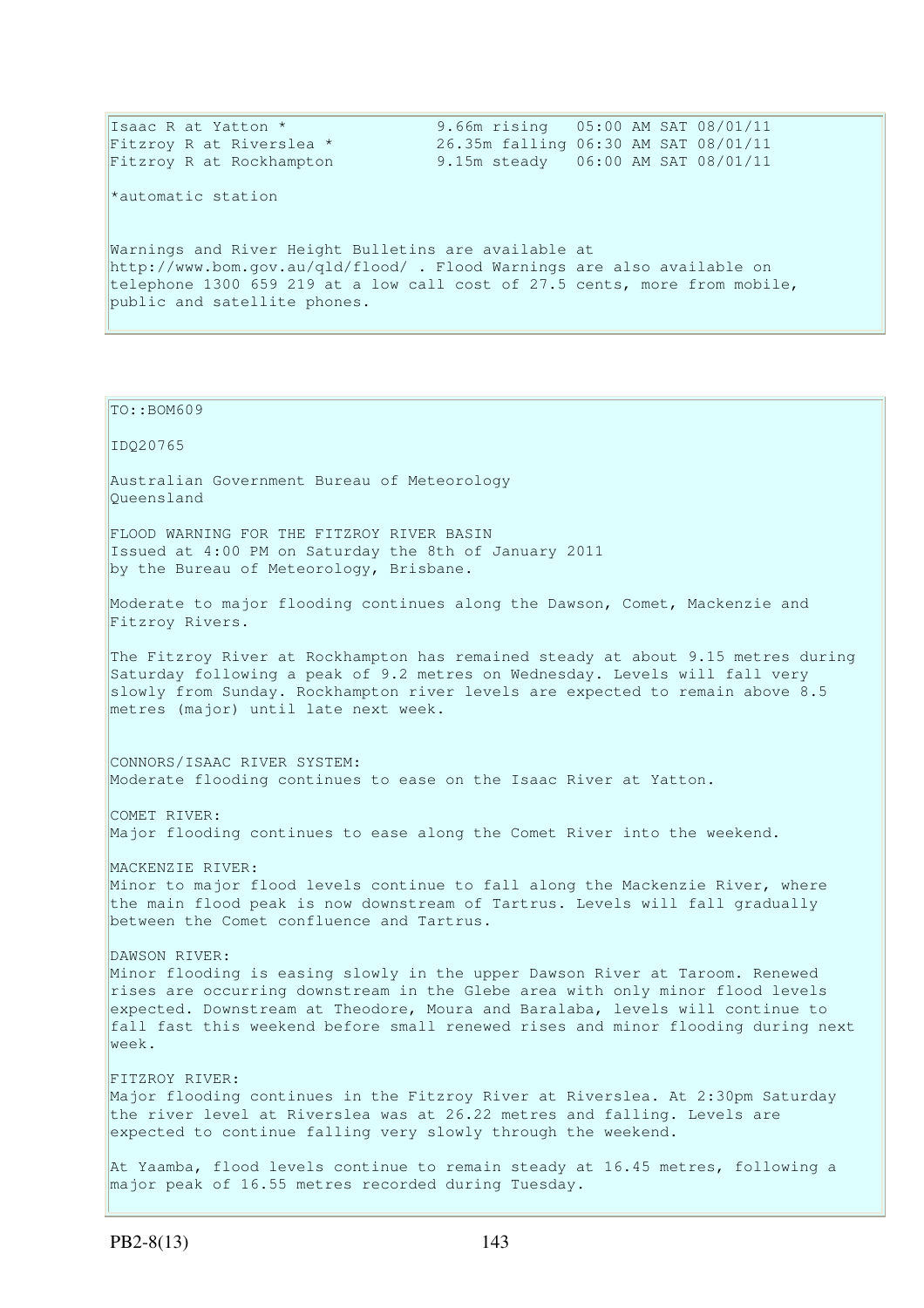The Fitzroy River at Rockhampton remains steady. At 3:30pm Saturday, the river level at Rockhampton was 9.10 metres. River levels are expected to fall very slowly from Sunday. Rockhampton river levels are expected to remain above 8.5 metres (major) until next Friday. Predicted River Heights/Flows: DAWSON RIVER at: Baralaba: Flood levels will fall but remain above major flood level (9 metres) until Monday or Tuesday. FITZROY RIVER at: Yaamba: Remain above major flood level for several days. Rockhampton: Fall extremely slowly during the weekend. Remain above 8.5 metres (major) until late next week. Next Issue: The next warning will be issued at about 7am Sunday. (River heights are constantly updated on the Bureau website.) Latest River Heights: Dawson R at Utopia Downs \* 5.38m falling 02:00 PM SAT 08/01/11 Juandah Ck at Windamere  $*$  1.59m falling  $02:00$  PM SAT  $08/01/11$ Dawson R at Taroom  $\star$  5.57m falling 02:00 PM SAT 08/01/11 Dawson R at Theodore 9.6m falling slowly 02:30 PM SAT 08/01/11 Dawson R at Moura 10.6m falling fast 12:00 PM SAT 08/01/11 Mimosa Ck at Redcliff \* 2.38m steady 02:00 PM SAT 08/01/11 Dawson R at Baralaba 12.9m falling 03:00 PM SAT 08/01/11 Dawson R at Beckers \* 15.11m falling 02:00 PM SAT 08/01/11 Dawson R at Knebworth \* 15.74m rising 03:10 PM SAT 08/01/11 Comet R at Comet Weir  $*$  8.46m falling 02:00 PM SAT 08/01/11 Nogoa R at Raymond # 4.15m steady 02:34 PM SAT 08/01/11 Nogoa R at Craigmore # 7.61m falling 03:03 PM SAT 08/01/11 Nogoa R at Fairbairn Dam HW \* 1.45m steady 12:00 PM SAT 08/01/11 Nogoa R at Emerald # 9.25m falling 03:49 PM SAT 08/01/11 Policeman's Ck at Rubyvale # 0.7m falling 03:21 PM SAT 08/01/11 Theresa Ck at Gregory Highway # 5.27m falling 03:31 PM SAT 08/01/11 Mackenzie R at Bedford Weir TW # 15.12m falling 03:42 PM SAT 08/01/11 Mackenzie R at Bingegang Weir HW # 6.23m rising 03:53 PM SAT 08/01/11 Connors R at Pink Lagoon  $*$  6.87m falling  $02:00$  PM SAT  $08/01/11$ Isaac R at Yatton \* 9.78m steady 02:00 PM SAT 08/01/11 Mackenzie R at Tartrus \* 14.05m falling 07:30 AM SAT 08/01/11 Fitzroy R at Riverslea \* 26.23m steady 02:30 PM SAT 08/01/11 Fitzroy R at Rockhampton 9.1m steady 03:30 PM SAT 08/01/11  $\star$ ,# denotes automatic station. Warnings and River Height Bulletins are available at http://www.bom.gov.au/qld/flood/ . Flood Warnings are also available on telephone 1300 659 219 at a low call cost of 27.5 cents, more from mobile, public and satellite phones.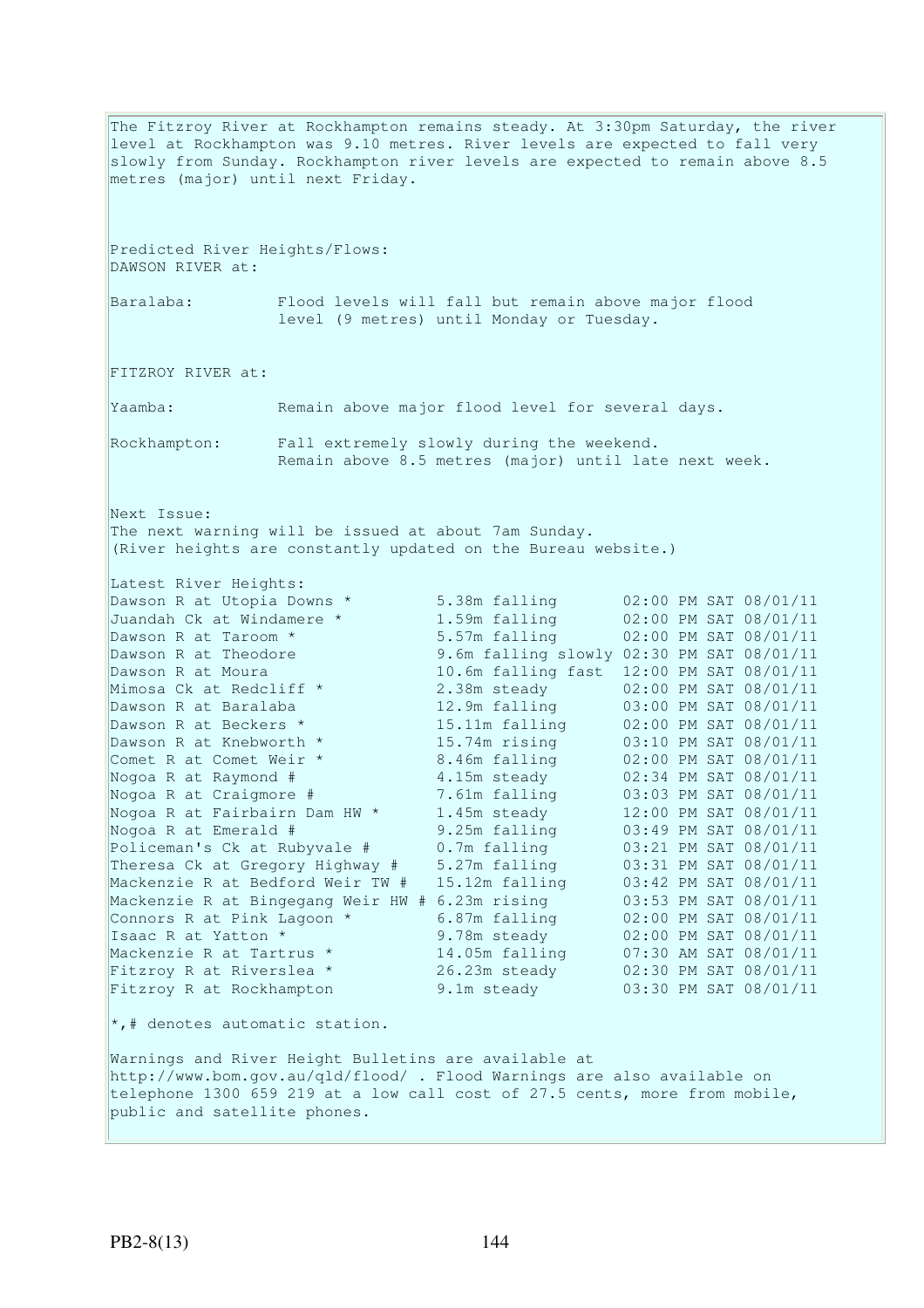$TO:$ : BOM609 IDQ20765 Australian Government Bureau of Meteorology Queensland FLOOD WARNING FOR THE FITZROY RIVER BASIN Issued at 6:55 AM on Sunday the 9th of January 2011 by the Bureau of Meteorology, Brisbane. Moderate to major flooding continues along the Dawson, Comet, Mackenzie and Fitzroy Rivers. The Fitzroy River at Rockhampton has remained steady at about 9.15 metres overnight. Levels will fall very slowly from Sunday and are expected to remain above 8.5 metres (major) until late next week. ISAAC/COMET/MACKENZIE CATCHMENTS: Major to minor flood levels will continue to fall gradually along these rivers. DAWSON RIVER: Minor flooding continues between Taroom and Moura. A small minor flood peak is moving down the Dawson River and is currently approaching Theodore. Major flood levels between Baralaba to Beckers are expected to drop quickly over the next 48 hours. FITZROY RIVER: Major flooding continues in the Fitzroy River at Riverslea. At 5am Sunday, the river level at Riverslea was at 25.92 metres and falling. Levels are expected to continue falling. At Yaamba, flood levels continue to remain steady at 16.45 metres. The Fitzroy River at Rockhampton remains steady. At 5:30am Sunday, the river level at Rockhampton was 9.15 metres. River levels are expected to fall very slowly from Sunday. Rockhampton river levels are expected to remain above 8.5 metres (major) until next Friday. Predicted River Heights/Flows: FITZROY RIVER at: Yaamba: Remain above major flood level for several days. Rockhampton: Fall extremely slowly and remain above 8.5 metres (major) until late next week. Next Issue: The next warning will be issued at about 7pm Sunday. (River heights are constantly updated on the Bureau website.) Latest River Heights: Dawson R at Utopia Downs \* 4.03m falling 05:00 AM SUN 09/01/11 Juandah Ck at Windamere \* 1.43m falling 05:00 AM SUN 09/01/11 Dawson R at Taroom \* 5.36m falling 05:00 AM SUN 09/01/11 Dawson R at Theodore 9.6m steady 04:00 PM SAT 08/01/11 Dawson R at Moura 9.9m falling fast 05:30 PM SAT 08/01/11<br>Dawson R at Baralaba 12.25m falling 06:00 AM SUN 09/01/11 Dawson R at Baralaba 12.25m falling 06:00 AM SUN 09/01/11<br>
Dawson R at Beckers \* 14.36m falling 05:00 AM SUN 09/01/11<br>
Dawson R at Knebworth \* 15.46m rising 04:40 AM SUN 09/01/11 Dawson R at Beckers \* 14.36m falling 05:00 AM SUN 09/01/11 Dawson R at Knebworth \* 15.46m rising 04:40 AM SUN 09/01/11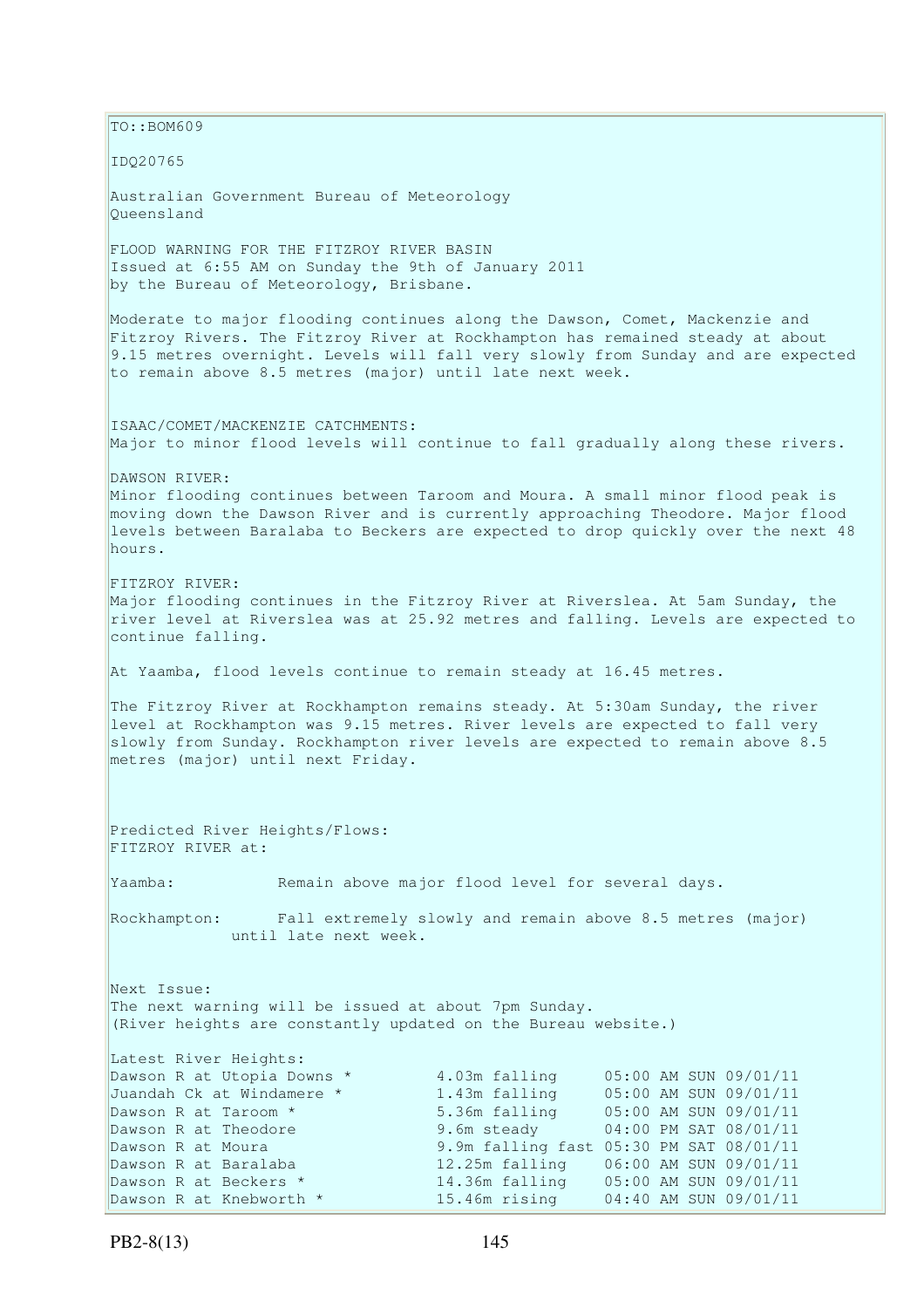Comet R at Comet Weir \* 8.13m falling 05:00 AM SUN 09/01/11 Nogoa R at Fairbairn Dam HW \* 1.38m falling 04:55 AM SUN 09/01/11 Nogoa R at Emerald # 9.15m steady 05:43 AM SUN 09/01/11 Mackenzie R at Bedford Weir TW # 14.45m steady 06:14 AM SUN 09/01/11 Mackenzie R at Bingegang Weir HW # 5.53m falling 06:34 AM SUN 09/01/11 Isaac R at Yatton \* 9.75m steady 05:00 AM SUN 09/01/11 Mackenzie R at Tartrus \* 14.05m falling 07:30 AM SAT 08/01/11 Fitzroy R at Riverslea \* 25.92m steady 05:10 AM SUN 09/01/11 Fitzroy R at Rockhampton 9.15m steady 05:36 AM SUN 09/01/11 \*automatic station Warnings and River Height Bulletins are available at http://www.bom.gov.au/qld/flood/ . Flood Warnings are also available on telephone 1300 659 219 at a low call cost of 27.5 cents, more from mobile, public and satellite phones.

## TO::BOM609

IDQ20765

Australian Government Bureau of Meteorology Queensland

FLOOD WARNING FOR THE FITZROY RIVER BASIN Issued at 3:39 PM on Sunday the 9th of January 2011 by the Bureau of Meteorology, Brisbane.

Major flooding continues along the lower Dawson and Fitzroy Rivers. The Fitzroy River at Rockhampton has fallen very slowly during Sunday and at noon was about 9.1 metres. Levels will fall very slowly this week and are expected to remain above 8.5 metres (major) until later this week.

ISAAC/COMET/MACKENZIE CATCHMENTS: Minor to moderate flood levels will continue to fall gradually along these rivers during this week.

DAWSON RIVER: Minor flooding continues between Taroom and Moura. A small minor flood peak is moving down the Dawson River and is currently approaching Theodore. Major flood levels between Baralaba to Knebworth are expected to drop quickly over the next 48 hours.

FITZROY RIVER: Major flooding continues in the Fitzroy River at Riverslea. At 2:40pm Sunday, the river level at Riverslea was at 25.65 metres and falling. Levels are expected to continue falling.

At Yaamba, flood levels are easing very slowly and at 9am the river level was 16.4 metres.

The Fitzroy River at Rockhampton remains steady. At noon Sunday, the river level at Rockhampton was 9.1 metres. River levels are expected to fall very slowly during this week and are expected to remain above 8.5 metres (major) until later this week.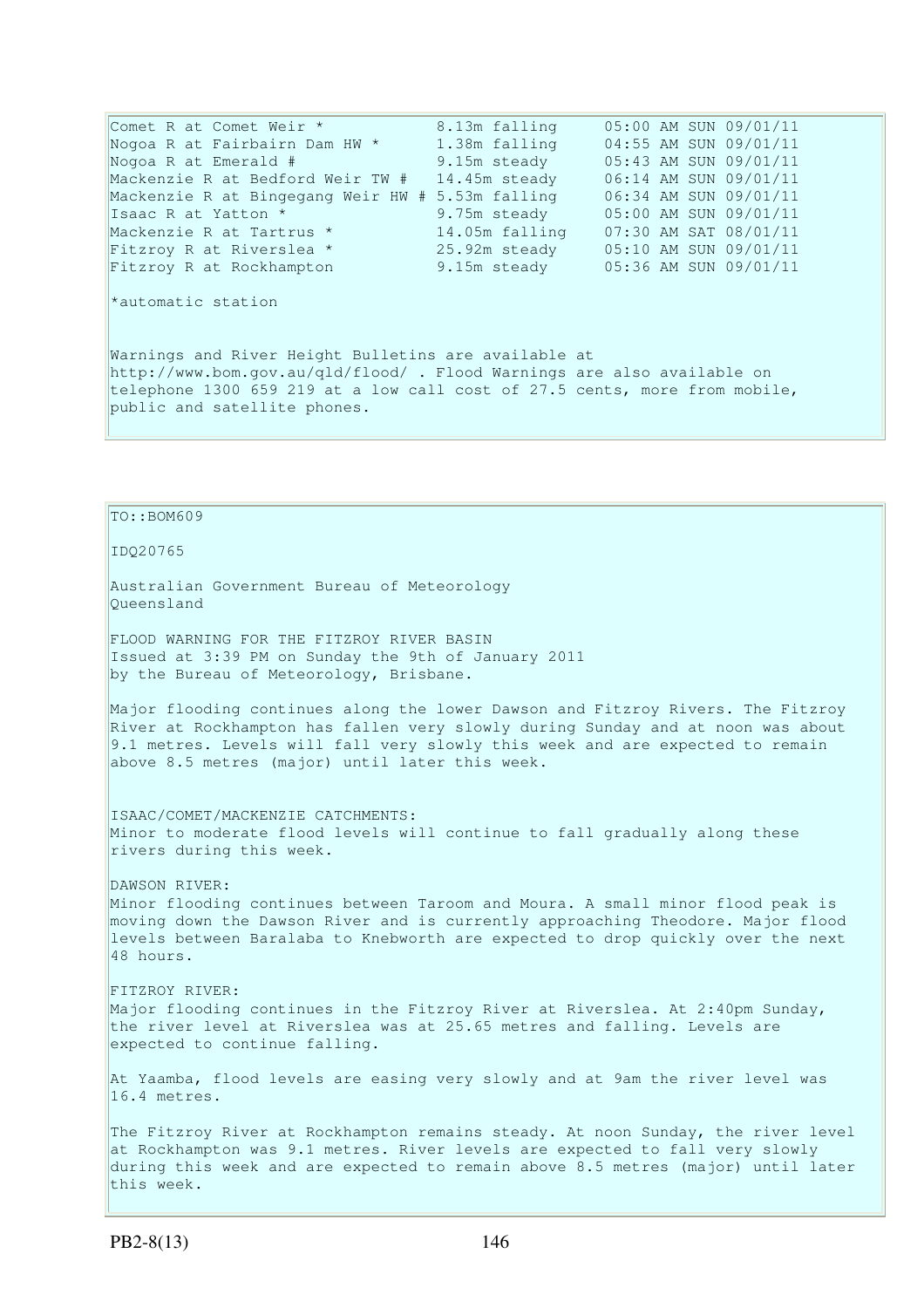Predicted River Heights/Flows: FITZROY RIVER at: Yaamba: Remain above major flood level for several days. Rockhampton: Fall extremely slowly and remain above 8.5 metres (major) until later this week. Next Issue: The next warning will be issued at about 8am Monday. (River heights are constantly updated on the Bureau website.) Latest River Heights:<br>Dawson R at Utopia Downs \* Dawson R at Utopia Downs \* 3.67m falling 02:00 PM SUN 09/01/11 Juandah Ck at Windamere \* 1.36m falling 02:00 PM SUN 09/01/11 Dawson R at Taroom \* 5.16m falling 02:00 PM SUN 09/01/11 Dawson R at Theodore 9.60m steady 04:00 PM SAT 08/01/11 Dawson R at Moura **8m falling fast 12:15 PM SUN 09/01/11** Mimosa Ck at Redcliff  $\star$  2.24m steady 02:00 PM SUN 09/01/11 Dawson R at Baralaba 11.75m falling 03:00 PM SUN 09/01/11 Dawson R at Beckers \* 13.77m falling 02:00 PM SUN 09/01/11 Dawson R at Knebworth \* 15.2m falling 02:05 PM SUN 09/01/11 Comet R at Comet Weir \* 7.95m falling 01:00 PM SUN 09/01/11 Nogoa R at Raymond # 4m steady 02:34 PM SUN 09/01/11 Nogoa R at Craigmore # 6.61m falling 12:18 PM SUN 09/01/11 Nogoa R at Fairbairn Dam HW \* 1.34m steady 01:50 PM SUN 09/01/11 Nogoa R at Emerald # 9m steady 02:43 PM SUN 09/01/11 Policeman's Ck at Rubyvale # 0.75m rising 02:52 PM SUN 09/01/11 Theresa Ck at Gregory Highway # 3.07m falling 02:21 PM SUN 09/01/11 Mackenzie R at Bedford Weir TW # 14.22m falling 02:56 PM SUN 09/01/11 Mackenzie R at Bingegang Weir HW # 5.38m falling 02:56 PM SUN 09/01/11 Connors R at Pink Lagoon \* 5.89m falling 02:00 PM SUN 09/01/11 Isaac R at Yatton \* 9.61m rising 12:00 PM SUN 09/01/11 Mackenzie R at Tartrus \* 13.23m falling 06:30 AM SUN 09/01/11 Fitzroy R at Riverslea \* 25.65m falling 02:40 PM SUN 09/01/11 Fitzroy R at Rockhampton 9.1m steady 12:00 PM SUN 09/01/11  $\star$ ,# from automatic station Warnings and River Height Bulletins are available at http://www.bom.gov.au/qld/flood/ . Flood Warnings are also available on telephone 1300 659 219 at a low call cost of 27.5 cents, more from mobile, public and satellite phones.

#### TO::BOM609

IDQ20765

Australian Government Bureau of Meteorology Queensland

FLOOD WARNING FOR THE FITZROY RIVER BASIN Issued at 6:42 AM on Monday the 10th of January 2011 by the Bureau of Meteorology, Brisbane.

Major flooding continues along the lower Dawson and Fitzroy Rivers. The Fitzroy River at Rockhampton will continue falling very slowly. At 9pm Sunday, the Rockhampton river level was about 9.1 metres. Levels will fall very slowly this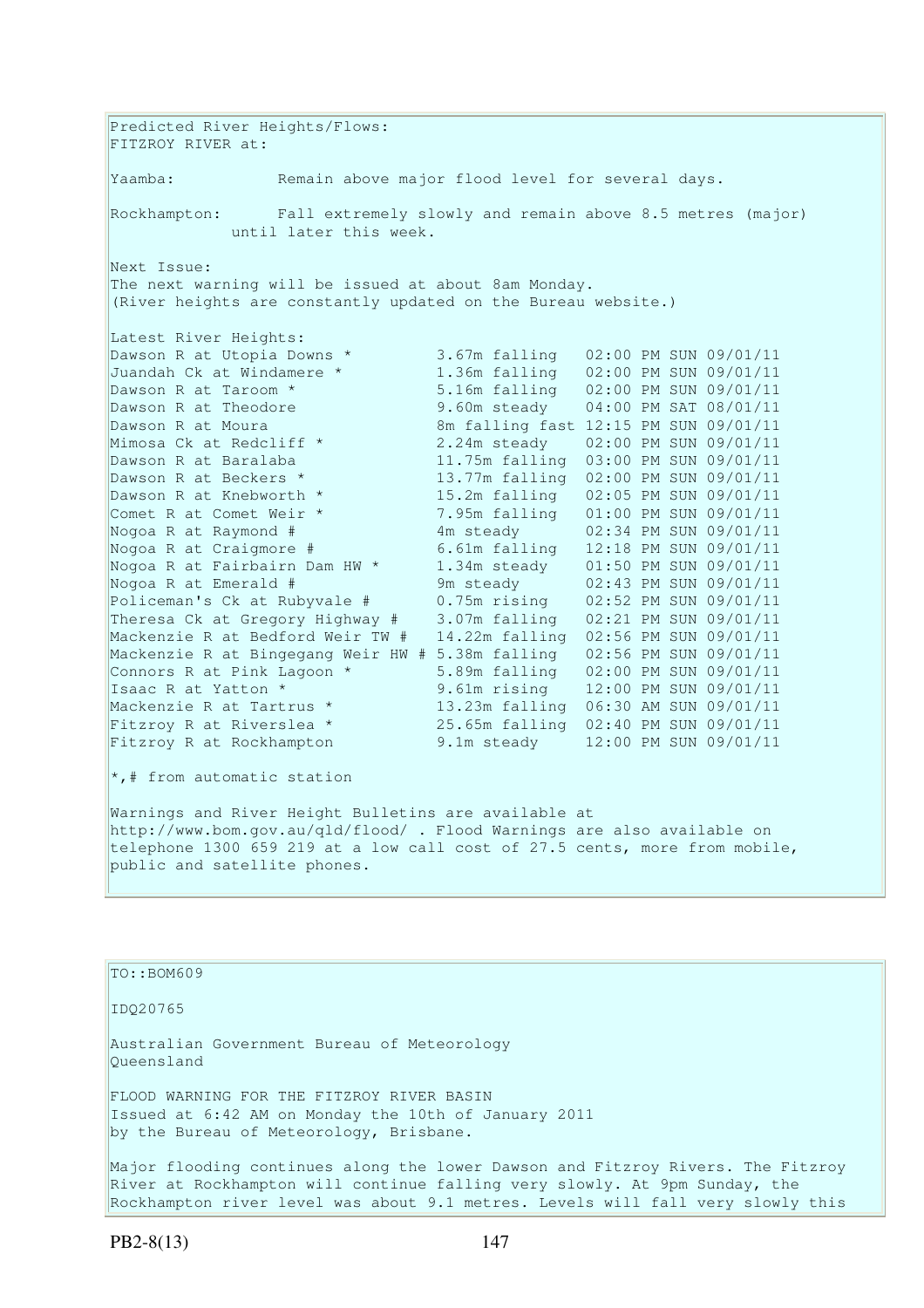week and fall to about 8.5 metres (major) by late this week. ISAAC/COMET/MACKENZIE CATCHMENTS: Minor to moderate flood levels will continue to fall gradually along these rivers during this week. DAWSON RIVER: Minor flooding continues between Taroom and Moura. A small minor flood peak is moving down the Dawson River and is currently approaching Theodore, but river levels will remain metres below their earlier peaks. Major flood levels between Baralaba to Knebworth are expected to drop quickly over the next 48 hours. FITZROY RIVER: Major flood levels continue to fall slowly in the Fitzroy River at Riverslea. At 5:20am Monday, the river level at Riverslea was at 25.2 metres and falling. Levels are expected to continue falling. At Yaamba, flood levels are easing very slowly. At 6pm Sunday the river level was 16.38 metres. The Fitzroy River at Rockhampton will continue falling slowly. At 9pm Sunday, the river level at Rockhampton was 9.1 metres. River levels are expected to fall very slowly this week, and fall to about 8.5 metres (major) by late this week. Predicted River Heights/Flows: FITZROY RIVER at: Yaamba: Remain above major flood level for several days. Rockhampton: Fall slowly; fall to about 8.5 metres (major) by late this week. Next Issue: The next warning will be issued at about 4pm Monday. (River heights are constantly updated on the Bureau website.) Latest River Heights: Dawson R at Taroom \* 4.62m falling 05:00 AM MON 10/01/11 Dawson R at Moura 7.85m falling fast 05:20 PM SUN 09/01/11 Dawson R at Baralaba 10.65m falling 06:00 AM MON 10/01/11 Dawson R at Beckers \* 12.6m falling 05:00 AM MON 10/01/11 Dawson R at Knebworth \* 14.51m falling 05:00 AM MON 10/01/11 Comet R at Comet Weir \* 7.61m falling 05:00 AM MON 10/01/11 Nogoa R at Raymond # 3.6m falling 05:34 AM MON 10/01/11 Nogoa R at Craigmore # 6.11m falling 05:48 AM MON 10/01/11 Nogoa R at Fairbairn Dam HW \* 1.24m falling 05:35 AM MON 10/01/11 Nogoa R at Emerald # 8.7m falling 05:43 AM MON 10/01/11 Theresa Ck at Gregory Highway # 2.52m falling 05:36 AM MON 10/01/11 Mackenzie R at Bedford Weir TW # 13.45m falling 06:10 AM MON 10/01/11 Mackenzie R at Bingegang Weir HW # 1.78m falling 06:16 AM MON 10/01/11 Connors R at Pink Lagoon  $*$  5.1m falling 05:00 AM MON 10/01/11 Isaac R at Yatton \* 8.87m falling 05:00 AM MON 10/01/11 Mackenzie R at Tartrus \* 13.23m falling 06:30 AM SUN 09/01/11 Fitzroy R at Riverslea \* 25.19m falling 05:20 AM MON 10/01/11 Fitzroy R at Yaamba 16.38m falling 06:00 PM SUN 09/01/11 Fitzroy R at Rockhampton 9.1m steady 09:00 PM SUN 09/01/11 Warnings and River Height Bulletins are available at http://www.bom.gov.au/qld/flood/ . Flood Warnings are also available on telephone 1300 659 219 at a low call cost of 27.5 cents, more from mobile,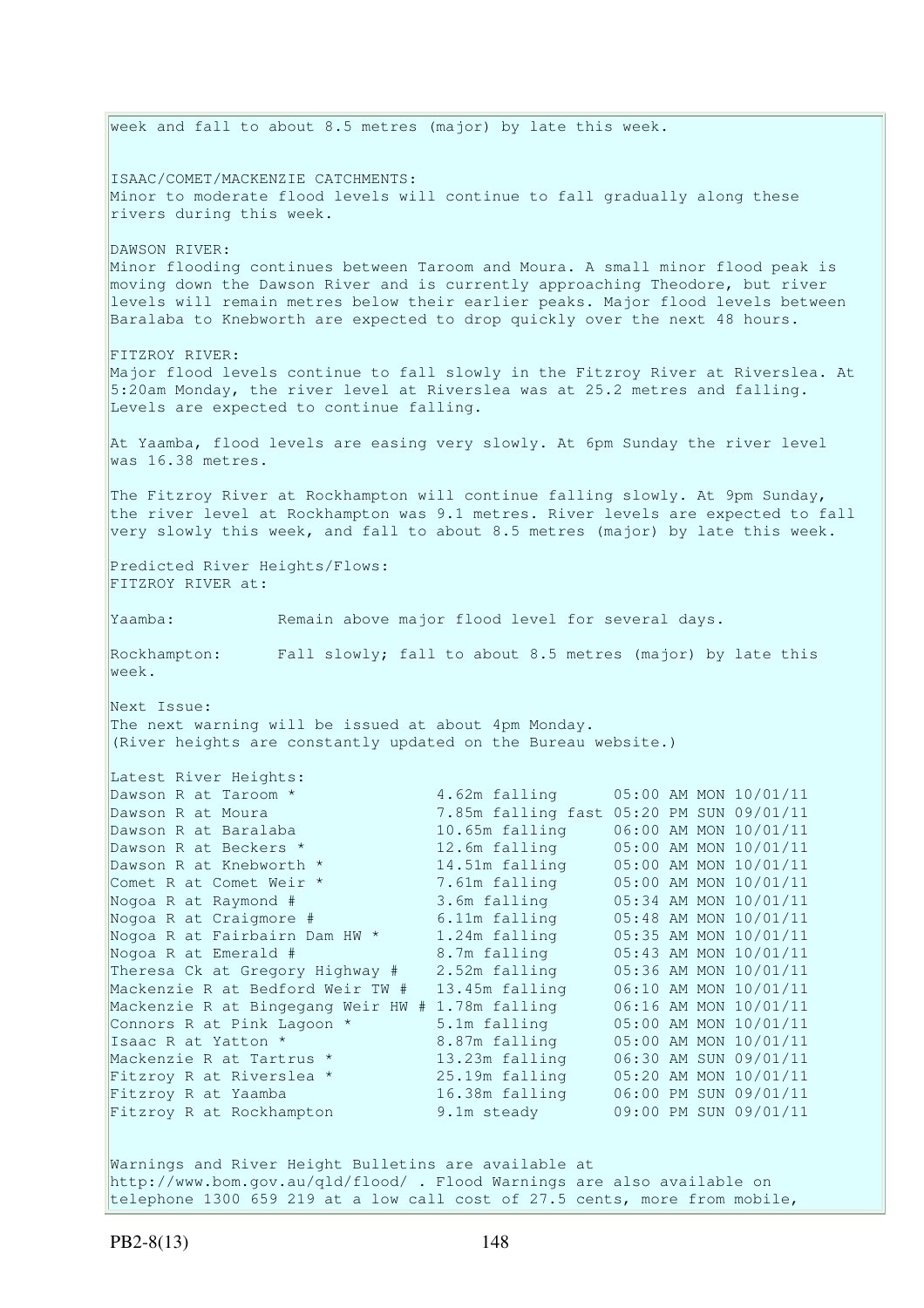| TO::BOM609                                                                                                                                                                                                                                                                                                                                                       |                               |                                                |  |  |  |  |
|------------------------------------------------------------------------------------------------------------------------------------------------------------------------------------------------------------------------------------------------------------------------------------------------------------------------------------------------------------------|-------------------------------|------------------------------------------------|--|--|--|--|
| IDQ20765                                                                                                                                                                                                                                                                                                                                                         |                               |                                                |  |  |  |  |
| Australian Government Bureau of Meteorology<br>Oueensland                                                                                                                                                                                                                                                                                                        |                               |                                                |  |  |  |  |
| FLOOD WARNING FOR THE FITZROY RIVER BASIN<br>Issued at 3:55 PM on Monday the 10th of January 2011<br>by the Bureau of Meteorology, Brisbane.                                                                                                                                                                                                                     |                               |                                                |  |  |  |  |
| Major flooding continues along the lower Dawson and Fitzroy Rivers. The Fitzroy<br>River at Rockhampton will continue falling very slowly. At 2pm Monday, the<br>Rockhampton river level was about 9.1 metres. Levels will fall very slowly this<br>week and fall to about 8.5 metres (major) by late this week.                                                 |                               |                                                |  |  |  |  |
| ISAAC/COMET/MACKENZIE CATCHMENTS:<br>Minor to moderate flood levels will continue to fall gradually along these<br>rivers during this week.                                                                                                                                                                                                                      |                               |                                                |  |  |  |  |
| DAWSON RIVER:<br>Minor flooding continues between Taroom and Moura. A small minor flood peak is<br>moving down the Dawson River and is currently approaching Theodore, but river<br>levels will remain metres below their earlier peaks. Moderate to major flood<br>levels between Baralaba to Knebworth are expected to drop quickly over the next<br>48 hours. |                               |                                                |  |  |  |  |
| FITZROY RIVER:<br>Major flood levels continue to fall slowly in the Fitzroy River at Riverslea. At<br>2pm Monday, the river level at Riverslea was at 24.87 metres and falling. Levels<br>are expected to continue falling.                                                                                                                                      |                               |                                                |  |  |  |  |
| At Yaamba, flood levels are easing very slowly. At 9am Monday the river level<br>was 16.3 metres.                                                                                                                                                                                                                                                                |                               |                                                |  |  |  |  |
| The Fitzroy River at Rockhampton will continue falling slowly. At 2pm Sunday,<br>the river level at Rockhampton was 9.1 metres. River levels are expected to fall<br>very slowly this week, and fall to about 8.5 metres (major) by late this week.                                                                                                              |                               |                                                |  |  |  |  |
| Predicted River Heights/Flows:<br>FITZROY RIVER at:                                                                                                                                                                                                                                                                                                              |                               |                                                |  |  |  |  |
| Yaamba:<br>Remain above major flood level for several days.                                                                                                                                                                                                                                                                                                      |                               |                                                |  |  |  |  |
| Fall slowly; fall to about 8.5 metres (major) by late this<br>Rockhampton:<br>week.                                                                                                                                                                                                                                                                              |                               |                                                |  |  |  |  |
| Next Issue:<br>The next warning will be issued at about 8am Tuesday.<br>(River heights are constantly updated on the Bureau website.)                                                                                                                                                                                                                            |                               |                                                |  |  |  |  |
| Latest River Heights:                                                                                                                                                                                                                                                                                                                                            |                               |                                                |  |  |  |  |
| Dawson R at Utopia Downs *<br>Juandah Ck at Windamere *                                                                                                                                                                                                                                                                                                          | 3.37m rising                  | 02:00 PM MON 10/01/11                          |  |  |  |  |
| Dawson R at Taroom *                                                                                                                                                                                                                                                                                                                                             | 1.25m steady<br>4.26m falling | 02:33 PM MON 10/01/11<br>02:00 PM MON 10/01/11 |  |  |  |  |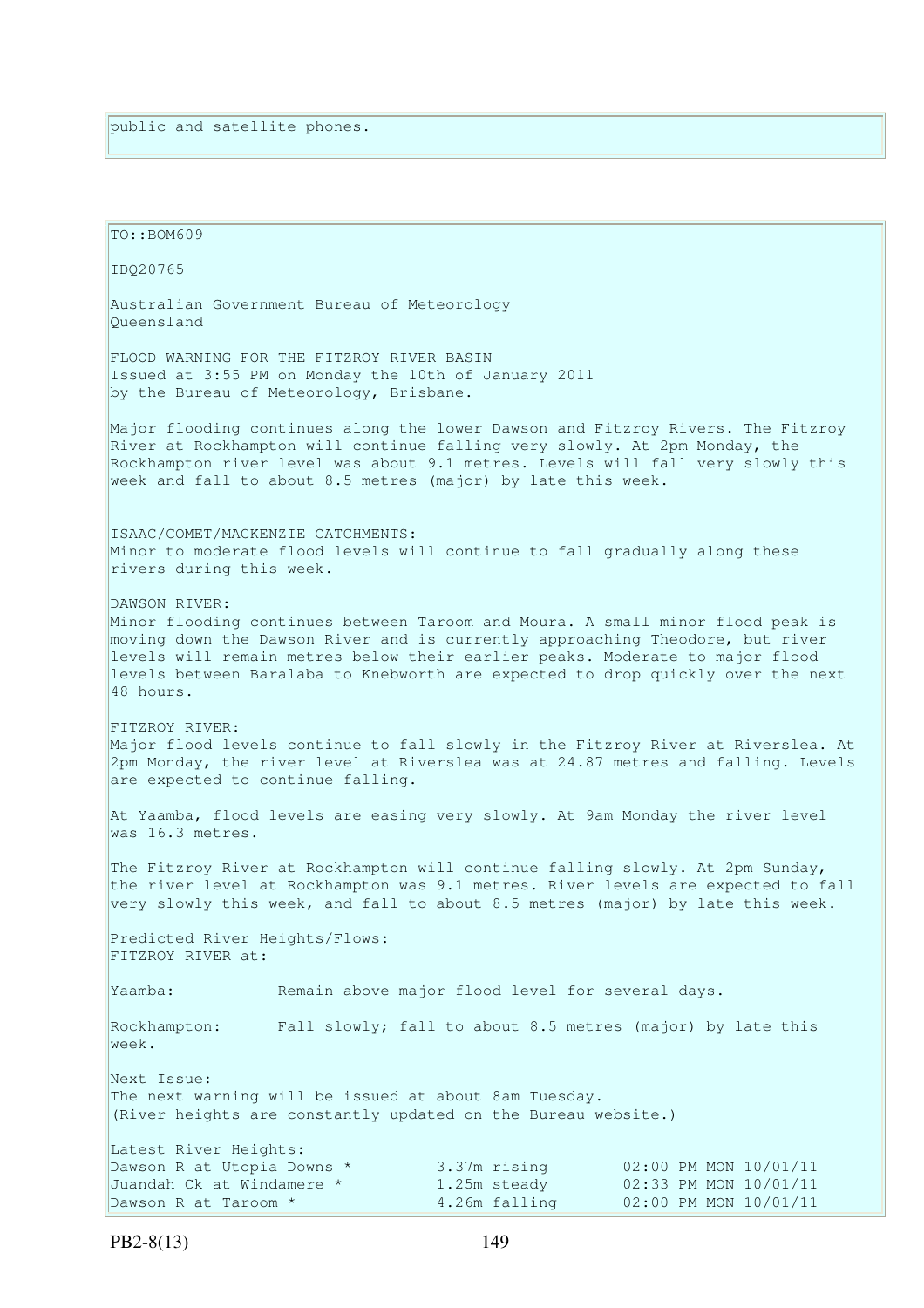| Dawson R at Moura                  | 7.75m rising slowly 10:45 AM MON 10/01/11 |  |                       |
|------------------------------------|-------------------------------------------|--|-----------------------|
| Mimosa Ck at Redcliff *            | 2.28m steady                              |  | 02:00 PM MON 10/01/11 |
| Dawson R at Baralaba               | 9.95m falling                             |  | 03:00 PM MON 10/01/11 |
| Dawson R at Beckers *              | 11.75m falling                            |  | 02:40 PM MON 10/01/11 |
| Dawson R at Knebworth *            | 13.87m falling                            |  | 03:10 PM MON 10/01/11 |
| Comet R at Comet Weir *            | 7.47m falling                             |  | 02:00 PM MON 10/01/11 |
| Nogoa R at Raymond #               | 3.3m falling                              |  | 02:53 PM MON 10/01/11 |
| Nogoa R at Craigmore #             | 5.91m falling                             |  | 01:46 PM MON 10/01/11 |
| Nogoa R at Fairbairn Dam HW *      | 1.19m falling                             |  | 01:50 PM MON 10/01/11 |
| Nogoa R at Emerald #               | 8.5m steady                               |  | 02:43 PM MON 10/01/11 |
| Policeman's Ck at Rubyvale #       | 0.7m falling                              |  | 02:17 PM MON 10/01/11 |
| Theresa Ck at Gregory Highway #    | 2.32m falling                             |  | 01:42 PM MON 10/01/11 |
| Mackenzie R at Bedford Weir TW #   | 13.15m rising                             |  | 03:35 PM MON 10/01/11 |
| Mackenzie R at Bingegang Weir HW # | 3.78m falling                             |  | 03:36 PM MON 10/01/11 |
| Connors R at Pink Lagoon *         | 4.74m falling                             |  | 02:00 PM MON 10/01/11 |
| Isaac R at Yatton *                | 8.24m falling                             |  | 02:20 PM MON 10/01/11 |
| Mackenzie R at Tartrus *           | 12.03m falling                            |  | 07:55 AM MON 10/01/11 |
| Fitzroy R at Riverslea *           | 24.87m falling                            |  | 02:00 PM MON 10/01/11 |
| Fitzroy R at Rockhampton           | 9.1m steady                               |  | 02:00 PM MON 10/01/11 |
| $\star$ ,# from automatic station  |                                           |  |                       |

Warnings and River Height Bulletins are available at http://www.bom.gov.au/qld/flood/ . Flood Warnings are also available on telephone 1300 659 219 at a low call cost of 27.5 cents, more from mobile, public and satellite phones.

### TO::BOM609

IDQ20765

Australian Government Bureau of Meteorology Queensland

FLOOD WARNING FOR THE FITZROY RIVER BASIN Issued at 7:11 AM on Tuesday the 11th of January 2011 by the Bureau of Meteorology, Brisbane.

Major flooding continues along the lower Dawson and Fitzroy Rivers. The Fitzroy River at Rockhampton will continue falling very slowly. At 3:15am Tuesday, the Rockhampton river level was about 9.1 metres. River levels will continue to fall to about 8.5 metres (major) by late this week.

COMET AND MACKENZIE CATCHMENTS: Minor to moderate flooding will continue to slowly ease during this week.

DAWSON RIVER: Minor flooding continues along the Dawson River between Isla-Delusion Crossing and Moura. A small minor flood peak is moving down the Dawson River and is currently approaching Theodore, but river levels will remain metres below their earlier peaks. Moderate to major flooding continues to ease between Baralaba and Knebworth.

FITZROY RIVER: Major flood levels continue to fall slowly in the Fitzroy River at Riverslea. At 5:20am Tuesday, the river level at Riverslea was at 24.14 metres and falling. Levels are expected to continue falling during the remainder of this week and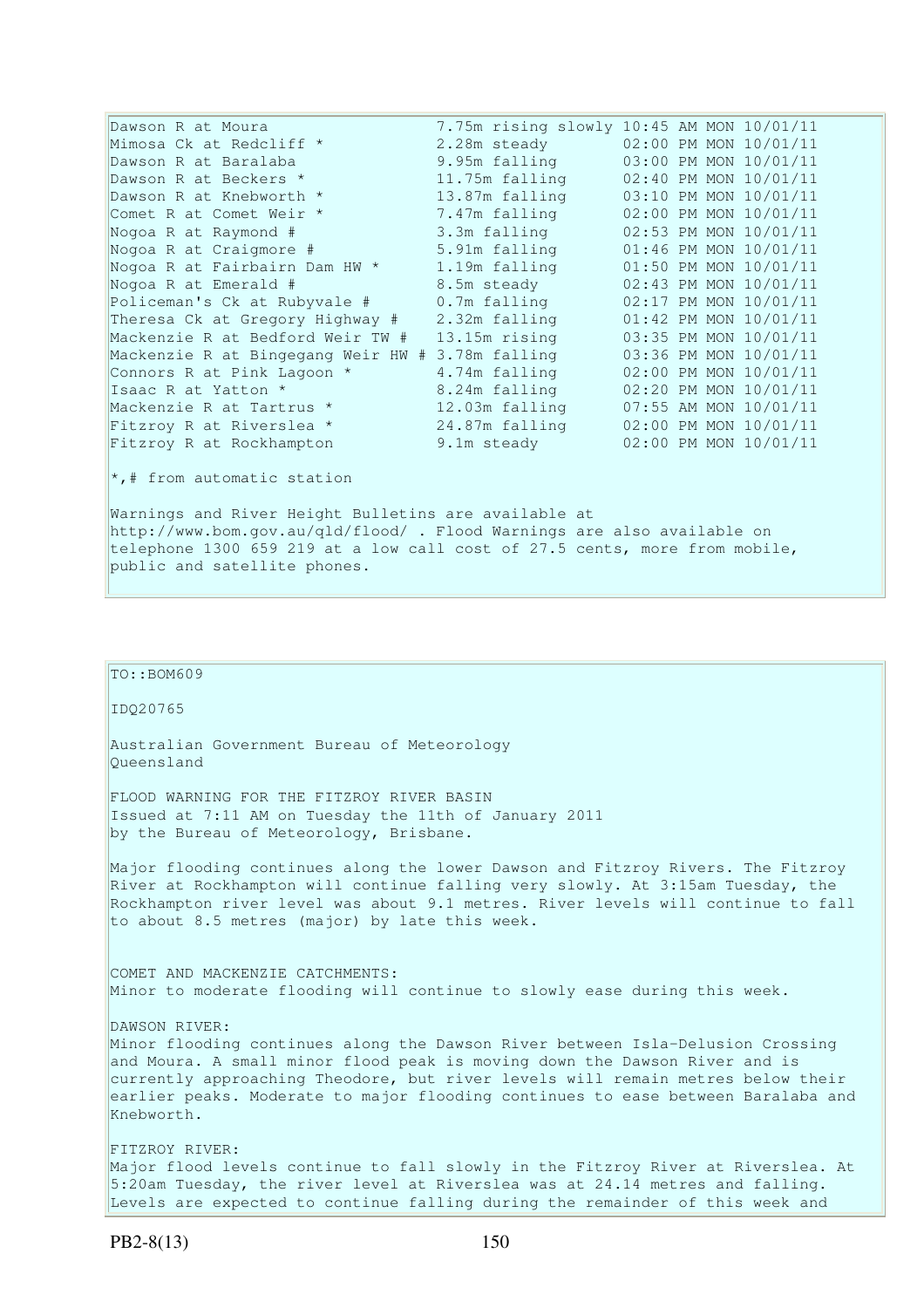linto next week. At Yaamba, major flood levels continue to ease very slowly. At 6pm Monday the river level was 16.25 metres. Major flood levels in the Fitzroy River at Rockhampton continue to slowly ease. At 3:15am Tuesday, the river level at Rockhampton was 9.1 metres. River levels are expected to continue to fall very slowly to about 8.5 metres (major) by late this week. Predicted River Heights/Flows: FITZROY RIVER at: Yaamba Remain above major flood level for several days. Rockhampton Fall slowly; fall to about 8.5 metres (major) by late this week. Weather Forecast: Isolated showers. Isolated afternoon and evening thunderstorms. Next Issue: The next warning will be issued at about 4pm Tuesday. (River heights are constantly updated on the Bureau website.) Latest River Heights: Dawson R at Utopia Downs \* 3.57m rising 05:00 AM TUE 11/01/11 Juandah Ck at Windamere \* 1.21m steady 05:00 AM TUE 11/01/11 Dawson R at Taroom  $\star$  3.76m falling  $0.5:00$  AM TUE 11/01/11 Dawson R at Theodore NA Dawson R at Moura 7.85m rising slowly 04:30 PM MON 10/01/11 Mimosa Ck at Redcliff \* 2.2m steady 05:00 AM TUE 11/01/11 Dawson R at Baralaba 8.85m falling 06:00 AM TUE 11/01/11 Dawson R at Beckers \* 10.59m falling 05:00 AM TUE 11/01/11 Dawson R at Knebworth \* 12.86m falling 06:05 AM TUE 11/01/11 Comet R at Comet Weir \* 7.31m steady 05:00 AM TUE 11/01/11 Nogoa R at Raymond # 2.85m steady 05:34 AM TUE 11/01/11 Nogoa R at Craigmore # 5.56m falling 06:59 AM TUE 11/01/11 Nogoa R at Fairbairn Dam HW \* 1.1m steady 06:00 AM TUE 11/01/11 Nogoa R at Emerald # 8.15m falling 06:25 AM TUE 11/01/11 Policeman's Ck at Rubyvale # 0.65m steady 04:55 AM TUE 11/01/11 Theresa Ck at Gregory Highway # 2.07m falling 05:31 AM TUE 11/01/11 Mackenzie R at Bedford Weir TW # 12.52m rising 06:46 AM TUE 11/01/11 Mackenzie R at Bingegang Weir HW # 2.63m rising 07:09 AM TUE 11/01/11 Connors R at Pink Lagoon  $*$  4.3m steady  $05:00$  AM TUE  $11/01/11$ Isaac R at Yatton \* 7.16m falling 05:00 AM TUE 11/01/11 Mackenzie R at Tartrus \* 12.03m falling 07:55 AM MON 10/01/11 Fitzroy R at Riverslea \* 24.14m falling 05:20 AM TUE 11/01/11 Fitzroy R at Rockhampton 9.1m steady 03:15 AM TUE 11/01/11  $\star$ ,# denotes automatic station. Warnings and River Height Bulletins are available at http://www.bom.gov.au/qld/flood/ . Flood Warnings are also available on telephone 1300 659 219 at a low call cost of 27.5 cents, more from mobile, public and satellite phones.

TO::BOM609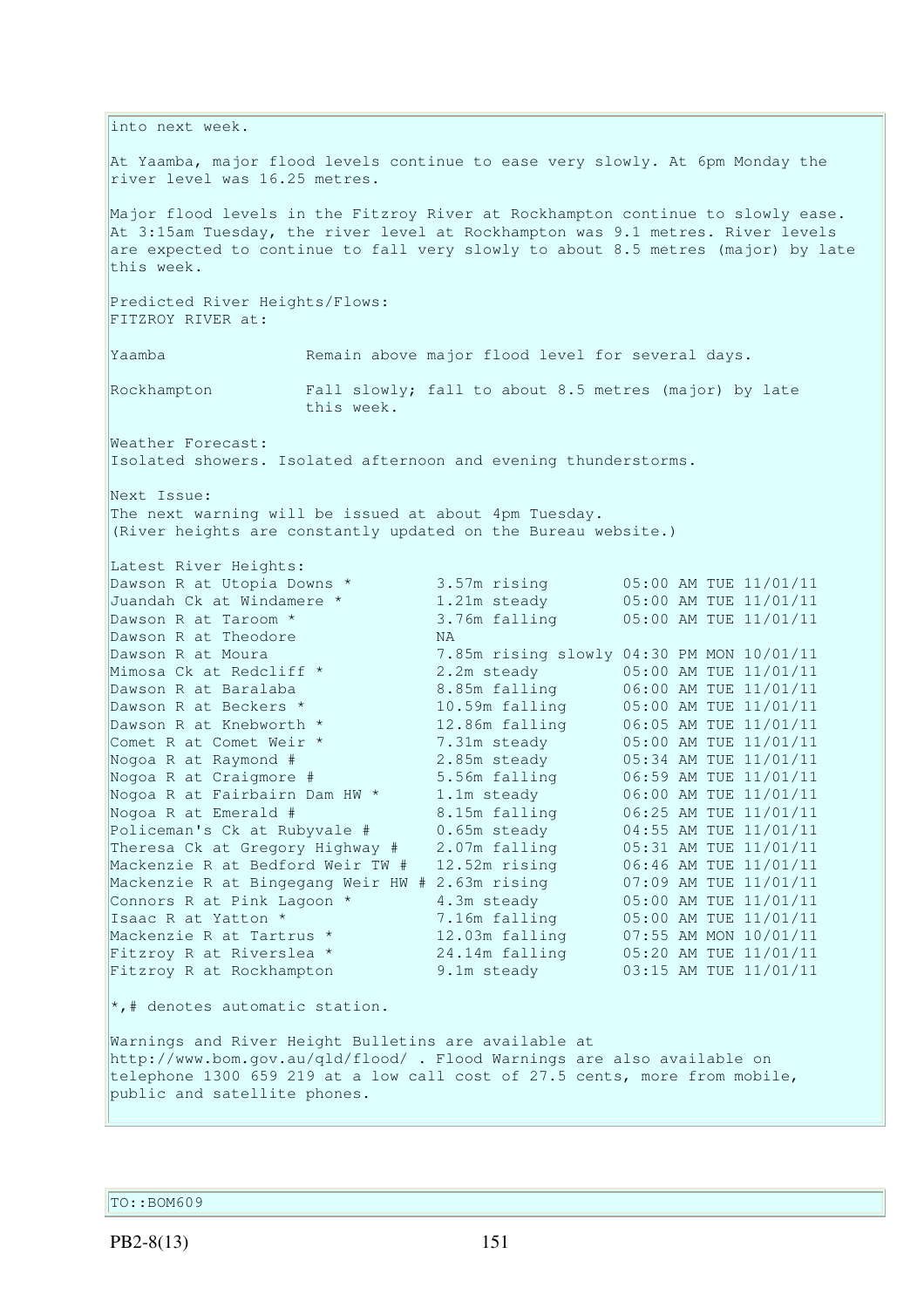IDQ20765 Australian Government Bureau of Meteorology Queensland FLOOD WARNING FOR THE FITZROY RIVER BASIN Issued at 3:59 PM on Tuesday the 11th of January 2011 by the Bureau of Meteorology, Brisbane. Moderate to major flooding continues along the lower Dawson and Fitzroy Rivers. The Fitzroy River at Rockhampton will continue falling slowly. At 2pm Tuesday, the Rockhampton river level was about 8.9 metres. River levels will continue to fall to about 8.5 metres (major) by late this week. COMET AND MACKENZIE CATCHMENTS: Minor to moderate flooding will continue to slowly ease during this week. DAWSON RIVER: Minor to moderate flooding continues along the Dawson River between Isla-Delusion Crossing and Knebworth. FITZROY RIVER: Major flood levels continue to fall slowly in the Fitzroy River at Riverslea. At 5:20am Tuesday, the river level at Riverslea was at 24.14 metres and falling. Levels are expected to continue falling during the remainder of this week and into next week. At Yaamba, major flood levels continue to ease very slowly and at 9am Tuesday the river level was 16.18 metres. The Fitzroy River at Rockhampton will continue falling slowly. At 2pm Tuesday, the Rockhampton river level was about 8.9 metres. River levels will continue to fall to about 8.5 metres (major) by late this week. Predicted River Heights/Flows: FITZROY RIVER at: Yaamba Remain above major flood level for several days. Rockhampton Fall slowly; fall to about 8.5 metres (major) by late this week. Weather Forecast: Isolated showers. Isolated afternoon and evening thunderstorms. Next Issue: The next warning will be issued at about noon Wednesday. (River heights are constantly updated on the Bureau website.) Latest River Heights: Dawson R at Utopia Downs \* 4.36m rising 02:00 PM TUE 11/01/11 Juandah Ck at Windamere \* 1.93m rising 02:40 PM TUE 11/01/11 Dawson R at Taroom  $\star$  3.62m steady 02:00 PM TUE 11/01/11 Dawson R at Moura 7.85m rising slowly 04:30 PM MON 10/01/11<br>Mimosa Ck at Redcliff \* 2.16m steady 02:00 PM TUE 11/01/11 2.16m steady 02:00 PM TUE 11/01/11 Dawson R at Baralaba 8.6m falling 03:00 PM TUE 11/01/11 Dawson R at Beckers \* 10.06m falling 02:00 PM TUE 11/01/11 Dawson R at Knebworth \* 12.28m rising 03:05 PM TUE 11/01/11 Comet R at Comet Weir \* 7.26m steady 11:00 AM TUE 11/01/11 Nogoa R at Raymond # 2.65m falling 03:14 PM TUE 11/01/11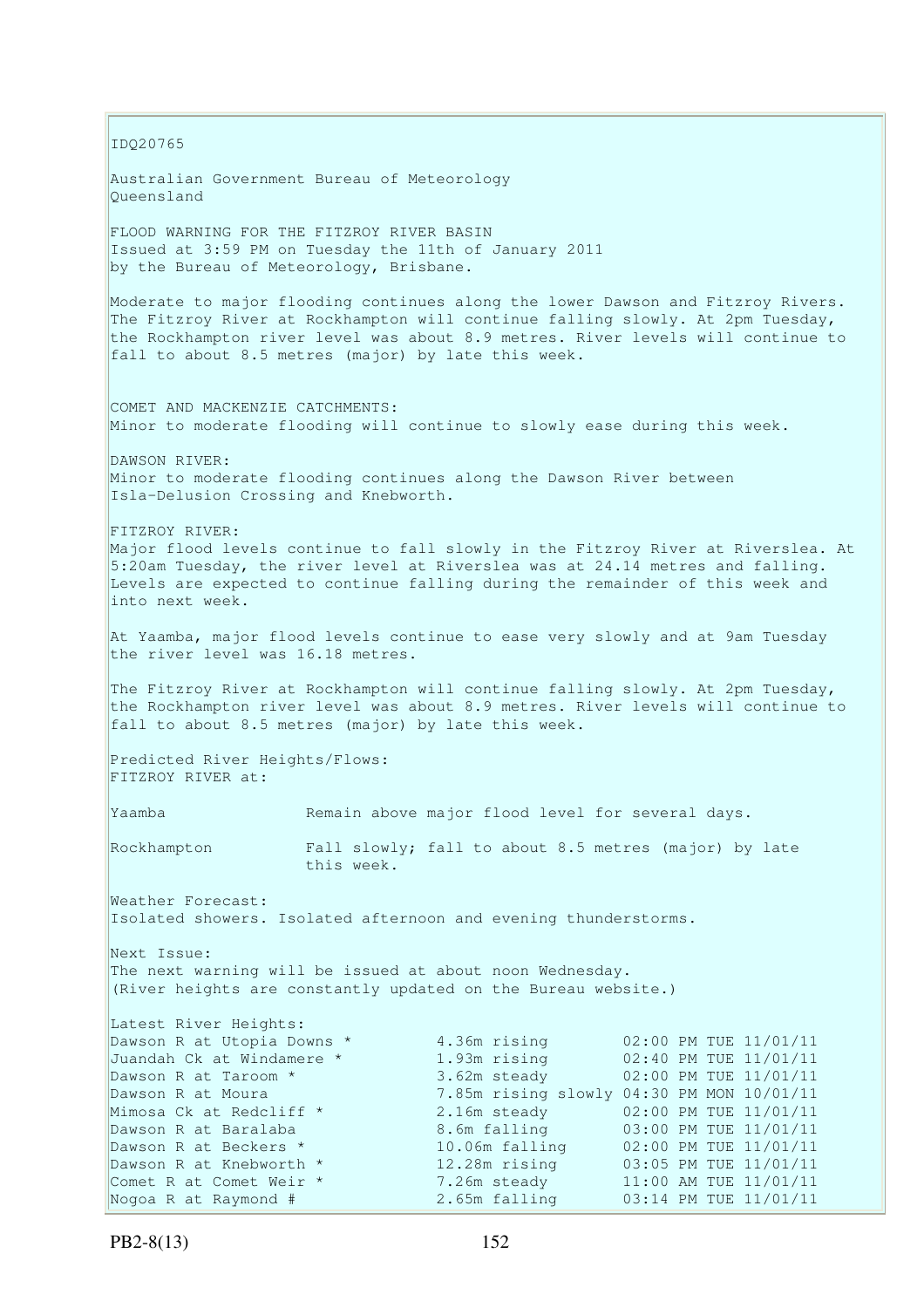| Nogoa R at Craigmore #                                                     | 5.36m falling  | 02:48 PM TUE 11/01/11                     |  |  |  |
|----------------------------------------------------------------------------|----------------|-------------------------------------------|--|--|--|
| Nogoa R at Fairbairn Dam HW *                                              | 1.05m falling  | 01:50 PM TUE 11/01/11                     |  |  |  |
| Nogoa R at Emerald #                                                       | 7.95m falling  | 03:24 PM TUE 11/01/11                     |  |  |  |
| Policeman's Ck at Rubyvale #                                               | 0.7m steady    | 01:55 PM TUE 11/01/11                     |  |  |  |
| Theresa Ck at Gregory Highway #                                            | 2.07m steady   | 01:29 PM TUE 11/01/11                     |  |  |  |
| Mackenzie R at Bedford Weir TW #                                           | 12.32m falling | 03:31 PM TUE 11/01/11                     |  |  |  |
| Mackenzie R at Bingegang Weir HW # 2.43m rising                            |                | 03:42 PM TUE 11/01/11                     |  |  |  |
| Connors R at Pink Lagoon *                                                 | 4.16m falling  | 02:00 PM TUE 11/01/11                     |  |  |  |
| Isaac R at Yatton *                                                        | 6.57m steady   | 02:00 PM TUE 11/01/11                     |  |  |  |
| Mackenzie R at Tartrus *                                                   | 10.67m falling | 06:30 AM TUE 11/01/11                     |  |  |  |
| Fitzroy R at Riverslea *                                                   |                | 23.62m falling 02:40 PM TUE 11/01/11      |  |  |  |
| Fitzroy R at Rockhampton                                                   |                | 8.9m falling slowly 02:00 PM TUE 11/01/11 |  |  |  |
|                                                                            |                |                                           |  |  |  |
| Warnings and River Height Bulletins are available at                       |                |                                           |  |  |  |
| http://www.bom.gov.au/gld/flood/ . Flood Warnings are also available on    |                |                                           |  |  |  |
| telephone 1300 659 219 at a low call cost of 27.5 cents, more from mobile, |                |                                           |  |  |  |
| public and satellite phones.                                               |                |                                           |  |  |  |

#### TO::BOM609

IDQ20765

Australian Government Bureau of Meteorology Queensland

FLOOD WARNING FOR THE FITZROY RIVER BASIN Issued at 11:47 AM on Wednesday the 12th of January 2011 by the Bureau of Meteorology, Brisbane.

Moderate flooding continues along the Lower Dawson River. Major flooding continues along the Fitzroy River between The Gap and Rockhampton. The Fitzroy River at Rockhampton will continue falling slowly. At 5am Wednesday, the Rockhampton river level was about 8.9 metres and expected to fall to around 8.5 metres (major) by late next week.

COMET AND MACKENZIE CATCHMENTS: Minor flooding will continue to slowly ease during this week.

DAWSON RIVER: Minor to moderate flooding continues to ease along the Dawson River between Woodleigh and Knebworth.

FITZROY RIVER: Flood levels have now fallen below major on the Fitzroy River at Riverslea. At 10am Wednesday the river level at Riverslea was 22.26 metres and falling steadily and expected to continue falling into next week.

At Yaamba, major flood levels continue to ease very slowly and at 9am Wednesday the river level was 15.94 metres.

The Fitzroy River at Rockhampton will continue falling slowly. At 5am Wednesday, the Rockhampton river level was about 8.9 metres and steady. River levels will continue to fall to about 8.5 metres (major) by late this week.

Predicted River Heights/Flows: FITZROY RIVER at: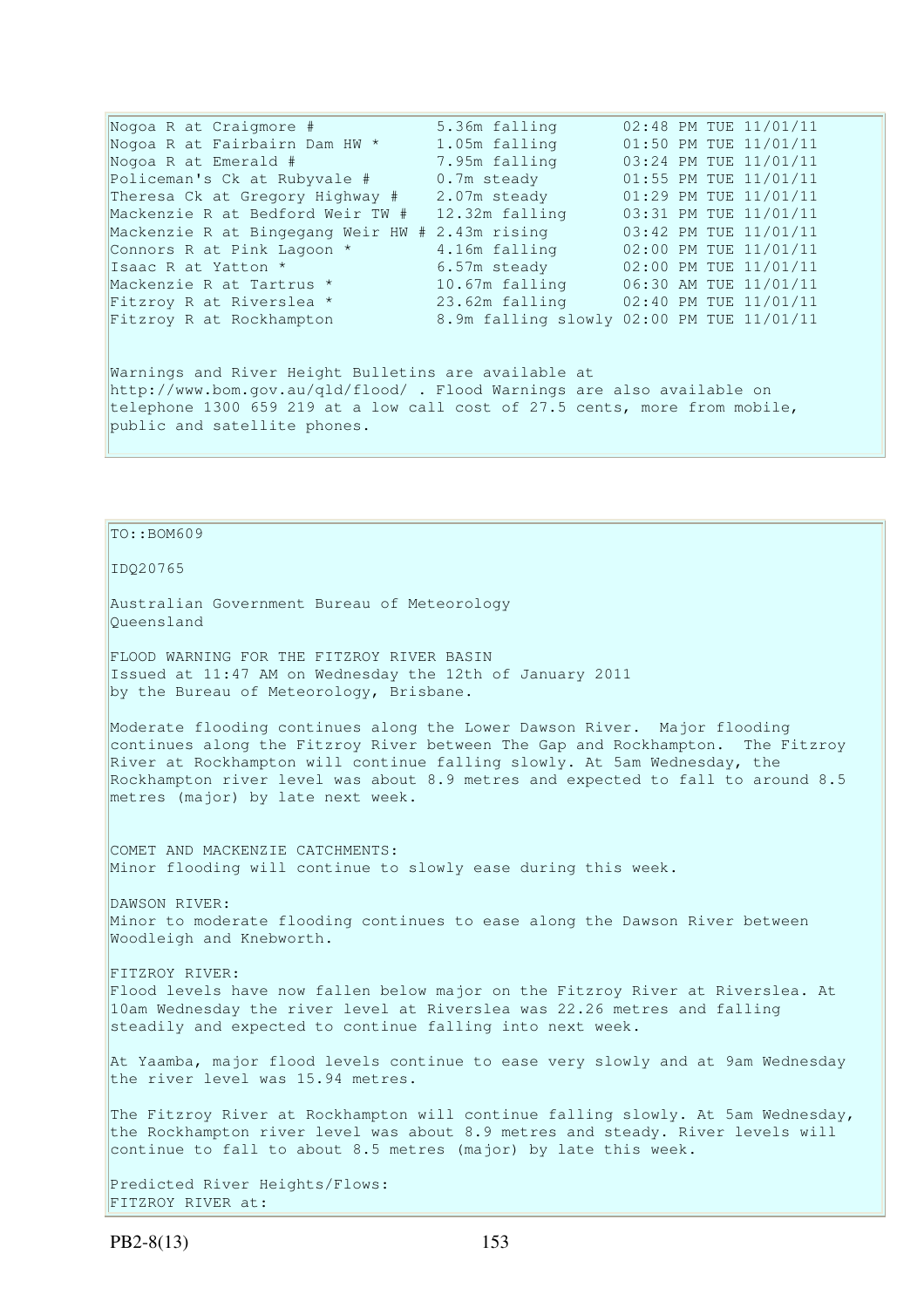Yaamba Remain above major flood level for several days. Rockhampton Fall slowly; fall to about 8.5 metres (major) by late this week. Weather Forecast: Isolated showers. Isolated afternoon and evening thunderstorms. Next Issue: The next warning will be issued at about 10am Thursday. (River heights are constantly updated on the Bureau website.) Latest River Heights: Dawson R at Utopia Downs \* 3.78m falling 10:00 AM WED 12/01/11<br>
Juandah Ck at Windamere \* 1.71m falling 10:25 AM WED 12/01/11<br>
Dawson R at Taroom \* 3.9m rising 10:00 AM WED 12/01/11 Juandah Ck at Windamere \* 1.71m falling 10:25 AM WED 12/01/11 Dawson R at Taroom \* 3.9m rising 10:00 AM WED 12/01/11 Mimosa Ck at Redcliff \* 2.04m steady 09:00 AM WED 12/01/11 Dawson R at Baralaba 8.45m steady 09:00 AM WED 12/01/11 Dawson R at Beckers \* 9.6m steady 08:00 AM WED 12/01/11 Dawson R at Knebworth \* 11.26m rising 10:10 AM WED 12/01/11 Comet R at Comet Weir \* 7m falling 09:00 AM WED 12/01/11 Nogoa R at Raymond # 2.45m steady 08:34 AM WED 12/01/11 Nogoa R at Craigmore # 4.76m falling 09:45 AM WED 12/01/11 Nogoa R at Fairbairn Dam HW \* 0.96m falling 08:10 AM WED 12/01/11 Nogoa R at Emerald # 7.6m falling 09:30 AM WED 12/01/11 Policeman's Ck at Rubyvale # 0.7m steady 10:55 AM WED 12/01/11 Theresa Ck at Gregory Highway # 1.87m falling 10:51 AM WED 12/01/11 Mackenzie R at Bedford Weir TW # 11.79m steady 11:05 AM WED 12/01/11 Mackenzie R at Bingegang Weir HW # 1.98m rising 11:15 AM WED 12/01/11 Connors R at Pink Lagoon  $*$  4.02m falling  $09:00$  AM WED  $12/01/11$ Isaac R at Yatton \* 5.8m falling 08:00 AM WED 12/01/11 Mackenzie R at Tartrus \* 9.17m falling 07:20 AM WED 12/01/11 Fitzroy R at Riverslea \* 22.26m falling 10:00 AM WED 12/01/11 Fitzroy R at Rockhampton 8.9m falling slowly 05:20 AM WED 12/01/11

 $\star$ , # denotes automatic station.

Warnings and River Height Bulletins are available at http://www.bom.gov.au/qld/flood/ . Flood Warnings are also available on telephone 1300 659 219 at a low call cost of 27.5 cents, more from mobile, public and satellite phones.

| TO::BOM609                                                                                                                                                       |
|------------------------------------------------------------------------------------------------------------------------------------------------------------------|
| ID020765                                                                                                                                                         |
| Australian Government Bureau of Meteorology<br>Oueensland                                                                                                        |
| FLOOD WARNING FOR THE FITZROY RIVER<br>Issued at 8:11 PM on Wednesday the 12th of January 2011<br>by the Bureau of Meteorology, Brisbane.                        |
| Moderate flooding continues along the Lower Dawson River. Major flooding<br>continues to ease slowly along the Fitzroy River between The Gap and<br>Rockhampton. |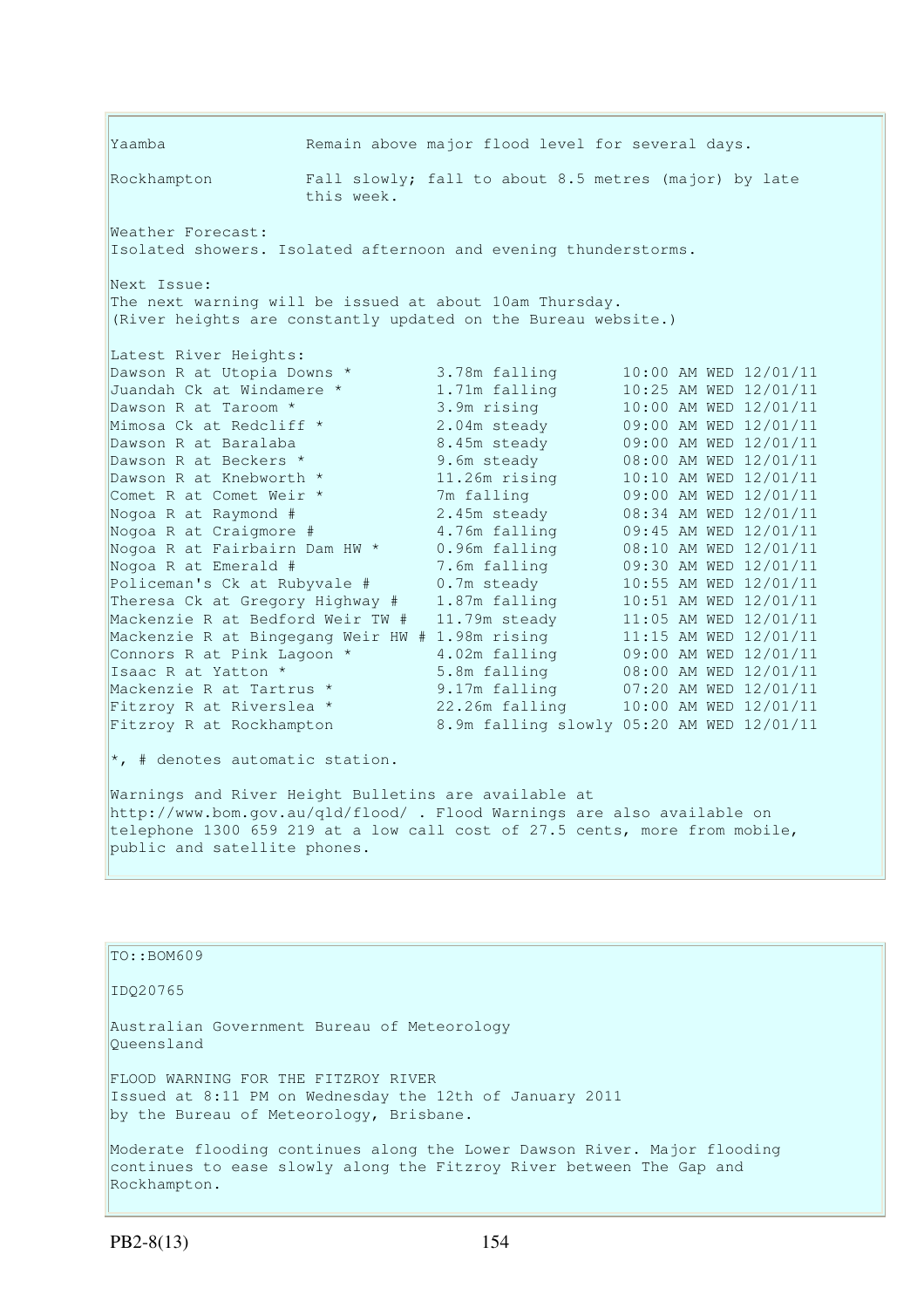DAWSON, COMET AND MACKENZIE RIVERS: Minor flooding will continue to slowly ease during this week in the Comet and Mackenzie Rivers. Minor to moderate flooding continues to ease along the Dawson River between Woodleigh and Knebworth. FITZROY RIVER: Flood levels have now fallen below major on the Fitzroy River at Riverslea. At 6pm Wednesday the river level at Riverslea was 21.62 metres and falling steadily and expected to continue falling into next week. At Yaamba, major flood levels continue to ease very slowly and at 6pm Wednesday the river level was 15.84 metres. The Fitzroy River at Rockhampton will continue falling slowly. At 6pm Wednesday, the Rockhampton river level was about 8.8 metres and steady. River levels will continue to fall to about 8.5 metres (major) by next weekend 15th-16th January. Predicted River Heights/Flows: FITZROY RIVER at: Yaamba Remain above major flood level for several days. Rockhampton Fall to about 8.5 metres (major) by next weekend 15th-16th January. Next Issue: The next warning will be issued at about 10am Thursday. (River heights are constantly updated on the Bureau website.) Latest River Heights: Dawson R at Baralaba 8.35m steady 06:00 PM WED 12/01/11 Dawson R at Beckers \* 9.52m falling 05:00 PM WED 12/01/11 Dawson R at Knebworth \* 10.84m falling 07:10 PM WED 12/01/11 Comet R at Comet Weir \* 7m falling 09:00 AM WED 12/01/11 Mackenzie R at Bedford Weir TW # 11.45m falling 07:26 PM WED 12/01/11 Mackenzie R at Bingegang Weir HW # 1.88m rising 07:49 PM WED 12/01/11 Mackenzie R at Tartrus \* 9.17m falling 07:20 AM WED 12/01/11 Fitzroy R at Riverslea \* 21.61m falling 05:30 PM WED 12/01/11 Fitzroy R at Rockhampton 8.8m steady 06:00 PM WED 12/01/11  $\star$ ,# from automatic station Warnings and River Height Bulletins are available at http://www.bom.gov.au/qld/flood/ . Flood Warnings are also available on telephone 1300 659 219 at a low call cost of 27.5 cents, more from mobile, public and satellite phones.

TO::BOM609

IDQ20765

Australian Government Bureau of Meteorology Queensland

FLOOD WARNING FOR THE FITZROY RIVER Issued at 10:07 AM on Thursday the 13th of January 2011 by the Bureau of Meteorology, Brisbane.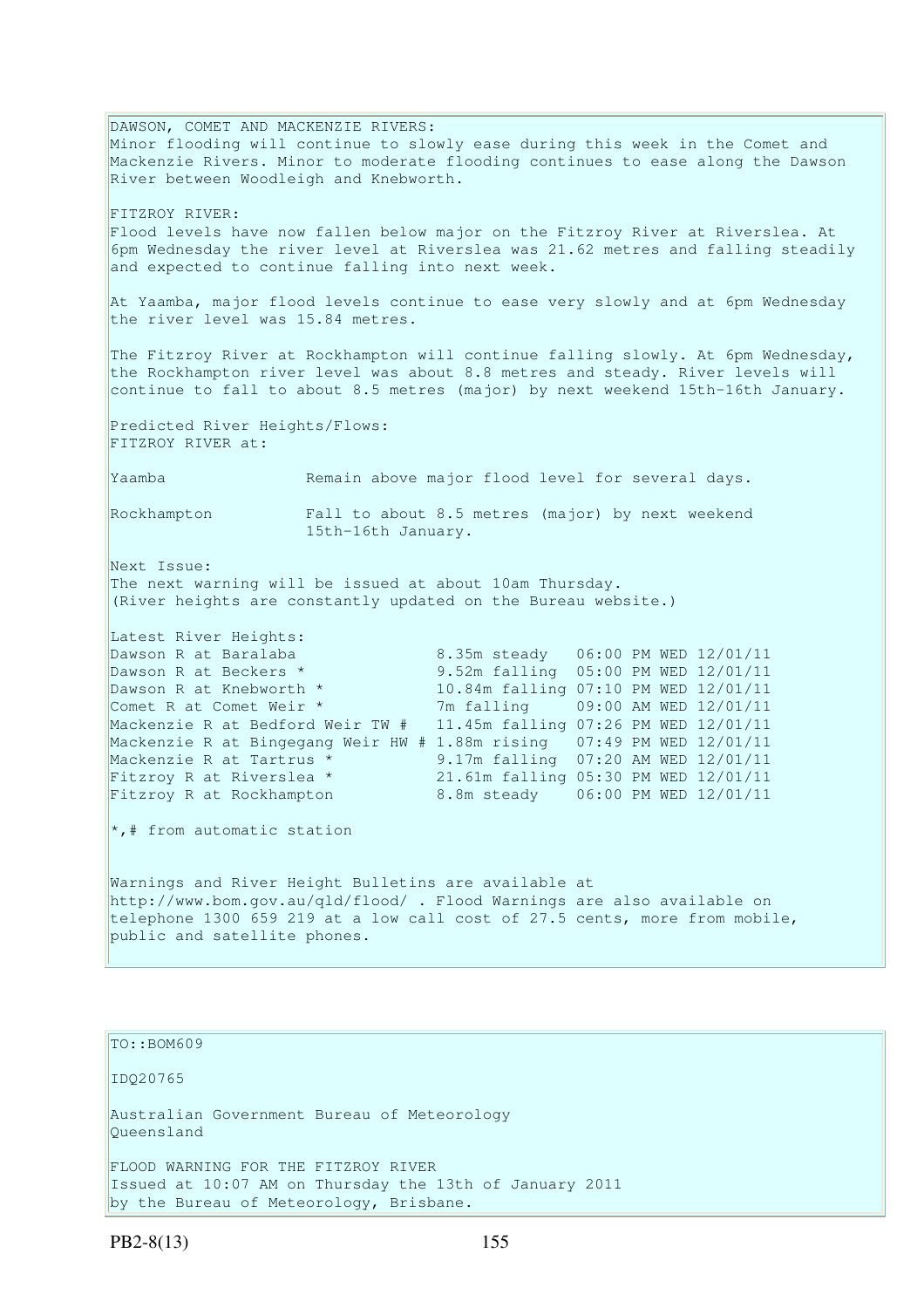Moderate flooding continues along the Lower Dawson River. Major flooding continues to ease slowly along the Fitzroy River between The Gap and Rockhampton. DAWSON, COMET AND MACKENZIE RIVERS: Minor flooding will continue to slowly ease during this week in the Mackenzie River. The Comet River at Comet Weir has fallen below minor flood level. Minor to moderate flooding continues to ease along the Dawson River between Woodleigh and Knebworth. FITZROY RIVER: The Fitzroy River at Riverslea continues to ease with minor flooding. At 8:10am Thursday the river level at Riverslea was 20.18 metres and falling steadily. At Yaamba, major flood levels continue to ease very slowly and at 9am Thursday the river level was 15.60 metres. The Fitzroy River at Rockhampton will continue falling slowly. At 5:20am Thursday, the Rockhampton river level was about 8.75 metres and steady. River levels will continue to fall to about 8.5 metres (major) by this weekend. Predicted River Heights/Flows: FITZROY RIVER at: Yaamba Remain above major flood level for several days. Rockhampton Fall to about 8.5 metres (major) by this weekend. Weather Forecast: Isolated showers near the coast. Next Issue: The next warning will be issued at about 8pm Thursday. (River heights are constantly updated on the Bureau website.) Latest River Heights: Dawson R at Baralaba 8.3m falling slowly 06:00 AM THU 13/01/11 Dawson R at Beckers \* 9.43m steady 08:00 AM THU 13/01/11 Dawson R at Knebworth \* 10.26m falling 09:10 AM THU 13/01/11 Comet R at Comet Weir \* 6.49m falling 08:00 AM THU 13/01/11 Mackenzie R at Bedford Weir TW # 11.19m falling 09:29 AM THU 13/01/11 Fitzroy R at Riverslea \* 20.18m falling 08:10 AM THU 13/01/11 Fitzroy R at Rockhampton 8.75m falling slowly 05:20 AM THU 13/01/11 Warnings and River Height Bulletins are available at http://www.bom.gov.au/qld/flood/ . Flood Warnings are also available on telephone 1300 659 219 at a low call cost of 27.5 cents, more from mobile, public and satellite phones.

#### TO::BOM609

IDQ20765

Australian Government Bureau of Meteorology Queensland

PB2-8(13) 156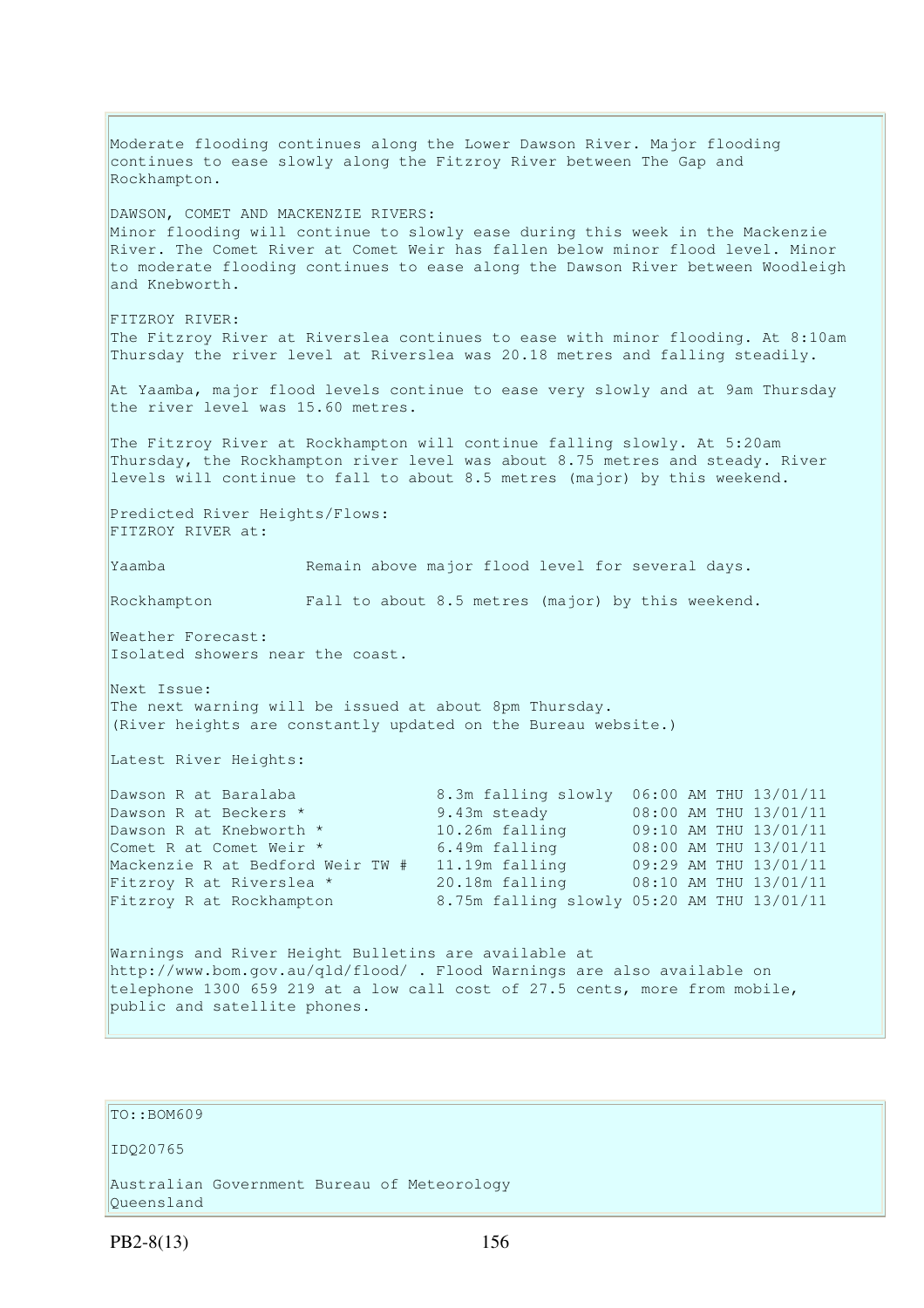FLOOD WARNING FOR THE FITZROY RIVER Issued at 8:06 PM on Thursday the 13th of January 2011 by the Bureau of Meteorology, Brisbane. Major flooding continues to ease slowly along the Fitzroy River between The Gap and Rockhampton. Moderate flooding continues along the Lower Dawson River. DAWSON, COMET AND MACKENZIE RIVERS: Minor flooding will continue to slowly ease during this week in the Mackenzie River. Minor to moderate flooding continues to ease along the Dawson River between Moura and Knebworth. FITZROY RIVER: The Fitzroy River at Riverslea continues to ease with minor flooding. At 6pm Thursday the river level at Riverslea was 19.08 metres and falling. At Yaamba, major flood levels continue to ease very slowly and at 6pm Thursday the river level was 15.45 metres. The Fitzroy River at Rockhampton will continue falling slowly. At 6:45pm Thursday, the Rockhampton river level was about 8.65 metres and falling slowly. River levels will continue to fall to about 8.5 metres (major) by this weekend. Predicted River Heights/Flows: FITZROY RIVER at: Yaamba Fall below the major flood level early in the weekend. Rockhampton Fall to about 8.5 metres (major) by this weekend. Weather Forecast: Isolated showers near the coast. Next Issue: The next warning will be issued at about 9am Friday. (River heights are constantly updated on the Bureau website.) Latest River Heights: Dawson R at Utopia Downs \* 3.26m falling 06:00 PM THU 13/01/11 Juandah Ck at Windamere \* 2.15m rising 06:00 PM THU 13/01/11 Dawson R at Taroom \* 3.71m falling 06:00 PM THU 13/01/11 Mimosa Ck at Redcliff \* 1.91m steady 06:00 PM THU 13/01/11 Dawson R at Baralaba 8.2m falling slowly 06:00 PM THU 13/01/11 Dawson R at Beckers \* 9.33m falling 05:00 PM THU 13/01/11 Dawson R at Knebworth \* 9.93m rising 07:10 PM THU 13/01/11 Comet R at Comet Weir  $*$  6.17m falling 06:00 PM THU 13/01/11 Nogoa R at Raymond # 2.2m falling 05:37 PM THU 13/01/11 Nogoa R at Craigmore # 4.11m falling 05:48 PM THU 13/01/11 Nogoa R at Fairbairn Dam HW \* 0.8m steady 06:00 PM THU 13/01/11 Nogoa R at Emerald # 7m steady 05:42 PM THU 13/01/11 Policeman's Ck at Rubyvale # 0.65m steady 04:54 PM THU 13/01/11 Theresa Ck at Gregory Highway # 1.67m steady 07:29 PM THU 13/01/11 Mackenzie R at Bedford Weir TW # 10.79m falling 07:00 PM THU 13/01/11 Mackenzie R at Bingegang Weir HW # 1.08m rising 07:44 PM THU 13/01/11 Connors R at Pink Lagoon  $*$  3.54m steady 06:00 PM THU 13/01/11 Isaac R at Yatton \* 5.12m falling 05:00 PM THU 13/01/11 Mackenzie R at Tartrus \* 8.15m falling 09:35 AM THU 13/01/11 Fitzroy R at Riverslea \* 19.08m falling 06:00 PM THU 13/01/11 Fitzroy R at Rockhampton 8.65m falling slowly 06:45 PM THU 13/01/11  $\star$ ,# from automatic station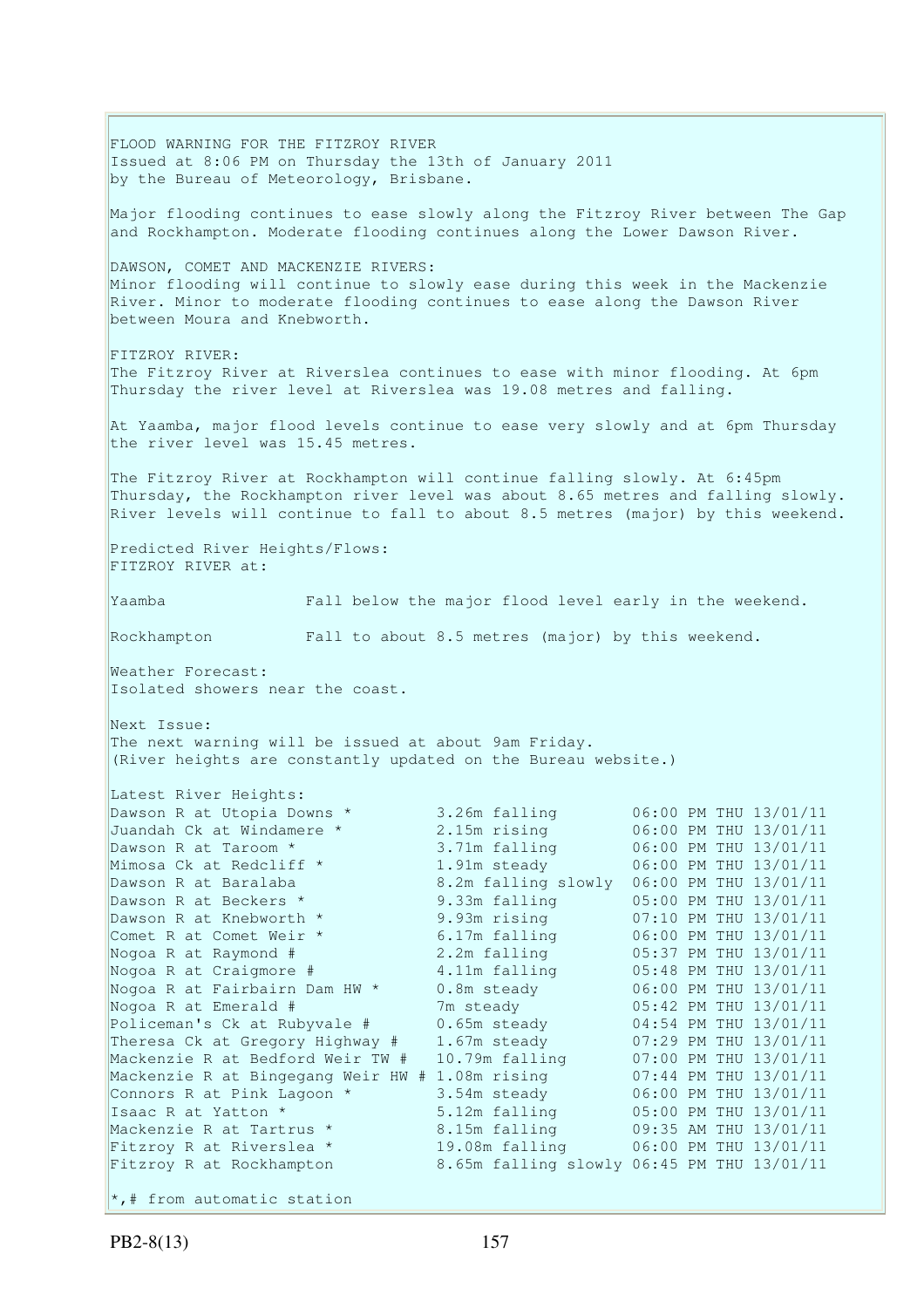Warnings and River Height Bulletins are available at http://www.bom.gov.au/qld/flood/ . Flood Warnings are also available on telephone 1300 659 219 at a low call cost of 27.5 cents, more from mobile, public and satellite phones.

```
TO::BOM609 
IDQ20765 
Australian Government Bureau of Meteorology 
Queensland 
FLOOD WARNING FOR THE FITZROY RIVER 
Issued at 9:07 AM on Friday the 14th of January 2011 
by the Bureau of Meteorology, Brisbane.
Moderate to major flooding continues to ease slowly along the Fitzroy River 
between The Gap and Rockhampton. Moderate flooding continues along the Lower 
Dawson River. 
DAWSON, COMET AND MACKENZIE RIVERS: 
Minor flooding will continue to slowly ease during this week in the Mackenzie 
River. Minor to moderate flooding continues to ease along the Dawson River 
between Moura and Knebworth. 
FITZROY RIVER:
The Fitzroy River at Riverslea continues to ease with minor flooding. At 8am 
Friday the river level at Riverslea was 17.31 metres and falling. 
At Yaamba, major flood levels continue to ease very slowly and at 6pm Thursday 
the river level was 15.45 metres. 
The Fitzroy River at Rockhampton continues to fall slowly. At 8am Friday, the
Rockhampton river level was about 8.53 metres and falling. River levels will 
fall below major flood level [8.5 metres] later on Friday, and will continue 
easing slowly over the weekend. 
Predicted River Heights/Flows: 
FITZROY RIVER at:
Yaamba Fall below the major flood level [15 metres] early in the 
weekend. 
Rockhampton Fall below the major flood level [8.5 metres] late Friday, 
and continue to fall slowly over the weekend. 
Weather Forecast:
A brief shower. 
Next Issue: 
The next warning will be issued at about 9am Saturday. 
(River heights are constantly updated on the Bureau website.) 
Latest River Heights: 
Dawson R at Utopia Downs * 3.06m falling 08:00 AM FRI 14/01/11
Juandah Ck at Windamere * 1.78m falling 08:00 AM FRI 14/01/11
```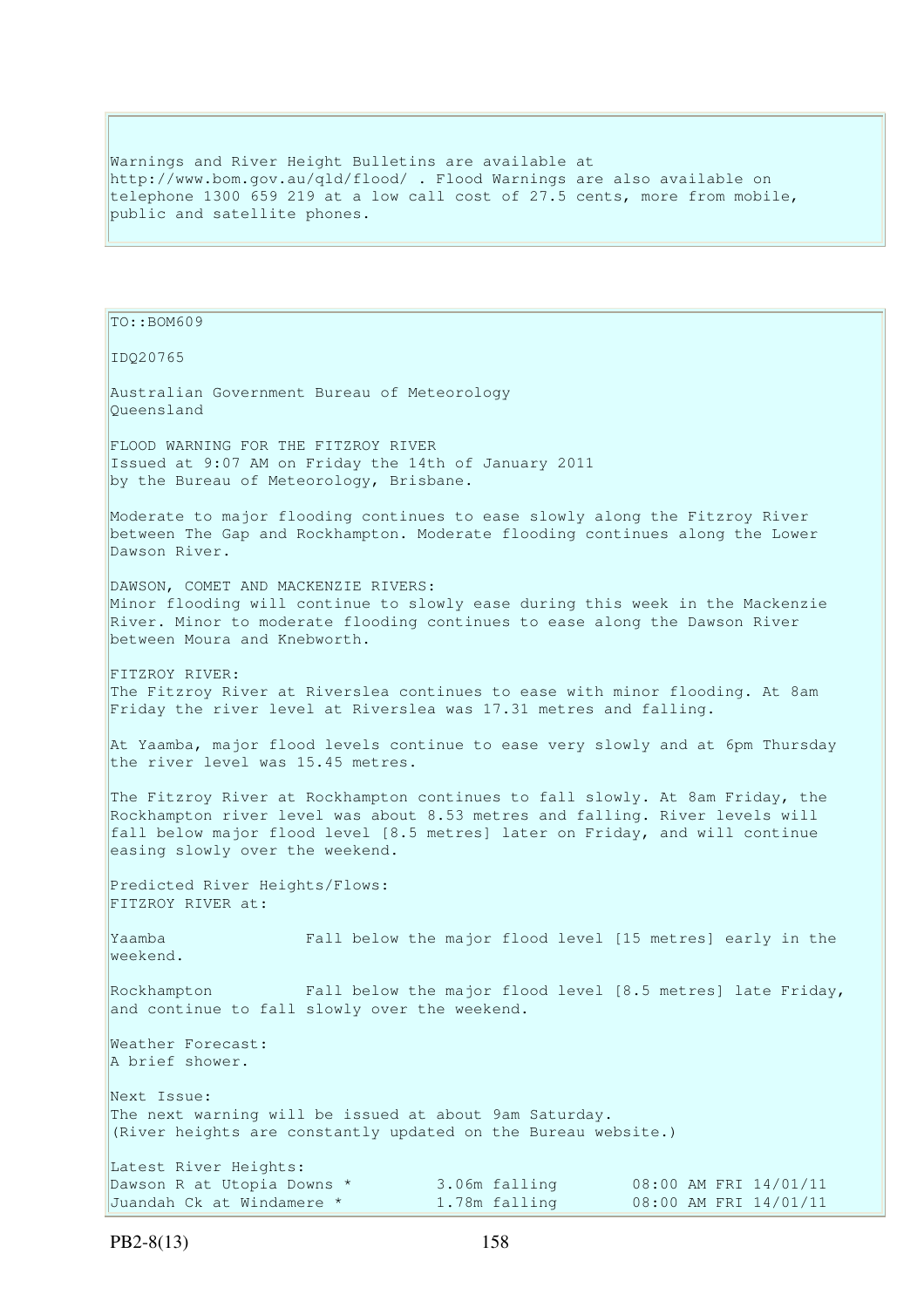| Dawson R at Taroom *                                 | 3.44m falling   | 08:00 AM FRI 14/01/11                      |  |  |  |
|------------------------------------------------------|-----------------|--------------------------------------------|--|--|--|
| Mimosa Ck at Redcliff *                              | 1.87m steady    | 08:00 AM FRI 14/01/11                      |  |  |  |
| Dawson R at Baralaba                                 | 7.8m falling    | 05:30 AM FRI 14/01/11                      |  |  |  |
| Dawson R at Beckers *                                | 8.96m falling   | 08:00 AM FRI 14/01/11                      |  |  |  |
| Dawson R at Knebworth *                              | 9.46m falling   | 08:20 AM FRI 14/01/11                      |  |  |  |
| Comet R at Comet Weir *                              | 5.71m falling   | 07:00 AM FRI 14/01/11                      |  |  |  |
| Nogoa R at Raymond #                                 | 2.15m steady    | 08:34 AM FRI 14/01/11                      |  |  |  |
| Nogoa R at Craigmore #                               | 3.91m falling   | 08:58 AM FRI 14/01/11                      |  |  |  |
| Nogoa R at Fairbairn Dam HW *                        | $0.74m$ falling | 08:00 AM FRI 14/01/11                      |  |  |  |
| Nogoa R at Emerald #                                 | 6.75m falling   | 08:48 AM FRI 14/01/11                      |  |  |  |
| Policeman's Ck at Rubyvale #                         | 0.65m steady    | 07:54 AM FRI 14/01/11                      |  |  |  |
| Theresa Ck at Gregory Highway #                      | 1.57m steady    | 07:29 AM FRI 14/01/11                      |  |  |  |
| Mackenzie R at Bedford Weir TW #                     | 10.26m falling  | 08:07 AM FRI 14/01/11                      |  |  |  |
| Mackenzie R at Bingegang Weir HW #                   | 0.88m falling   | 08:58 AM FRI 14/01/11                      |  |  |  |
| Connors R at Pink Lagoon *                           | 3.93m rising    | 08:00 AM FRI 14/01/11                      |  |  |  |
| Isaac R at Yatton *                                  | 4.95m steady    | 08:00 AM FRI 14/01/11                      |  |  |  |
| Mackenzie R at Tartrus *                             | 7.88m steady    | 07:40 AM FRI 14/01/11                      |  |  |  |
| Fitzroy R at Riverslea *                             |                 | 17.29m falling 08:10 AM FRI 14/01/11       |  |  |  |
| Fitzroy R at Rockhampton                             |                 | 8.53m falling slowly 08:00 AM FRI 14/01/11 |  |  |  |
| Warnings and River Height Bulletins are available at |                 |                                            |  |  |  |

http://www.bom.gov.au/qld/flood/ . Flood Warnings are also available on telephone 1300 659 219 at a low call cost of 27.5 cents, more from mobile, public and satellite phones.

# IDQ20765 Australian Government Bureau of Meteorology Queensland FLOOD WARNING FOR THE FITZROY RIVER Issued at 8:58 AM on Saturday the 15th of January 2011 by the Bureau of Meteorology, Brisbane. Minor to moderate flooding continues to ease slowly along the Fitzroy River between The Gap and Rockhampton. Minor flooding continues along the Lower Dawson River. DAWSON, COMET AND MACKENZIE RIVERS: Minor flooding along the Dawson River between Baralaba and Knebworth will continue to slowly ease during the weekend and early next week. Minor flooding also continues to ease in the Mackenzie River at Bedford Weir. FITZROY RIVER: The Fitzroy River at Riverslea fell below minor flood level overnight Friday. At Yaamba, moderate flood levels continue to ease slowly, and will fall below the moderate flood level later in the weekend. The Fitzroy River at Rockhampton continues to fall slowly with moderate flooding. At 7am Saturday, the Rockhampton river level was about 8.25 metres and falling slowly. River levels will continue easing slowly over the weekend. Predicted River Heights/Flows: FITZROY RIVER at:

TO::BOM609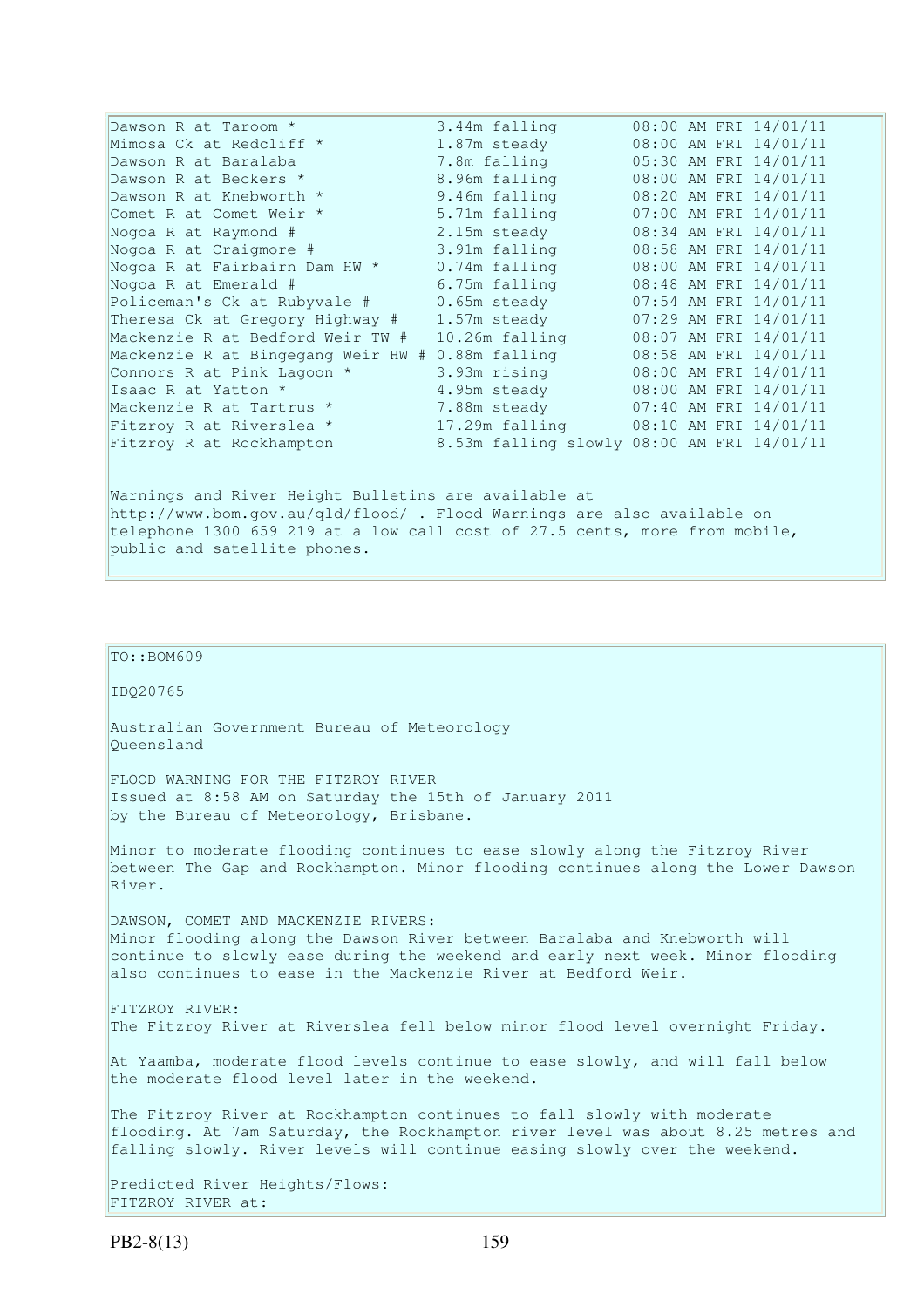Yaamba Fall below the moderate flood level [12 metres] later in the weekend. Rockhampton Fall below 8 metres during Sunday. Weather Forecast: Isolated showers about the coast. Next Issue: The next warning will be issued at about 9am Sunday. (River heights are constantly updated on the Bureau website.) Latest River Heights: Dawson R at Utopia Downs \* 2.82m falling 05:00 AM SAT 15/01/11 Juandah Ck at Windamere \* 1.36m falling 05:00 AM SAT 15/01/11 Dawson R at Taroom \* 3.19m rising 05:00 AM SAT 15/01/11 Mimosa Ck at Redcliff \* 1.9m steady 07:00 AM SAT 15/01/11 Dawson R at Baralaba 6.45m falling 06:00 AM SAT 15/01/11 Dawson R at Beckers \* 7.87m falling 05:00 AM SAT 15/01/11 Dawson R at Knebworth \* 8.43m falling 07:05 AM SAT 15/01/11 Comet R at Comet Weir \* 4.73m falling 07:00 AM SAT 15/01/11 Nogoa R at Raymond # 2.1m steady 05:34 AM SAT 15/01/11 Nogoa R at Craigmore # 3.76m steady 02:47 AM SAT 15/01/11 Nogoa R at Fairbairn Dam HW \* 0.66m steady 06:00 AM SAT 15/01/11 Nogoa R at Emerald # 6.35m falling 07:35 AM SAT 15/01/11 Policeman's Ck at Rubyvale # 0.65m steady 07:54 AM SAT 15/01/11 Theresa Ck at Gregory Highway # 1.47m steady 07:29 AM SAT 15/01/11 Mackenzie R at Bedford Weir TW # 9.22m steady 08:07 AM SAT 15/01/11 Mackenzie R at Bingegang Weir HW # -0.42m falling 08:16 AM SAT 15/01/11 Connors R at Pink Lagoon \*  $5.21$ m falling 05:00 AM SAT 15/01/11 Isaac R at Yatton \* 5.47m rising 05:00 AM SAT 15/01/11 Fitzroy R at Riverslea \* 14.03m falling 07:00 AM SAT 15/01/11 Fitzroy R at Rockhampton 8.25m falling 07:00 AM SAT 15/01/11

Warnings and River Height Bulletins are available at http://www.bom.gov.au/qld/flood/ . Flood Warnings are also available on telephone 1300 659 219 at a low call cost of 27.5 cents, more from mobile, public and satellite phones.

TO::BOM609 IDQ20765 Australian Government Bureau of Meteorology Queensland FLOOD WARNING FOR THE FITZROY RIVER Issued at 8:58 AM on Sunday the 16th of January 2011 by the Bureau of Meteorology, Brisbane. Minor to moderate flooding continues to ease slowly along the Fitzroy River between The Gap and Rockhampton. Minor flooding continues to ease along the lower Dawson River downstream from Baralaba. LOWER DAWSON RIVER: Minor flooding continues to ease along the lower Dawson River between Baralaba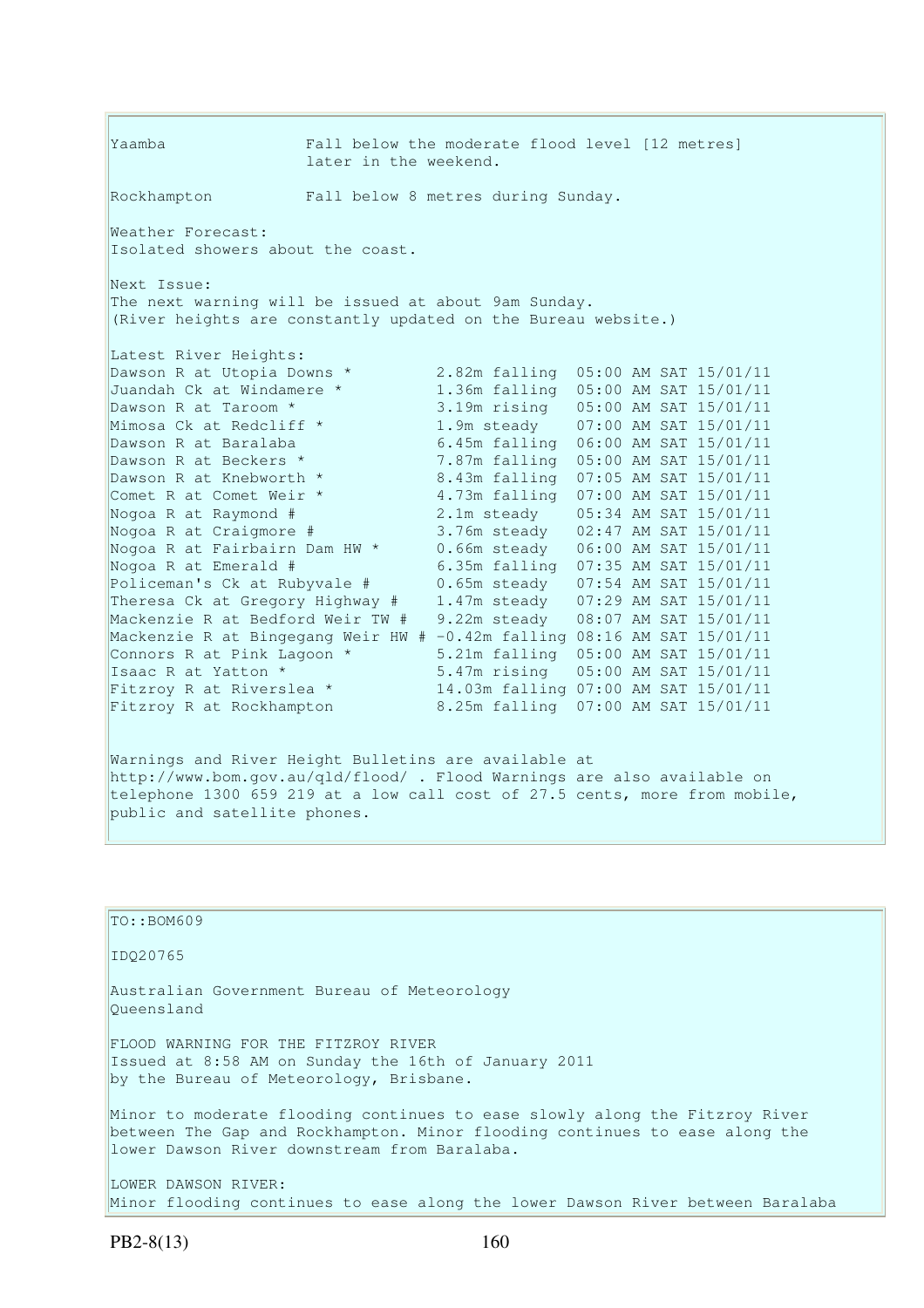and Knebworth. River levels are expected to ease below minor flood levels early this week. FITZROY RIVER: Minor to moderate flooding continues to ease along the Fitzroy River downstream from Riverslea through to Rockhampton City. The Fitzroy River at Rockhampton continues to slowly fall with moderate flooding. At 5pm Saturday the Rockhampton river level was at 8.0 metres, with river levels to continue to ease during this week. Predicted River Heights/Flows: Rockhampton River levels to continue to ease below the moderate and minor flood levels during this week. Weather Forecast: Isolated showers about the coast, also developing over inland parts this afternoon. Next Issue: The next warning will be issued at about 9am Monday. (River heights are constantly updated on the Bureau website.) Latest River Heights: Dawson R at Baralaba 5.4m falling 06:00 AM SUN 16/01/11 Dawson R at Beckers \* 6.57m falling 08:00 AM SUN 16/01/11 Dawson R at Knebworth \* 7.01m falling 07:50 AM SUN 16/01/11 Comet R at Comet Weir \* 3.64m falling 08:00 AM SUN 16/01/11 Nogoa R at Emerald # 6m steady 08:42 AM SUN 16/01/11 Mackenzie R at Bedford Weir TW # 8.06m steady 08:05 AM SUN 16/01/11 Mackenzie R at Bingegang Weir HW # -0.87m steady 06:28 AM SUN 16/01/11 Connors R at Pink Lagoon  $*$  4.19m falling 08:00 AM SUN 16/01/11 Isaac R at Yatton \* 1.47m falling 08:00 AM SUN 16/01/11 Mackenzie R at Tartrus \* 7.6m falling 06:30 AM SUN 16/01/11<br>
Fitzroy R at Riverslea \* 10.94m falling 08:00 AM SUN 16/01/11 Fitzroy R at Riverslea \* 10.94m falling 08:00 AM SUN 16/01/11 Fitzroy R at Rockhampton 8m falling slowly 04:40 PM SAT 15/01/11 \*,# denotes automatic station. Warnings and River Height Bulletins are available at http://www.bom.gov.au/qld/flood/ . Flood Warnings are also available on telephone 1300 659 219 at a low call cost of 27.5 cents, more from mobile, public and satellite phones.

TO::BOM609

IDQ20765

Australian Government Bureau of Meteorology Queensland

FINAL FLOOD WARNING FOR THE FITZROY RIVER Issued at 7:54 AM on Monday the 17th of January 2011 by the Bureau of Meteorology, Brisbane.

Minor flooding continues to ease along the Fitzroy River between Yaamba and Rockhampton. Minor flooding continues to ease along the lower Dawson River downstream from Baralaba.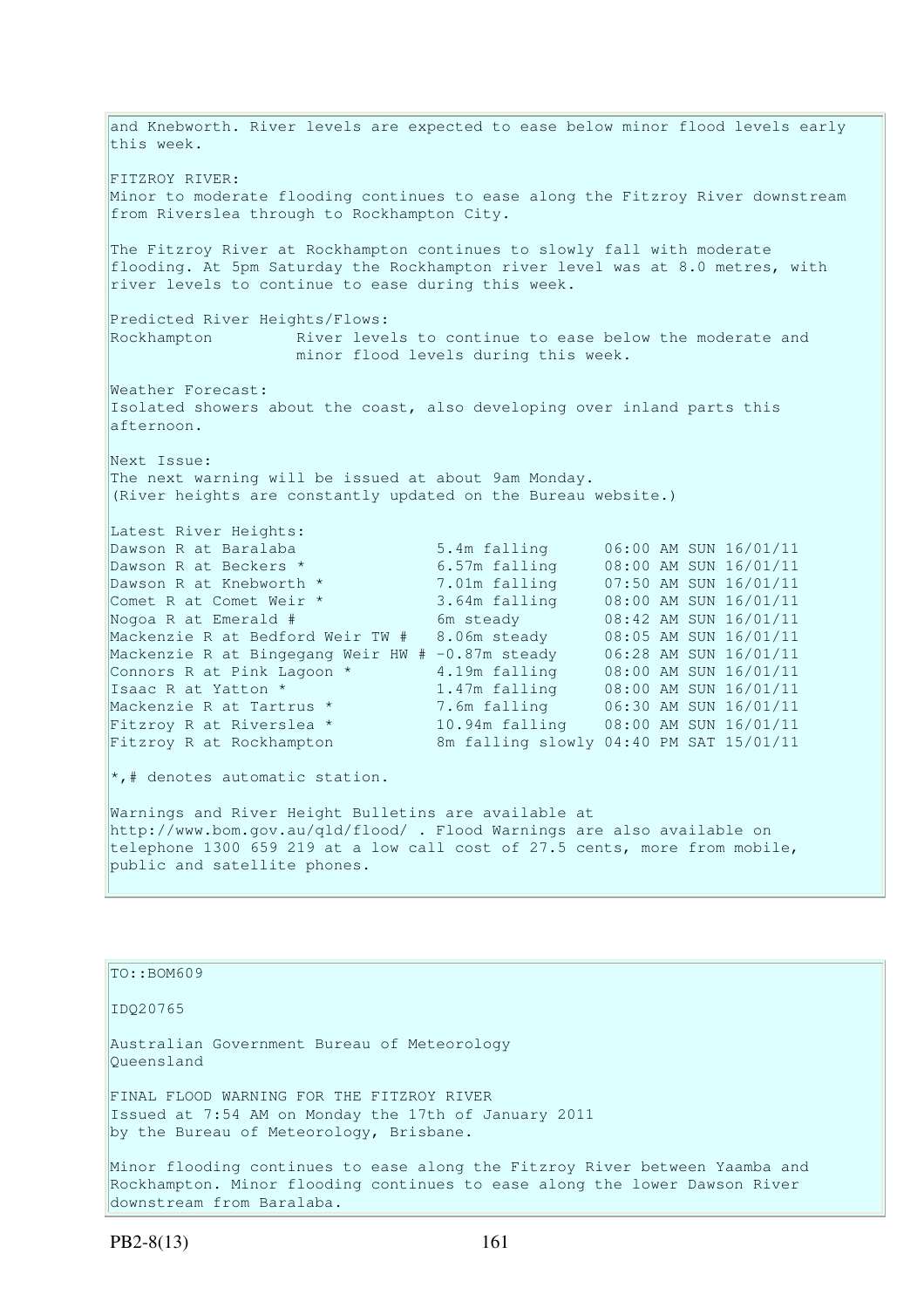Next Issue: This is the final warning. River height bulletins will continue to be issued and catchment updates will appear in the flood warning summary. (River heights are constantly updated on the Bureau website.) Latest River Heights: Dawson R at Utopia Downs \* 2.58m steady 05:00 AM MON 17/01/11 Juandah Ck at Windamere \* 1.09m steady 05:00 AM MON 17/01/11 Dawson R at Taroom \* 2.56m falling 05:00 AM MON 17/01/11 Dawson R at Baralaba 5.1m falling 06:00 AM MON 17/01/11 Dawson R at Beckers \* 6.13m falling 05:00 AM MON 17/01/11 Dawson R at Knebworth \* 6.27m rising 07:00 AM MON 17/01/11 Comet R at The Lake  $*$  5.74m rising 12:00 AM MON 17/01/11 Comet R at Comet Weir \* 3.02m falling 12:00 AM MON 17/01/11 Nogoa R at Raymond # 2m steady 05:34 AM MON 17/01/11 Nogoa R at Craigmore # 3.41m falling 06:00 AM MON 17/01/11 Nogoa R at Fairbairn Dam HW \* 0.53m steady 06:00 AM MON 17/01/11 Nogoa R at Emerald # 5.65m falling 06:23 AM MON 17/01/11 Policeman's Ck at Rubyvale # 0.6m steady 04:54 AM MON 17/01/11 Theresa Ck at Gregory Highway # 1.42m steady 07:29 AM MON 17/01/11 Mackenzie R at Bedford Weir TW # 6.79m falling 07:31 AM MON 17/01/11 Connors R at Pink Lagoon  $*$  3.71m falling  $05:00$  AM MON 17/01/11 Isaac R at Yatton \* 0.47m falling 05:00 AM MON 17/01/11 Mackenzie R at Tartrus \* 7.41m steady 06:00 AM MON 17/01/11 Fitzroy R at Riverslea \* 9.41m falling 05:00 AM MON 17/01/11 Fitzroy R at Rockhampton 7.35m falling slowly 03:10 PM SUN 16/01/11 \*automatic station Warnings and River Height Bulletins are available at http://www.bom.gov.au/qld/flood/ . Flood Warnings are also available on telephone 1300 659 219 at a low call cost of 27.5 cents, more from mobile, public and satellite phones.

TO::BOM609 IDQ20765 Australian Government Bureau of Meteorology Queensland FLOOD WARNING FOR THE CONNORS AND ISAAC RIVERS AND NEARBY CREEKS. Issued at 6:30 AM on Monday the 31st of January 2011 by the Bureau of Meteorology, Brisbane. Moderate to heavy rainfall has fallen overnight over the Connors and Isaac Rivers and nearby creeks, causing stream rises and minor flooding. Since 9am Sunday the highest falls include 207mm at Prospect Creek TM, 120mm at Breaside TM, 115mm at Nebo TM, 96mm at Bee Creek TM and 81mm at Isaac Creek Bridge TM. Expect minor to moderate flooding along Denison, Prospect, Funnel, Bee and Nebo Creeks extending downstream to Pink Lagoon Monday night. Minor flooding is possible in the Isaac River between Goonyella and Deverill during Monday extending further downstream during Tuesday.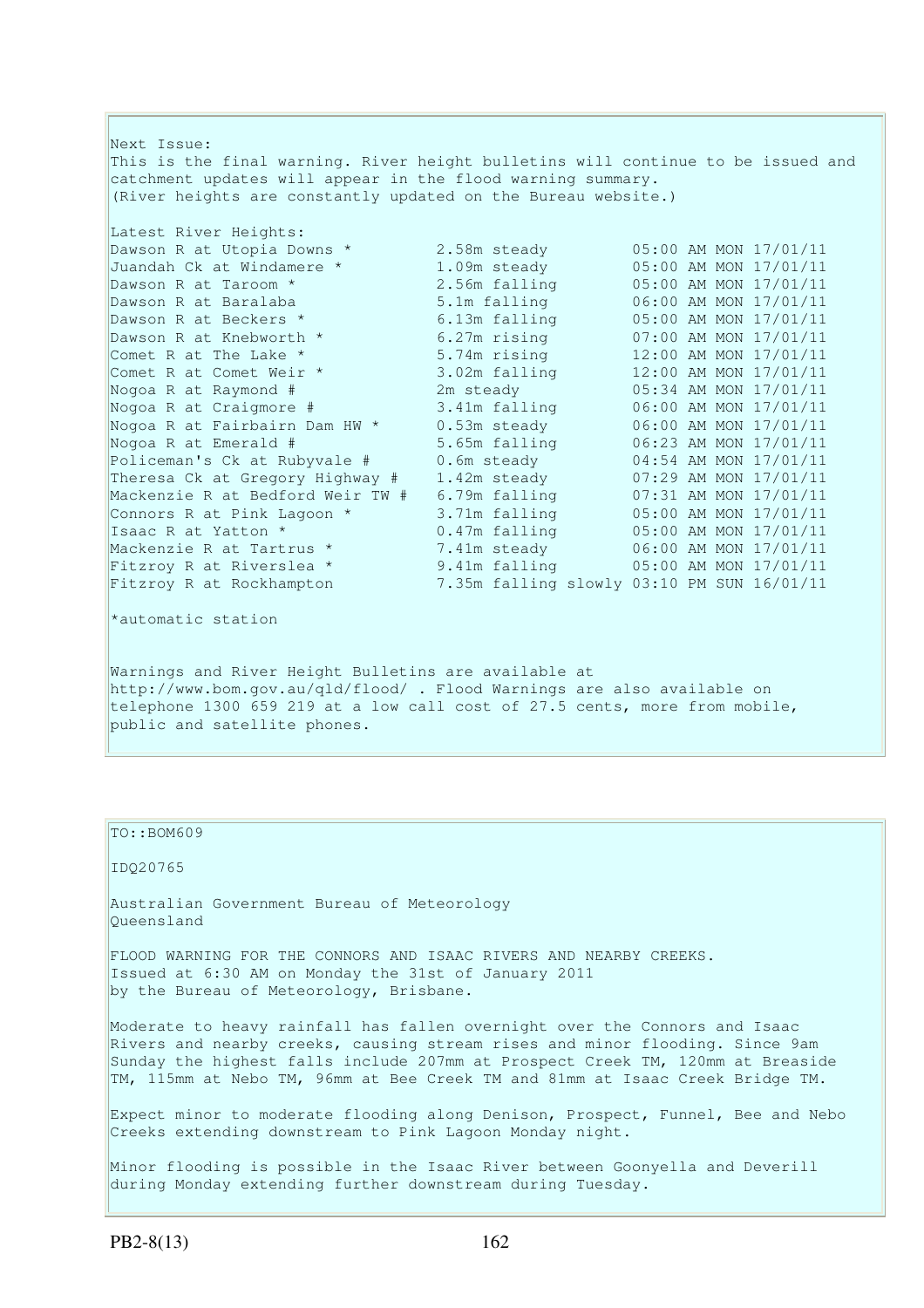Minor to moderate flooding expected to develop at Yatton later Tuesday. Weather Forecast: Rain areas with isolated thunderstorms with moderate falls possible. Next Issue: The next warning will be issued at noon on Monday. Latest River Heights: Connors R at Pink Lagoon  $*$  1.93m steady 05:00 AM MON 31/01/11 Isaac R at Yatton \* 2.88m steady 05:00 AM MON 31/01/11 \* automatic station. Warnings and River Height Bulletins are available at http://www.bom.gov.au/qld/flood/ . Flood Warnings are also available on telephone 1300 659 219 at a low call cost of 27.5 cents, more from mobile, public and satellite phones.

TO::BOM609 IDQ20765 Australian Government Bureau of Meteorology Queensland FLOOD WARNING FOR THE CONNORS AND ISAAC RIVERS AND NEARBY CREEKS. Issued at 11:54 AM on Monday the 31st of January 2011 by the Bureau of Meteorology, Brisbane. Moderate to heavy rainfall overnight over the Connors and Isaac Rivers and nearby creeks has caused stream rises and minor flooding. The highest 24-hour falls to 9am Monday include Prospect Creek TM 209mm, Blue Mountain 150mm, Braeside TM 121mm, Nebo TM 117mm and Bee Creek TM 98mm. Expect minor to moderate flooding along Denison, Prospect, Funnel, Bee and Nebo Creeks extending downstream to Pink Lagoon Monday night. Minor flooding is possible in the Isaac River between Goonyella and Deverill during Monday extending further downstream during Tuesday. Minor to moderate flooding expected to develop at Yatton overnight Tuesday. Weather Forecast: Rain areas with isolated thunderstorms. Next Issue: The next warning will be issued at 9am Tuesday. Latest River Heights: Connors R at Pink Lagoon  $*$  2.05m steady 10:11 AM MON 31/01/11 Isaac R at Yatton \* 2.87m steady 10:00 AM MON 31/01/11 \* automatic station.